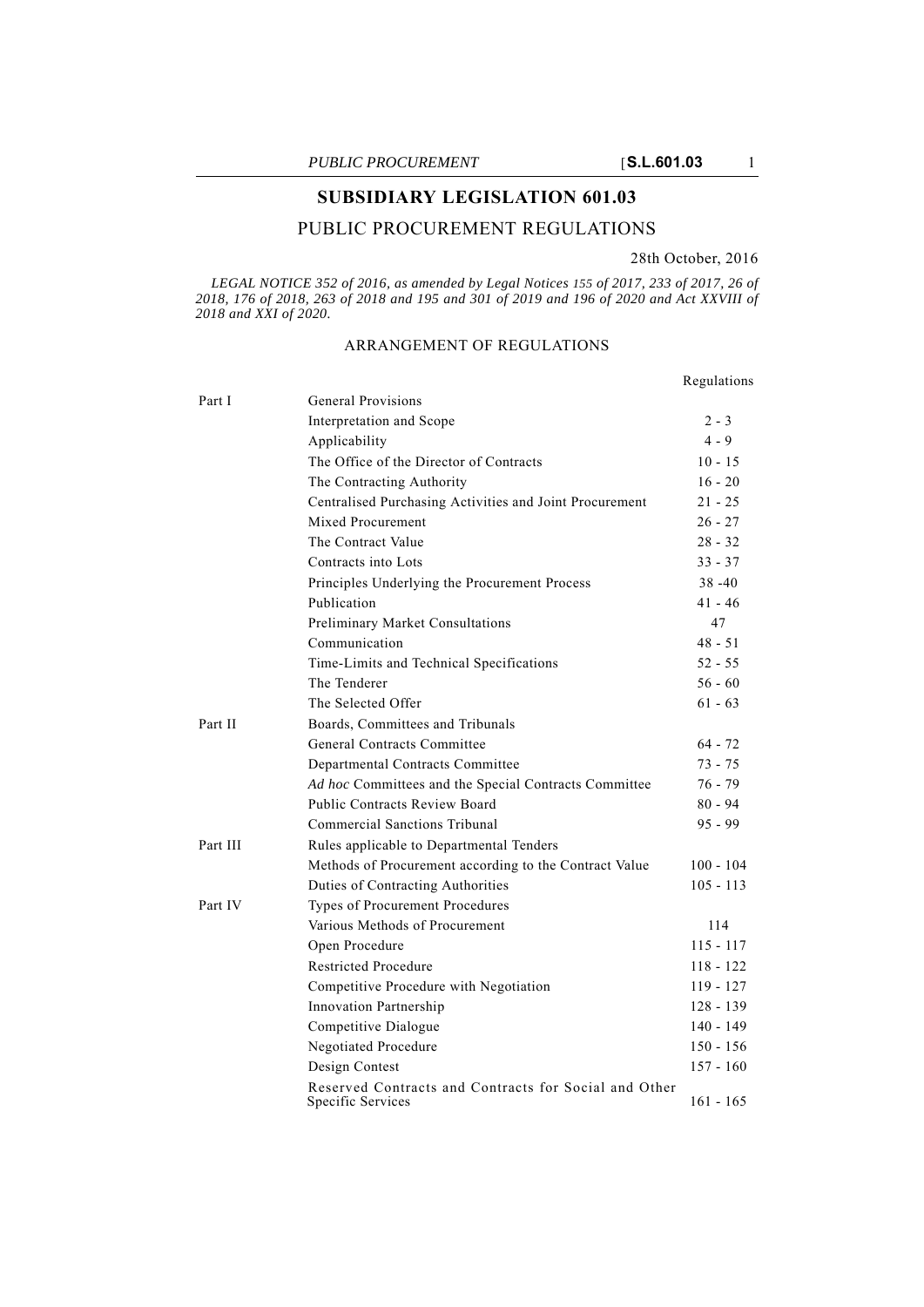2 [**S.L.601.03** *PUBLIC PROCUREMENT*

|             | Procurement by Entities                                                                                                                                             | 166         |
|-------------|---------------------------------------------------------------------------------------------------------------------------------------------------------------------|-------------|
| Part V      | Aggregation of Procurement                                                                                                                                          |             |
|             | Framework Agreement                                                                                                                                                 | $167 - 173$ |
|             | Dynamic Purchase Systems                                                                                                                                            | 174 - 180   |
|             | <b>Electronic Auctions</b>                                                                                                                                          | $181 - 190$ |
| Part VI     | Exclusion and Black Listing of Economic Operators                                                                                                                   |             |
|             | General Prohibition                                                                                                                                                 | 191         |
|             | Exclusion of Economic Operators                                                                                                                                     | 192 - 198   |
|             | Black Listing by the Director                                                                                                                                       | $199 - 206$ |
|             | Black Listing by the Director of Employment and Industrial<br>Relations                                                                                             | 207 - 215   |
|             | Crimes                                                                                                                                                              | 216         |
| Part VII    | Choice of Participants and Award of Contracts                                                                                                                       |             |
|             | Selection Criteria                                                                                                                                                  | 217 - 236   |
|             | Reduction of numbers of candidates, tenders and solution                                                                                                            | 237 - 238   |
|             | Award of Contract                                                                                                                                                   | 239 - 242   |
|             | Abnormally Low Contracts and Variant Solutions                                                                                                                      | 243 - 244   |
| Part VIII   | Performance of Contracts                                                                                                                                            |             |
|             | Contract Performance and Modifications                                                                                                                              | $245 - 260$ |
|             | Termination of Contracts                                                                                                                                            | 261         |
| Part IX     | Remedies                                                                                                                                                            |             |
|             | Remedies before Closing Date of a Call for Competition                                                                                                              | $262 - 269$ |
|             | Appeals from Decisions taken after the Closing Date for the<br>Submissions of a Tender                                                                              | 270 - 276   |
|             | Ineffectiveness of a Contract                                                                                                                                       | 277 - 282   |
|             | Appeals from the Termination of a Contract                                                                                                                          | 283         |
|             | Court of Appeal                                                                                                                                                     | $284 - 290$ |
|             | <b>SCHEDULES</b>                                                                                                                                                    |             |
| Schedule 1  | List of contracting authorities                                                                                                                                     |             |
| Schedule 2  | Contracting Authorities falling within the competence of the Department<br>of Contracts                                                                             |             |
| Schedule 3  | List of Contracting Authorities who shall administer their own public<br>procurement in accordance with the provisions of these Regulations                         |             |
| Schedule 4  | List of Central Purchasing Bodies                                                                                                                                   |             |
| Schedule 5  | Values of thresholds                                                                                                                                                |             |
| Schedule 6  | Central Government Authorities                                                                                                                                      |             |
| Schedule 7  | List of Products                                                                                                                                                    |             |
| Schedule 8  | Requirements relating to Tools and Devices for the Electronic Receipt of<br>Tenders, Requests for Participation as well as Plans and Projects in Design<br>Contests |             |
| Schedule 9  | Information to be included in Notices                                                                                                                               |             |
| Schedule 10 | Information to be included in the Procurement Documents relating to<br>Electronic Auctions                                                                          |             |
| Schedule 11 | Features concerning Publication                                                                                                                                     |             |
| Schedule 12 | Contents of the Invitations to submit a Tender, to Participate in the<br>Dialogue or to confirm Interest                                                            |             |
| Schedule 13 | List of International Social and Environmental Conventions                                                                                                          |             |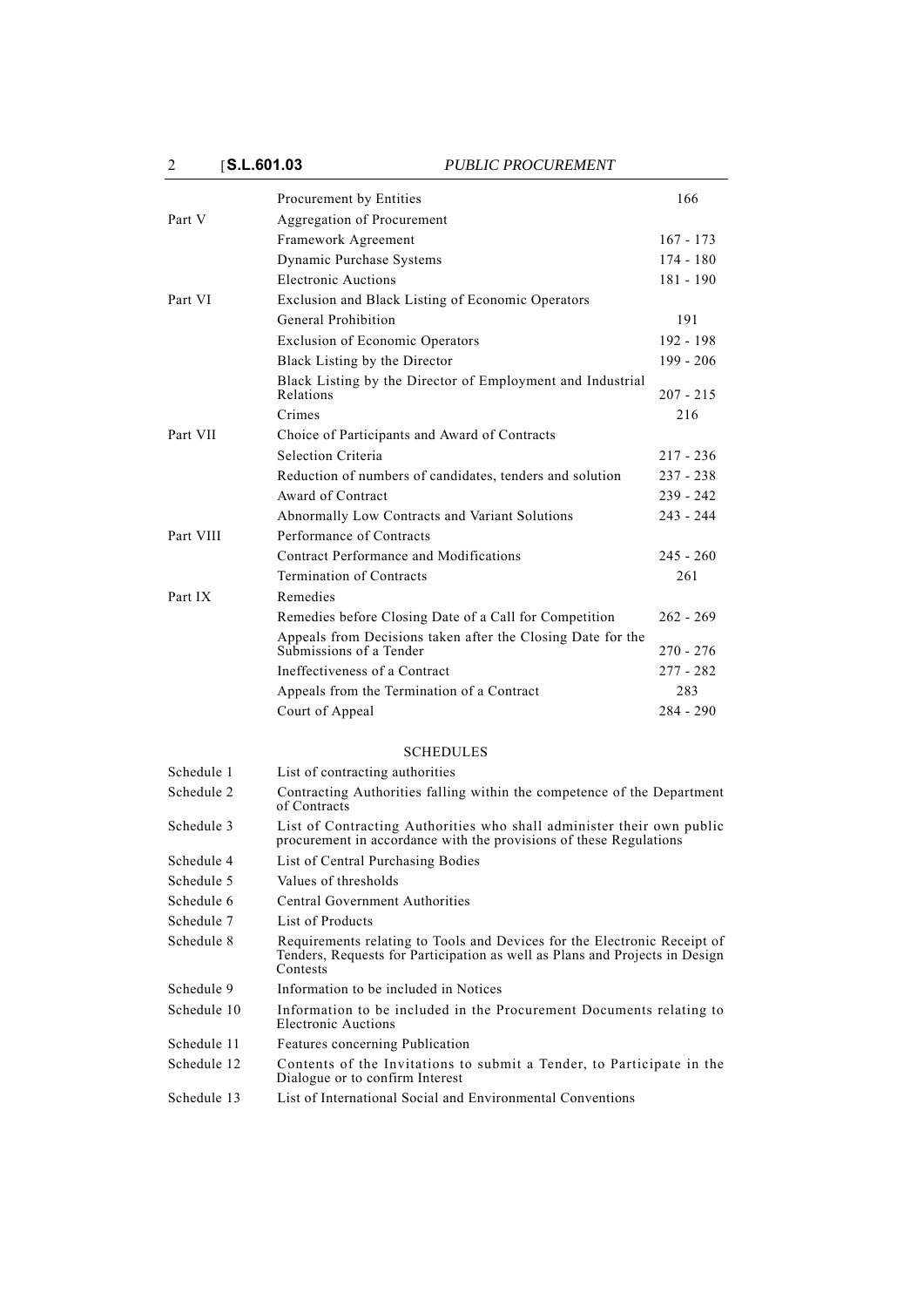- Schedule 14 Services
- Schedule 15 List of the Activities
- Schedule 16 List of Contracting Authorities who shall administer their own public procurement in accordance with the provisions of these Regulations up to the value of two hundred and fifty thousand euro ( $E250,000$ )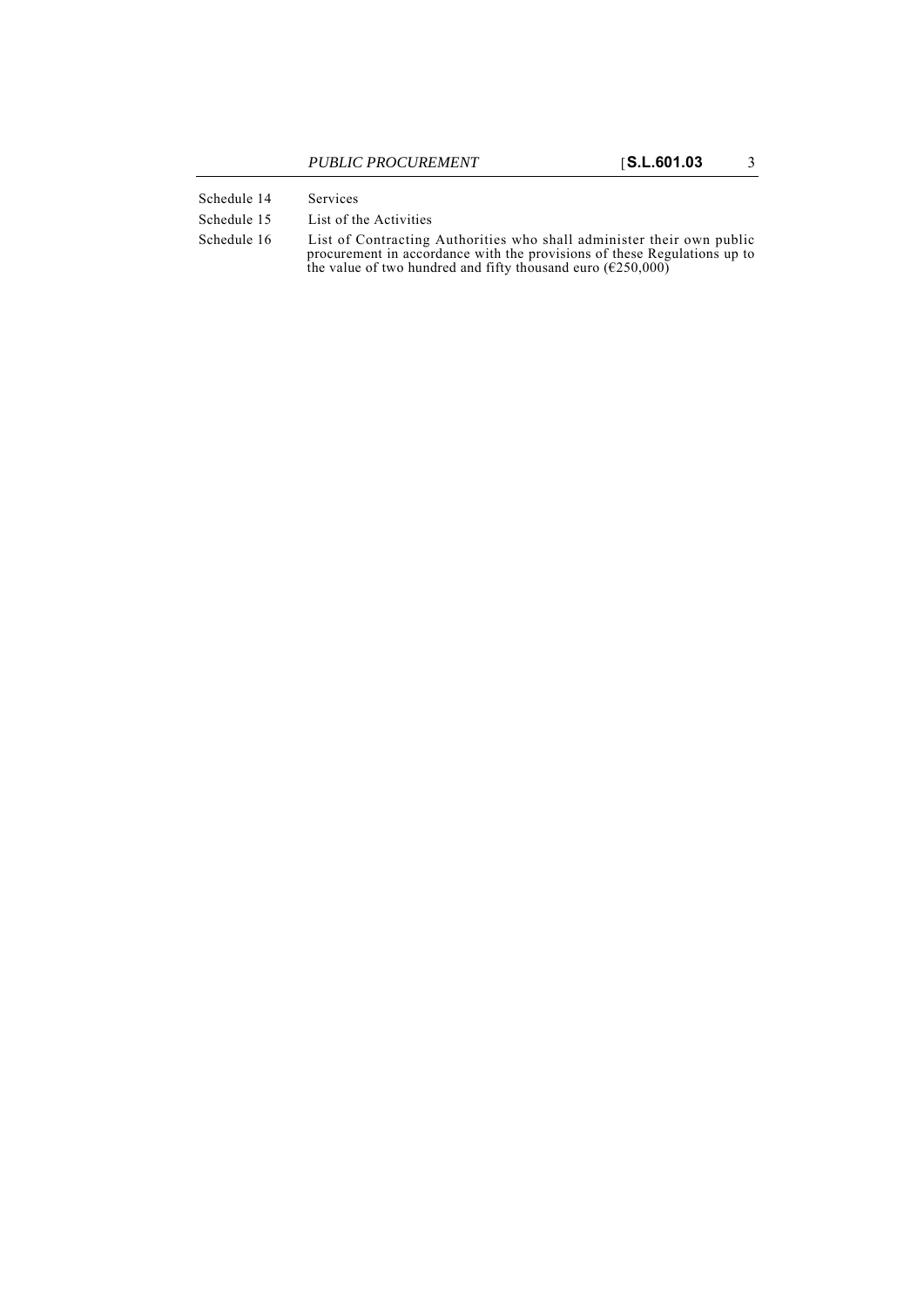Citation and scope. **1.** (1) The title of these regulations is the Public Procurement Regulations.

> (2) These regulations transpose the provisions of Directive 2014/24/EU of the European Parliament and of the Council of 26 February, 2014, on public procurement and repealing Directive 2004/18/EC.

### **Part I**

## General Provisions

## Interpretation and Scope

Interpretation. *Amended by: L.N. 195 of 2019.* **2.** For the purposes of these regulations:

"ancillary purchasing activities" means activities consisting in the provision of support to purchasing activities, in particular in the following forms:

- (*a*) technical infrastructure enabling contracting authorities to award public contracts or to conclude framework agreements for works, supplies or services;
- (*b*) advice on the conduct or design of public procurement procedures;
- (*c*) preparation and management of procurement procedures on behalf and for the account of the contracting authority concerned;

"black listed person" means any person, whether legal or natural, with whom a contracting authority and any body governed by public law shall be prohibited from carrying out any procurement whether directly or as a sub-contractor or as a member of a consortium and, or joint venture;

"bodies governed by public law" means bodies that have all of the following characteristics:

- (*a*) they are established for the specific purpose of meeting needs in the general interest, not having an industrial or commercial character;
- (*b*) they have legal personality; and
- (*c*) they are financed, for the most part, by the State, regional or local authorities, or by other bodies governed by public law; or are subject to management supervision by those authorities or bodies; or have an administrative, managerial or supervisory board, more than half of whose members are appointed by the State, regional or local authorities, or by other bodies governed by public law;

"candidate" means an economic operator that has sought an invitation or has been invited to take part in a restricted procedure, in a competitive procedure with negotiation, in a negotiated procedure without prior publication, in a competitive dialogue or in an innovation partnership;

"candidate concerned" means a candidate who has not yet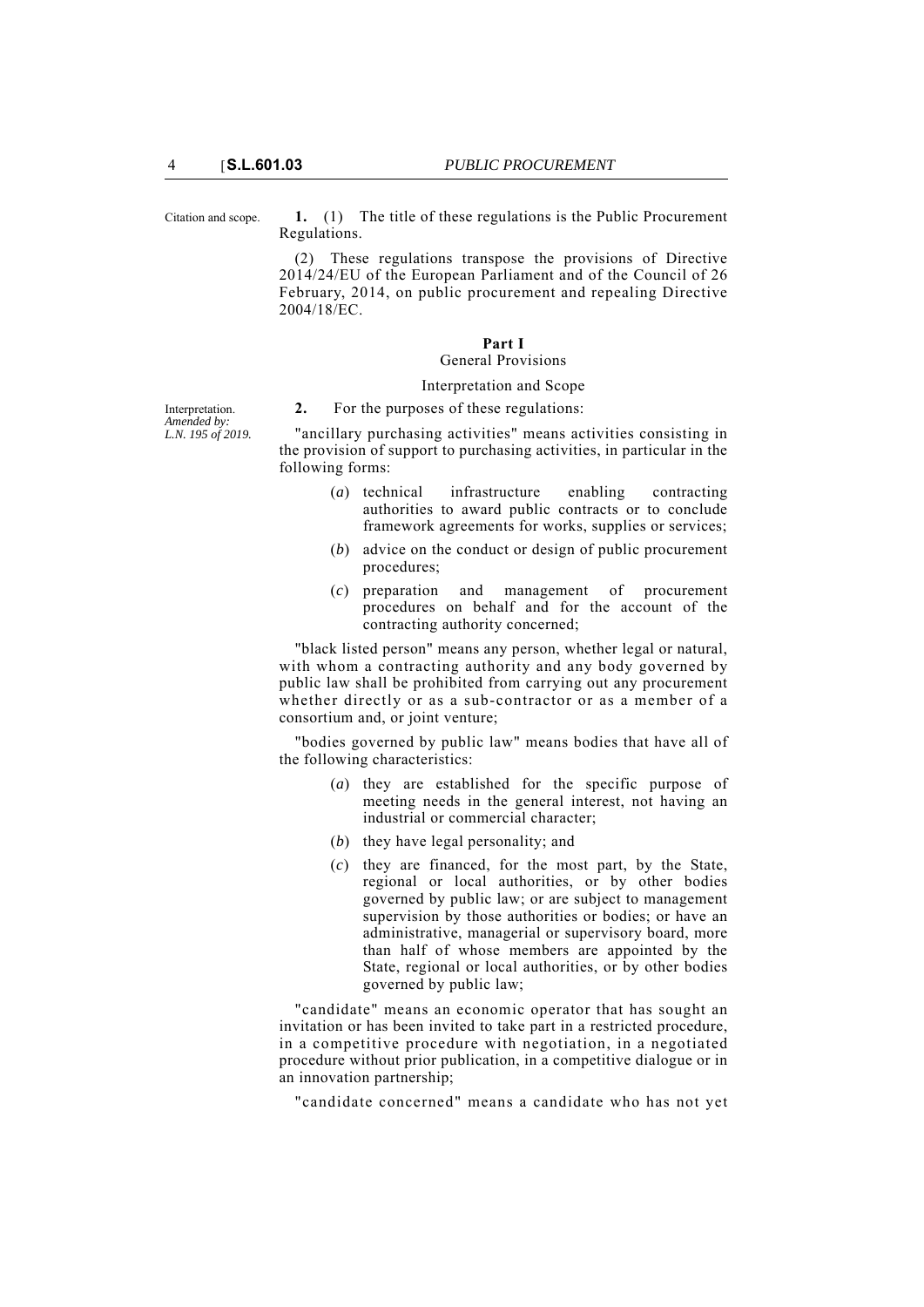received information from a contracting authority about the rejection of his application before the notification of the contract award decision to the tenderer concerned;

"central government authorities" means the contracting authorities listed in Schedule 6 and, in so far as corrections or amendments have been made at national level, their successor entities;

"centralised purchasing activities" means activities conducted on a permanent basis, in one of the following forms:

- (*a*) the acquisition of supplies and, or services intended for contracting authorities;
- (*b*) the award of public contracts or the conclusion of framework agreements for works, supplies or services intended for contracting authorities;

"central purchasing body" means a contracting authority providing centralised purchasing activities and, possibly, ancillary purchasing activities;

"Commission" means the Commission of the European Union;

"common technical specification" means a technical specification in the field of ICT laid down in accordance with Articles 13 and 14 of Regulation (EU) 1025/2012;

"conflicts of interest" shall at least mean any situation where any person, including staff members of the contracting authority or of a procurement service provider acting on behalf of the contracting authority, who are involved in the conduct of the procurement procedure or may influence the outcome of that procedure have, directly or indirectly, a financial, economic or other personal interest which might be perceived to compromise their impartiality and independence in the context of the procurement procedure;

"conformity assessment body" shall be a body that performs conformity assessment activities including calibration, testing, certification and inspection accredited in accordance with Regulation (EC) No 765/2008 of the European Parliament and of the Council of 9 July 2008 setting out the requirements for accreditation and market surveillance relating to the marketing of products;

"contracting authorities" means the State, regional or local authorities, bodies governed by public law or associations formed by one or more such authorities or one or more such bodies governed by public law;

"contract award notice" means an award notice to be published in the Official Journal of the European Union;

"contract notice" means a notice to be published in the Official Journal of the European Union;

"Contracts Committees" means the General Contracts Committee and, or the Special Contracts Committee;

"CPV" means the Common Procurement Vocabulary as adopted by Regulation (EC) No. 2195/2002 as amended from time to time;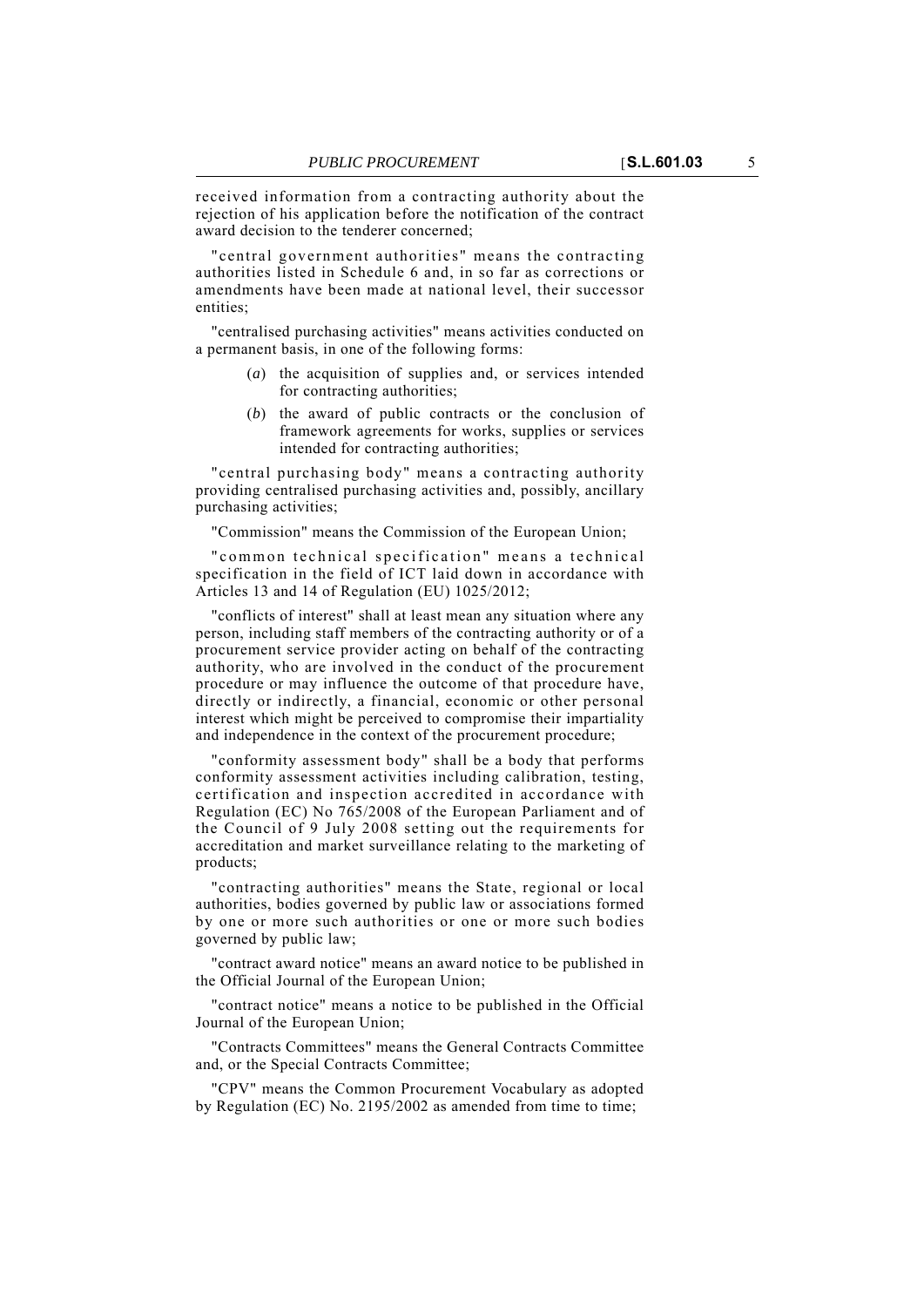"departmental tender" means tenders issued by contracting authorities with an estimated value which falls under the threshold established under regulation 9(1)(*a*);

"design contests" means those procedures which enable the contracting authority to acquire, mainly in the fields of town and country planning, architecture and engineering or data processing, a plan or design selected by a jury after being put out to competition with or without the award of prizes;

"direct contracts" means contracts awarded without recourse to a prior call for competition;

"Director" means the Director of Contracts who heads the Department of Contracts;

"Director of Employment and Industrial Relations" shall have the same meaning as specified in the Employment and Industrial Relations Act;

"economic operator" means any natural or legal person or public entity or group of such persons and, or entities, including any temporary association of undertakings and shall cover equally the concepts of contractor, supplier and service provider;

"electronic means" refers to electronic equipment for the processing (including digital compression) and storage of data which is transmitted, conveyed and received by wire, by radio, by optical means or by other electromagnetic means;

"European Technical Assessment" means the documented assessment of the performance of a construction product, in relation to its essential characteristics, in accordance with the respective European Assessment Document, as defined in point 12 of Article 2 of Regulation (EU) No 305/2011 of the European Parliament and of the Council;

"Evaluation Committee" means boards or committees appointed by contracting authorities with the purpose of evaluating tenders received and for making recommendations thereon;

"framework agreement" means an agreement between one or more contracting authorities and one or more economic operators, the purpose of which is to establish the terms governing contracts to be awarded during a given period, in particular with regard to price and, where appropriate, the quantity envisaged;

"government's e-procurement platform" means the electronic platform for procurement as established by the Director;

"ineffectiveness" means a contract awarded illegally or when the procurement procedure was not followed correctly;

"innovation" means the implementation of a new or significantly improved product, service or process, including but not limited to production, building or construction processes, a new marketing method, or a new organisational method in business practices, workplace organisation or external relations *inter alia* with the purpose of helping to solve societal challenges or to support the Europe 2020 strategy for smart, sustainable and inclusive growth;

Cap. 452.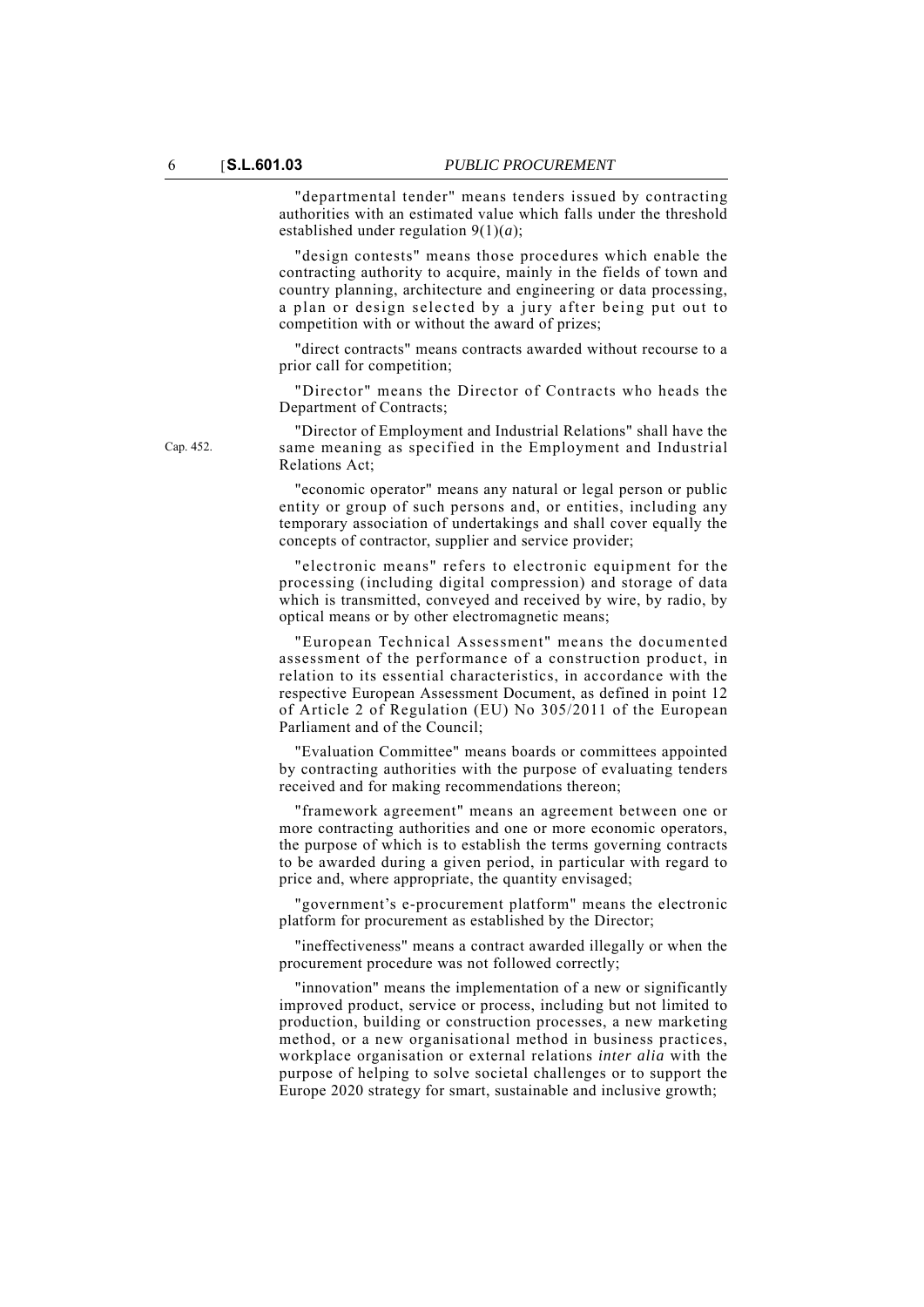"irregular tenders" means tenders which do not comply with the procurement documents, which were received late, where there is evidence of collusion or corruption, or which have been found by the contracting authority to be abnormally low;

"label" means any document, certificate or attestation confirming that the works, products, services, processes or procedures in question meet certain requirements;

"label requirements" means the requirements to be met by the works, products, services, processes or procedures in question in order to obtain the label concerned;

"life cycle" means all consecutive and, or interlinked stages, including research and development to be carried out, production, trading and its conditions, transport, use and maintenance, throughout the existence of the product or the works or the provision of the service, from raw material acquisition or generation of resources to disposal, clearance and end of service or utilisation;

"Member State" means a member state of the European Union;

"Minister" means the Minister responsible for Finance;

"Ministerial Procurement Unit" means an entity that is established under each Ministry which processes, publishes, administers and recommends the award of a call for tenders published under the open procedure, where the estimated value of this call for tenders exceeds ten thousand euro ( $€10,000$ ) but does not exceed two hundred and fifty thousand euro ( $\epsilon$ 250,000);

"modification" means any change, variation or amendment to the original terms of the contract including but not limited to the introduction of new conditions and to the removal or replacement of existing conditions;

"negotiated procedures" means those procedures whereby contracting authorities consult the economic operators of their choice and negotiate the terms of a contract with one or more of these;

"notice" means a notice published in the Gazette;

"prior information notices" means a notice published in the Official Journal according to what is specified under Part I;

"procurement" means acquisition by means of a public contract of works, supplies or services by one or more contracting authorities from economic operators chosen by those contracting authorities, whether or not the supplies, works, or services are intended for a public purpose;

"procurement document" means any document produced or referred to by the contracting authority to describe or determine elements of the procurement or the procedure, including the contract notice, the prior information notice where it is used as a means of calling for competition, the technical specifications, the descriptive document, proposed conditions of contract, formats for the presentation of documents by candidates and tenderers, information on generally applicable obligations and any additional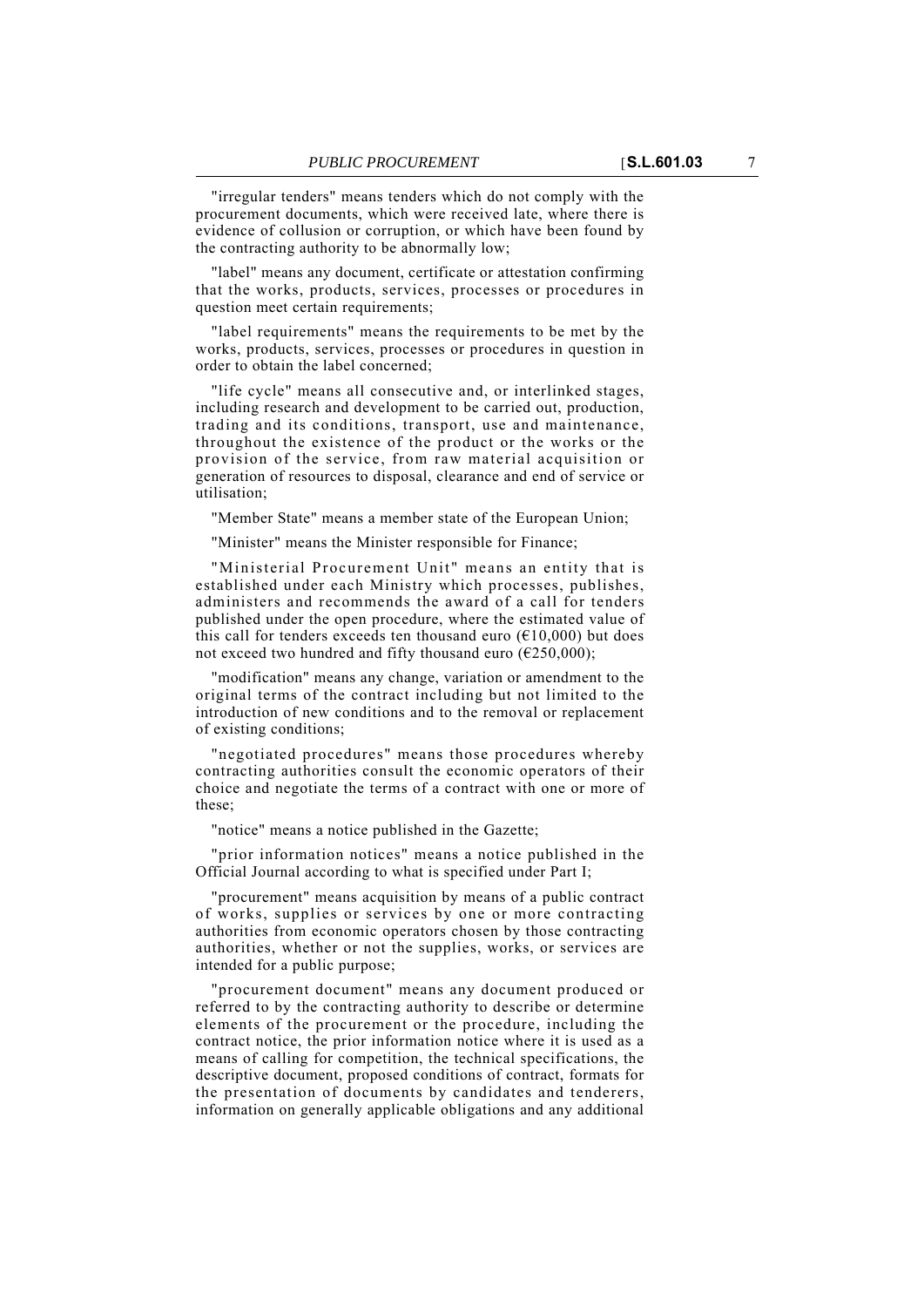documents including clarifications;

"procurement service provider "means a public or private body which offers ancillary purchasing activities on the market;

"public contracts" means contracts for pecuniary interest concluded in writing between one or more economic operators and one or more contracting authorities and having as their object the execution of works, the supply of products or the provision of services;

"public service contracts" means public contracts having as their object the provision of services other than those referred to in the definition of public works contracts;

"public supply contracts" means public contracts having as their object the purchase, lease, rental or hire-purchase, with or without an option to buy, of products, which may include, as an incidental matter, siting and installation operations;

"public works contracts" means public contracts having as their object one of the following:

- (*a*) the execution, or both the design and execution, of works related to one of the activities within the meaning Schedule 15;
- (*b*) the execution, or both the design and execution, of a work;
- (*c*) the realisation, by whatever means, of a work corresponding to the requirements specified by the contracting authority exercising a decisive influence on the type or design of the work;

"regional authorities" includes authorities listed nonexhaustively in Nomenclature of Territorial Units for Statistics (NUTS) 1 and 2, as referred to in Regulation (EC) No 1059/2003 of the European Parliament and of the Council, while "local authorities" includes all authorities of the administrative units falling under NUTS 3 and smaller administrative units, as referred to in Regulation (EC) No 1059/2003;

"restricted procedures" means those procedures in which any economic operator may request to participate and whereby only those economic operators invited by the contracting authorities may submit a tender;

"Review Board" means the Public Contracts Review Board;

"SME" has the same meaning as that given under Commission Recommendation 2003/361/EC;

"standard" means a technical specification, adopted by a recognised standardisation body, for repeated or continuous application, with which compliance is not compulsory, and which is one of the following:

- (*a*) "international standard" means a standard adopted by an international standardisation organisation and made available to the general public;
- (*b*) "European standard" means a standard adopted by a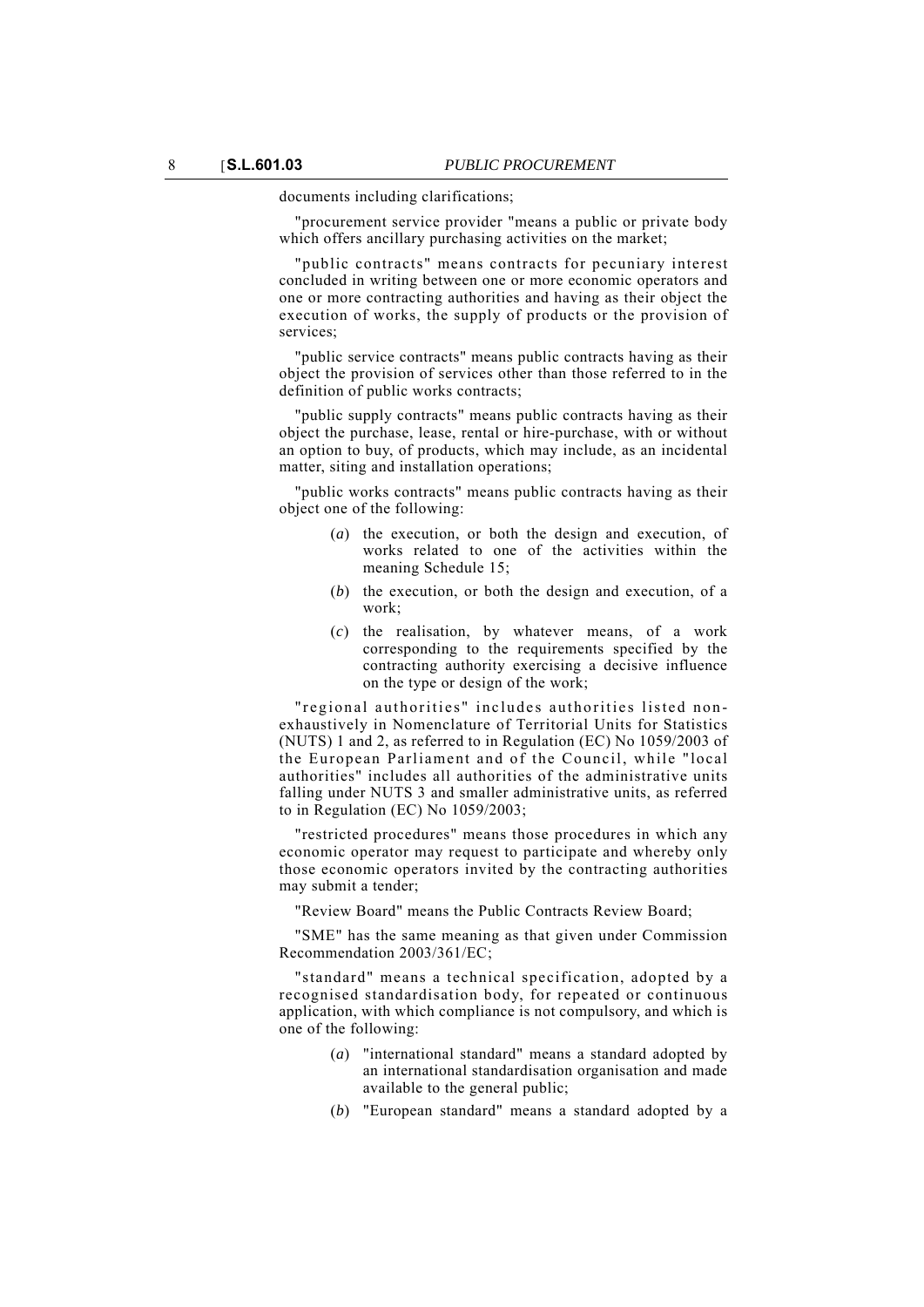European standardisation organisation and made available to the general public;

(*c*) "national standard" means a standard adopted by a national standardisation organisation and made available to the general public;

"technical reference" means any deliverable produced by European standardisation bodies, other than European standards, according to procedures adapted to the development of market needs;

"technical specification" means either:

- (*a*) in the case of public works contracts the totality of the technical prescriptions contained in particular in the procurement documents, defining the characteristics required of a material, product or supply, so that it fulfils the use for which it is intended by the contracting authority; those characteristics include levels of environmental and climate performance, design for all requirements (including accessibility for disabled persons) and conformity assessment, performance, safety or dimensions, including the procedures concerning quality assurance, terminology, symbols, testing and test methods, packaging, marking and labelling, user instructions and production processes and methods at any stage of the life cycle of the works; those characteristics also include rules relating to design and costing, the test, inspection and acceptance of conditions for works and methods or techniques of construction and all other technical conditions which the contracting authority is in a position to prescribe, under general or specific regulations, in relation to the finished works and to the materials or parts which they involve; or
- (*b*) in the case of public supply or service contracts a specification in a document defining the required characteristics of a product or a service, such as quality levels, environmental and climate performance levels, design for all requirements (including accessibility for disabled persons) and conformity assessment, performance, use of the product, safety or dimensions, including requirements relevant to the product as regards the name under which the product is sold, terminology, symbols, testing and test methods, packaging, marking and labelling, user instructions, production processes and methods at any stage of the life cycle of the supply or service and conformity assessment procedures;

"TFEU" means the Treaty on European Union and the Treaty on the Functioning of the European Union;

"tenderer" means an economic operator that has submitted a tender;

"tenderers concerned" means tenderers who have not yet been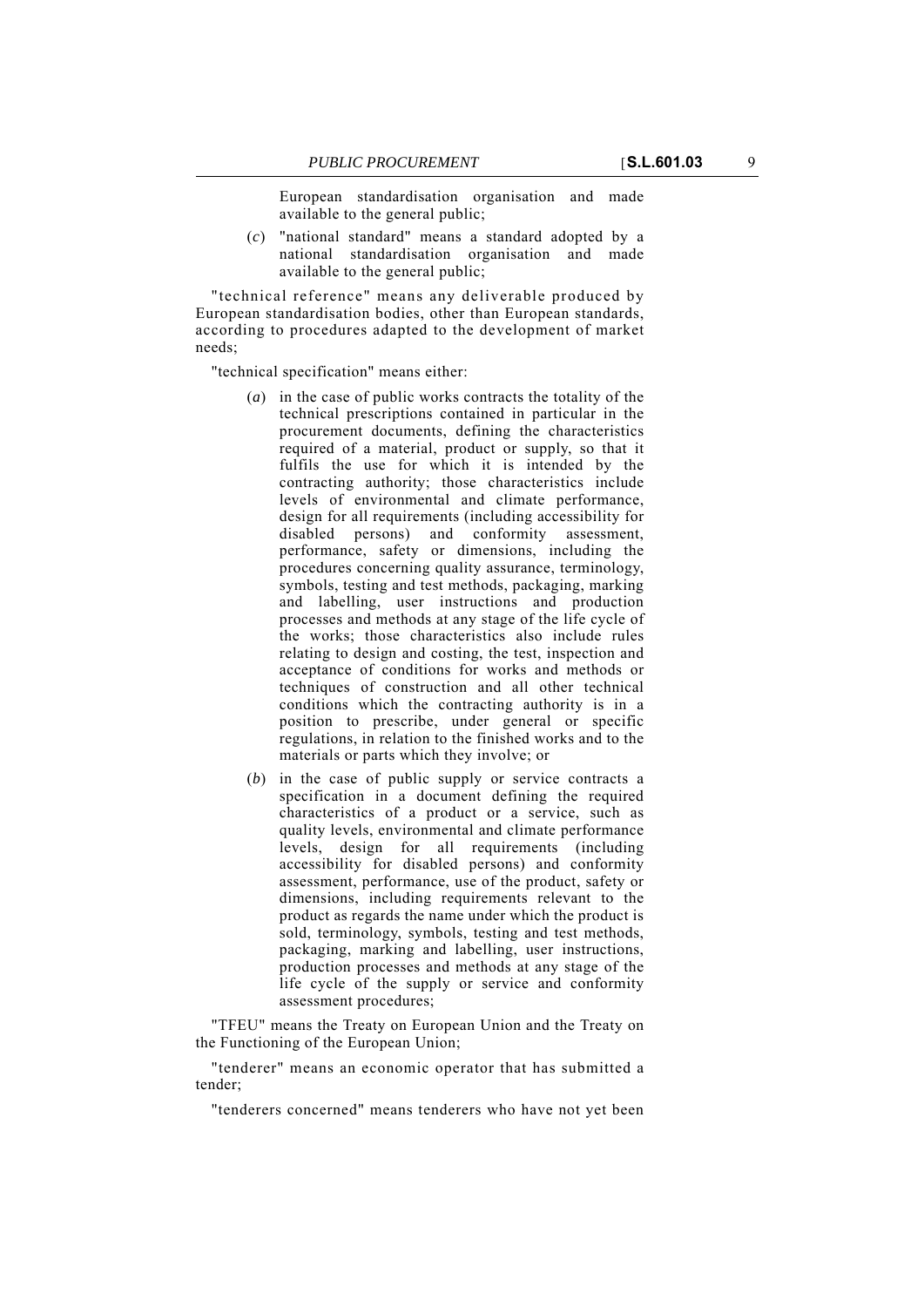definitely excluded. An exclusion is definitive if it has been notified to the tenderers concerned and has either been considered lawful by the Review Board or can no longer be subject to review before the Court of Appeal;

"unacceptable tenders" means tenders submitted by tenderers that do not have the required qualifications, and tenders whose price exceeds the contracting authority's budget as determined and documented prior to the launching of the procurement procedure;

Cap. 406. "VAT" means value added tax under the Value Added Tax Act;

"work" means the outcome of building or civil engineering works taken as a whole which is sufficient in itself to fulfil an economic or technical function;

"written" or "in writing" means any expression consisting of words or figures which can be read, reproduced and subsequently communicated, including information transmitted and stored by electronic means.

Scope. **3.** The scope of these regulations is to regulate all the procurement carried out by the Government of Malta.

#### Applicability

Applicability. **4.** (1) These regulations shall regulate all the procurement procedures that are initiated after their entry into force.

> (2) The application of these regulations is subject to Article 346 of the TFEU.

> **5.** Any procurement procedure which has been issued prior to the coming into force of these regulations shall continue to be regulated by the laws which were in force before the coming into force of these regulations, including any review on any decision thereon.

> **6.** (1) These regulations shall also apply to works and service contracts which are subsidised directly by contracting authorities by more than 50% where these contracts include one of the following activities:

- (*a*) civil engineering activities as listed in Schedule 15;
- (*b*) building work for hospitals, facilities intended for sports, recreation and leisure, school and university buildings and buildings used for administrative purposes.

(2) The contracting authorities providing the subsidies referred to in sub-regulation (1) shall ensure compliance with these regulations where they do not themselves award the subsidised contract or where they award that contract for and on behalf of other entities.

Non-Applicability. *Amended by: L.N.155 of 2017.*

**7.** (1) These regulations shall not apply to the following:

Transitory provisions.

Subsidised contracts.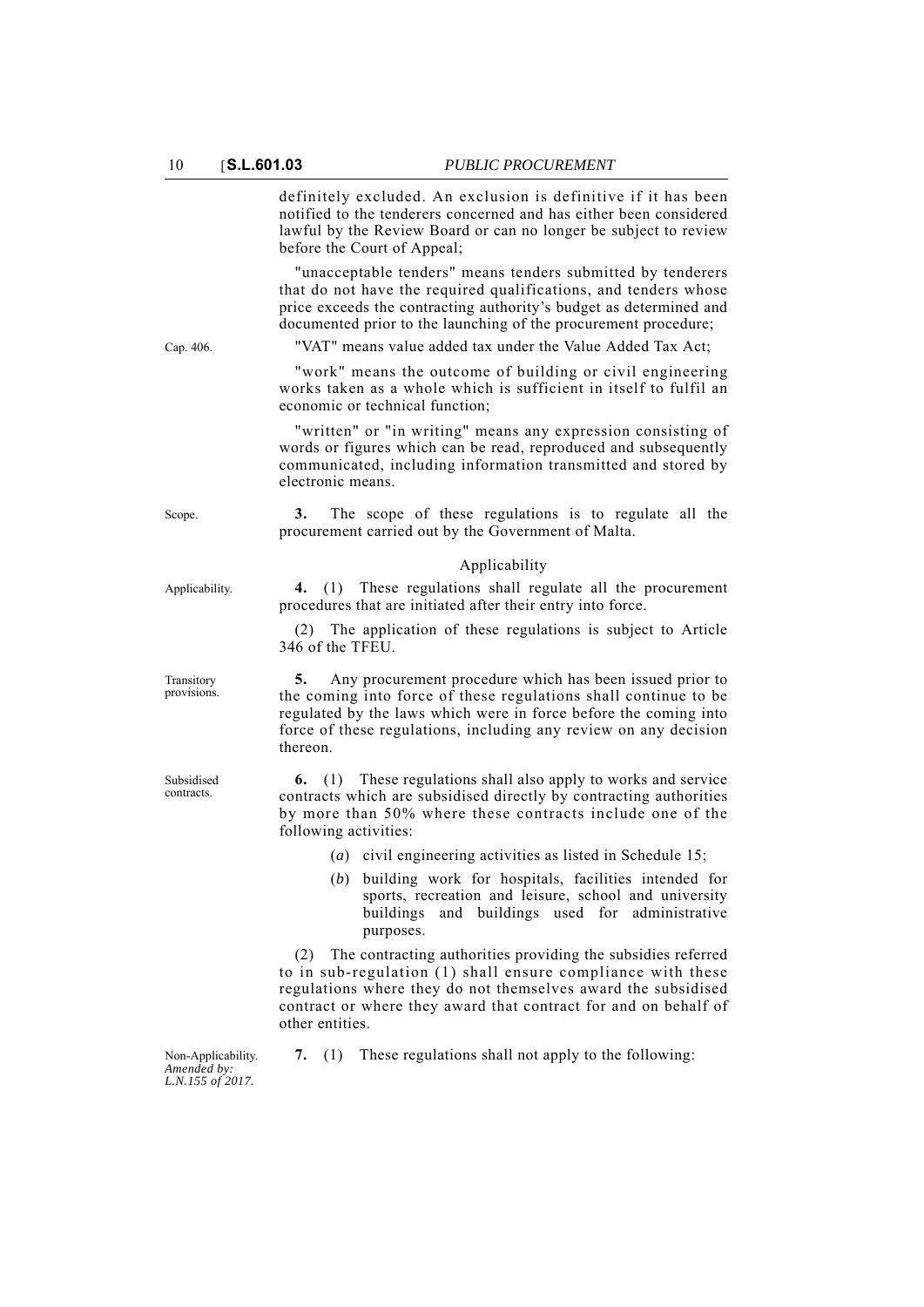- S.L. 601.05 (*a*) public contracts and design contests which, under the Public Procurement of Entities operating in the Water, Energy, Transport and Postal Services Sectors Regulations, 2016, are awarded or organised by contracting authorities exercising one or more of the activities referred to in regulations 8 to 14 of the said Regulations and are awarded for the pursuit of those activities;
- (*b*) public contracts excluded from the scope of the Public S.L. 601.05 Procurement of Entities operating in the Water, Energy, Transport and Postal Services Sectors Regulations, under regulations 18, 23 and 34 thereof;
- paragraph  $(b)$  of regulation  $13(2)$  of the Public S.L. 601.05 (*c*) public contracts awarded by a contracting authority which provides postal services within the meaning of Procurement of Entities operating in the Water, Energy, Transport and Postal Services Sectors Regulations for the pursuit of the following activities:
	- (i) added value services linked to and provided entirely by electronic means including the secure transmission of coded documents by electronic means, address management services and transmission of registered electronic mail;
	- (ii) financial services which are covered by CPV codes 66100000-1 to 66720000-3 and by point (*d*) of Article 21 of Directive 2014/25/EU and including in particular postal money orders and postal giro transfers;
	- (iii) philatelic services; or
	- (iv) logistics services (services combining physical delivery and, or warehousing with other nonpostal functions);
- (*d*) public contracts and design contests for the principal purpose of permitting the contracting authorities to provide or exploit public communications networks or to provide to the public one or more electronic communications service;
- (*e*) public contracts and design contests which the contracting authority is obliged to award or organise in accordance with procurement procedures different from those laid down in these regulations established by any of the following:
	- (i) a legal instrument creating international law obligations, such as an international agreement, concluded in conformity with the Treaties, between a Member State and one or more third countries or subdivisions thereof and covering works, supplies or services intended for the joint implementation or exploitation of a project by their signatories;
	- (ii) an international organisation: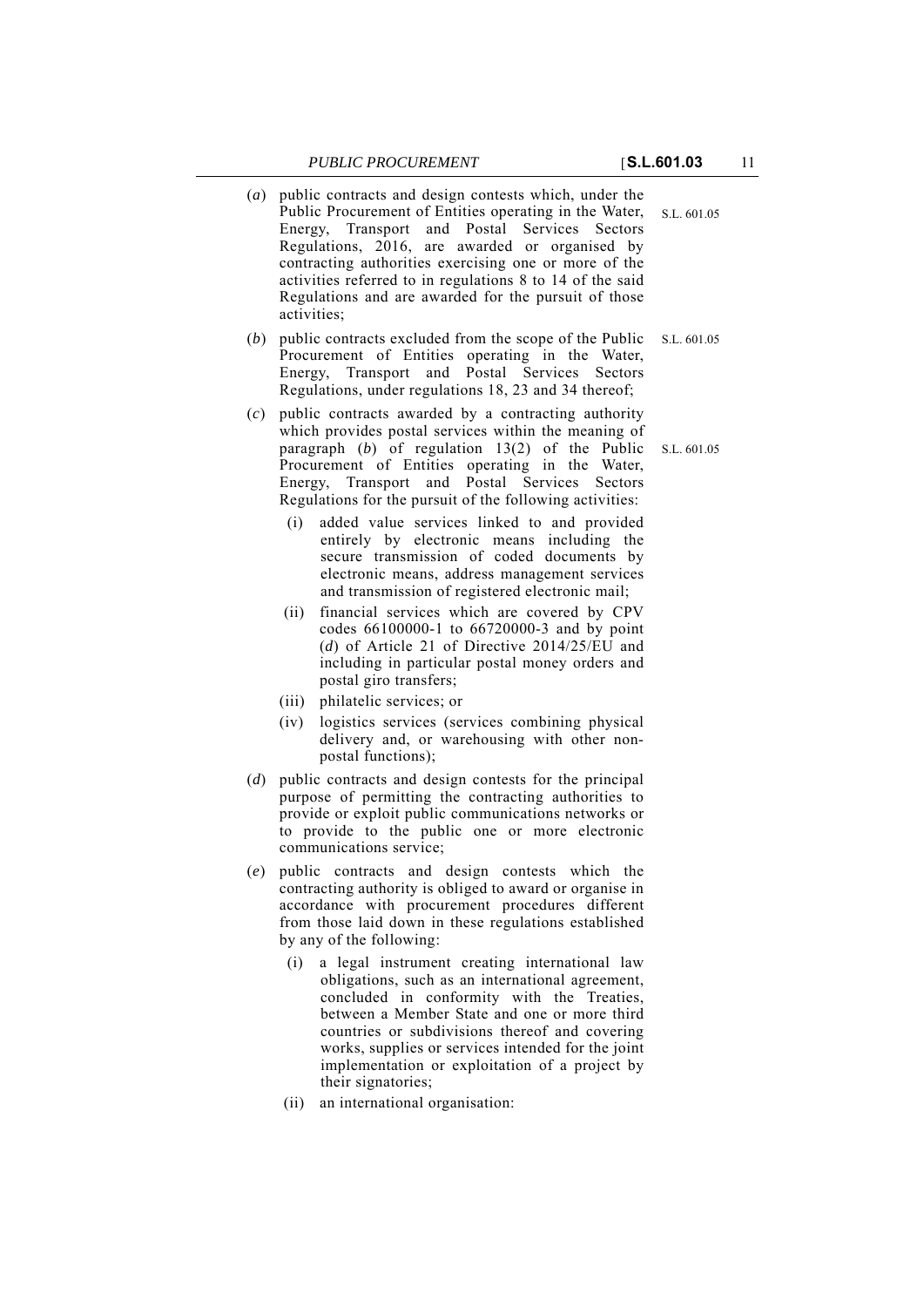Provided that before making use of the exclusion identified in sub-paragraph (i), a contracting authority shall communicate all legal instruments referred therein to the Commission;

- (*f*) public contracts and design contests which the contracting authority awards or organises in accordance with procurement rules provided by an international organisation or international financing institution, where the public contracts and design contests concerned are fully financed by that organisation or institution. In the case of public contracts and design contests co-financed for the most part by an international organisation or international financing institution the parties shall agree on applicable procurement procedures;
- (*g*) public service contracts for the acquisition or rental, by whatever financial means, of land, existing buildings or other immovable property or concerning rights thereon;
- (*h*) public service contracts for the acquisition, development, production or co-production of programme material intended for audiovisual media services or radio media services, that are awarded by audiovisual or radio media service providers, or contracts for broadcasting time or programme provision that are awarded to audiovisual or radio media service providers;
- (i) arbitration and conciliation services;
- (*j*) legal representation of a client by a lawyer within the meaning of Article 1 of Council Directive 77/249/EEC of 22 March 1977 to facilitate the effective exercise by lawyers of freedom to provide services in:
	- (i) an arbitration or conciliation held in a Member State, a third country or before an international arbitration or conciliation instance;
	- (ii) judicial proceedings before the courts, tribunals or public authorities of a Member State or a third country or before international courts, tribunals or institutions;
- (*k*) legal advice given in preparation of any of the proceedings referred to in paragraph (*j*) of this subregulation or where there is a tangible indication and high probability that the matter to which the advice relates will become the subject of such proceedings, provided that the advice is given by a lawyer within the meaning of Article 1 of Directive 77/249/EEC of 22 March 1977 to facilitate the effective exercise by lawyers of freedom to provide services;
- (*l*) document certification and authentication services which must be provided by notaries;
- (*m*) legal services provided by trustees or appointed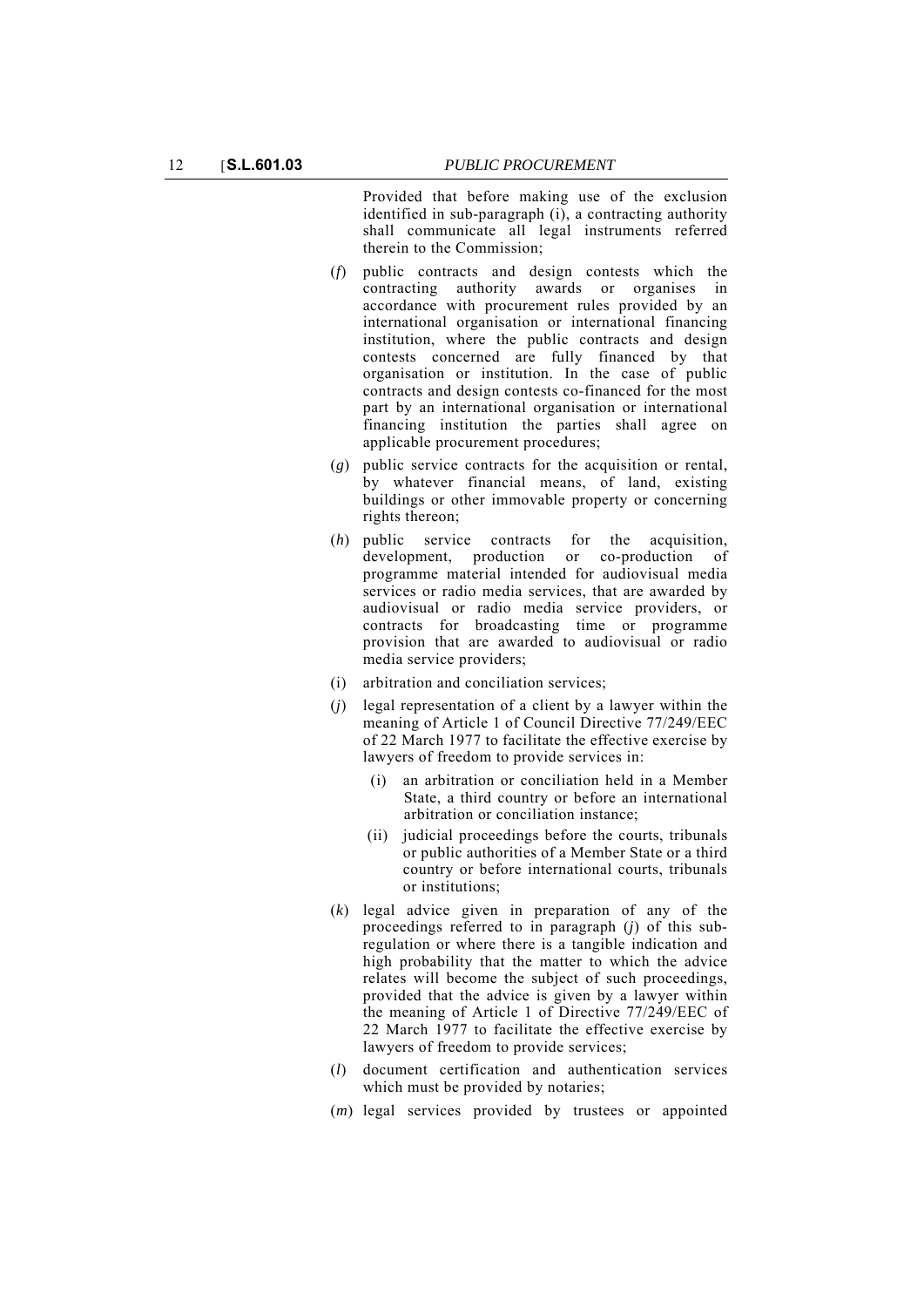guardians or other legal services the providers of which are designated by a court or tribunal in the Member State concerned or are designated by law to carry out specific tasks under the supervision of such tribunals or courts;

- (*n*) other legal services which are connected, even occasionally, with the exercise of official authority;
- (*o*) financial services in connection with the issue, sale, purchase or transfer of securities or other financial instruments within the meaning of Directive 2004/39/ EC of the European Parliament and of the Council of 21 April 2004 on markets in financial instruments amending central bank services and operations conducted with the European Financial Stability Facility and the European Stability Mechanism;
- (*p*) loans, whether or not in connection with the issue, sale, purchase or transfer of securities or other financial instruments;
- (*q*) employment contracts;
- (*r*) civil defence, civil protection, and danger prevention services that are provided by non-profit organisations or associations, and which are covered by CPV codes 75250000-3, 75251000-0, 75251100-1, 75251110-4, 75251120-7, 75252000-7, 75222000-8, 98113100-9 and 85143000-3 except patient transport ambulance services;
- (*s*) public passenger transport services by rail or metro;
- (*t*) political campaign services covered by CPV codes 79341400-0, 92111230-3 and 92111240-6, when awarded by a political party in the context of an election campaign;
- (*u*) public service contracts awarded by a contracting authority to another contracting authority or to an association of contracting authorities on the basis of an exclusive right which they enjoy pursuant to a law, regulation or published administrative provision which is compatible with the TFEU;
- (*v*) public service contracts for research and development services other than those public service contracts for research and development services which fall under the CPV codes 73000000-2 to 73120000-9, 73300000- 5, 73420000-2 and 73430000-5 and whose benefits accrue exclusively to the contracting authority for its use in the conduct of its own affairs, on condition that the service provided is wholly remunerated by the contracting authority;
- (*w*) public contracts falling within the scope of Public S.L. 601.07 Procurement of Contracting Authorities or Entities in the fields of Defence and Security Regulations and those contracts which are excluded pursuant to regulations 9(1), 12 and 13 of Public Procurement of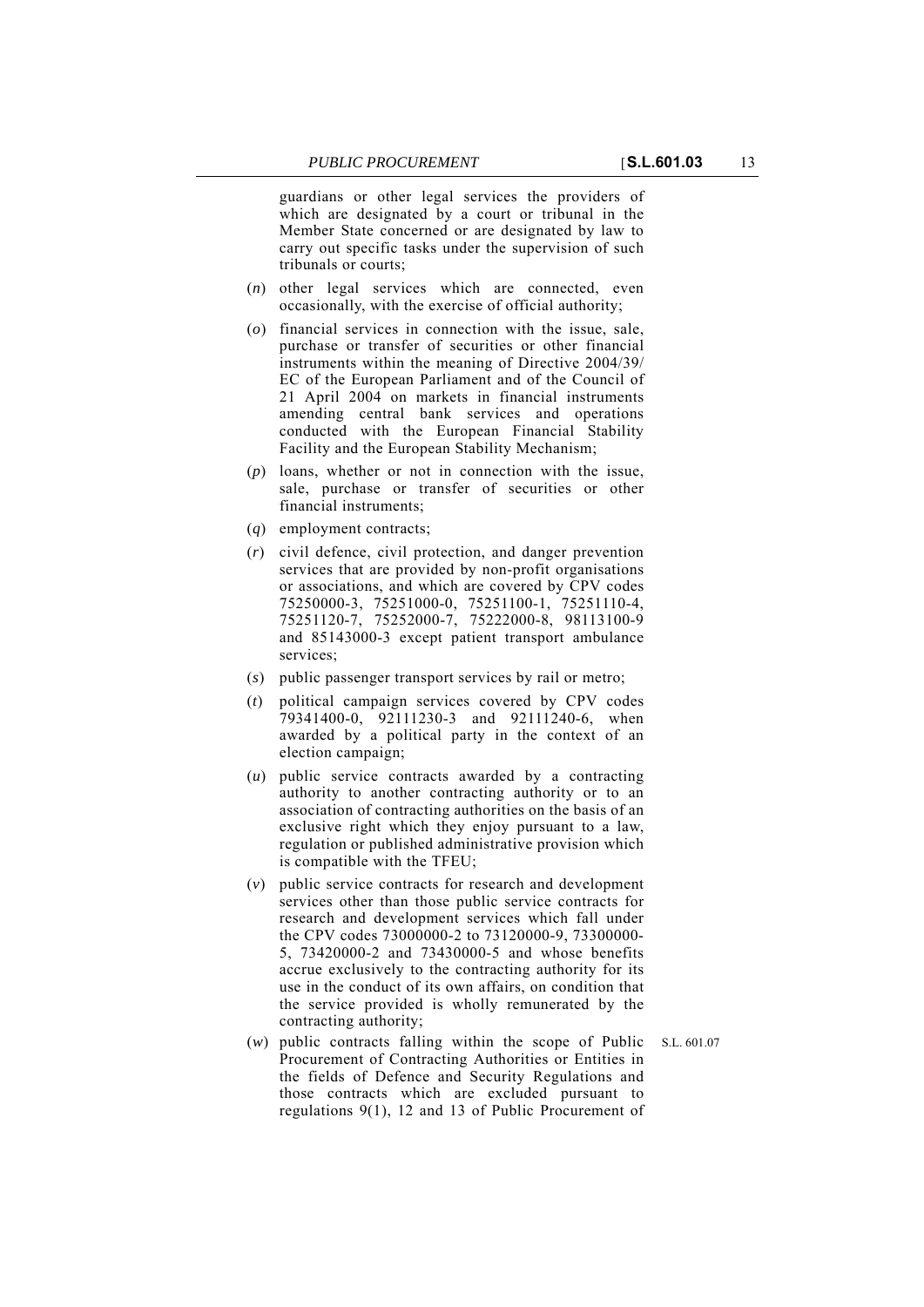Contracting Authorities or Entities in the fields of Defence and Security Regulation;

- (*x*) public contracts and design contests not otherwise exempted under paragraph (*w*) to the extent that the protection of the essential security interests of Malta cannot be guaranteed by less intrusive measures, for instance by imposing requirements aimed at protecting the confidential nature of information which the contracting authority makes available in a contract award procedure as provided for in these regulations;
- (*y*) public contracts and design contests not otherwise exempted under paragraph (*w*) to the extent that the application of these regulations would oblige Malta to supply information the disclosure of which it considers contrary to the essential interests of its security;
- (*z*) the procurement and performance of a public contract or design contest that are declared to be secret or are accompanied by special security measures in accordance with the laws, regulations or administrative provisions in force in Malta, as long as the essential interests concerned cannot be guaranteed by less intrusive measures, such as those referred to in paragraphs (*x*) and (*y*);
- (*aa*) public contracts and design contests involving defence or security aspects which the contracting authority is obliged to award or organise in accordance with procurement procedures different from those laid down in these regulations established by any of the following:
	- (i) an international agreement or arrangement, concluded in conformity with the Treaties, between a Member State and one or more third countries or subdivisions thereof and covering works, supplies or services intended for the joint implementation or exploitation of a project by their signatories;
	- (ii) an international agreement or arrangement relating to the stationing of troops and concerning the undertakings of a Member State or a third country;

(iii) an international organisation:

Provided that all agreements or arrangements referred to in sub-paragraph (i) shall be communicated to the Commission, which may consult the Advisory Committee on Public Procurement;

(*bb*) public contracts and design contests involving defence or security aspects which the contracting authority awards in accordance with procurement rules provided by an international organisation or international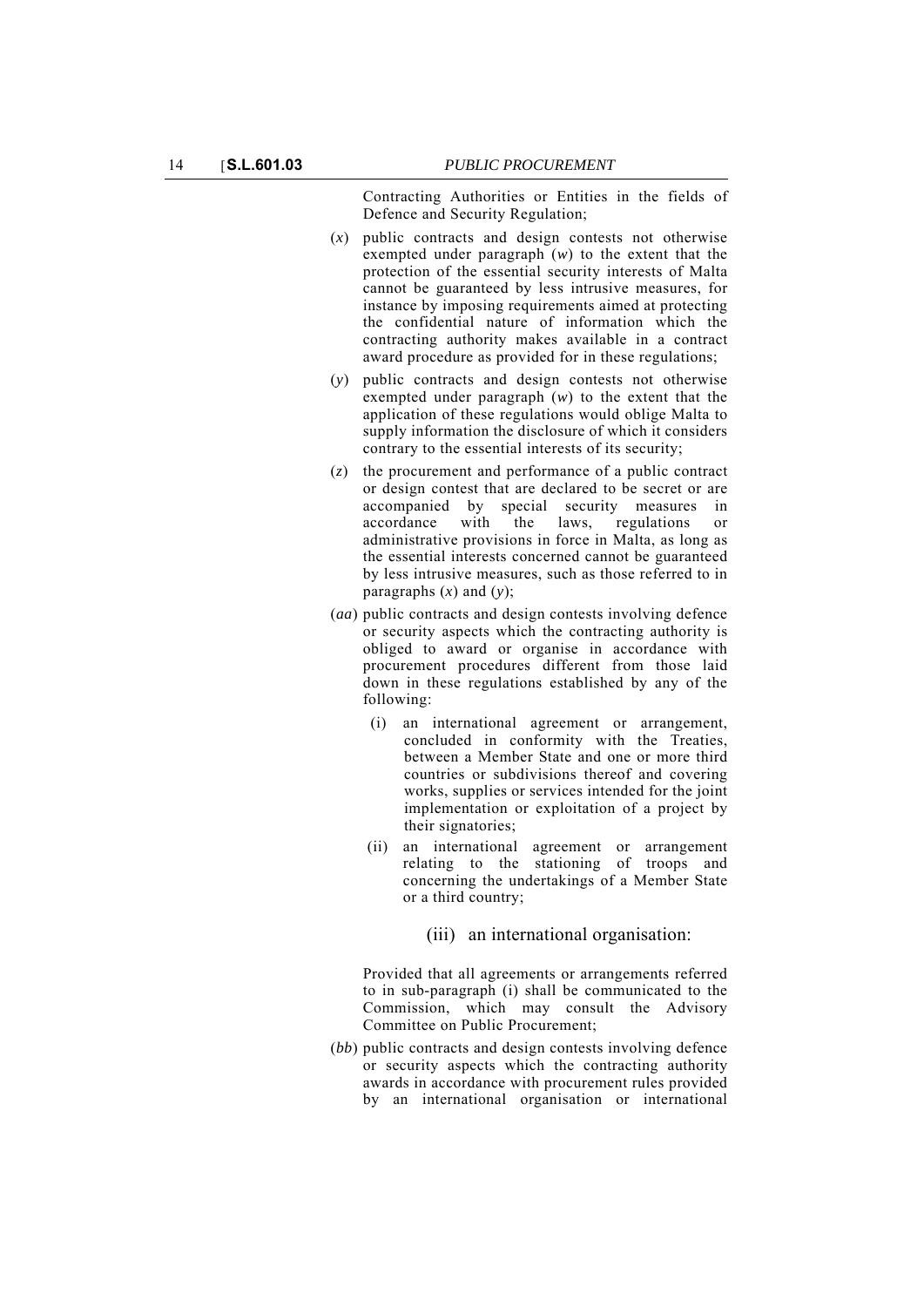financing institution, where the public contracts and design contests concerned are fully financed by this organisation or institution. In the case of public contracts and design contests co-financed for the most part by an international organisation or international financing institution the parties shall agree on applicable procurement procedures;

- (*cc*) the organisation of the social security system;
- (*dd*) all public procurement carried out in terms of the Emergency Procurement Regulations.
- (2) For the purposes of this regulation:

"audiovisual media services" shall have the same meaning as pursuant to point (a) of Article 1(1) of Directive 2010/13/EU of the European Parliament and of the Council of 10 March 2010 on the coordination of certain provisions laid down by law, regulation or administrative action in Member States concerning the provision of audiovisual media services;

"electronic communications service" shall have the meaning given to this term in Directive 2002/21/EC of the European Parliament and of the Council of 7 March 2002 on a common regulatory framework for electronic communications networks and services;

"media service providers" shall have the same meaning as pursuant to point (*d*) of Article 1(1) of Directive 2010/13/EU of the European Parliament and of the Council of 10 March 2010 on the coordination of certain provisions laid down by law, regulation or administrative action in Member States concerning the provision of audiovisual media services;

"programme" shall have the same meaning as pursuant to point (b) of Article 1(1) of Directive 2010/13/EU of the European Parliament and of the Council of 10 March 2010 on the coordination of certain provisions laid down by law, regulation or administrative action in Member States concerning the provision of audiovisual media services and shall also include radio programmes and radio programme materials;

"programme material" shall have the same meaning of the term "programme";

"public communications network" shall have the meaning given to this term in Directive 2002/21/EC of the European Parliament and of the Council of 7 March 2002 on a common regulatory framework for electronic communications networks and services.

(3) Contracts and design contests involving defence or security aspects which are awarded or organised pursuant to international rules shall be regulated by sub-regulation (1)(*aa*) and (*bb*).

**8.** (1) Subject to the provisions of regulation 111(3), a public contract, having an estimated value which falls under regulation  $9(1)(b)$ , awarded by a contracting authority to a legal person governed by private or public law, shall fall outside the scope of these regulations when all of the following conditions are fulfilled:

Public contracts between entities within the public sector.

S.L. 601.08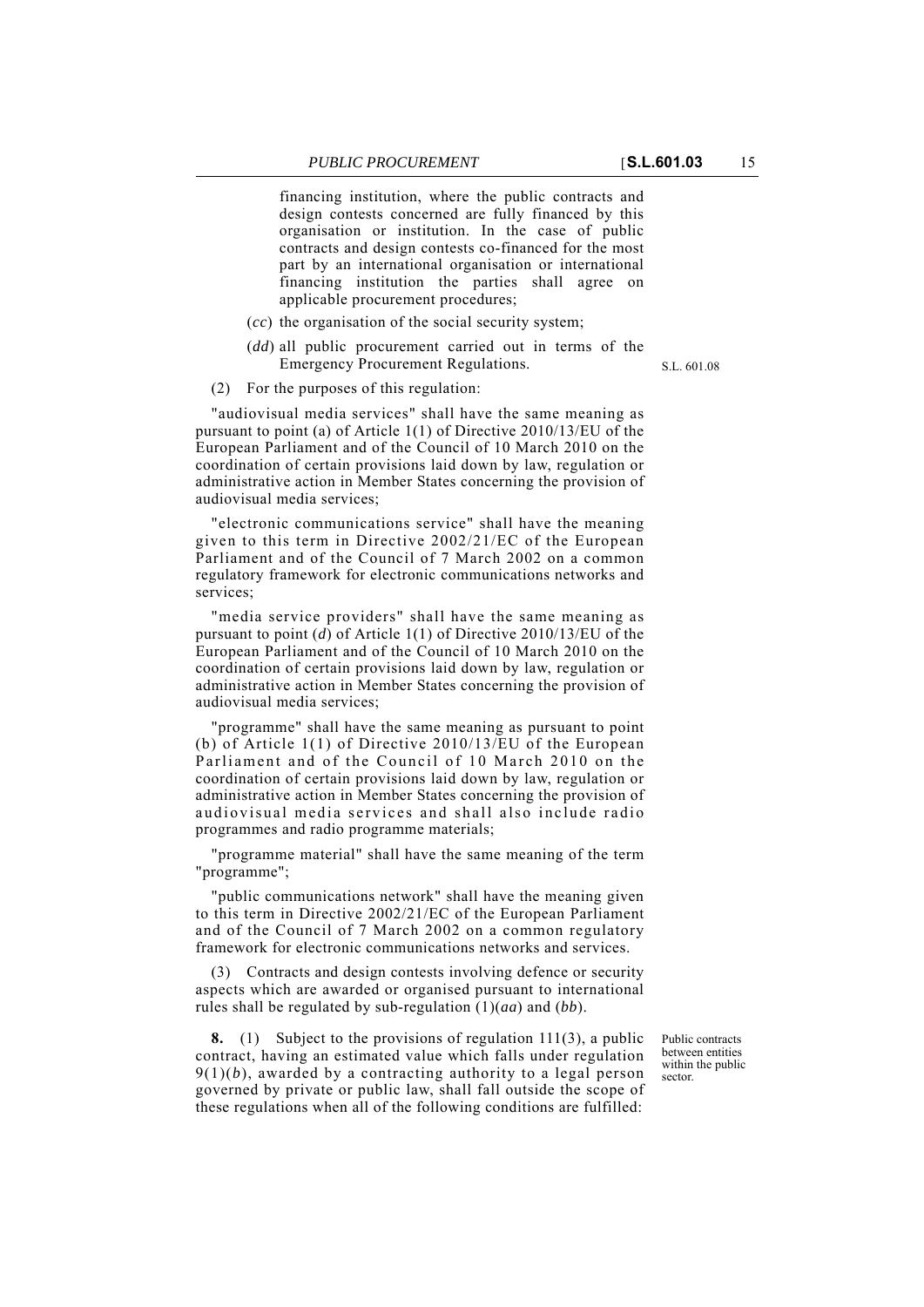- (*a*) the contracting authority exercises over the legal person concerned a control which is similar to that which it exercises over its own departments;
- (*b*) more than 80% of the activities of the controlled legal person are carried out in the performance of tasks entrusted to it by the controlling contracting authority or by other legal persons controlled by that contracting authority; and
- (*c*) there is no direct private capital participation in the controlled legal person with the exception of noncontrolling and non-blocking forms of private capital participation required by national legislative provisions, in conformity with the Treaties, which do not exert a decisive influence on the controlled legal person.

Provided that a contracting authority shall be deemed to exercise over a legal person a control similar to that which it exercises over its own departments within the meaning of paragraph (*a*) where it exercises a decisive influence over both strategic objectives and significant decisions of the controlled legal person. Such control may also be exercised by another legal person, which is itself controlled in the same way by the contracting authority.

(2) The provisions of sub-regulation (1) also apply where a controlled legal person which is a contracting authority awards a contract to its controlling contracting authority, or to another legal person controlled by the same contracting authority, provided that there is no direct private capital participation in the legal person being awarded the public contract with the exception of noncontrolling and non-blocking forms of private capital participation required by national legislative provisions, in conformity with the Treaties, which do not exert a decisive influence on the controlled legal person.

(3) A contracting authority, which does not exercise control over a legal person governed by private or public law control within the meaning of sub-regulation (1), may nevertheless award a public contract to that legal person without applying these regulations where all of the following conditions are fulfilled:

- (*a*) the contracting authority exercises jointly with other contracting authorities a control over that legal person which is similar to that which they exercise over their own departments;
- (*b*) more than 80% of the activities of that legal person are carried out in the performance of tasks entrusted to it by the controlling contracting authorities or by other legal persons controlled by the same contracting authorities; and
- (*c*) there is no direct private capital participation in the controlled legal person with the exception of noncontrolling and non-blocking forms of private capital participation required by national legislative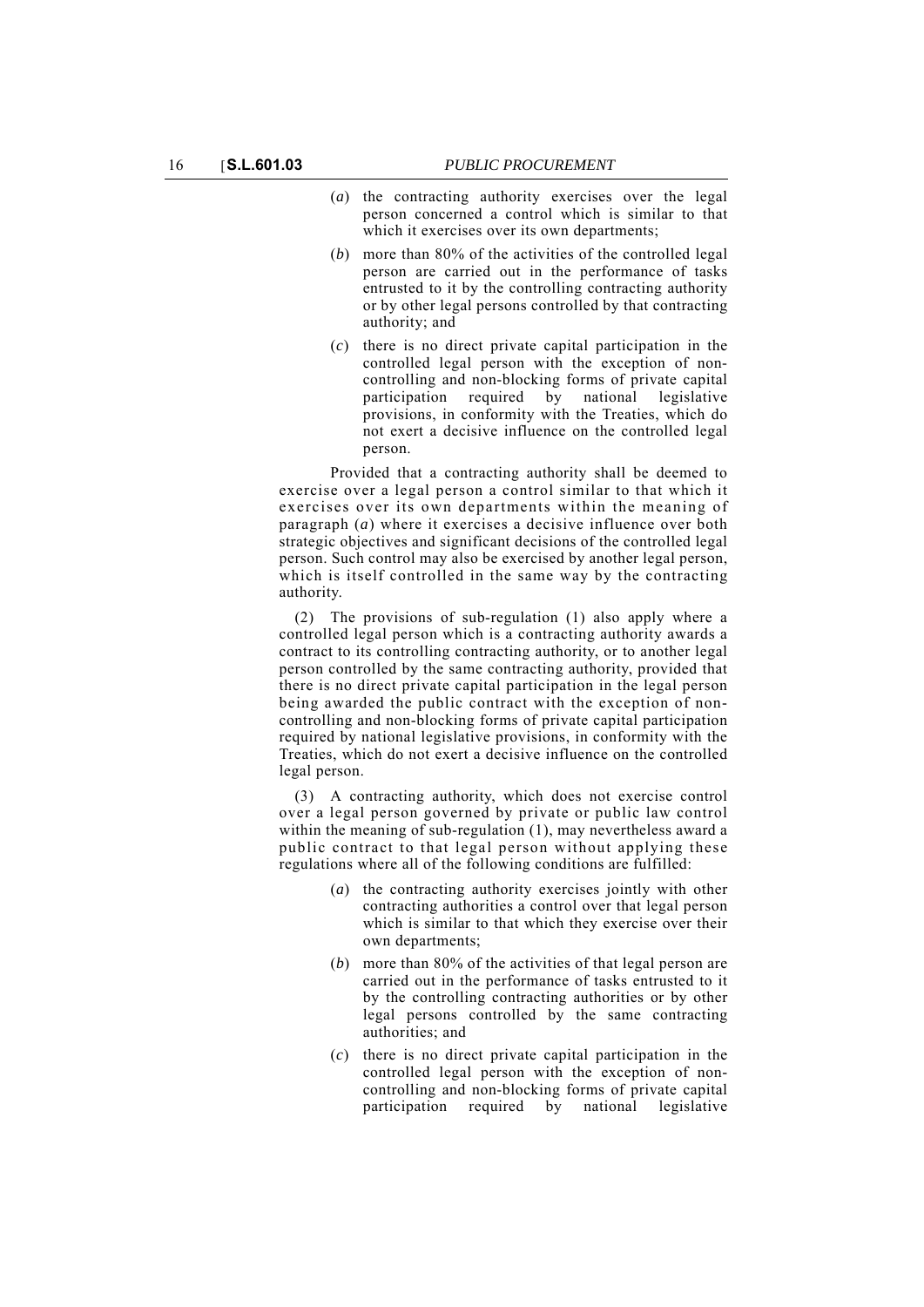provisions, in conformity with the Treaties, which do not exert a decisive influence on the controlled legal person.

(4) For the purposes of sub-regulation  $(3)(a)$ , contracting authorities exercise joint control over a legal person where all of the following conditions are fulfilled:

- (*a*) the decision-making bodies of the controlled legal person are composed of representatives of all participating contracting authorities. Individual representatives may represent several or all of the participating contracting authorities;
- (*b*) those contracting authorities are able to jointly exert decisive influence over the strategic objectives and significant decisions of the controlled legal person; and
- (*c*) the controlled legal person does not pursue any interests which are contrary to those of the controlling contracting authorities.

(5) A contract concluded exclusively between two or more contracting authorities shall fall outside the scope of these regulations where all of the following conditions are fulfilled:

- (*a*) the contract establishes or implements a cooperation between the participating contracting authorities with the aim of ensuring that public services they have to perform are provided with a view to achieving objectives they have in common;
- (*b*) the implementation of that cooperation is governed solely by considerations relating to the public interest; and
- (*c*) the participating contracting authorities perform on the open market less than 20% of the activities concerned by the cooperation.

(6) For the determination of the percentage of activities referred to in sub-regulations  $(1)(b)$ ,  $(3)(b)$  and  $(5)(c)$ , the average total turnover, or an appropriate alternative activity-based measure such as costs incurred by the relevant legal person or contracting authority with respect to services, supplies and works for the three years preceding the contract award shall be taken into consideration.

(7) Where, because of the date on which the relevant legal person or contracting authority was created or commenced activities or because of a reorganisation of its activities, the turnover, or alternative activity based measure such as costs, are either not available for the preceding three years or no longer relevant, it shall be sufficient to show that the measurement of activity is credible, particularly by means of business projections.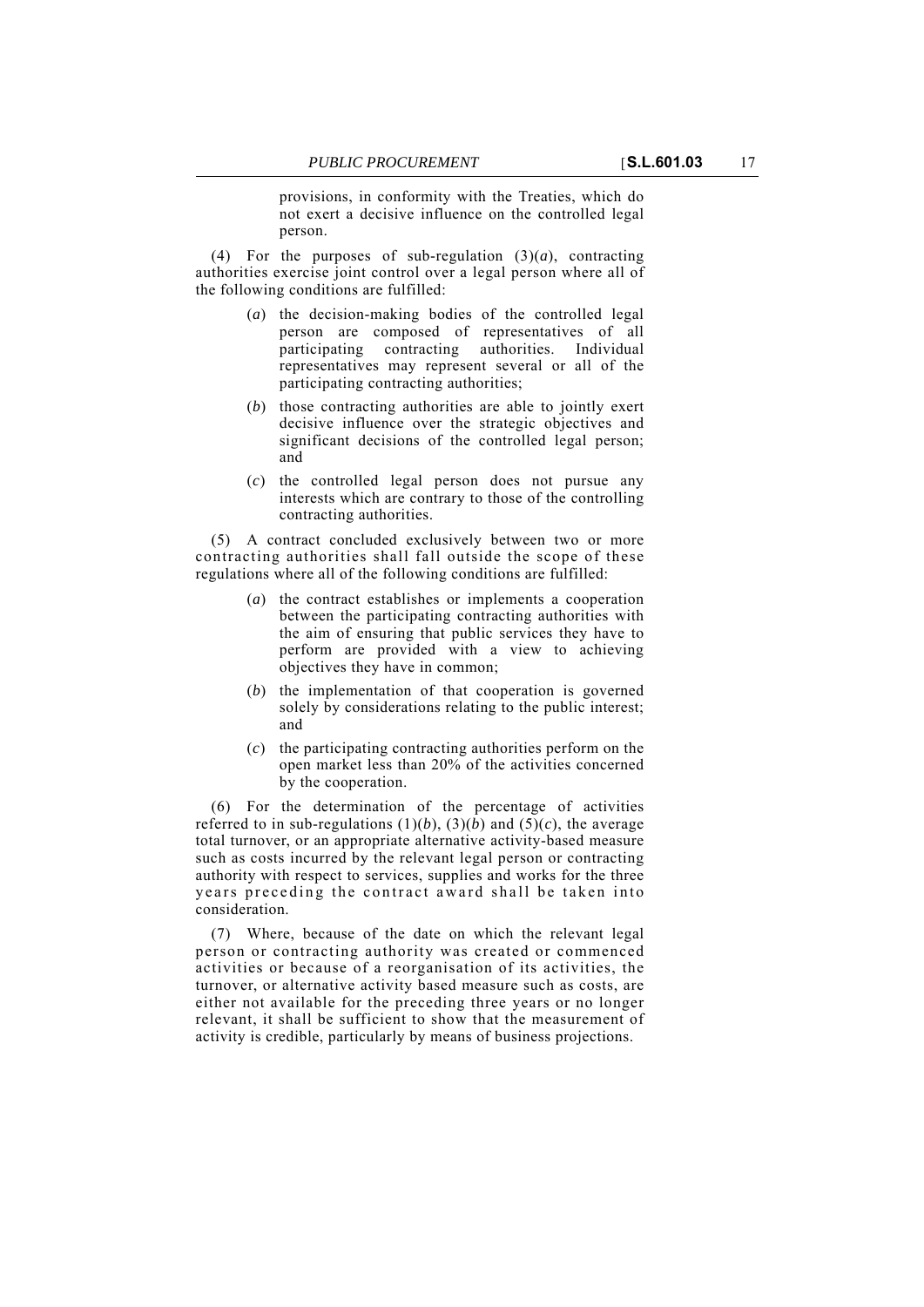| Administration of<br>the process.<br>Amended by:<br>L.N. 26 of 2018;<br>L.N. 196 of 2020. | 9. (1) Without prejudice to the applicability of the other<br>provisions of these regulations, the procurement process of public<br>contracts:                                                                                                                                                                                                                                                                                                                        |  |  |
|-------------------------------------------------------------------------------------------|-----------------------------------------------------------------------------------------------------------------------------------------------------------------------------------------------------------------------------------------------------------------------------------------------------------------------------------------------------------------------------------------------------------------------------------------------------------------------|--|--|
| Amended by:<br>L.N. 26 of 2018.                                                           | (a) the estimated value of which is less than one hundred<br>thirty nine thousand euro ( $E$ 139,000), shall be issued,<br>administered and determined by the contracting<br>authorities on their own without the need to involve<br>the Director;                                                                                                                                                                                                                    |  |  |
| Amended by:<br>L.N. 26 of 2018.                                                           | the estimated value of which equals or exceeds the<br>(b)<br>threshold of one hundred thirty nine thousand euro<br>shall be issued,<br>administered<br>and<br>$(\text{\textsterling}139,000)$<br>determined by the Director on behalf of<br>the<br>contracting authority;                                                                                                                                                                                             |  |  |
|                                                                                           | that have been published by the Ministerial<br>(c)<br>Procurement Unit in the name of the contracting<br>authority listed under Schedule 16, where the<br>estimated values of such procurement exceeds ten<br>thousand euro $(610,000)$ but does not exceed two<br>hundred and fifty thousand euro ( $E250,000$ ) have to be<br>published, administered and determined by the<br>Ministerial Procurement Unit on its own without the<br>need to involve the Director: |  |  |
|                                                                                           | Provided that where the estimated value of the public<br>procurement does is less than ten thousand euro ( $€10,000$ ) this shall<br>be regulated according to Part III.                                                                                                                                                                                                                                                                                              |  |  |
|                                                                                           | (2) Public contracts required by those contracting authorities<br>listed in Schedule 3 shall be issued, administered and determined<br>by these contracting authorities on their own without the need to<br>involve the Director, subject to the provisions set out in these<br>regulations including but not limited to the right of appeal.                                                                                                                         |  |  |
|                                                                                           | The Minister shall, from time to time, by regulations<br>(3)<br>determine the thresholds applicable under these regulations. Such<br>thresholds shall be equal to, and categorised in the same fashion, as<br>the thresholds established pursuant to the relevant European Union<br>Directives as published from time to time in the Official Journal of<br>the European Union.                                                                                       |  |  |
|                                                                                           | The Office of the Director of Contracts                                                                                                                                                                                                                                                                                                                                                                                                                               |  |  |
| Director of<br>Contracts.                                                                 | 10. There shall be a Director of Contracts who shall be<br>responsible for the management of the Department of Contracts and<br>generally for the regulation and administration of the procurement<br>procedures as laid down in these regulations.                                                                                                                                                                                                                   |  |  |
| Liability.                                                                                | 11. In the exercise of his functions, the Director and his<br>immediate family shall not be held personally liable for any act or<br>omission done in good faith. For the purpose of this regulation,<br>"immediate family" shall mean the spouse and children of the<br>Director.                                                                                                                                                                                    |  |  |
|                                                                                           |                                                                                                                                                                                                                                                                                                                                                                                                                                                                       |  |  |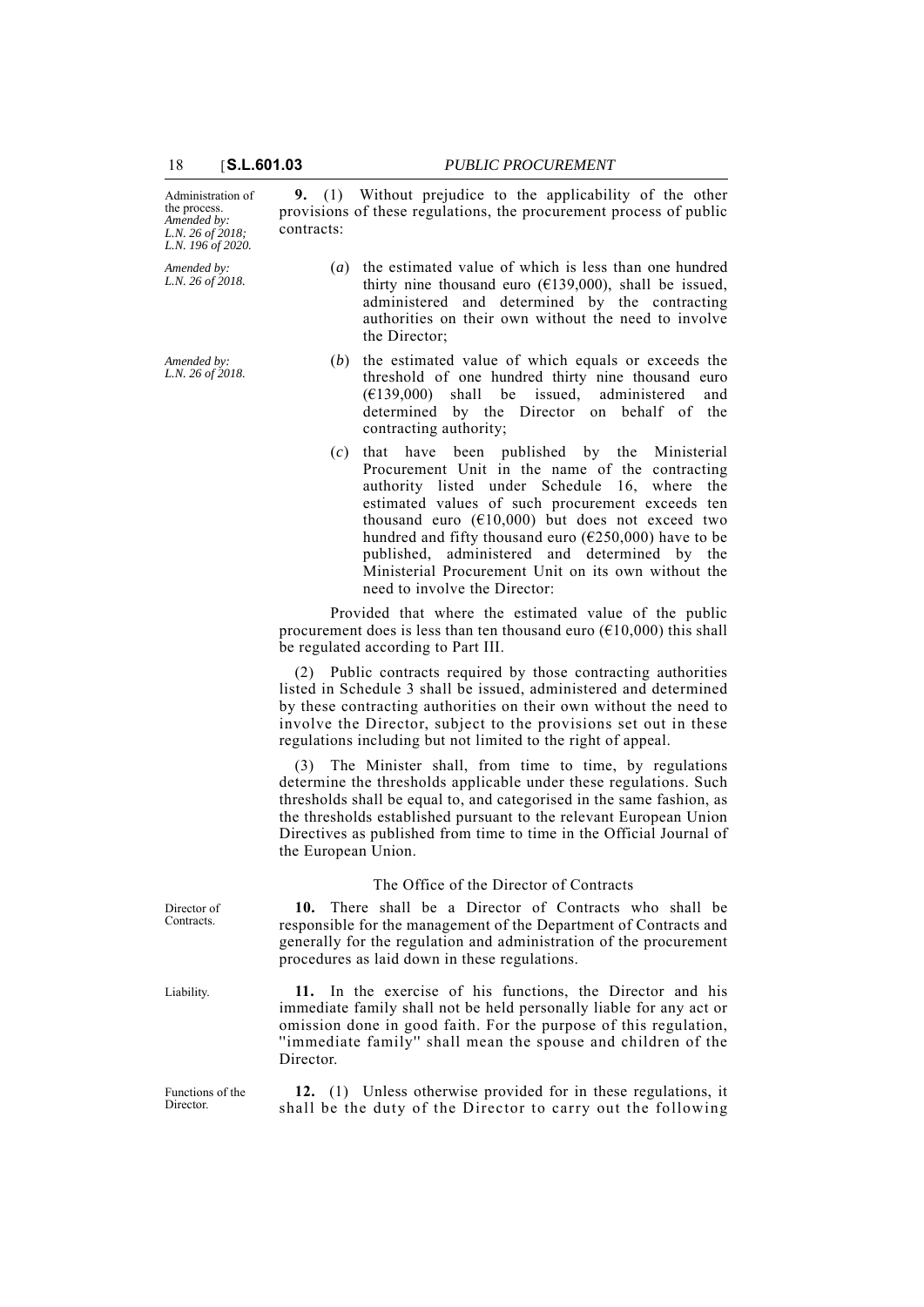functions:

- (*a*) to monitor procurement activities with the aim of ensuring adherence to these regulations and to ensure that the results of these monitoring activities are made available to the public through appropriate means of information;
- (*b*) to establish and regulate the procedure to be followed during meetings of the General Contracts Committee, the Special Contracts Committee, the Departmental Contracts Committee and the Evaluation Committee, and during the issue and publication of calls for tenders, receipt of offers, opening of bids, evaluation of tenders and award of contracts in accordance with the rules herein set out;
- (*c*) to obtain information from all the contracting authorities on the award and performance of contracts as he may deem necessary in order to enable him to ensure conformity with these regulations;
- (*d*) to provide information and guidance on the interpretation and application of these regulations, to assist contracting authorities and economic operators, in particular SMEs, in correctly applying these regulations;
- (*e*) to provide support to contracting authorities with regard to planning and carrying out procurement procedures;
- (*f*) to grant access to public supply contracts or public service contracts with a value which equals or exceeds one million euro  $(\epsilon 1,000,000)$  and public works contracts with a value which equals or exceeds ten million euro ( $\epsilon$ 10,000,000) in terms of the applicable national rules on access to documents and data protection:

Provided that the Director shall be obliged to keep these contracts at least for the duration of the same;

- (*g*) to afford effective co-operation to other member states leading to the exchange of information which the Director has gathered in the execution of his duties as long as such information is exchanged in observance with Maltese legislation regulating such exchange of information;
- (*h*) to make available to other Member States, upon request, any information related to the evidence and documents submitted in accordance with regulations 53(4) and (5), 54 and 55;
- (*i*) to draw up and maintain a list of persons who have been blacklisted; and
- (*j*) to make available to a Member State, when such is requested, any information mentioned in Parts VI and VII.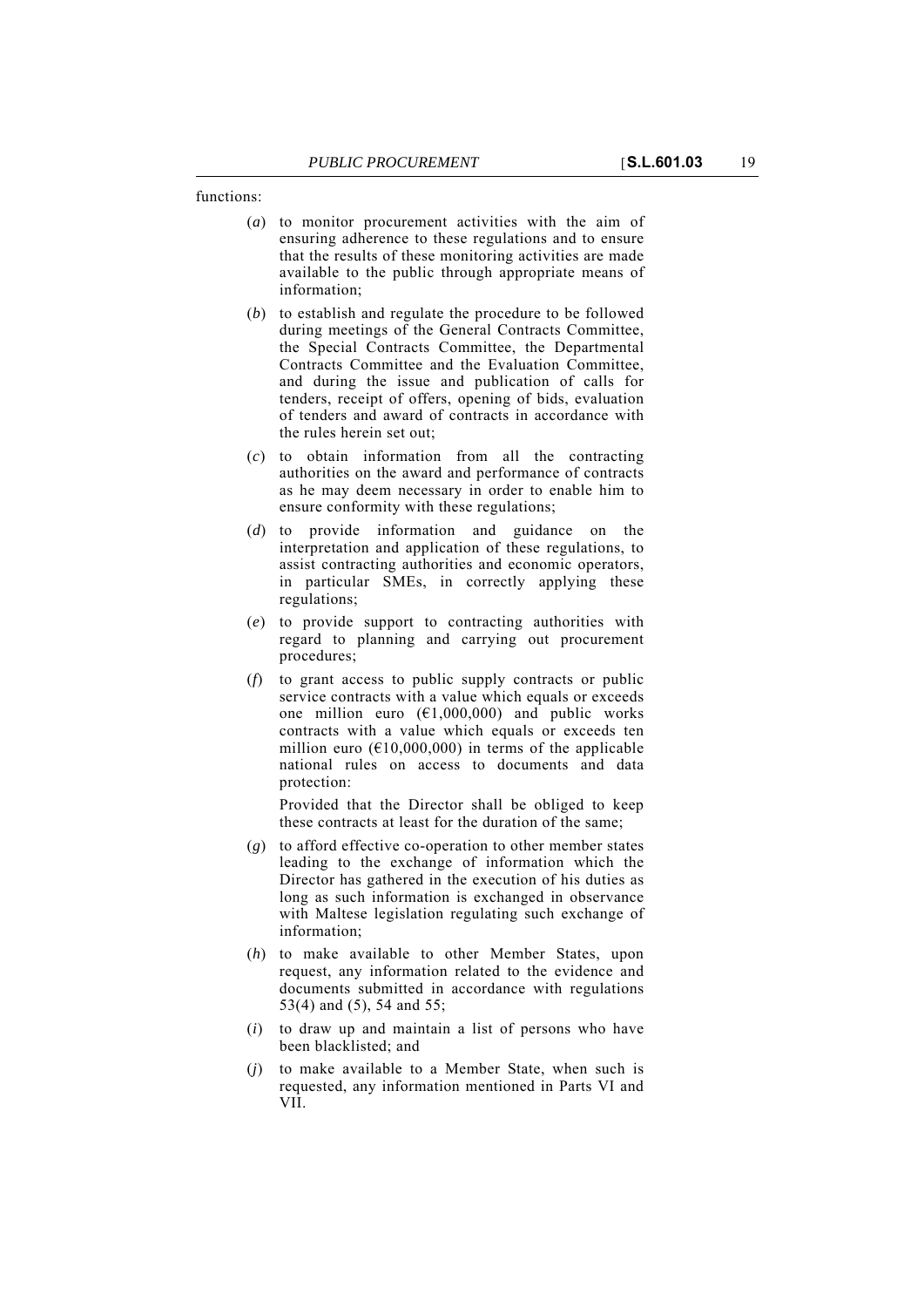(2) Where the Director or his delegate identify, by their own initiative or upon the receipt of information, specific violations or systematic problems, they shall be empowered to report this matter to the appropriate authority.

Additional functions in connection with procurement above certain thresholds.

**13.** In relation to a procurement procedure carried out by the Director on behalf of a contracting authority with an estimated value which falls under regulation  $9(1)(b)$  it shall also be the function of the Director:

- (*a*) to establish and approve the general conditions of the procurement documents;
- (*b*) to authorise deviations from standard terms and conditions in accordance with the regulations set out herein and which may be included in the procurement documents;
- (*c*) to consider an extension or the cancellation of a procurement procedure;
- (*d*) to order that a procurement period of any call for offers referred to in these regulations be extended if he considers such an extension justified by the circumstances of the case;
- (*e*) to vet and approve, with or without modification, procurement documents before the same are issued and published;
- (*f*) to approve, where required under these regulations, modifications which exceed the amount established in regulation 246(3);
- (*g*) to approve requests made by the contracting authorities for the extension of contracts if he considers that circumstances so warrant in the public interest and specific provision for such extensions is made in the procurement document;
- (*h*) to identify and implement appropriate means to enable him to monitor the proper execution of contracts;
- (*i*) to make regulations to award contracts in the name and on behalf of contracting authorities listed in Schedule 2, including the case of an association of authorities of which such contracting authority is a member;
- (*j*) to establish the procedure affecting the award of contracts governed by procedures deviating from these regulations as long as these procedures shall be published by a notice in the Gazette;
- (*k*) to publish in the Gazette a notice of all awards of contracts including variations outside the limit of the tender conditions, within six months of their award;
- (*l*) to award tenders and sign contracts in the name and on behalf of contracting authorities as provided for in these regulations;
- (*m*) to take appropriate measures to ensure that in the performance of public contracts economic operators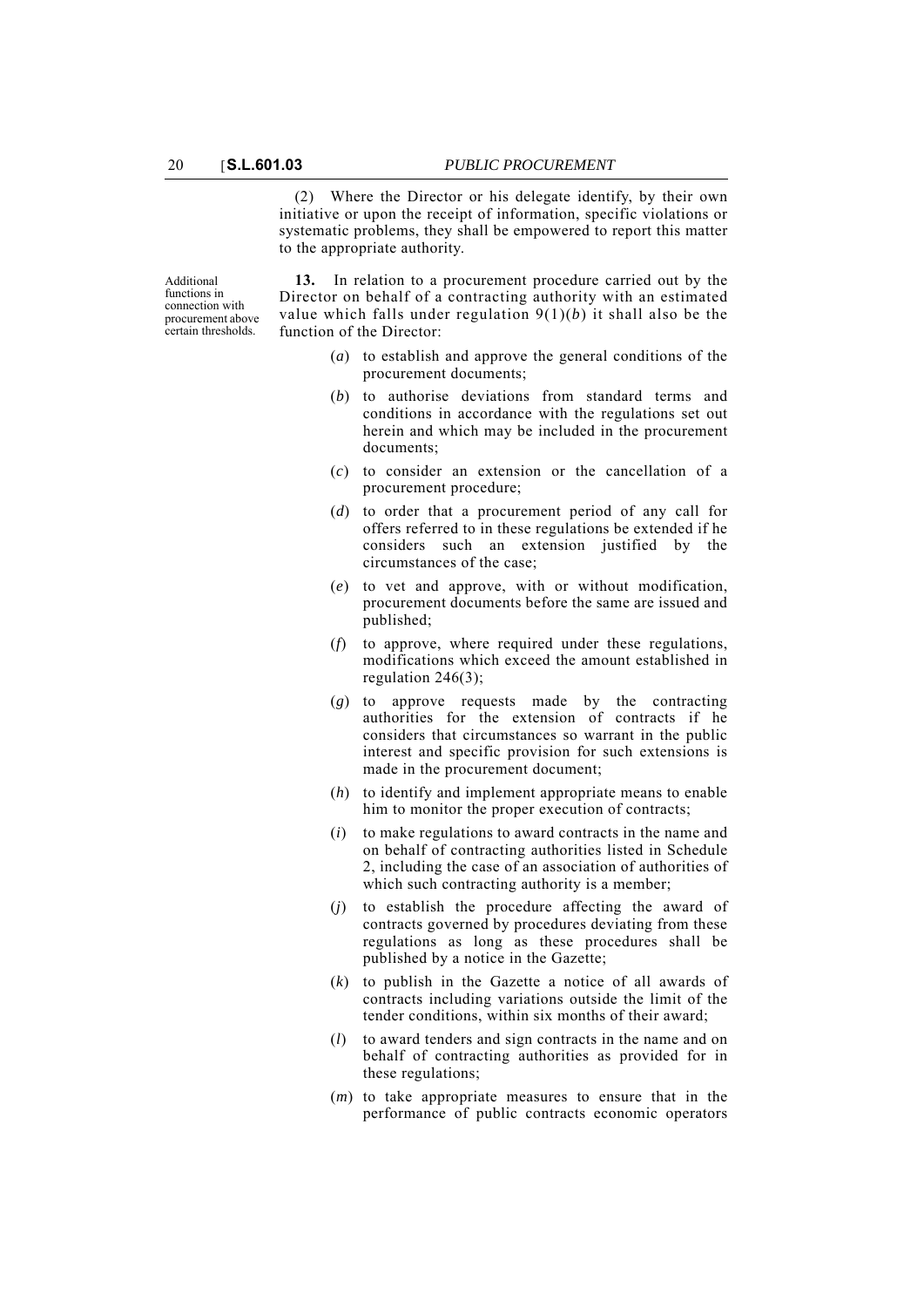comply with applicable obligations in the fields of environmental, social and labour law established by Union law, national law, collective agreements or by

the international environmental, social and labour law provisions listed in Schedule 13; and (*n*) to make and transmit to the Minister a report, by not later than six months after the end of each financial year, on the performance of the General Contracts

Committee, and of the Special Contracts Committee during the financial year being reported upon, which report shall, in particular, provide details regarding the results of the monitoring activities:

Provided that, following the transmission of the report to the Minister, the Director shall ensure that the report is made public.

**14.** By 18 April 2017 and every three years thereafter the Director shall forward to the Commission a statistical report for procurement as set out in the EU Directive 2014/24.

**15.** (1) The Director has the right to cancel the award of a contract at any time during a call for tenders or quotations even after the recommended bidder has been decreed and the time establish to file and appeal before the Public Contracts Review Board has lapsed, if it is found that such a contract has been awarded either in breach of these regulations or the award has been made in such a way as to discriminate between economic operators.

Cancellation of a

Report to the Commission.

(2) (*a*) The Director may decide to cancel any procurement procedure even if an evaluation process has not been concluded by the end of the validity period of the submitted bids.

- (*b*) If the Director decides to cancel the tender he shall consult the General Contracts Committee or the Special Contracts Committee as the case may be for its opinion.
- (*c*) Should the General Contracts Committee or the Special Contracts Committee, as the case may be, not agree with the recommendation of the Director, the decision of the Director may be referred to the Minister for his approval.
- (*d*) In the case of call for tenders administered by the Ministerial Procurement Unit, the Permanent Secretary responsible for that Unit will have the right to exercise the same rights of the Director, as established under this regulation, with the exception that instead of consulting with the General Contracts Committee or the Special Contracts Committee he has to consult with the Departmental Contracts Committee.
- (*e*) If the Departmental Contracts Committee does not agree with the recommendations of the Permanent Secretary, the decision of the latter can be referred to the Minister responsible for that Departmental

procurement procedure. *Emendat: A.L. 233 tal-2017.*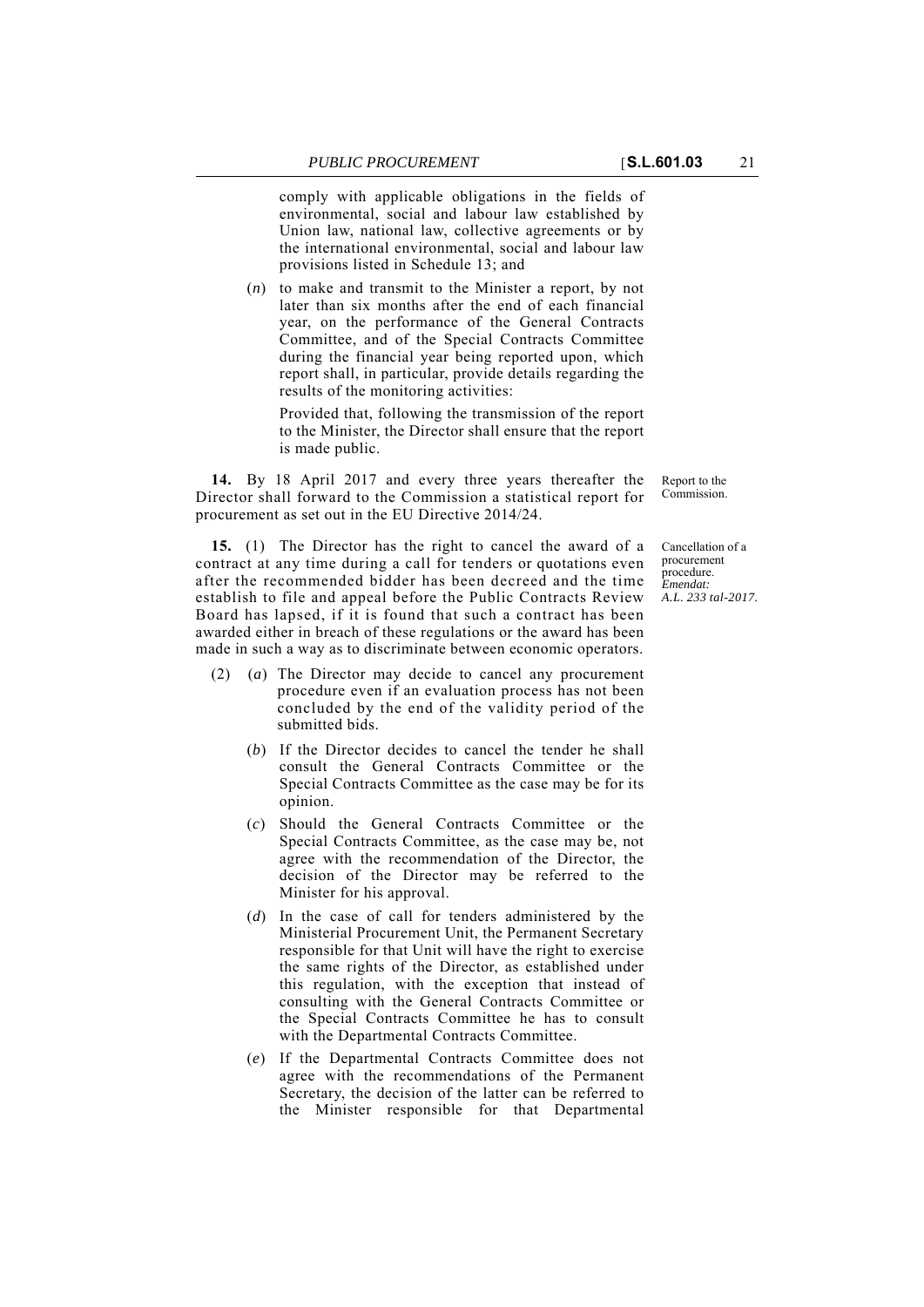Contracts Committee so that he can give a final decision.

(3) The decision leading to the cancellation of a procurement procedure has to be made in writing and must include the findings and the reasoning that led to this decision.

(4) A copy of this decision must be notified to each economic operator who participated in that particular call, who will have the right to contest it by filing a complaint before the Review Board. The same procedure mentioned in regulation 276 *mutatis mutadis* applies also for this procedure.

(5) The decision of the review board can be appealed before the Court of Appeal as provided in these regulations.

#### The Contracting Authority

**16.** (1) In so far as this is not inconsistent with the duties established under sub-regulation (2) and regulation 79, it is the duty of all contracting authorities:

- (*a*) to observe and abide to these regulations;
- (*b*) to administer their own procurement when the estimated values of such a procurement falls under the threshold established in regulation 9(1)(*a*):

Provided that for entities listed under Schedule 3 this obligation shall extend also to their procurement which meets or exceeds the threshold established under regulation 9(1)(*b*);

(*c*) to draw up procurement documents and all relevant supporting documentation:

Provided that when a contracting authority listed under Schedule 2 needs to publish a procurement process with an estimated value which falls under the threshold established under regulation 9(1)(*b*) the same contracting authority shall forward the procurement document and all relevant supporting documentation to the Director so that they may be vetted, published and administered by the latter;

- (*d*) to ensure that any references to nomenclatures in the context of public procurement shall be made using the Common Procurement Vocabulary;
- (*e*) to publish all calls for tenders and quotations, through government's e-procurement platform, unless otherwise provided for in these regulations;
- (*f*) to monitor the implementation of the procurement process;
- (*g*) to take appropriate measures to effectively prevent, identify and remedy conflicts of interest arising in the conduct of procurement procedures so as to avoid any distortion of competition and to ensure equal treatment of all economic operators;
- (*h*) to indicate in their procurement documents that the

Duties of a contracting authority. *Amended by: L.N.155 of 2017.*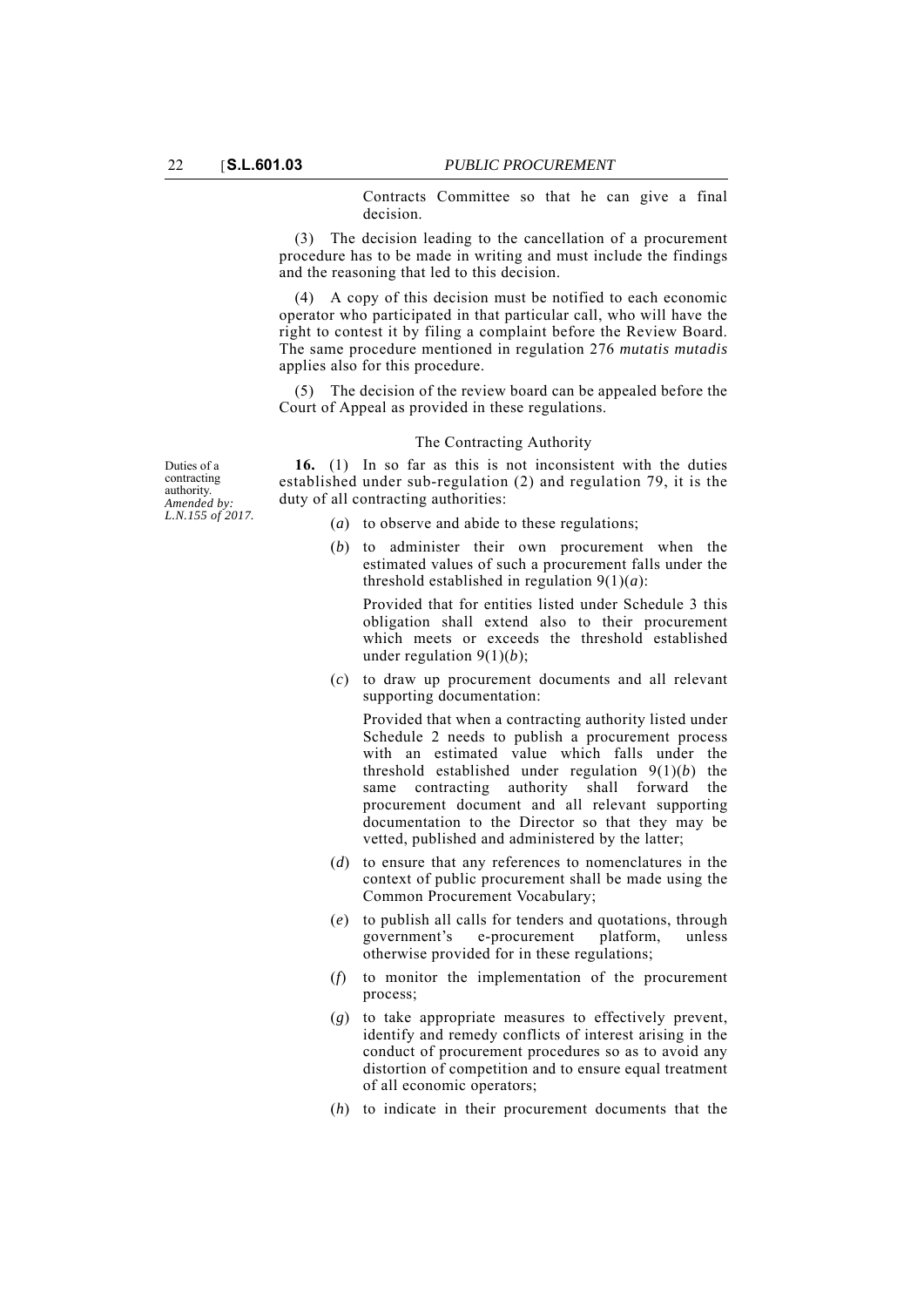award of the contract is subject to the review procedure as set forth in these regulations and to include an extract of the relevant part of the appeals process in the said documents for the guidance of economic operators;

- (*i*) to administer and implement all contracts awarded after the procurement and to defend in front of a board or tribunal any dispute that might arise in the execution of the contract;
- (*j*) to effect all payments resulting from the execution of the contract;
- (*k*) to take appropriate measures to ensure that during the execution of a contract, economic operators comply with the applicable obligations in the fields of environmental, social and labour law established by Union law, national law, collective agreements or by the international environmental, social and labour law provisions listed in Schedule 13;
- (*l*) to forward a copy of the contracts identified in regulation  $12(1)(f)$  to the Director when the latter so requests; and
- (*m*) to institute and to defend any judicial or arbitral proceedings in relation to any contract signed by them or on their behalf.
- (2) (*a*) The contracting authorities listed under Schedule 16 have the duty to prepare the procurement documents and all relevant supporting documentation and forward these to the Ministerial Procurement Unit when the call is going to be published under the open procedure and the estimated value of this call exceeds ten thousand euro ( $E10,000$ ) but does not exceed two hundred and fifty thousand euro ( $\epsilon$ 250,000).

When the estimated value exceeds two hundred and fifty thousand euro ( $E$ 250,000) these documents have to be forwarded to the Director so that he carries out his functions according to regulations 12 and 13.

(*b*) Contracting authorities that are listed under Schedule 16 also have the duty to open in public offers submitted by economic operators for quotations which have an estimated value exceeding five thousand euro ( $\epsilon$ 5000) but not exceeding ten thousand euro  $(\text{\textsterling}10,000)$ .

> Appointment of an Evaluation Committee.

**17.** (1) When an Evaluation Committee is appointed by a contracting authority listed in Schedule 2, the Evaluation Committee shall evaluate the offers submitted by the economic operator and make recommendations through the evaluation report and communicate the report as follows:

> (*a*) if the estimated value of the tender falls under the threshold established under regulation  $9(1)(a)$  the individual report shall be addressed to the Departmental Contracts Committee and shall be drawn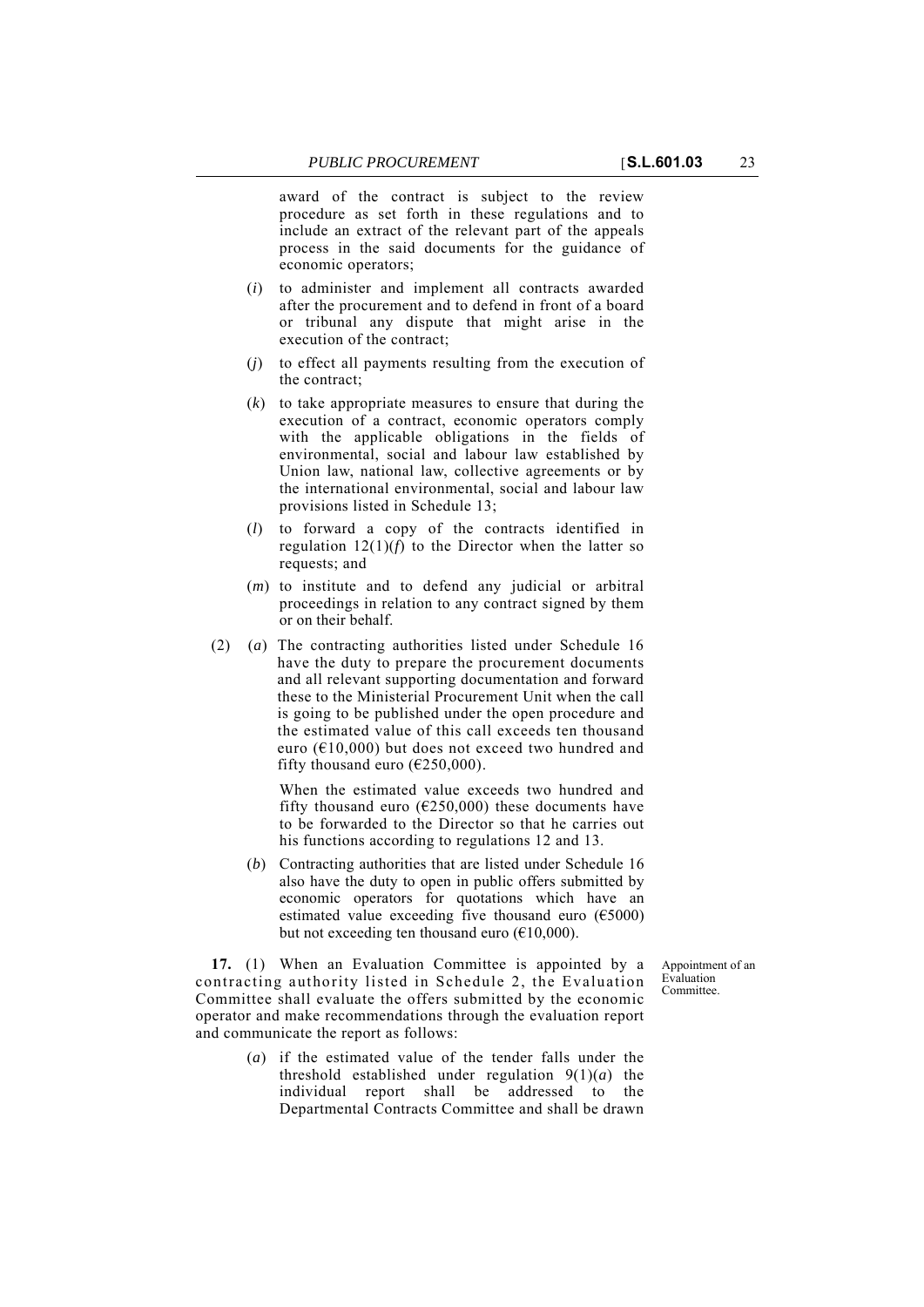in terms of regulation 113;

(*b*) if the estimated value of the tender falls under the threshold established under regulation 9(1)(*b*) the individual report shall be addressed to the Director and shall be drawn in terms of regulation 241.

(2) When an Evaluation Committee is appointed by a contracting authority listed in Schedule 3, the Evaluation Committee shall draw up an evaluation report and communicate their report to the contracting authority.

(3) When the Evaluation Committee is appointed by the Ministerial Procurement Unit it has to prepare the evaluation report and communicate the said report to the mentioned Unit.

**18.** Where a contacting authority or body governed by public law is not listed under any schedule it shall have the same obligations of an authority listed under Schedule 2.

**19.** Contracting authorities providing the subsidies referred to in regulation 6 shall ensure compliance with these regulations even where they do not themselves award the subsidised contract or where they award that contract for and on behalf of other entities.

Penalties. **20.** (1) For tenders with an estimated value which falls within the threshold established in regulation 9(1)(*b*) a contracting authority can impose or remit penalties only after obtaining the permission of the Director.

> (2) When a contracting authority listed under Schedule 16 is to remit or impose a penalty in respect to a contract with an estimated value which does not exceed two hundred and fifty thousand euro  $(6250,000)$  it has to obtain the permission of the Permanent Secretary responsible for it instead of that of the Director.

> (3) Where a dispute on a penalty is brought before a court or tribunal, the Director or the Permanent Secretary cannot be sued even though he consented to the imposition of the penalty, however for the integrity of the judgment it is sufficient that the dispute is addressed against the contracting authority.

Centralised Purchasing Bodies and Joint Procurement

**21.** (1) Contracting Authorities listed in Schedule 4 are authorised to act also as a central purchasing body.

(2) It shall be the function of central purchasing bodies to periodically notify Heads of Departments of the prices and conditions applicable for, and the procedure to be followed in, the procurement of such equipment, stores, works or services.

**22.** (1) A contracting authority can acquire supplies and, or services intended for contracting authorities, from a central purchasing body.

(2) Contracting authorities can acquire works, supplies and services by using contracts awarded by a central purchasing body, by using dynamic purchasing systems operated by a central

Centralised purchasing bodies.

Centralized purchasing activities.

Contracting authorities not listed under a schedule.

Subsidies provided by contracting authorities.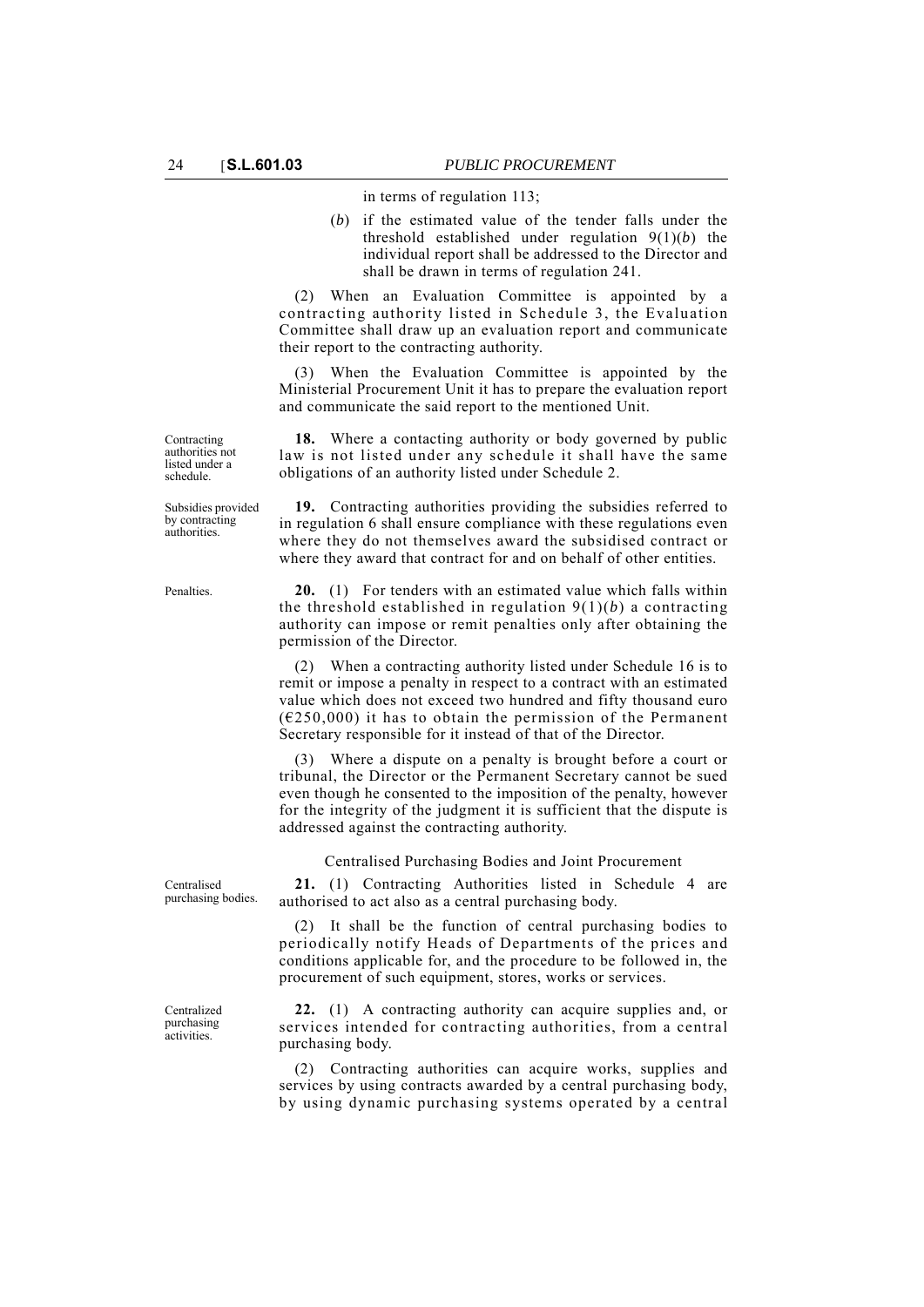purchasing body or, to the extent set out in regulation 170, by using a framework agreement concluded by a central purchasing body offering the centralised purchasing activity referred to in paragraph (*b*) of the definition "centralised purchasing activities" under regulation 2. Where a dynamic purchasing system which is operated by a central purchasing body may be used by other contracting authorities, this shall be mentioned in the call for competition setting up that dynamic purchasing system.

**23.** (1) When a contracting authority carries out its Obligations. procurement under regulation 22 they will be deemed to have fulfilled their obligations under these regulations.

(2) A contracting authority also fulfils its obligations pursuant to these regulations where it acquires works, supplies or services:

- (*a*) by using contracts awarded by the central purchasing body;
- (*b*) by using dynamic purchasing systems operated by the central purchasing body, or to the extent set out in subregulation (5);
- (*c*) by using a framework agreement concluded by the central purchasing body offering the centralised purchasing activity as defined in paragraph (*b*) of the definition "centralised purchasing activities";

(3) Notwithstanding the provisions of sub-regulation (2), the contracting authority concerned shall be responsible for fulfilling the obligations pursuant to these regulations in respect of the parts it conducts itself, such as:

- (*a*) awarding a contract under a dynamic purchasing system, which is operated by a central purchasing body;
- (*b*) conducting a reopening of competition under a framework agreement that has been concluded by a central purchasing body;
- (*c*) pursuant to paragraphs (*a*) or (*b*) of regulation 173(1) determining which of the economic operators, party to the framework agreement, shall perform a given task under a framework agreement that has been concluded by a central purchasing body.

(4) All procurement procedures conducted by a central purchasing body shall be performed using electronic means of communication, in accordance with the requirements set out in regulation 48.

(5) Contracting authorities may, without applying the procedures provided for in these regulations, award a public service contract for the provision of centralised purchasing activities to a central purchasing body.

(6) The public service contracts identified under sub-regulation (5) may also include the provision of ancillary purchasing activities.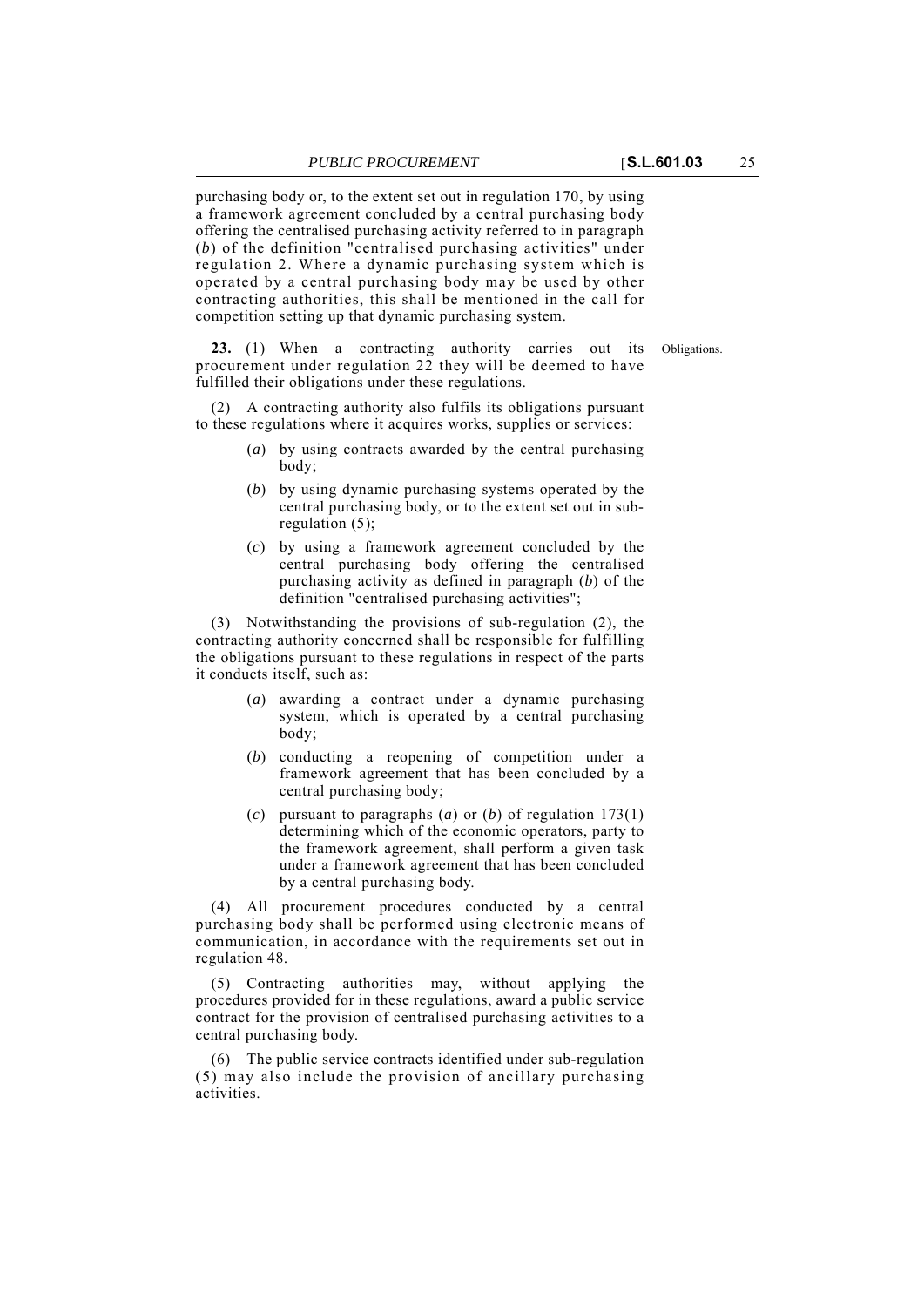Occasional joint procurement.

**24.** (1) After seeking the approval of the Director and subject to the conditions the latter may impose, two or more contracting authorities may agree to perform certain specific procurements jointly.

(2) Where the estimated value of the joint procurement falls under the threshold established under regulation 9(1)(*b*), and unless the Director agrees otherwise, the procurement procedure shall be administered by the Director.

(3) Where the conduct of a procurement procedure in its entirety is carried out jointly in the name and on behalf of all the contracting authorities concerned, they shall be jointly responsible for fulfilling their obligations pursuant to these regulations or Directive 2014/24/EU of the European Parliament and of the Council of 26 February 2014 on public procurement as the case may be. This applies also in cases where one contracting authority manages the procedure, acting on its own behalf and on the behalf of the other contracting authorities concerned.

(4) Where the conduct of a procurement procedure is not in its entirety carried out in the name and on behalf of the contracting authorities concerned, they shall be jointly responsible only for those parts carried out jointly. Each contracting authority shall have sole responsibility for fulfilling its obligations pursuant to these regulations or Directive 2014/24/EU of the European Parliament and of the Council of 26 February 2014 on public procurement as the case may be in respect of the parts it conducts in its own name and on its own behalf.

Procurement involving contracting authorities from different Member **States** 

**25.** (1) A contracting authority may, with the approval of the Director and subject to the conditions the latter may impose, participate in procurement procedures involving contracting authorities from different Member States.

(2) Where the estimated value of the joint procurement falls under the threshold established under regulation 9(1)(*b*) the application of this regulation shall be subject to what is established under regulation 8.

(3) A contracting authority may make use of centralised purchasing activities offered by central purchasing bodies located in another Member State:

Provided that contracting authorities shall not use the means provided in this regulation for the purpose of avoiding the application of mandatory public law provisions in conformity with Union law to which they are subject.

(4) The provision of centralised purchasing activities by a central purchasing body located in another Member State shall be conducted in accordance with the national provisions of the Member State where the central purchasing body is located.

The national provisions of the Member State where the central purchasing body is located shall also apply to the following:

> (*a*) the award of a contract under a dynamic purchasing system;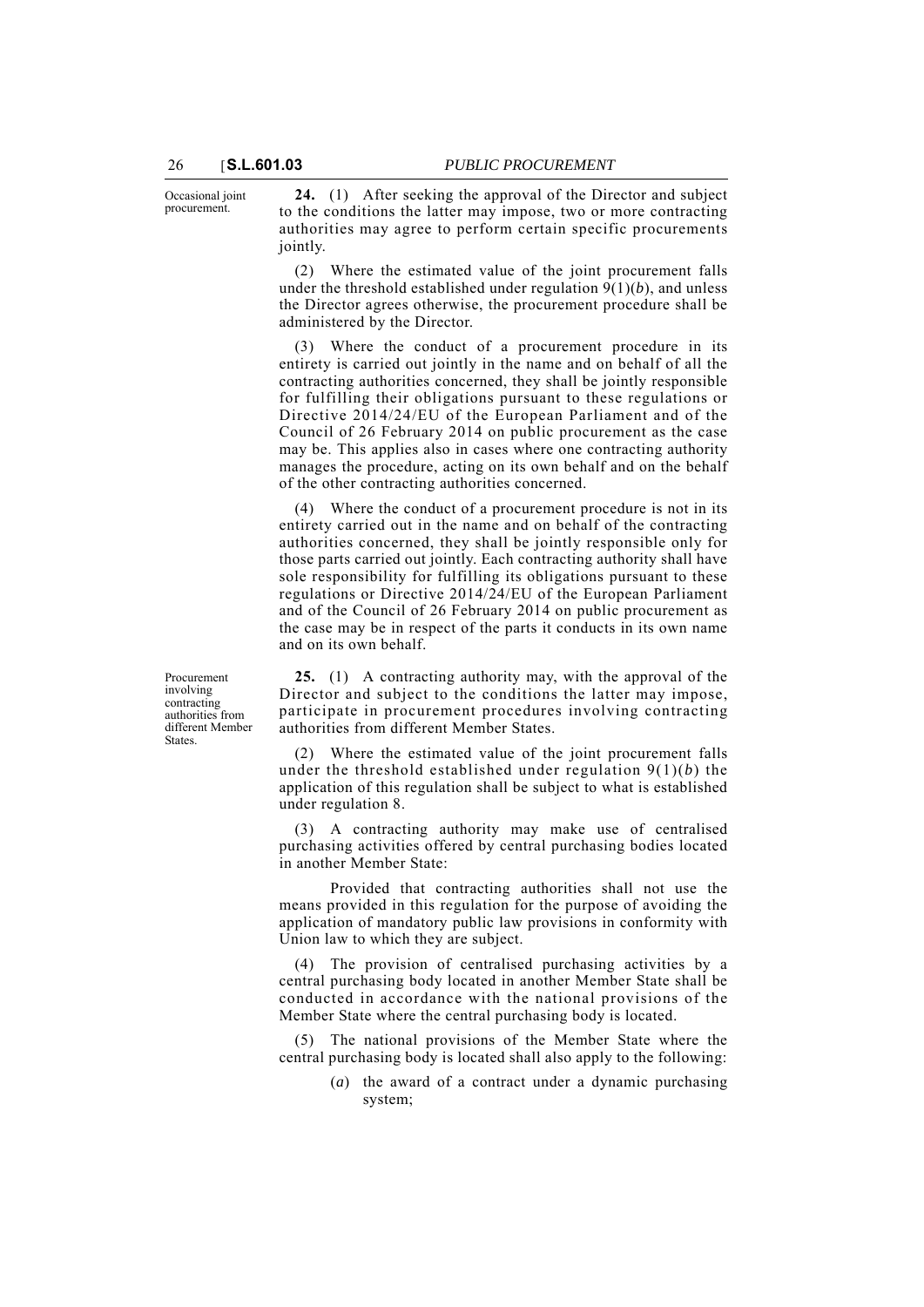- (*b*) the conduct of a reopening of competition under a framework agreement;
- (*c*) the determination pursuant to paragraphs (*a*) or (*b*) of regulation 173(2) of which of the economic operators, party to the framework agreement, shall perform a given task.

(6) Several contracting authorities from different Member States may jointly award a public contract, conclude a framework agreement or operate a dynamic purchasing system.

(7) Several contracting authorities from different Member States may also, to the extent set out in regulation 170, award contracts based on the framework agreement or on the dynamic purchasing system.

(8) Unless the necessary elements have been regulated by an international agreement concluded between the Member States concerned, the participating contracting authorities shall conclude an agreement that determines:

- (*a*) the responsibilities of the parties and the relevant applicable national provisions;
- (*b*) the internal organisation of the procurement procedure, including the management of the procedure, the distribution of the works, supplies or services to be procured, and the conclusion of contracts.

(9) A participating contracting authority fulfils its obligations pursuant to these regulations when it purchases works, supplies or services from a contracting authority which is responsible for the procurement procedure.

(10) When determining responsibilities and the applicable national law as referred to in sub-regulation  $(8)(a)$  the participating contracting authorities may allocate specific responsibilities among them and determine the applicable provisions of their respective national laws.

(11) The allocation of responsibilities and the applicable national law shall be referred to in the procurement documents for jointly awarded public contracts.

(12) Where several contracting authorities from different Member States have set up a joint entity, including European Groupings of territorial cooperation under Regulation (EC) No 1082/2006 of the European Parliament and of the Council of 5 July 2006 on a European grouping of territorial cooperation or other entities established under Union law, the participating contracting authorities shall, by a decision of the competent body of the joint entity, agree on the applicable national procurement rules of one of the following Member States:

- (*a*) the national provisions of the Member State where the joint entity has its registered office;
- (*b*) the national provisions of the Member State where the joint entity is carrying out its activities.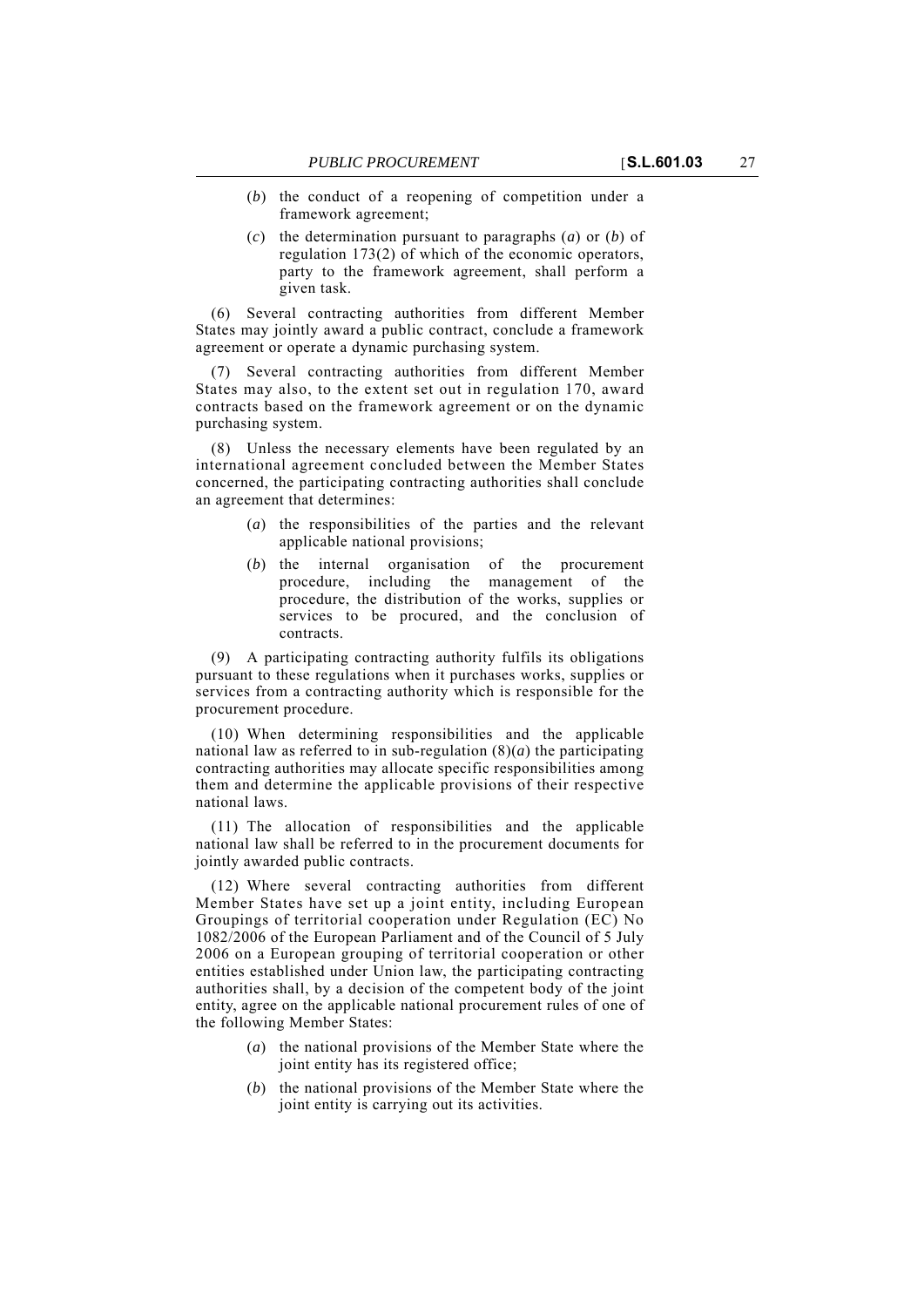(13) The agreement referred to in sub-regulation (12) may either apply for an undetermined period, when fixed in the constitutive act of the joint entity, or may be limited to a certain period of time, certain types of contracts or to one or more individual contract awards.

(14) For the purposes of this Part, contracting authorities listed under Schedule 3 do not require the prior approval of the Director but the written consent by the head of that same contracting authority shall suffice.

### Mixed Procurement

**26.** (1) Contracts which have as their subject two or more types of procurement, whether works, services or supplies, all of which are covered by these regulations, shall be awarded in accordance with the provisions applicable to the type of procurement that characterises the main subject of the contract in question.

(2) In the case of mixed contracts which have as their subjectmatter different types of procurement, all of which are covered by these regulations, consisting partly of services within the meaning of regulation 162 and partly of other services or of mixed contracts consisting partly of services and partly of supplies, the main subject shall be determined in accordance with which of the estimated values of the respective services or supplies is the highest.

(3) In cases of mixed contracts which have as their subjectmatter procurement covered by these regulations and procurement covered by other legal regimes and where the different parts of a given contract are objectively separable the following shall apply:

- (*a*) contracting authorities may choose to award separate contracts for the separate parts or to award a single contract. Where contracting authorities choose to award separate contracts for separate parts, the decision as to which legal regime applies to any one of such separate contracts shall be taken on the basis of the characteristics of the separate part concerned;
- (*b*) where contracting authorities choose to award a single contract, these regulations shall, unless otherwise provided in regulation 27, apply to the ensuing mixed contract, irrespective of the value of the parts that would otherwise fall under a different legal regime and irrespective of which legal regime those parts would otherwise have been subject to;
- (*c*) in the case of mixed contracts containing elements of supply, works and service contracts and of concessions, the mixed contract shall be awarded in accordance with these regulations, provided that the estimated value of the part of the contract which constitutes a contract covered by these regulations calculated in accordance with regulations 28, 29, 30, 31 and 32, is equal to or greater than the relevant

Mixed procurement.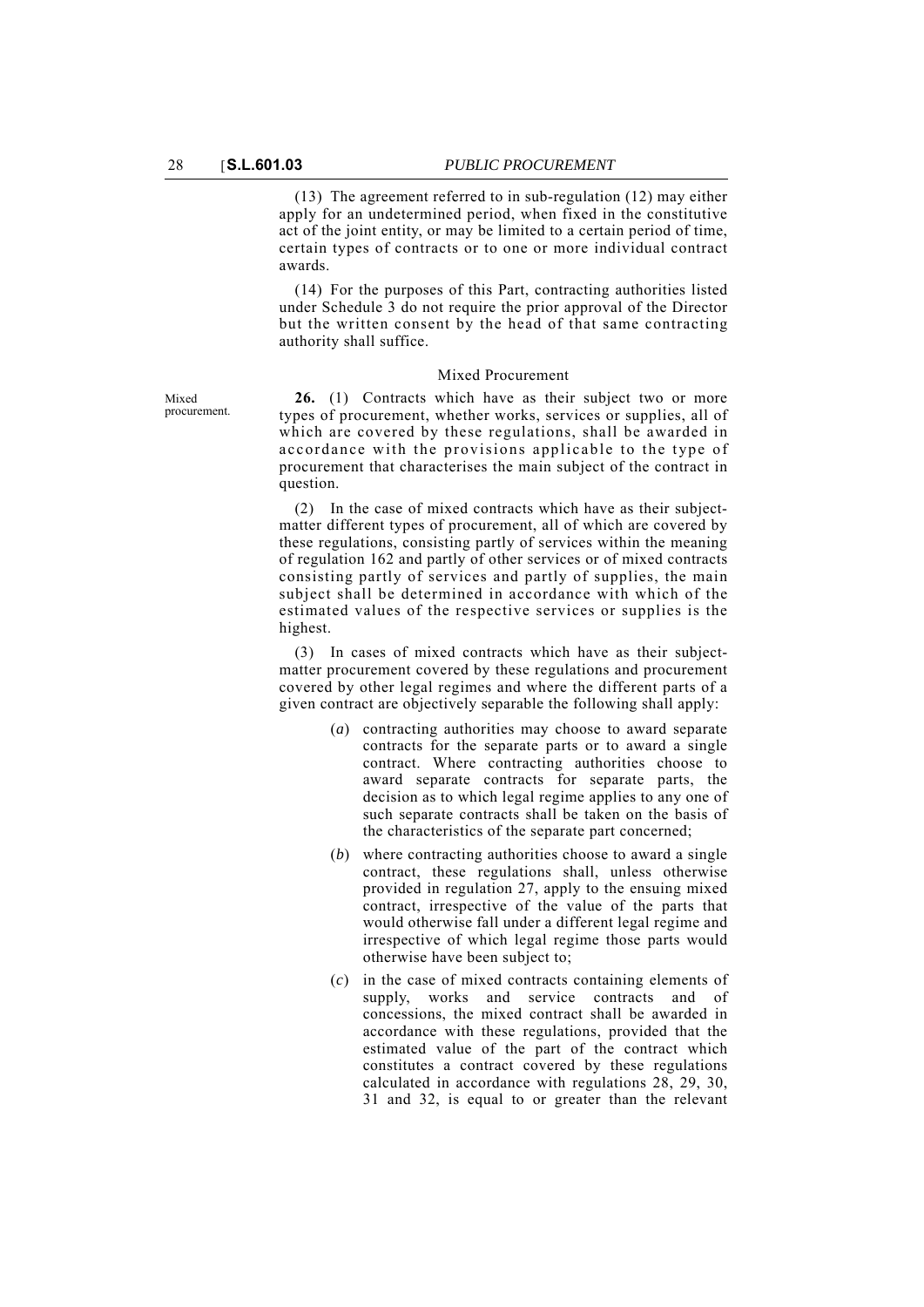threshold set out in Schedule 5.

(4) In the case of contracts which have as their subject-matter both procurement covered by these regulations and procurement for the pursuit of an activity which is subject to the Public Procurement of Entities operating in the Water, Energy, Transport and Postal Services Sectors Regulations, the applicable rules shall be determined by regulations 5 and 6 of the Public Procurement of Entities operating in the Water, Energy, Transport and Postal Services Sectors Regulations, and this notwithstanding the provisions of sub-regulation (3) of this regulation.

(5) Where the different parts of a given contract are objectively not separable, the applicable legal regime shall be determined on the basis of the main subject-matter of that contract.

**27.** (1) This regulation shall apply to cases of mixed contracts which have, as their subject matter, procurement covered by these regulations as well as procurement covered by Article 346 of the TFEU or the Public Procurement of Contracting Authorities or Entities in the fields of Defence and Security Regulations.

(2) Where the different parts of a given public contract are objectively separable, contracting authorities may choose to award separate contracts for the separate parts or to award a single contract.

(3) Where contracting authorities choose to award separate contracts for separate parts, the decision of which legal regime applies to any one of such separate contracts shall be taken on the basis of the characteristics of the separate part concerned.

(4) Where contracting authorities choose to award a single contract, the following criteria shall apply to determine the applicable legal regime:

- (*a*) where part of a given contract is covered by Article 346 of the TFEU, the contract may be awarded without applying these regulations, provided that the award of a single contract is justified for objective reasons;
- (*b*) where part of a given contract is covered by the Public S.L. 601.07 Procurement of Contracting Authorities or Entities in the fields of Defence and Security Regulations, the contract may be awarded in accordance with those regulations, provided that the award of a single contract is justified for objective reasons:

Provided that this paragraph shall be without prejudice to the thresholds and exclusions provided for in the Public Procurement of Contracting Authorities or Entities in the fields of Defence and Security Regulations.

(5) The decision to award a single contract shall not, however, be taken for the purpose of excluding contracts from the application of either these regulations or the Public Procurement of Contracting Authorities or Entities in the fields of Defence and Security Regulations.

S.L. 601.05

Mixed procurement involving defence or security aspects. S.L. 601.07

S.L. 601.07

S.L. 601.07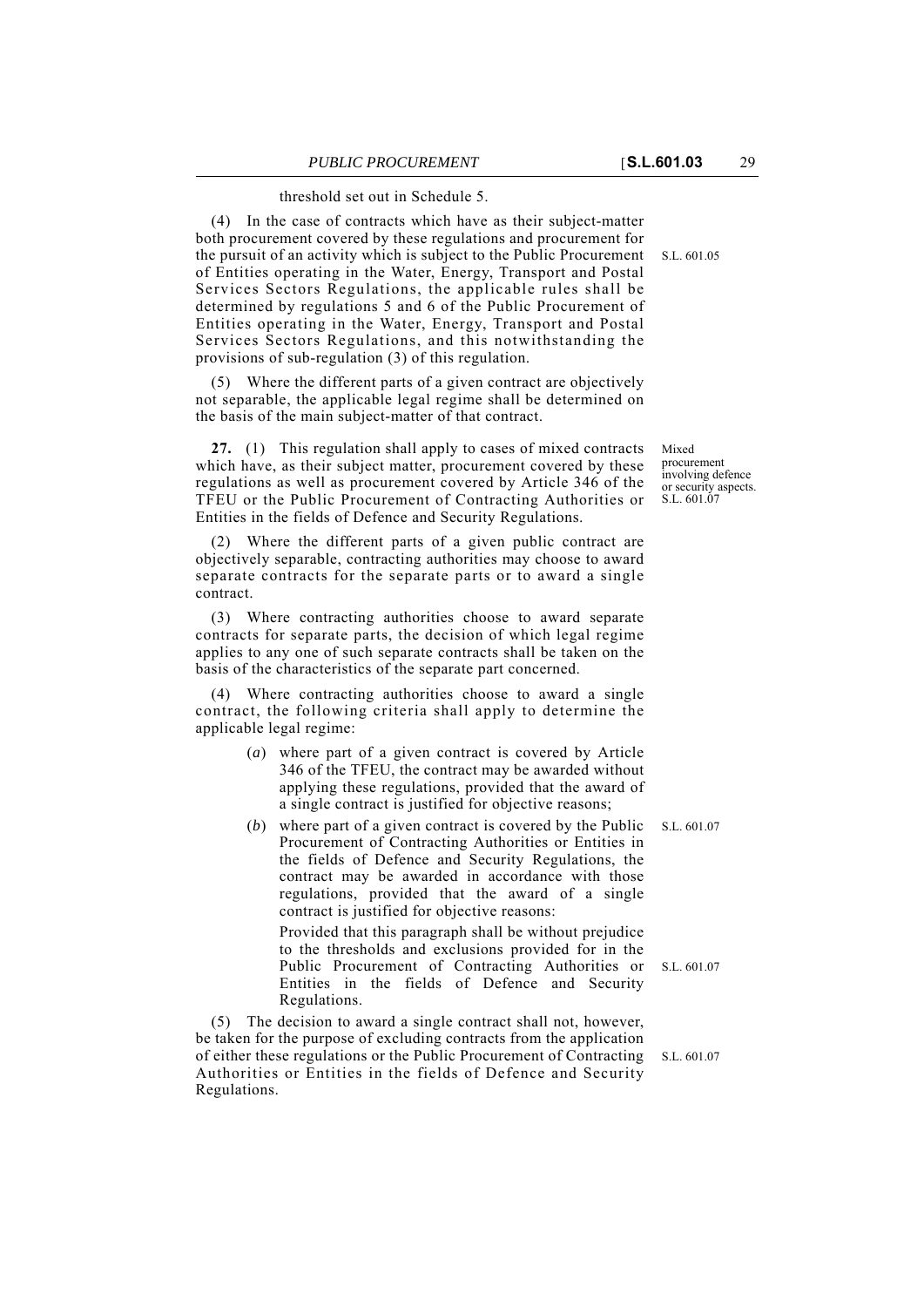(6) The provisions of sub-regulation  $(4)(a)$  shall apply to mixed contracts to which both paragraphs (*a*) and (*b*) of subregulation (4) could otherwise apply.

(7) Where the different parts of a given contract are objectively not separable, the contract may be awarded without applying these regulations where it includes elements to which Article 346 of the TFEU applies; otherwise it may be awarded in accordance with the Public Procurement of Contracting Authorities or Entities in the fields of Defence and Security Regulations.

#### The Contract Value

**28.** (1) The calculation of the estimated value of a procurement procedure shall be based on the total amount payable, net of VAT, as estimated by the contracting authority, including any form of option and any renewals of the contracts as explicitly set out in the procurement documents.

(2) Where the contracting authority provides for prizes or payments to candidates or tenderers it shall take them into account when calculating the estimated value of the procurement.

(3) Where a contracting authority is comprised of separate operational units, account shall be taken of the total estimated value for all the individual operational units.

(4) Notwithstanding the provisions of sub-regulations (1) and (2), where a separate operational unit is independently responsible for its procurement or certain categories thereof, the values may be estimated at the level of the unit in question.

(5) The choice of the method used to calculate the estimated value of a procurement procedure shall not be made with the intention of excluding it from the scope of these regulations. A procurement procedure shall not be subdivided with the effect of preventing it from falling within the scope of these regulations, unless justified by objective reasons.

(6) That estimated value shall be valid at the moment at which the call for competition is sent, or, in cases where a call for competition is not foreseen, at the moment at which the contracting authority commences the procurement procedure, for instance, where appropriate, by contacting economic operators in relation to the procurement.

**29.** With regard to framework agreements and dynamic purchasing systems, the value to be taken into consideration shall be the maximum estimated value net of VAT of all the contracts envisaged for the total term of the framework agreement or the dynamic purchasing system.

**30.** In the case of innovation partnerships, the value to be taken into consideration shall be the maximum estimated value net of VAT of the research and development activities to take place during all stages of the envisaged partnership as well as of the supplies, services or works to be developed and procured at the end of the envisaged partnership.

S.L. 601.07

Regulation for the calculation of the estimated value of procurement.

Value of framework agreements.

Value of innovation partnerships.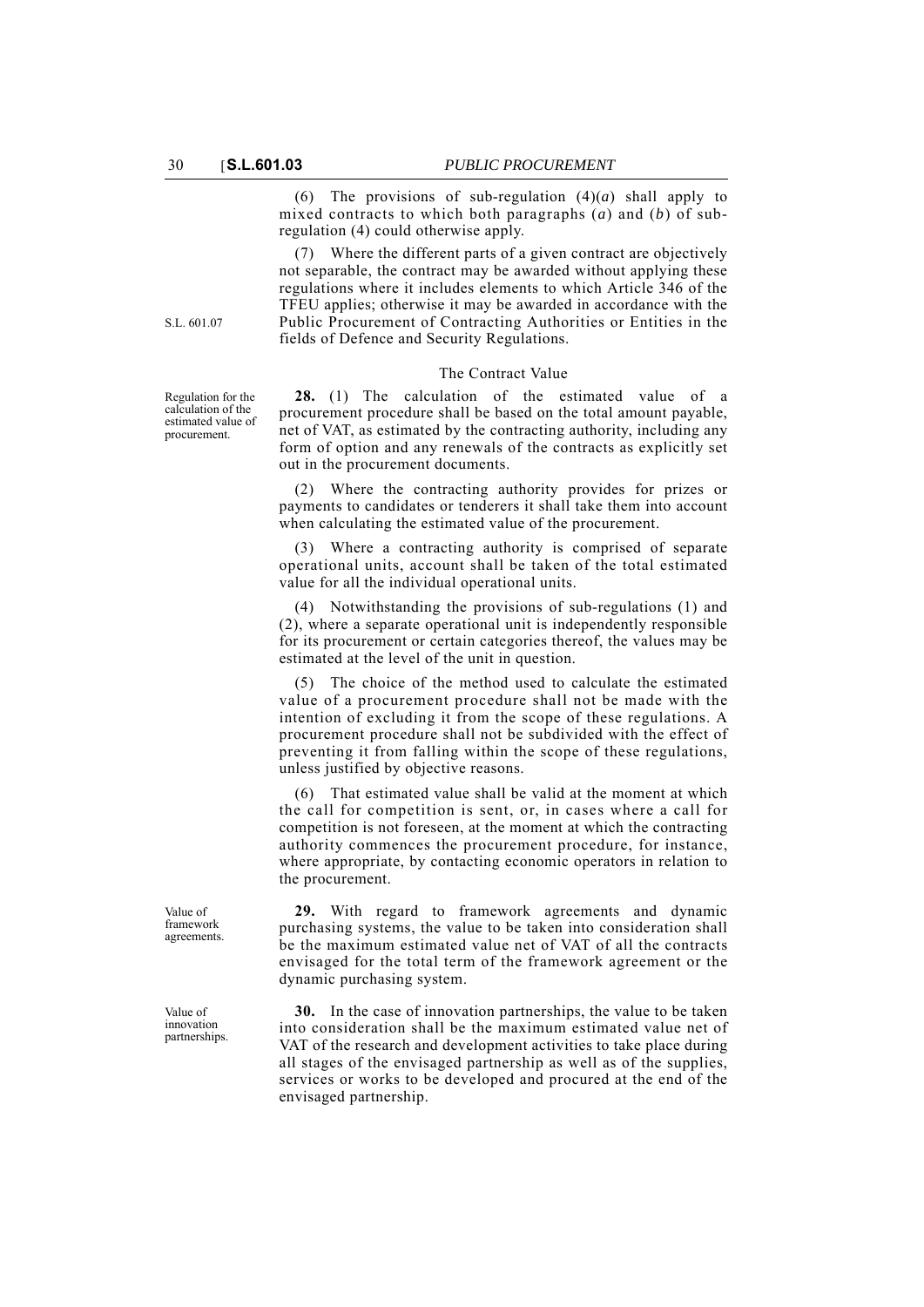**31.** (1) With regard to public works contracts, the calculation of the estimated value shall take account of both the cost of the works and the total estimated value of the supplies and services that are made available to the contractor by the contracting authority provided that they are necessary for executing the works.

(2) Where a proposed work or a proposed provision of services may result in contracts being awarded in the form of separate lots, account shall be taken of the total estimated value of all such lots.

(3) In the case where the aggregate value of the lots established in sub-regulation (2) is equal to or exceeds the threshold laid down in Schedule 5, these regulations shall apply to the awarding of each lot.

(4) Where a proposal for the acquisition of similar supplies may result in contracts being awarded in the form of separate lots, account shall be taken of the total estimated value of all such lots when applying points (*b*) and (*c*) of Schedule 5.

(5) Where the aggregate value of the lots established in subregulation (4) is equal to or exceeds the threshold laid down in Schedule 5, these regulations shall apply to the awarding of each lot.

(6) Notwithstanding the provisions of sub-regulations (2), (3), (4) and (5), contracting authorities may award contracts for individual lots without applying the procedures provided for under these regulations, provided that the estimated value net of VAT of the lot concerned is less than eighty thousand euro ( $\epsilon$ 80,000) for supplies or services or one million euro  $(61,000,000)$  for works. However, the aggregate value of the lots thus awarded without applying these regulations shall not exceed 20% of the aggregate value of all the lots into which the proposed work, the proposed acquisition of similar supplies or the proposed provision of services has been divided.

**32.** (1) In the case of public supply or service contracts which are regular in nature or which are intended to be renewed within a given period, the calculation of the estimated contract value shall be based on the following:

- (*a*) either the total actual value of the successive contracts of the same type awarded during the preceding twelve months or financial year adjusted, where possible, to take account of the changes in quantity or value which would occur in the course of the twelve months following the initial contract; or
- (*b*) the total estimated value of the successive contracts awarded during the twelve months following the first delivery, or during the financial year where that is longer than twelve months.

(2) With regard to public supply contracts relating to the leasing, hire, rental or hire purchase of products, the value to be taken as a basis for calculating the estimated contract value shall be as follows:

Value of public supply or service contracts.

Value of public works.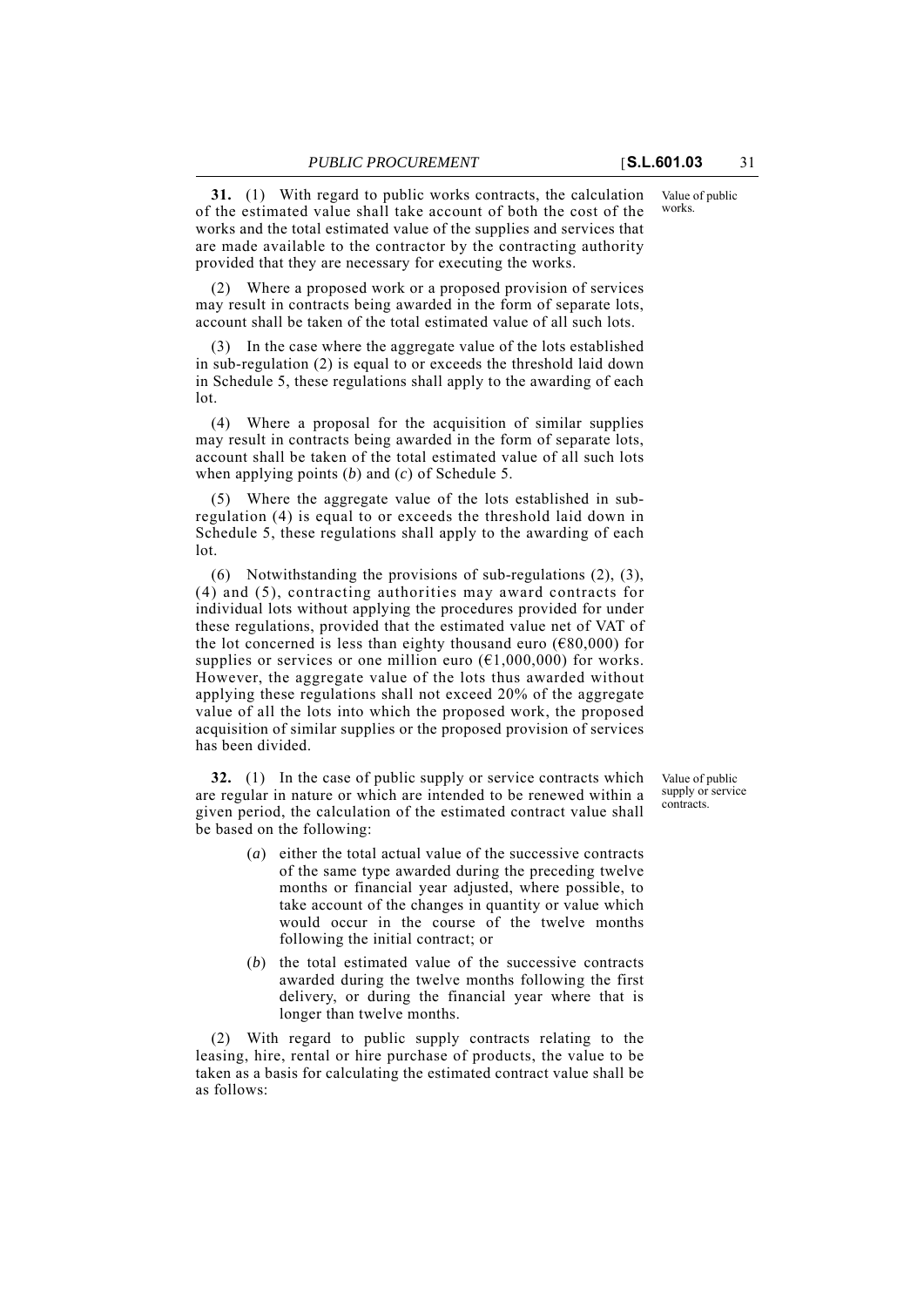- (*a*) in the case of fixed-term public contracts, where that term is less than or equal to twelve months, the total estimated value for the term of the contract or, where the term of the contract is greater than twelve months, the total value including the estimated residual value;
- (*b*) in the case of public contracts without a fixed term or the term of which cannot be defined, the monthly value multiplied by 48.

(3) With regard to public service contracts, the basis for calculating the estimated contract value shall, where appropriate, be the following:

- (*a*) insurance services: the premium payable and other forms of remuneration;
- (*b*) banking and other financial services: the fees, commissions payable, interest and other forms of remuneration;
- (*c*) design contracts: fees, commissions payable and other forms of remuneration.

(4) With regard to public service contracts which do not indicate a total price, the basis for calculating the estimated contract value shall be the following:

- (*a*) in the case of fixed-term contracts, where that term is less than or equal to forty-eight months: the total value for their full term;
- (*b*) in the case of contracts without a fixed term or with a term greater than forty-eight months: the monthly value multiplied by 48.

## Contracts into Lots **33.** Contracting authorities may decide to award a contract in

the form of separate lots and may determine the size and subject-

**34.** Where a tender has an estimated value which falls under regulation 9(1)(*b*), contracting authorities shall provide an indication of the main reasons for their decision not to subdivide into lots, which shall be included in the procurement documents or

Division of contracts into lots.

matter of such lots.

Information about decision not to divide contracts into lots.

Disclosure. **35.** Contracting authorities shall indicate, in the contract notice or in the invitation to confirm interest, whether tenders may be submitted for one, for several or for all of the lots.

the individual report referred to in regulation 113.

Limitation of lots. **36.** Contracting authorities may, even where tenders may be submitted for several or all lots, limit the number of lots that may be awarded to one tenderer, provided that the maximum number of lots per tenderer is stated in the contract notice or in the invitation to confirm interest. Contracting authorities shall indicate in the procurement documents the objective and non-discriminatory criteria or rules they intend to apply for determining which lots will be awarded where the application of the award criteria would result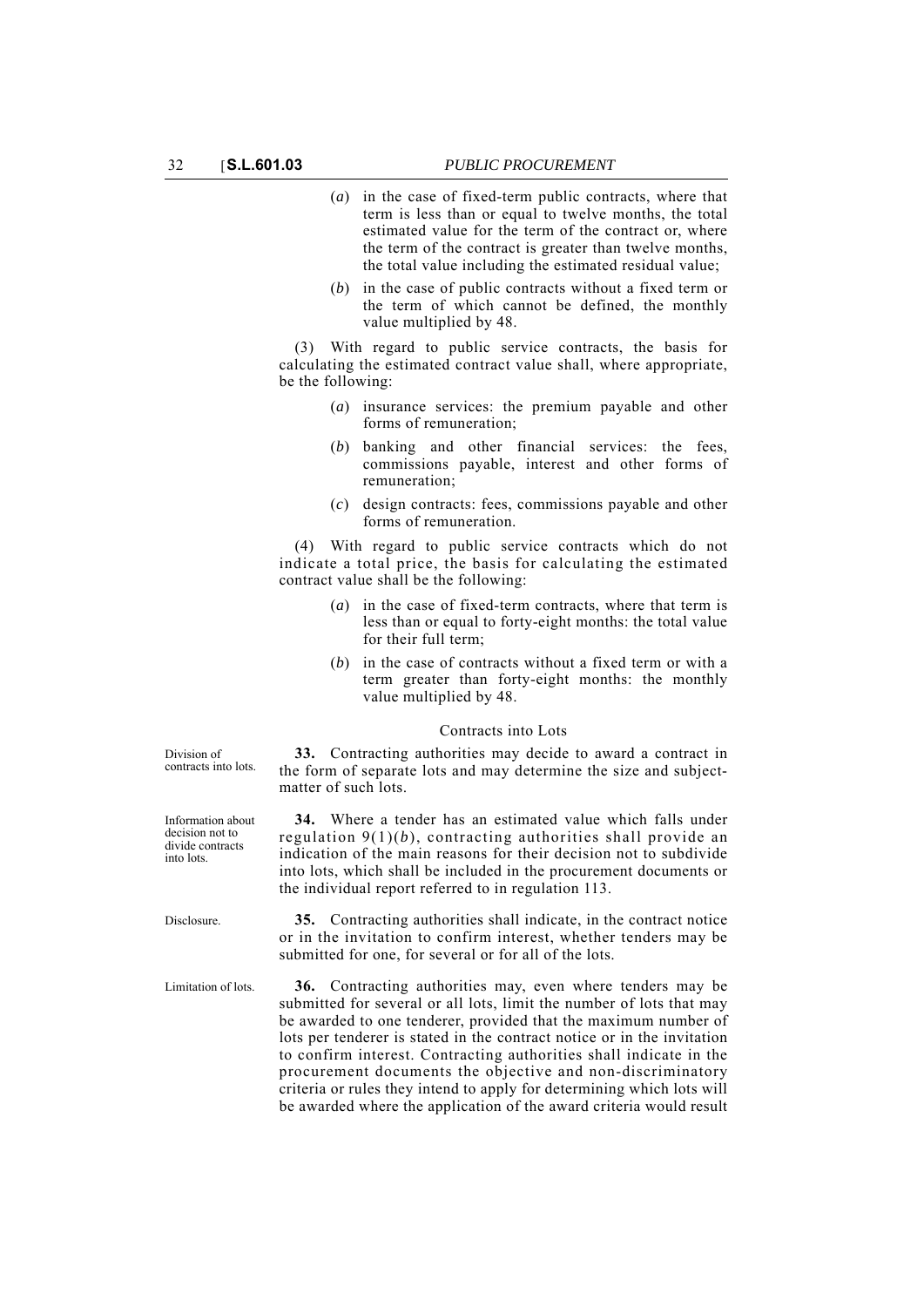lots.

in one tenderer being awarded more lots than the maximum number.

**37.** Where one or more lots may be awarded to the same tenderer, contracting authorities may award contracts combining several or all lots where they have specified in the contract notice or in the invitation to confirm interest that they reserve the possibility of doing so and indicate the lots or groups of lots that may be combined.

#### Principles Underlying the Procurement Process

**38.** (1) The procurement document shall be written in clear and unambiguous terms so as to enable all interested parties to understand properly the terms and conditions of the process.

(2) If requested in good time, the contracting authorities shall supply to all tenderers taking part in the procurement procedure additional information relating to the specifications and any supporting documents not later than six days before the time limit fixed for the receipt of tenders.

(3) In the event of an accelerated procedure as referred to in regulation 116(3) and regulation 122, the period established under this regulation shall be four days.

(4) The contracting authority or the central government authority may issue clarification notes to explain certain matters, to give additional information, to remove or amend certain inconsistencies or errors and to fill in missing information contained in the procurement document.

When issued in the clarification notes, the additional information and the supporting document shall form integral part of the procurement document.

**39.** (1) Contracting authorities shall treat economic operators equally and without discrimination and shall act in a transparent and proportionate manner.

The tenderer must be selected in a transparent manner and according to a prescribed procedure.

(3) The design of the procurement shall not be made with the intention of excluding it from the scope of these regulations or of artificially narrowing competition. Competition shall be considered to be artificially narrowed where the design of the procurement is made with the intention of unduly favouring or disadvantaging certain economic operators.

(4) In so far as they are covered by Annexes 1, 2, 4 and 5 and the General Notes to the European Union's Appendix I to the GPA and by the other international agreements by which the Union is bound, contracting authorities shall accord to the works, supplies, services and economic operators of the signatories to those agreements treatment no less favourable than the treatment accorded to the works, supplies, services and economic operators of the Union.

Clarity of the procurement documents.

Combination of

Equal treatment, transparency and proportionality.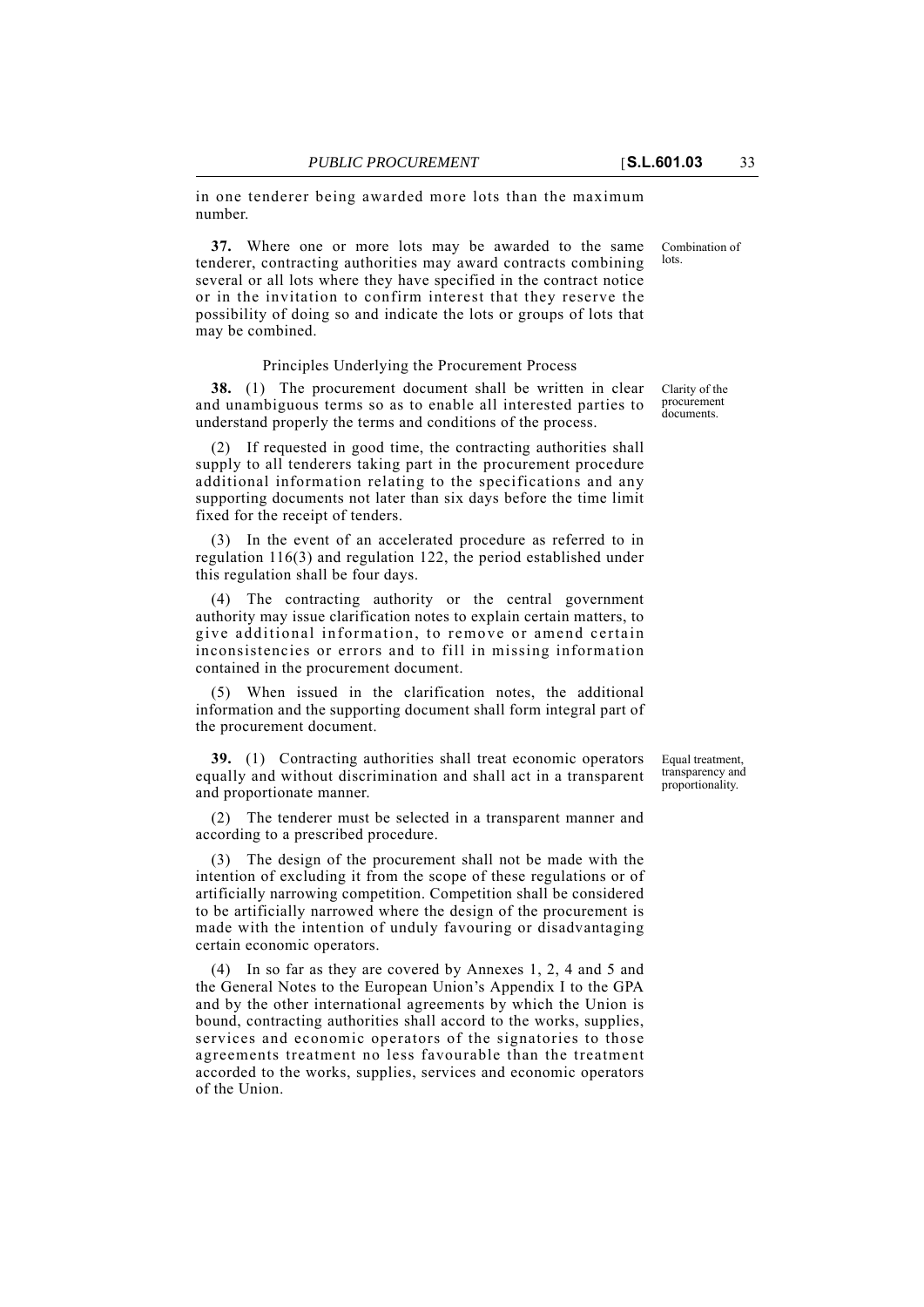Confidentiality. **40.** (1) Subject to the obligations established under these regulations and, or any other law obliging the Director, the contracting authority and the Ministerial Procurement Unit to disclose information, a contracting authority, the Director or the Ministerial Procurement Unit shall not disclose information forwarded to it by economic operators which they have designated as confidential, including, but not limited to, technical or trade secrets and the confidential aspects of tenders.

> (2) Without prejudice to the other provisions of these regulations, the following information shall not be considered as confidential:

- (*a*) the name of the bidders and the individual names of the members of a group of economic operators who submitted a particular tender;
- (*b*) the name of the sub-contractors;
- (*c*) documentation submitted by economic operators attesting that they comply with selection criteria; and
- (*d*) technical information which is already made available in public.

(3) Contracting authorities may impose on economic operators requirements aimed at protecting the confidential nature of information which the contracting authorities make available throughout the procurement procedure.

#### Publication

Prior information notices.

Contract award notices.

**41.** The authority responsible for the tendering process may make known its intentions of planned procurements through the publication of a prior information notice. These notices shall contain the information set out in Schedule 9 part B section I. They shall be published either by the Publications Office of the European Union or by the contracting authorities on their buyer profiles in accordance with paragraph 2(*b*) of Schedule 11. Where the prior information notice is published by the authority responsible for the tendering process on its buyer profile, it shall send a notice of the publication on their buyer profile to the Publications Office of the European Union in accordance with Schedule 11. These notices shall contain the information set out in Schedule 9 part A.

Contract notices. **42.** (1) Contract notices shall be used as a means of calling for competition in respect of all procedures, without prejudice to the provisions of regulation 150.

> (2) Contract notices shall contain the information set out in Schedule 9 part C and shall be published in accordance with regulation 44.

> **43.** (1) Not later than thirty days after the conclusion of a contract or of a framework agreement, following the decision to award or conclude it, the authority responsible for the tendering process shall send a contract award notice on the results of the procurement procedure.

(2) The notice shall contain the information set out in Schedule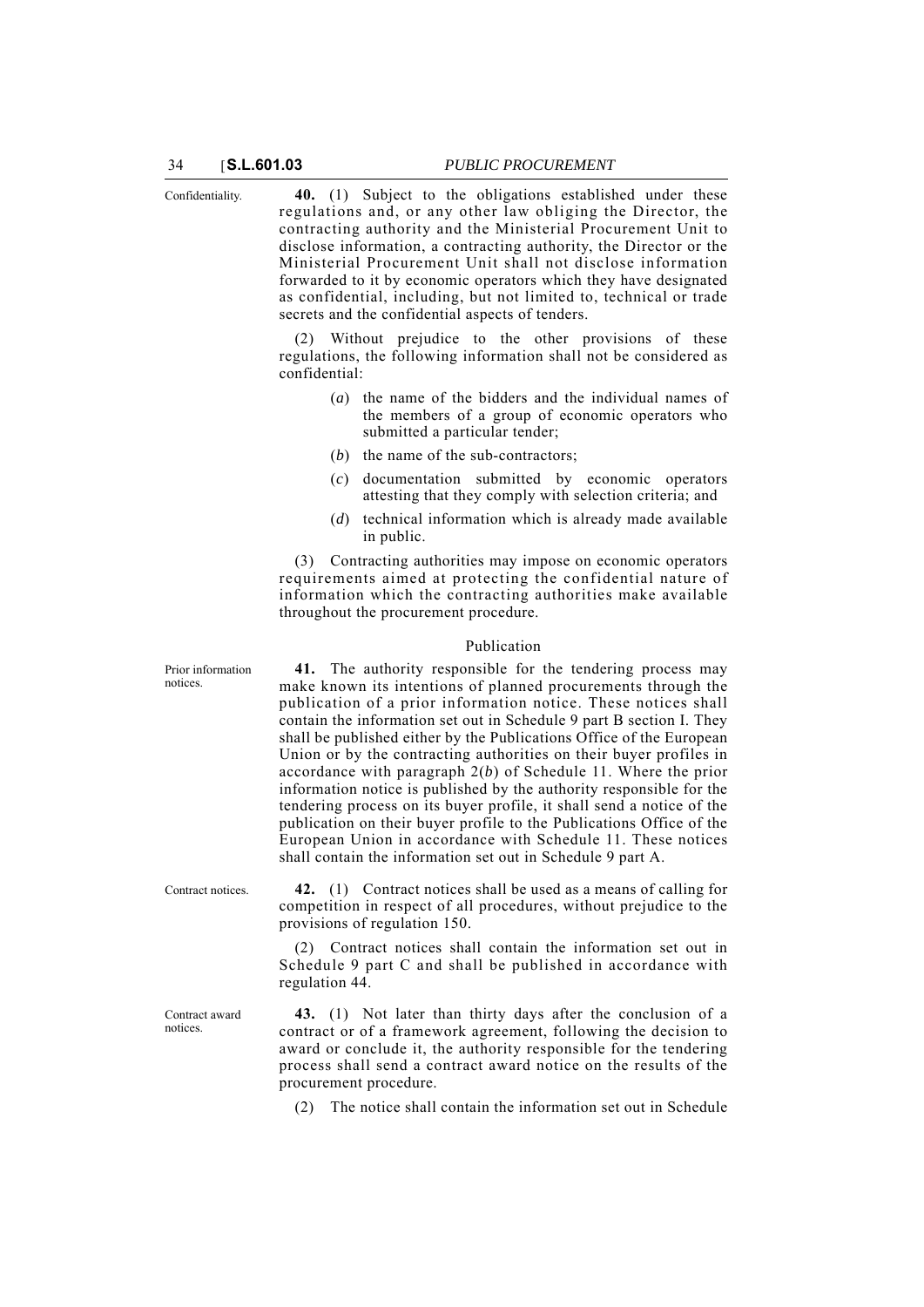9 part D and shall be published in accordance with regulation 44.

(3) In the case of framework agreements concluded in accordance with regulations 167 to 173, the authority responsible for the tendering process shall not be bound to send a notice of the results of the procurement procedure for each contract based on that agreement:

Provided that the authority responsible for the tendering process shall group notices of the results of the procurement procedure for contracts based on the framework agreement on a quarterly basis. In that case, contracting authorities shall send the grouped notices within thirty days of the end of each quarter.

(4) The authority responsible for the tendering process shall send a contract award notice within thirty days after the award of each contract based on a dynamic purchasing system. It may, however, group such notices on a quarterly basis. In that case, it shall send the grouped notices within thirty days of the end of each quarter.

(5) Certain information on the contract award or the conclusion of the framework agreement may be withheld from publication where its release would impede law enforcement or otherwise be contrary to the public interest, would harm the legitimate commercial interests of a particular economic operator, public or private, or might prejudice fair competition between economic operators.

**44.** (1) Notices referred to in regulations 41, 42 and 43 are obligatory only in respect to tenders with an estimated value which meets or exceeds the threshold established under Schedule 5 and shall include the information set out in Schedule 9 in the format of standard forms, including standard forms for corrigenda.

(2) These notices shall also be drawn up, transmitted by electronic means to the Publications Office of the European Union and published in accordance with Schedule 10.

(3) The authority responsible for the tendering process shall be able to supply proof of the dates on which notices are dispatched.

(4) The confirmation of the receipt of the notice and the publication of the information sent by the Publications Office of the European Union shall constitute proof of publication.

**45.** (1) Unless otherwise authorised by the Director, tenders issued with an estimated value which falls under regulation 9(1)(*b*) shall be published through government's e-procurement platform:

Provided that if the authority responsible for the tendering process does not make use of the government's e-procurement platform it shall advertise the tender on the Gazette.

(2) Notices referred to in regulations 41, 42 and 43 and the information contained therein shall not be published at national level before the publication pursuant to regulation 44:

Provided that publication may in any event take place at the national level where the authority responsible for the tendering

Form and manner on of publication of notices.

Publication at national level.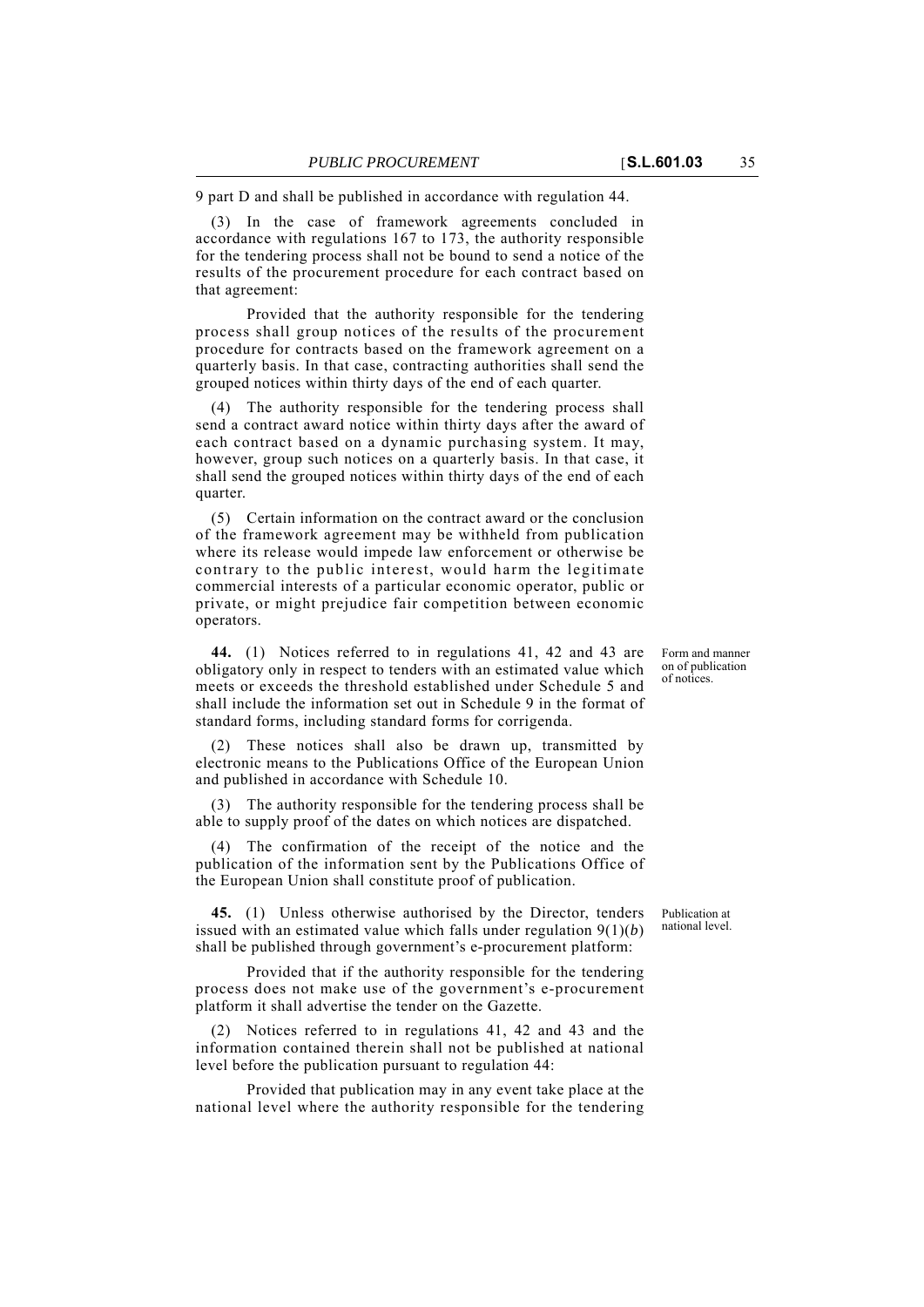process has not been notified of the publication within forty-eight hours after confirmation of the receipt of the notice in accordance with regulation 44.

(3) Notices and advertisements published locally shall not contain information other than that contained in the notices dispatched to the Publications Office of the European Union or published on a buyer profile, but shall indicate the date of dispatch of the notice to the Publications Office of the European Union or its publication on the buyer profile.

(4) Prior information notices shall not be published on a buyer profile before the dispatch to the Publications Office of the European Union of the notice of their publication in that form. They shall indicate the date of that dispatch.

Contest notice. **46.** (1) The authority responsible for the tendering process that intends to carry out a design contest with an estimated value which meets or exceeds the threshold established under Schedule 5 shall make known their intention by means of a contest notice.

> (2) Where it intends to award a subsequent service contract pursuant to regulation 154(1)(*b*), this shall be indicated in the contest notice. In the case where no contest notice needs to be published the contracting authority must make its intention clear in the procurement documents.

> (3) The authority that has held a design contest shall send a notice of the results of the contest in accordance with regulation 44 and shall be able to prove the date of dispatch.

> (4) Where the release of information on the outcome of the contest would impede law enforcement, would be contrary to the public interest or would prejudice the legitimate commercial interests of a particular enterprise, whether public or private, or might prejudice fair competition between service providers, such information may be withheld from publication.

> (5) The notices referred to in sub-regulations (1) to (4) shall be published in accordance with regulations 44 and 45. They shall include the information set out respectively in Schedule 9 parts E and F in the format of the standard forms.

#### Preliminary Market Consultations

**47.** (1) Before launching a procurement procedure, contracting authorities may conduct market consultations with a view to preparing the procurement and informing economic operators of their procurement plans and requirements.

(2) Contracting authorities may, for instance, seek or accept advice from independent experts or authorities or from market participants. That advice may be used in the planning and conduct of the procurement procedure, provided that such advice does not have the effect of distorting competition and does not result in a violation of the principles of non-discrimination and transparency.

Communications

Preliminary market consultations.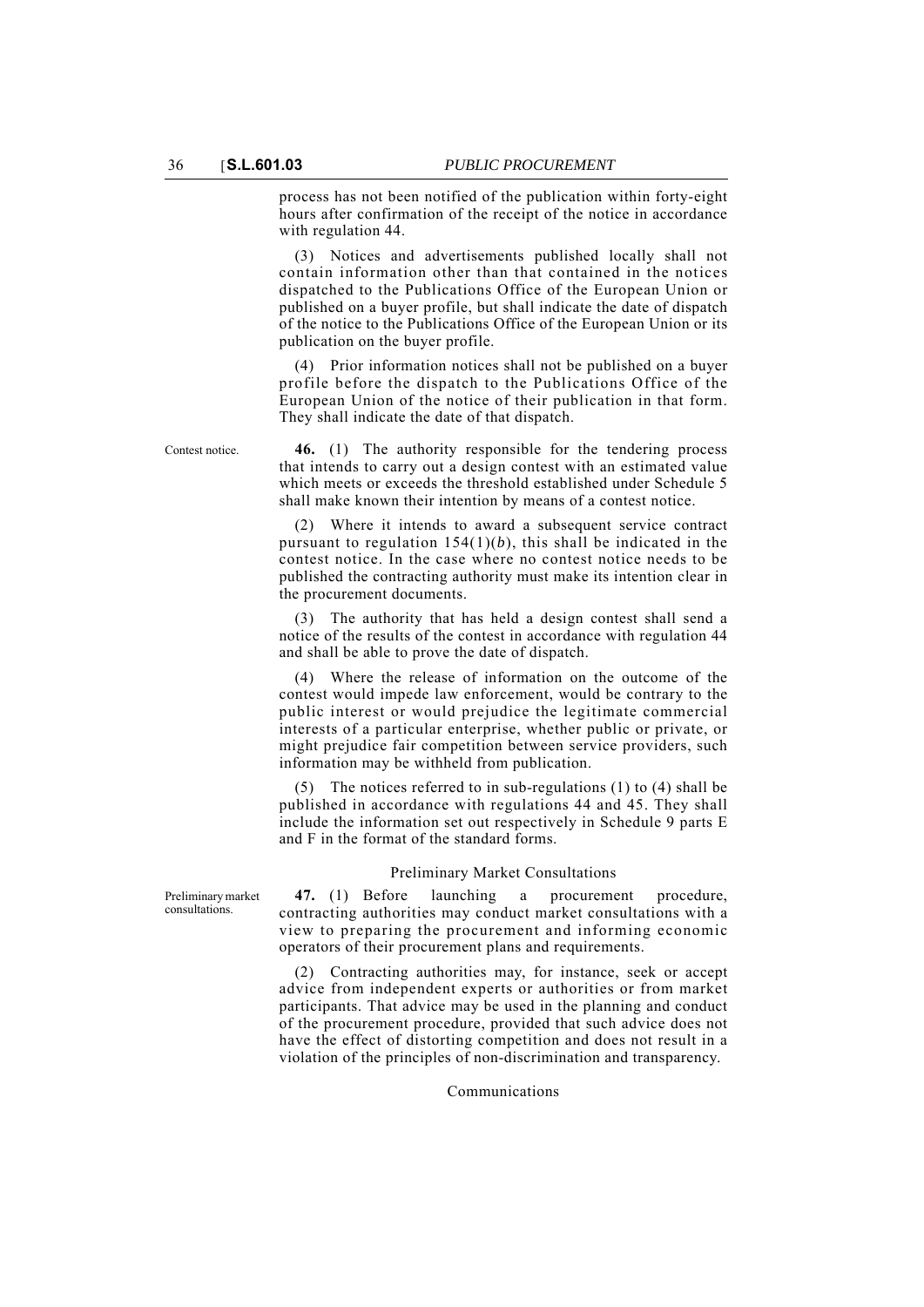Rules applicable to communication.

**48.** (1) All communication and information exchange under these regulations, including electronic submission, shall be performed using electronic means of communication in accordance with the requirements of this regulation.

(2) The tools and devices to be used for communicating by electronic means, as well as their technical characteristics, shall be non-discriminatory, generally available and interoperable with the ICT products in general use and shall not restrict economic operators' access to the procurement procedure.

(3) Notwithstanding the provisions of sub-regulations (1) and (2), contracting authorities shall not be obliged to require electronic means of communication in the submission process in the following situations:

- (*a*) due to the specialised nature of the procurement, the use of electronic means of communication would require specific tools, devices or file formats that are not generally available or supported by generally available applications;
- (*b*) the applications supporting file formats that are suitable for the description of the tenders use file formats that cannot be handled by any other open or generally available applications or are under a proprietary licensing scheme and cannot be made available for downloading or remote use by the contracting authority;
- (*c*) the use of electronic means of communication would require specialised office equipment that is not generally available to contracting authorities;
- (*d*) the procurement documents require the submission of physical or scale models which cannot be transmitted using electronic means.

(4) In respect of communications for which electronic means of communication are not used pursuant to sub-regulation (3), communication shall be carried out by post or other suitable carrier or by a combination of post or other suitable carrier and electronic means.

(5) The authority responsible for the tendering process is not obliged to require electronic means of communication in the submission process to the extent that the use of means of communication other than electronic means is necessary either because of a breach of security of the electronic means of communications or for the protection of the particularly sensitive nature of information requiring such a high level of protection that it cannot be properly ensured by using electronic tools and devices that are either generally available to economic operators or can be made available to them by alternative means of access within the meaning of sub-regulations (5) and (6).

(6) It shall be the responsibility of the authority responsible for the tendering process requiring, in accordance with sub-regulation (3), means of communication other than electronic means in the submission process to indicate in the individual report referred to in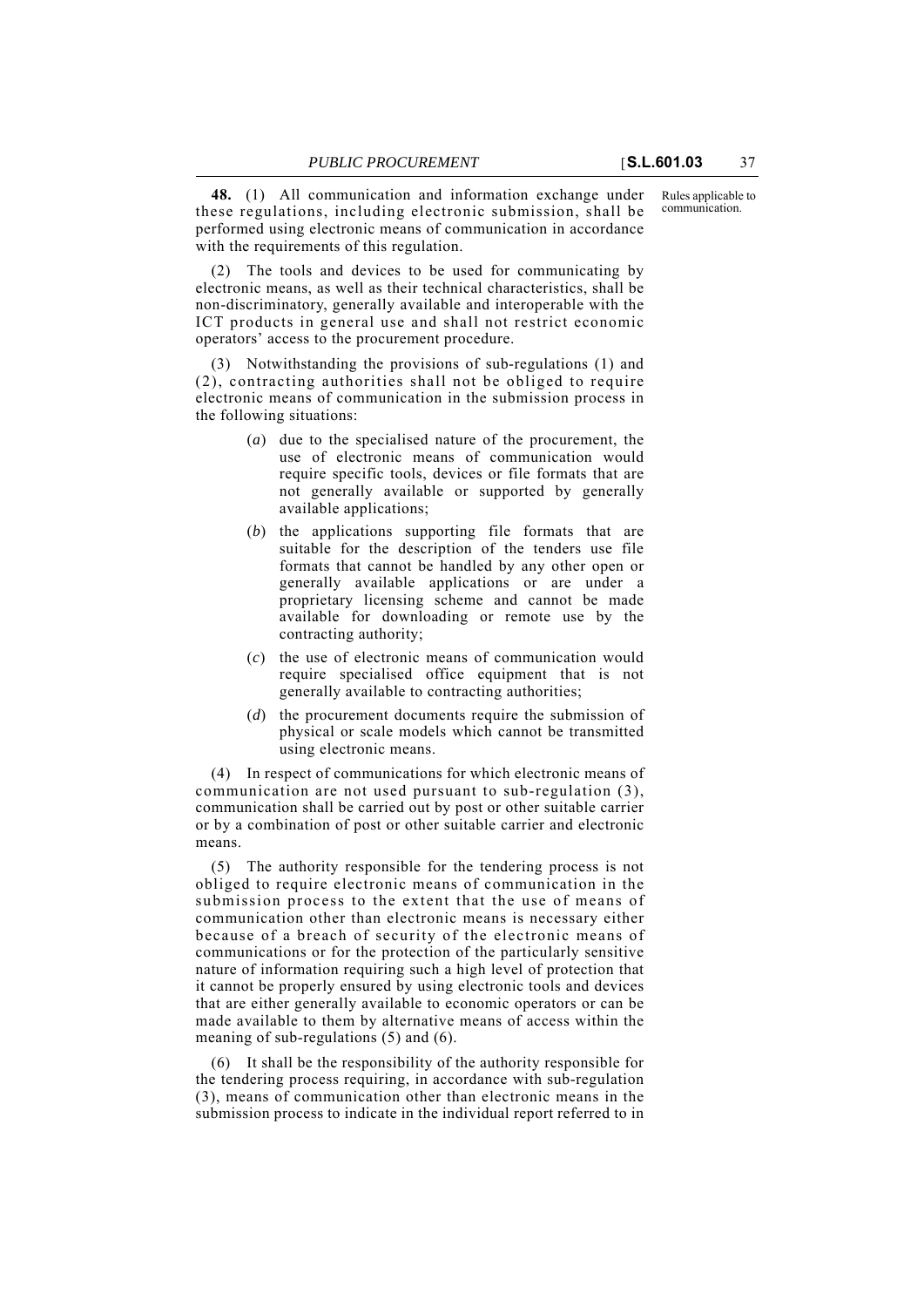regulations 29 or 241, as the case may be, the reasons for this requirement. Where applicable, the authority responsible for the tendering process shall indicate in the individual report the reasons why use of means of communication other than electronic means has been considered necessary in application of sub-regulation (5).

(7) Oral communication may be used in respect of communications other than those concerning the essential elements of a procurement procedure, provided that the content of the oral communication is documented to a sufficient degree. For this purpose, the essential elements of a procurement procedure include the procurement documents, requests for participation, confirmations of interest and tenders. In particular, oral communications with tenderers which could have a substantial impact on the content and assessment of the tenders shall be documented to a sufficient extent and by appropriate means, such as written or audio records or summaries of the main elements of the communication.

(8) In all communication, exchange and storage of information, the authority responsible for the tendering process shall ensure that the integrity of data and the confidentiality of tenders and requests to participate are preserved. It shall examine the content of tenders and requests to participate only after the time limit set for submitting them has expired.

(9) For public works contracts and design contests the authority responsible for the tendering process require the use of specific electronic tools, such as of building information electronic modelling tools or similar. In such cases the authority responsible for the tendering process shall offer alternative means of access, as provided for in sub-regulations (10) and (11), until such time as those tools become generally available within the meaning of subregulation (2).

(10) The authority responsible for the tendering process may, where necessary, require the use of tools and devices which are not generally available, provided that the authority responsible for the tendering process offers alternative means of access.

(11) The authority responsible for the tendering process shall be deemed to offer suitable alternative means of access in any of the following situations, where they:

- (*a*) offer unrestricted and full direct access free of charge by electronic means to those tools and devices from the date of publication of the notice in accordance with Schedule 11 or from the date when the invitation to confirm interest is sent. The text of the notice or the invitation to confirm interest shall specify the internet address at which those tools and devices are accessible;
- (*b*) ensure that tenderers having no access to the tools and devices concerned, or no possibility of obtaining them within the relevant time limits, provided that the lack of access is not attributable to the tenderer concerned, may access the procurement procedure through the use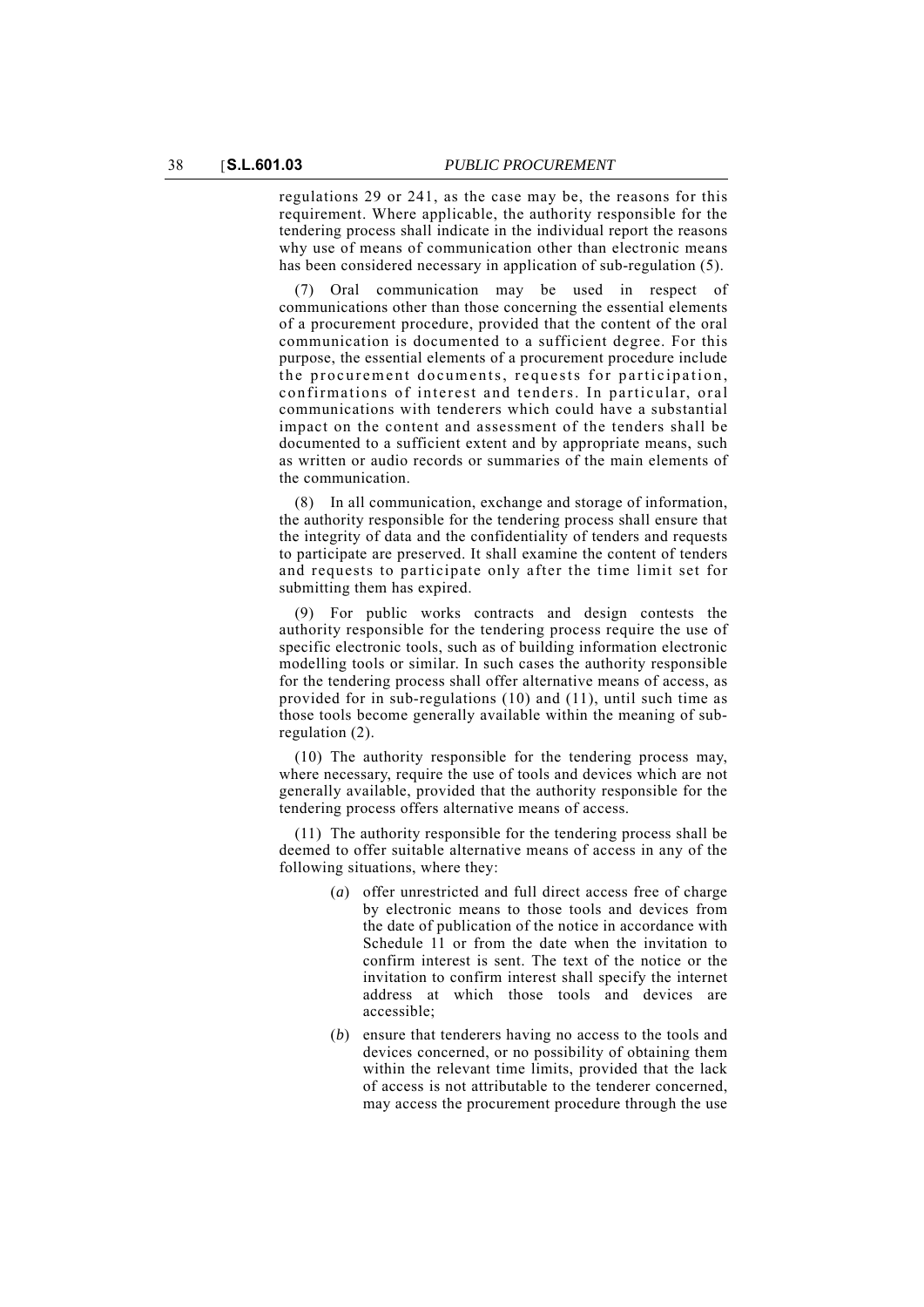of provisional tokens made available free of charge online; or

(*c*) support an alternative channel for electronic submission of tenders.

(12) In addition to the requirements set out in Schedule 8, the following rules shall apply to tools and devices for the electronic transmission and receipt of tenders and for the electronic receipt of requests to participate:

- (*a*) information on specifications for the electronic submission of tenders and requests to participate, including encryption and time-stamping, shall be available to interested parties;
- (*b*) the authority responsible for the tendering process shall specify the level of security required for the electronic means of communication in the various stages of the specific procurement procedure; that level shall be proportionate to the risks attached:

Provided that the requirement established under this paragraph shall be deemed to be satisfied when electronic means of communications are carried out through government's e-procurement platform;

- (*c*) where the authority responsible for the tendering process acting within an overall framework concludes that the level of risks, assessed under paragraph (*b*), is such that advanced electronic signatures as defined by Directive 1999/93/EC of the European Parliament and of the Council are required, contracting authorities shall accept advanced electronic signatures supported by a qualified certificate, taking into account whether those certificates are provided by a certificate services provider, which is on a trusted list provided for in Commission Decision 2009/767/EC, created with or without a secure signature creation device, subject to compliance with the following conditions:
	- (i) the authority responsible for the tendering process shall establish the required advanced signature format on the basis of formats established in Commission Decision 2011/130/ EU and shall put in place necessary measures to be able to process these formats technically; in case a different format of electronic signature is used, the electronic signature or the electronic document carrier shall include information on existing validation possibilities. The validation<br>possibilities shall allow the authority possibilities shall allow the authority responsible for the tendering process to validate online, free of charge and in a way that is understandable for non-native speakers, the received electronic signature as an advanced electronic signature supported by a qualified certificate;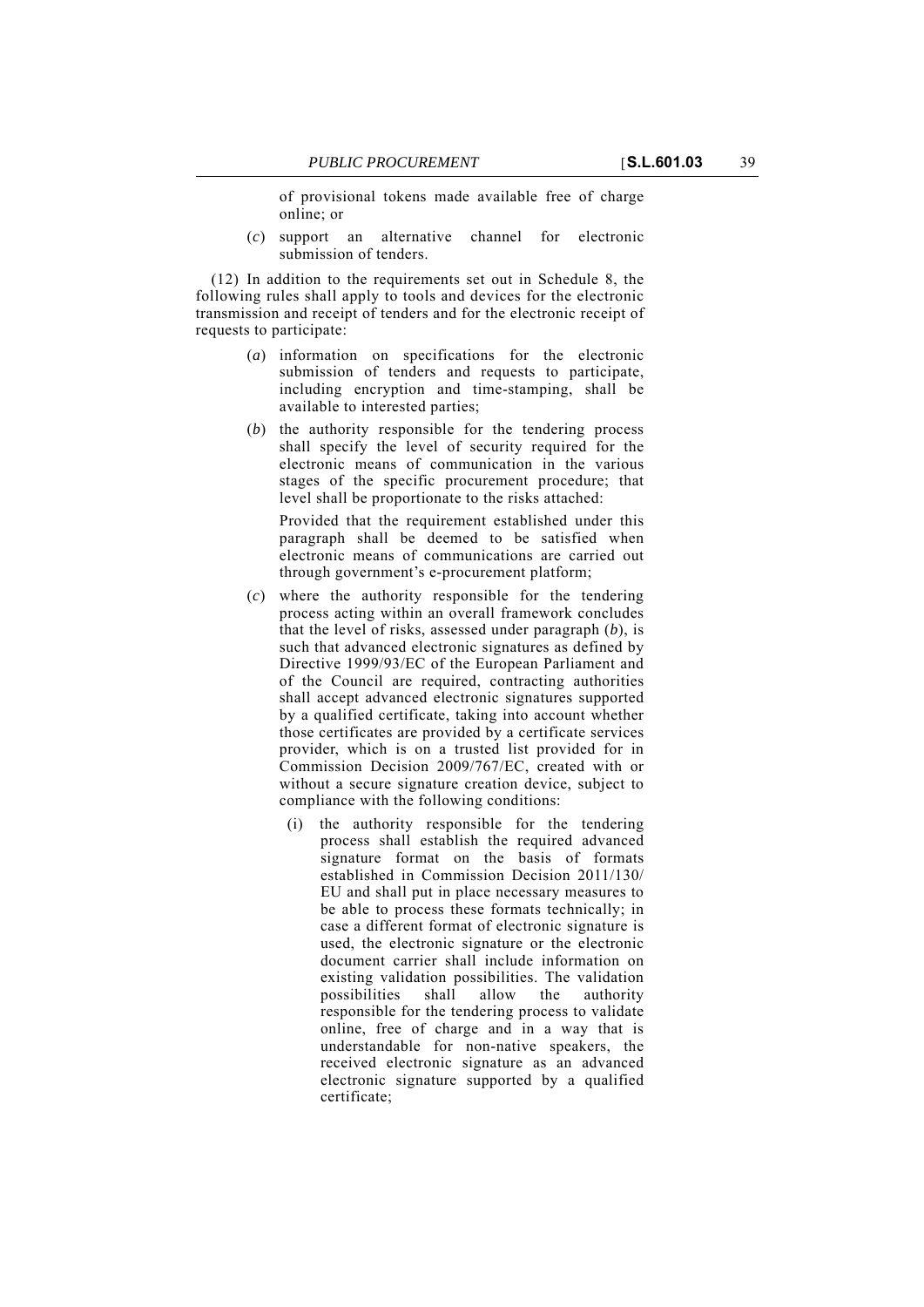(ii) where a tender is signed with the support of a qualified certificate that is included on a trusted list, the authority responsible for the tendering process shall not apply additional requirements that may hinder the use of those signatures by tenderers.

(13) In respect of documents used in the context of a procurement procedure that are signed by a competent authority or by another issuing entity, the competent issuing authority or entity may establish the required advanced signature format in accordance with the requirements set out in Article 1(2) of Decision 2011/130/ EU.

(14) For the purposes of sub-regulation (13), the competent authority or entity shall put in place the necessary measures to be able to process that format technically by including the information required for the purpose of processing the signature in the document concerned. Such documents shall contain in the electronic signature or in the electronic document carrier information on existing validation possibilities that allow the validation of the received electronic signature online, free of charge and in a way that is understandable for non-native speakers.

(15) For the purposes of this Part, contracting authorities listed under Schedule 3 do not require the prior approval of the Director but shall suffice the written consent by the head of that same contracting authority.

**49.** (1) With regard to tenders with an estimated value which falls under Schedule 5, the authority responsible for the tendering process shall by electronic means offer unrestricted and full direct access free of charge to the procurement documents from the date of publication of a notice in accordance with regulation 44 or the date on which an invitation to confirm interest is sent. The text of the notice or the invitation to confirm interest shall specify the internet address at which the procurement documents are accessible.

(2) With regard to tenders with an estimated value which falls under Schedule 5, where unrestricted and full direct access free of charge by electronic means to certain procurement documents cannot be offered for one of the reasons stipulated in regulation 48(2), the authority responsible for the tendering process may indicate in the notice or the invitation to confirm interest that the procurement documents concerned will be transmitted by means other than electronic means:

Provided that in such a case, the time limit for the submission of tenders shall be prolonged by five days, except in the cases of duly substantiated urgency referred to in regulations 116(3), 122 and 125.

(3) With regard to tenders with an estimated value which falls under Schedule 5, where unrestricted and full direct access free of charge by electronic means to certain procurement documents cannot be offered because the authority responsible for the tendering process intends to apply the provisions of regulation

Electronic availability of procurement documents.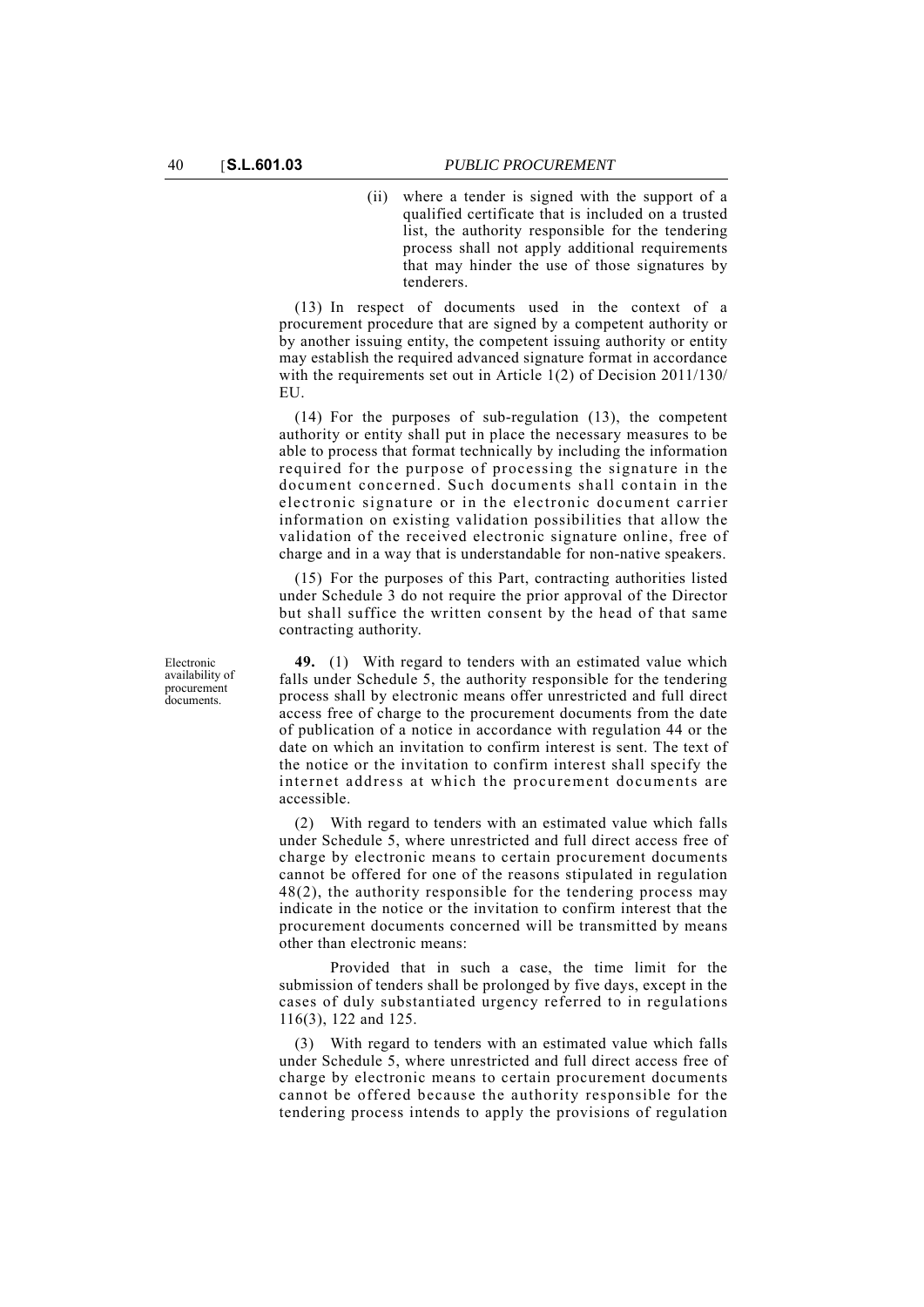40(3), it shall indicate in the notice or the invitation to confirm interest which measures aimed at protecting the confidential nature of the information it requires and how access can be obtained to the documents concerned:

Provided that in such a case the time limit for the submission of tenders shall be prolonged by five days, except in the cases of duly substantiated urgency referred to in regulations 116(3), 122 and 125.

**50.** (1) In restricted procedures, competitive dialogue procedures, innovation partnerships and competitive procedures with negotiation, contracting authorities shall simultaneously and in writing invite the selected candidates to submit their tenders or, in the case of a competitive dialogue, to take part in the dialogue.

(2) The invitations shall include a reference to the electronic address on which the procurement documents have been made directly available by electronic means. The invitations shall be accompanied by the procurement documents, where those documents have not been the subject of unrestricted and full direct access, free of charge, for the reasons set out in regulation 49(1) and (2) and have not already been made otherwise available. In addition, the invitations referred to in sub-regulation (1) shall include the information set out in Schedule 12.

**51.** (1) Where the use of electronic means of communication is required, the authority responsible for the tendering process may require tenders to be presented in the format of an electronic catalogue or to include an electronic catalogue.

(2) Tenders presented in the form of an electronic catalogue may be accompanied by other documents, completing the tender.

(3) Electronic catalogues shall be established by the candidates or tenderers with a view to participating in a given procurement procedure in accordance with the technical specifications and format established by the contracting authority.

(4) Electronic catalogues shall comply with the requirements for electronic communication tools as well as with any additional requirements set by the contracting authority in accordance with regulation 48.

(5) Where the presentation of tenders in the form of electronic catalogues is accepted or required, the authority responsible for the tendering process shall:

- (*a*) state so in the contract notice;
- (*b*) indicate in the procurement documents all the necessary information pursuant to regulation 48(12) concerning the format, the electronic equipment used and the technical connection arrangements and specifications for the catalogue.

(6) Where a framework agreement has been concluded with more than one economic operator following the submission of tenders in the form of electronic catalogues, the authority

Invitations to candidates.

Electronic catalogues.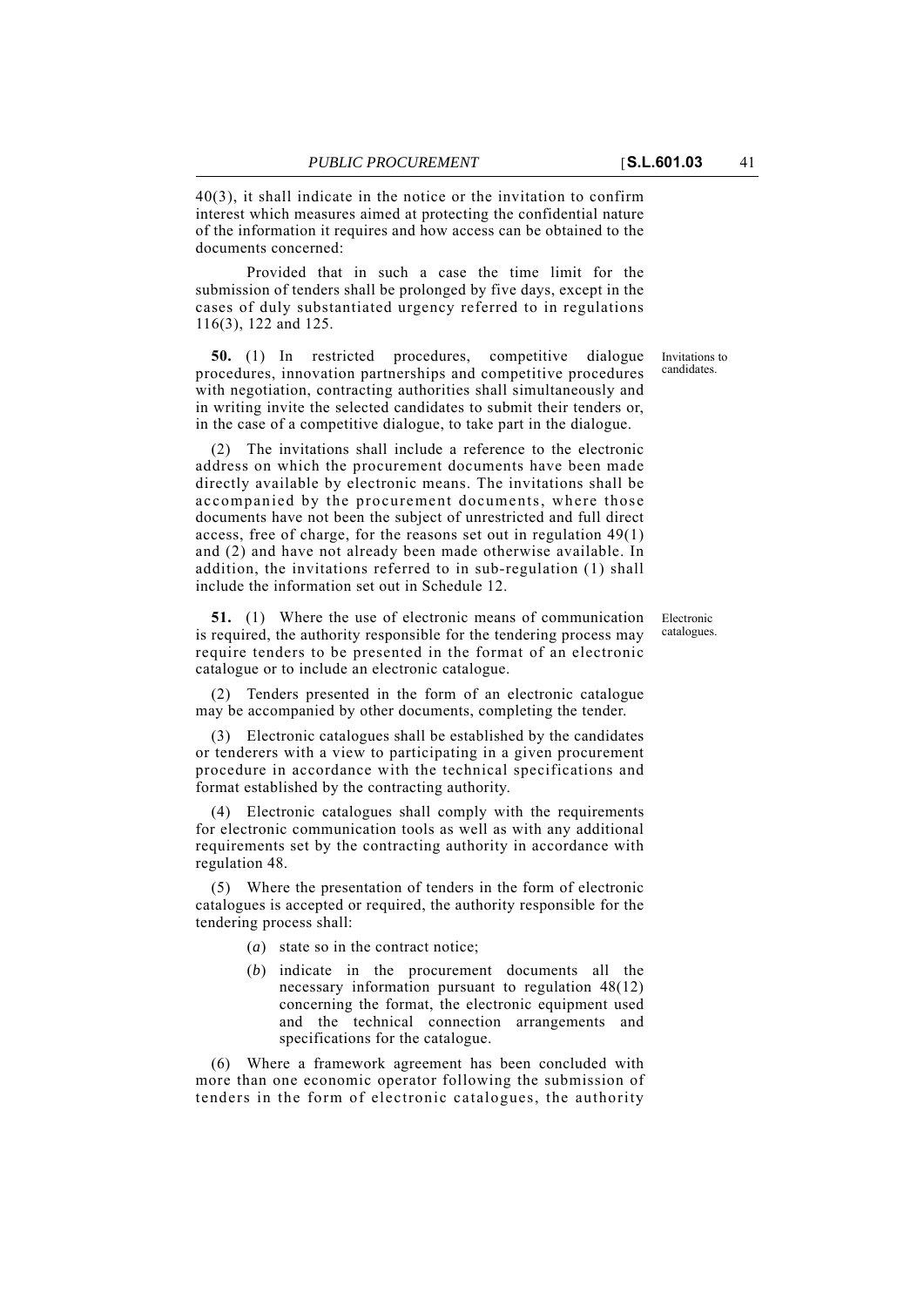responsible for the tendering process may provide that the reopening of competition for specific contracts takes place on the basis of updated catalogues. In such a case, the authority responsible for the tendering process shall use one of the following methods:

- (*a*) invite tenderers to resubmit their electronic catalogues, adapted to the requirements of the contract in question; or
- (*b*) notify tenderers that they intend to collect from the electronic catalogues which have already been submitted the information needed to constitute tenders adapted to the requirements of the contract in question; provided that the use of that method has been announced in the procurement documents for the framework agreement.

(7) Where authorities responsible for the tendering process reopen competition for specific contracts in accordance with subregulation (6)(*b*) they shall notify tenderers of the date and time at which they intend to collect the information needed to constitute tenders adapted to the requirements of the specific contract in question and shall give tenderers the possibility to refuse such collection of information.

(8) Authorities responsible for the tendering process shall allow for an adequate period between the notification and the actual collection of information.

(9) Before awarding the contract, authorities responsible for the tendering process shall present the collected information to the tenderer concerned so as to give it the opportunity to contest or confirm that the tender thus constituted does not contain any material errors.

(10) Authorities responsible for the tendering process may award contracts based on a dynamic purchasing system by requiring that offers for a specific contract are to be presented in the format of an electronic catalogue.

(11) Authorities responsible for the tendering process may also award contracts based on a dynamic purchasing system in accordance with sub-regulation  $(6)(b)$  and sub-regulations  $(7)$ ,  $(8)$ and (9) provided that the request for participation in the dynamic purchasing system is accompanied by an electronic catalogue in accordance with the technical specifications and format established by the contracting authority.

(12) For the purposes of sub-regulation (11), the catalogue shall be completed subsequently by the candidates, when they are informed of the contracting authority's intention to constitute tenders by means of the procedure set out in sub-regulation (6)(*b*).

# Time Limits and Technical Specifications

Setting time limits. **52.** (1) When establishing the time limits for the receipt of tenders and requests to participate, authorities responsible for the tendering process shall take account of the complexity of the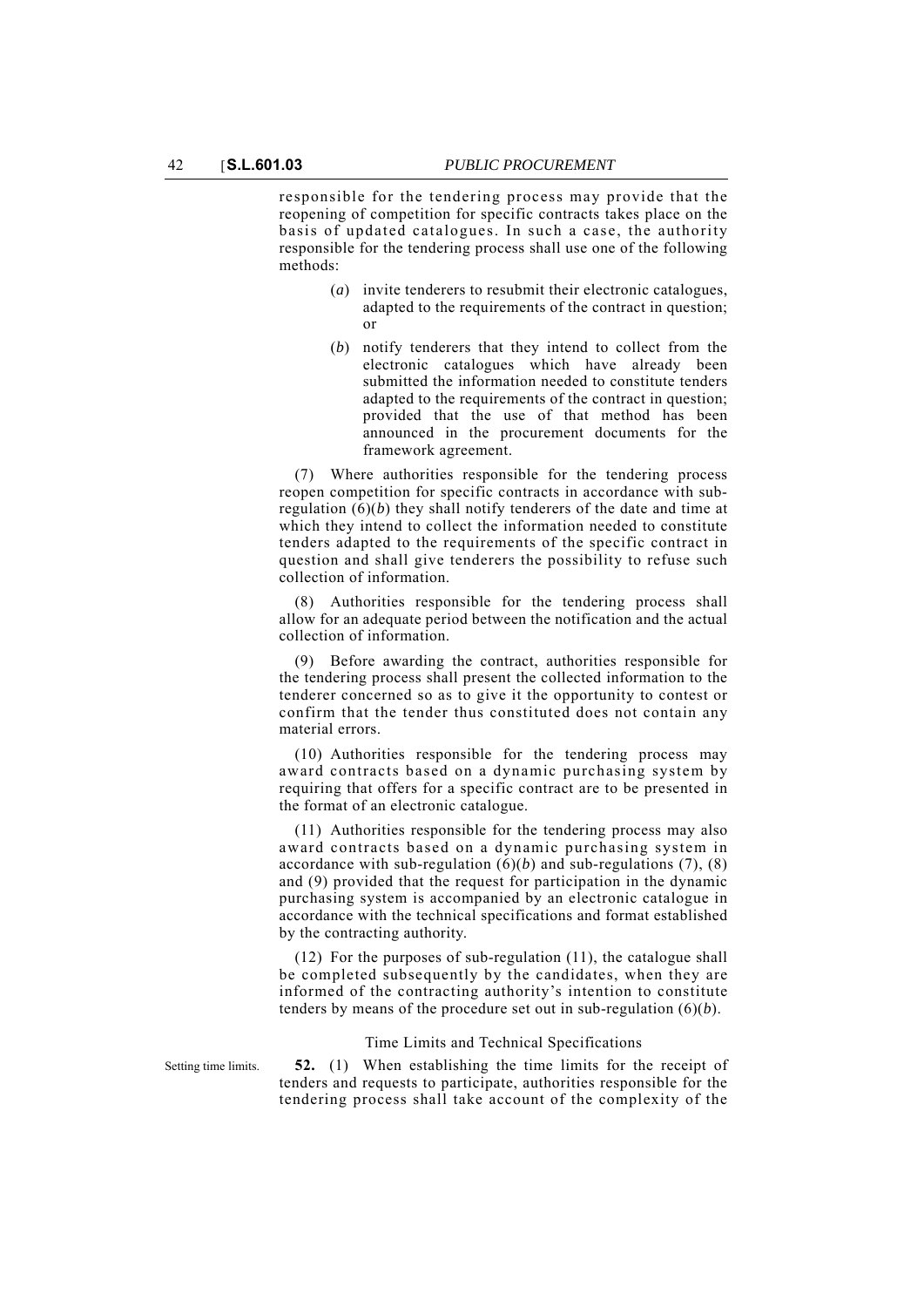contract and the time required for the drawing up of procurement documents, without prejudice to the minimum time limits set out in regulations 116, 121, 122, 125, 142 and 132.

(2) Where tenders can be submitted only after a site visit or after on-the-spot inspection of the documents supporting the procurement documents, the time limits for the receipt of tenders shall be longer than the minimum time limits set out in regulations 116, 121, 122, 125, 142 and 132, and shall be fixed so that all economic operators concerned may be aware of all the information needed to produce tenders.

(3) Contracting authorities shall extend the time limits for the receipt of tenders so that all economic operators concerned may be aware of all the information needed to produce tenders in the following cases:

- (*a*) where, for whatever reason, additional information, although requested by the economic operator in good time, is not supplied at the latest six days before the time limit fixed for the receipt of tenders. In the event of an accelerated procedure as referred to in regulations 116(3) and 122, that period shall be four days;
- (*b*) where significant changes are made to the procurement documents.

(4) The length of the extension shall be proportionate to the importance of the information or change.

(5) Where the additional information has either not been requested in good time or its importance with a view to preparing responsive tenders is insignificant, authorities responsible for the tendering process shall not be required to extend the time limits.

(6) Late submission of tenders shall be disqualified from the process.

**53.** (1) The technical specifications shall be set out in the procurement documents and these shall lay down the characteristics required of a works, service or supply.

Technical specifications.

(2) These characteristics may also refer to the specific process or method of production or provision of the requested works, supplies or services or to a specific process for another stage of its life cycle, even where such factors do not form part of their material substance, so long they are linked to the subject-matter of the contract and are proportionate to its value and its objectives.

(3) The technical specifications may also specify whether the transfer of intellectual property rights will be required.

(4) For all procurement which is intended for use by natural persons, whether general public or staff of the contracting authority, the technical specifications shall, except in duly justified cases, be drawn up so as to take into account accessibility criteria for persons with disabilities or design for all users.

(5) Where mandatory accessibility requirements are adopted by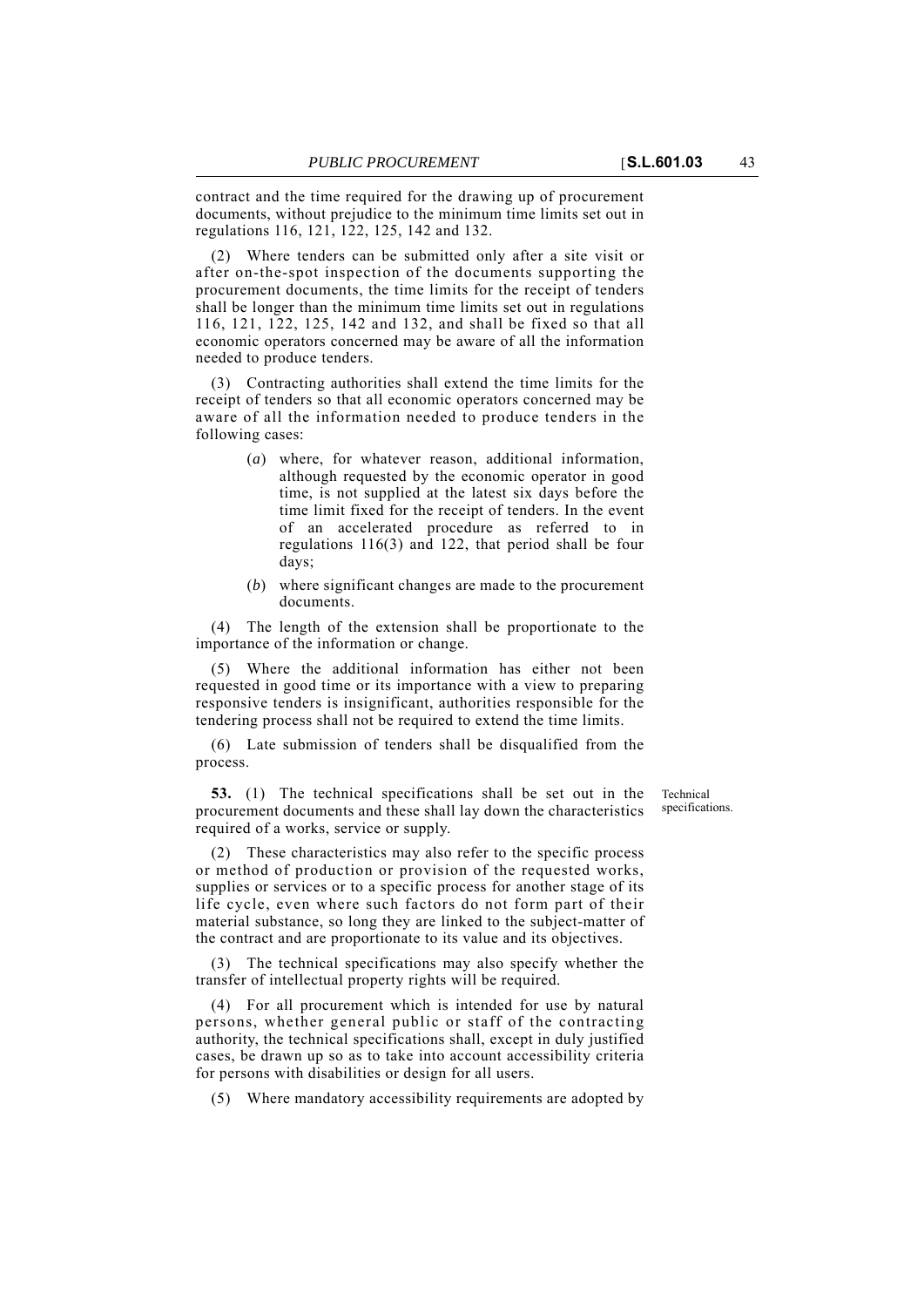a legal act of the Union, technical specifications shall, as far as accessibility criteria for persons with disabilities or design for all users are concerned, be defined by reference thereto.

(6) Technical specifications shall afford equal access of economic operators to the procurement procedure and shall not have the effect of creating unjustified obstacles to the opening up of public procurement to competition.

(7) Without prejudice to mandatory technical rules, to the extent that they are compatible with Union law, the technical specifications shall be formulated in one of the following ways:

- (*a*) in terms of performance or functional requirements, including environmental characteristics, provided that the parameters are sufficiently precise to allow tenderers to determine the subject-matter of the contract and to allow contracting authorities to award the contract;
- (*b*) by reference to technical specifications and, in order of preference, to national standards transposing European standards, European Technical Assessments, common technical specifications, international standards, other technical reference systems established by the European standardisation bodies or - when any of those do not exist - national standards, national technical approvals or national technical specifications relating to the design, calculation and execution of the works and use of the supplies; each reference shall be accompanied by the words 'or equivalent';
- (*c*) in terms of performance or functional requirements as referred to in paragraph (*a*), with reference to the technical specifications referred to paragraph (*b*) as a means of presuming conformity with such performance or functional requirements;
- (*d*) by reference to the technical specifications referred to in paragraph (*b*) for certain characteristics, and by reference to the performance or functional requirements referred to in paragraph (*a*) for other characteristics.

(8) Unless justified by the subject-matter of the contract, technical specifications shall not refer to a specific make or source, or a particular process which characterises the products or services provided by a specific economic operator, or to trade marks, patents, types or a specific origin or production with the effect of favouring or eliminating certain undertakings or certain products. Such reference shall be permitted on an exceptional basis, where a sufficiently precise and intelligible description of the subjectmatter of the contract pursuant to sub-regulation (3) is not possible. Such reference shall be accompanied by the words 'or equivalent'.

(9) Where a contracting authority uses the option of referring to the technical specifications referred to in sub-regulation 7(*b*), it shall not reject a tender on the grounds that the works, supplies or services tendered for do not comply with the technical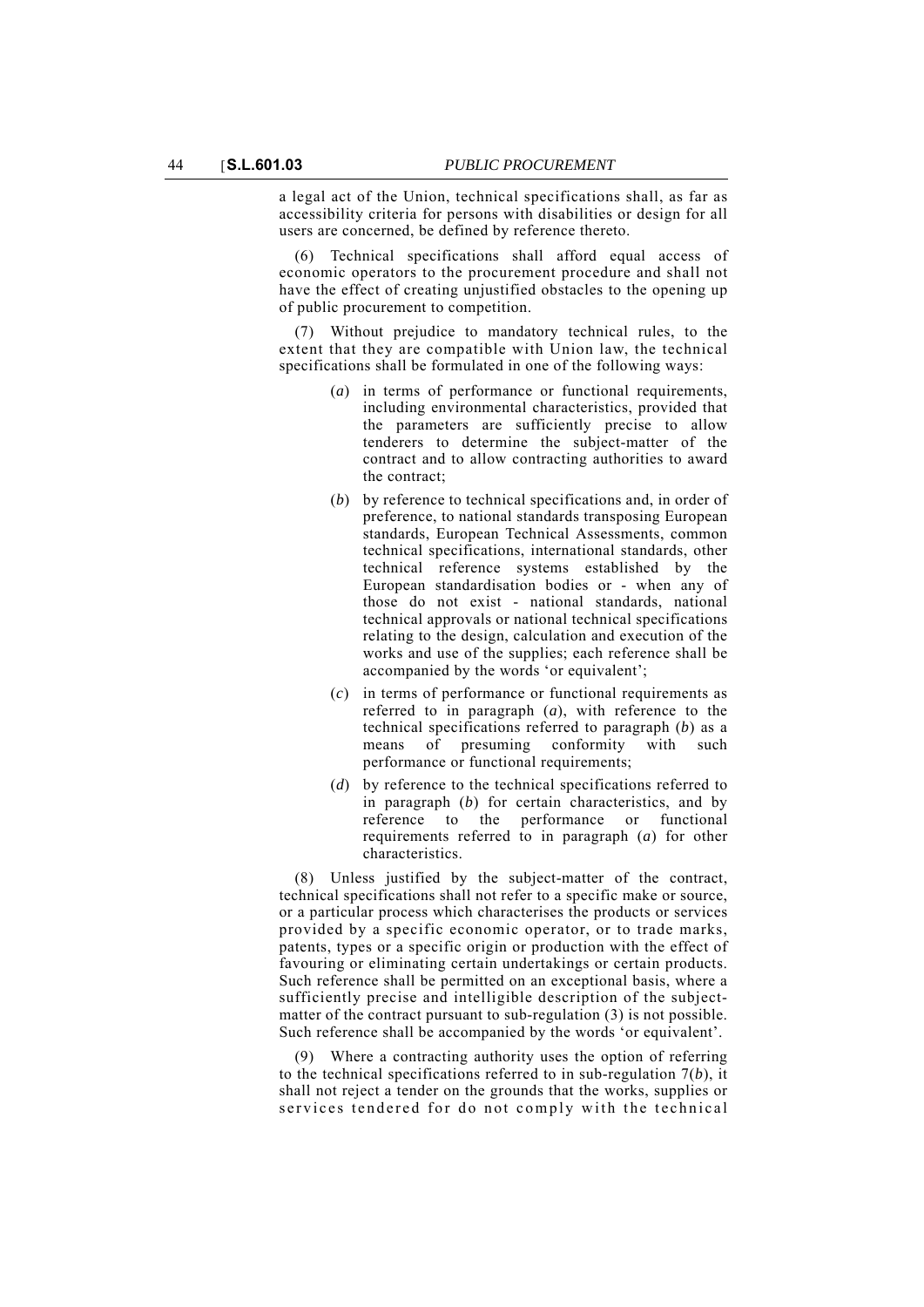specifications to which it has referred, once the tenderer proves in its tender by any appropriate means, including the means of proof referred to in regulation 232, that the solutions proposed satisfy in an equivalent manner the requirements defined by the technical specifications.

(10) Where a contracting authority uses the option laid down in sub-regulation  $(7)(a)$  to formulate technical specifications in terms of performance or functional requirements, it shall not reject a tender for works, supplies or services which comply with a national standard transposing a European standard, a European technical approval, a common technical specification, an international standard or a technical reference system established by a European standardisation body, where those specifications address the performance or functional requirements which it has laid down.

(11) In its tender, the tenderer shall prove by any appropriate means, including those referred to in regulation 232 that the work, supply or service in compliance with the standard meets the performance or functional requirements of the contracting authority.

**54.** (1) Where contracting authorities and, or the authorities Labels. responsible for the tendering process intend to purchase works, supplies or services with specific environmental, social or other characteristics they may, in the technical specifications, the award criteria or the contract performance conditions, require a specific label as means of proof that the works, services or supplies correspond to the required characteristics, provided that all of the following conditions are fulfilled:

- (*a*) the label requirements only concern criteria which are linked to the subject-matter of the contract and are appropriate to define characteristics of the works, supplies or services that are the subject-matter of the contract;
- (*b*) the label requirements are based on objectively verifiable and non-discriminatory criteria;
- (*c*) the labels are established in an open and transparent procedure in which all relevant stakeholders, including government bodies, consumers, social partners, manufacturers, distributors and non-governmental organisations, may participate;
- (*d*) the labels are accessible to all interested parties;
- (*e*) the label requirements are set by a third party over which the economic operator applying for the label cannot exercise a decisive influence.

(2) Where contracting authorities do not require the works, supplies or services to meet all of the label requirements, they shall indicate which label requirements are referred to.

(3) Contracting authorities requiring a specific label shall accept all labels that confirm that the works, supplies or services meet equivalent label requirements.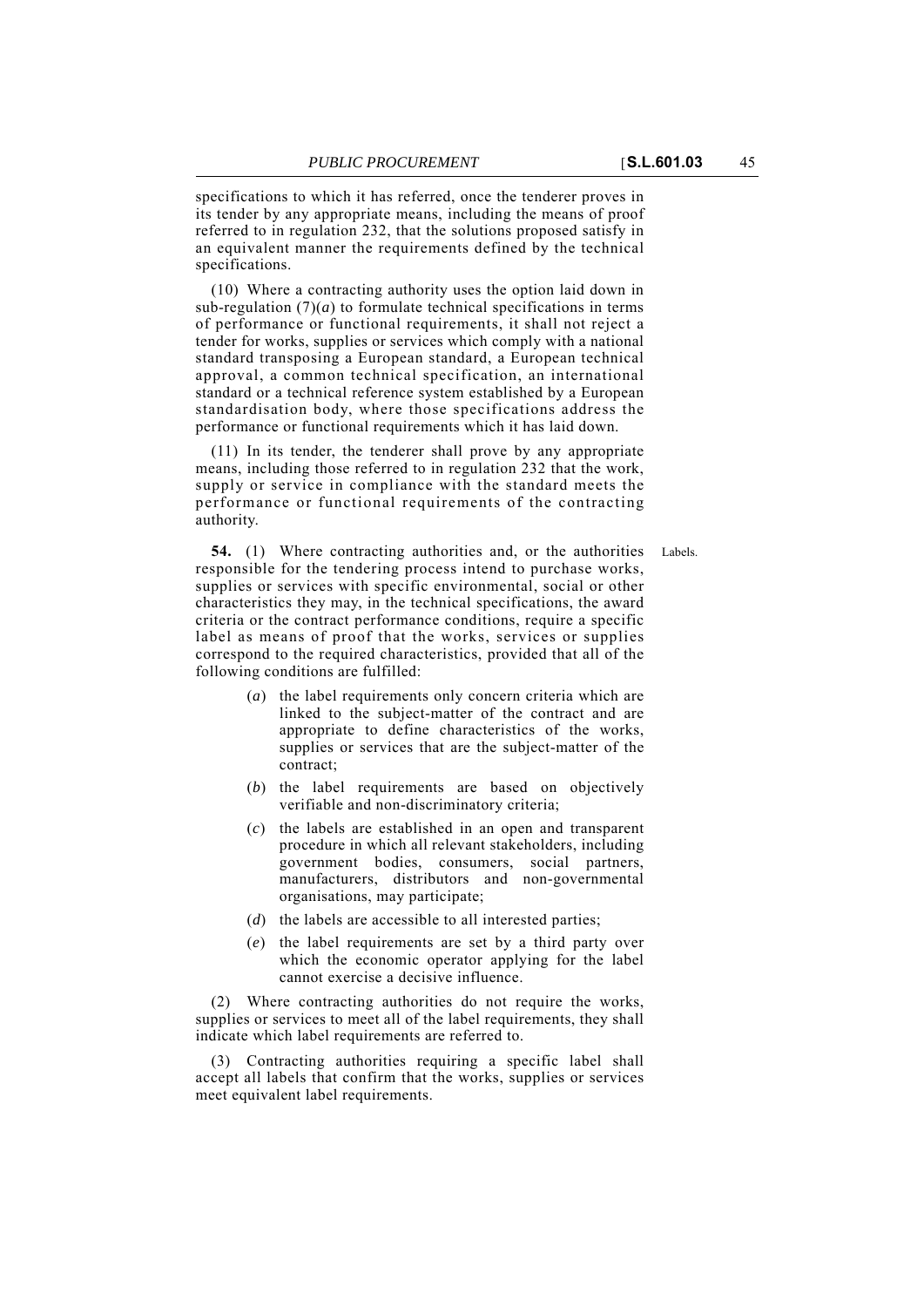(4) Where an economic operator had demonstrably no possibility of obtaining the specific label indicated by the contracting authority or an equivalent label within the relevant time limits for reasons that are not attributable to that economic operator, the contracting authority shall accept other appropriate means of proof, which may include a technical dossier from the manufacturer, provided that the economic operator concerned proves that the works, supplies or services to be provided by it fulfil the requirements of the specific label or the specific requirements indicated by the contracting authority.

(5) Where a label fulfils the conditions provided in subregulation  $(1)(b)$ ,  $(c)$ ,  $(d)$  and  $(e)$  but also sets out requirements not linked to the subject-matter of the contract, contracting authorities shall not require the label as such but may define the technical specification by reference to those of the detailed specifications of that label, or, where necessary, parts thereof, that are linked to the subject-matter of the contract and are appropriate to define characteristics of this subject-matter.

Test reports, certification and other means of proof.

**55.** (1) The authorities responsible for the tendering process may require that economic operators provide a test report from a conformity assessment body or a certificate issued by such a body as means of proof of conformity with requirements or criteria set out in the technical specifications, the award criteria or the contract performance conditions.

(2) Where the authorities responsible for the tendering process require the submission of certificates drawn up by a specific conformity assessment body, certificates from equivalent other conformity assessment bodies shall also be accepted by the contracting authorities.

(3) The authorities responsible for the tendering process shall accept appropriate means of proof other than those referred to in sub-regulations (1) and (2), such as a technical dossier of the manufacturer where the economic operator concerned had no access to the certificates or test reports referred to in subregulations (1) and (2), or no possibility of obtaining them within the relevant time limits, provided that the lack of access is not attributable to the economic operator concerned and provided that the economic operator concerned thereby proves that the works, supplies or services provided by it meet the requirements or criteria set out in the technical specifications, the award criteria or the contract performance conditions.

#### The Tenderer/Candidate

Types of tenderers. **56.** A tenderer can be either a natural or a legal person or a public entity or group of such persons and, or entities.

> **57.** Economic operators that, under the law of the Member State in which they are established, are entitled to provide the relevant service, shall not be rejected solely on the ground that, under the law of Malta, they would be required to be either natural or legal persons:

Economic operators established in another Member State.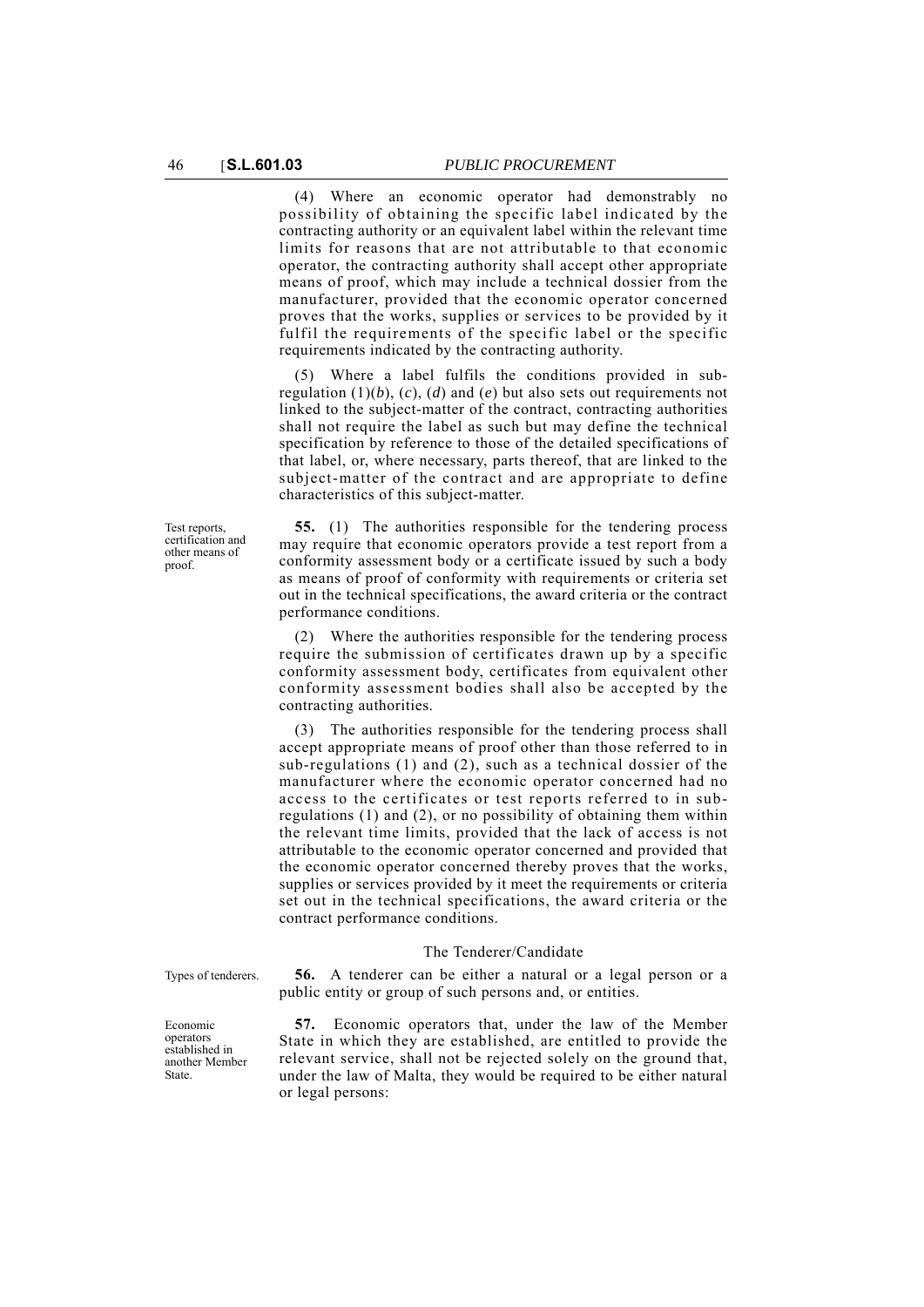Provided that in the case of public service and public works contracts as well as public supply contracts covering in addition services or sitting and installation operations, legal persons may be required to indicate, in the tender or the request to participate, the names and relevant professional qualifications of the staff to be responsible for the performance of the contract in question.

**58.** (1) Groups of economic operators, including temporary associations, may participate in procurement procedures. They shall not be required by contracting authorities to have a specific legal form in order to submit a tender or a request to participate.

(2) Where necessary, the authorities responsible for the tendering process may clarify in the procurement documents how groups of economic operators are to meet the requirements as to economic and financial standing or technical and professional ability referred to in regulation 217 provided that this is justified by objective reasons and is proportionate.

(3) Any conditions for the performance of a contract by such groups of economic operators, which are different from those imposed on individual participants, shall also be justified by objective reasons and shall be proportionate.

(4) The authorities responsible for the tendering process may require groups of economic operators to assume a specific legal form once they have been awarded the contract, to the extent that such a change is necessary for the satisfactory performance of the contract.

**59.** (1) Where a candidate or tenderer or an undertaking related to a candidate or tenderer has advised the contracting authority or the authority responsible for the tendering process, whether in the context of regulation 47 or not, or has otherwise been involved in the preparation of the procurement procedure, the contracting authority or the authority responsible for the tendering process shall take appropriate measures to ensure that competition is not distorted by the participation of that candidate or tenderer.

(2) Such measures shall include the communication to the other candidates and tenderers of relevant information exchanged in the context of or resulting from the involvement of the candidate or tenderer in the preparation of the procurement procedure and the fixing of adequate time limits for the receipt of tenders. The candidate or tenderer concerned shall only be excluded from the procedure where there are no other means to ensure compliance with the duty to observe the principle of equal treatment.

(3) Prior to any such exclusion, candidates or tenderers shall be given the opportunity to prove that their involvement in preparing the procurement procedure is not capable of distorting competition. The measures taken shall be documented in the individual report required by regulations 113 or 241, as the case may be.

**60.** (1) In the procurement documents, the authority Sub-contracting. responsible for the tendering process may ask the tenderer to indicate in its tender any share of the contract it may intend to sub-

Prior involvement of candidates or tenderers.

Groups of economic operators.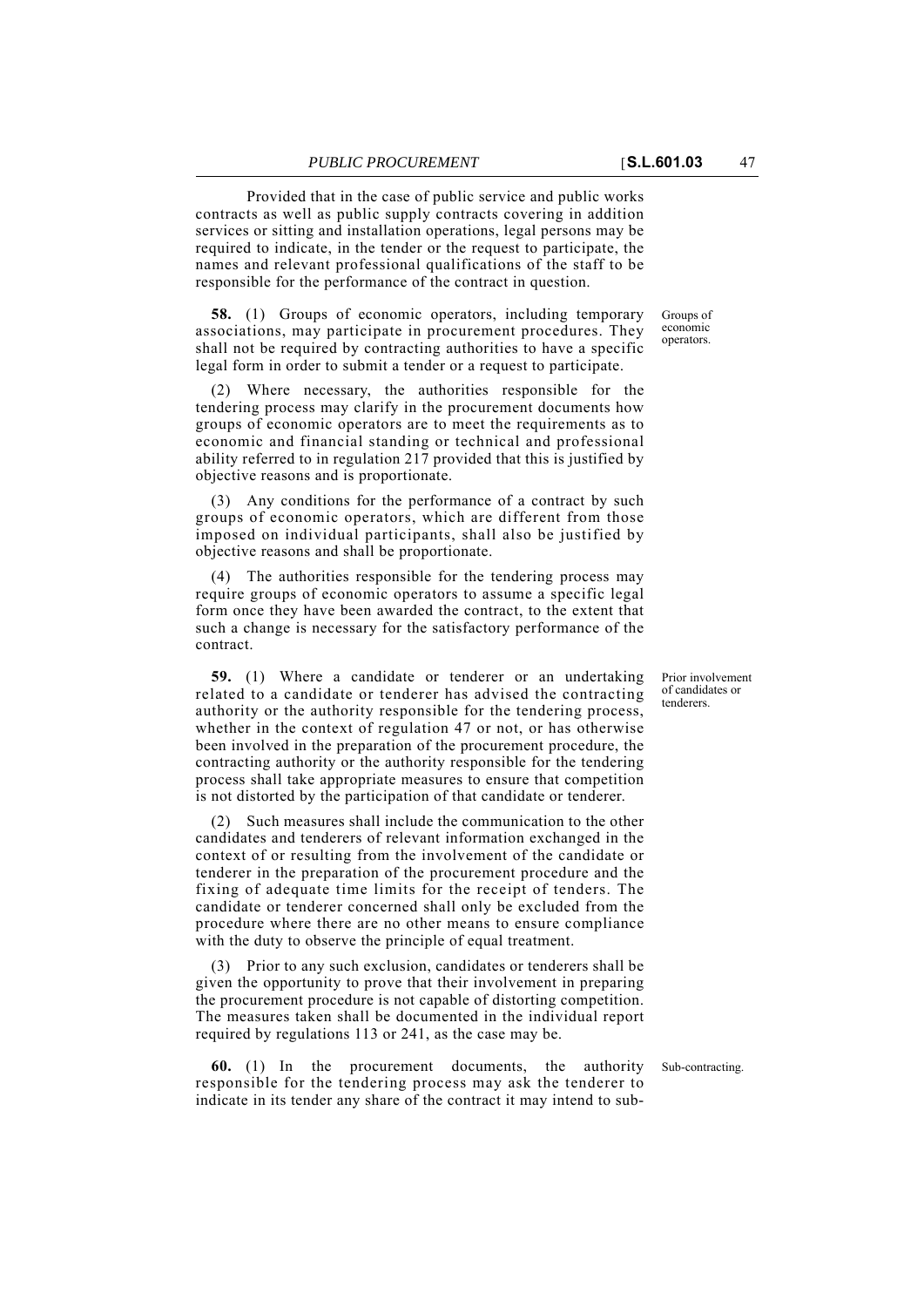contract to third parties and any proposed subcontractors.

(2) The tenderer as the main contractor is liable for all acts or omissions carried out by his sub-contractors.

(3) In the case of works contracts and in respect of services to be provided at a facility under the direct oversight of the contracting authority, after the award of the contract and at the latest when the performance of the contract commences, the contracting authority shall require the main contractor to indicate to the contracting authority the name, contact details and legal representatives of its sub-contractors, involved in such works or services, in so far as known at this point in time. The contracting authority shall require the main contractor to notify the contracting authority of any changes to this information during the course of the contract as well as of the required information for any new subcontractors which it subsequently involves in such works or services:

Provided that this sub-regulation shall not apply to suppliers.

(4) Where necessary for the purposes of regulation 191(2) and (3), the required information relating to sub-contractors shall be accompanied by the sub-contractors' self-declarations as provided for in regulation 226.

(5) Contracting authorities may extend the obligations provided for in sub-regulation (3) to:

- (*a*) supply contracts, services contracts (other than those concerning services to be provided at the facilities under the direct oversight of the contracting authority) or suppliers involved in works or services contracts;
- (*b*) sub-contractors of the main contractor's subcontractors or further down the subcontracting chain.

(6) Sub-contractors are to observe the obligations established under regulation 13(*m*) during the execution of the contracts.

(7) The contracting authority shall have the right to suspend payments and, or even opt to dissolve the contract if the main contractor fails to abide by his obligations under this regulation.

### The Selected Offer

Award. **61.** (1) Contracts with an estimated value which falls within regulation  $9(1)(a)$  shall be awarded on the basis of criteria laid down in accordance with regulations 239 and 240 provided that the authority responsible for the tendering process has verified in accordance with regulations 230, 231, 232 and 233 that all of the following conditions are fulfilled:

- (*a*) the tender complies with the requirements, conditions and criteria set out in the procurement documents; and
- (*b*) the tender is submitted by a tenderer that is not excluded in accordance with Part VI and that meets the selection criteria set out by the contracting authority in accordance with regulation 217.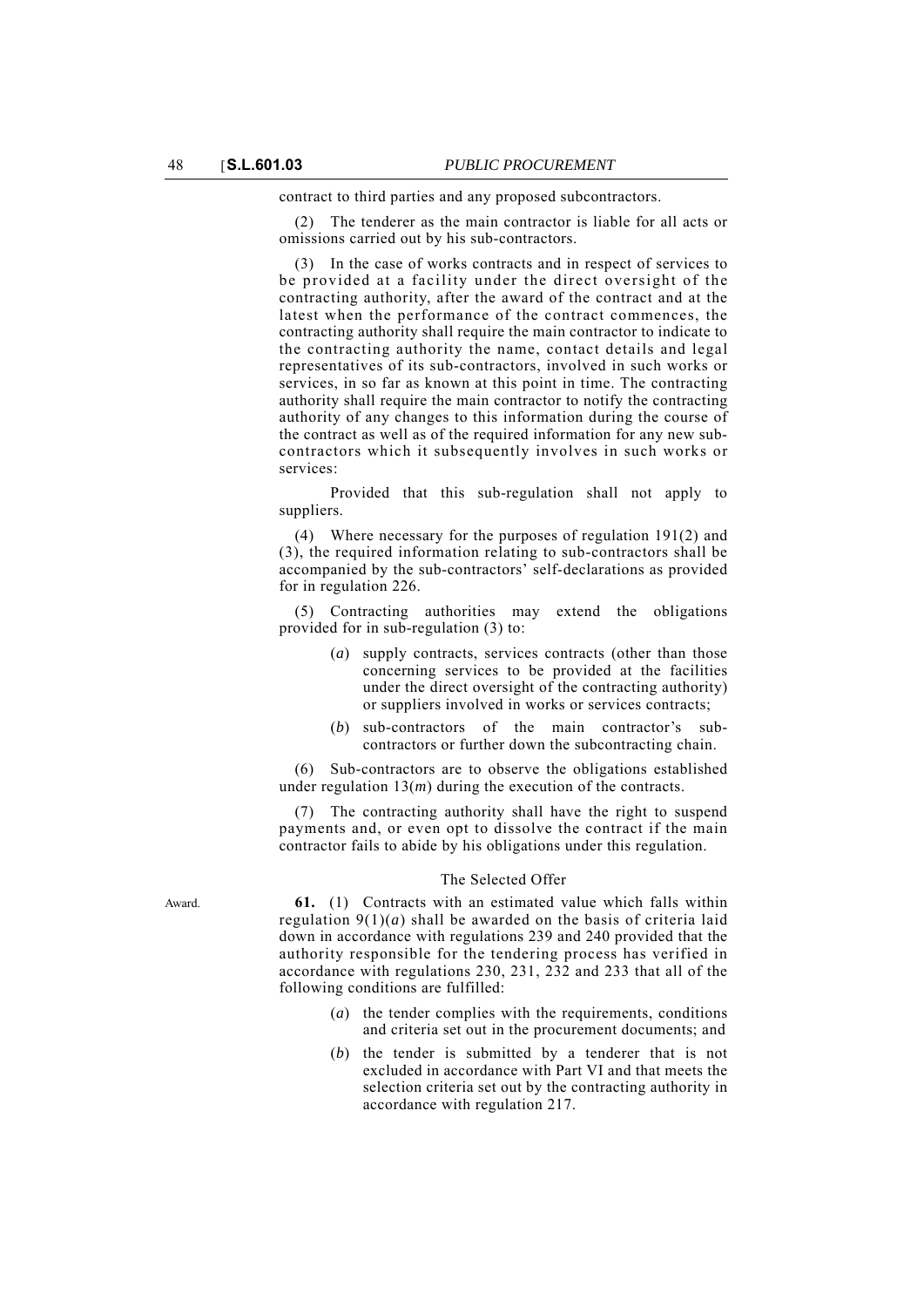(2) Contracts with an estimated value which falls under regulation 9(1)(*b*) shall be awarded on the basis of criteria laid down in accordance with regulations 239, 240 and 243 provided that the authority responsible for the tendering process has verified in accordance with regulations 225, 230, 231, 232 and 233 that all of the following conditions are fulfilled:

- (*a*) the tender complies with the requirements, conditions and criteria set out in the contract notice or the invitation to confirm interest and in the procurement documents, taking into account, where applicable, regulations 33 to 37;
- (*b*) the tender is submitted by a tenderer that is not excluded in accordance with Part VI and that meets the selection criteria set out by the contracting authority in accordance with regulation 217 and, where applicable, the non-discriminatory rules and criteria referred to in regulation 237.

**62.** (1) Without prejudice to Part VI and regulation 235(2), the Valid bid. authority responsible for the tendering process must ensure that an economic operator must *ab initio* be eligible to qualify for a tender and must consequently be in possession of all the requirements stipulated in the procurement documents by the closing date for the submission of the same.

Where information or documentation to be submitted by economic operators is or appears to be incomplete or erroneous or where specific documents are missing, contracting authorities in terms of the procurement document may request the economic operators concerned to submit, supplement, clarify or complete the relevant information or documentation within an appropriate time limit:

Provided that such requests are made in full compliance with the principles of equal treatment and transparency.

(3) The financial bid cannot be changed with the exception for the correction of evident arithmetic errors as may be allowed in the procurement document.

**63.** The submitted tender shall be accompanied by the information for qualitative selection that is requested by the contracting authority.

#### **Part II**

# Boards, Committees and Tribunals

## General Contracts Committee

**64.** There shall be a General Contracts Committee whose members shall be appointed by the Prime Minister on such terms and conditions as may be specified in their letter of appointment.

**65.** (1) The General Contracts Committee shall be composed Composition. of the Director of Contracts, who shall be *ex officio* chairman, together with not less than four and not more than ten other

Establishment of the General **Contracts** Committee.

Information on

qualitative selection.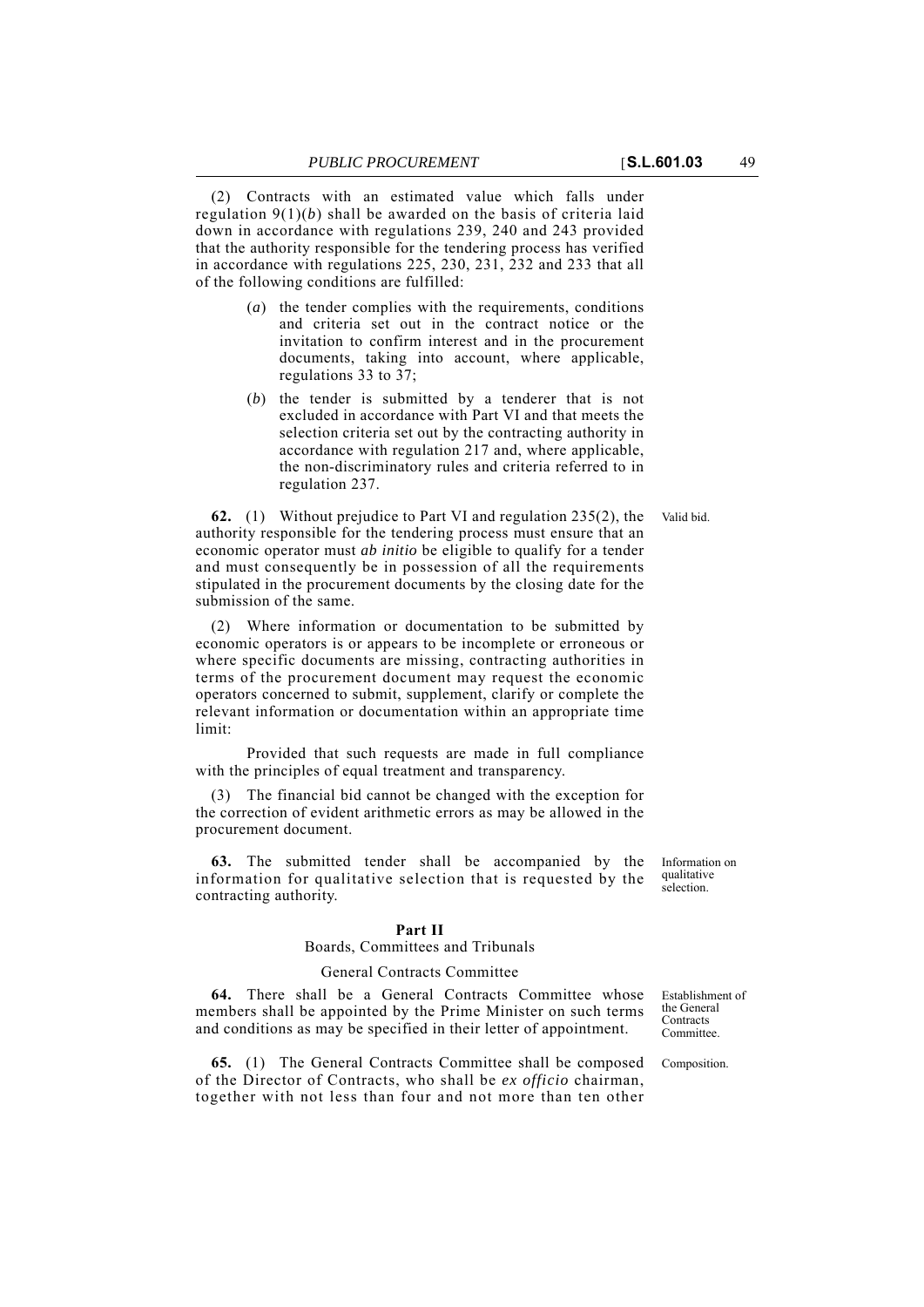members who appear to the Prime Minister to have the relevant qualifications or experience.

(2) During the chairman's absence or inability to act as chairman, or during any vacancy in the office of the chairman, the Prime Minister may appoint an officer from among the most senior of officers at the Department of Contracts to act as the chairman of the General Contracts Committee, to exercise all powers and perform all the functions of the chairman.

Removal and termination form office.

Term. **66.** The members of the General Contracts Committee shall be appointed for a fixed term of not more than three years.

> **67.** (1) Any member of the General Contracts Committee may during his tenure of office be removed by the Prime Minister where he is satisfied that there has been a clear case of misbehaviour by the member or inability of a member to perform his functions or where such circumstances exist that would disqualify such a member from remaining a member of the General Contracts Committee.

> (2) A person shall be disqualified from being appointed to and from remaining a member of the General Contracts Committee if he:

- (*a*) is a member of the House of Representatives, or of the European Parliament or of a Local Council;
- (*b*) has such a financial or other interest that is likely to prejudice the discharge of his functions as a member of the General Contracts Committee;
- (*c*) is legally incapacitated or interdicted;
- (*d*) has been adjudged bankrupt or has made a composition or arrangement with his creditors; or
- (*e*) has been convicted of a crime affecting public trust or of theft or of fraud or of knowingly receiving property obtained by theft or fraud.

(3) A member of the General Contracts Committee may resign his office by a letter addressed to the Prime Minister.

**68.** A member of the General Contracts Committee who has any direct or indirect interest in any contract dealt with by such committee shall disclose the nature of his interest at the first meeting of that committee after the relevant facts have come to his knowledge and such disclosure shall be recorded in the minutes of that meeting of the committee and the member having an interest as aforesaid shall withdraw from any meetings at which such contract is discussed.

Decisions. **69.** (1) Decisions of the General Contracts Committee shall preferably be taken on the basis of unanimity. However, majority decisions shall be final and binding with regard to the award of the contract. The chairman shall in the event of an equality of votes, have a casting vote.

Cap. 249. (2) Without prejudice to the provisions of the Interpretation

Disclosure of interest.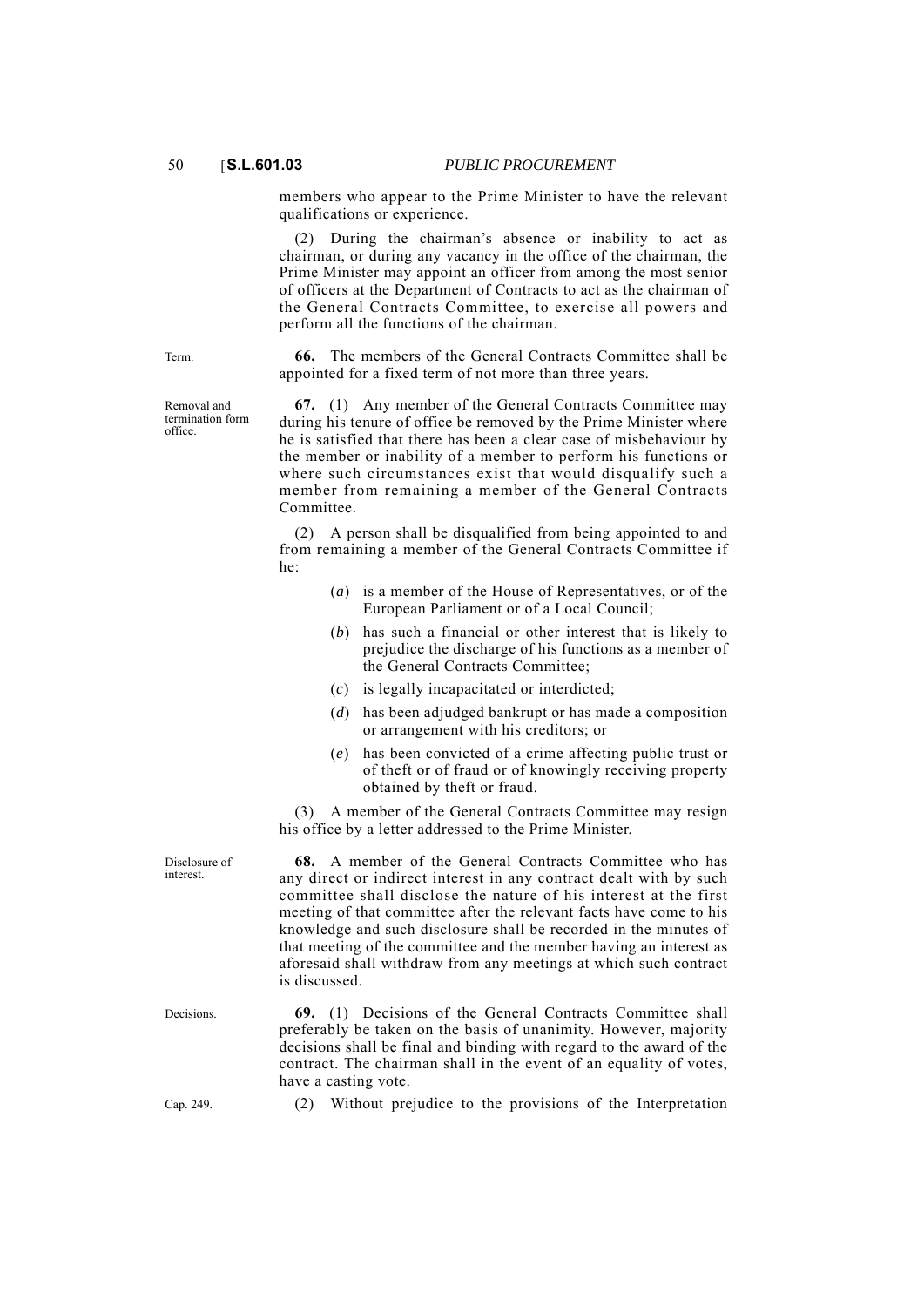Act and to any order or direction given by the Minister:

- (*a*) the Director may, at his discretion, accept or reject the recommendations of the majority of the members of the General Contracts Committee for the acceptance or rejection of any tender;
- (*b*) where:
	- (i) the Director disagrees with any recommendation of the majority of the members of the General Contracts Committee; or
	- (ii) any recommendation of the General Contracts Committee differs from that submitted by the Department or other body for whom the procurement is to be made,

the Director may refer the matter for the decision of the Minister:

Provided that the Director shall always refer any matter in which he disagrees with the majority of the members of a General Contracts Committee or a Special Contracts Committee, as referred to in regulation 78, for the decision of the Minister;

taken by the Minister under the Interpretation Act or Cap. 249. (*c*) the Director may, at his discretion, refer any matter for the decision of the Minister provided that any decision after any referral to him by the Director and which has a direct influence on the award of any contract by the Director to any particular tenderer shall not deprive in any way the right of any candidate or tenderer and any person having or having had an interest in obtaining a particular public contract to have recourse to the appeals procedures provided for in these regulations.

(3) Any matter referred for the decision of the Minister shall be so referred in writing and the decision of the Minister shall likewise be communicated in writing.

**70.** The Prime Minister shall also appoint persons from among Secretaries. the staff at the Department of Contracts to act as secretaries of the General Contracts Committee and of other committees, as referred to in this Part, as may be directed by the Director. The secretaries shall not be members of these committees and may not vote.

**71.** (1) The meetings of the General Contracts Committee Meetings. shall be called by the chairman who shall preside over such meetings. Any three members of the General Contracts Committee shall constitute a quorum at a meeting thereof.

(2) The meetings of the General Contracts Committee shall be open to the public during the opening of bids. The list of tenders received, together with the respective prices, shall be given publicity by the Director immediately after their opening and scheduling.

(3) The General Contracts Committee and the Special Contracts Committees, established in terms of these regulations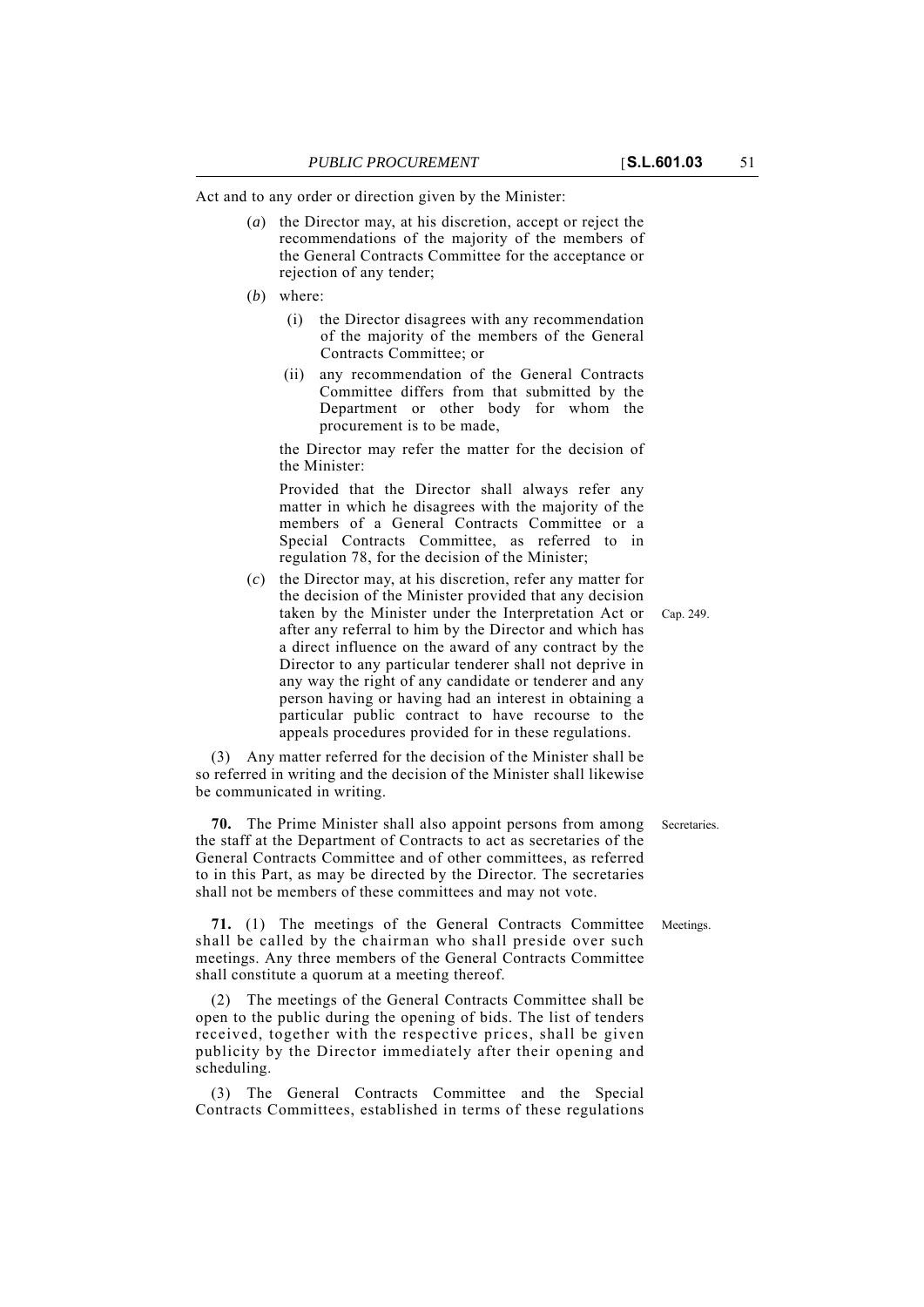shall regulate their own proceedings, unless otherwise provided for herein.

Functions. **72.** The General Contracts Committee shall:

- (*a*) advise on all matters relating to public contracts, as well as on public procurement of materials, works and services either on its own initiative or on specific issues relating to its functions which may from time to time be referred to it for its advice;
- (*b*) evaluate reports and recommendations submitted by contracting authorities and make definite recommendations for the award of contracts ensuring that the best value for money at the lowest possible cost is attained. In this regard, due consideration shall be given to:
	- (i) the final cost including financing costs to the contracting authority; and
	- (ii) the impact of each offer on the recurrent expenditure of a contracting authority;
- (*c*) report any irregularities that may be brought to its notice or that may be detected in the tendering process and make recommendations thereon to the Minister charged with responsibility for the contracting authority concerned;
- (*d*) deal with matters which, according to the contract, have to be referred to it, and hear and mediate disputes between contracting authorities, as the case may be, and contractors, arising out of public contracts;
- (*e*) formally investigate complaints concerning public contracts and procurements and make recommendations thereon; and
- (*f*) assist the Director in the execution of his duties in accordance with these regulations.

### Departmental Contracts Committee

**73.** There shall be a Departmental Contracts Committee for contracting authorities listed in Schedule 2 and in Schedule 16, which shall be responsible for procurement processes with an estimated value starting from  $£10,000$  up to the threshold established under regulation  $9(1)(a)$ :

Provided that in the case of call for tenders published by the Ministerial Procurement Unit the responsibility for the process shall increase the procurement processes that have an estimated value which does not exceed two hundred and fifty thousand euro  $(E250,000)$ .

**74.** The Departmental Contracts Committee shall be composed of three members, as follows:

> (*a*) a chairman, who shall be the The Head of the Department responsible for Corporate Services, or his

Establishment of the Departmental Contracts Committee. *Amended by: L.N.155 of 2017.*

Composition. *Amended by: L.N. 233 of 2017.*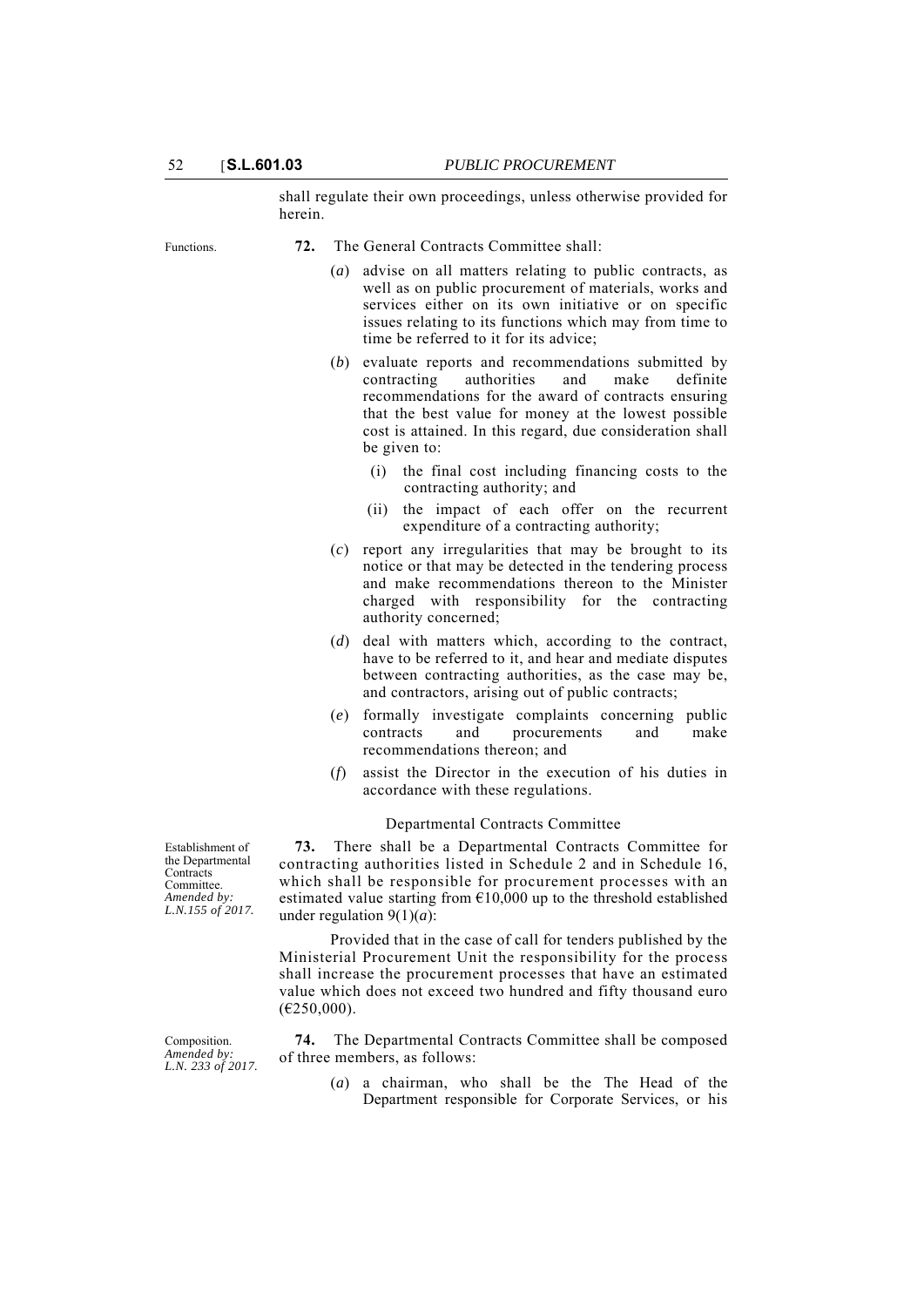representative;

- (*b*) a member appointed by the Permanent Secretary of the concerned ministry; and
- (*c*) a member representing the Director of Contracts, which member may also be a member of the General Contracts Committee.

**75.** The Departmental Contracts Committee shall make definite Function. recommendations for the award of the contract, and a copy of its recommendation shall be forwarded to the Director.

#### *Ad hoc* Committees and the Special Contracts Committee

**76.** The Minister may authorise the setting up of committees, to be known as *ad hoc* Committees, in respect of tenders whose estimated value is equal or exceeds the thresholds established under regulation 9(1)(*b*).

**77.** (1) Each *ad hoc* Committee shall be composed of the head of the department, or, in his absence, an officer appointed by the Minister from among the most senior of officials at the contracting authority affecting the purchase. This nominee shall be, *ex officio*, chairman of the Committee together with not less than four other members appointed by the Minister, none of whom shall be performing duties at, or be members of the staff of, the department effecting the purchase.

(2) The function of the *ad hoc* Committee shall be indicated by the Minster in their letter of appointment.

**78.** (1) Where the Prime Minister determines that the adjudication of tenders for the award of any particular contract requires special expertise, skills or other specialist knowledge, he may appoint a Special Contracts Committee for the award of that public contract.

(2) The members of the Special Contracts Committee shall be appointed for the duration of the adjudication process of the particular call for tenders.

(3) Subject to the provisions of regulation 17(1)(*b*) the provisions of regulations 64 to 72 shall *mutatis mutandis* apply to the Special Contracts Committee.

**79.** (1) There shall be in each Ministry a Ministerial Procurement Unit which shall fall under the office of the Permanent Secretary responsible for that Ministry, or under another person in an equivalent post, being so delegated by the Minister responsible for that Ministry.

(2) A contracting authority cannot be included under Schedule 16 if the Ministerial Procurement Unit within the ministry in question has not been established and approved in writing by the **Director** 

(3) In spite of what is established in these regulations the Minister may, irrespective of the value of the contract, order that a

Establishment of the Ministerial Procurement Unit. *Amended by: L.N.155 of 2017; L.N.195 of 2019; XXI of 2020; L.N.196 of 2020.*

Composition and

*modus operandi.*

Establishment of the Special **Contracts** Committee, composition and *modus operandi*.

*Ad hoc* Committees.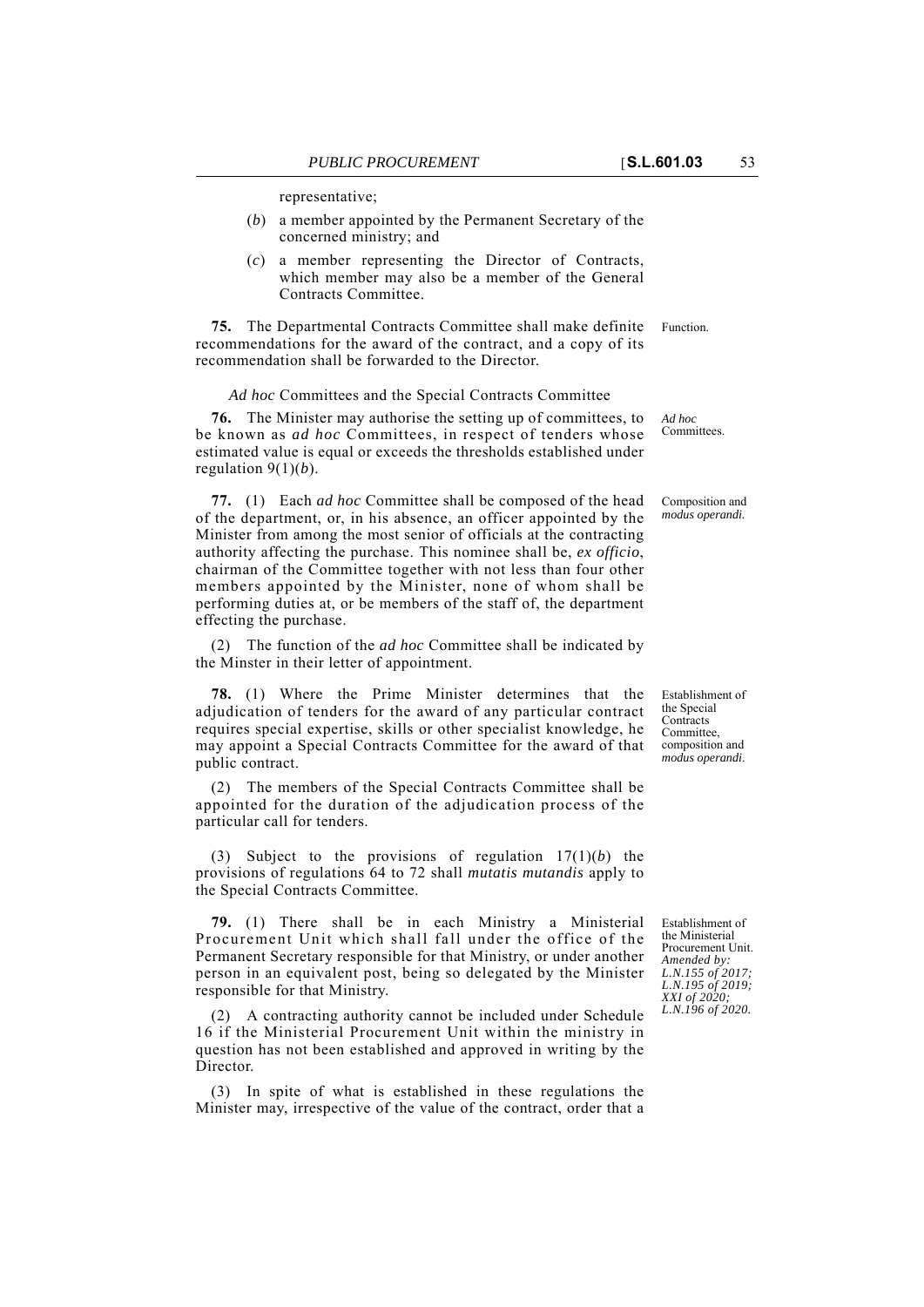contracting authority listed under Schedule 16 must forward the call for tenders to the Director so that they are administered by him in accordance with regulation 12 and 13.

- (4) Ministerial Procurement Units have the duty:
	- (*a*) to observe and abide to these regulations;
	- (*b*) to administer only calls for tenders published under the open procedure, in the name of a contracting authority listed under Schedule 16, when the estimated value of that public procurement exceeds ten thousand euro  $(610,000)$  but does not exceed two hundred and fifty thousand euro ( $E$ 250,000);
	- (*c*) to publish, unless otherwise provided for in these regulations, through government's e-procurement platform, as well as open in public, all calls for tenders with an estimated value which does not exceed  $\epsilon$ 250,000;
	- (*d*) to monitor the implementation of the procurement process;
	- (*e*) to take appropriate measures to effectively prevent, identify and remedy conflicts of interest arising in the conduct of procurement procedures so as to avoid any distortion of competition and to ensure equal treatment of all economic operators;
	- (*f*) to indicate in their procurement documents that the award of the contract is subject to the review procedure as set forth in these regulations and to include an extract of the relevant part of the appeals process in the said documents for the guidance of economic operators;
	- (*g*) to inspect and approve, with or without amendments, tender documents, before these are issued and published;
	- (*h*) to publish every six (6) months in the Gazette the following:
		- (i) a list of contracts awarded by the respective Ministerial Procurement Unit;
		- (ii) a list of modifications to contracts which exceed the contract value by more than five percent (5%) provided that the estimated value of the call exceeds ten thousand euro  $(\text{\textsterling}10,000)$  but is below one hundred thirty nine thousand euro  $(E139,000);$
		- (iii) a list of all modifications to contracts which had an estimated value meeting or exceeding one hundred thirty nine thousand euro  $(£139,000)$  but not exceeding two hundred and fifty thousand euro (€250,000);
	- (*i*) to forward the recommendations for the award of contracts to the Departmental Contract Committee;
	- (*j*) to make recommendations in the name of the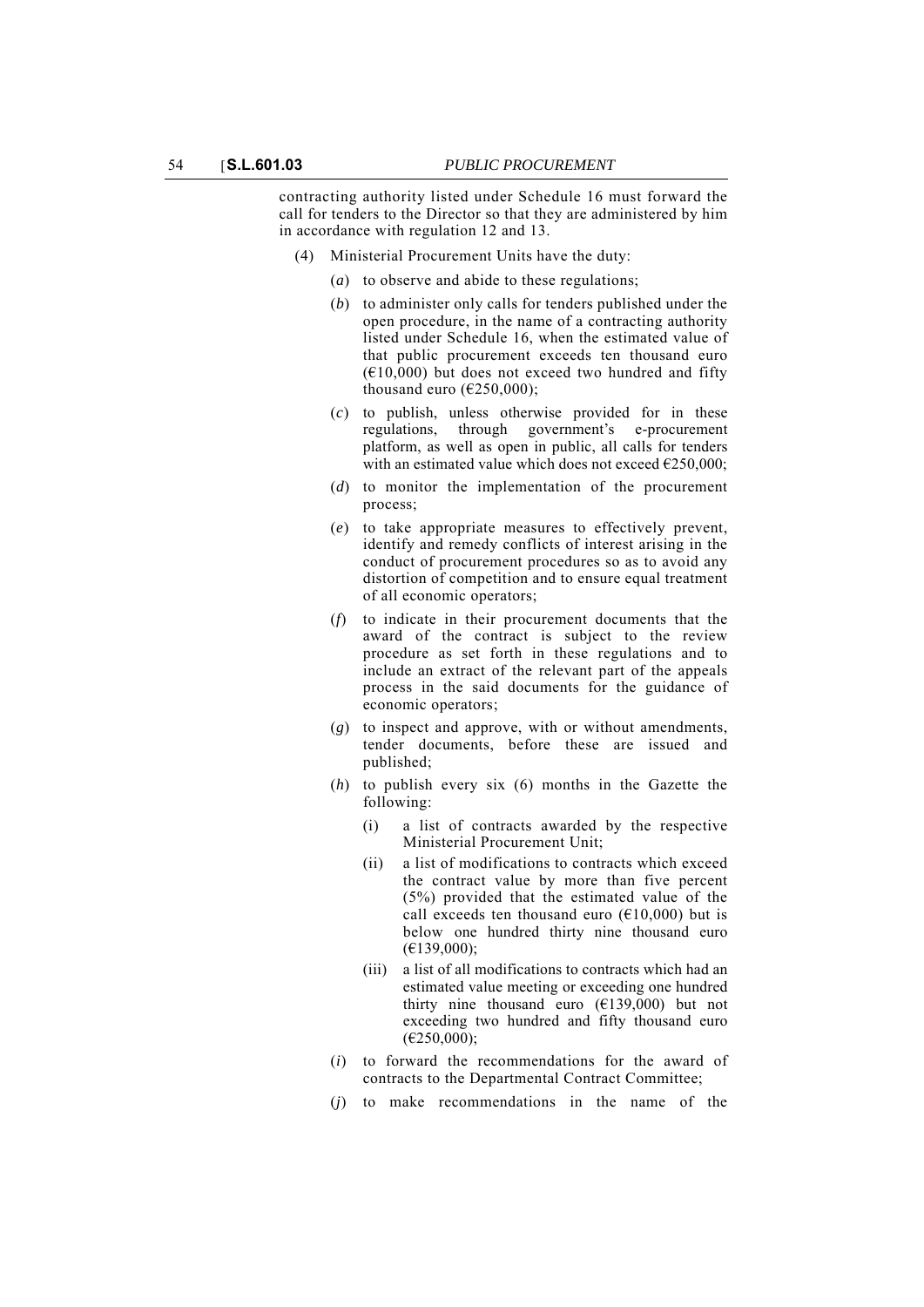contracting authorities according to what is provided for under these regulations;

(*k*) to send a copy of the contract to the Director when he so requests.

(5) The contracts which result from a call for tenders published by the Ministerial Procurement Unit must be signed by the Permanent Secretary responsible for that Ministry or another person who is delegated by him in writing.

# Public Contracts Review Board

**80.** There shall be established a Public Contracts Review Board, hereinafter referred to as "the Review Board", to determine issues as contemplated under these regulations.

**81.** (1) The Review Board shall be composed of a chairman Composition. and two permanent members, one of whom shall act as a Vicechairman, all appointed by the Prime Minister on the advice of the Minister for a period of three years with the possibility of reappointment.

(2) The Prime Minister shall also appoint for a period of three years, with the possibility of re-appointment, a panel of three substitute members to replace the permanent members, in the event that one or more of the permanent members cannot sit in a particular case.

(3) The Prime Minister may appoint a person, or such number of persons, as chairman and as members of the Review Board to act on different review boards, in which case the members shall serve for pre-determined periods of time, in accordance with such distribution of duties, including provisions for inability of permanent and substitute members to serve and other circumstances, as the Prime Minister may establish.

**82.** The members of the Review Board may be individually Removal. removed from office by the Prime Minister on the ground of proved inability to perform the functions of that office whether arising from infirmity of body or mind or any other cause or because of proven misbehaviour.

**83.** The members of the Review Board shall receive such Remuneration. remuneration as the Prime Minister may determine.

**84.** The Review Board shall be assisted by a Secretary. Secretary.

**85.** (1) The chairman or other members of the Review Board Disqualification. shall be disqualified from hearing a case in such circumstances as would disqualify a judge in a civil suit, and in any such case the chairman or member shall be substituted by another member on the panel.

(2) A person shall be disqualified from being appointed or continuing to be a member of the Review Board if he is a member of the House of Representatives or of the European Parliament or of a Local Council or of any other administrative board or tribunal Establishment of the Public Contracts Review Board.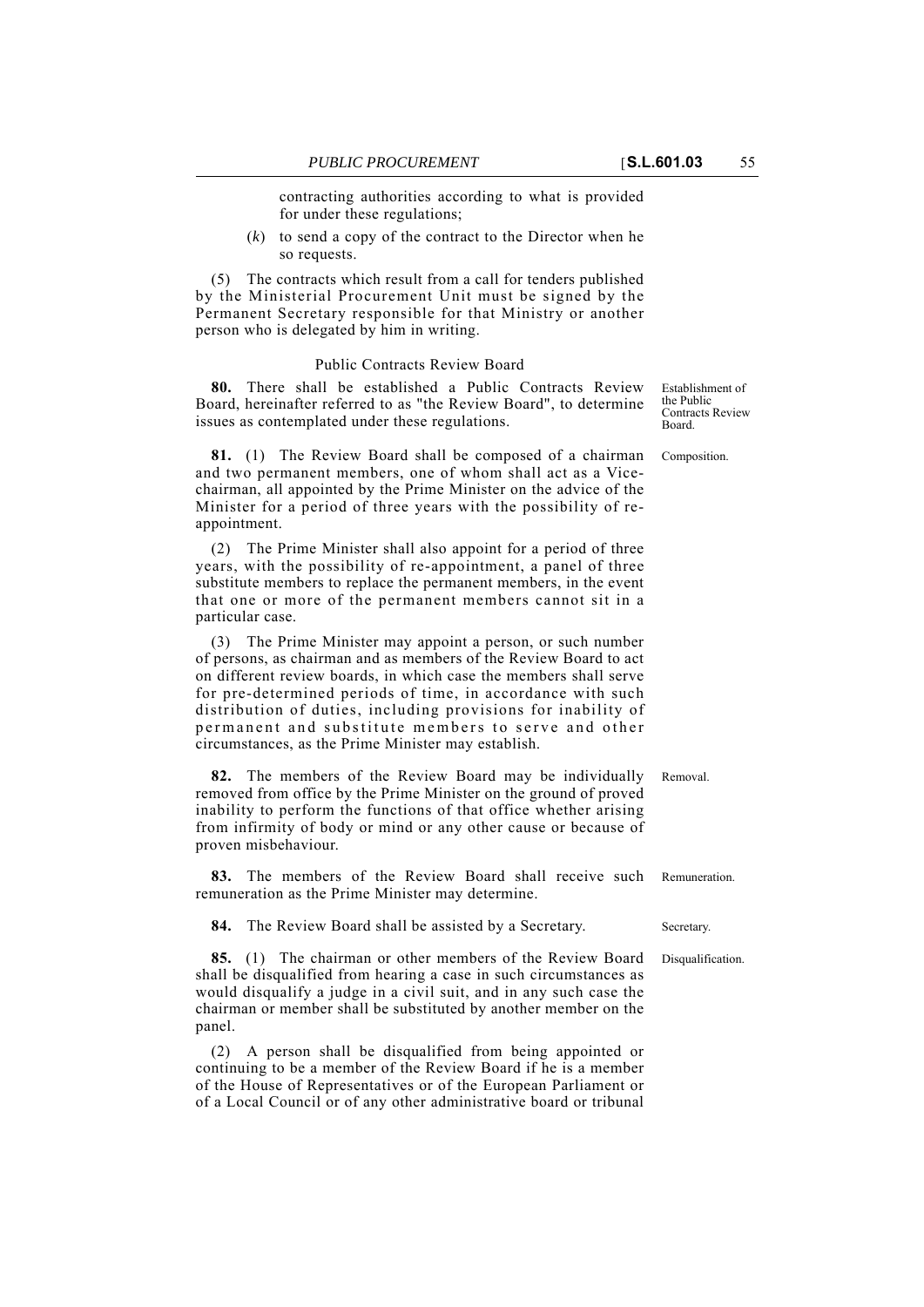Exercise of private profession.

or if he has a financial or other interest as is likely to prejudice the discharge of his functions as a member of the Review Board.

Any member of the Review Board who may have a direct or indirect interest in any contract which becomes the subject of a complaint shall inform the chairman in writing of such interest in which case the member shall be precluded from further participation in the hearing of the complaint.

**86.** The members of the Review Board shall not be precluded from the exercise of their respective profession, however, during the term of their appointment they shall be precluded from the exercise of their profession in cases before the Review Board.

Functions. **87.** It shall be the function of the Review Board to address in particular:

- (*a*) concerns or complaints raised before the closure of a submission of a tender by candidates or persons having an interest in obtaining a particular public contract;
- (*b*) complaints raised by tenderers or candidates relating to exclusions, non-compliant offers, contract award decisions or cancellations of a procurement procedure after the closing date and time set for the submission of the said call;
- (*c*) requests for the ineffectiveness of a public contract as established in these regulations;
- (*d*) to hear and determine any cases assigned to it under these regulations or any other law; and
- (*e*) to hear and determine any cases assigned to it in a public call for tenders or quotations, even if such call does not involve procurement.

Liability. **88.** The members of the Review Board shall not be held personally liable for any act or omission done in good faith in the course of the exercise of their functions as members of the said board.

Sessions. **89.** (1) The sessions of the Review Board during which the complaint is heard shall be held in public and both the complainant and any interested party shall have the right to attend and to be accompanied by any person, professional or otherwise, who they consider suitable to defend their interests.

> (2) The secretary of the Review Board shall keep a record of everything done in each session.

> (3) The Review Board may postpone a session if it is satisfied that any one of the parties or any witness was prevented from appearing before it owing to illness or absence from Malta.

**90.** (1) The Review Board shall be empowered to order or permit amendments of written pleadings and to engage any expert to assist it in its investigations.

(2) It shall also have the power to determine the procedure for

Powers. *Amended by: L.N. 233 of 2017; L.N. 26 of 2018.*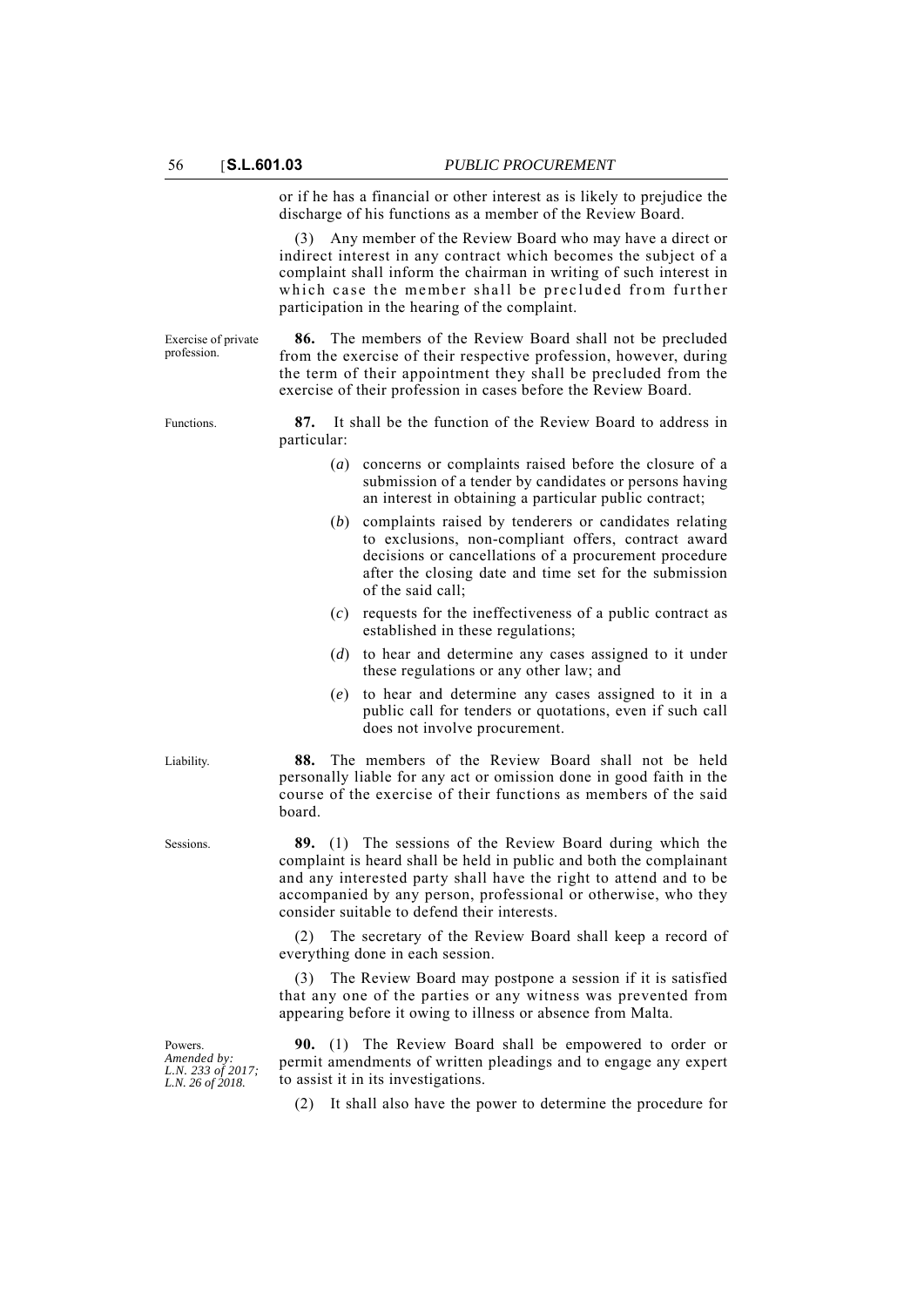the hearing of all complaints lodged before it and shall ensure that during the public hearing all interested parties are given the opportunity to make their case.

(3) In its decision the Review Board shall have the power to cancel the tendering process if it appears to it that this is the best solution in the circumstances of the case; in this case no party shall have any right to request damages because of the decision cancelling the call.

(4) The Review Board shall have the power to take such interim measures as it shall deem fit.

(5) All communications including those related to the appointments of cases may be transmitted by the Review Board through electronic means.

(6) The Board shall have all such powers as are, by the Code of Organization and Civil Procedure, vested in the Civil Court, First Hall.

**91.** (1) When the Review Board appoints an expert for Experts. assistance, the latter shall prepare a signed report containing the inquiries made and his findings together with the grounds of such findings.

(2) The Review Board shall allow the parties time to consider the report and to make their submissions thereon.

(3) The experts may be examined and cross-examined on their report in the same manner as witnesses.

(4) The Review Board is not bound to adopt the report of the expert against its own conviction.

**92.** (1) Upon the request of one of the parties, the Review Board shall have the power to summon witnesses and to administer the oath to any person appearing before it. Should a witness duly notified by a summons signed by the chairman of the Review Board fail to enter an appearance, such person shall be guilty of an offence and liable, on conviction, to a fine (*multa*) of not less than five hundred euro ( $6500$ ) and not more than five thousand euro  $(E5,000)$ .

(2) The service of all summons, orders or other acts of the Review Board shall be carried out by registered mail at least five days before the date of the sitting.

(3) All evidence tendered by witnesses that are produced before the Review Board shall be transcribed and put in writing in the records of the proceedings.

**93.** (1) After appointing the application for hearing, and after Decisions. listening to the oral submissions made by all parties, the Review Board shall establish a date in which it will deliver the judgment during a public session.

(2) Decisions of the Review Board shall preferably be taken on the basis of unanimity. However, majority decisions shall be deemed to be the final decision of the Review Board. The chairman

*Added by: L.N. 26 of 2018.*

Summoning of witnesses.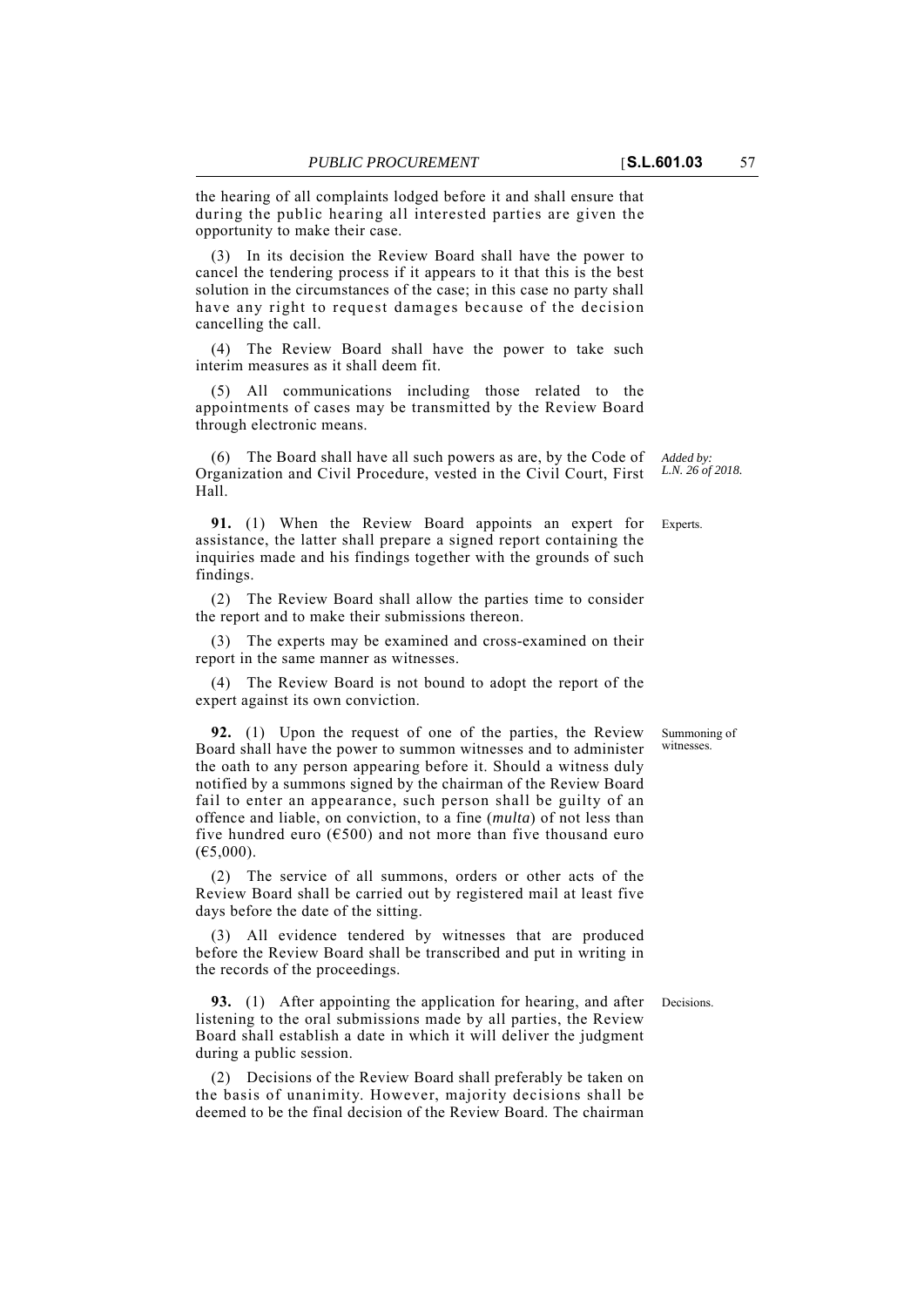and the other two members shall have one vote each.

(3) The decision of the Review Board shall be rendered in writing, be signed by all members and be dated. In its decision the Review Board shall indicate the reasons upon which such decision was taken.

(4) In its decision the Review Board shall recommend on whether any deposit submitted by a party should be refunded, in whole or in part, or not.

(5) Unless there is an appeal, the decision of the Review Board shall be final and shall constitute an executive title and may be enforced in terms of article 273 of the Code of Organization and Civil Procedure.

Report. **94.** The Review Board shall by not later than six months after the end of the financial year, make and submit to the Minister a report dealing with the performance of the Board during the financial year being reported upon. The report shall, in particular, provide details regarding appeals submitted by candidates and tenderers and any person having or having had an interest in obtaining a particular public contract in terms of these regulations and the decisions arrived at by the Review Board.

#### Commercial Sanctions Tribunal

**95.** There shall be established a Commercial Sanctions Tribunal which shall have the function to hear and determine issues relating to the black listing of persons.

Composition. **96.** (1) The Commercial Sanctions Tribunal shall be composed of a chairman and two permanent members, one of whom shall act as a Vice-chairman, all appointed by the Prime Minister on the advice of the Minister for a period of three years with the possibility of re-appointment.

> (2) The Prime Minister shall also appoint for a period of three years, with the possibility of re-appointment, a panel of three substitute members to replace the permanent members, in the event that one or more of the permanent members cannot sit in a particular case.

> **97.** (1) The judicial acts, written pleadings and other documents which are to be filed with the Secretary of the Commercial Sanctions Tribunal may be filed in the Registry of the Civil Courts and Tribunals, Malta.

(2) The provisions of regulations 82, 83, 84, 85, 86, 88, 89, 90, 91 and 92 applicable to the Review Board shall apply *mutatis mutandis* also to the Commercial Sanctions Tribunal.

**98.** Decisions of the Commercial Sanctions Tribunal shall be delivered by the Secretary to the Director of Contracts on the same date in which the decision is delivered.

Report. **99.** The Commercial Sanctions Tribunal shall, by not later than six months after the end of the financial year, make and submit to

Cap. 12.

Establishment of the Commercial Sanctions Tribunal.

Other applicable regulations. *Amended by: L.N.176 of 2018.*

Copy to the Director of **Contracts**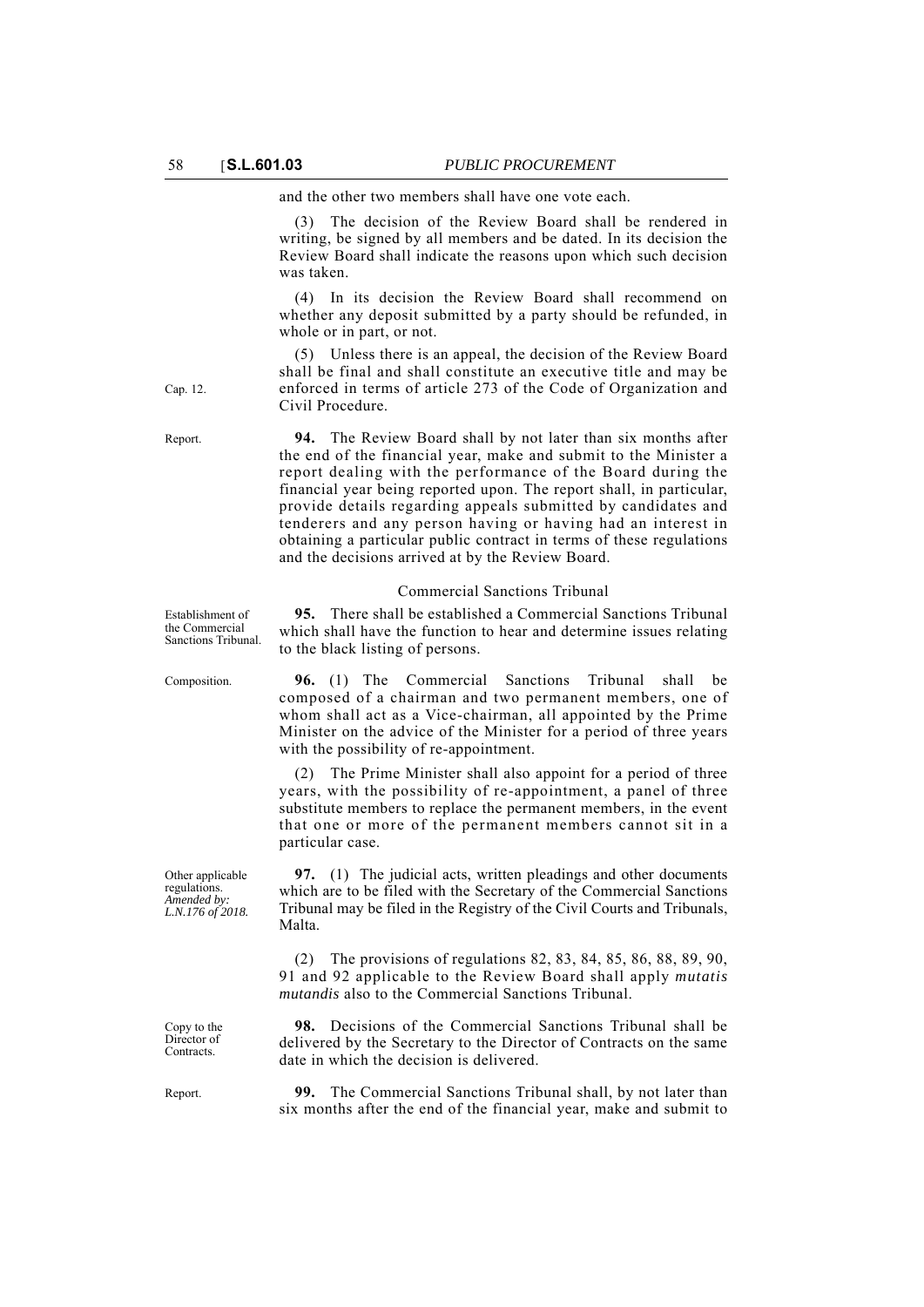the Minister a report dealing with the performance during the financial year being reported upon. The report shall, in particular, provide details regarding its decisions.

## **Part III**

## Rules applicable to Departmental Tenders

#### Methods of Procurement according to the Contract Value

**100.** (1) Where the estimated value does not exceed five thousand euro  $(65,000)$ , the supplies, works or services may be procured departmentally either after obtaining a minimum of three (3) quotations or after the publication in the government's eprocurement platform or through a direct contract at the discretion of the Head of the Contracting Authority, taking into consideration the amount involved, the urgency attached to the procurement or restrictions of choice and availability:

Provided that the Head of a Contracting Authority, listed in Schedule 1, may delegate his authority in writing, providing the reasons for such delegation, to a senior official of an entity forming part of the Contracting Authority, for the procurement by direct order of supplies, works or services, where the value does not exceed five hundred euro ( $6500$ ). However the procurement under the above shall not exceed a total value of five thousand euro  $(65,000)$  during a period of one calendar year:

Provided further that every six months, the senior official, who receives such a delegation from the Head of the Contracting Authority, shall provide the Head with a full list of all procurement effected under this sub-regulation. The list must include the date of the purchase, the name of the economic operator, the nature of the purchase, the invoice number, the payment reference, and the value of the supplies, works or services:

Provided finally the Head of the Contracting Authority may retrieve this delegation at any time at his discretion."

Where the estimated value exceeds five thousand euro  $(65,000)$ , but does not exceed ten thousand euro  $(610,000)$ , the supplies, works or services may be procured departmentally either after obtaining quotations through government's e-procurement platform or through a direct contract at the discretion of the Head of the Contracting Authority or any person delegated by him in writing, taking into consideration the amount involved, the urgency attached to the procurement or restrictions of choice and availability.

**101.** Where the estimated value exceeds ten thousand euro  $(610,000)$ , but does not exceed the threshold established under regulation  $9(1)(a)$ , the supplies, works or services may be procured after a departmental call for tenders.

**102.** (1) Unless authorisation in writing is granted by the Call for quotations. Director, calls for quotations exceeding five thousand euro  $(65,000)$  and departmental calls for tenders must be published

Contract value under €10,000. *Amended by: L.N.155 of 2017; L.N. 233 of 2017; L.N. 195 of 2019.*

Contract value over €10,000 which does not exceed the threshold. *Amended by: L.N. 195 of 2019.*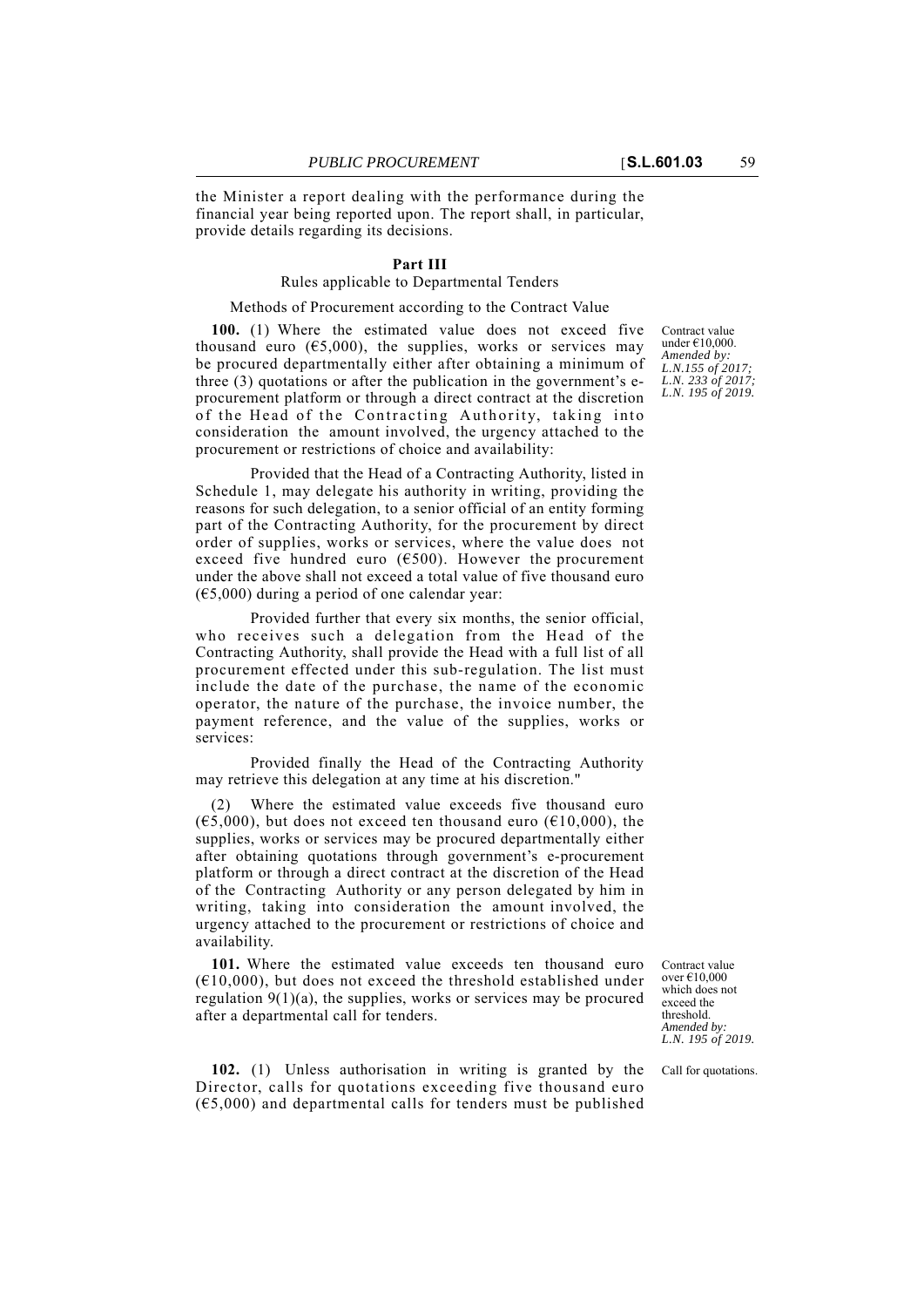through government's e-procurement platform.

(2) If the authority responsible for the tendering process does not make use of government's e-procurement platform for the call for quotations or the departmental call for tenders with an estimated value which exceeds five thousand euro ( $\epsilon$ 5,000), it must give advice about their publication by means of an advertisement in the Gazette.

**103.** Supplies, works or services valued in excess of ten thousand euro ( $E10,000$ ) may, in exceptional cases, be procured through a direct contract by any contracting authority upon obtaining the prior written approval of the Minister who may delegate his authority in writing to the Permanent Secretary or any other senior official in his Ministry:

Provided that contracting authorities listed under Schedule 3 shall obtain the prior approval of the Minister responsible for that contracting authority who may delegate his authority in writing to the Permanent Secretary, any senior official in his Ministry or to the Head of the contracting authority instead of the Minister.

**104.** Subject to the relevant regulations under Part VI, Local Councils shall follow the regulations made under the Local Government Act.

#### Duties of Contracting Authorities

**105.** Before a procurement procedure is conducted, contracting authorities may conduct market consultations as referred to in regulation 47.

Call for tenders. **106.** A call for tenders should, unless otherwise approved in terms of these regulations, be carried out through an open procedure.

> **107.** The prior written consent of the Director shall be required whenever the authority responsible for the tendering process wishes to carry out a procurement process through a design contest, a framework agreement, an innovation partnership or a restricted procedure. In approving the use of these procedures the Director may impose any condition he may deem appropriate for the correct execution of the said procedure.

> **108.** Procurement procedures involving the competitive dialogue, competitive procedure with negotiation, dynamic purchase systems, electronic auctions and negotiated procedure without public notice shall not be permitted.

> **109.** Unless otherwise provided for in these regulations, the authorities responsible for the tendering process shall, through government's e-procurement platform, offer free of charge unrestricted and full direct access to the procurement documents, from the date of publication of the procurement procedure.

Direct order under exceptional cases. *Amended by: L.N. 233 of 2017.*

Local Councils. Cap. 363.

Market consultation.

Procedures which cannot be availed of.

Consent of the **Director** 

Access to procurement documents.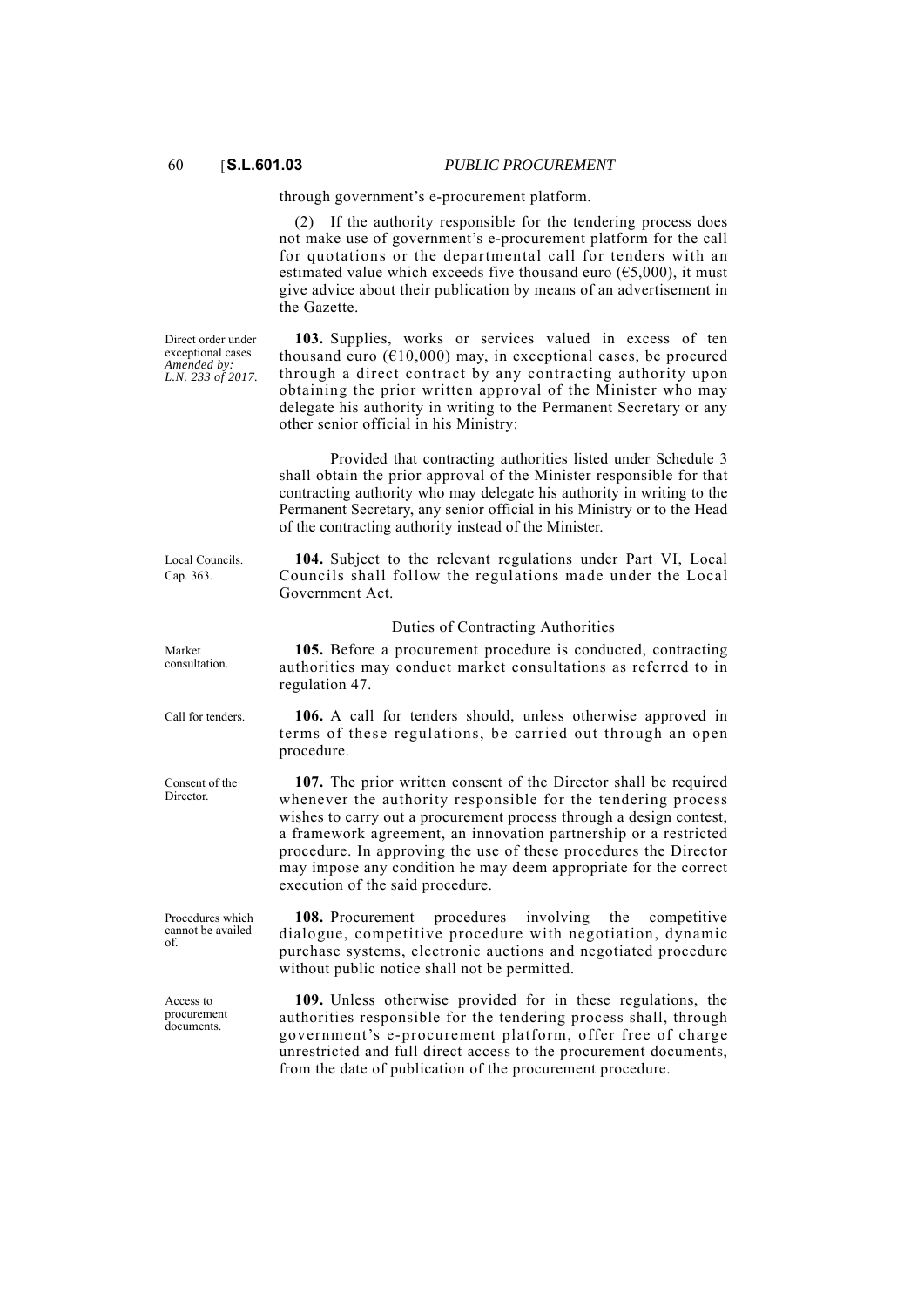Opening and adjudication of tenders.

**110.** (1) Tenders shall be opened in public by two officers of the contracting authority. The names of the bidders and the prices quoted shall also be made public either through government's eprocurement platform or on the notice board at the contracting authority's premises.

(2) The provisions of Part VI shall apply for the adjudication of the tenders and quotations submitted.

**111.** (1) The Minister may allow that variations and the imposition or remission of penalties in respect of such contracts be approved by the Minister charged with responsibility for that contracting authority, who may delegate his authority in writing to the Parliamentary Secretary, the Permanent Secretary or the Head of the contracting authority.

(2) Every six months the Head of the contracting authority shall publish in the Gazette a full list of all departmental contracts awarded by him with a value exceeding five thousand euro  $(65,000)$ and a list of all cases involving variations which exceed the original contract values by more than five per cent. These two lists must include the name of the economic operator, the nature of the contracts, the original contract values and the final contract values, as the case may be:

Provided that, without prejudice to regulation 79, in the case of contracting authorities listed under Schedule 16, the obligation established under this sub-regulation shall apply when these contracting authorities publish calls that are not regulated as an open procedure.

(3) The regulations under this Part shall not apply when a contracting authority is awarding a public contract to another contracting authority or to a central purchasing body unless the contracting authorities in question have any private capital participation.

**112.** The authority responsible for the tendering process may lay down conditions relating to the performance of a contract, provided that they are indicated in the call for competition or in the procurement documents.

**113.** For every tender or framework agreement issued under this Part contracting authorities shall draw up a written report which shall include at least the following:

- (*a*) the name and address of the contracting authority, the subject-matter and value of the public contract or framework;
- (*b*) where applicable, the results of the qualitative selection;
- (*c*) the names of the selected candidates or tenderers and the reasons for their selection;
- (*d*) the names of the candidates or tenderers rejected or excluded and the reasons for their rejection or exclusion;

Variations and penalties. *Amended by: L.N. 195 of 2019.*

Conditions of contract.

Individual reports on procedures for the award of contracts.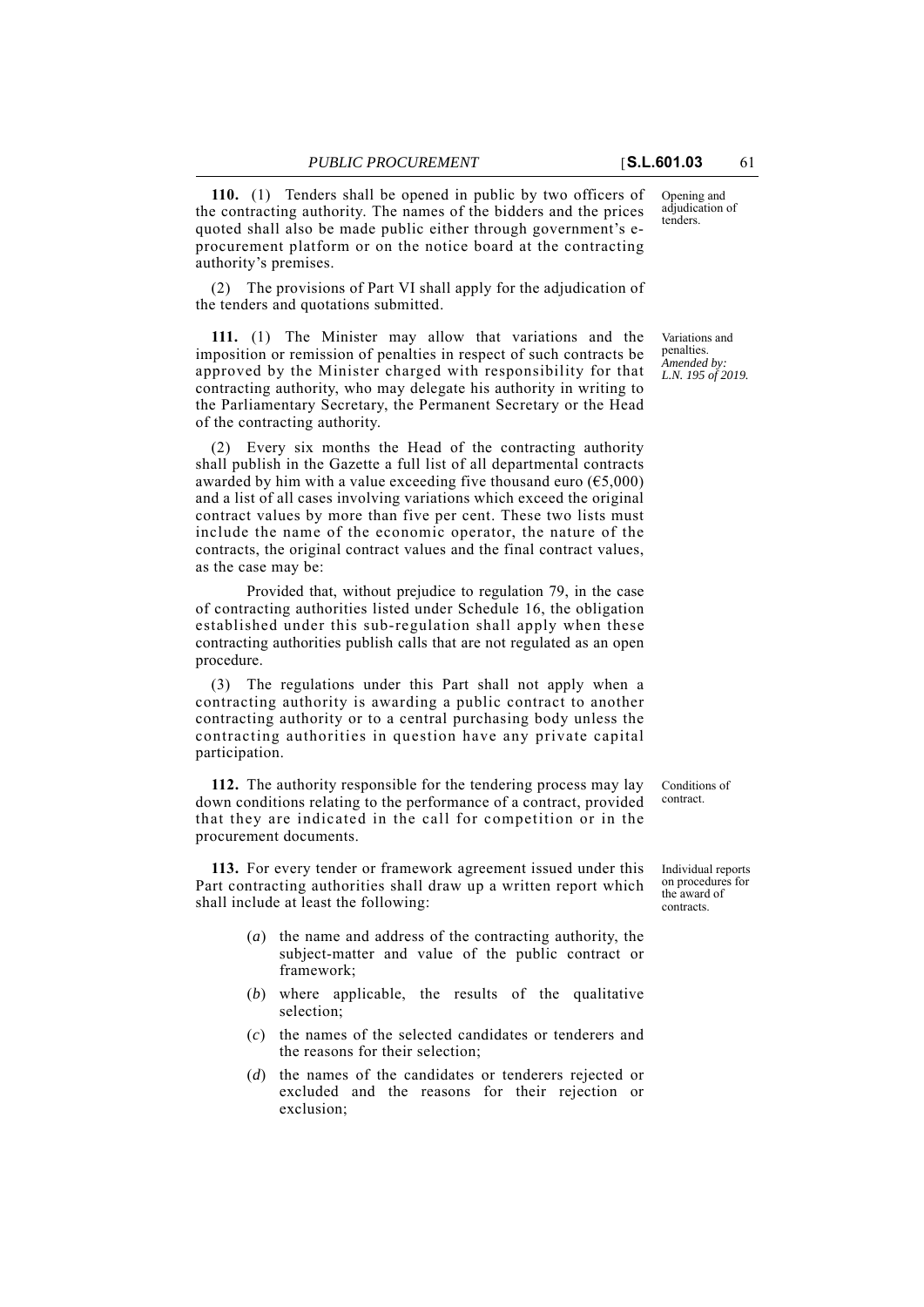- (*e*) the name of the successful tenderer and the reasons why its tender was selected and, where known, the share of the contract or framework agreement which the successful tenderer intends to subcontract to third parties; and, where known at this point in time, the names of the main contractor's subcontractors, if any; and
- (*f*) where applicable, the reasons why the contracting authority has decided not to award a contract or framework agreement.

# **Part IV**

# Types of Procurement Procedures

# Various Methods of Procurement

**114.** Contracts may be awarded using the open procedure, the restricted procedure, the competitive procedure with negotiation, the innovation partnership, competitive dialogue, the negotiated procedure without contract notice and design contests.

### Open Procedure

Open procedure. **115.** In open procedures, any interested economic operator may submit a tender in response to a call for competition.

- **116.** (1)(*a*)A call for competition with an estimated value which falls under the threshold established under regulation  $9(1)(b)$  shall have a minimum time limit for the receipt of tenders of thirty-five days from the date of publication.
	- (*b*) When the estimated value of a call for tenders meets or exceeds the value in Schedule 5 this call shall be made by means of a contract notice and the time limit mentioned in paragraph (*a*) shall commence from the date on which the contract notice was sent to the Publications Office of the European Union.
	- (*c*) The tender shall be accompanied by the information for qualitative selection that is requested by the authority responsible for the tendering process.

(2) Where the authorities responsible for the tendering process have published a prior information notice, the minimum time limit for the receipt of tenders may be shortened to fifteen days, provided that all of the following conditions are fulfilled:

- (*a*) the prior information notice included all the information required for the contract notice in section I of part B of Schedule 9, in so far as that information was available at the time the prior information notice was published;
- (*b*) the prior information notice was sent for publication between thirty-five days and twelve months before the date on which the contract notice was sent.
- (3) Where a state of urgency duly substantiated renders

**Procurement** procedures.

Contract notice and time limit. *Amended by: L.N. 195 of 2019.*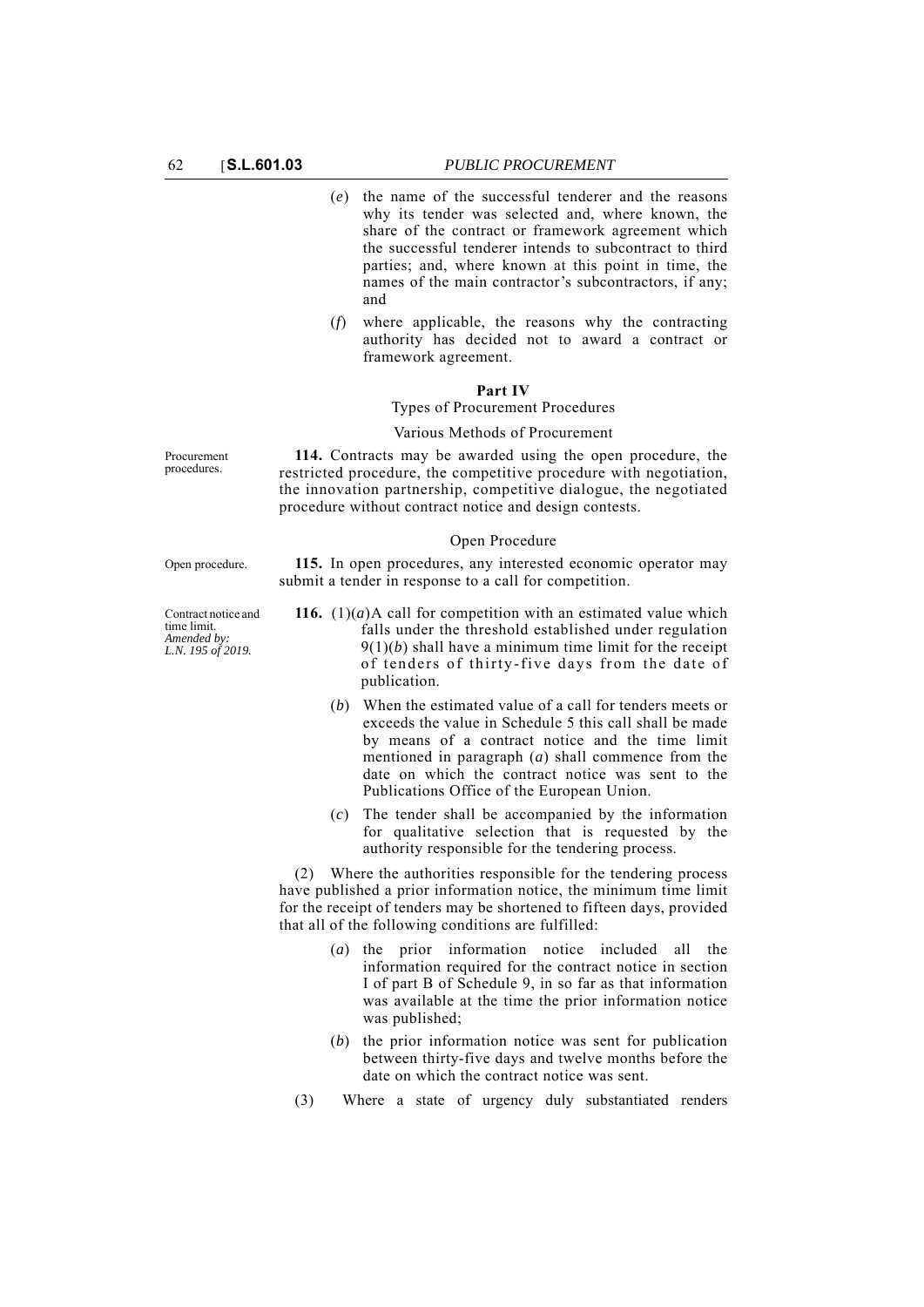impracticable the time limit laid down in sub-regulation (1), the authority responsible for the tendering process may, fix a time limit which shall be not less than fifteen  $(15)$  days from the date on which the contract notice was sent to the Publications Office of the European Union or from the date on which the tender has been published as the case maybe.

(4) The authority responsible for the tendering process may also reduce by five days the time limit for receipt of tenders established in sub-regulation (1) where it accepts that tenders may be submitted by electronic means in accordance with regulation 48(1), (2) and (10).

(5) In the case of a contract with an estimated value which is less than the threshold established under regulation 9(1)(*a*), the minimum time limit for the receipt of tenders shall be twenty days from the date on which the tender has been published:

Provided that the authority responsible for the tendering process may reduce this time limit to fifteen (15) days in cases of extreme urgency.

**117.** In open procedures, the authorities responsible for the tendering process may decide to examine tenders before verifying the absence of grounds for exclusion and the fulfilment of the selection criteria in accordance with Part VI and regulations 217, 226, 230, 231, 232, 233, 234 and 235. Where they make use of that possibility, they shall ensure that the verification of absence of grounds for exclusion and of fulfilment of the selection criteria is carried out in an impartial and transparent manner so that no contract is awarded to a tenderer that should have been excluded pursuant to Part VI or that does not meet the selection criteria set out by the contracting authority.

# Restricted Procedure

**118.** (1) In restricted procedures, any economic operator may submit a request to participate in response to a call for competition by providing the information requested by the contracting authority in the procurement document.

(2) Where the estimated value of the restricted procedure meets or exceeds the values established under Schedule 5, the call for competition must include the information set out in Schedule 9, parts B or C, as the case may be, by providing the information for qualitative selection that is requested by the contracting authority.

**119.** (1) The minimum time limit for receipt of requests to Publication. participate shall be thirty days from the date on which the call for tenders has been published.

(2) Where the estimated value of the restricted procedure meets or exceeds the values established under Schedule 5 the time limit established above shall begin from the date when the contract notice is sent to the Publication Office of the European Union.

**120.** Only those economic operators invited to do so by the contracting authority following its assessment of the information

Examination of tenders in open procedures.

Restricted procedure.

Eligible economic operators.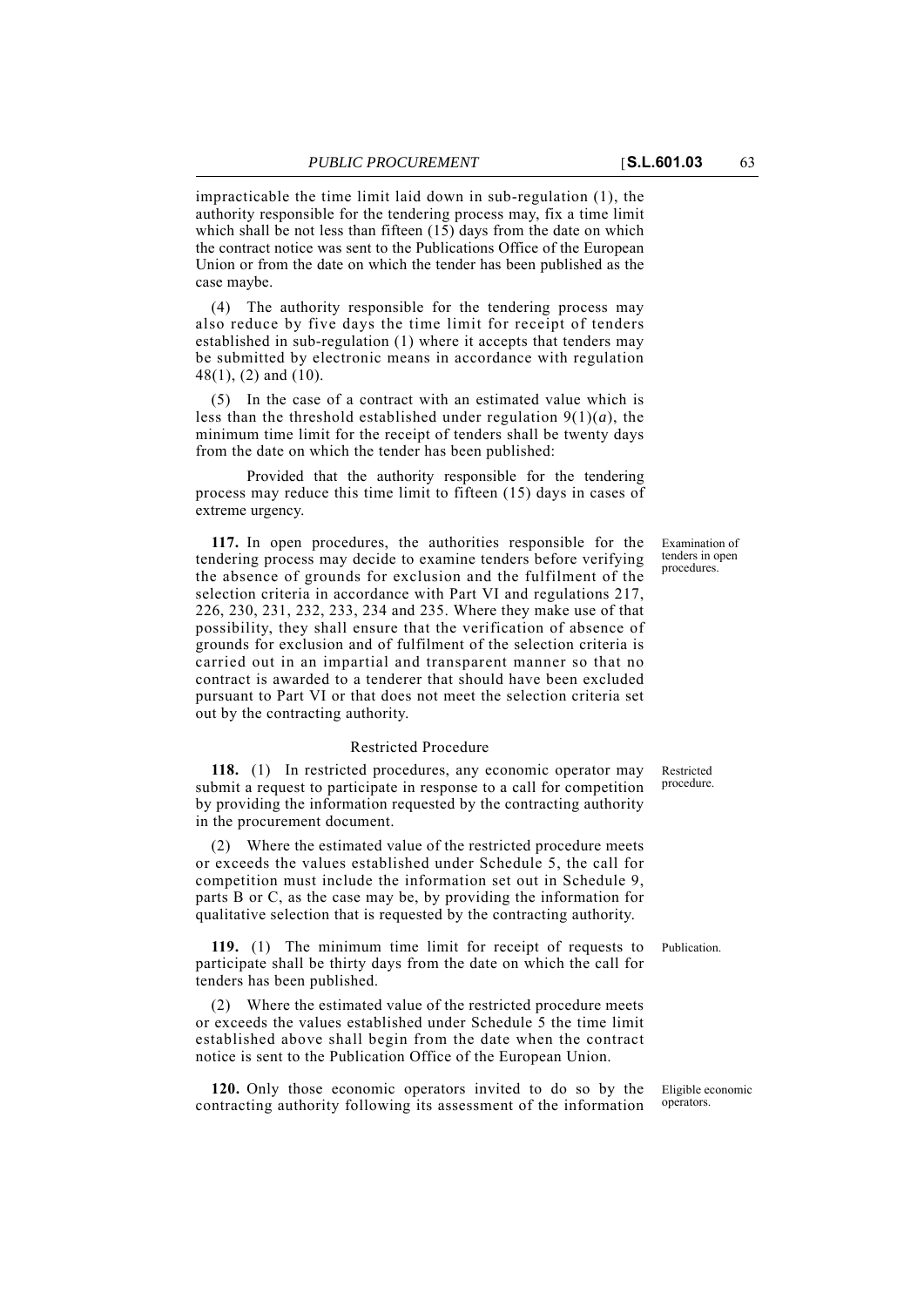provided may submit a tender. Contracting authorities may limit the number of suitable candidates to be invited to participate in the procedure in accordance with regulation 237.

Receipt of tenders. **121.** (1) The minimum time limit for the receipt of tenders from the suitable candidates shall be thirty days from the date on which the invitation to tender was sent.

> (2) Where contracting authorities have published a prior information notice, the minimum time limit for the receipt of tenders as laid down in sub-regulation (1) may be shortened to ten days, provided that all of the following conditions are fulfilled:

- (*a*) the prior information notice included all the information required in section I of part B of Schedule 9, in so far as that information was available at the time the prior information notice was published;
- (*b*) the prior information notice was sent for publication between thirty-five days and twelve months before the date on which the contract notice was sent.

(3) The time limit for receipt of tenders provided for in subregulation (1) may be reduced by five days where the contracting authority accepts that tenders may be submitted by electronic means in conformity with regulation 48(1) to (6), (10), (11) and (12) to (14).

**122.** Where a state of urgency duly substantiated by the contracting authorities renders impracticable the time limits laid down in the previous regulation, they may fix:

- (*a*) a time limit for the receipt of requests to participate which shall not be less than fifteen days from the date on which the contract notice was sent;
- (*b*) a time limit for the receipt of tenders which shall not be less than ten days from the date on which the invitation to tender was sent.

## Competitive procedure with negotiation

**123.** (1) Upon being requested by the contracting authority, the Director may, subject to any conditions he may deem appropriate to impose, approve in writing the use of the competitive procedure with negotiation in the following situations:

- (*a*) with regard to works, supplies or services fulfilling one or more of the following criteria:
	- (i) the needs of the contracting authority cannot be met without adaptation of readily available solutions;
	- (ii) they include design or innovative solutions;
	- (iii) the contract cannot be awarded without prior negotiations because of specific circumstances related to the nature, the complexity or the legal and financial make-up or because of the risks attaching to them;

Accelerated process.

Competitive procedure with negotiation.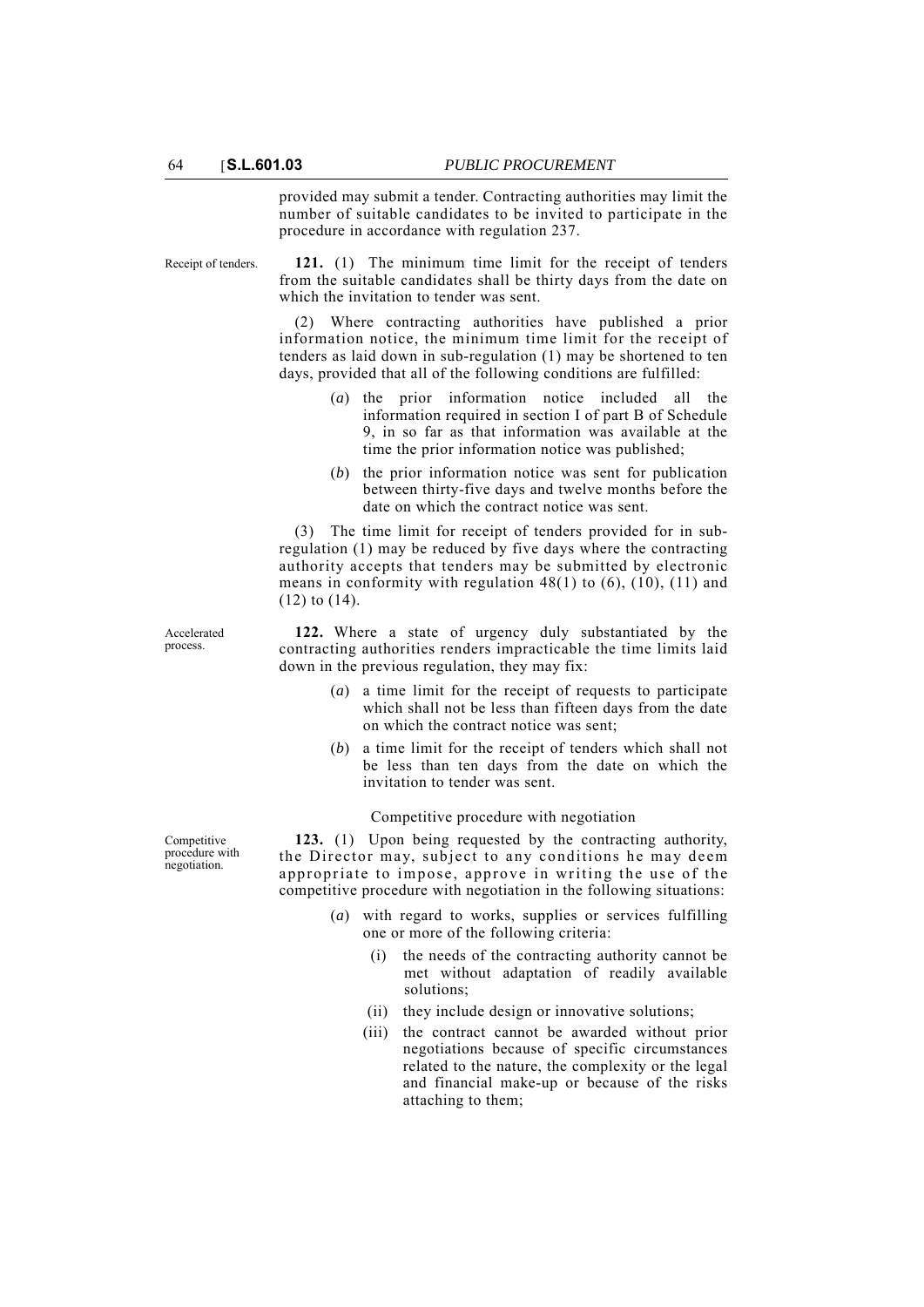- (iv) the technical specifications cannot be established with sufficient precision by the contracting authority with reference to a standard, European Technical Assessment, common technical specification or technical reference within the meanings of regulation 2;
- (*b*) with regard to works, supplies or services where, in response to an open or a restricted procedure, only irregular or unacceptable tenders are submitted. In such situations contracting authorities shall not be required to publish a contract notice where they include in the procedure all of, and only, the tenderers which satisfy the criteria set out in Part VI and regulations  $217$  to 235 and which, during the prior open or restricted procedure, submitted tenders in accordance with the formal requirements of the procurement procedure.

(2) A call for competition for a competitive procedure with negotiation shall be made by means of a contract notice and any economic operator may submit a request to participate in response to a call for competition containing the information set out in Schedule 9 parts B and C by providing the information for qualitative selection that is requested by the contracting authority.

**124.** (1) In the procurement documents, contracting authorities shall identify the subject-matter of the procurement by providing a description of their needs and the characteristics required of the supplies, works or services to be procured and specify the contract award criteria. They shall also indicate which elements of the description define the minimum requirements to be met by all tenders.

(2) The information provided shall be sufficiently precise to enable economic operators to identify the nature and scope of the procurement and decide whether to request to participate in the procedure.

**125.** (1) The minimum time limit for receipt of requests to Time limits. participate shall be thirty days from the date on which the contract notice was sent to the Publication Office of the European Union or from when the call for competition is published, as the case may be, whilst the minimum time limit for the receipt of initial tenders shall be thirty days from the date on which the invitation was sent.

(2) The provisions of regulations 121 and 122 shall apply *mutatis mutandis* also to the competitive procedure with negotiation.

**126.** Only those economic operators invited by the contracting Eligibility. authority following its assessment of the information provided may submit an initial tender which shall be the basis for the subsequent negotiations. Contracting authorities may limit the number of suitable candidates to be invited to participate in the procedure in accordance with regulation 237.

Subject-matter of the procurement.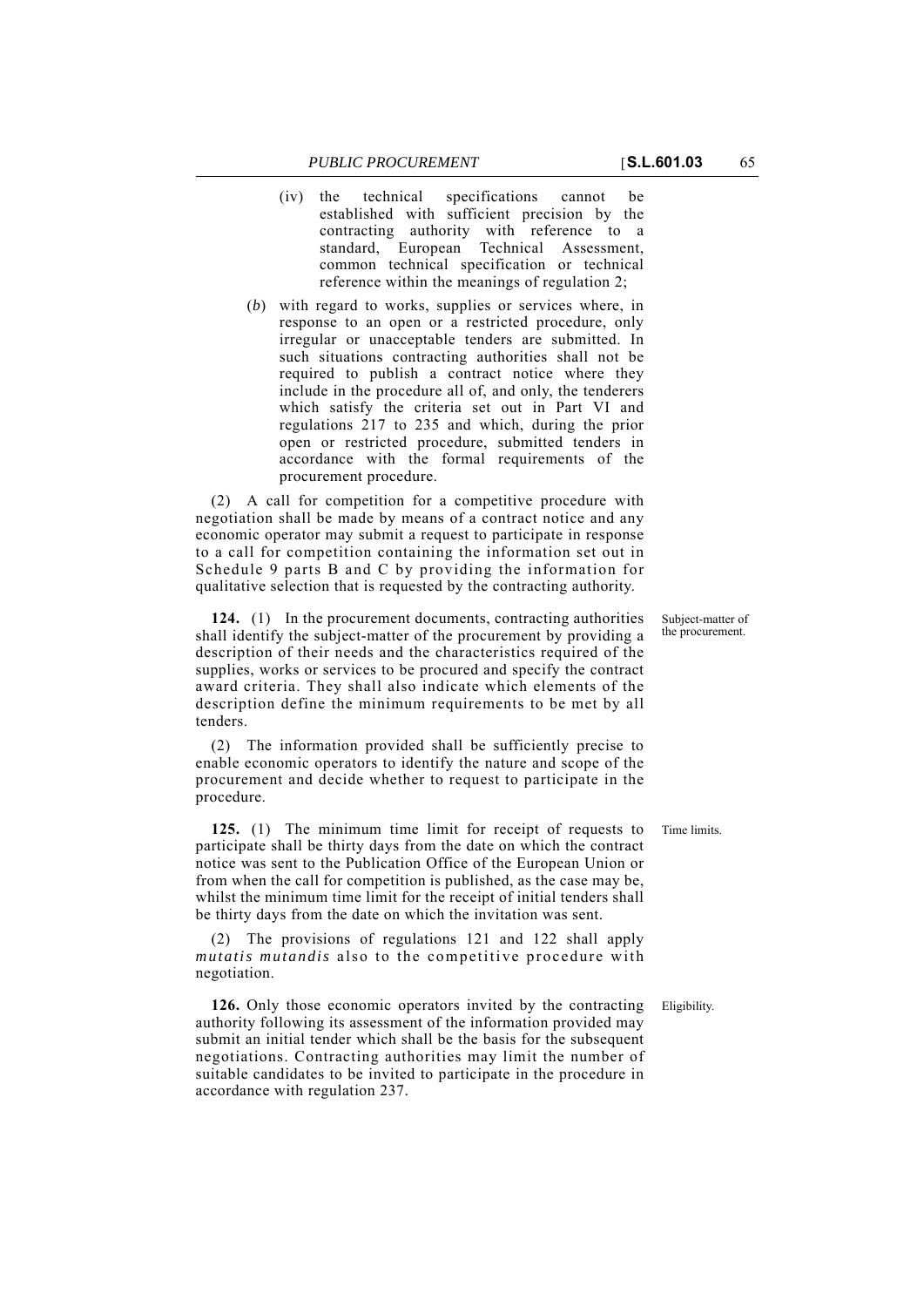Negotiating terms. **127.** (1) Subject to the provisions of sub-regulation (3), contracting authorities shall negotiate with tenderers the initial and all subsequent tenders submitted by them, except for the final tenders within the meaning of sub-regulation (7) to improve the content thereof.

> (2) The minimum requirements and the award criteria shall not be subject to negotiations.

> (3) Contracting authorities may award contracts on the basis of the initial tenders without negotiation where they have indicated, in the contract notice or in the invitation to confirm interest, as the case may be, that they reserve the possibility of doing so.

> (4) During the negotiations, contracting authorities shall ensure the equal treatment of all tenderers. To that end, they shall not provide information in a discriminatory manner which may give some tenderers an advantage over others. They shall inform all tenderers, whose tenders have not been eliminated pursuant to subregulation (6), in writing of any changes to the technical specifications or other procurement documents, other than those setting out the minimum requirements. Following these changes, contracting authorities shall provide sufficient time for tenderers to modify and re-submit amended tenders, as appropriate.

> (5) In accordance with regulation 40, contracting authorities shall not reveal to the other participants confidential information communicated by a candidate or a tenderer participating in the negotiations without its agreement. Such agreement shall not take the form of a general waiver but shall be given with reference to the intended communication of specific information.

> (6) Competitive procedures with negotiation may take place in successive stages in order to reduce the number of tenders to be negotiated by applying the award criteria specified in the contract notice, in the invitation to confirm interest or in another procurement document. In the contract notice, the invitation to confirm interest or in another procurement document, the contracting authority shall indicate whether it will use that option.

> (7) Where the contracting authority intends to conclude the negotiations, it shall inform the remaining tenderers and set a common deadline to submit any new or revised tenders. It shall verify that the final tenders are in conformity with the minimum requirements and comply with regulation  $61(2)$ , assess the final tenders on the basis of the award criteria and award the contract in accordance with regulations 238, 239, 240 and 243.

#### Innovation Partnership

**128.** (1) Upon being requested by the contracting authority the Director may, subject to any conditions he may deem fit to impose, approve in writing the use of the innovation partnership procedure.

This request must be supported by documents demonstrating that the need of the contracting authority cannot be met by purchasing products, services or works already available on the market.

Innovation partnership.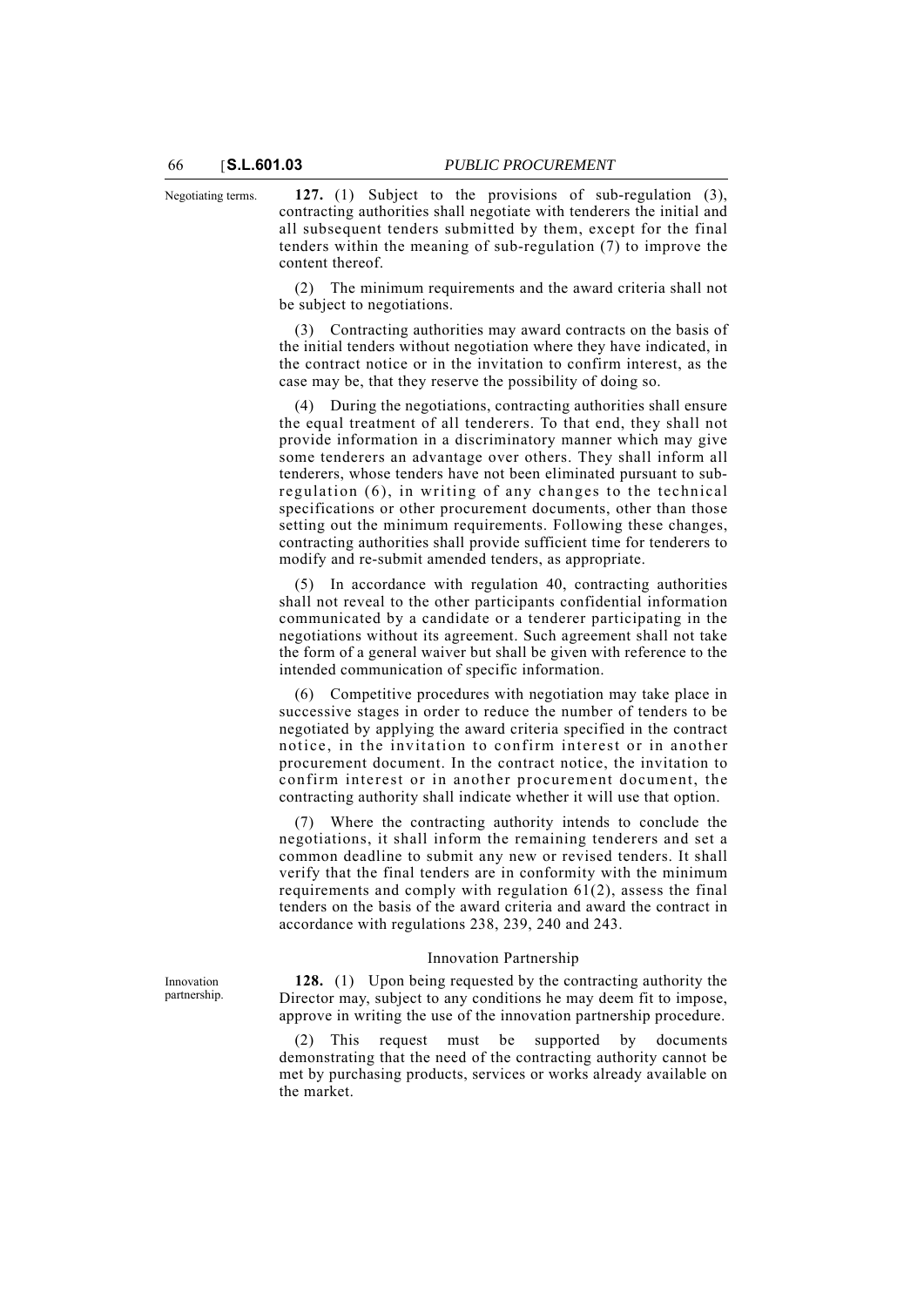**129.** In an innovation partnership procedure, any economic operator may submit a request to participate in response to a contract notice or call for competition, as the case may be, by providing the information for qualitative selection that is requested by the contracting authority.

**130.** In the procurement documents, the contracting authority shall identify the need for an innovative product, service or works that cannot be met by purchasing products, services or works already available on the market. It shall indicate which elements of this description define the minimum requirements to be met by all tenders. The information provided shall be sufficiently precise to enable economic operators to identify the nature and scope of the required solution and decide whether to request to participate in the procedure.

**131.** The contracting authority may decide to set up the innovation partnership with one partner or with several partners conducting separate research and development activities.

**132.** The minimum time limit for receipt of requests to Time limits. participate shall be thirty days from the date on which the contract notice is sent or from the date when the call for competition is published, as the case may be. Only those economic operators invited by the contracting authority following the assessment of the information provided may participate in the procedure. Contracting authorities may limit the number of suitable candidates to be invited to participate in the procedure in accordance with regulation 237. The contracts shall be awarded on the sole basis of the award criterion of the best price-quality ratio in accordance with regulation 239(2).

**133.** The innovation partnership shall aim at the development of Aim. an innovative product, service or works and the subsequent purchase of the resulting supplies, services or works, provided that they correspond to the performance levels and maximum costs agreed between the contracting authorities and the participants.

**134.** The innovation partnership shall be structured in successive Structure. phases following the sequence of steps in the research and innovation process, which may include the manufacturing of the products, the provision of the services or the completion of the works. The innovation partnership shall set intermediate targets to be attained by the partners and provide for payment of the remuneration in appropriate instalments.

**135.** Based on those targets, the contracting authority may Termination. decide after each phase to terminate the innovation partnership or, in the case of an innovation partnership with several partners, to reduce the number of partners by terminating individual contracts, provided that the contracting authority has indicated in the procurement documents those possibilities and the conditions for their use.

**136.** (1) Unless otherwise provided for in this regulation, Negotiation.

Request to participate.

Content of the procurement document.

Number of partners.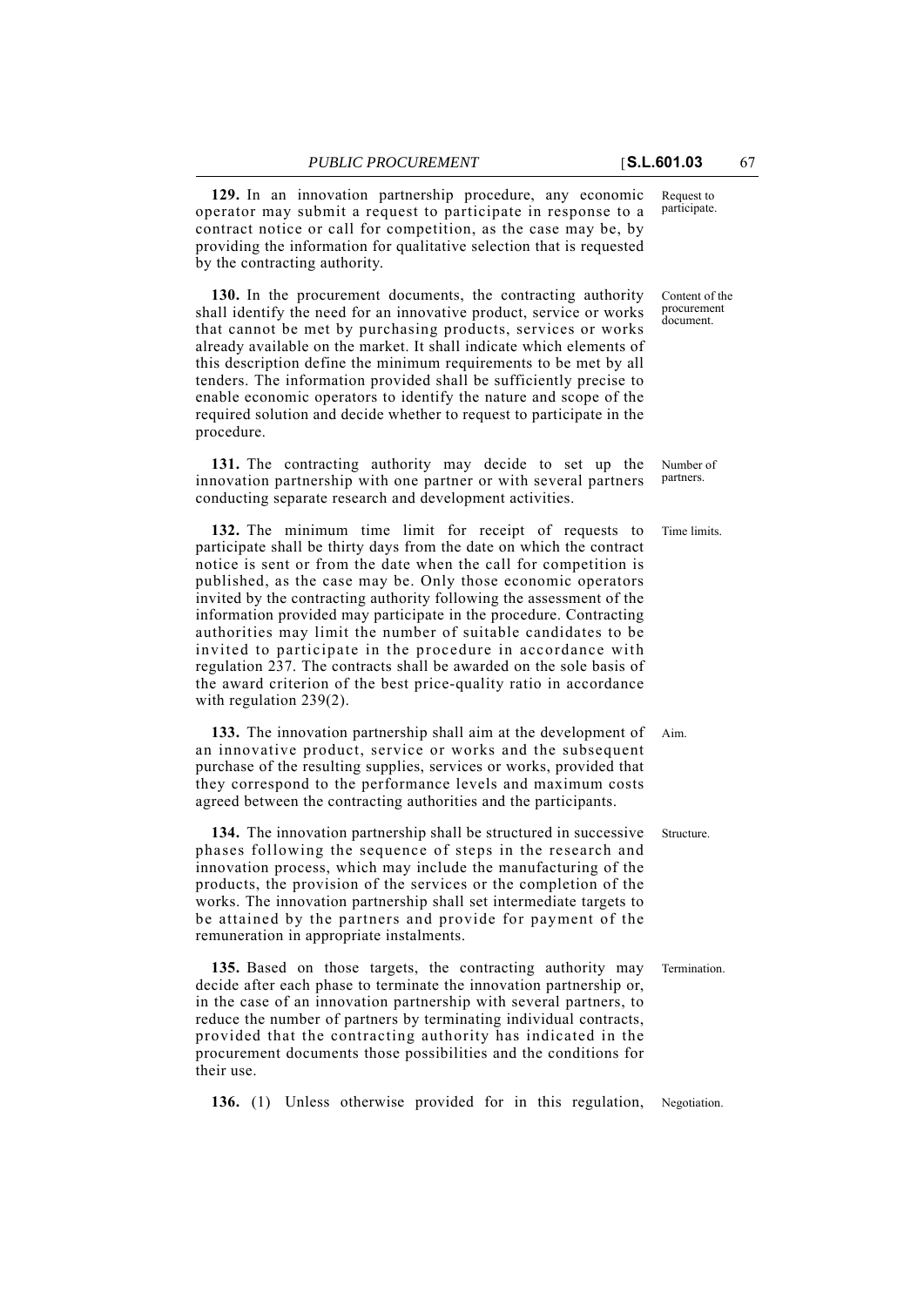contracting authorities shall negotiate with tenderers the initial and all subsequent tenders submitted by them, except for the final tender, to improve the content thereof.

The minimum requirements and the award criteria shall not be subject to negotiations.

(3) During the negotiations, contracting authorities shall ensure the equal treatment of all tenderers. To that end, they shall not provide information in a discriminatory manner which may give some tenderers an advantage over others. They shall inform all tenderers whose tenders have not been eliminated, pursuant to subregulation (5), in writing of any changes to the technical specifications or other procurement documents other than those setting out the minimum requirements. Following those changes, contracting authorities shall provide sufficient time for tenderers to modify and re-submit amended tenders, as appropriate.

(4) In accordance with regulation 40, contracting authorities shall not reveal to the other participants confidential information communicated by a candidate or tenderer participating in the negotiations without its agreement. Such agreement shall not take the form of a general waiver but shall be given with reference to the intended communication of specific information.

(5) Negotiations during innovation partnership procedures may take place in successive stages in order to reduce the number of tenders to be negotiated by applying the award criteria specified in the contract notice, in the invitation to confirm interest or in the procurement documents. In the contract notice, the invitation to confirm interest or in the procurement documents, the contracting authority shall indicate whether it will use that option.

Selection. **137.** (1) In selecting candidates, contracting authorities shall in particular apply criteria concerning the candidates' capacity in the field of research and development and of developing and implementing innovative solutions.

> (2) Only those economic operators invited by the contracting authority following its assessment of the requested information may submit research and innovation projects aimed at meeting the needs identified by the contracting authority that cannot be met by existing solutions.

> **138.** In the procurement documents, the contracting authority shall define the arrangements applicable to intellectual property rights. In the case of an innovation partnership with several partners, the contracting authority shall not, in accordance with regulation 40, reveal to the other partners solutions proposed or other confidential information communicated by a partner in the framework of the partnership without that partner's agreement. Such agreement shall not take the form of a general waiver but shall be given with reference to the intended communication of specific information.

Execution. **139.** The contracting authority shall ensure that the structure of the partnership and, in particular, the duration and value of the

property rights.

Intellectual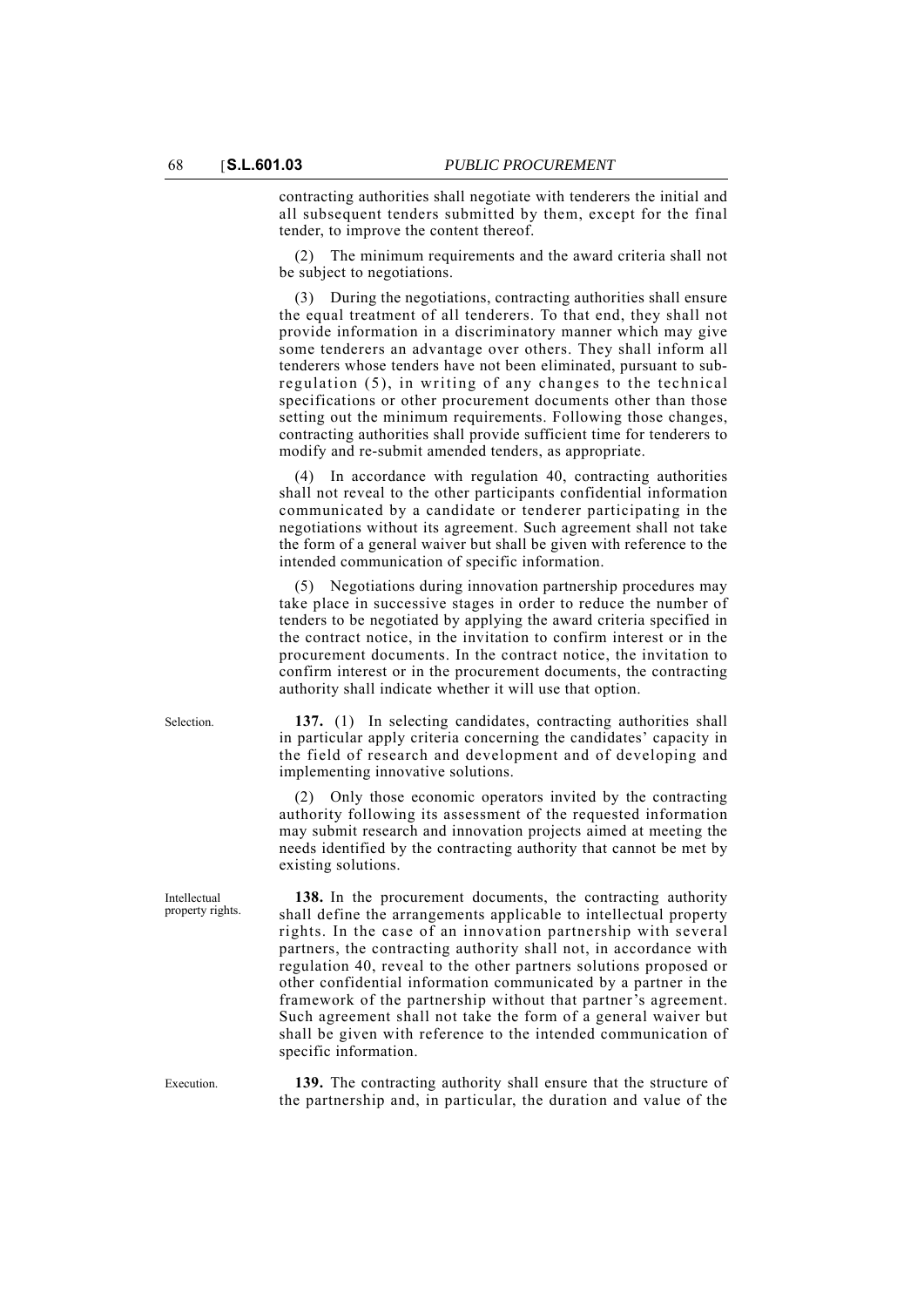different phases reflect the degree of innovation of the proposed

solution and the sequence of the research and innovation activities required for the development of an innovative solution not yet available on the market. The estimated value of supplies, services or works shall not be disproportionate in relation to the investment required for their development.

## Competitive Dialogue

**140.** Upon being requested by the contracting authority, the Director of Contracts may, subject to any conditions he may deem appropriate to impose, approve in writing the use of the competitive dialogue in the following instances:

- (*a*) with regard to works, supplies or services fulfilling one or more of the following criteria:
	- (i) the needs of the contracting authority cannot be met without adaptation of readily available solutions;
	- (ii) they include design or innovative solutions;
	- (iii) the contract cannot be awarded without prior negotiations because of specific circumstances related to the nature, the complexity or the legal and financial make- up or because of the risks attaching to them;
	- (iv) the technical specifications cannot be established with sufficient precision by the contracting authority with reference to a standard, European Technical Assessment, common technical specification or technical reference as defined in regulation 2;
- (*b*) with regard to works, supplies or services where, in response to an open or a restricted procedure, only irregular or unacceptable tenders are submitted. In such situations contracting authorities shall not be required to publish a contract notice where they include in the procedure all of, and only, the tenderers which satisfy the criteria set out under Part VI and regulations 217 to 235 and which, during the prior open or restricted procedure, submitted tenders in accordance with the formal requirements of the procurement procedure.

**141.** In a call for completion for a competitive dialogue, any economic operator may submit a request to participate in response to a contract notice or call for competition, as the case may be, by providing the information for qualitative selection that is requested by the contracting authority.

**142.** The minimum time limit for receipt of requests to Time limit. participate shall be thirty days from the date on which the contract notice was sent or the call for competition published as the case may be.

Request to participate.

Competitive dialogue.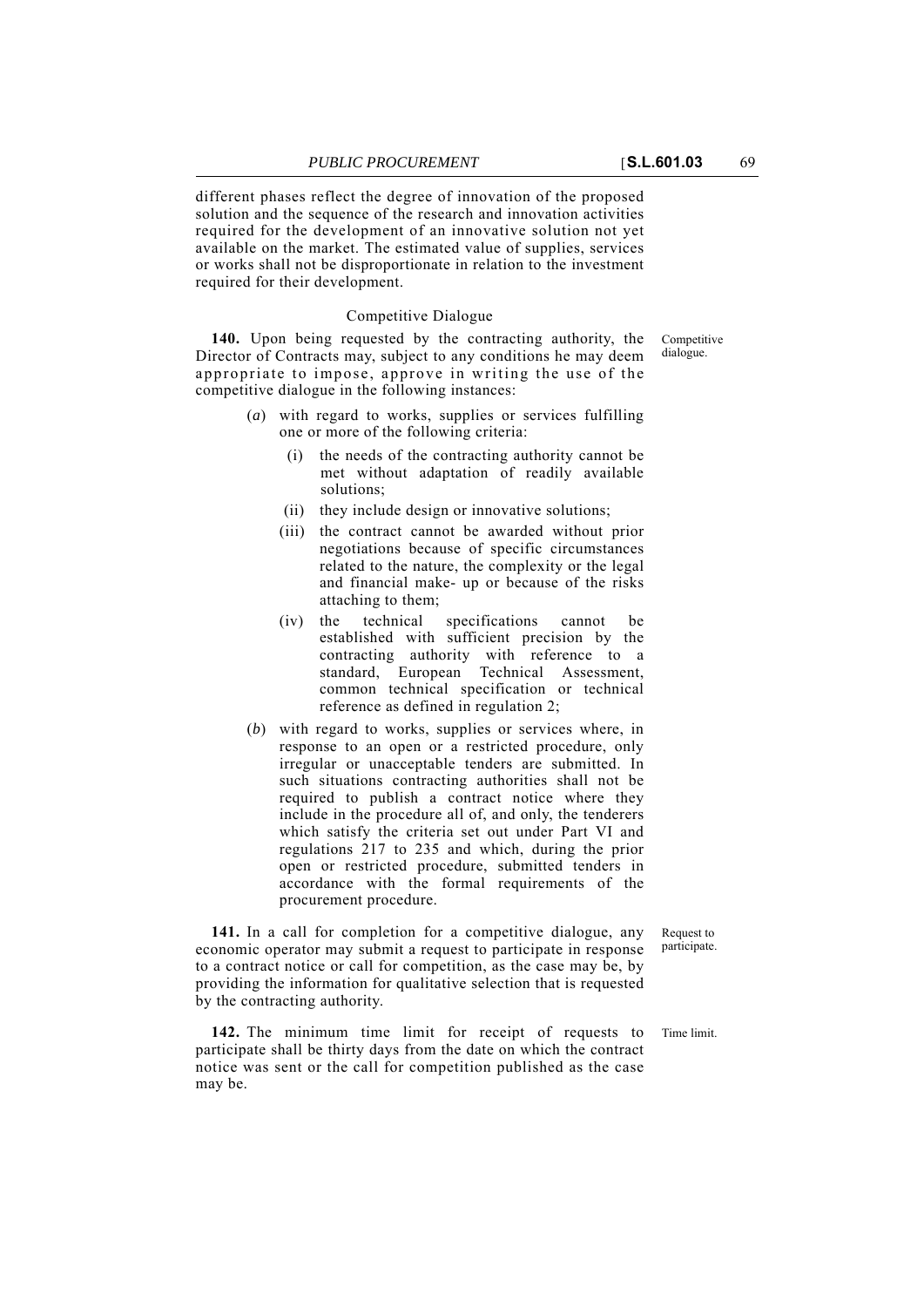Participation. **143.** Only those economic operators invited by the contracting authority following the assessment of the information provided may participate in the dialogue. Contracting authorities may limit the number of suitable candidates to be invited to participate in the procedure in accordance with regulation 237. The contract shall be awarded on the sole basis of the award criterion of the best pricequality ratio in accordance with regulation 239(2).

Needs and requirements of the contracting authority.

**144.** Contracting authorities shall set out their needs and requirements in the contract notice and they shall define these needs and requirements in that notice and, or in a descriptive document. At the same time and in the same documents, they shall also set out and define the chosen award criteria and set out an indicative time-frame.

Dialogue. **145.** (1) Contracting authorities shall open, with the participants selected in accordance with the relevant provisions of regulation 61(2), Part VI and regulations 217 to 235, a dialogue the aim of which shall be to identify and define the means best suited to satisfying their needs. They may discuss all aspects of the procurement with the chosen participants during this dialogue.

> (2) During the dialogue, contracting authorities shall ensure equality of treatment among all participants. To that end, they shall not provide information in a discriminatory manner which may give some participants an advantage over others.

> (3) Subject to the provisions of regulation 40, contracting authorities shall not reveal to the other participants solutions proposed or other confidential information communicated by a candidate or tenderer participating in the dialogue without its agreement. Such agreement shall not take the form of a general waiver but shall be given with reference to the intended communication of specific information.

> (4) Competitive dialogues may take place in successive stages in order to reduce the number of solutions to be discussed during the dialogue stage by applying the award criteria laid down in the contract notice or in the descriptive document. In the contract notice or the descriptive document, the contracting authority shall indicate whether it will use that option.

> The contracting authority shall continue the dialogue until it can identify the solution or solutions which are capable of meeting its needs.

> (6) Having declared that the dialogue is concluded and having so informed the remaining participants, contracting authorities shall ask each of them to submit their final tenders on the basis of the solution or solutions presented and specified during the dialogue. Those tenders shall contain all the elements required and necessary for the performance of the project.

Clarification, specification, etc.

**146.** Those tenders may be clarified, specified and optimised at the request of the contracting authority. However, such clarification, specification, optimisation or additional information may not involve changes to the essential aspects of the tender or of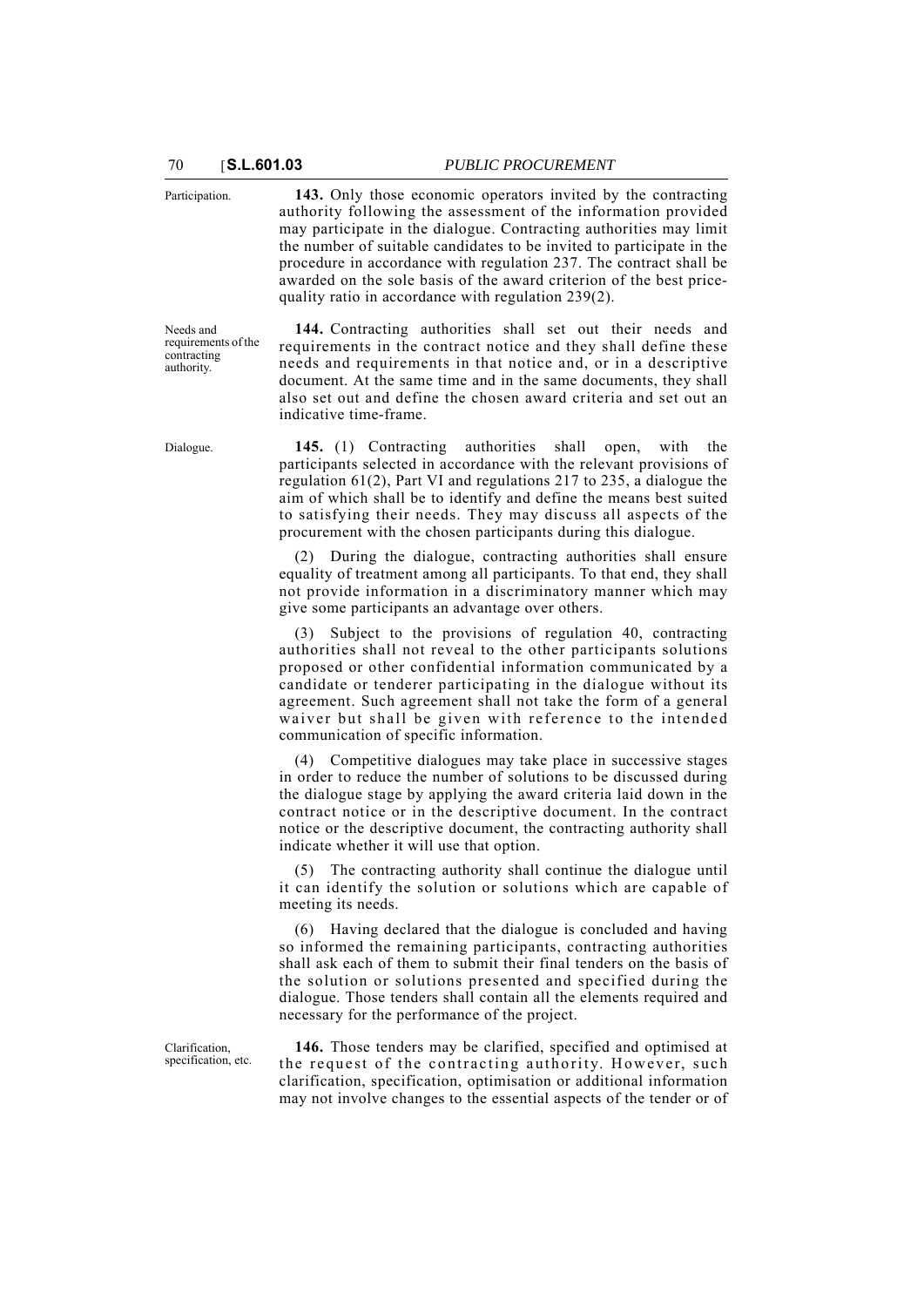the public procurement, including the needs and requirements set out in the contract notice or in the descriptive document, where variations to those aspects, needs and requirements are likely to distort competition or have a discriminatory effect.

147. Contracting authorities shall assess the tenders received on Assessment. the basis of the award criteria laid down in the contract notice or in the descriptive document.

148. At the request of the contracting authority, negotiations Negotiations. with the tenderer identified as having submitted the tender presenting the best price-quality ratio in accordance with regulation 239 may be carried out to confirm financial commitments or other terms contained in the tender by finalising the terms of the contract provided this does not have the effect of materially modifying essential aspects of the tender or of the public procurement, including the needs and requirements set out in the contract notice or in the descriptive document and does not risk distorting competition or causing discrimination.

Prizes or payments. **149.** Contracting authorities may specify prizes or payments to the participants in the dialogue.

## Negotiated Procedure

**150.** (1) Upon being requested in writing by the contracting authority the Director may, subject to any conditions he may deem appropriate to impose, approve the use of the negotiated procedure without prior publication for public works contracts, public supply contracts and public service contracts as specified in the following regulations.

(2) The request made by the contracting authority must duly substantiate the need for the negotiated procedure.

**151.** The negotiated procedure without prior publication may be used for public works contracts in the following instances:

- (*a*) where no tenders or no suitable tenders or no requests to participate or no suitable requests to participate have been submitted in response to an open procedure or a restricted procedure, provided that the initial conditions of the contract are not substantially altered and that a report is sent to the Commission where it so requests; or
- (*b*) where the works can be supplied only by a particular economic operator for any of the following reasons:
	- the aim of the procurement is the creation or acquisition of a unique work of art or artistic performance;
	- (ii) competition is absent for technical reasons;
	- (iii) the protection of exclusive rights, including

negotiated procedure without prior publication.

Use of the

Public works contracts.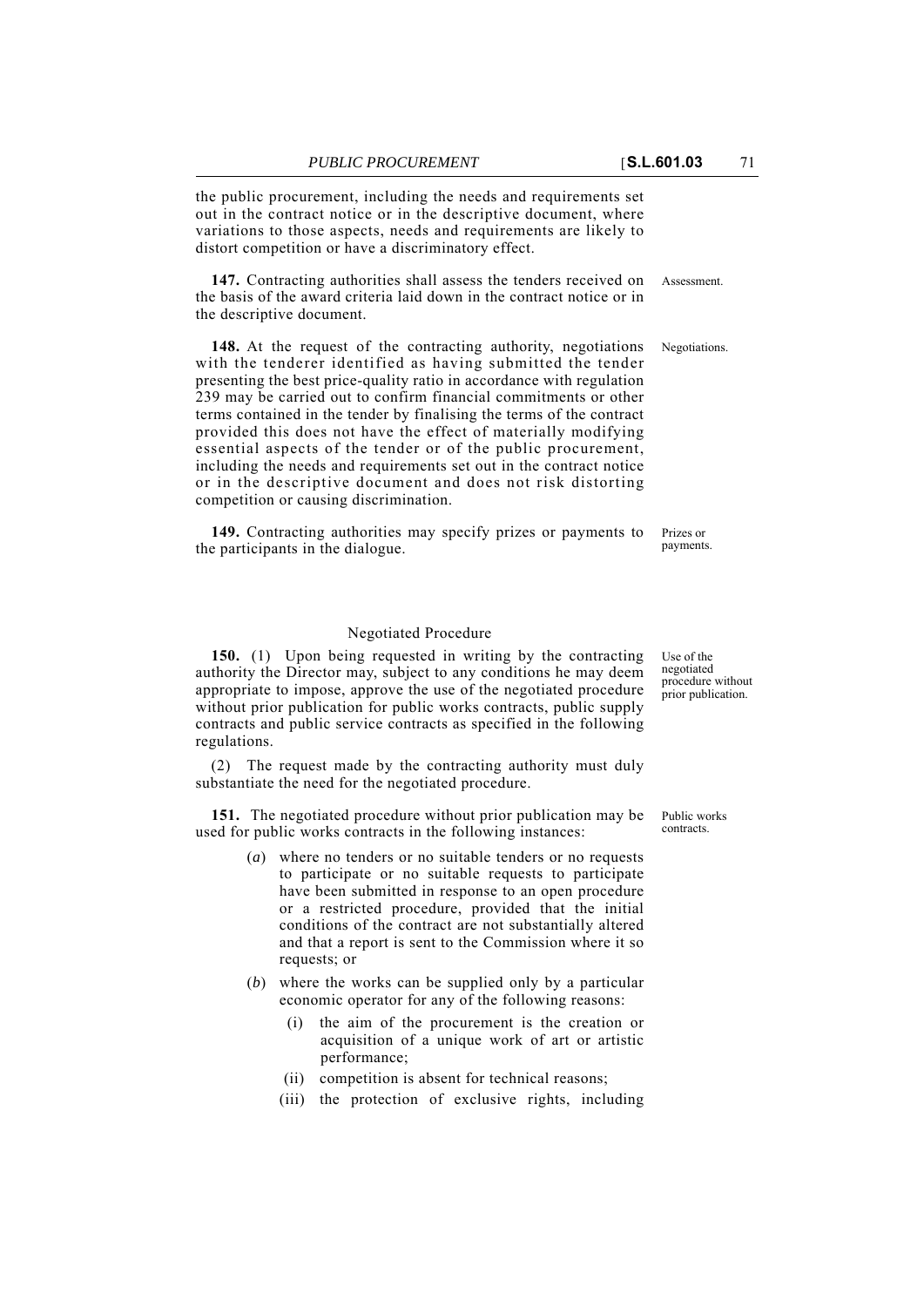intellectual property rights:

Provided that the exceptions set out in sub-paragraphs (ii) and (iii) shall only apply when no reasonable alternative or substitute exists and the absence of competition is not the result of an artificial narrowing down of the parameters of the procurement; or

- (*c*) where in so far as is strictly necessary, for reasons of extreme urgency brought about by events unforeseeable by the contracting authority, the time limits for the open or restricted procedures or competitive procedures with negotiation cannot be complied with. The circumstances invoked to justify extreme urgency shall not in any event be attributable to the contracting authority; or
- (*d*) for new works consisting in the repetition of similar works entrusted to the economic operator to which the same contracting authorities awarded an original contract, provided that such works are in conformity with a basic project for which the original contract was awarded pursuant to a procedure for which a call for competition has been published in accordance with these regulations.
- **152.** (*a*) If the negotiated procedure is used to carry out repetition of similar works, the basic project shall indicate the extent of possible additional works and the conditions under which they will be awarded.
	- (*b*) As soon as the first project is put up for tender, the possible use of this procedure shall be disclosed and the total estimated cost of subsequent works or services shall be taken into consideration by the contracting authorities when they apply the thresholds established under Schedule 5.
	- (*c*) The negotiated procedure for repetition of similar works may be resorted to only during the three years following the conclusion of the original contract.
- **153.** The negotiated procedure without prior publication may be used for public supply contracts in the following instances:
	- (*a*) where no tenders or no suitable tenders or no requests to participate or no suitable requests to participate have been submitted in response to an open procedure or a restricted procedure, provided that the initial conditions of the contract are not substantially altered and that a report is sent to the Commission where it so requests; or
	- (*b*) where the supplies can be supplied only by a particular economic operator for any of the following reasons:
		- (i) the aim of the procurement is the creation or acquisition of a unique work of art or artistic

similar works.

Repetition of

Public supply contracts. *Substituted by: L.N.155 of 2017.*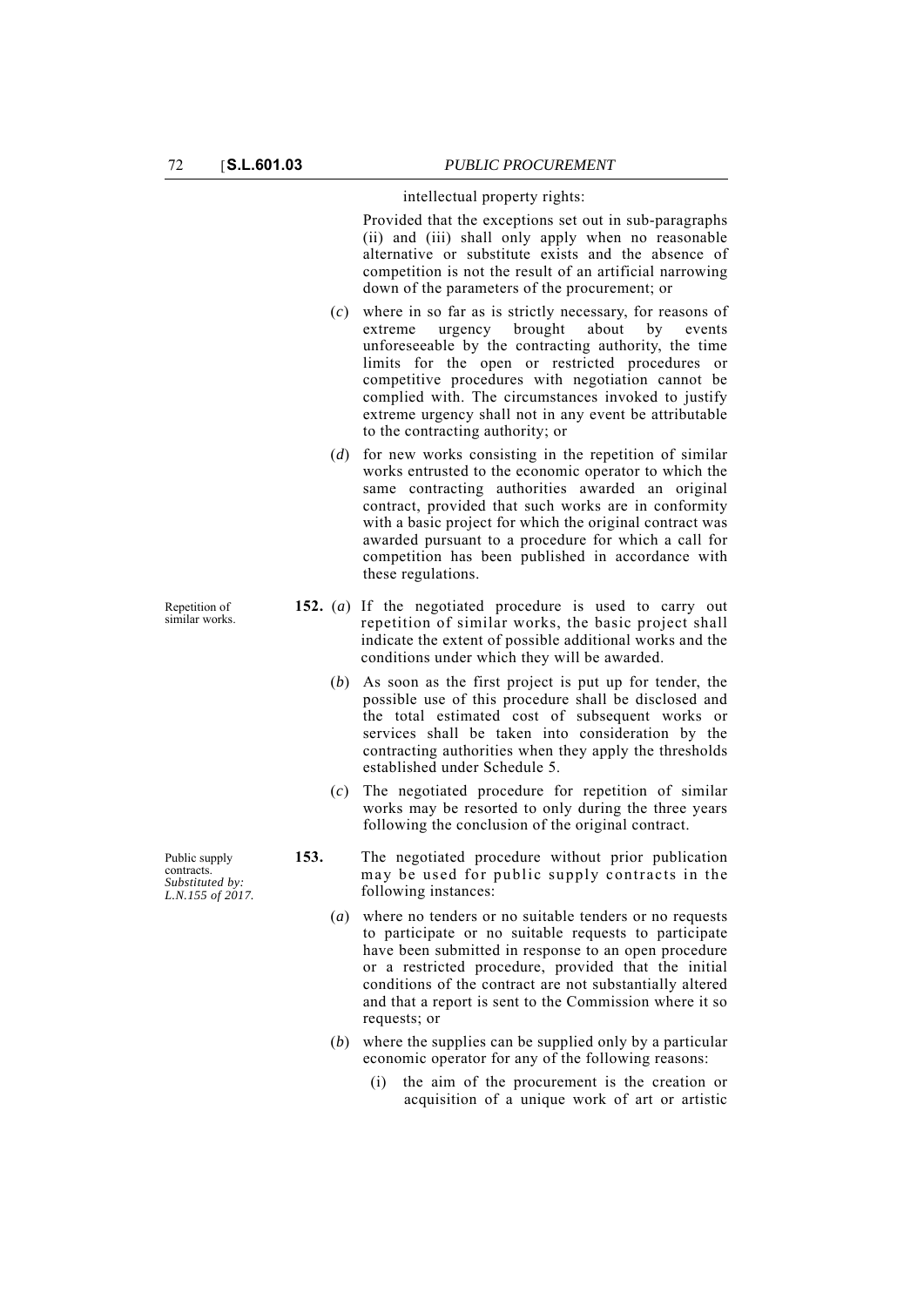performance;

- (ii) competition is absent for technical reasons;
- (iii) the protection of exclusive rights, including intellectual property rights:

Provided that the exceptions set out in sub-paragraphs (ii) and (iii) shall only apply when no reasonable alternative or substitute exists and the absence of competition is not the result of an artificial narrowing down of the parameters of the procurement; or

- (*c*) where in so far as is strictly necessary, for reasons of extreme urgency brought about by events unforeseeable by the contracting authority, the time limits for the open or restricted procedures or competitive procedures with negotiation cannot be complied with. The circumstances invoked to justify extreme urgency shall not in any event be attributable to the contracting authority; or
- (*d*) where the products involved are manufactured purely for the purpose of research, experimentation, study or development; however, contracts awarded pursuant to this paragraph shall not include quantity production to establish commercial viability or to recover research and development costs; or
- (*e*) for additional deliveries by the original supplier which are intended either as a partial replacement of supplies or installations or as the extension of existing supplies or installations where a change of supplier would oblige the contracting authority to acquire supplies having different technical characteristics which would result in incompatibility or disproportionate technical difficulties in operation and maintenance; the duration of such contracts as well as that of recurrent contracts shall not, as a general rule, exceed three years; or
- (*f*) for supplies quoted and purchased on a commodity market; or
- (*g*) for the purchase of supplies on particularly advantageous terms, from either a supplier which is definitively winding up its business activities, or the liquidator in an insolvency procedure, an arrangement with creditors, or a procedure under national laws or regulations.Public service contracts.

**154.** (1)The negotiated procedure without prior publication may be used for public service contracts in the following instances:

> (*a*) where no tenders or no suitable tenders or no requests to participate or no suitable requests to participate have been submitted in response to an open procedure or a restricted procedure, provided that the initial conditions of the contract are not substantially altered and that a report is sent to the Commission where it so requests; or

*Substituted by: L.N.155 of 2017. Amended by: L.N. 233 of 2017.*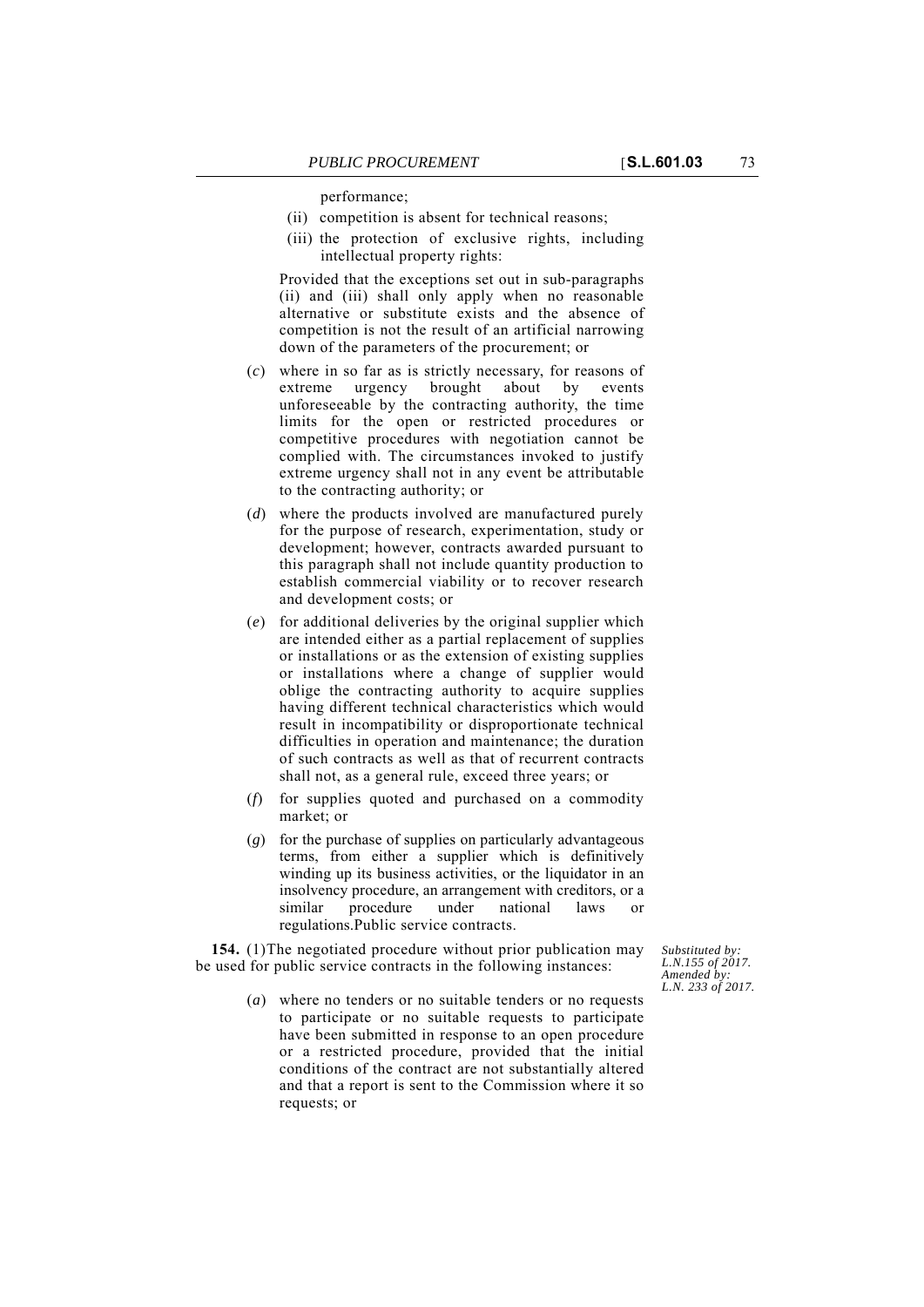- (*b*) where the services can be supplied only by a particular economic operator for any of the following reasons:
	- (i) the aim of the procurement is the creation or acquisition of a unique work of art or artistic performance;
	- (ii) competition is absent for technical reasons;
	- (iii) the protection of exclusive rights, including intellectual property rights:

Provided that the exceptions set out in subparagraphs (ii) and (iii) shall only apply when no reasonable alternative or substitute exists and the absence of competition is not the result of an artificial narrowing down of the parameters of the procurement; or

- (*c*) where in so far as is strictly necessary, for reasons of extreme urgency brought about by events unforeseeable by the contracting authority, the time limits for the open or restricted procedures or competitive procedures with negotiation cannot be complied with. The circumstances invoked to justify extreme urgency shall not in any event be attributable to the contracting authority; or
- (*d*) or new services consisting in the repetition of similar services entrusted to the economic operator to which the same contracting authorities awarded an original contract, provided that such works are in conformity with a basic project for which the original contract was awarded pursuant to a procedure for which a call for competition has been published in accordance with these regulations; or
- (*e*) for public service contracts, where the contract concerned follows a design contest organised in accordance with these regulations and is to be awarded, under the rules provided for in the design contest, to the winner or one of the winners of the design contest; in the latter case, all winners must be invited to participate in the negotiations; or
- (*f*) for the purchase of services on particularly advantageous terms, from either a supplier which is definitively winding up its business activities, or the liquidator in an insolvency procedure, an arrangement with creditors, or a similar procedure under national laws or regulations.

(2) (*a*) If the negotiated procedure is used to carry out repetition of similar services, the basic project shall indicate the extent of possible additional services and the conditions under which they will be awarded.

(*b*) As soon as the first project is put up for tender, the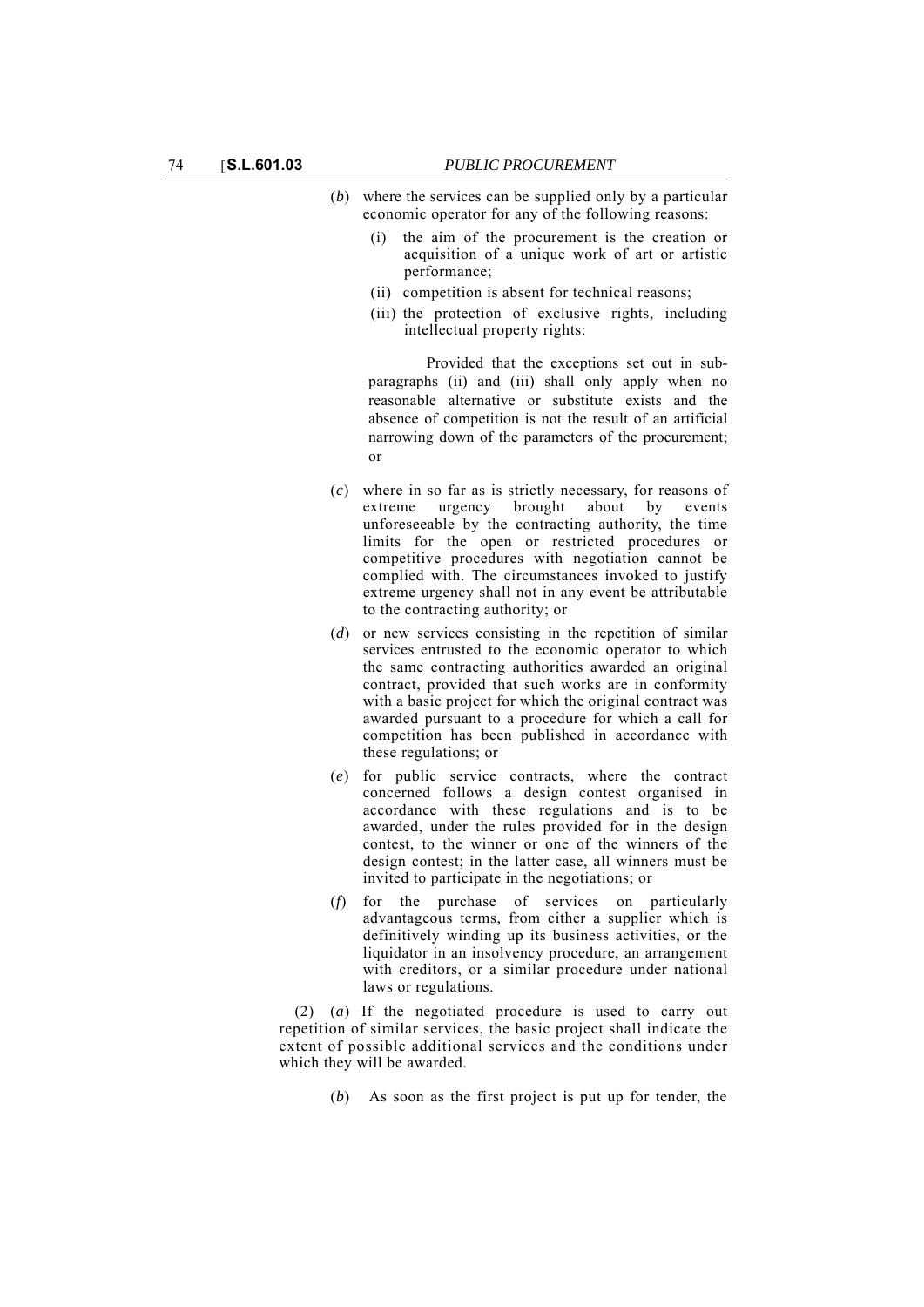possible use of this procedure shall be disclosed and the total estimated cost of subsequent services shall be taken into consideration by the contracting authorities when they apply the thresholds established under Schedule 5.

(*c*) The negotiated procedure for repetition of similar services may be resorted to only during the three years following the conclusion of the original contract.

**155.** A tender shall be considered not to be suitable where it is irrelevant to the contract, being manifestly incapable, without substantial changes, of meeting the contracting authority's needs and requirements as specified in the procurement documents.

**156.** A request for participation shall be considered not to be suitable where the economic operator concerned is to be or may be excluded pursuant to Part VI or does not meet the selection criteria set out by the contracting authority pursuant to regulation 217.

#### Design Contest

**157.** (1) Design contests apply to: Design contest.

- (*a*) contests organised as part of a procedure leading to the award of a public service contract;
- (*b*) contests with prizes or payments to participants.

(2) In the cases referred to in sub-regulation  $(1)(a)$ , the threshold referred to in Schedule 5 is calculated on the basis of the estimated value net of VAT of the public service contract, including any possible prizes or payments to participants.

(3) In the cases referred to in sub-regulation (1)(*b*), the threshold refers to the total amount of the prizes and payments, including the estimated value net of VAT of the public services contract which might subsequently be concluded if the contracting authority has announced its intention to award such contract.

(4) In a design contest which has an estimated value which falls under regulation  $9(1)(a)$ , the intention to award such a contract is to be mentioned in the procurement document and if applicable in the advertisement published in the Gazette. In the case of a design contest with an estimated value which falls under paragraph  $9(1)(b)$ , the intention to award such a contract must be announced in the contest notice as established under regulation 46 and the procurement document.

**158.** (1) When organising design contests, contracting authorities shall apply the rules mentioned in regulations 2, 3, 4, 6 to 8, 13, 16, 26 to 32, 39, 40, 46, 48, 57, 58, 157 to 161 and Part IX.

(2) The admission of participants to design contests shall not be limited:

- (*a*) by reference to the territory or part of the territory of a Member State;
- (*b*) on the grounds that, they would be required to be either natural or legal persons.

Rules on the

organisation of design contests and the selection of participants.

Tender considered not to be suitable.

Unsuitable request

for participation.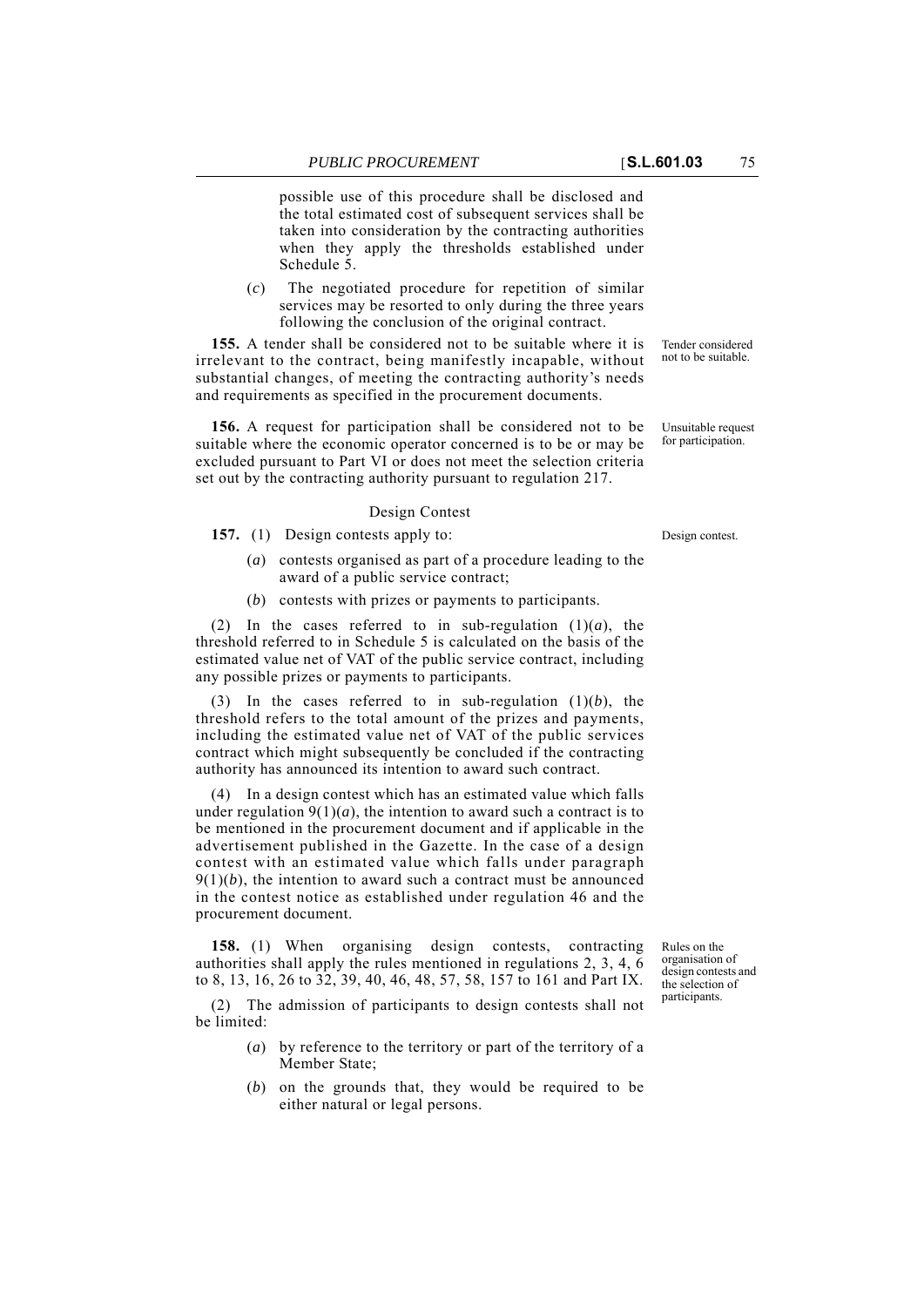(3) Where design contests are restricted to a limited number of participants, the contracting authorities shall lay down clear and non-discriminatory selection criteria. In any event, the number of candidates invited to participate shall be sufficient to ensure genuine competition.

Composition of the jury.

**159.** The jury shall be composed exclusively of natural persons who are independent of participants in the contest. Where a particular professional qualification is required from participants in a contest, at least a third of the members of the jury shall have that qualification or an equivalent qualification.

Decisions of the jury.

**160.** (1) The jury shall be autonomous in its decisions or opinions.

(2) The jury shall examine the plans and projects submitted by the candidates anonymously and solely on the basis of the criteria indicated in the contest notice.

(3) The jury shall record its ranking of projects in a report, signed by its members, made according to the merits of each project, together with its remarks and any points that may need clarification.

(4) Anonymity shall be observed until the jury has reached its opinion or decision.

(5) Candidates may be invited, if need be, to answer questions that the jury has recorded in the minutes to clarify any aspect of the projects.

(6) Complete minutes shall be drawn up of the dialogue between jury members and candidates.

## Reserved Contracts and Contracts For Social and Other Specific Services

**161.** (1) A contracting authority may reserve the right to participate in public procurement procedures to sheltered workshops and economic operators whose main aim is the social and professional integration of disabled or disadvantaged persons or may provide for such contracts to be performed in the context of sheltered employment programmes, provided that at least 30% of the employees of those workshops, economic operators or programmes are disabled or disadvantaged workers.

(2) The call for competition for reserved contracts shall make reference to this regulation.

**162.** Public contracts for social and other specific services listed in Schedule 14 shall be awarded in accordance with the following regulations under this Part.

**163.** (1) Contracting authorities intending to award a public contract for the services referred to in regulation 162 shall make known their intention by any of the following means:

> (*a*) for public contracts with an estimated value which meets or exceed the threshold established under

Reserved contracts.

Contracts for social and other specific services.

Publication of notices.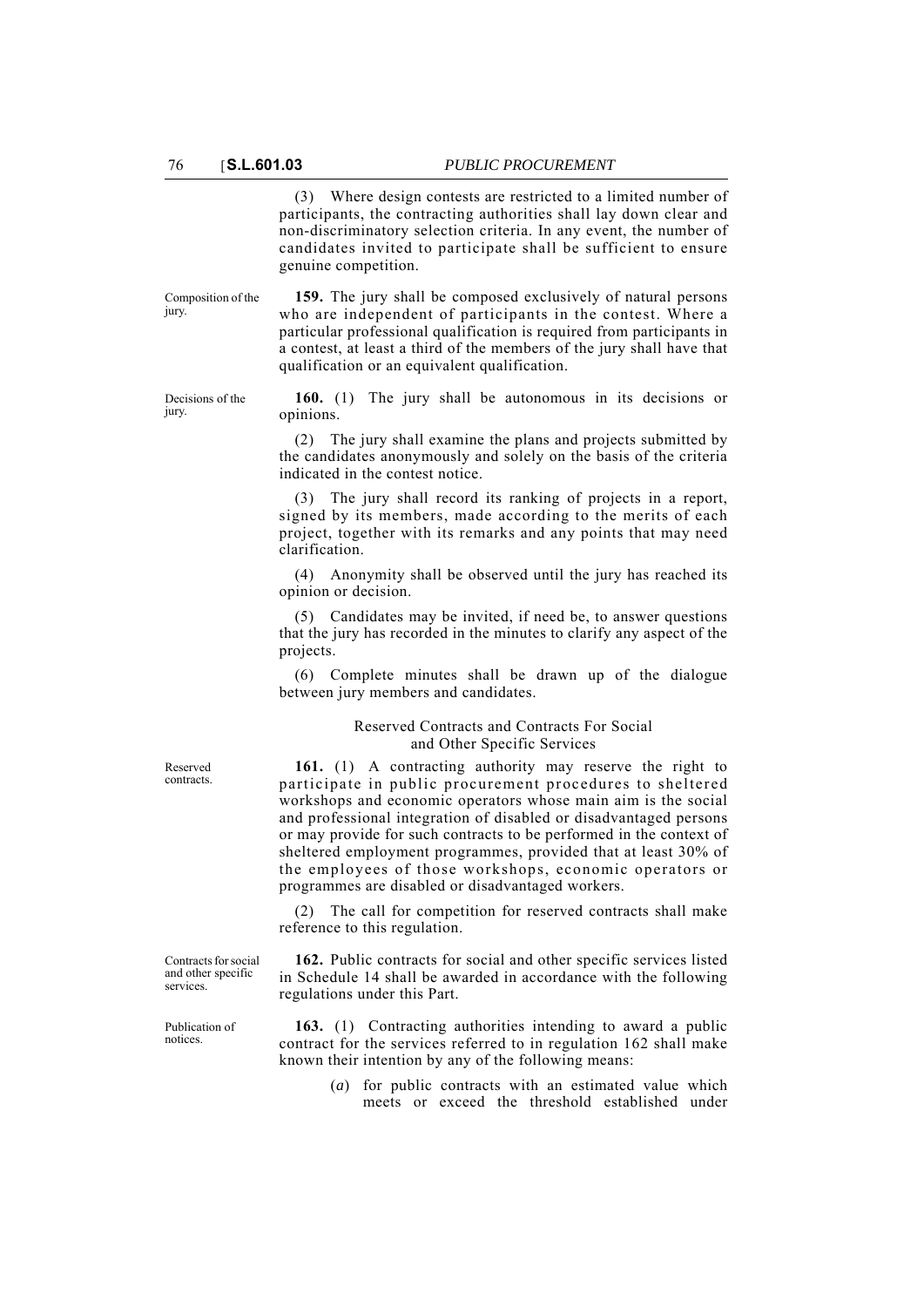paragraph (*d*) of Schedule 5:

(i) by means of a contract notice, which shall contain the information referred to in Schedule 9, Part H, in accordance with the standard forms referred to in regulation 44;

Provided that this sub-paragraph shall not apply where a negotiated procedure without prior publication could have been used in conformity with regulation 154 for the award of a public service contract; or

- (ii) by means of a prior information notice, which shall be published continuously and contain the information set out in Schedule 9, Part I. The prior information notice shall refer specifically to the types of services that will be the subject of the contracts to be awarded. It shall indicate that the contracts will be awarded without further publication and invite interested economic operators to express their interest in writing.
- (*b*) for public contracts with an estimated value which is less than the threshold mentioned under paragraph (*d*) of Schedule 5 by publishing it in the government's eprocurement system.

(2) In respect to public contracts with an estimated value which meets or exceed the threshold established under paragraph (*d*) of Schedule 5 contracting authorities that have awarded a public contract for the services referred to in regulation 162 shall make known the results of the procurement procedure by means of a contract award notice, which shall contain the information referred to in Schedule 9, Part J, in accordance with the standard forms referred to in regulation 44. They may, however, group such notices on a quarterly basis. In that case, they shall send the grouped notices within thirty days of the end of each quarter.

The notices referred to in these regulations shall be published in accordance with regulation 44.

**164.** (1) Contracting authorities shall determine in the respective procurement documents the procedures that are going to be applied in connection with the award of a call for tenders subject to what is stated in the regulations covered by this Part.

(2) Contracting authorities shall ensure that the procedures mentioned in sub-regulation (1) adequately cater for the principles of transparency and equal treatment of economic operators.

(3) In implementing sub-regulations (1) and (2) contracting authorities may take into account the specificities of the services in question.

(4) Contracting authorities shall ensure that the procedures identified in sub-regulation (1) shall be reasonable and proportionate, in particular the time limits allowed for the submission of the offer shall be sufficient to allow bidders to submit an offer.

Principles for awarding contracts.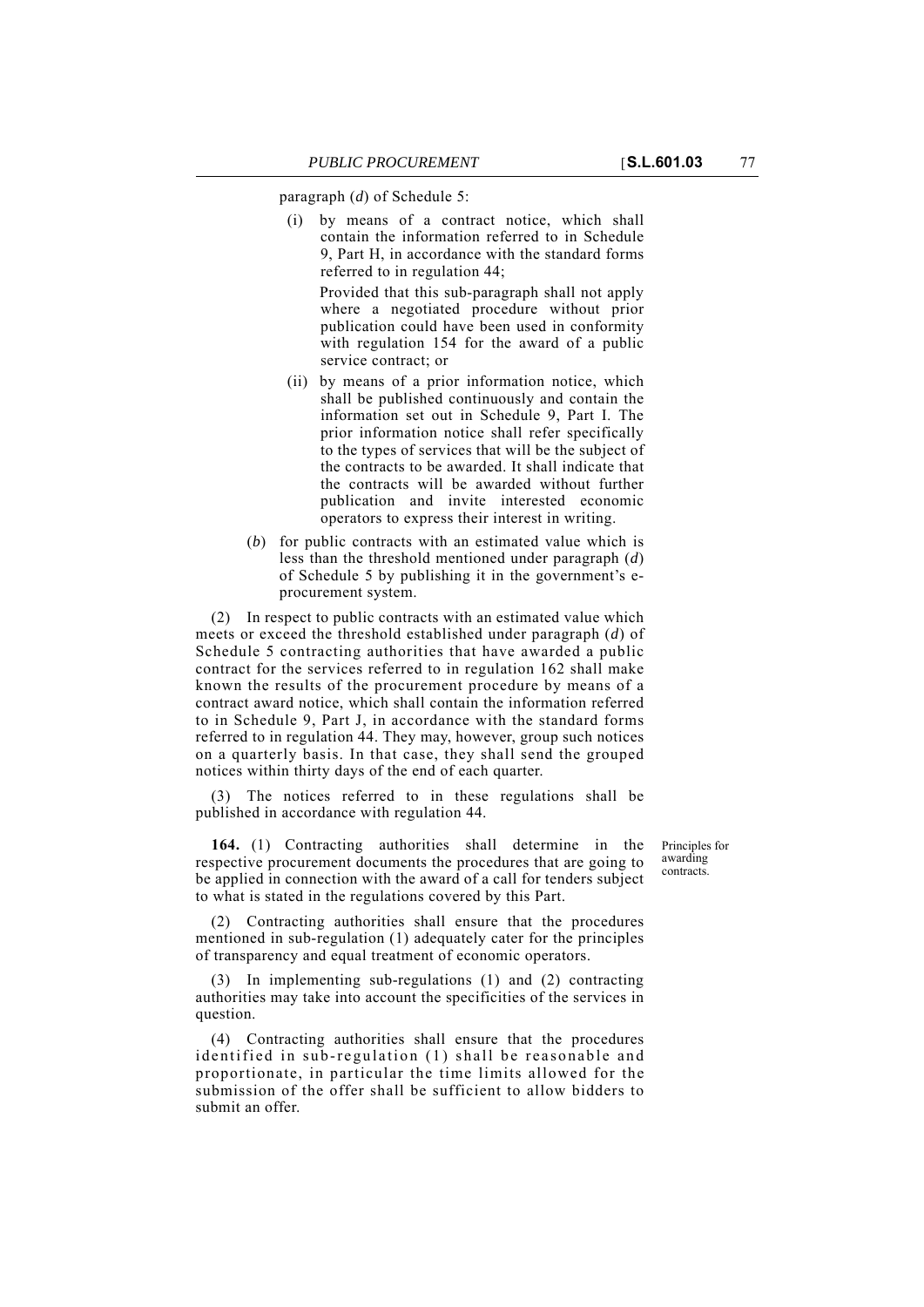(5) In establishing the procedures mentioned in sub-regulation (1) contracting authorities may, subject to the provisions of the regulations established under this Part, also decide to apply the regulations established for other procurement procedures.

(6) In relation to the award of contracts that are the subject of these regulations, contracting authorities may take into account the need to ensure quality, continuity, accessibility, affordability, availability and comprehensiveness of the services, the specific needs of different categories of users, including disadvantaged and vulnerable groups, the involvement and empowerment of users and innovation.

(7) Contracting authorities may also provide that the choice of the service provider shall be made on the basis of the tender presenting the best price-quality ratio, taking into account quality and sustainability criteria for social services.

Reserved contracts for certain services.

**165.** (1) Contracting authorities may reserve the right for organisations to participate in procedures for the award of public contracts exclusively for those health, social and cultural services referred to in regulation 162, which are covered by CPV codes 75121000-0, 75122000-7, 75123000-4, 79622000-0, 79624000-4, 79625000-1, 80110000-8, 80300000-7, 80420000-4, 80430000-7, 80511000-9, 80520000-5, 80590000-6, from 85000000-9 to 85323000-9, 92500000-6, 92600000-7, 98133000-4 and 98133110- 8.

(2) An organisation referred to in sub-regulation (1) shall fulfil all of the following conditions:

- (*a*) its objective is the pursuit of a public service mission linked to the delivery of the services referred to in subregulation (1);
- (*b*) profits are reinvested with a view to achieving the organisation's objective. Where profits are distributed or redistributed, this should be based on participatory considerations;
- (*c*) the structures of management or ownership of the organisation performing the contract are based on employee ownership or participatory principles, or require the active participation of employees, users or stakeholders; and
- (*d*) the organisation has not been awarded a contract for the services concerned by the contracting authority concerned pursuant to this regulation within the past three years.

(3) The maximum duration of the contract shall not be longer than three years.

(4) The call for competition issued under this Part shall make reference to this regulation.

Procurement by Entities referred to in Schedule 3

**166.** For the purposes of this Part, contracting authorities listed

Entities referred to in Schedule 3.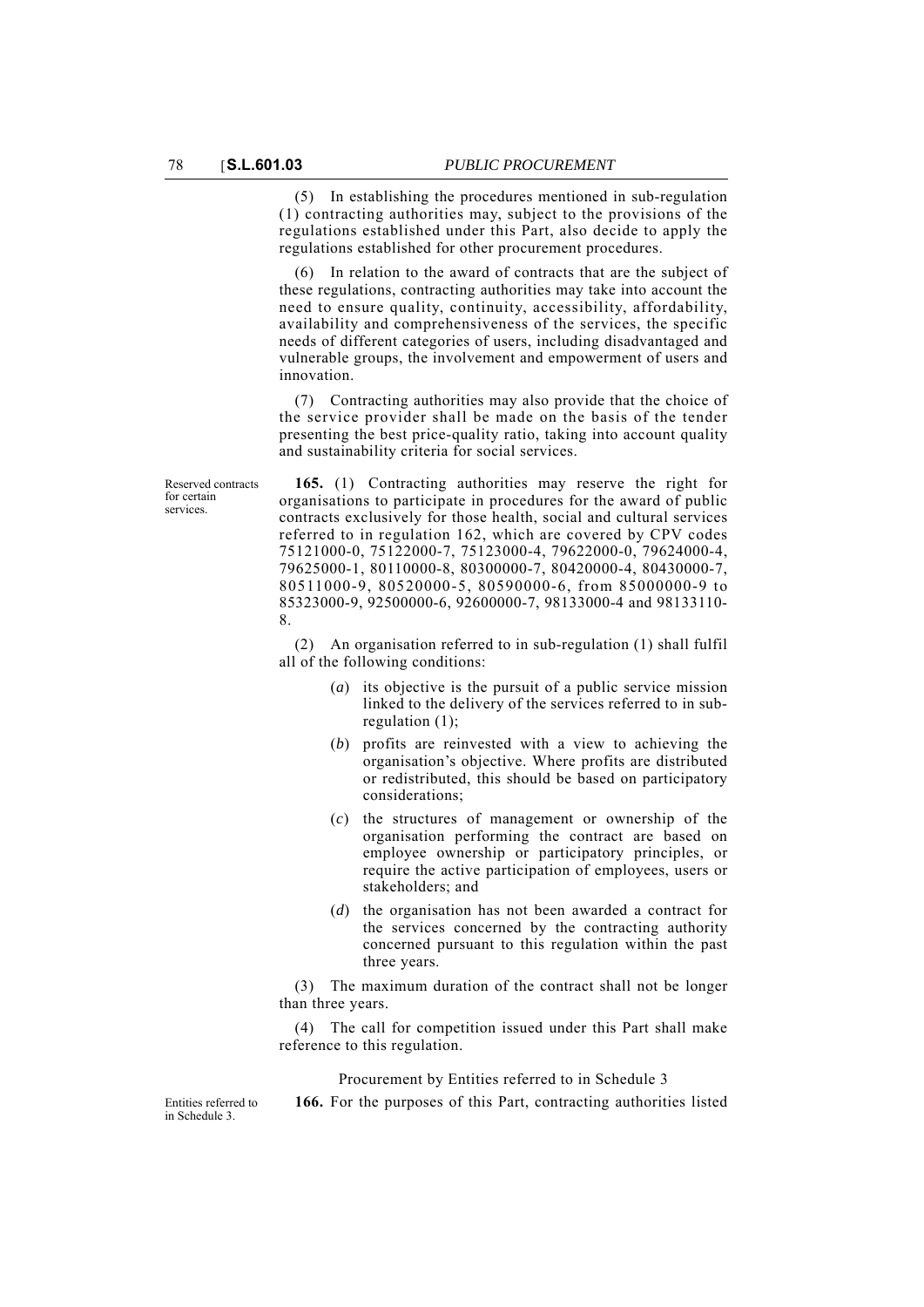under Schedule 3 shall administer and determine their own procurement procedure and thus do not require the prior approval of the Director but the written consent by the Head of that same contracting authority shall suffice.

## **Part V**

# Aggregation of Procurement

#### Framework Agreements

**167.** (1) The authority responsible for the tendering process may conclude framework agreements, provided that they apply the procedures provided for in these regulations.

(2) Before the Ministerial Procurement Unit makes use of the framework agreement it must obtain the written permission of the Director.

168. The term of a framework agreement shall not exceed four Duration. years, save in exceptional cases duly justified, in particular by the subject of the framework agreement.

**169.** These procedures may be applied only between those Parties. contracting authorities who are clearly identified for this purpose in the call for competition or the invitation to confirm interest and those economic operators party to the framework agreement as concluded.

**170.** Contracts based on a framework agreement may under no Modifications. circumstances entail substantial modifications to the terms laid down in that framework agreement, in particular in the case referred to in regulations 171 and 172.

**171.** Where a framework agreement is concluded with a single economic operator, contracts based on that agreement shall be awarded within the limits of the terms laid down in the framework agreement.

172. For the award of the contracts identified in regulation 173, Consultation. the authority responsible for the tendering process may consult the economic operator party to the framework agreement in writing, requesting it to supplement its tender as necessary.

**173.** (1) Where a framework agreement is concluded with more than one economic operator, that framework agreement shall be performed in one of the following ways:

- (*a*) following the terms and conditions of the framework agreement, without reopening competition, where it sets out all the terms governing the provision of the works, services and supplies concerned and the objective conditions for determining which of the economic operators, party to the framework agreement, shall perform them; the latter conditions shall be indicated in the procurement documents for the framework agreement;
- (*b*) where the framework agreement sets out all the terms

Framework agreements.

Framework agreement with a single economic operator.

Framework agreement with several economic operators.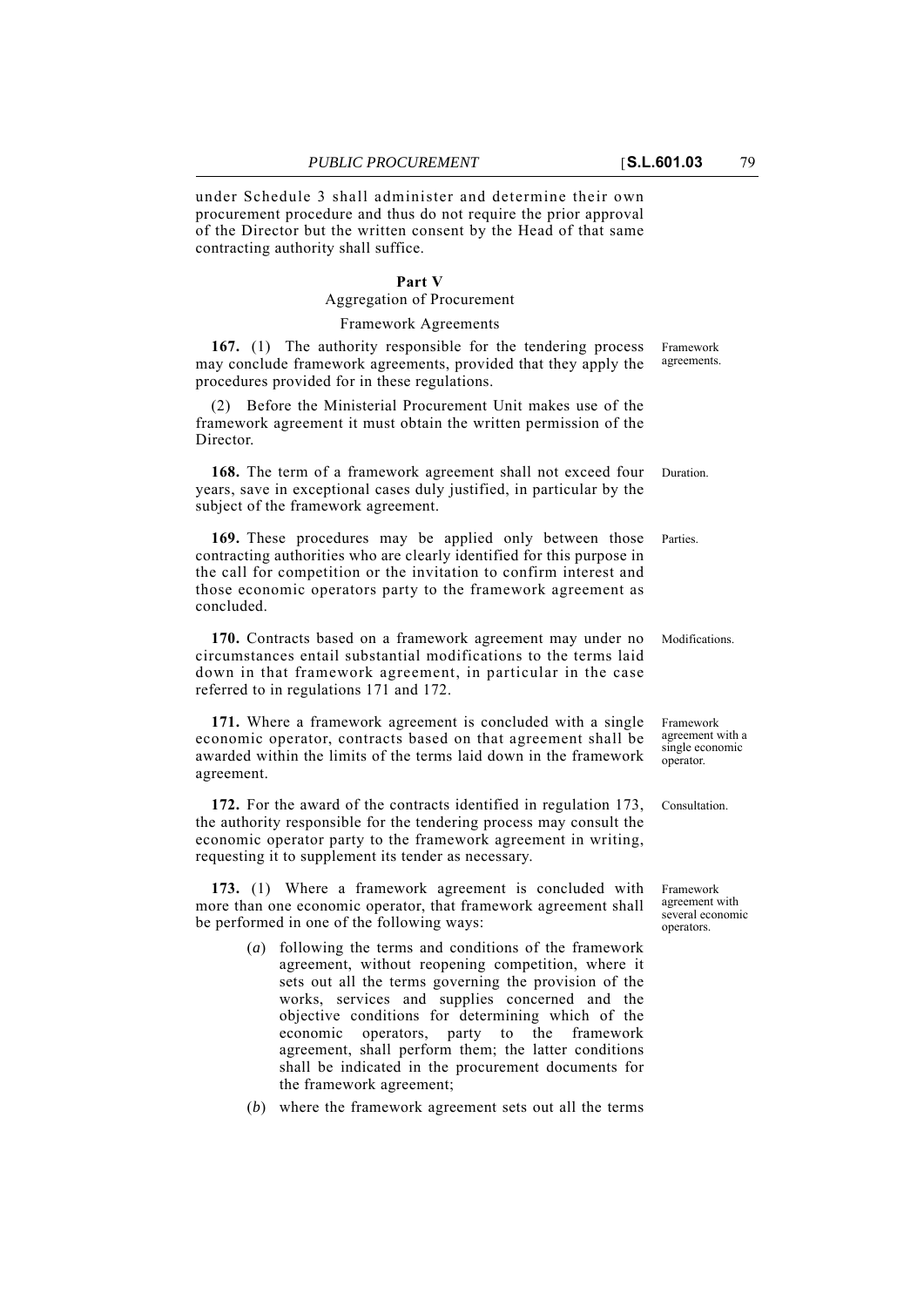governing the provision of the works, services and supplies concerned, partly without reopening of competition in accordance with paragraph (*a*) and partly with reopening of competition amongst the economic operators parties to the framework agreement in accordance with paragraph (*c*), where this possibility has been stipulated by the contracting authorities in the procurement documents for the framework agreement:

Provided that the choice of whether specific works, supplies or services shall be acquired following a reopening of competition or directly on the terms set out in the framework agreement shall be made pursuant to objective criteria, which shall be set out in the procurement documents for the framework agreement. These procurement documents shall also specify which terms may be subject to reopening of competition:

Provided further that the possibilities established under paragraph (*b*) shall also apply to any lot of a framework agreement for which all the terms governing the provision of the works, services and supplies concerned are set out in the framework agreement, regardless of whether all the terms governing the provision of the works, services and supplies concerned under other lots have been set out;

(*c*) where not all the terms governing the provision of the works, services and supplies are laid down in the framework agreement, through reopening competition amongst the economic operators parties to the framework agreement.

(2) The competitions referred to in sub-regulation (1)(*b*) and (*c*) shall be based on the same terms as applied for the award of the framework agreement and, where necessary, more precisely formulated terms, and, where appropriate, other terms referred to in the procurement documents for the framework agreement, in accordance with the following procedure:

- (*a*) for every contract to be awarded, contracting authorities shall consult in writing the economic operators capable of performing the contract;
- (*b*) The authorities responsible for the tendering process shall fix a time limit which is sufficiently long to allow tenders for each specific contract to be submitted, taking into account factors such as the complexity of the subject-matter of the contract and the time needed to send in tenders;
- (*c*) tenders shall be submitted in writing, and their content shall not be opened until the stipulated time limit for reply has expired;
- (*d*) the authorities responsible for the tendering process shall award each contract to the tenderer that has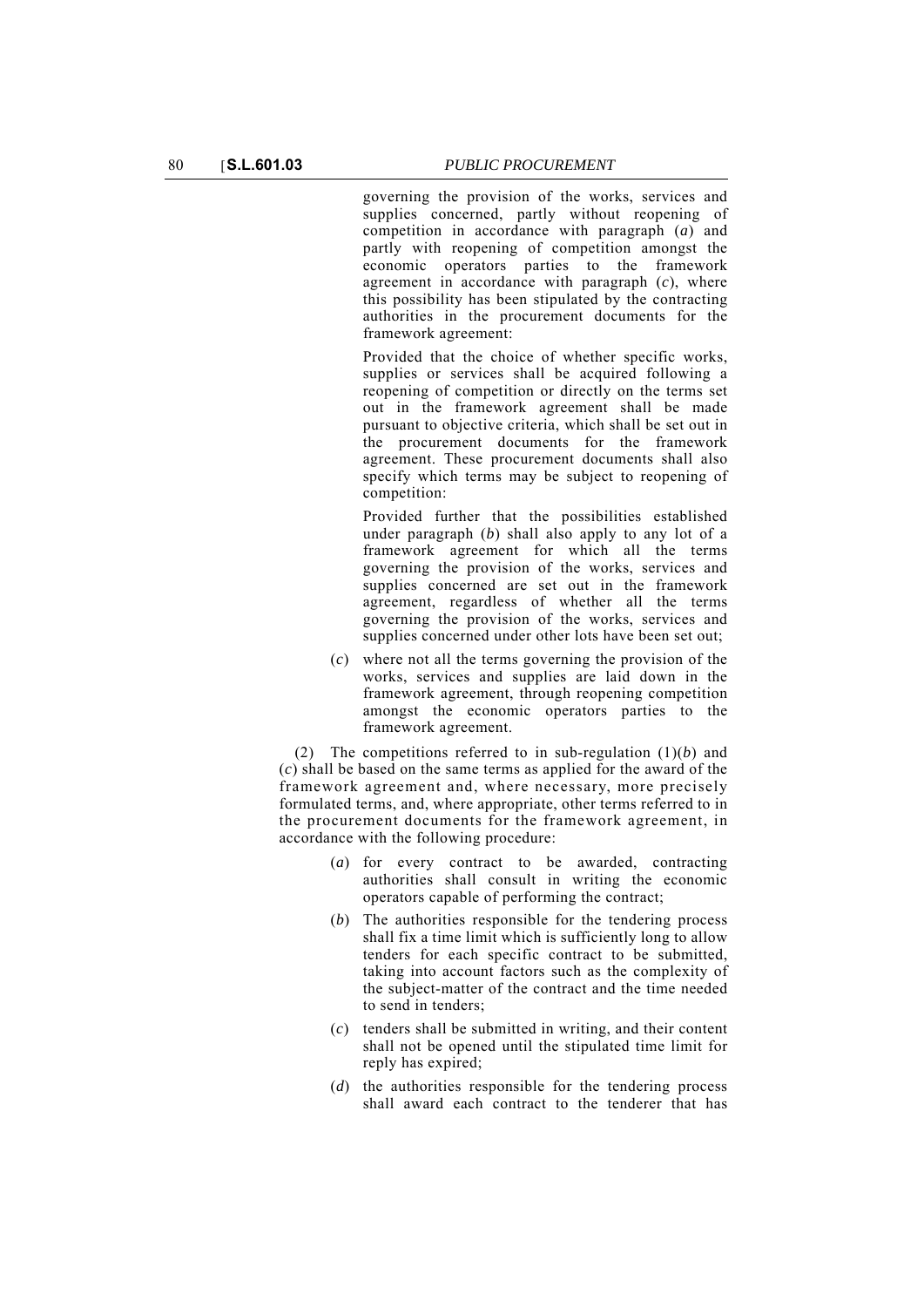submitted the best tender on the basis of the award criteria set out in the procurement documents for the framework agreement.

## Dynamic Purchase Systems

**174.** (1) For commonly used purchases the characteristics of which, as generally available on the market, meet the requirements of the contracting authorities, contracting authorities may use a dynamic purchasing system.

(2) Before the authority responsible for the tendering process makes use of the Dynamic Purchasing system it must obtain the written consent of the Director.

(3) The dynamic purchasing system shall be operated as a completely electronic process, and shall be open throughout the period of validity of the purchasing system to any economic operator that satisfies the selection criteria.

(4) It may be divided into categories of products, works or services that are objectively defined on the basis of characteristics of the procurement to be undertaken under the category concerned. Such characteristics may include reference to the maximum allowable size of the subsequent specific contracts or to a specific geographic area in which subsequent specific contracts will be performed.

**175.** (1) In order to procure under a dynamic purchasing Applicable rules. system, the authorities responsible for the tendering process shall follow the rules of the restricted procedure as applicable.

(2) All the candidates satisfying the selection criteria shall be admitted to the system, and the number of candidates to be admitted to the system shall not be limited in accordance with regulation 237. Where contracting authorities have divided the system into categories of products, works or services in accordance with regulation 174(3), they shall specify the applicable selection criteria for each category.

- (3) Notwithstanding the provisions of regulations 118 to 122:
	- (*a*) the minimum time limit for receipt of requests to participate shall be thirty days from the date on which the contract notice is sent to the Publication Office of the European Union or from when the call for competition is published as the case maybe. No further time limits for receipt of requests to participate shall apply once the invitation to tender for the first specific procurement under the dynamic purchasing system has been sent;
	- (*b*) the minimum time limit for receipt of tenders shall be at least ten days from the date on which the invitation to tender is sent and regulation 121(2) and (3) shall not apply.

**176.** All communications in the context of a dynamic purchasing Communication. system shall only be made by electronic means in accordance with

Dynamic purchasing systems.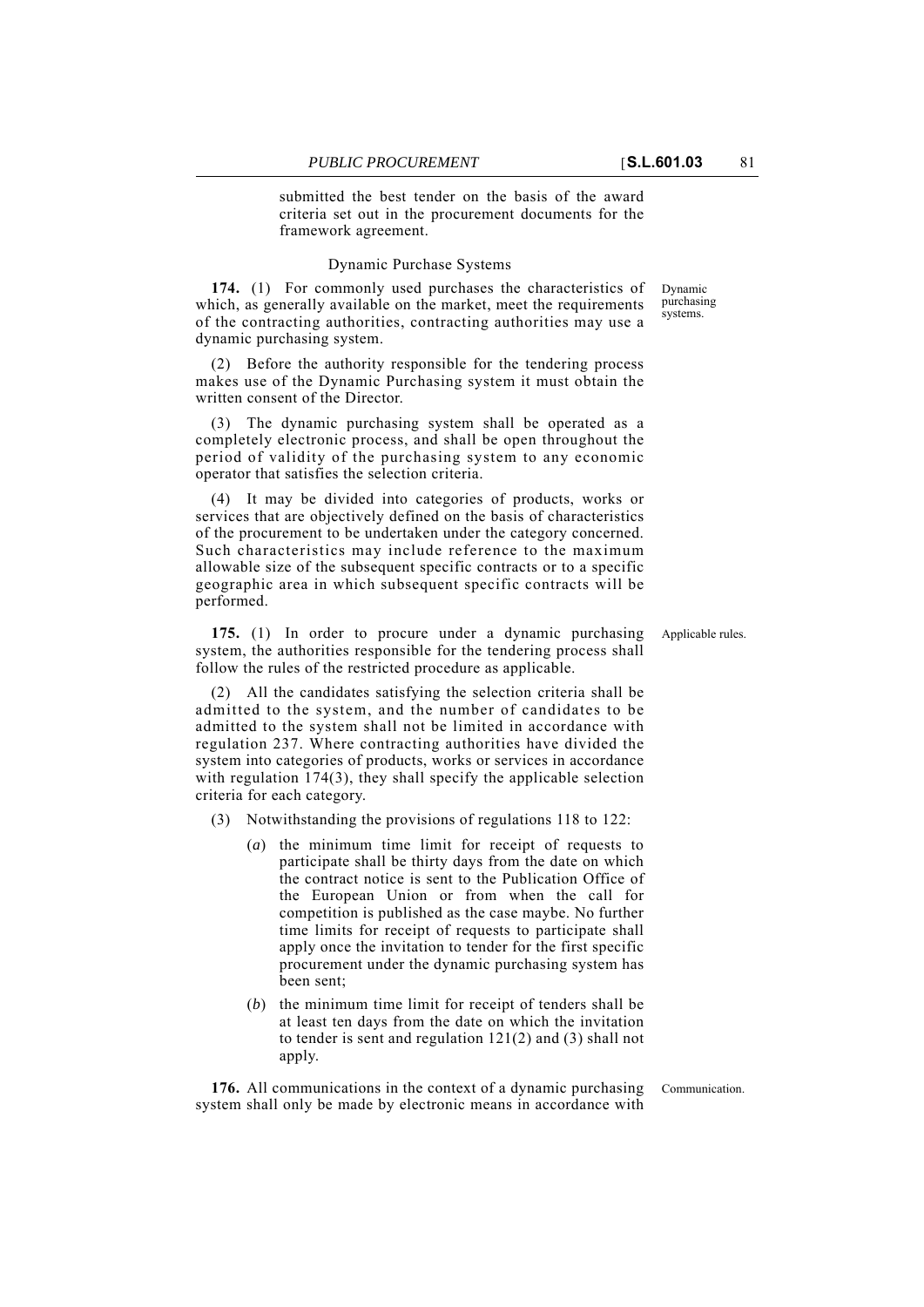regulation 48(1) to  $(6)$ ,  $(8)$ ,  $(10)$ ,  $(11)$  and  $(12)$ .

Obligations of contracting authorities.

**177.** (1) For the purposes of awarding contracts under a dynamic purchasing system, the authorities responsible for the tendering process shall:

- (*a*) publish a call for competition making it clear that a dynamic purchasing system is involved;
- (*b*) indicate in the procurement documents at least the nature and estimated quantity of the purchases envisaged, as well as all the necessary information concerning the dynamic purchasing system, including how the dynamic purchasing system operates, the electronic equipment used and the technical connection arrangements and specifications;
- (*c*) indicate any division into categories of products, works or services and the characteristics defining them;
- (*d*) offer unrestricted and full direct access, as long as the system is valid, to the procurement documents in conformity with regulation 49.

(2) The authorities responsible for the tendering process shall give any economic operator, throughout the entire period of validity of the dynamic purchasing system, the possibility of requesting to participate in the system under the conditions referred to in regulation 175.

(3) Contracting authorities shall finalise their assessment of the requests identified under sub-regulation (2) in accordance with the selection criteria within ten working days following their receipt.

(4) The deadline established in sub-regulation (3) may be prolonged to fifteen working days in individual cases where justified, in particular because of the need to examine additional documentation or to otherwise verify whether the selection criteria are met.

(5) Notwithstanding the provisions of sub-regulations (2), (3) and (4), as long as the invitation to tender for the first specific procurement under the dynamic purchasing system has not been sent, the authorities responsible for the tendering process may extend the evaluation period provided that no invitation to tender is issued during the extended evaluation period. The authorities responsible for the tendering process shall indicate in the procurement documents the length of the extended period that they intend to apply.

(6) The authorities responsible for the tendering process shall inform the economic operator concerned at the earliest possible opportunity of whether or not it has been admitted to the dynamic purchasing system.

(7) The authorities responsible for the tendering process shall invite all admitted participants to submit a tender for each specific procurement under the dynamic purchasing system, in accordance with regulation 50. Where the dynamic purchasing system has been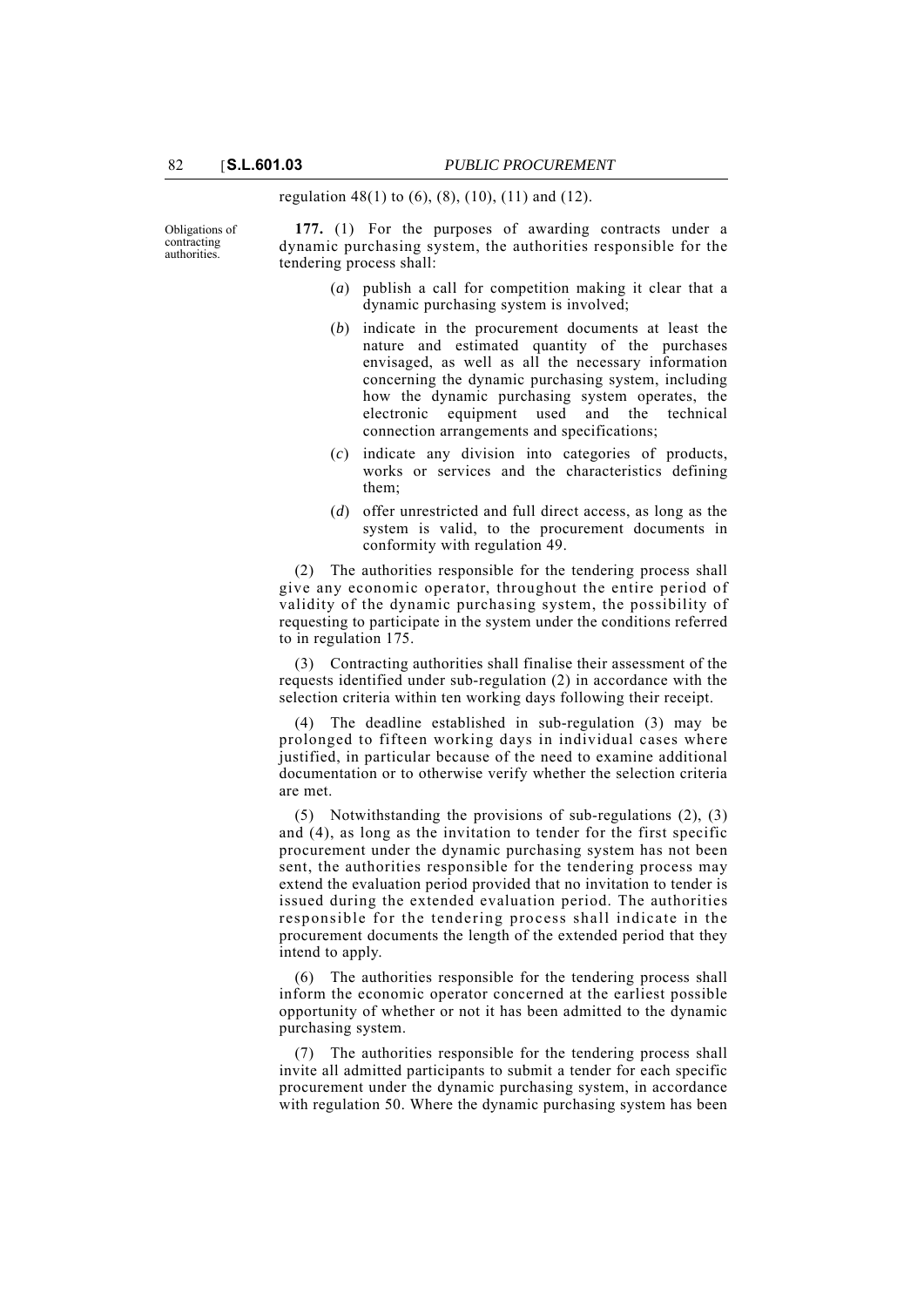divided into categories of works, products or services, the authorities responsible for the tendering process shall invite all participants having been admitted to the category corresponding to the specific procurement concerned to submit a tender.

(8) They shall award the contract to the tenderer that submitted the best tender on the basis of the award criteria set out in the contract notice for the dynamic purchasing system. Those criteria may, where appropriate, be formulated more precisely in the invitation to tender.

**178.** (1) The authorities responsible for the tendering process may, at any time during the period of validity of the dynamic purchasing system, require admitted participants to submit a renewed and updated self-declaration as provided for in regulations 225, 226 and 227, within five working days from the date on which that request is transmitted.

(2) The provisions of regulation 229 shall apply throughout the entire period of validity of the dynamic purchasing system.

**179.** The authorities responsible for the tendering process shall Period of validity. indicate the period of validity of the dynamic purchasing system in the call for competition. They shall notify the Commission of any change in the period of validity, using the following standard forms:

- (a) where the period of validity is changed without terminating the system, the form used initially for the call for competition for the dynamic purchasing system;
- (*b*) where the system is terminated, a contract award notice referred to in regulation 43.

**180.** No charges may be billed prior to or during the period of Charges. validity of the dynamic purchasing system to the economic operators interested in or party to the dynamic purchasing system.

#### Electronic Auctions

auctions. 181. (1) The authorities responsible for the tendering process may use electronic auctions, in which new prices, revised downwards, and, or new values concerning certain elements of tenders are presented.

(2) Before the authority responsible for the tendering process makes use of the electronic auctions it must obtain the written permission of the Director.

**182.** (1) The electronic auction shall be structured as a Structure. repetitive electronic process, which occurs after an initial full evaluation of the tenders, enabling them to be ranked using automatic evaluation methods.

(2) Certain public service contracts and certain public works contracts having as their subject-matter intellectual performances, such as the design of works, which cannot be ranked using automatic evaluation methods, shall not be the object of electronic

Updated selfdeclarations.

Electronic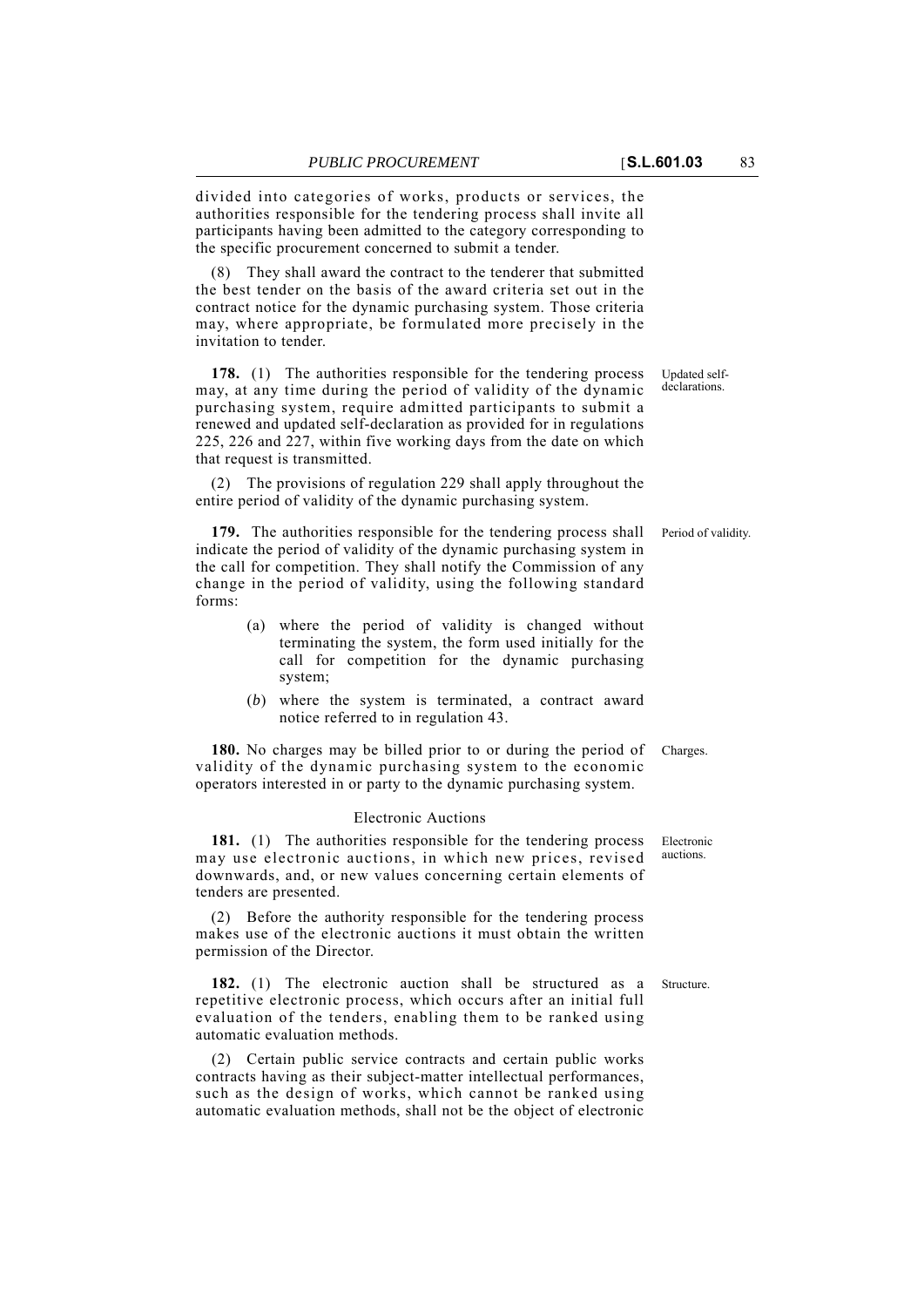## auctions.

Use of electronic auction in other modes of procurement.

**183.** (1) In open or restricted procedures or competitive procedures with negotiation with an estimated value falling under regulation  $9(1)(b)$ , the authorities responsible for the tendering process may decide that the award of a public contract shall be preceded by an electronic auction when the content of the procurement documents, in particular the technical specifications, can be established with precision.

(2) In the same circumstances, an electronic auction may be held on the reopening of competition among the parties to a framework agreement as provided for in regulation 173(2)(*b*) or (*c*) and on the opening for competition of contracts to be awarded under the dynamic purchasing system.

Elements. **184.** The electronic auction shall be based on one of the following elements of the tenders:

- (*a*) solely on prices where the contract is awarded on the basis of price only;
- (*b*) on prices and, or on the new values of the features of the tenders indicated in the procurement documents where the contract is awarded on the basis of the best price-quality ratio or to the tender with the lowest cost using a cost-effectiveness approach.

Disclosure. **185.** The authorities responsible for the tendering process which decide to hold an electronic auction shall state that fact in the contract notice or in the invitation to confirm interest as the case maybe. The procurement documents shall include at least the information set out in Schedule 10.

Initial evaluation. **186.** Before proceeding with an electronic auction, contracting authorities shall make a full initial evaluation of the tenders in accordance with the award criterion or criteria and with the weighting fixed for them.

> **187.** (1) A tender shall be considered admissible where it has been submitted by a tenderer, who has not been excluded pursuant to Part VI and who meets the selection criteria, and whose tender is in conformity with the technical specifications without being irregular or unacceptable or unsuitable.

> (2) In particular, tenders which do not comply with the procurement documents, which were received late, where there is evidence of collusion or corruption, or which have been found by the contracting authority to be abnormally low, shall be considered as being irregular. In particular tenders submitted by tenderers that do not have the required qualifications, and tenders whose price exceeds the contracting authority's budget as determined and documented prior to the launching of the procurement procedure shall be considered as unacceptable.

> (3) A tender shall be considered not to be suitable where it is irrelevant to the contract, being manifestly incapable, without substantial changes, of meeting the contracting authority's needs

Admissibility of tenders.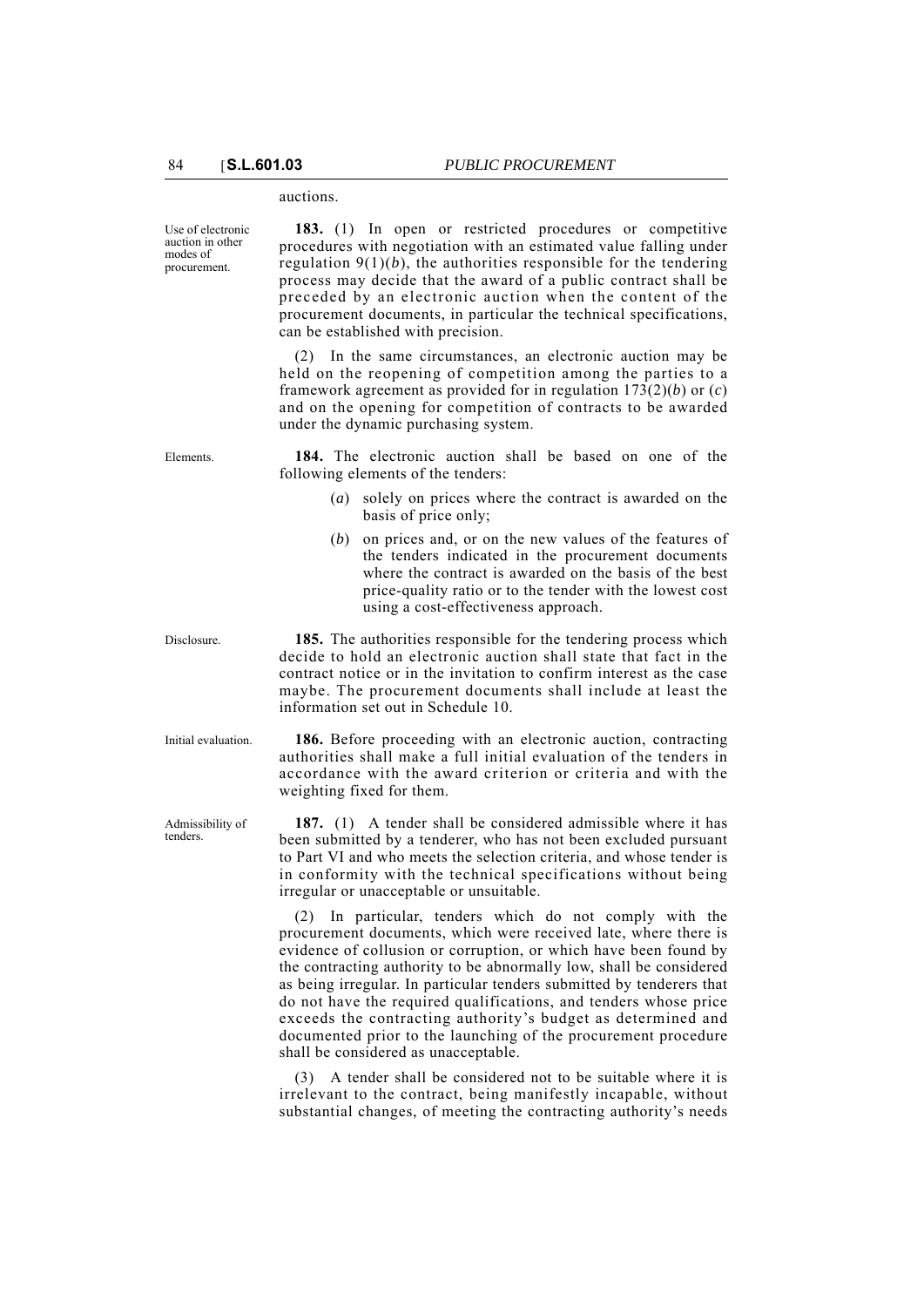and requirements as specified in the procurement documents. A request for participation shall be considered not to be suitable where the economic operator concerned is to be or may be excluded pursuant to Part VI or does not meet the selection criteria set out by the contracting authority pursuant to regulation 217.

**188.** (1) All tenderers that have submitted admissible tenders shall be invited simultaneously to participate in the electronic auction using, as of the specified date and time, the connections in accordance with the instructions set out in the invitation. The electronic auction may take place in a number of successive phases. The electronic auction shall not start sooner than two working days after the date on which invitations are sent out.

(2) The invitation shall be accompanied by the outcome of a full evaluation of the relevant tender, carried out in accordance with the weighting provided for in regulation 239(7).

(3) The invitation shall also state the mathematical formula to be used in the electronic auction to determine the automatic rerankings on the basis of the new prices and, or new values submitted. Except where the most economically advantageous offer is identified on the basis of price alone, that formula shall incorporate the weighting of all the criteria established to determine the most economically advantageous tender, as indicated in the notice used as a means of calling for competition or in other procurement documents. For that purpose, any ranges shall, however, be reduced beforehand to a specified value.

(4) Where variants are authorised, a separate formula shall be provided for each variant.

**189.** Throughout each phase of an electronic auction the Communication. authorities responsible for the tendering process shall instantaneously communicate to all tenderers at least sufficient information to enable them to ascertain their relative rankings at any moment. They may, where this has been previously indicated, communicate other information concerning other prices or values submitted. They may also at any time announce the number of participants in that phase of the auction. In no case, however, may they disclose the identities of the tenderers during any phase of an electronic auction.

**190.** (1) The authorities responsible for the tendering process Closing. shall close an electronic auction in one or more of the following manners:

- (*a*) at the previously indicated date and time;
- (*b*) when they receive no more new prices or new values which meet the requirements concerning minimum differences, provided that they have previously stated the time which they will allow to elapse after receiving the last submission before they close the electronic auction; or
- (*c*) when the previously indicated number of phases in the auction has been completed.

Invitation of admissible tenders.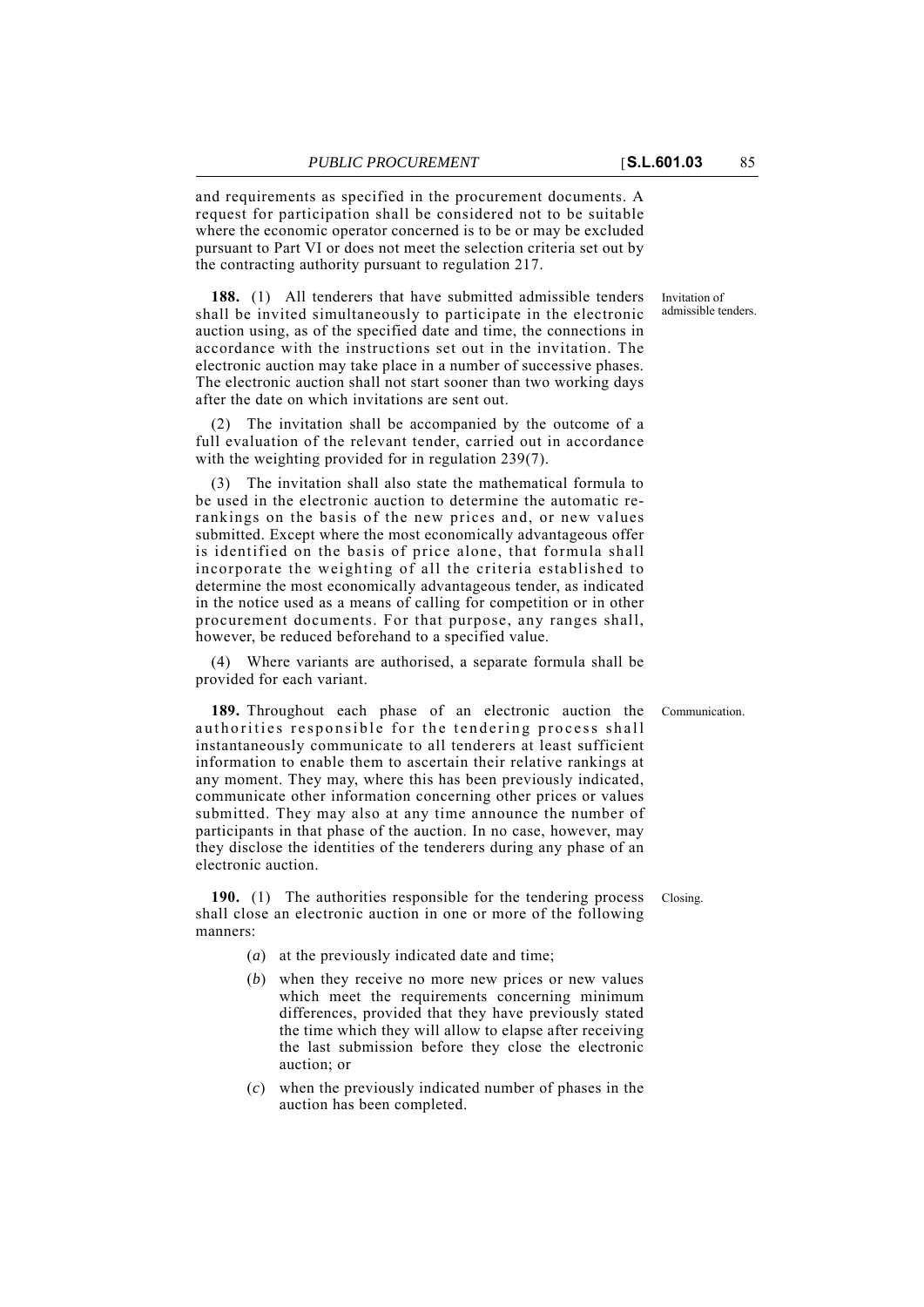(2) Where the authorities responsible for the tendering process intend to close an electronic auction in accordance with subregulation  $(1)(c)$  possibly in combination with the arrangements laid down in sub-regulation  $(1)(b)$ , the invitation to take part in the auction shall indicate the timetable for each phase of the auction.

(3) After closing an electronic auction the authorities responsible for the tendering process shall award the contract in accordance with the provisions of regulation 239 on the basis of the results of the electronic auction.

# **Part VI**

# Exclusion and Black Listing of Economic Operators General Prohibition

Excluded or black listed economic operators.

**191.** (1) No economic operator or sub-contractor shall be given a public contract if he is subject to any of the exclusion or black listing grounds mentioned under this Part.

(2) If, during a procurement process, a sub-contractor is excluded or black listed, the authority responsible for the tendering process or the Director shall require that the economic operator replaces the excluded or black listed subcontractor.

(3) If the economic operator does not replace the subcontractor within the time-frame given in writing by the authority responsible for the tendering process or Director, the tender of that economic operator shall be automatically excluded from the award.

#### Exclusion of Economic Operators

**192.** (1) The authority responsible for the tendering process shall exclude an economic operator from participation in a procurement procedure where it has established or is otherwise made aware that such an economic operator has been the subject of a conviction by final judgment having the nature of a *res judicata* for one of the following reasons:

- (*a*) participation in a criminal organisation, as defined in Article 2 of Council Framework Decision 2008/841/ JHA or an equivalent offence under Maltese law or as defined in the national law of the economic operator;
- (*b*) corruption, as defined in Article 3 of the Convention on the fight against corruption involving officials of the European Communities or officials of Member States of the European Union and Article 2(1) of Council Framework Decision 2003/568/JHA or an equivalent offence under Maltese law or as defined in the national law of the economic operator;
- (*c*) fraud within the meaning of Article 1 of the Convention on the protection of the European Communities' financial interests or an equivalent offence under Maltese law or as defined in the national law of the economic operator;
- (*d*) terrorist offences or offences linked to terrorist activities, as defined in Articles 1 and 3 of Council

Exclusion on grounds of conviction.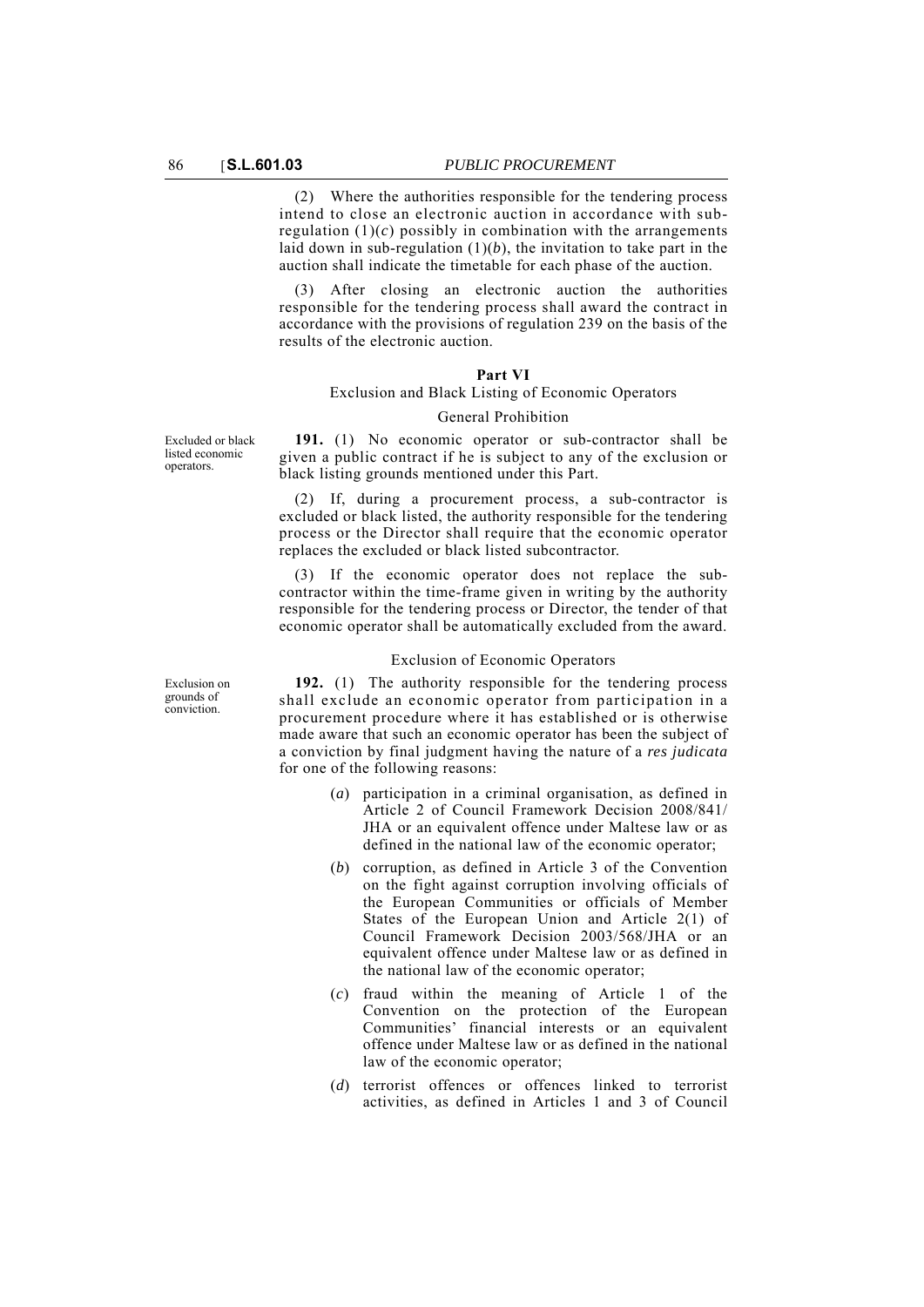Framework Decision 2002/475/JHA respectively, or inciting or aiding or abetting or attempting to commit an offence, as referred to in Article 4 of that Framework Decision or an equivalent offence under Maltese law or as defined in the national law of the economic operator;

- (*e*) money laundering or terrorist financing, as defined in Article 1 of Directive 2005/60/EC of the European Parliament and of the Council or an equivalent offence under Maltese law or as defined in the national law of the economic operator;
- (*f*) child labour and other forms of trafficking in human beings as defined in Article 2 of Directive 2011/36/EU of the European Parliament and of the Council or an equivalent offence under Maltese law or as defined in the national law of the economic operator.

(2) The exclusion of the economic operator shall also operate and apply where the person convicted by final judgment is a member of the administrative, management or supervisory body of that economic operator or has powers of representation, decision or control therein.

(3) Without prejudice to the possibility mentioned in regulation 195, the period of exclusion for the grounds identified under this regulation shall be of five years starting from the date when the judgment has become final.

**193.** (1) An economic operator shall likewise be excluded from participation in a procurement procedure where the authority responsible for the tendering process is aware that the economic operator is in breach of its obligations relating to the payment of taxes or social security contributions and where this has been established by a local or foreign judicial or administrative decision having final and binding effect.

(2) The authorities responsible for the tendering process are also entitled to exclude an economic operator from participation in a procurement procedure if they can demonstrate by any appropriate means that the economic operator is in breach of its obligations relating to the payment of taxes or social security contributions, even in the absence of a local or foreign judicial or administrative decision.

(3) The term 'appropriate means' under this regulation includes any certificate, declaration or documentation issued by a competent entity which demonstrate that the economic operator is in breach of its obligations relating to the payment of taxes and, or social security contributions.

(4) The exclusion mentioned under this regulation shall no longer apply if the economic operator fulfils his obligations by paying or by entering into a binding arrangement with a view to paying the taxes or social security contributions due, including, where applicable, any interest accrued or fines.

Exclusion for failure to abide with obligations concerning taxes or social contributions.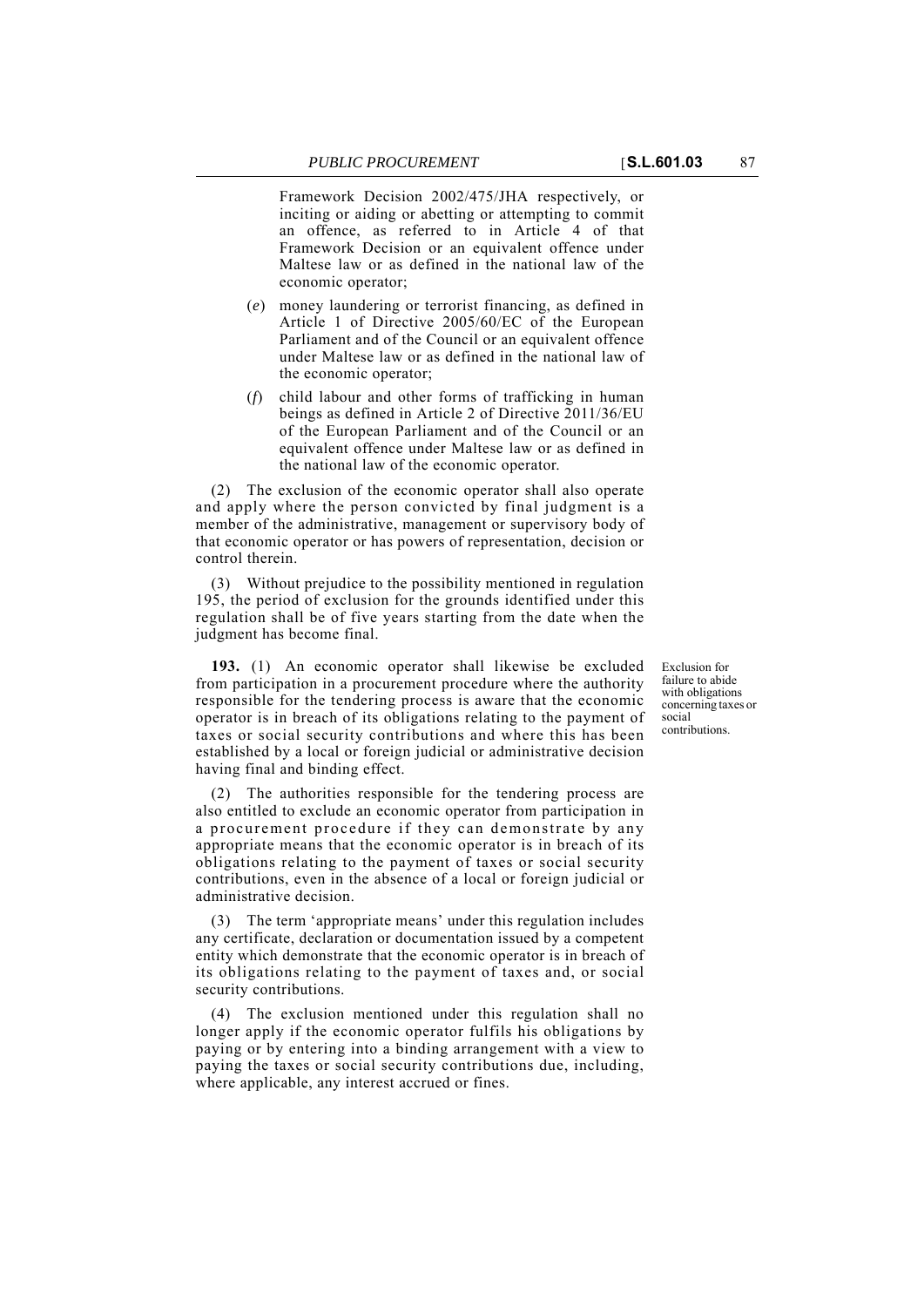Other grounds of exclusion.

**194.** A contract shall also not be awarded to an economic operator who, during the procurement procedure for that contract:

- (*a*) is bankrupt or is the subject of insolvency or windingup proceedings, where its assets are being administered by a liquidator or by the court, where it is in an arrangement with creditors, where its business activities are suspended or it is in any analogous situation arising from a similar procedure under national laws and regulations;
- (*b*) is subject to a conflict of interests as referred to under the definition in regulation 2 which cannot be effectively remedied by other less intrusive measures;
- (*c*) has been involved in the preparation of the procurement procedure, unless such an exclusion cannot be remedied by other, less intrusive measures.

**195.** (1) An economic operator that is in one of the situations referred to in regulations 192 and 194 may provide, in his offer or bid, evidence to the effect that he took sufficient measures to demonstrate his reliability despite the existence of a relevant ground for exclusion. If such evidence at evaluation stage is considered as sufficient by the authority responsible for the tendering process, the economic operator concerned shall not be excluded from the procurement procedure.

(2) The economic operator shall be deemed to have shown his reliability if he proves that he has paid or undertaken to pay compensation in respect of any damage caused by the criminal offence or misconduct, clarified the facts and circumstances in a comprehensive manner by actively collaborating with the investigating authorities and taken concrete technical, organisational and personnel measures that are appropriate to prevent further criminal offences or misconduct.

(3) The measures taken by the economic operators shall be evaluated taking into account the gravity and particular circumstances of the criminal offence or misconduct. Where the measures are considered to be insufficient, the economic operator shall receive a statement of the reasons for that decision.

(4) The economic operator shall not be entitled to make use of the possibility to remove the exclusion as provided in this regulation if the period of exclusion from participating in procurement award procedures has been established by a final judgment.

**196.** The authority responsible for the tendering process shall exclude economic operators at any time during the procedure leading to the award of the contract when it transpires out that the economic operator is, in view of acts committed or omitted either before or during the procedure, in one of the situations referred to in regulations 192, 193 and 194.

Waiver. **197.** On an exceptional basis only, the authority responsible for the tendering process may with the prior approval in writing of the

Removal of exclusion.

Exclusion at the evaluation stage.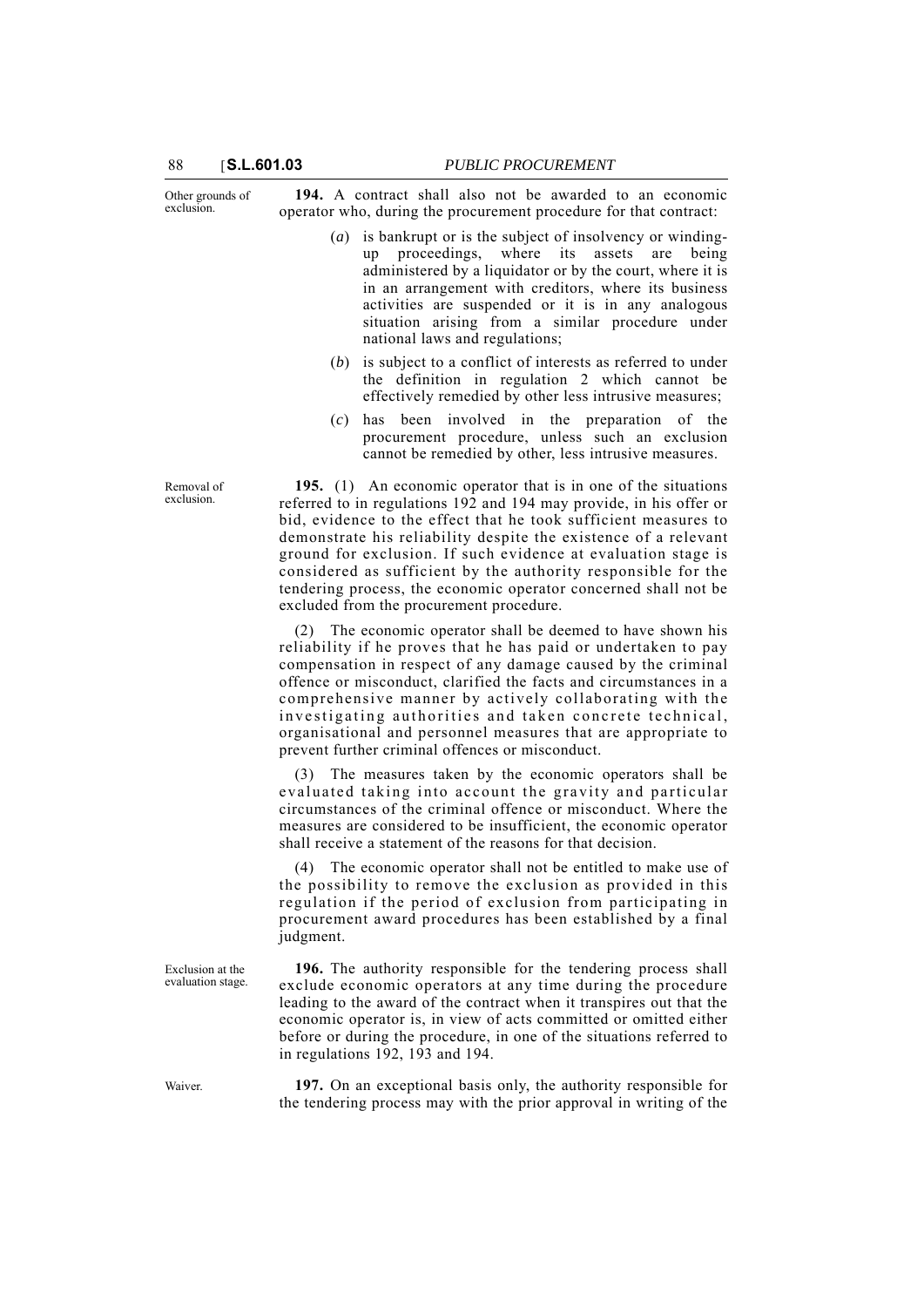Minister dispense from any exclusion mentioned under this Part for overriding reasons relating to the public interest.

**198.** Any economic operator who feels aggrieved by a decision to exclude him from participating in a procurement procedure may file an objection before the Public Contracts Review Board in the same manner as provided for in regulation 270.

## Black Listing by the Director

**199.** The Director is empowered to black list an economic operator from participating in a procurement procedure where:

- (*a*) the economic operator has been declared guilty by any court or tribunal of an offence relating to labour law including those found in the Employment and Industrial Relations Act or any subsidiary legislation made under that Act; or
- (*b*) the economic operator has been convicted of an offence concerning his professional conduct by a judgment which has the force of *res judicata* in accordance with the laws of Malta, which renders its integrity questionable; or
- (*c*) the Director has sufficiently plausible indications to conclude that the economic operator has entered into agreements with other economic operators aimed at distorting competition; or
- (*d*) the Director has been informed in writing by a contracting authority that an economic operator has shown significant or persistent deficiencies in the performance of a substantive requirement in a public contract, or a public concession contract, which led to early termination of that contract, damages or other comparable sanctions; or
- (*e*) the economic operator has been declared guilty by any court or tribunal of serious misrepresentation in supplying the information required for the verification of the absence of grounds for exclusion or the fulfilment of the selection criteria, has withheld such information or is not able to submit the supporting documents required pursuant to regulation 226;
- (*f*) the economic operator has undertaken to unduly influence the decision-making process of the contracting authority, to obtain confidential information that may confer upon it undue advantages in the procurement procedure or to negligently provide misleading information that may have a material influence on decisions concerning exclusion, award or selection;
- (*g*) it can demonstrated by any appropriate means that in the execution of public contracts the economic operator is in violation of applicable obligations in the fields of

Action to the excluded economic operator.

Black listing by the Director. *Amended by: L.N. 195 of 2019.*

Cap. 452.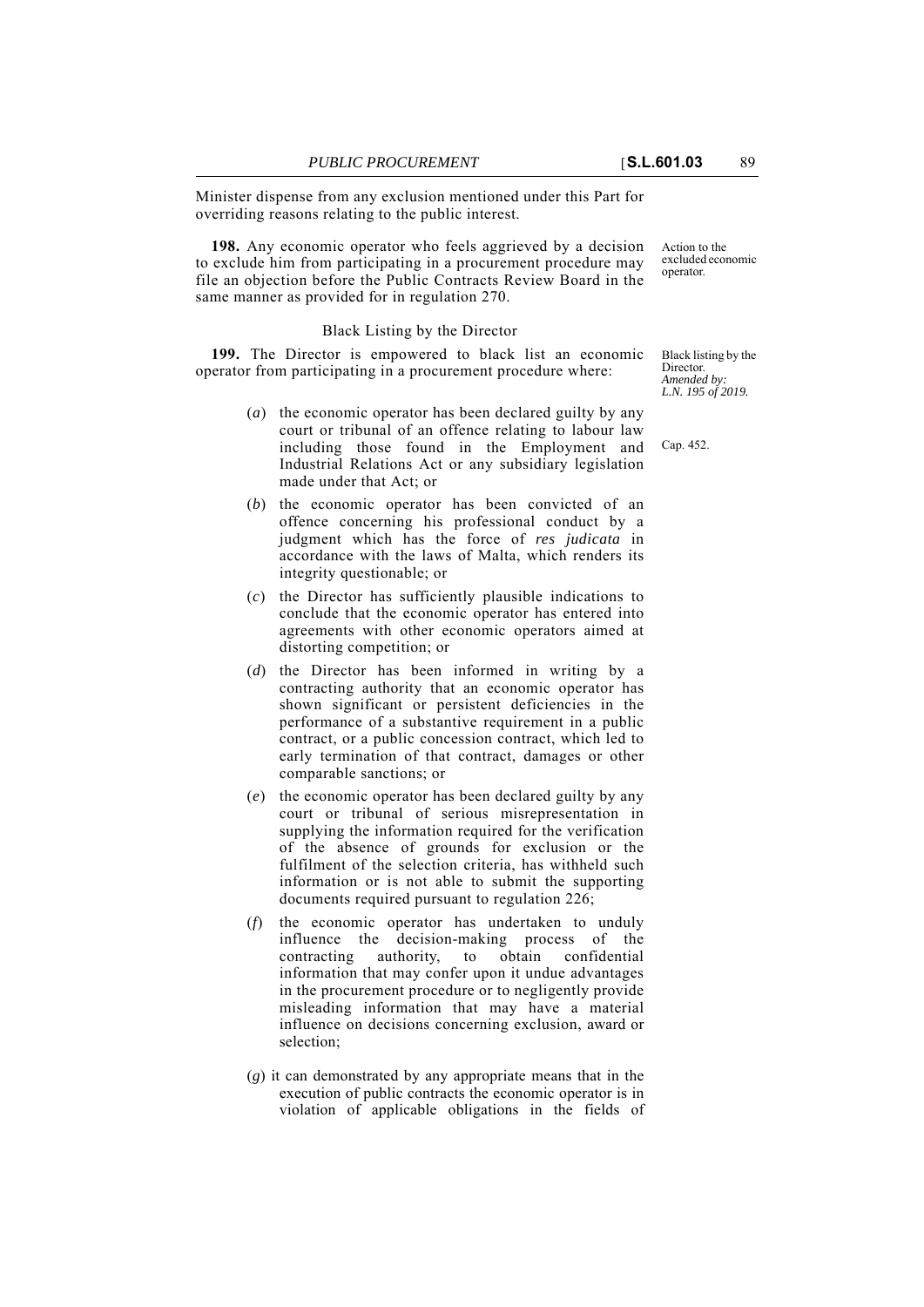environmental, social and labour law established by Union law, national law, collective agreements or by the international environmental, social and labour law provisions listed in Schedule 13.

Disclosure of the decision. *Amended by: L.N. 233 of 2017.*

Remedy available to the economic operator.

Effects of black listing.

**200.** The Director shall inform the economic operator in question of his decision to black list him by means of a registered letter or judicial letter as provided for under the Code of Organization and Civil Procedure detailing the appropriate grounds.

**201.** (1) Any economic operator who feels aggrieved by such a decision may file an objection before the Commercial Sanctions Tribunal as provided in regulation 205.

(2) In default of an objection by the economic operator the decision of the Director shall be final and the black listing period shall be effective for two years from the date of the decision. In the event of an objection, the decision to black list shall become final from the date when the objection has been finally decided by the Commercial Sanctions Tribunal or the Court of Appeal, as the case may be.

Defence. **202.** (1) An economic operator may, before the Commercial Sanctions Tribunal, use as a defence against his black listing, the argument that he has taken measures that are sufficient to demonstrate his reliability despite the existence of a relevant ground for black listing. If such evidence is considered as sufficient, the economic operator concerned shall not be black listed from the procurement procedure.

> (2) The economic operator shall prove that he has paid or undertaken to pay compensation in respect of any damage caused by the criminal offence or misconduct, clarified the facts and circumstances in a comprehensive manner by actively collaborating with the investigating authorities and taken concrete technical, organisational and personnel measures that are appropriate to prevent further criminal offences or misconduct.

> (3) The measures taken by the economic operators shall be evaluated by the Commercial Sanctions Tribunal taking into account the gravity and particular circumstances of the criminal offence or misconduct. Where the Commercial Sanctions Tribunal shall deem the measures as insufficient, it will include the reasons for such a decision in its judgment.

> **203.** (1) An economic operator which has been black listed by a final judgment from participating in procurement procedures shall not be entitled to make use of the possibility provided for under regulation 202 during the period of exclusion resulting from that judgment.

> (2) Once the economic operator has been black listed he shall be excluded from the award of any public contract or any contract, quotation or direct-contract for the period of his black listing.

Action before the Commercial Sanctions Tribunal.

**204.** The economic operator who has been informed by the Director that he will be black listed can file an appeal before the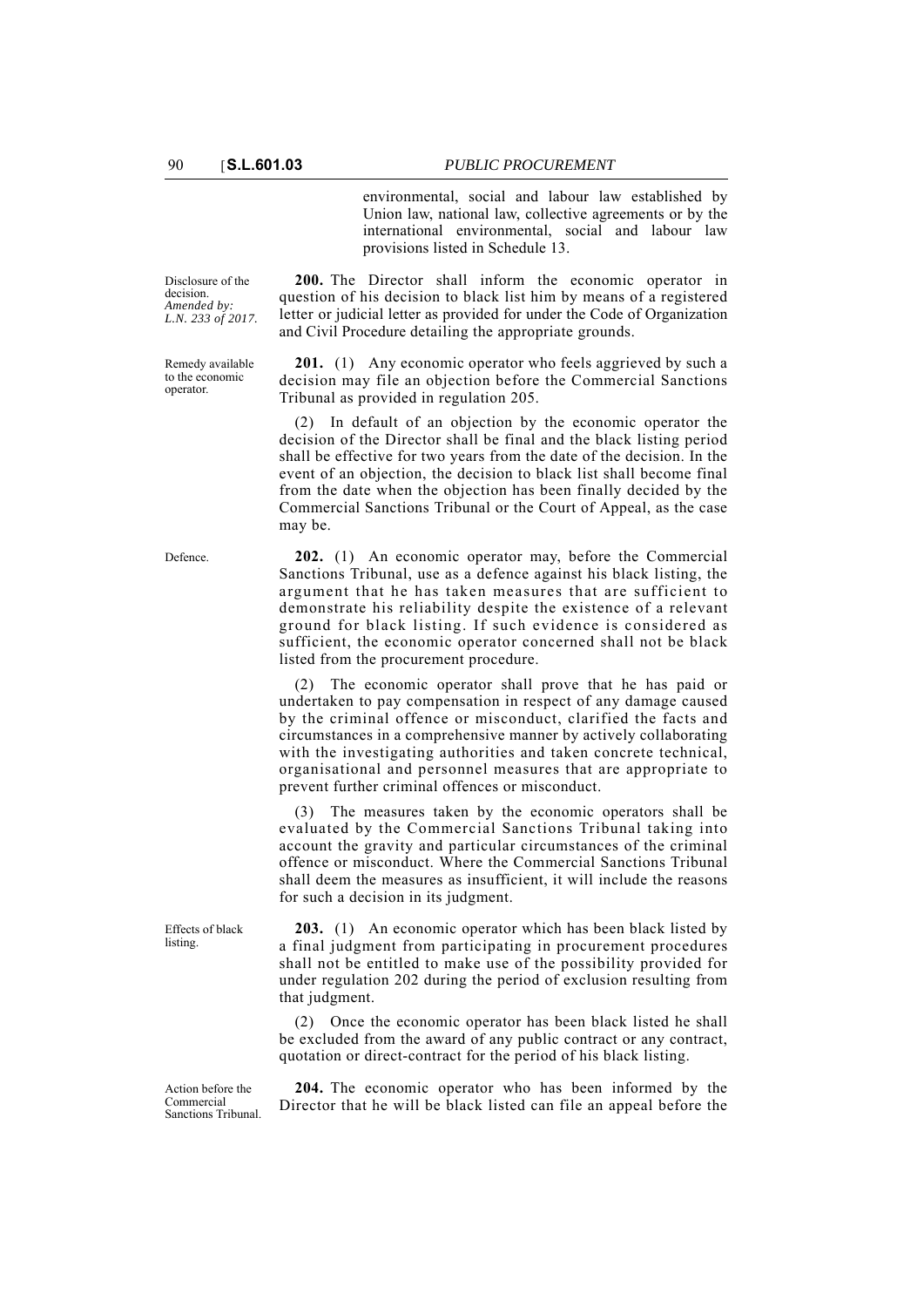Commercial Sanctions Tribunal.

**205.** (1) The appeal shall be filed within ten days from the date in which the or registered letter or judicial letter identified under regulation 200 shall be notified to the appellant.

(2) The appeal shall be valid only if accompanied by a deposit of four hundred euro (€400).

(3) The Secretary of the Tribunal shall immediately serve a copy of the appeal to the Director thereby informing the latter that an appeal had been filed.

(4) The appeal shall also be affixed to the notice-board of the Tribunal.

(5) The Director may, within ten days from the day on which the appeal is notified to him, file a written reply. The reply shall also be affixed to the notice-board of the Tribunal.

(6) The Director shall forward to the chairman of the Tribunal all documentation pertaining to the black listing of the appellant.

(7) The tribunal shall then set a date for the oral hearing.

(8) When the oral hearing is concluded, the Tribunal, if it does not deliver the decision on the same day, shall reserve decision for the earliest possible date to be fixed for the purpose, but not later than six weeks from the day in which the written pleadings are deemed to be closed:

Provided that for serious and justified reasons expressed in writing by means of an order notified to all the parties, the Tribunal may postpone the judgment for a later period.

(9) The secretary of the board shall keep a record of the grounds of each adjournment and of everything done in each sitting.

Black Listing by the Director of Employment and Industrial Relations

**206.** (1) The Director of Employment and Industrial Relations shall request the Commercial Sanctions Tribunal to black list a person, whether natural or legal, from participating in procedures for the award of public contracts if such person:

- (*a*) has failed to provide his employees with a written contract of service; or
- (*b*) has failed to provide his employees with a detailed pay slip containing all relevant details including amount paid, normal hours worked, overtime hours, hours worked on Sundays and public holidays, hours availed of a leave or sick leave, a breakdown of bonuses and allowances as well as deductions made; or
- (*c*) has failed to deposit wages or salaries by direct payment in the employee's bank account; or

Black listing due to unfair employment conditions.

Procedure. *Amended by: L.N. 26 of 2018.*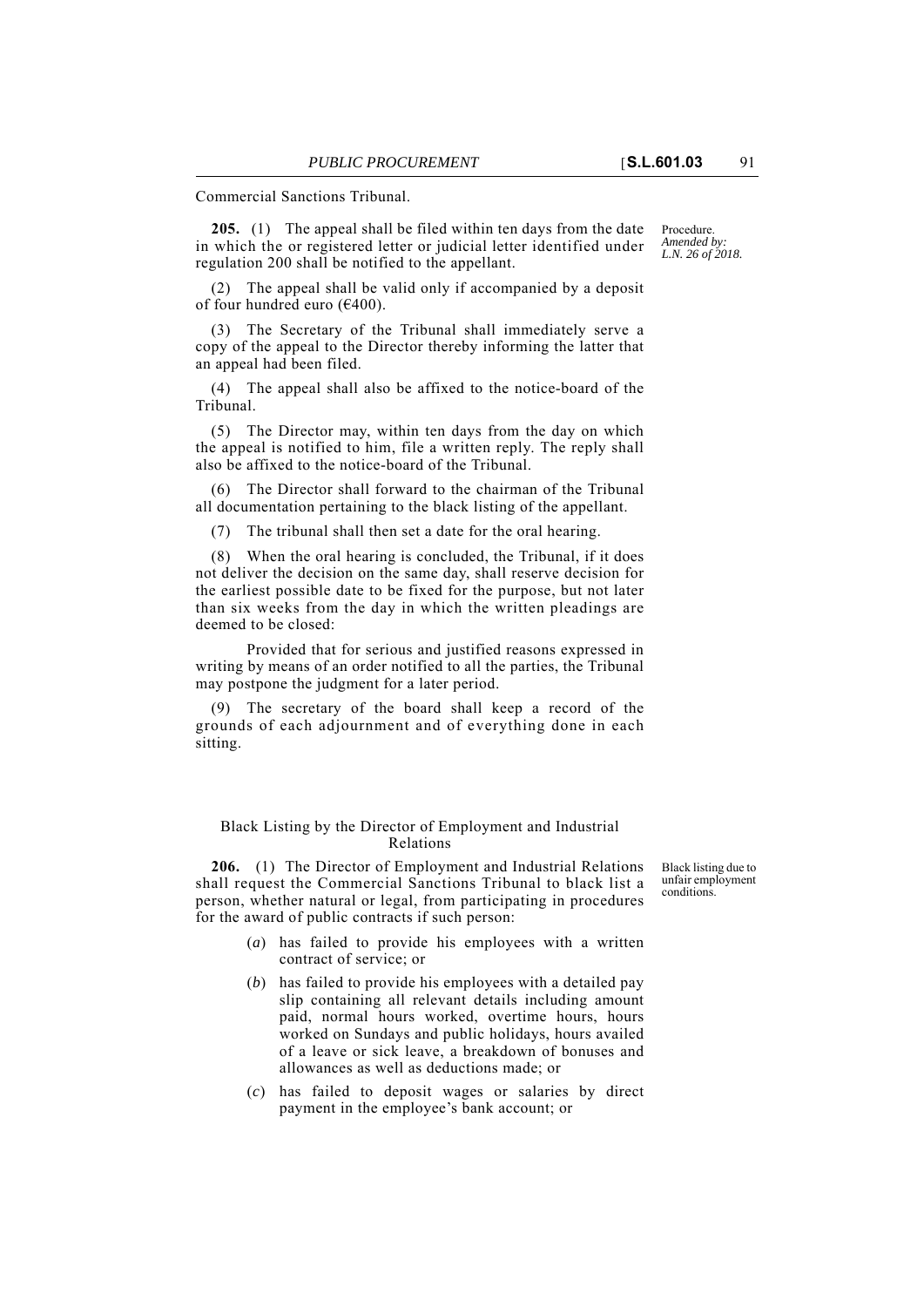- (*d*) has failed to provide the relevant bank statements of wages and salaries' deposit and copies of the detailed payslips, which are to be made available as and when required by the Director of Employment and Industrial Relations; or
- (*e*) has subcontracted a public contract to another person employing the same employees of the principal contractor to carry out the same or similar duties for the execution of the said public contract.

(2) When the Director of Employment and Industrial Relations requests to black list a legal person, apart from the legal person, he may also request the black listing of natural persons who represent that legal person.

**207.** It shall be the function of the Director of Employment and Industrial Relations to ensure that the conditions mentioned in regulation 206 are observed by all persons.

**208**. With regards to instances provided for under regulation 206, the Director of Employment and Industrial Relations shall proceed for the black listing of a person before the Commercial Sanctions Tribunal by means of an application.

**209.** (1) The application shall contain a statement of the facts and the grounds of the cause for black listing. It shall also contain a detailed report on the findings of the investigations carried out by the Director of Employment and Industrial Relations or a copy of the decision given by the Court.

The application and all the documents supporting the application shall be served on the defendant by or registered letter judicial letter, who shall have twenty days to file a reply. The reply shall be accompanied by a deposit of four hundred euro  $(6400)$ payable to the Secretary of the Commercial Sanctions Tribunal and shall contain all documentation in support of the reply.

(3) If the registered letter or judicial letter mentioned in subregulation (2) is not notified to the defendant, it shall be the responsibility of the Director of Employment and Industrial Relations to cause a copy of the application and all the documents attached with the application to be served on the defendant, and such service shall be effected through the mode of service established in article 187 of the Code of Organization and Civil Procedure.

The fees mentioned in paragraph 6 of Tariff A of Schedule A of the Code of Organization and Civil Procedure shall apply to such service.

(4) The defendant shall cause a copy of the reply to be served on the Director of Employment and Industrial Relations.

(5) The written pleadings shall be deemed to be closed upon the expiration of the time referred to in sub-regulation (3).

Role and investigations of the Director of Employment and Industrial Relations.

Process before the Commercial Sanctions Tribunal for instances provided under regulation 206.

Written pleadings. *Amended by: L.N. 26 of 2018; L.N. 176 of 2018.*

*Amended by: L.N. 26 of 2018.*

Cap. 12.

Cap. 12.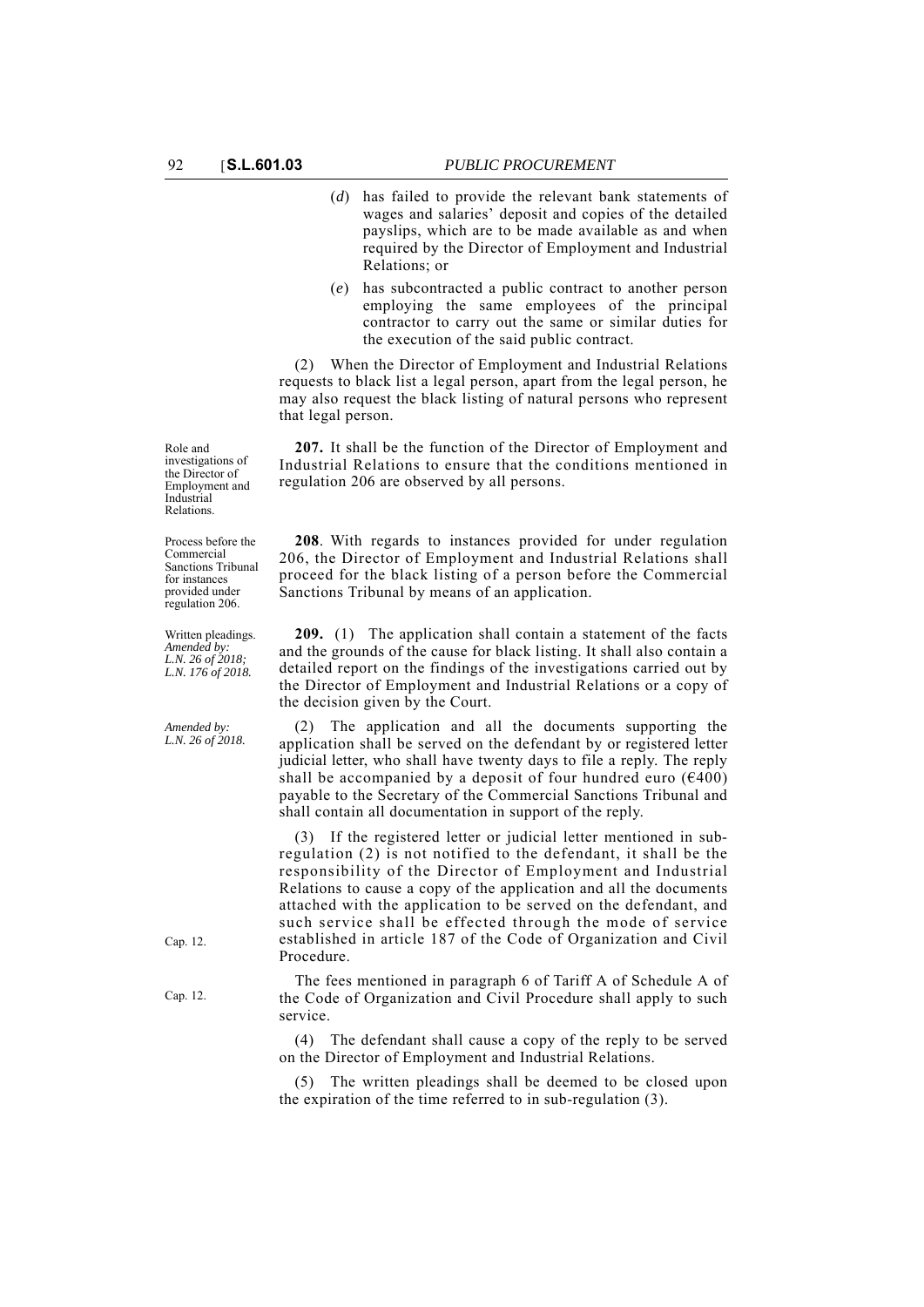**210.** (1) The Secretary of the Commercial Sanctions Tribunal shall notify the Director of Employment and Industrial Relations and the defendant of the date on which the first hearing will be held. The notice of hearing shall be communicated by the Secretary to the defendant together with the application and documents mentioned in sub-regulation (2) of regulation 209.

(2) When the hearing is concluded, the Commercial Sanctions Tribunal, if it does not deliver decision on the same day, shall reserve decision for the earliest possible date to be fixed for the purpose, but not later than four months from the date when the written pleadings are deemed to be closed:

Provided that, for serious and justified reasons expressed in writing by means of an order notified to all the parties, the Commercial Sanctions Tribunal may postpone the judgment to a later period.

211. After evaluating all the evidence and after considering all Evaluation. submissions put forward by the parties, the Commercial Sanctions Tribunal shall decide whether to accede or reject to the request made by the Director of Employment and Industrial Relations for the black listing of the defendant:

Provided that the Commercial Sanctions Tribunal may, after considering measures taken by the defendant to remedy the situation and after taking into account the gravity and particular circumstances of the misconduct, decide to deliver a warning to the defendant, instead of black listing the defendant.

**212.** If the Commercial Sanctions Tribunal decides for the black listing of the defendant, the black listing period shall be between six months and one year:

Provided that where the defendant repeats the misconduct the black listing period shall be between one and three years.

**213.** In its decision the Commercial Sanctions Tribunal shall Decision. recommend as to whether any deposit, or part thereof, submitted by defendant should be refunded.

**214.** The final decision of the Commercial Sanctions Tribunal Appeal. may be appealed before the Court of Appeal and such process shall be regulated *mutatis mutandis* as provided in regulations 284, 285, 286, 288 and 290.

**215.** (1) The effects of black listing shall commence on the lapse of two months from the day when the decision of the black listing has become final.

(2) All existing contracts signed by the central government authority, contracting authorities and bodies governed by public law with persons who have been black listed in terms of regulation 207 shall be terminated *ipso jure* without any compensation for actual and future losses from the date on which the decision regarding the black listing becomes final.

**Offences** 

Hearing. *Amended by: L.N. 176 of 2018.*

Black listing period.

Effects of black listing.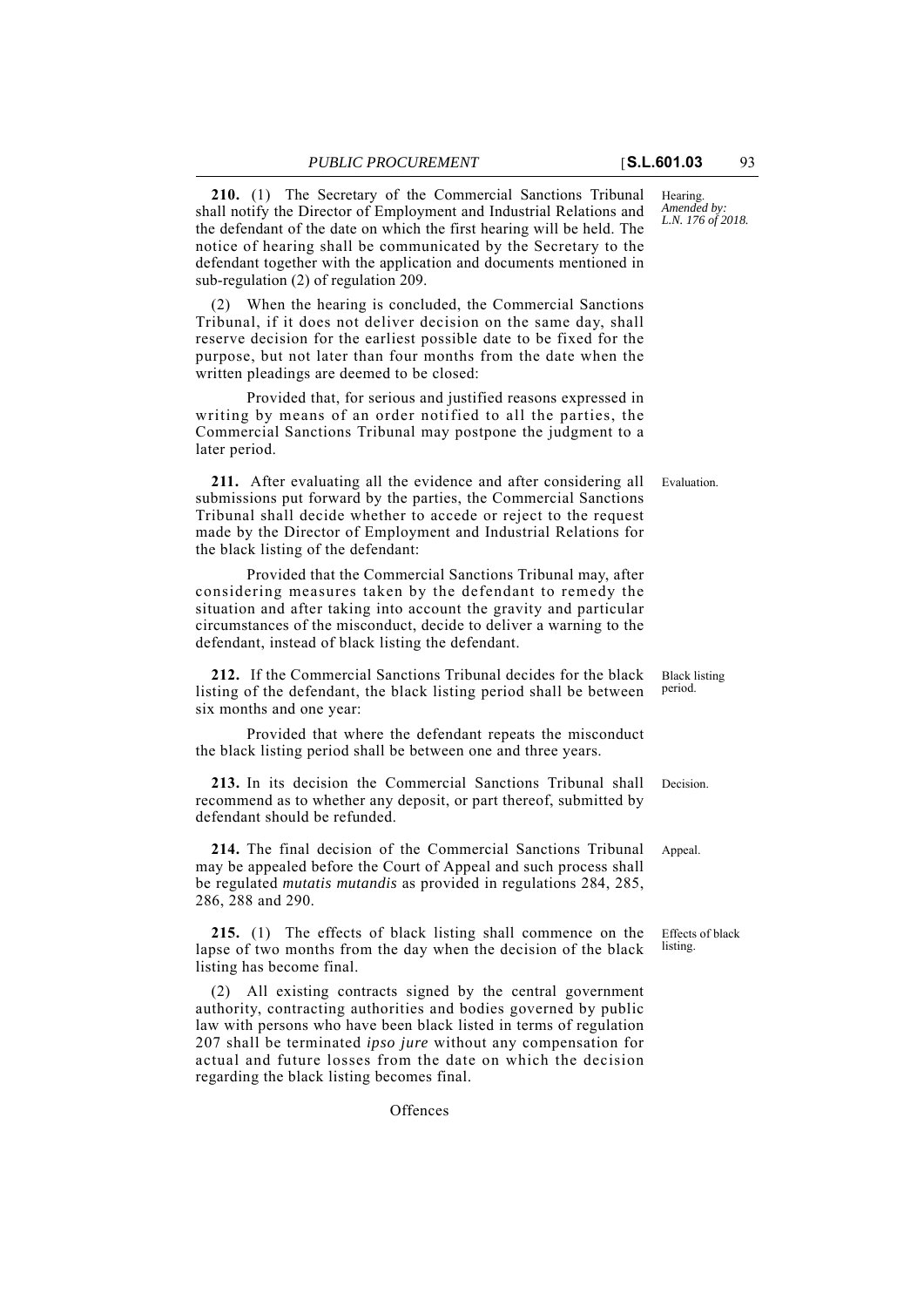Offences. **216.** Any person who enters into a contract, whether in his own name or on behalf of others, in contravention of any of the provisions of this Part, and any person who induces any other person to enter into or appear on any such contract as aforesaid or the making thereof, or who aids or abets any of the aforesaid acts, shall be guilty of an offence and shall be liable on conviction to a fine (*multa*) not exceeding two thousand euro ( $\epsilon$ 2,000).

#### **Part VII**

Choice of participants and award of contracts

#### Selection Criteria

- Selection criteria. **217.** (1) Selection criteria may relate to:
	- (*a*) suitability to pursue the professional activity;
	- (*b*) economic and financial standing;
	- (*c*) technical and professional ability.

(2) Contracting authorities may only impose criteria referred to under this regulation on economic operators as requirements for participation. Any of the requirements imposed shall be limited to those that are appropriate to ensure that a candidate or tenderer has the legal and financial capacities and the technical and professional abilities to perform the contract to be awarded. All requirements shall be related and proportionate to the subject-matter of the contract.

(3) As to the suitability to pursue the professional activity, contracting authorities may require economic operators to be enrolled in one of the professional or trade registers, as described in Annex XI of Directive 2014/24/EU.

(4) In procurement procedures for services, in so far as economic operators have to possess a particular authorisation or to be members of a particular organisation in order to be able to perform in their country of origin the service concerned, the contracting authority may require them to prove that they hold such authorisation or membership.

**218.** As to economic and financial standing, contracting authorities may impose requirements ensuring that economic operators possess the necessary economic and financial capacity to perform the contract. For that purpose, contracting authorities may require, in particular, that economic operators have a certain minimum yearly turnover, including a certain minimum turnover in the area covered by the contract. In addition, contracting authorities may require that economic operators provide information on their annual accounts showing the ratios, for instance, between assets and liabilities. They may also require an appropriate level of professional risk indemnity insurance.

**219.** (1) The minimum yearly turnover that economic operators are required to have shall not exceed two times the estimated contract value, except in duly justified cases such as relating to the special risks attached to the nature of the works, services or supplies. The contracting authority shall indicate the

Economic and financial standing.

Minimum yearly turnover.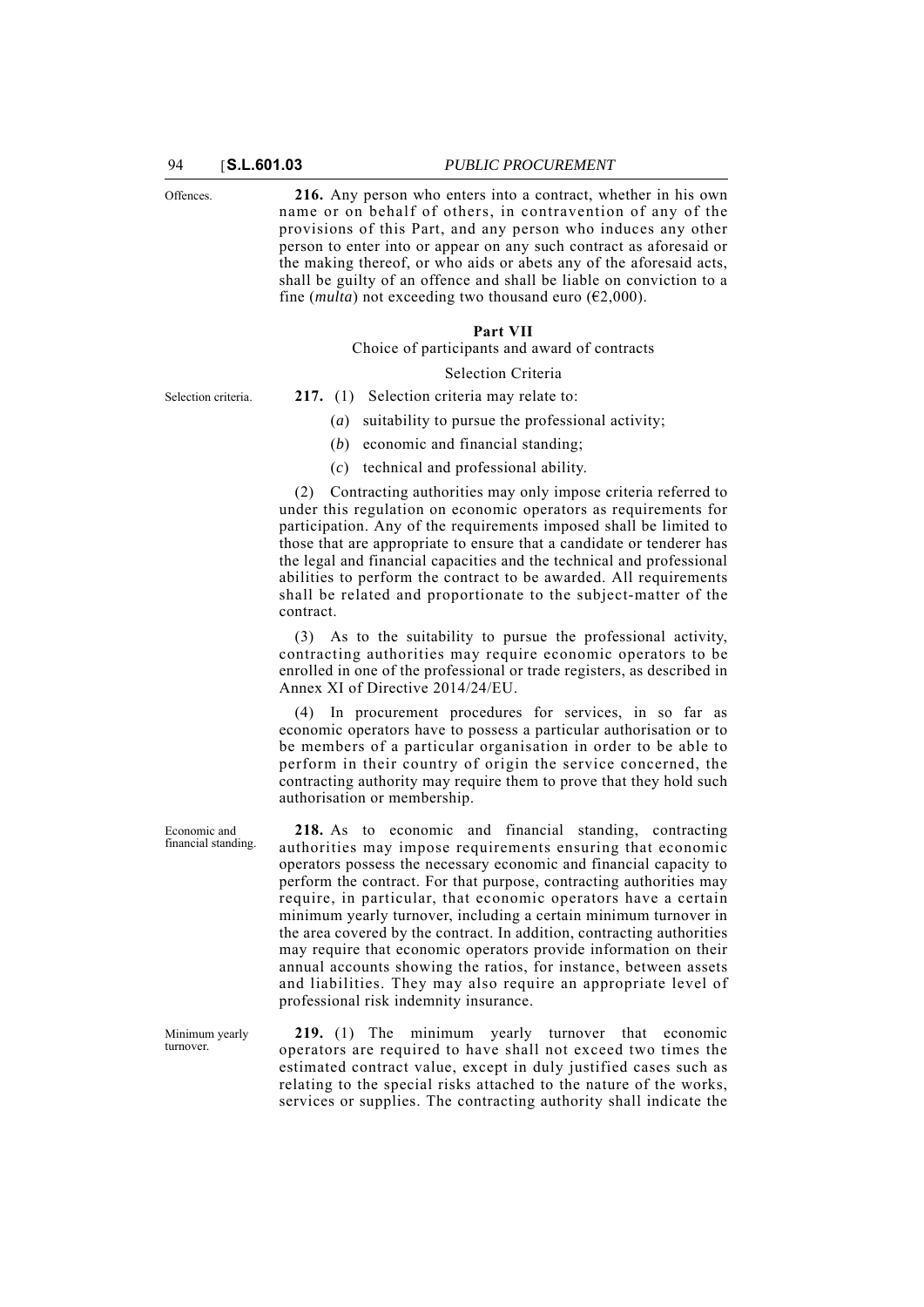main reasons for such a requirement in the procurement documents or the individual report referred to in regulations 113 or 241, as the case may be.

(2) The ratio, for instance, between assets and liabilities may be taken into consideration where the contracting authority specifies the methods and criteria for such consideration in the procurement documents. Such methods and criteria shall be transparent, objective and non-discriminatory.

**220.** Where a procurement document including a tender is divided into lots, regulations 217 to 224 shall apply in relation to each individual lot. However, the contracting authority may set the minimum yearly turnover that economic operators are required to have by reference to groups of lots in the event that the successful tenderer is awarded several lots to be executed at the same time.

**221.** Where contracts based on a framework agreement are to be awarded following a reopening of competition, the maximum yearly turnover requirement referred to in regulation 219(1) shall be calculated on the basis of the expected maximum size of specific contracts that will be performed at the same time, or, where it is not known, on the basis of the estimated value of the framework agreement. In the case of dynamic purchasing systems, the maximum yearly turnover requirement referred to in regulation 219(1) shall be calculated on the basis of the expected maximum size of specific contracts to be awarded under that system.

**222.** (1) As to technical and professional ability, contracting authorities may impose requirements ensuring that economic operators possess the necessary human and technical resources and experience to perform the contract to an appropriate quality standard.

(2) Contracting authorities may require, in particular, that economic operators have a sufficient level of experience demonstrated by suitable references from contracts performed in the past. A contracting authority may assume that an economic operator does not possess the required professional abilities where the contracting authority has established that the economic operator has conflicting interests which may negatively affect the performance of the contract.

**223.** In procurement procedures for supplies requiring siting or installation work, services or works, the professional ability of economic operators to provide the service or to execute the installation or the work may be evaluated with regard to their skills, efficiency, experience and reliability.

**224.** Contracting authorities shall indicate the required conditions of participation which may be expressed as minimum levels of ability, together with the appropriate means of proof, in the contract notice or in the invitation to confirm interest.

**225.** (1) At the time of submission of requests to participate or of tenders, both having an estimated value which falls under

Contract divided in lots.

Framework agreements.

Technical and professional ability.

Supplies requiring siting or installation work, services or works.

Conditions must be specified.

European Single Procurement Document.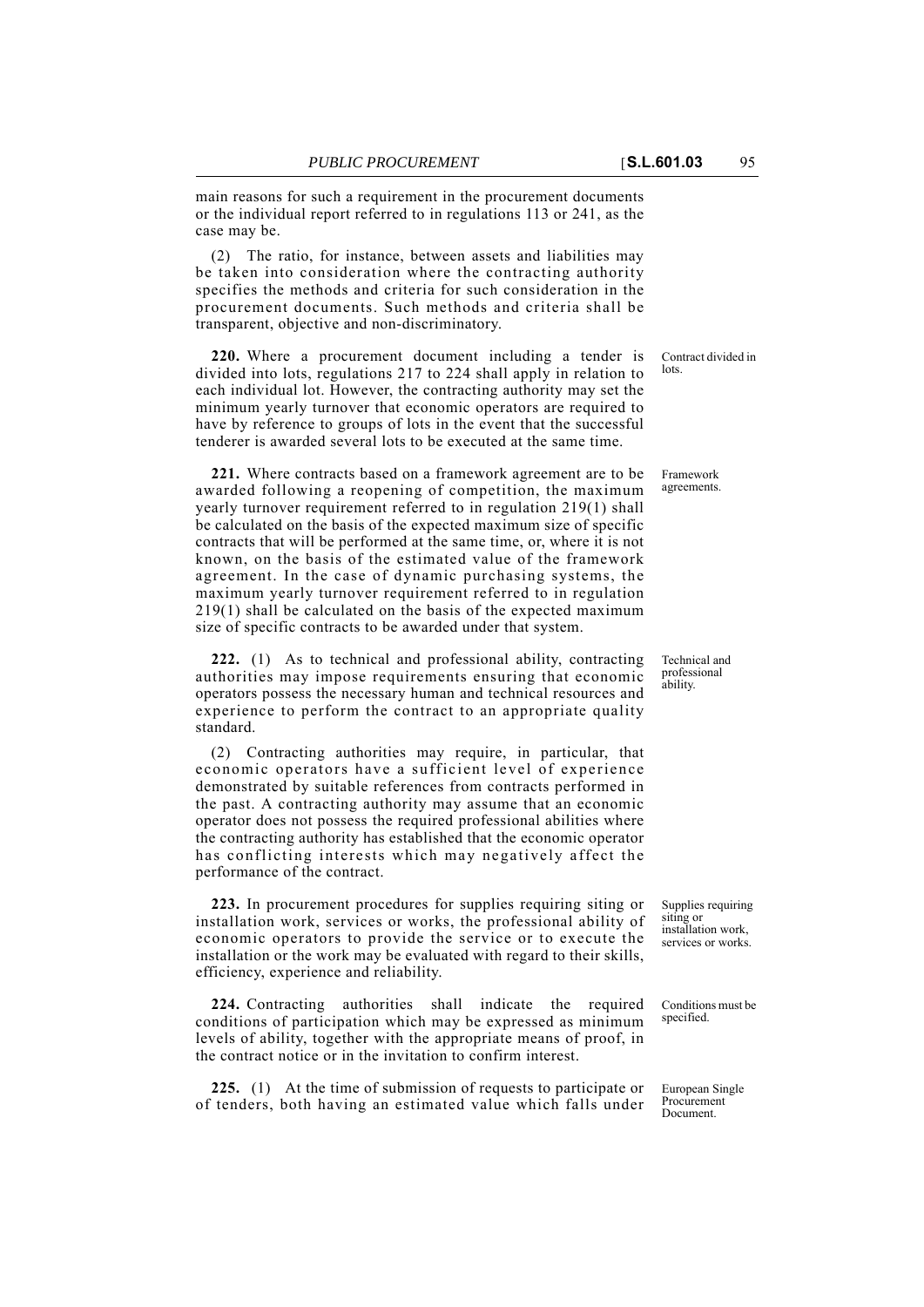regulation  $9(1)(b)$ , contracting authorities shall accept the European Single Procurement Document (ESPD), consisting of an updated self-declaration as preliminary evidence in replacement of certificates issued by public authorities or third parties confirming that the relevant economic operator fulfils the following conditions:

- (*a*) it is not in one of the situations referred to in Part VI in which economic operators shall or may be excluded;
- (*b*) it meets the relevant selection criteria that have been set out pursuant to regulation 217;
- (*c*) where applicable, it fulfils the objective rules and criteria that have been set out pursuant to regulation 237.

(2) Where the economic operator relies on the capacities of other entities pursuant to regulation 235, the ESPD shall also contain the information referred to in sub-regulation (1)(*a*) in respect of such entities.

**226.** (1) The ESPD shall consist of a formal statement by the economic operator that the relevant ground for exclusion does not apply and, or that the relevant selection criterion is fulfilled and shall provide the relevant information as required by the contracting authority. The ESPD shall further identify the public authority or third party responsible for establishing the supporting documents and contain a formal statement to the effect that the economic operator will be able, upon request and without delay, to provide those supporting documents.

(2) Where the contracting authority can obtain the supporting documents directly by accessing a database pursuant to regulation 229(3), the EPSD shall also contain the information required for this purpose, such as the internet address of the database, any identification data and, where applicable, the necessary declaration of consent.

Re-use. **227.** Economic operators may re-use an ESPD which has already been used in a previous procurement procedure, provided that they confirm that the information contained therein continues to be correct.

Form. **228.** The ESPD shall be drawn up on the basis of a standard form and shall be provided exclusively in electronic form.

Further documents. **229.** (1) A contracting authority may ask tenderers and candidates at any moment during the procedure to submit all or part of the supporting documents where this is necessary to ensure the proper conduct of the procedure.

> (2) Before awarding the contract, the contracting authority shall, except in respect of contracts based on framework agreements where such contracts are concluded in accordance with regulations 172 and 173, require the tenderer to which it has decided to award the contract to submit up-to-date supporting documents in accordance with regulations 230, 231 and 232 as applicable and, where appropriate, regulation 235. The contracting

Content of the ESPD.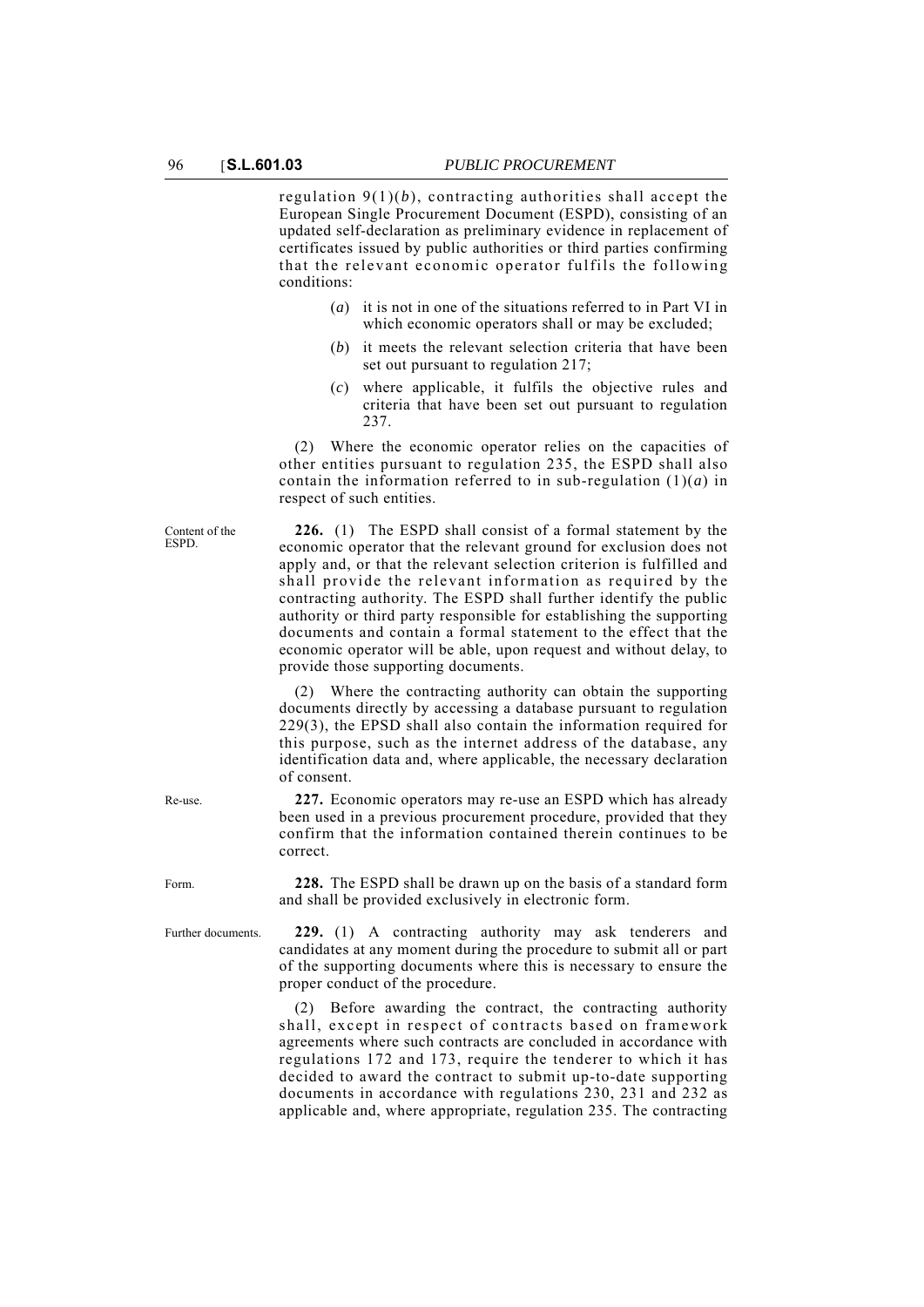authority may invite economic operators to supplement or clarify the certificates received pursuant to regulations 230 to 234.

(3) Notwithstanding the provisions of sub-regulations (1) and (2), economic operators shall not be required to submit supporting documents or other documentary evidence where and in so far as the contracting authority has the possibility of obtaining the certificates or the relevant information directly by accessing a national database in any Member State that is available free of charge, such as a national procurement register, a virtual company dossier, an electronic document storage system or a prequalification system.

(4) Notwithstanding the provisions of sub-regulations (1) and (2), economic operators shall not be required to submit supporting documents where the contracting authority, having awarded the contract or concluded the framework agreement, already possesses these documents.

**230.** (1) Contracting authorities may require the certificates, statements and other means of proof referred to in this regulation as well as regulations 231 and 232 as evidence for the absence of grounds for exclusion as referred to in Part VI and for the fulfilment of the selection criteria in accordance with regulation 217.

(2) Contracting authorities shall not require means of proof other than those referred to in this regulation and regulations 231, 232 and 234. In respect of regulation 235, economic operators may rely on any appropriate means to prove to the contracting authority that they will have the necessary resources at their disposal.

(3) Contracting authorities shall accept the following as sufficient evidence that none of the cases specified in regulations 192, 193, 194 and 199 apply to the economic operator:

- (*a*) as regards regulation 192, the production of an extract from the relevant register, such as judicial records or, failing that, of an equivalent document issued by a competent judicial or administrative authority in the Member State or country of origin or the country where the economic operator is established showing that those requirements have been met;
- (*b*) as regards regulations 193 and 194(*a*), a certificate issued by the competent authority in the Member State or country concerned.

(4) Where the Member State or country in question does not issue the documents or certificates referred to in sub-regulation (3), or where these do not cover all the cases specified in regulations 192, 193 and 194(*a*), they may be replaced by a declaration on oath or, in Member States or countries where there is no provision for declarations on oath, by a solemn declaration made by the person concerned before a competent judicial or administrative authority, a notary or a competent professional or trade body, in the Member State or country of origin or in the Member State or country where the economic operator is established.

Means of proof related to the exclusion and black listing of economic operators.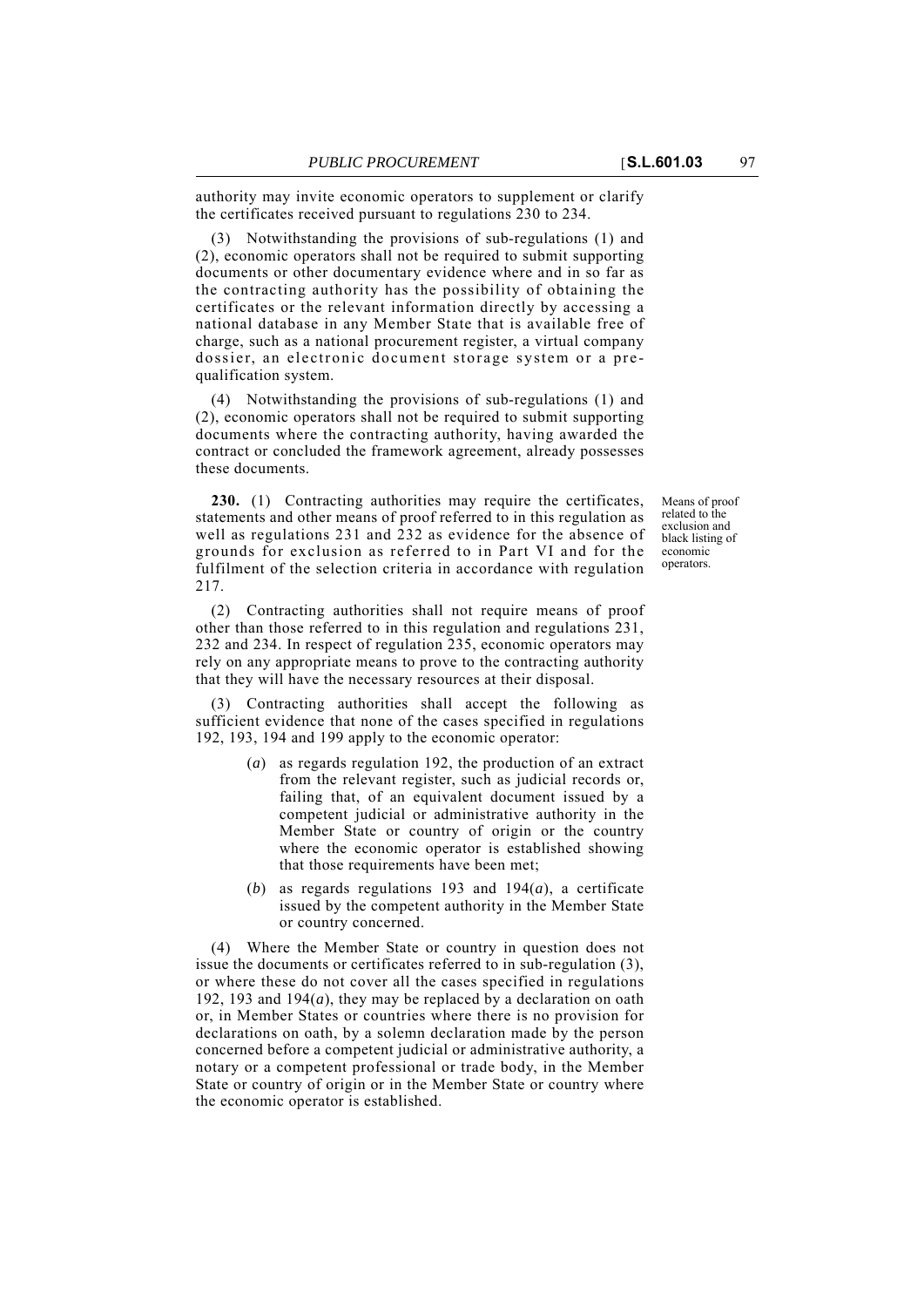(5) The Director shall, where relevant, provide an official declaration stating that the documents or certificates referred to in this sub-regulation are not issued or that they do not cover all the cases specified in regulations 192, 193 and 194(*a*). Such official declarations shall be made available through the online repository of certificates (e-Certis).

Means of proof for financial standing.

**231.** (1) Proof of the economic operator's economic and financial standing may, as a general rule, be provided by one or more of the following:

- (*a*) appropriate statements from banks or, where appropriate, evidence of relevant professional risk indemnity insurance;
- (*b*) the presentation of financial statements or extracts from the financial statements, where publication of financial statements is required under the law of the country in which the economic operator is established;
- (*c*) a statement of the undertaking's overall turnover and, where appropriate, of turnover in the area covered by the contract for a maximum of the last three financial years available, depending on the date on which the undertaking was set up or the economic operator started trading, as far as the information on these turnovers is available.

(2) Where, for any valid reason, the economic operator is unable to provide the references requested by the contracting authority, it may prove its economic and financial standing by any other document which the contracting authority considers appropriate.

Means of proof for technical abilities.

**232.** Evidence of the economic operators' technical abilities may be provided by one or more of the following means, in accordance with the nature, quantity or importance, and use of the works, supplies or services:

- (*a*) by means of the following lists:
	- (i) a list of the works carried out, at most, over the past five years, accompanied by certificates of satisfactory execution and outcome for the most important works; where necessary in order to ensure an adequate level of competition, contracting authorities may indicate that evidence of relevant works carried out more than five years before will be taken into account;
	- (ii) a list of the principal deliveries effected or the main services provided over, at the most, the past three years, with the sums, dates and recipients, whether public or private, involved. Where necessary in order to ensure an adequate level of competition, contracting authorities may indicate that evidence of relevant supplies or services delivered or performed more than three years before will be taken into account;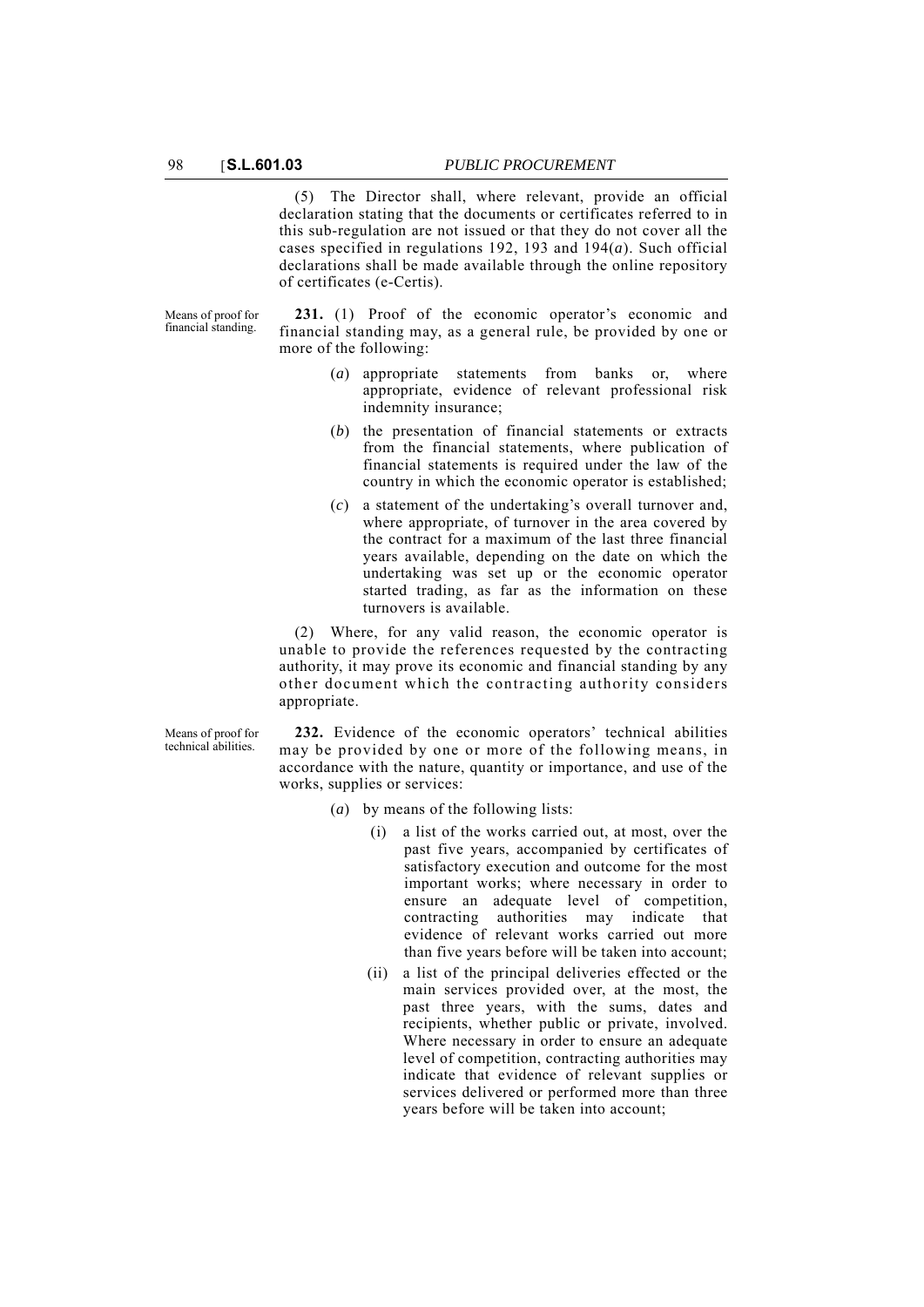(*c*) a description of the technical facilities and measures used by the economic operator for ensuring quality and the undertaking's study and research facilities;

public works contracts, those upon whom the contractor can call in order to carry out the work;

- (*d*) an indication of the supply chain management and tracking systems that the economic operator will be able to apply when performing the contract;
- (*e*) where the products or services to be supplied are complex or, exceptionally, are required for a special purpose, a check carried out by the contracting authorities or on their behalf by a competent official body of the country in which the supplier or service provider is established, subject to that body's agreement, on the production capacities of the supplier or the technical capacity of the service provider and, where necessary, on the means of study and research which are available to it and the quality control measures it will operate;
- (*f*) the educational and professional qualifications of the service provider or contractor or those of the undertaking's managerial staff, provided that they are not evaluated as an award criterion;
- (*g*) an indication of the environmental management measures that the economic operator will be able to apply when performing the contract;
- (*h*) a statement of the average annual manpower of the service provider or contractor and the number of managerial staff for the last three years;
- (*i*) a statement of the tools, plant or technical equipment available to the service provider or contractor for carrying out the contract;
- (*j*) an indication of the proportion of the contract which the economic operator intends possibly to subcontract;
- (*k*) with regard to the products to be supplied:
	- (i) samples, descriptions or photographs, the authenticity of which must be certified where the contracting authority so requests;
	- (ii) certificates drawn up by official quality control institutes or agencies of recognised competence attesting the conformity of products clearly identified by references to technical specifications or standards.

**233.** (1) With a view to facilitating cross-border tendering, the Government of Malta shall ensure that the information concerning certificates and other forms of documentary evidence introduced in

Online repository of certificates (e-Certis).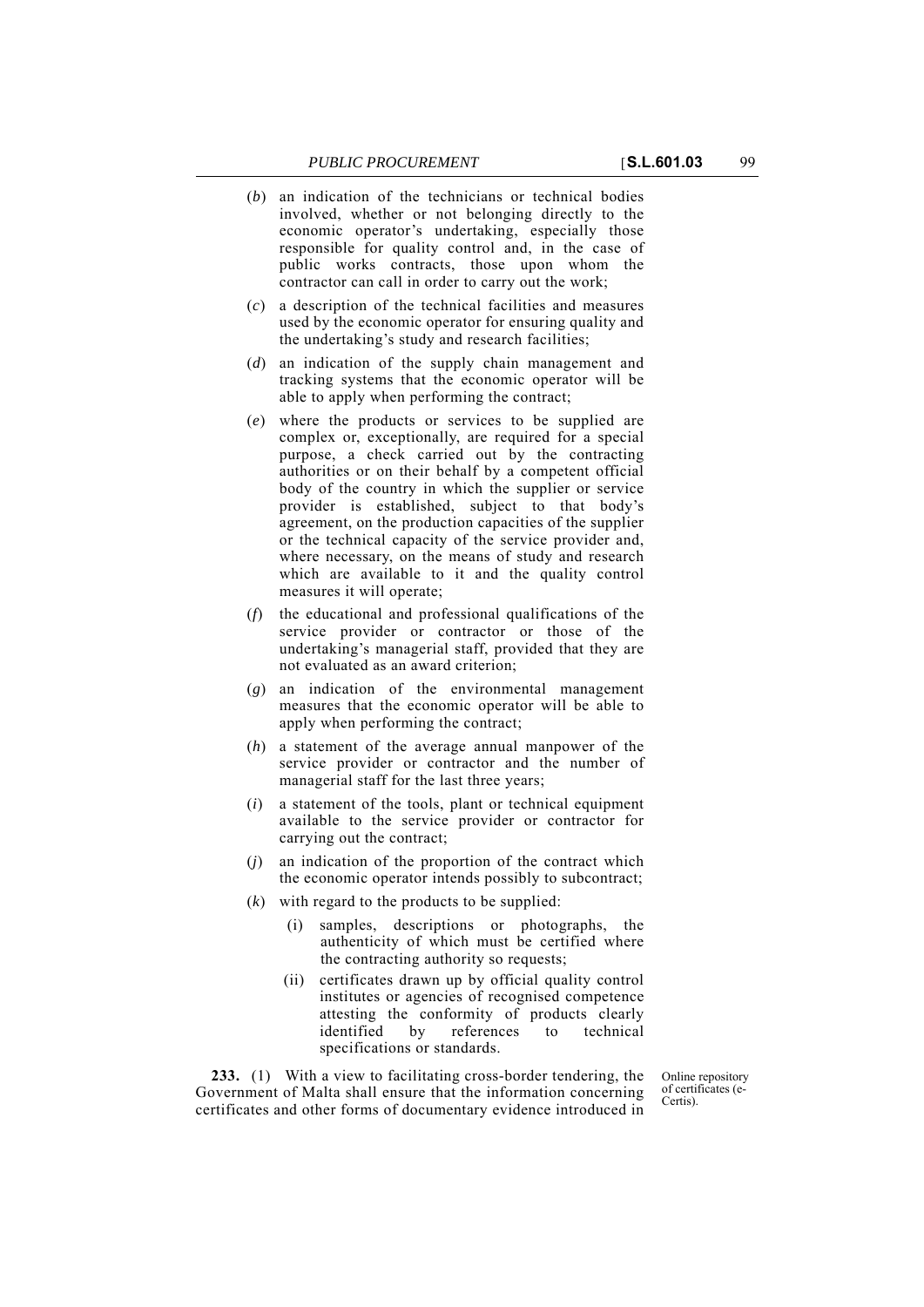e-Certis established by the Commission is constantly kept up-todate.

(2) Contracting authorities shall have recourse to e-Certis and shall require primarily such types of certificates or forms of documentary evidence that are covered by e-Certis.

Quality assurance standards and environmental management standards.

**234.** (1) Contracting authorities shall, where they require the production of certificates drawn up by independent bodies attesting that the economic operator complies with certain quality assurance standards, including on accessibility for disabled persons, refer to quality assurance systems based on the relevant European standards series certified by accredited bodies. They shall recognise equivalent certificates from bodies established in other Member States. They shall also accept other evidence of equivalent quality assurance measures where the economic operator concerned had no possibility of obtaining such certificates within the relevant time limits for reasons that are not attributable to that economic operator provided that the economic operator proves that the proposed quality assurance measures comply with the required quality assurance standards.

(2) Where contracting authorities require the production of certificates drawn up by independent bodies attesting that the economic operator complies with certain environmental management systems or standards, they shall refer to the Eco-Management and Audit Scheme (EMAS) of the Union or to other environmental management systems as recognised in accordance with Article 45 of Regulation (EC) No 1221/2009 or other environmental management standards based on the relevant European or international standards by accredited bodies. They shall recognise equivalent certificates from bodies established in other Member States.

Where an economic operator had demonstrably no access to the certificates mentioned in sub-regulation (2), or no possibility of obtaining them within the relevant time limits for reasons that are not attributable to that economic operator, the contracting authority shall also accept other evidence of environmental management measures, provided that the economic operator proves that these measures are equivalent to those required under the applicable environmental management system or standard.

Reliance on the capacities of other entities.

**235.** (1) With regard to criteria relating to economic and financial standing as set out pursuant to regulations 218 to 221, and to criteria relating to technical and professional ability as set out pursuant to regulations 222 and 223, an economic operator may, where appropriate and for a particular contract, rely on the capacities of other entities, regardless of the legal nature of the links which it has with them. With regard to criteria relating to the educational and professional qualifications as set out in regulation 232(f), or to the relevant professional experience, economic operators may however only rely on the capacities of other entities where the latter will perform the works or services for which these capacities are required. Where an economic operator wants to rely on the capacities of other entities, it shall prove to the contracting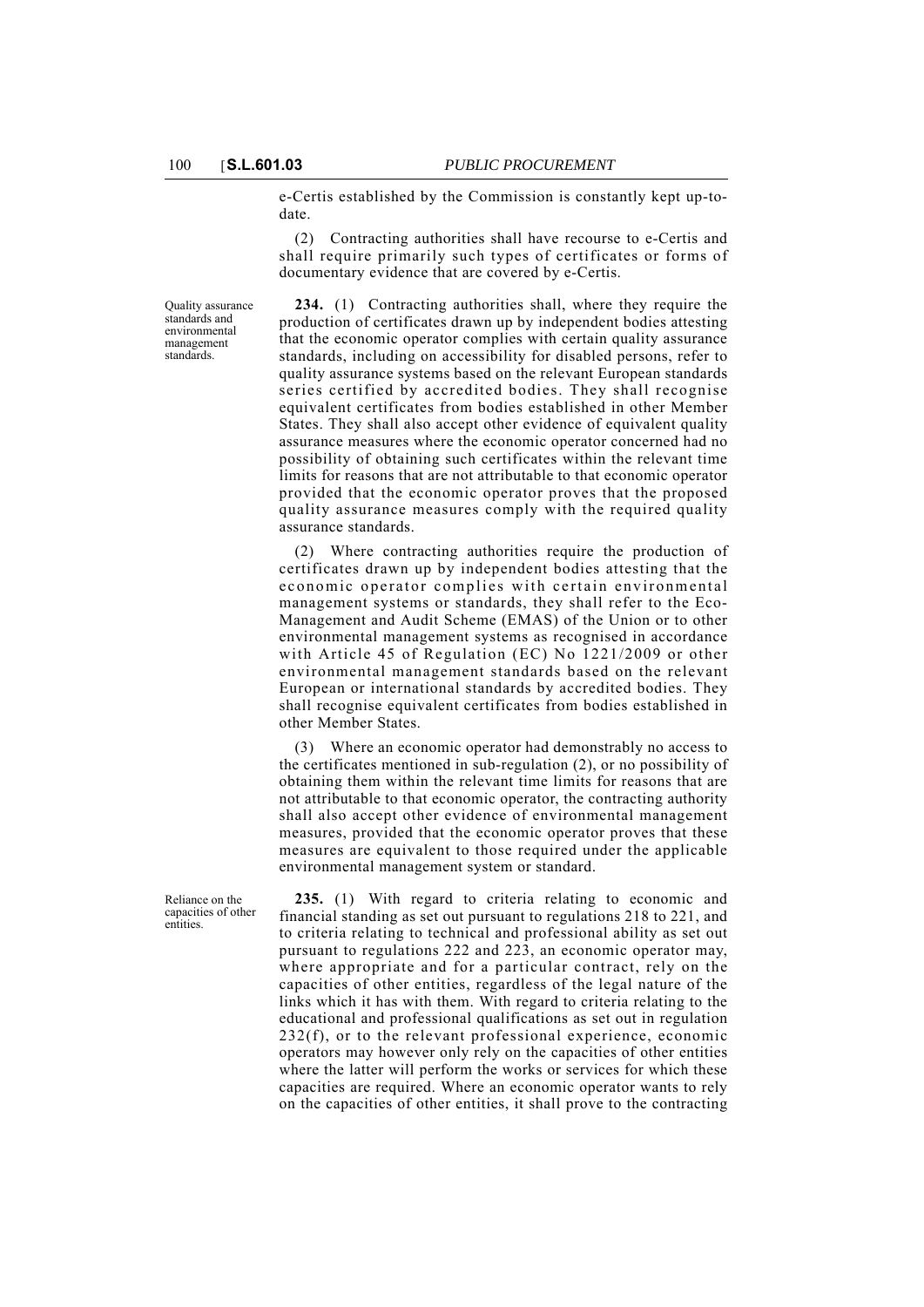authority that it will have at its disposal the resources necessary, for example, by producing a commitment by those entities to that effect.

(2) The contracting authority shall, in accordance with regulations 225 to 233, verify whether the entities on whose capacity the economic operator intends to rely, fulfils the relevant selection criteria and whether he falls under any ground established under Part VI. The contracting authority shall require that the economic operator replaces an entity which does not meet a relevant selection criterion, or in respect of which there are grounds for exclusion or has been black listed under Part VI.

Where an economic operator relies on the capacities of other entities with regard to criteria relating to economic and financial standing, the contracting authority may require that the economic operator and those entities be jointly liable for the execution of the contract.

(4) Under the same conditions, a group of economic operators as referred to in regulation 58 may rely on the capacities of participants in the group or of other entities.

(5) In the case of works contracts, service contracts and siting or installation operations in the context of a supply contract, contracting authorities may require that certain critical tasks be performed directly by the tenderer itself or, where the tender is submitted by a group of economic operators as referred to in regulation 58, by a participant in that group.

**236.** The Minister shall have the authority to establish Official lists. regulations for drawing up of official lists of approved economic operators and certification by bodies established under public or private law.

Reduction of numbers of candidates, tenders and solutions

**237.** (1) In restricted procedures, competitive procedures with negotiation, competitive dialogue procedures and innovation partnerships, with an estimated value which falls under regulation  $9(1)(b)$ , contracting authorities may limit the number of candidates meeting the selection criteria that they will invite to tender or to conduct a dialogue, provided the minimum number, in accordance with sub-regulation (2), of qualified candidates is available.

(2) The contracting authorities shall indicate, in the contract notice or in the invitation to confirm interest, the objective and non-discriminatory criteria or rules they intend to apply, the minimum number of candidates they intend to invite and, where appropriate, the maximum number.

(3) In the restricted procedure the minimum number of candidates shall be five. In the competitive procedure with negotiation, in the competitive dialogue procedure and in the innovation partnership the minimum number of candidates shall be

Reduction of the number of otherwise qualified candidates to be invited to participate.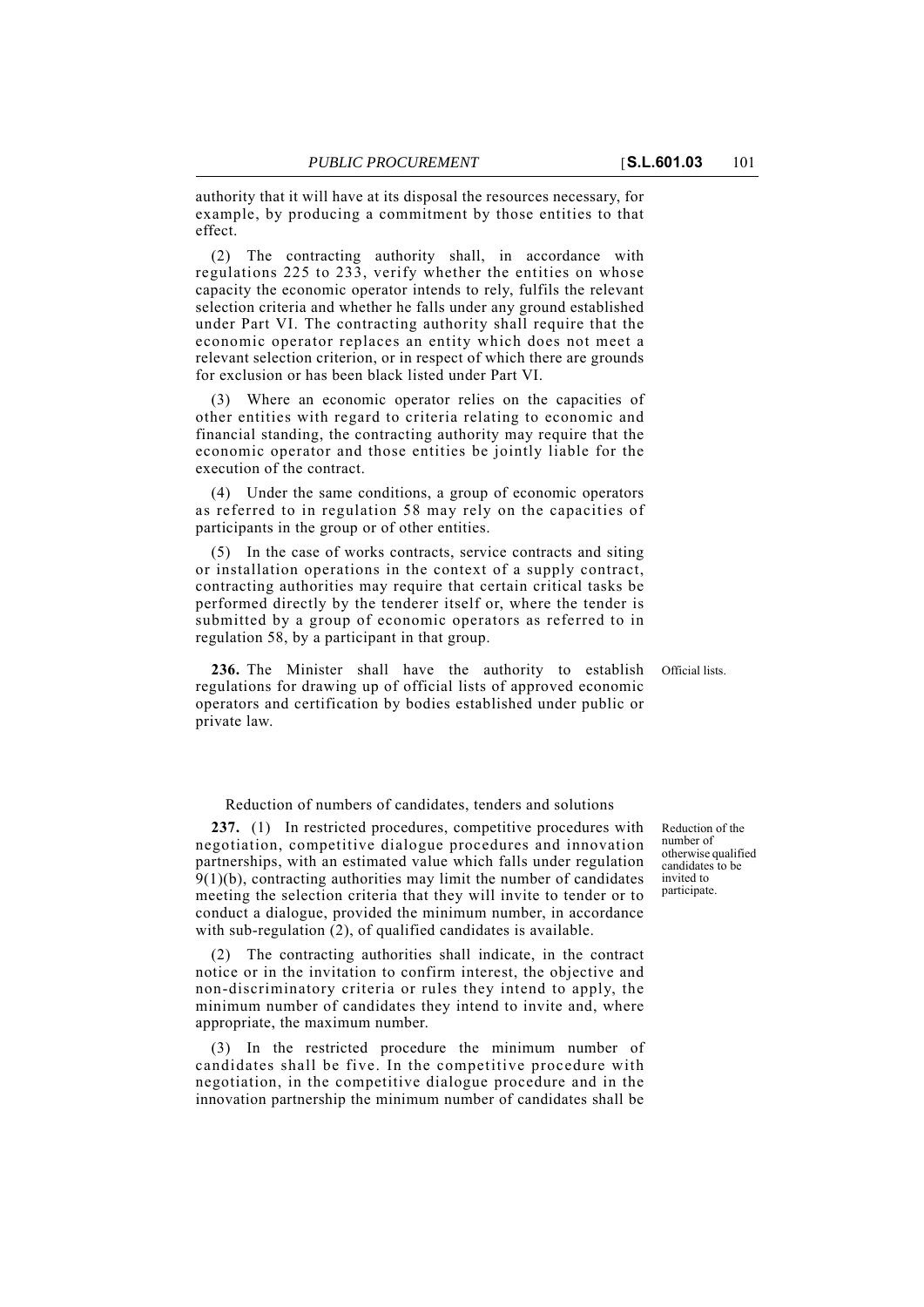three. In any event the number of candidates invited shall be sufficient to ensure genuine competition.

The contracting authorities shall invite a number of candidates at least equal to the minimum number. However, where the number of candidates meeting the selection criteria and the minimum levels of ability as referred to in regulation 224 is below the minimum number, the contracting authority may continue the procedure by inviting the candidates with the required capabilities. In the context of the same procedure, the contracting authority shall not include economic operators that did not request to participate, or candidates that do not have the required capabilities.

Reduction of the number of tenders and solutions.

**238.** Where contracting authorities exercise the option of reducing the number of tenders to be negotiated as provided for in regulation 127(4) or of solutions to be discussed as provided for in regulation 146, they shall do so by applying the award criteria stated in the procurement documents. In the final stage, the number arrived at shall make for genuine competition in so far as there are enough tenders, solutions or qualified candidates.

#### Award of Contract

Award criteria. **239.** (1) Without prejudice to regulations or administrative provisions concerning the price of certain supplies or the remuneration of certain services, contracting authorities shall base the award of public contracts on the most economically advantageous tender.

> (2) The most economically advantageous tender from the point of view of the contracting authority shall be identified on the basis of the price or cost, using a cost-effectiveness approach, such as life-cycle costing in accordance with regulation 240, and may include the best price-quality ratio, which shall be assessed on the basis of criteria, including qualitative, environmental and, or social aspects, linked to the subject-matter of the public contract in question. Such criteria may comprise, for instance:

- (*a*) quality, including technical merit, aesthetic and functional characteristics, accessibility, design for all users, social, environmental and innovative characteristics and trading and its conditions;
- (*b*) organisation, qualification and experience of staff assigned to performing the contract, where the quality of the staff assigned can have a significant impact on the level of performance of the contract; or
- (*c*) after-sales service and technical assistance, delivery conditions such as delivery date, delivery process and delivery period or period of completion.

(3) The cost element may also take the form of a fixed price or cost on the basis of which economic operators will compete on quality criteria only.

(4) Award criteria shall be considered to be linked to the subject-matter of the public contract where they relate to the works, supplies or services to be provided under that contract in any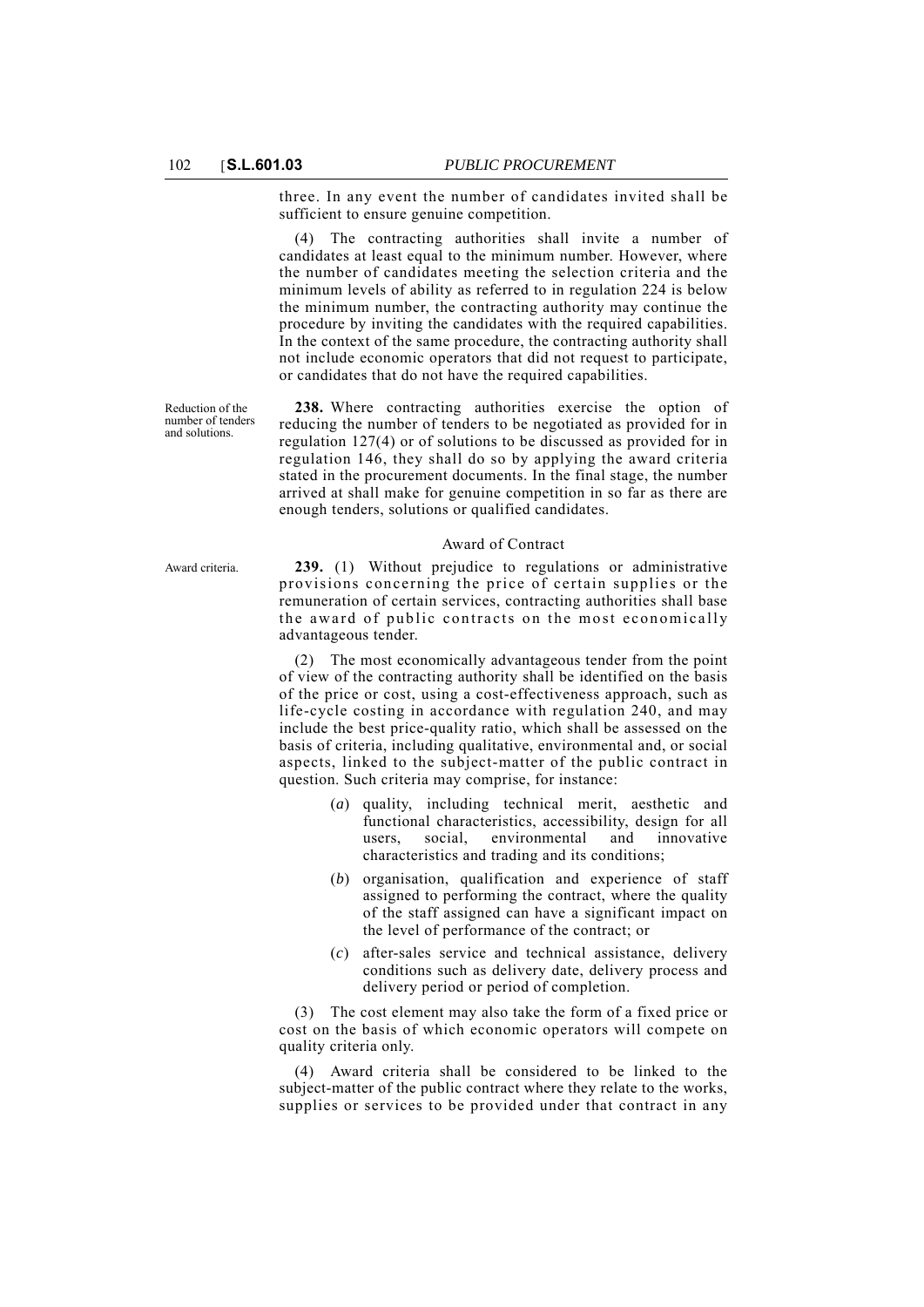respect and at any stage of their life cycle, including factors involved in:

- (*a*) the specific process of production, provision or trading of those works, supplies or services; or
- (*b*) a specific process for another stage of their life cycle.

(5) Award criteria shall be considered to be linked to the subject-matter of the public contract even where the factors established in sub-regulation (4) do not form part of their material substance.

(6) Award criteria shall not have the effect of conferring an unrestricted freedom of choice on the contracting authority. They shall ensure the possibility of effective competition and shall be accompanied by specifications that allow the information provided by the tenderers to be effectively verified in order to assess how well the tenders meet the award criteria. In case of doubt, contracting authorities shall verify effectively the accuracy of the information and proof provided by the tenderers.

(7) The contracting authority shall specify, in the procurement documents, the relative weighting which it gives to each of the criteria chosen to determine the most economically advantageous tender, except where this is identified on the basis of price alone.

(8) Those weightings may be expressed by providing for a range with an appropriate maximum spread.

(9) Where weighting is not possible for objective reasons, the contracting authority shall indicate the criteria in decreasing order of importance.

**240.** (1) Life-cycle costing shall to the extent relevant cover Life-cycle costing. parts or all of the following costs over the life cycle of a product, service or works:

- 
- (*a*) costs, borne by the contracting authority or other users, such as:
	- (i) costs relating to acquisition;
	- (ii) costs of use, such as consumption of energy and other resources;
	- (iii) maintenance costs;
	- (iv) end of life costs, such as collection and recycling costs;
- (*b*) costs imputed to environmental externalities linked to the product, service or works during its life cycle, provided their monetary value can be determined and verified; such costs may include the cost of emissions of greenhouse gases and of other pollutant emissions and other climate change mitigation costs.

(2) Where contracting authorities assess the costs using a lifecycle costing approach, they shall indicate in the procurement documents the data to be provided by the tenderers and the method which the contracting authority will use to determine the life-cycle costs on the basis of those data.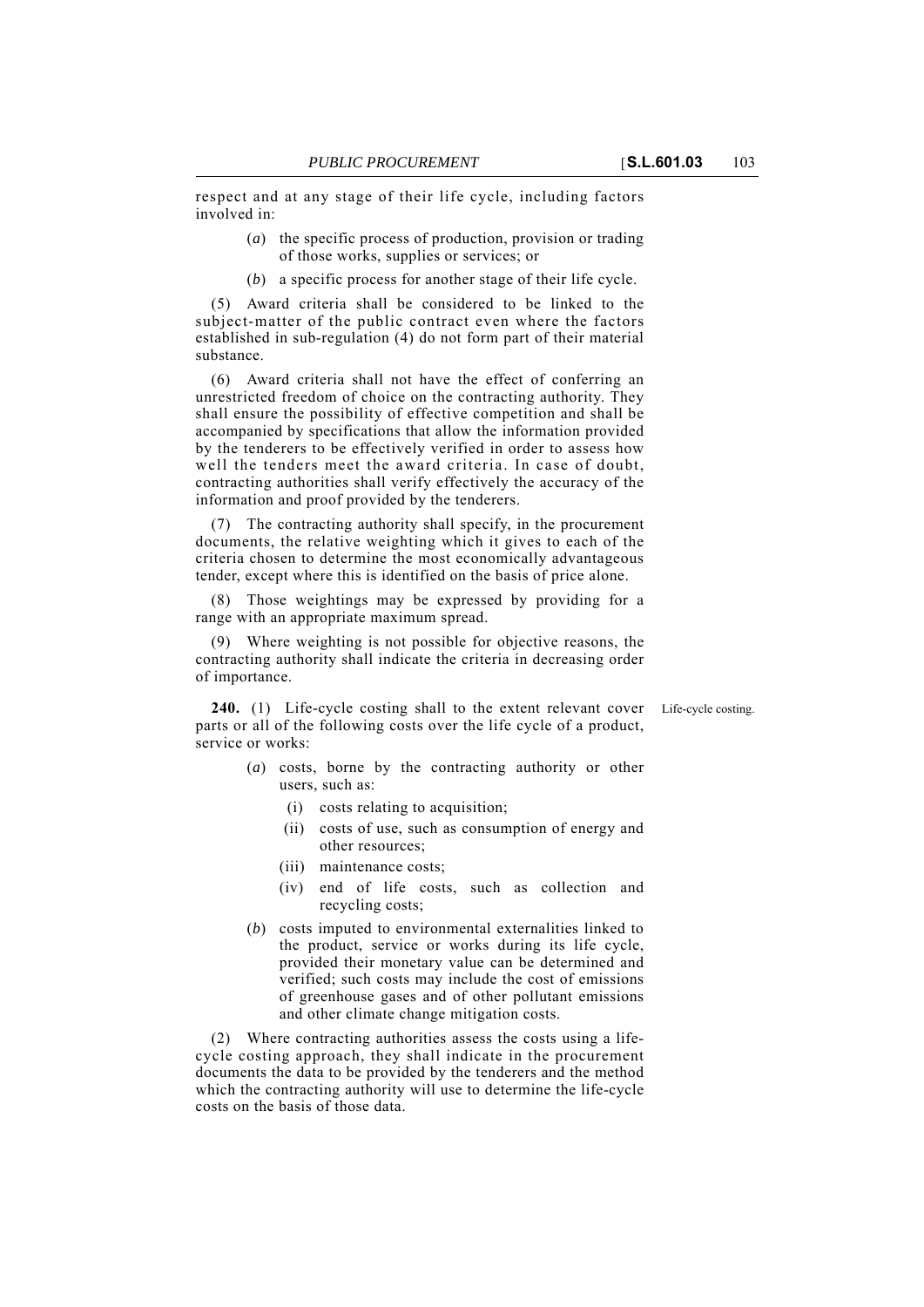(3) The method used for the assessment of costs imputed to environmental externalities shall fulfil all of the following conditions:

- (*a*) it is based on objectively verifiable and nondiscriminatory criteria. In particular, where it has not been established for repeated or continuous application, it shall not unduly favour or disadvantage certain economic operators;
- (*b*) it is accessible to all interested parties;
- (*c*) the data required can be provided with reasonable effort by normally diligent economic operators, including economic operators from third countries party to the GPA or other international agreements by which the Union is bound.

(4) Whenever a common method for the calculation of lifecycle costs has been made mandatory by a legislative act of the Union, that common method shall be applied for the assessment of life-cycle costs.

(5) A list of the common methods of calculation mentioned in sub-regulation (4) is established in Annex XIII of Directive 2014/ 24/EU of the European Parliament and of the Council of 26 February 2014 on public procurement.

Individual reports on procedures for the award of contracts.

**241.** (1) This regulation shall apply to every contract or framework agreement covered by these regulations, and every time a dynamic purchasing system is established, where the estimated value of such procedures falls under regulation 9(1)(b).

(2) For every contract or framework agreement covered by these regulations, and every time a dynamic purchasing system is established, contracting authorities shall draw up a written report which shall include at least the following:

- (*a*) the name and address of the contracting authority, the subject-matter and value of the contract, framework agreement or dynamic purchasing system;
- (*b*) where applicable, the results of the qualitative selection and, or reduction of numbers pursuant to regulations 237 and 238, namely:
	- (i) the names of the selected candidates or tenderers and the reasons for their selection;
	- (ii) the names of the candidates or tenderers rejected and the reasons for their rejection;
- (*c*) the reasons for the rejection of tenders found to be abnormally low;
- (*d*) the name of the successful tenderer and the reasons why its tender was selected and, where known, the share of the contract or framework agreement which the successful tenderer intends to subcontract to third parties; and, where known at this point in time, the names of the main contractor's subcontractors, if any;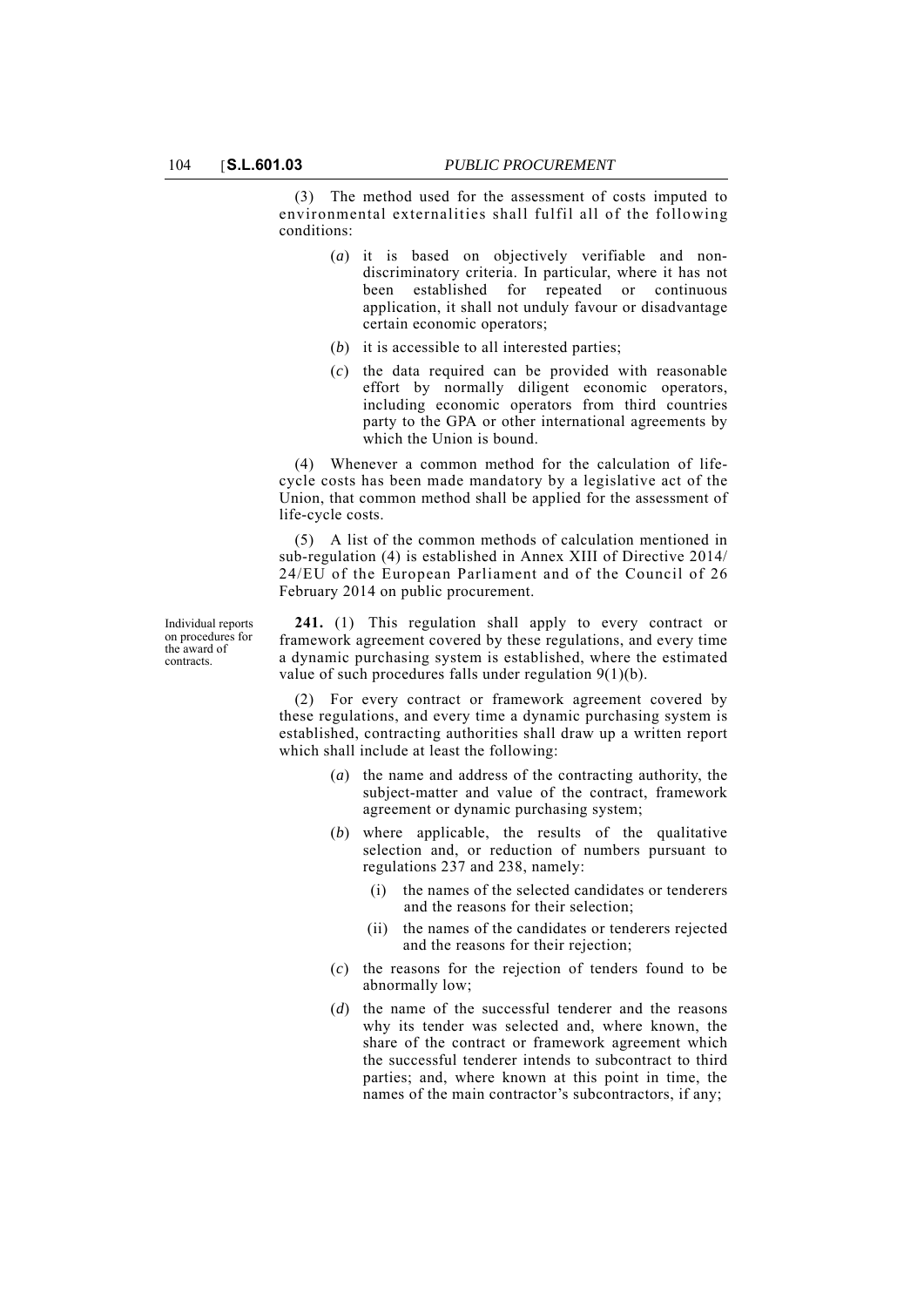- (*e*) for competitive procedures with negotiations and competitive dialogues, the circumstances as laid down in regulations 123 to 127 and 140 to 149 which justify the use of those procedures;
- (*f*) for negotiated procedures without prior publication, the circumstances referred to in regulations 150 to 156 which justify the use of this procedure;
- (*g*) where applicable, the reasons why the contracting authority has decided not to award a contract or framework agreement or to establish a dynamic purchasing system;
- (*h*) where applicable, the reasons why other means of communication than electronic means have been used for the submission of tenders;
- (*i*) where applicable, conflicts of interests detected and subsequent measures taken.

(3) This report shall not be required in respect of contracts based on framework agreements where these are concluded in accordance with regulations 171, 172 or 173(1)(*a*).

(4) To the extent that the contract award notice drawn up pursuant to regulation 49 or regulation 163(2) contains the information required in this regulation, contracting authorities may refer to that notice.

(5) Contracting authorities shall document the progress of all procurement procedures, whether or not those are conducted by electronic means. To that end, they shall ensure that they keep sufficient documentation to justify decisions taken in all stages of the procurement procedure, such as documentation on communications with economic operators and internal deliberations, preparation of the procurement documents, dialogue or negotiation if any, selection and award of the contract. The documentation shall be kept for a period of at least three years from the date of award of the contract.

(6) The report, or its main elements, shall be communicated to the Commission or the competent authorities, bodies or structures where they so request.

> Informing candidates and tenderers.

**242.** (1) The authority responsible for the tendering process shall inform each candidate and tenderer of decisions reached concerning the conclusion of a framework agreement, the award of the contract or admittance to a dynamic purchasing system, including the grounds for any decision not to conclude a framework agreement, not to award a contract for which there has been a call for competition, to recommence the procedure or not to implement a dynamic purchasing system.

(2) On request from the candidate or tenderer concerned, the authority responsible for the tendering process shall as quickly as possible, and in any event within fifteen days from receipt of a written request, inform:

(*a*) any unsuccessful candidate of the reasons for the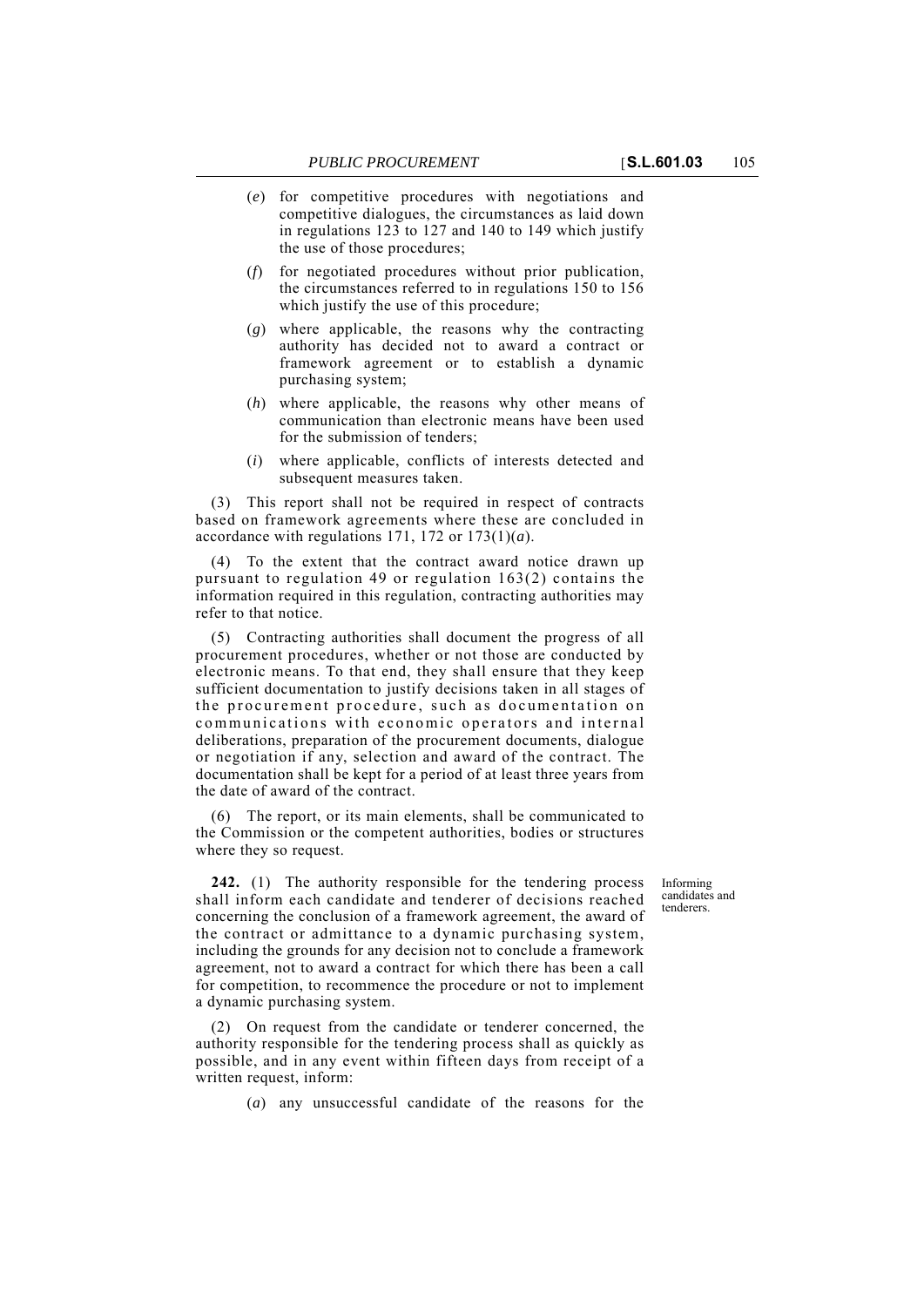rejection of its request to participate;

- (*b*) any unsuccessful tenderer of the reasons for the rejection of its tender, including, for the cases referred to in regulation  $53(9)$  and  $(10)$ , the reasons for its decision of non-equivalence or its decision that the works, supplies or services do not meet the performance or functional requirements;
- (*c*) any tenderer that has made an admissible tender of the characteristics and relative advantages of the tender selected as well as the name of the successful tenderer or the parties to the framework agreement;
- (*d*) any tenderer that has made an admissible tender of the conduct and progress of negotiations and dialogue with tenderers;
- (*e*) any unsuccessful tenderer of his right to appeal a decision taken pursuant sub-regulation (1).

(3) Contracting authorities may decide to withhold certain information referred to in sub-regulations (1) and (2), regarding the contract award, the conclusion of framework agreements or admittance to a dynamic purchasing system, where the release of such information would impede law enforcement or would otherwise be contrary to the public interest, would prejudice the legitimate commercial interests of a particular economic operator, whether public or private, or might prejudice fair competition between economic operators.

## Abnormally Low Tenders and Variant Solutions

Abnormally low tenders. *Amended by: L.N. 196 of 2020.*

**243.** (1) Contracting authorities shall require economic operators to explain the price or costs proposed in the tender where tenders appear to be abnormally low in relation to the works, supplies or services.

- (2) The explanations may in particular relate to:
	- (*a*) the economics of the manufacturing process, of the services provided or of the construction method;
	- (*b*) the technical solutions chosen or any exceptionally favourable conditions available to the tenderer for the supply of the products or services or for the execution of the work;
	- (*c*) the originality of the work, supplies or services proposed by the tenderer;
	- (*d*) compliance with obligations established in regulations 13(*m*) and 16(*k*);
	- (*e*) compliance with obligations referred to in regulation 60;
	- (*f*) the possibility of the tenderer obtaining State aid.

(3) Failure by the economic operator to send his explanations within the written time-frame imposed by the contracting authority, shall be deemed as acceptance from the economic operator that his tender is abnormally low.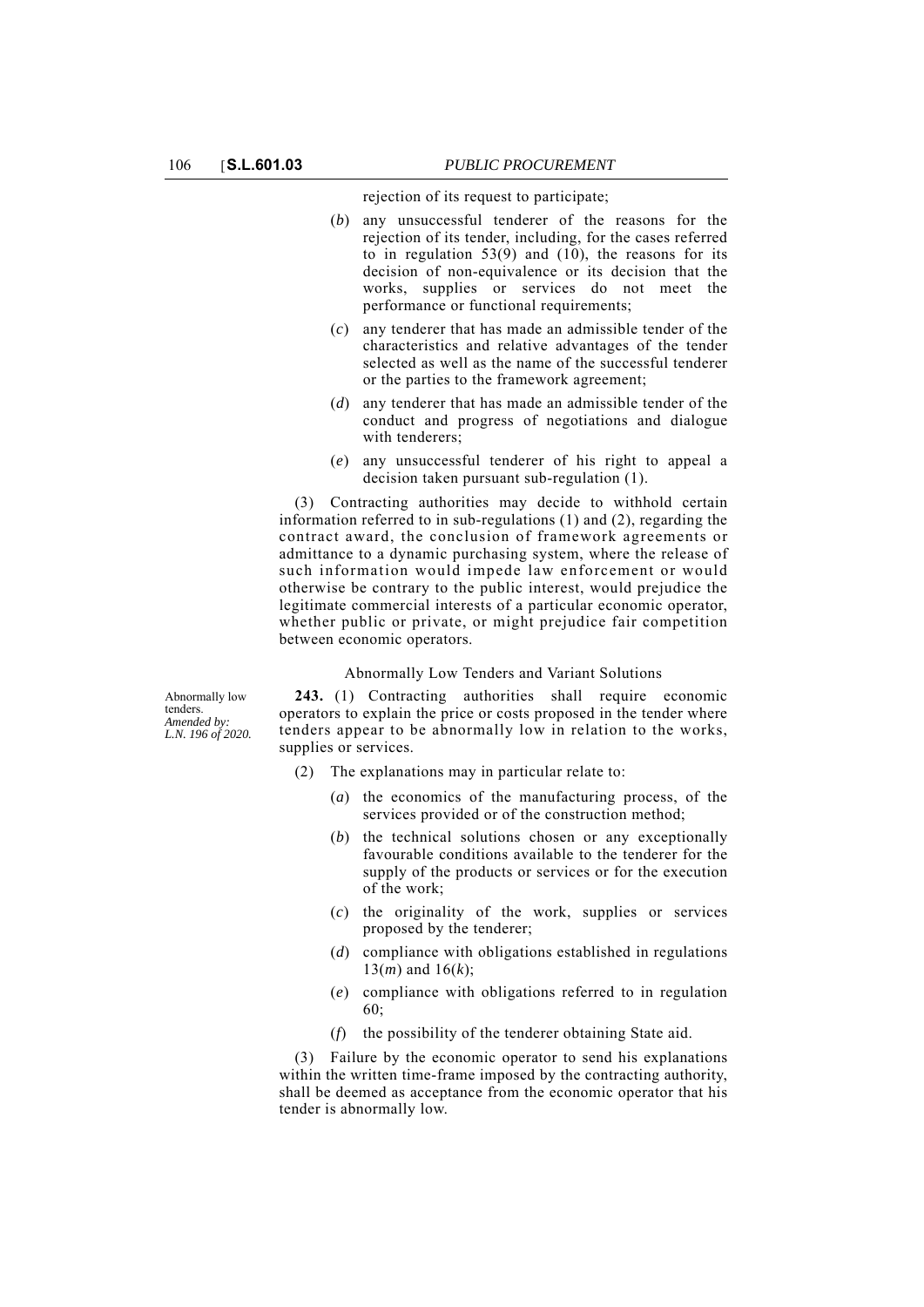(4) The contracting authority shall assess the information provided by consulting the tenderer. It may only reject the tender where the evidence supplied does not satisfactorily account for the low level of price or costs proposed, taking into account the elements referred to in sub-regulation (2).

(5) Contracting authorities shall reject the tender, where they have established that the tender is abnormally low because it does not comply with applicable obligations referred to in regulation 13(*m*) and 16(*k*).

(6) Where a contracting authority establishes that a tender is abnormally low because the tenderer has obtained State aid, the tender may be rejected on that ground alone only after consultation with the tenderer where the latter is unable to prove, within a sufficient time limit fixed by the contracting authority, that the aid in question was compatible with the internal market within the meaning of Article 107 of the TFEU. Where the contracting authority rejects a tender in those circumstances, it shall inform the Commission thereof.

244. (1) For tenders having an estimated value which falls Variants. under the provisions of regulation  $9(1)(b)$ , contracting authorities may authorise or require tenderers to submit variants. They shall indicate in the contract notice whether or not they authorise or require variants. Variants shall not be authorised without such indication and shall be linked to the subject-matter of the contract.

(2) Contracting authorities authorising or requiring variants shall state in the procurement documents the minimum requirements to be met by the variants and any specific requirements for their presentation, in particular whether variants may be submitted only where a tender, which is not a variant, has also been submitted. They shall also ensure that the chosen award criteria can be applied to variants meeting those minimum requirements as well as to conforming tenders which are not variants.

(3) Only variants meeting the minimum requirements laid down by the contracting authorities shall be taken into consideration.

(4) In procedures for awarding public supply or service contracts, contracting authorities that have authorised or required variants shall not reject a variant on the sole ground that it would, where successful, lead to either a service contract rather than a public supply contract or a supply contract rather than a public service contract.

## **Part VIII**

#### Performance of Contracts

### Contract Performance and Modifications

**245.** Contracting authorities may lay down conditions relating to the performance of a contract, provided that they are linked to the subject-matter of the contract within the meaning of regulation 239(4) and (5) and indicated in the call for competition or in the

Conditions for performance of .<br>contracts.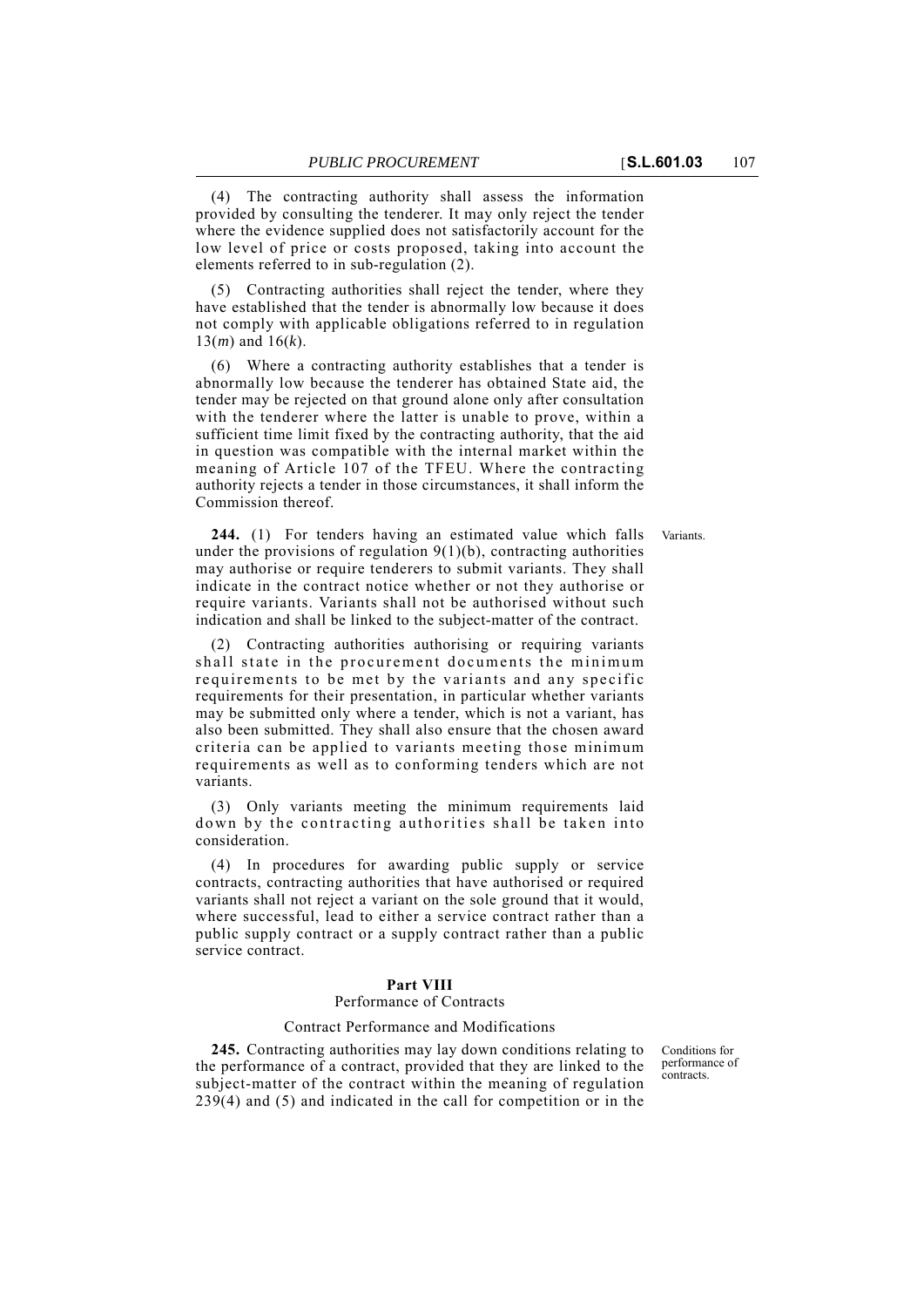procurement documents. Those conditions may include economic, innovation-related, environmental, social or employment-related considerations.

Modification of contracts during their term.

**246.** (1) For tenders with an estimated value which falls within regulation 9(1)(*b*) and upon the prior approval of the Director a contracting authority can order modifications to the contract or framework agreement without a new procurement procedure, in any of the following cases:

- (*a*) where the modifications, irrespective of their monetary value, have been provided for in the initial procurement documents in clear, precise and unequivocal review clauses, which may include price revision clauses, or options. Such clauses shall state the scope and nature of possible modifications or options as well as the conditions under which they may be used. They shall not provide for modifications or options that would alter the overall nature of the contract or the framework agreement;
- (*b*) for additional works, services or supplies by the original contractor that have become necessary and that were not included in the initial procurement where a change of contractor:
	- (i) cannot be made for economic or technical reasons such as requirements of interchangeability or interoperability with existing equipment, services or installations procured under the initial procurement; and
	- (ii) would cause significant inconvenience or substantial duplication of costs for the contracting authority:

Provided that, any increase in price shall not exceed 50% of the value of the original contract;

- (*c*) where all of the following conditions are fulfilled:
	- (i) the need for modification has been brought about by circumstances which a diligent contracting authority could not foresee;
	- (ii) the modification does not alter the overall nature of the contract;
	- (iii) any increase in price is not higher than 50% of the value of the original contract or framework agreement;
- (*d*) where a new contractor replaces the one to which the contracting authority had initially awarded the contract as a consequence of either:
	- (i) an unequivocal review clause or option in conformity with paragraph (*a*); or
	- (ii) universal or partial succession into the position of the initial contractor, following corporate restructuring, including takeover, merger,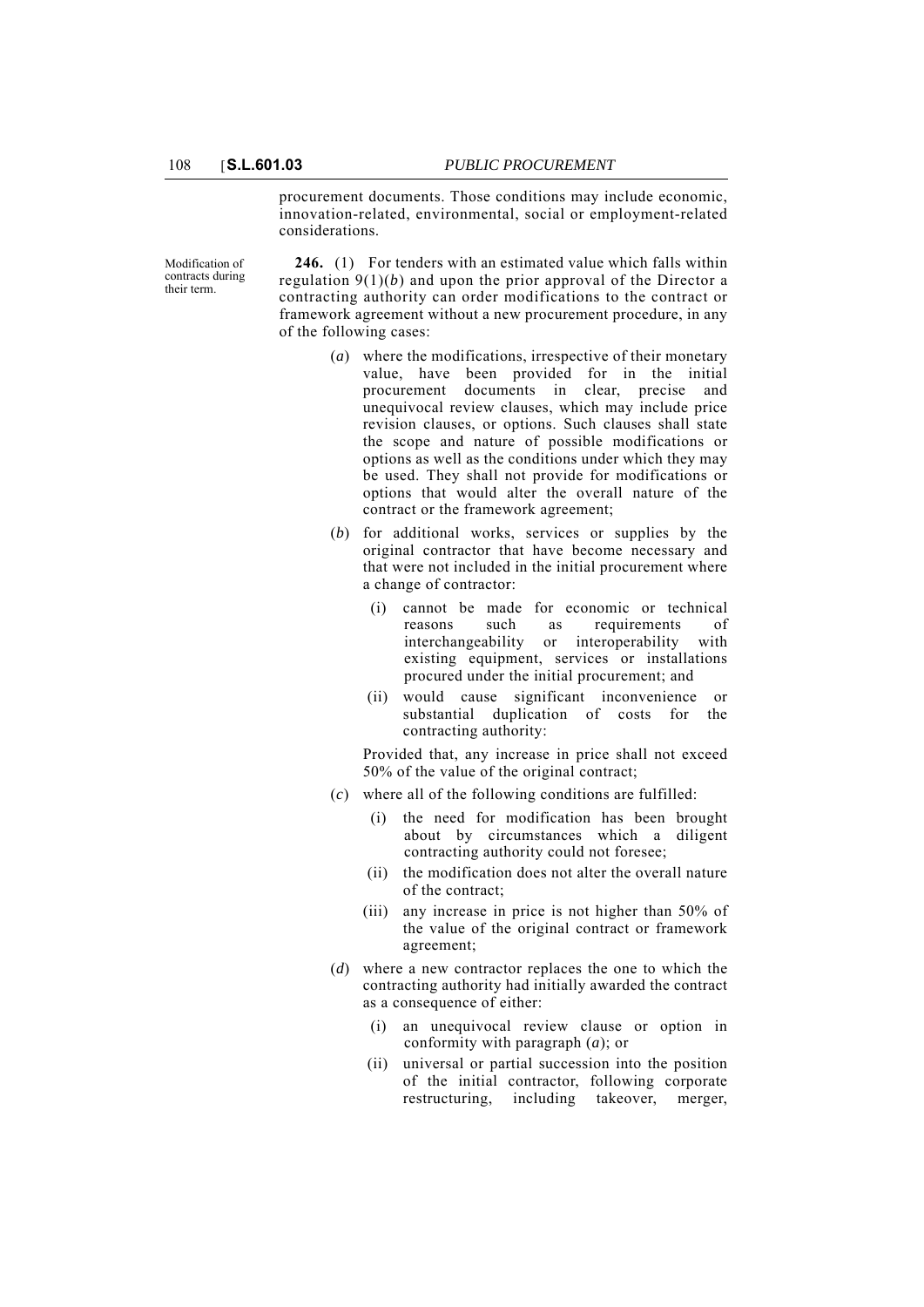acquisition or insolvency, of another economic operator that fulfils the criteria for qualitative selection initially established provided that this does not entail other substantial modifications to the contract and is not aimed at circumventing the application of these regulations; or

- (iii) in the event that the contracting authority itself assumes the main contractor's obligations towards its subcontractors;
- (*e*) where the modifications, irrespective of their value, are not substantial within the meaning of subregulation (5).

(2) The Director or the contracting authorities having modified a contract in the cases set out under paragraphs  $(b)$  and  $(c)$  of subregulation (1) shall publish a notice to that effect in the Official Journal of the European Union. Such notice shall contain the information set out in Schedule 9 part G and shall be published in accordance with regulation 43.

(3) Without any need to verify whether the conditions set out under paragraphs (*a*) to (*d*) of sub-regulation (5) are met or ask for the approval of the Director, contracts may equally be modified without a new procurement procedure in accordance with these regulations being necessary where the value of the modification is below both of the following values:

- (*a*) the thresholds set out in Schedule 5; and
- (*b*) 10% of the initial contract value for service and supply contracts and 15% of the initial contract value for works contracts:

Provided that the modification may not alter the overall nature of the contract or framework agreement. Where several successive modifications are made, the value shall be assessed on the basis of the net cumulative value of the successive modifications.

(4) For the purpose of the calculation of the price mentioned in sub-regulations  $(3)$  and  $(1)(b)$  and  $(c)$ , the updated price shall be the reference value when the contract includes an indexation clause.

(5) A modification of a contract or a framework agreement during its term shall be considered to be substantial within the meaning of sub-regulation  $(1)(e)$ , where it renders the contract or the framework agreement materially different in character from the one initially concluded. In any event, without prejudice to the provisions of sub-regulations (1) and (3), a modification shall be considered to be substantial where one or more of the following conditions is met:

> (*a*) the modification introduces conditions which, had they been part of the initial procurement procedure, would have allowed for the admission of candidates other than those initially selected or for the acceptance of a tender other than that originally accepted or would have attracted additional participants in the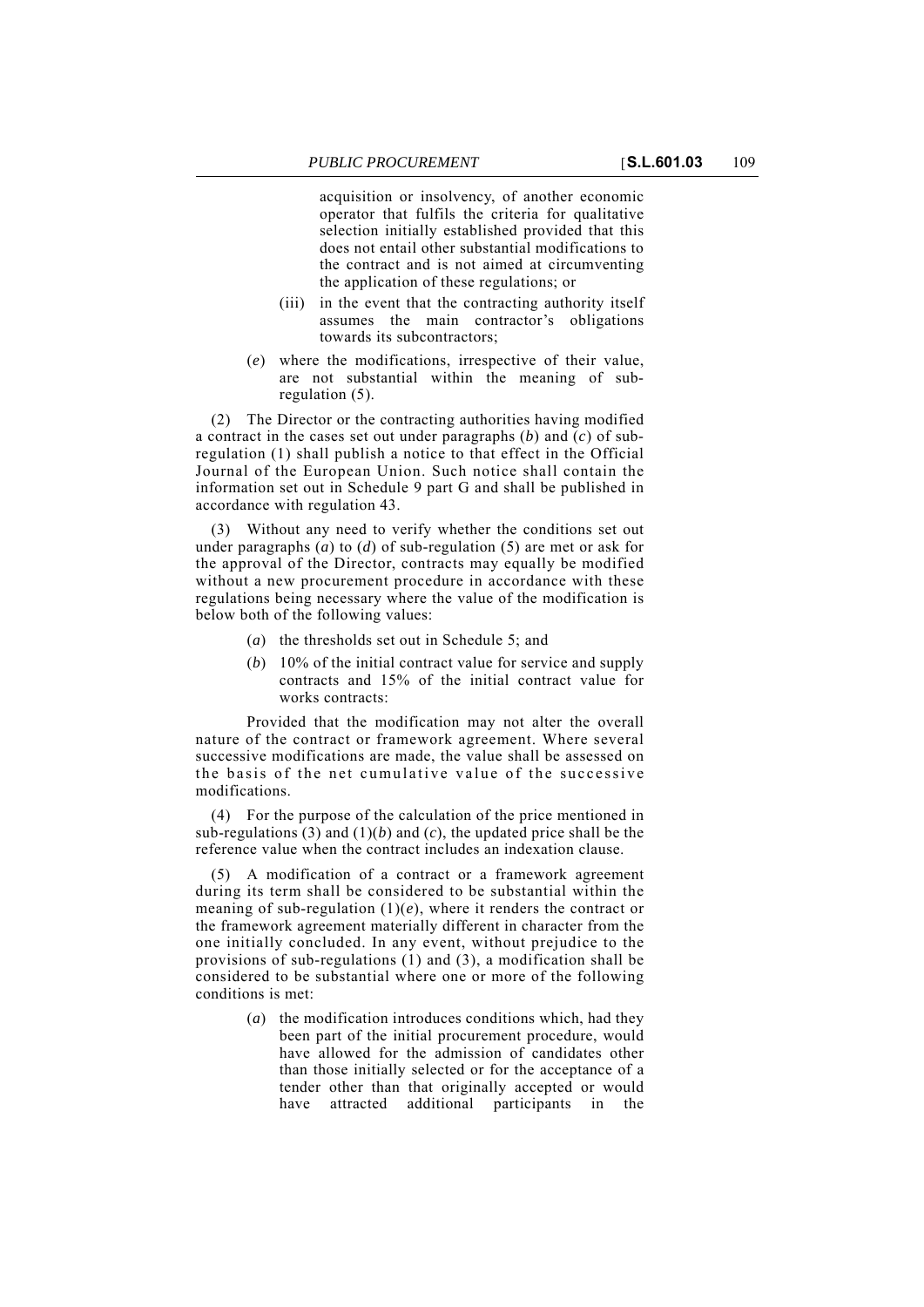Approval of modifications. procurement procedure;

- (*b*) the modification changes the economic balance of the contract or the framework agreement in favour of the contractor in a manner which was not provided for in the initial contract or framework agreement;
- (*c*) the modification extends the scope of the contract or framework agreement considerably;
- (*d*) where a new contractor replaces the one to which the contracting authority had initially awarded the contract in cases other than those provided for under subregulation (1)(*d*).

(6) A new procurement procedure in accordance with these regulations shall be required for other modifications of the provisions of a public contract or a framework agreement during its term than those provided for under sub-regulation (1) and (3).

**247.** (1) When a modification, repetition of works or services or additional deliveries are requested of a tender with an estimated value which falls under regulation 9(1)(*b*) and which cumulatively are to exceed the amounts established under Schedule 5 and also the 10% of the initial contract value for contracts or services and supplies or exceed the 15% of the initial contract value for works as the case may be, the contracting authority shall seek the approval of the Director which shall precede the commencement of the modification.

(2) In exceptional circumstances where the urgent nature of the modification to be carried out is such that the contracting authority cannot request the approval of the Director provided for under subregulation (1), the contracting authority may proceed with the modification subject that it adheres to the conditions mentioned in these regulations and acquires from the Director at least a preliminary permission.

The contracting authority shall, within a time-frame specified by the Director, furnish the latter with all the relevant information as indicated in regulation 248 and failure to do so will lead to the automatic revocation of the preliminary permission as well as to the consequences mentioned in these regulations.

(4) Following the submission of the request in terms of regulation 248, the Director will review the information submitted and shall give his approval only if the modification carried out respects the conditions in regulation 246.

Form of request for modification.

**248.** (1) Requests for modifications of a tender with an estimated value which falls under regulation 9(1)(b) shall be submitted to the Director only by contracting authorities.

(2) In its request for approval the contracting authority shall provide the following:

- (*a*) the reasons which brought about the need for this modification;
- (*b*) the effect on the total cost of the tender and any effect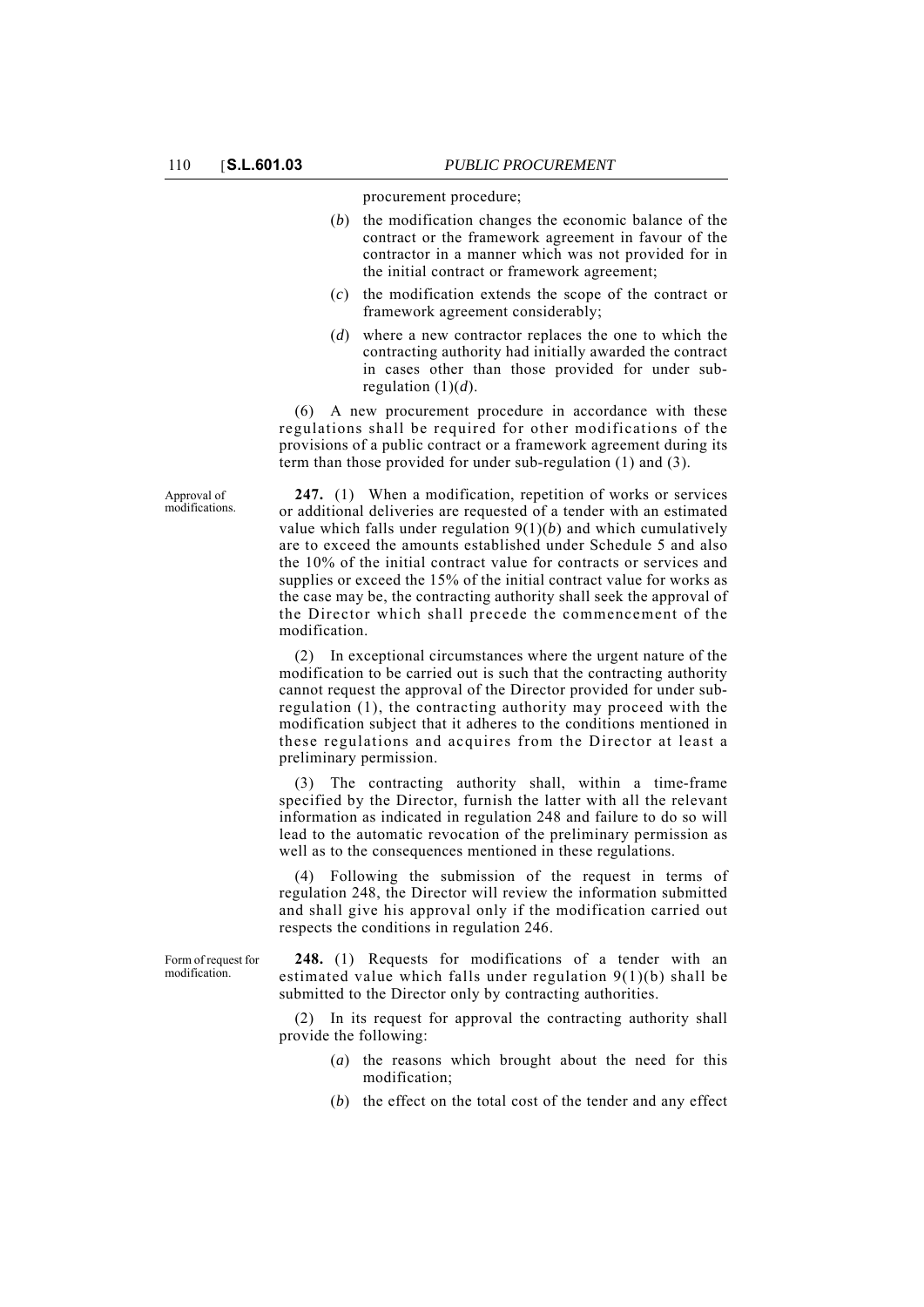on the recurrent expenditure that will ensue;

- (*c*) the time-frame expected for the execution of the modification;
- (*d*) the written consent of the contractor to carry out the modification;
- (*e*) the legal basis for such a request whether it is being made under regulation 246 or regulations 151, 152, 153 or 154.

**249.** In granting or refusing such a request for modification, the Director shall assess whether the request is one that is allowed under these regulations. The Director shall establish under which regulation this modification is being approved and where possible he must determine the procedure to be followed in future by the contracting authority in order to avoid the necessity of modifications.

**250.** The Director is to keep a full record of modification requests, including the name of the contractor involved and details of the documents specified in regulation 248.

**251.** When a modification is carried out without seeking the prior approval of the Director, the Director cannot be requested to give a retroeffective approval of the modification and thus shall abstain from taking any cognisance of it. The responsibility of this unapproved modification shall vest in the head of that contracting authority in accordance with the Fiscal Responsibility Act.

**252.** If the Director refuses to give his approval for a request for modification, the contracting authority shall execute the contract as issued in the procurement documents:

Provided that where this is not possible the contract is to be terminated and a fresh procurement process be carried out in line with what is established under these regulations.

**253.** The decision of the Director relating to the refusal of a modification is final and cannot be contested by the contracting authority in a court or tribunal.

**254.** Any modification carried out against the expressed refusal of the Director shall be deemed to be founded on an unlawful consideration and the contractor shall have no right for compensation with respect to that modification unless he shows that he was unaware of the refusal of the Director.

**255.** Following a request by the Director, the Attorney General on behalf of the Government may institute civil proceedings in a court of law for the restoration of payments received by a contractor in bad faith in relation to modifications which have been prohibited by the Director. Such action shall not be subject to any prescriptive period.

**256.** A contractor shall desist from executing a modification which requires the approval of the Director unless the contracting

Decision of the Director.

Record of the modifications.

Modification without approval.

Cap. 534.

Refusal by the Director.

Decision of the Director is final.

Unlawful modifications.

Action to recoup payments.

Duty on contractors.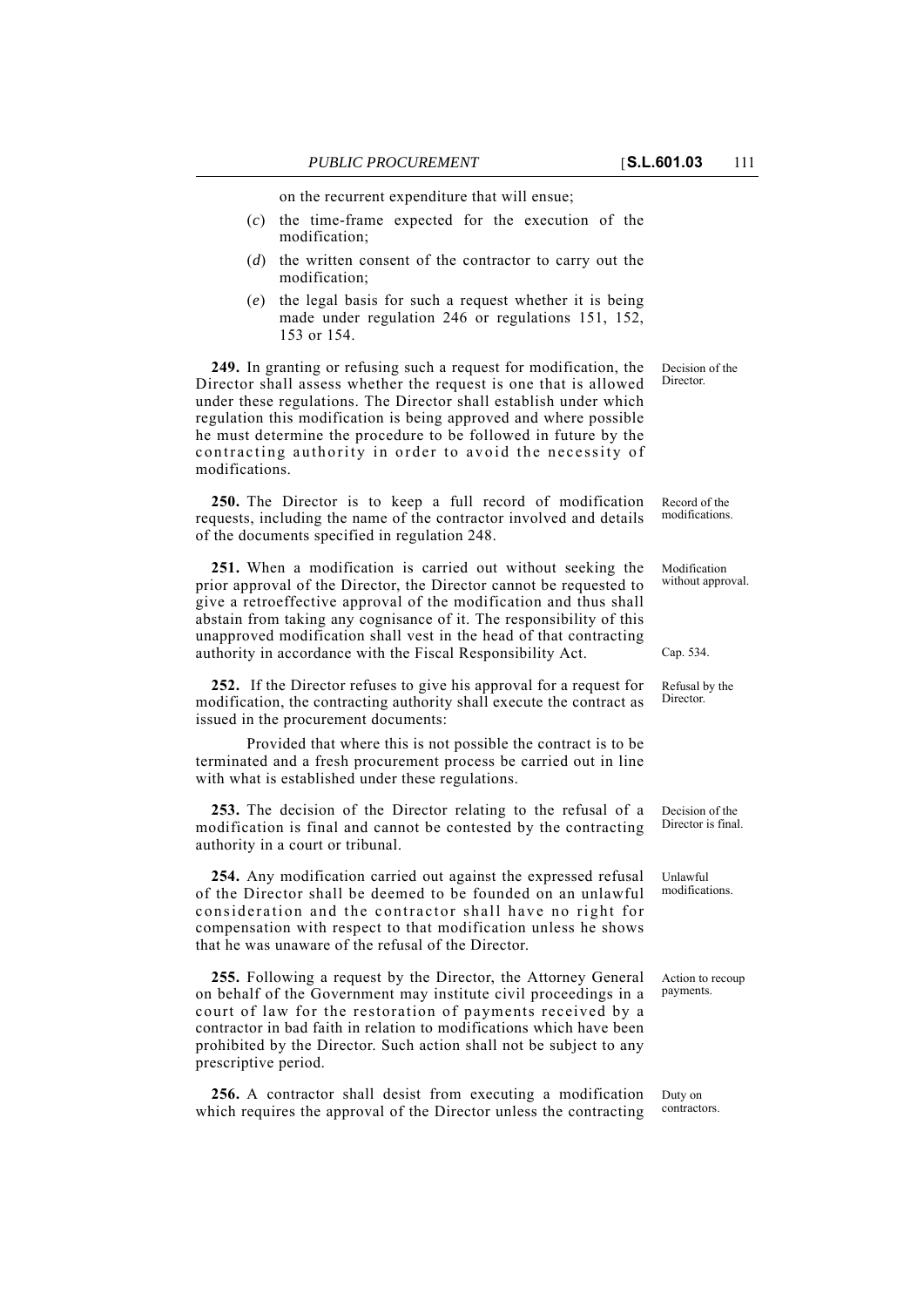Financial rate of the modification.

Disputes on modifications. authority provides him with a written confirmation of the said approval. If the contractor carries out the modification nonetheless, he shall be deemed to have acted in bad faith and thus he shall not be entitled to any compensation with respect to that modification, so long as such modification was not approved by the Director or when the contracting authority proceeded with the modification without seeking the prior approval of the Director. Any payments received by the contractor in this regard may be restored in the same manner as provided in regulation 255.

**257.** When approving a modification, the Director must indicate the financial rate or any sum which should be paid by the contracting authority in respect of that modification and the timeframe when such modification should be executed.

**258.** (1) Disputes between the contracting authority and the contractor on whether a particular task forms part of the contract or else constitutes a modification to the original contract shall not delay or suspend the continuation of contract, however the contractor shall have the right to assert his claim against the contracting authority to receive additional payment for that task if it results that it does not form part of the original contract.

(2) Such action for additional compensation by the contractor shall be barred by prescription on the lapse of two years to be reckoned from the day when the contractor becomes aware or could have become aware of that task.

Entities listed in Schedule 3 and authorities listed under Schedule 16. *Amended by: L.N. 233 of 2017.*

Increase in prices. **259.** A contractor cannot claim any increase whatsoever in price of commodities to be used in a public contract unless otherwise provided in the procurement document.

> **260.** (1) Contracting authorities falling under Schedule 3 shall obtain the prior approval of the head of their contracting authority instead of that of the Director when carrying out a modification.

> (2) Contracting authorities falling under Schedule 16 must, as long as the call for tenders has been published by the Ministerial Procurement Unit, obtain the prior approval of, or the preliminary permission from, their Permanent Secretary instead of that of the Director when carrying out modifications.

#### Termination of Contacts

**261.** (1) Contracting authorities *inter alia* can terminate any contract during its term, where:

- (*a*) the contract has been subject to a substantial modification, which would have required a new procurement procedure pursuant to regulation 246;
- (*b*) the contractor has, at the time of contract award, been in one of the situations referred to in regulation 192 and should therefore have been excluded from the procurement procedure;
- (*c*) the contract should not have been awarded to the contractor in view of a serious infringement of the

Termination of contracts.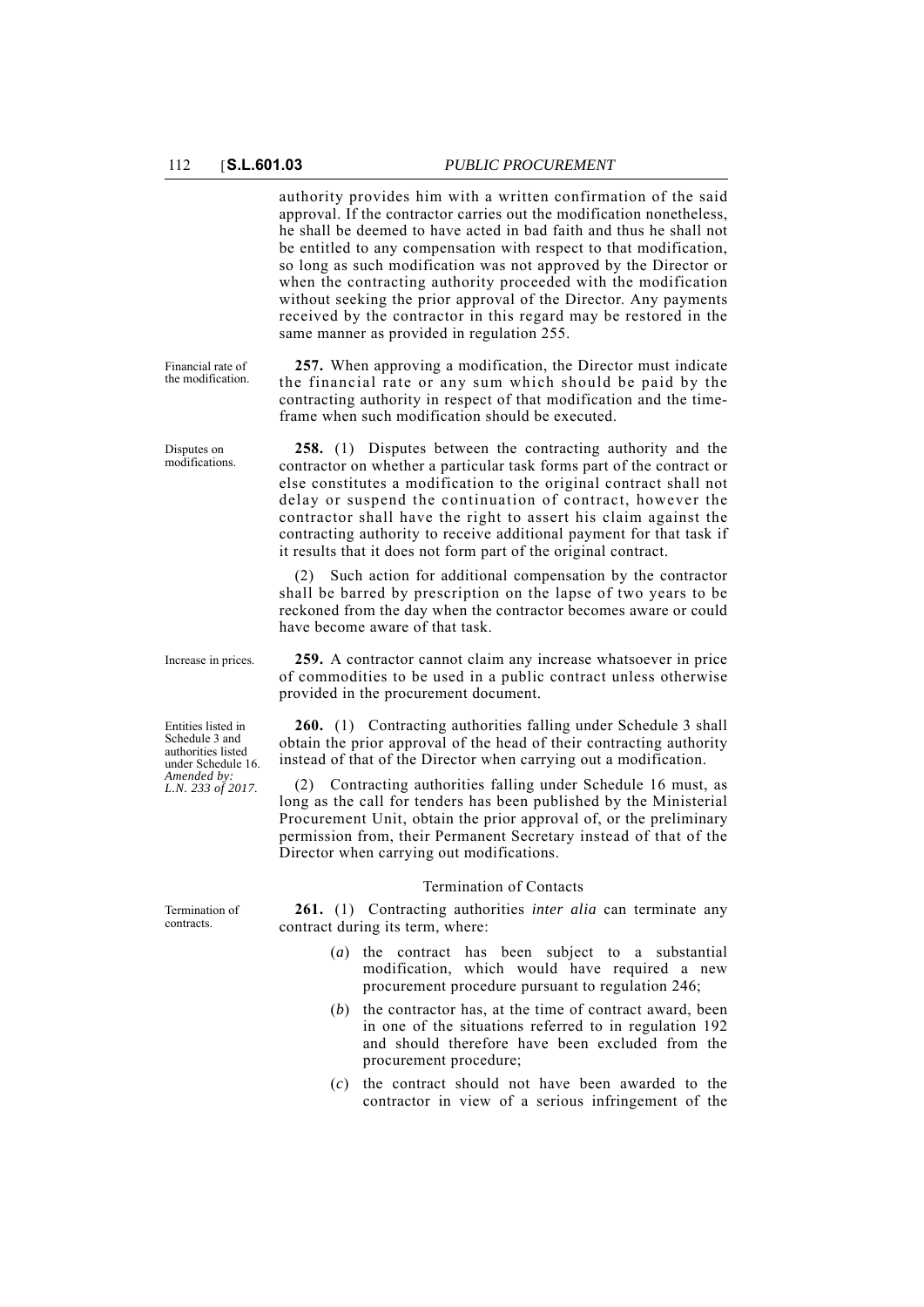obligations under the Treaties and Directive 2014/24/ EU of the European Parliament and of the Council of 26 February 2014 on public procurement and repealing Directive 2004/18/EC that has been declared by the Court of Justice of the European Union in a procedure pursuant to Article 258 of the TFEU;

(*d*) the contractor fails to discharge any obligation which he has contracted.

(2) If the contracting authority has no valid reason for the termination, it is to compensate the contractor for all his expenses and work and to pay him a sum to be fixed by the court, according to circumstances, but not exceeding the profits which the contractor could have made by the contract.

(3) If the contracting authority has valid reason for the termination, it is to pay the contractor only such sum which shall not exceed the actual proven expenses and work of the contractor.

Any payment made in advance to the contractor before the termination of the contract shall be applied to the sums due in terms of sub-regulations (2) or (3) and the contractor shall return any resulting excess to the contracting authority.

(5) The contract shall be immediately terminated when the contracting authority informs the contractor, by any means whatsoever, of its decision to terminate the contract, and this without the need of any authorization or confirmation by any court or board.

(6) Contracting authorities listed under Schedule 16 must, in so far as the call for tenders has been published by the Ministerial Procurement Unit, obtain the approval of their Permanent Secretary before terminating a contract.

- (7) (*a*) The Director has the right to issue a decision terminating any contract or agreement that could have been reached or signed with a contractor if it transpires that the award of that contract has been made in breach of these regulations or else by discriminating between economic operators.
	- (*b*) The decision leading to the termination of the contract in accordance with this sub-regulation must be made in writing and must include the findings and the reasons.
	- (*c*) A copy of this decision must be delivered to the contractor, who has the right to contest it by filing a compliant before the Review Board as explained under regulation 283.
	- (*d*) The termination of the contract will remain suspended as long as the time limit for the submission of the complaint in front of the Review Board or the Court of Appeal lapses and during the duration of these same procedures.
	- (*e*) A contractor shall have no right to be compensated for the actual loss or loss of profits, where the decision to terminate the contract is confirmed, with the exception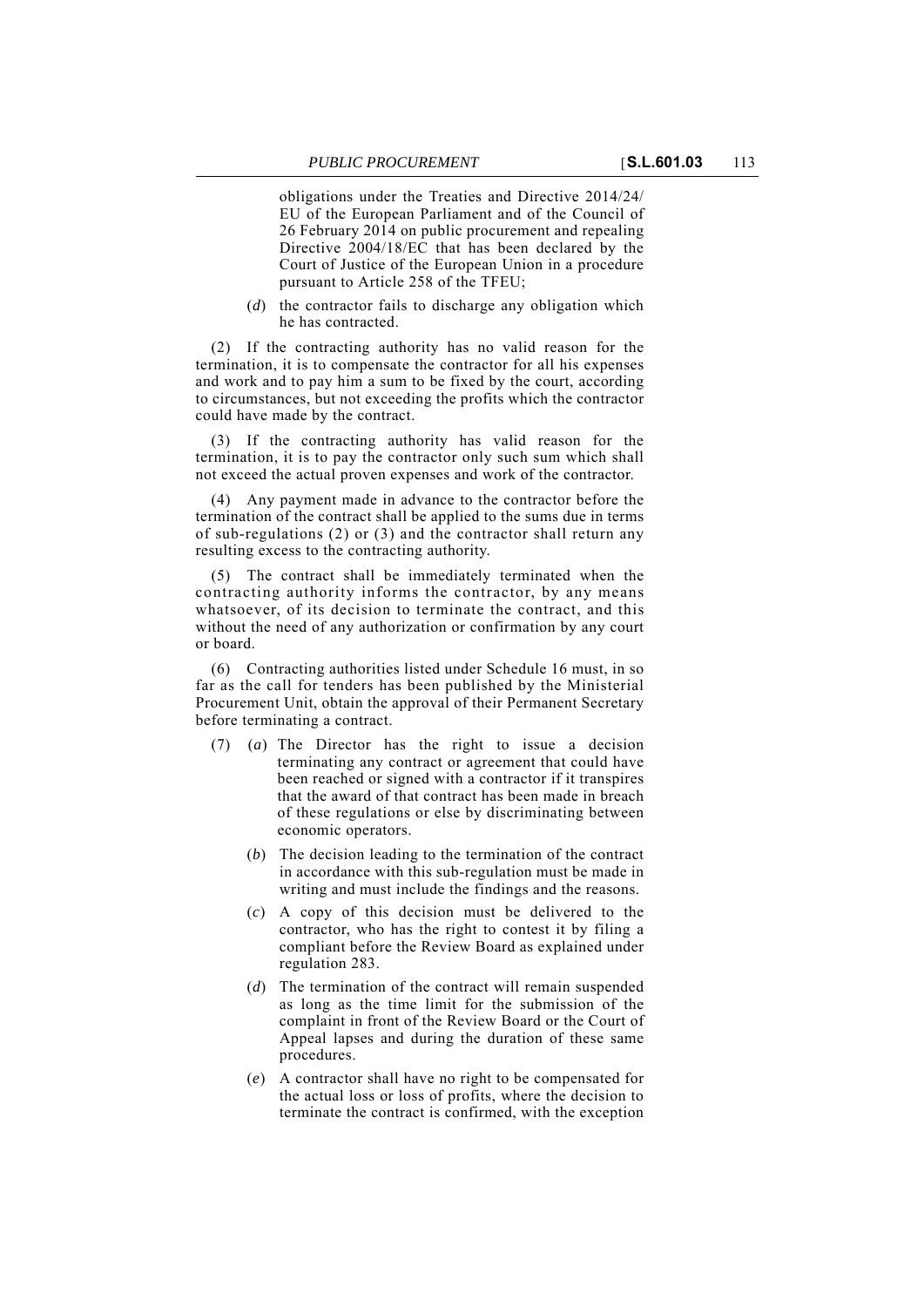that the contractor will have the right to receive compensation he deserves for the work that he demonstrates to have carried out.

#### **Part IX** Remedies

Remedies before Closing Date of a Call for Competition

**262.** (1) Prospective candidates and tenderers may, within the first two-thirds of the time period allocated in the call for competition for the submission of offers, file a reasoned application before the Public Contracts Review Board:

- (*a*) to set aside or ensure the setting aside of decisions including clauses contained in the procurement document and clarification notes taken unlawfully at this stage or which are proven to be impossible to perform; or
- (*b*) to determine issues relating to the submission of an offer through the government's e-procurement platform; or
- (*c*) to remove discriminatory technical, economic or financial specifications which are present in the call for competition, in the contract documents, in clarifications notes or in any other document relating to the contract award procedure; or
- (*d*) to correct errors or to remove ambiguities of a particular term or clause included in a call for competition, in the contract documents, in clarifications notes or in any other document relating to the contract award procedure; or
- (*e*) to cancel the call for competition on the basis that the call for competition is in violation of any law or is likely to violate a particular law if it is continued.

(2) The application shall only be valid if accompanied by a deposit equivalent to zero point five per cent (0.50%) of the estimated value set by the contracting authority of the whole tender or if the tender is divided into lots according to the estimated value of the tender set by the contracting authority for each lot submitted by the tenderer, provided that in no case shall the deposit be more than fifty thousand euro ( $650,000$ ) which may be refunded as the Public Contracts Review Board may decide in its decision.

**263.** (1) The application by the complainant shall be affixed on the notice board of the Public Contracts Review Board and shall also be published on the website of the same board.

(2) The Public Contracts Review Board shall notify the contracting authority and, or the Director about this request.

(3) It shall be the responsibility of the prospective candidates or tenderers to visit the website of the Public Contracts Review Board and be aware of the latest information published online.

Remedies before closing date of a call for competition. *Amended by: L.N. 301 of 2019; L.N. 196 of 2020.*

Publication of the application.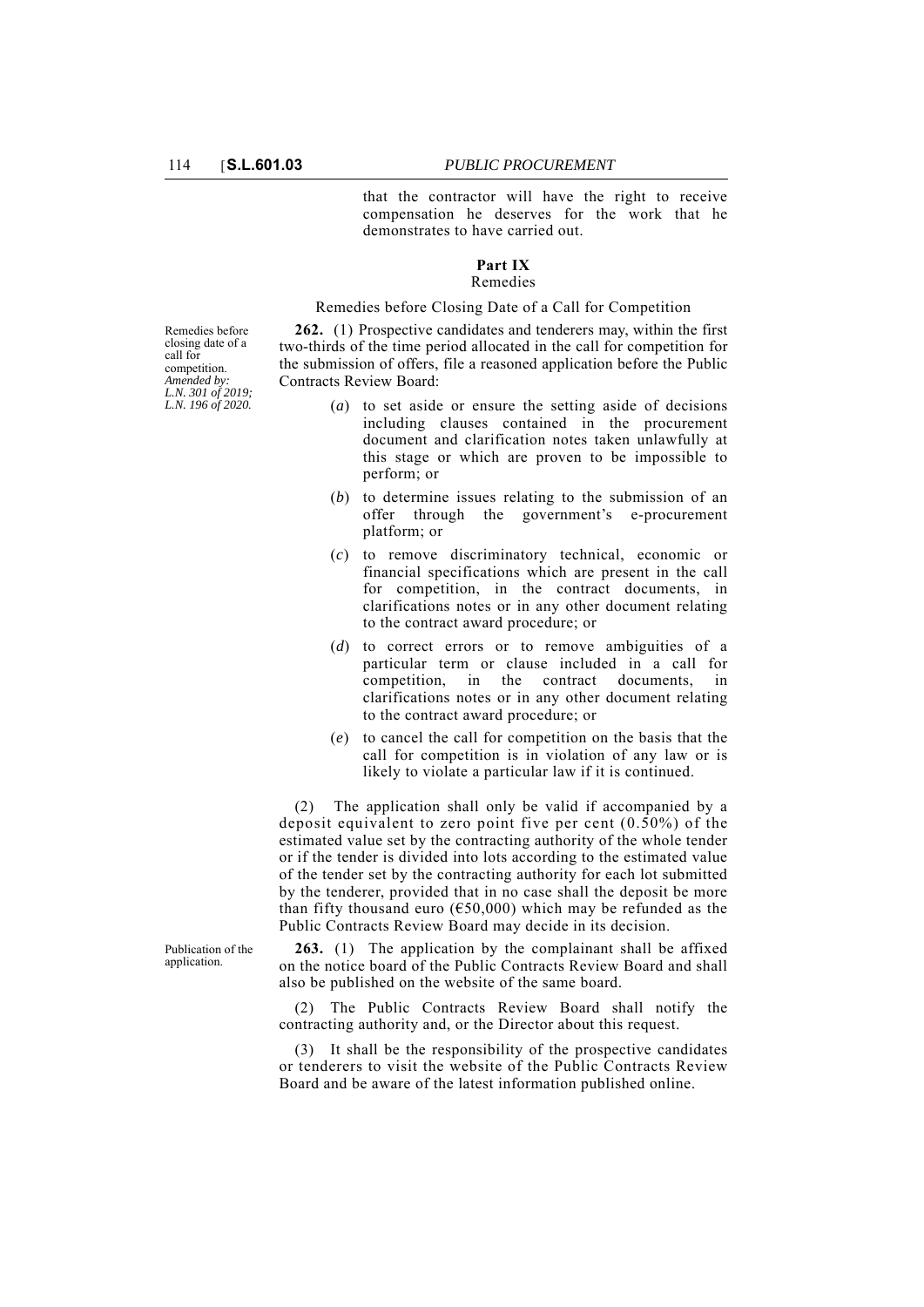**264.** The contracting authority and any interested party may, within five days from the date when the application is uploaded on the website of the Public Contracts Review Board, file a written reply. Such replies shall also be affixed to the notice board of the Review Board and uploaded online.

**265.** The Public Contracts Review Board shall decide the application with urgency after hearing the parties, provided that not more than one sitting may be fixed for such purpose. The final decision of the Public Contracts Review Board may be appealed by the aggrieved party before the Court of Appeal as provided in regulations 284, 285, 286, 288 and 290.

**266.** Pending the decision of the Public Contracts Review Board the process of the call for tenders shall be suspended.

**267.** In its final decision the Public Contracts Review Board must always establish the new deadline for the submission of tenders.

**268.** The contracting authority shall abide by the decision of the Implementation. Public Contracts Review Board in the shortest time possible and where the contracting authority fails to implement the decision of the Public Contracts Review Board the latter may report the matter to the Minister responsible for that contracting authority.

### **269.** *Deleted by Legal Notice 196 of 2020.*

Appeals from decisions taken after the closing date for the submissions of an offer

**270.** Where the estaimated value of the public contract meets or exceeds five thousand euro ( $65,000$ ) any tenderer or candidate concerned, or any person, having or having had an interest or who has been harmed or risks being harmed by an alleged infringement or by any decision taken including a proposed award in obtaining a contract, a rejection of a tender or a cancellation of a call for tender after the lapse of the publication period, may file an appeal by means of an objection before the Public Contracts Review Board, which shall contain in a very clear manner the reasons for their complaints.

**271.** The objection shall be filed within ten calendar days following the date on which the contracting authority or the authority responsible for the tendering process has by fax or other electronic means sent its proposed award decision or the rejection of a tender or the cancellation of the call for tenders after the lapse of the publication period.

**272.** The communication to each tenderer or candidate concerned of the proposed award or of the cancellation of the call for tenders shall be accompanied by a summary of the relevant reasons relating to the rejection of the tender as set out in regulation 242 or the reasons why the call for tenders is being cancelled after the lapse of the publication period, and by a precise statement of the exact standstill period.

Reply to the application.

Decision by the Public Contracts Review Board.

Suspension of the process.

New deadline for the submission of tenders.

Charges for this type of application.

Appeals from decisions taken after the closing date for the submissions of an offer.

Filing of the application.

Communication to the tenderer or candidate.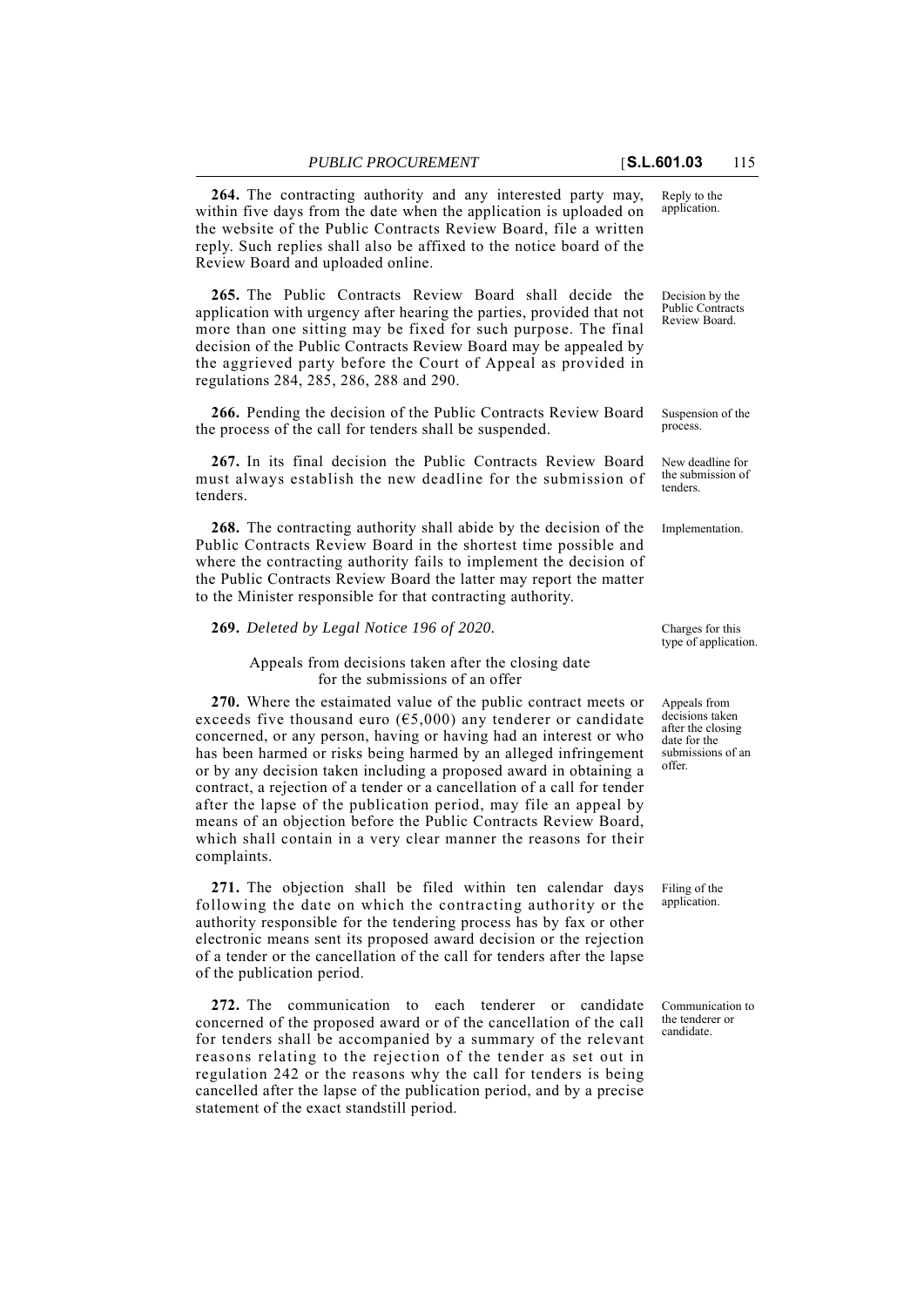Deposit. **273.** The objection shall only be valid if accompanied by a deposit equivalent to 0.50 per cent of the estimated value set by the contracting authority of the whole tender or if the tender is divided into lots according to the estimated value of the tender set by the contracting authority for each lot submitted by the tenderer, provided that in no case shall the deposit be less than four hundred euro ( $\epsilon$ 400) or more than fifty thousand euro ( $\epsilon$ 50,000) which may be refunded as the Public Contracts Review Board may decide in its decision.

> **274.** The Secretary of the Public Contracts Review Board shall immediately notify the Director, the Ministerial Procurement Unit and, or the contracting authority, as the case may be, that an objection had been filed with his authority thereby immediately suspending the award procedure.

> **275.** The Department of Contracts, the Ministerial Procurement Unit or the contracting authority involved, as the case may be, shall be precluded from concluding the contract during the period of ten calendar days allowed for the submission of appeals. The award process shall be completely suspended if an appeal is eventually submitted.

> **276.** The procedure to be followed in submitting and determining appeals as well as the conditions under which such appeals may be filed shall be the following:

- (*a*) any decision by the General Contracts Committee, the Ministerial Procurement Unit or the Special Contracts Committee or by the contracting authority, shall be made public by affixing it to the notice-board of the Department of Contracts, the Ministerial Procurement Unit or of the office of the contracting authority, as the case may be, or by uploading it on government's eprocurement platform prior to the award of the contract if the call for tenders is administered by the Department of Contracts;
- (*b*) the appeal of the complainant shall also be affixed to the notice-board of the Public Contracts Review Board and shall be communicated by fax or by other electronic means to all participating tenderers;
- (*c*) the contracting authority and any interested party may, within ten calendar days from the day on which the appeal is affixed to the notice board of the Review Board and uploaded where applicable on the government's e-procurement platform, file a written reply to the appeal. These replies shall also be affixed to the notice board of the Review Board and where applicable they shall also be uploaded on the government's e-procurement platform;
- (*d*) the authority responsible for the tendering process shall within ten days forward to the chairman of the Public Contracts Review Board all documentation pertaining to the call for tenders in question including

Service on the Director, the Ministerial Procurement Unit and contracting authority.

Suspension of the process.

Procedure of the appeal.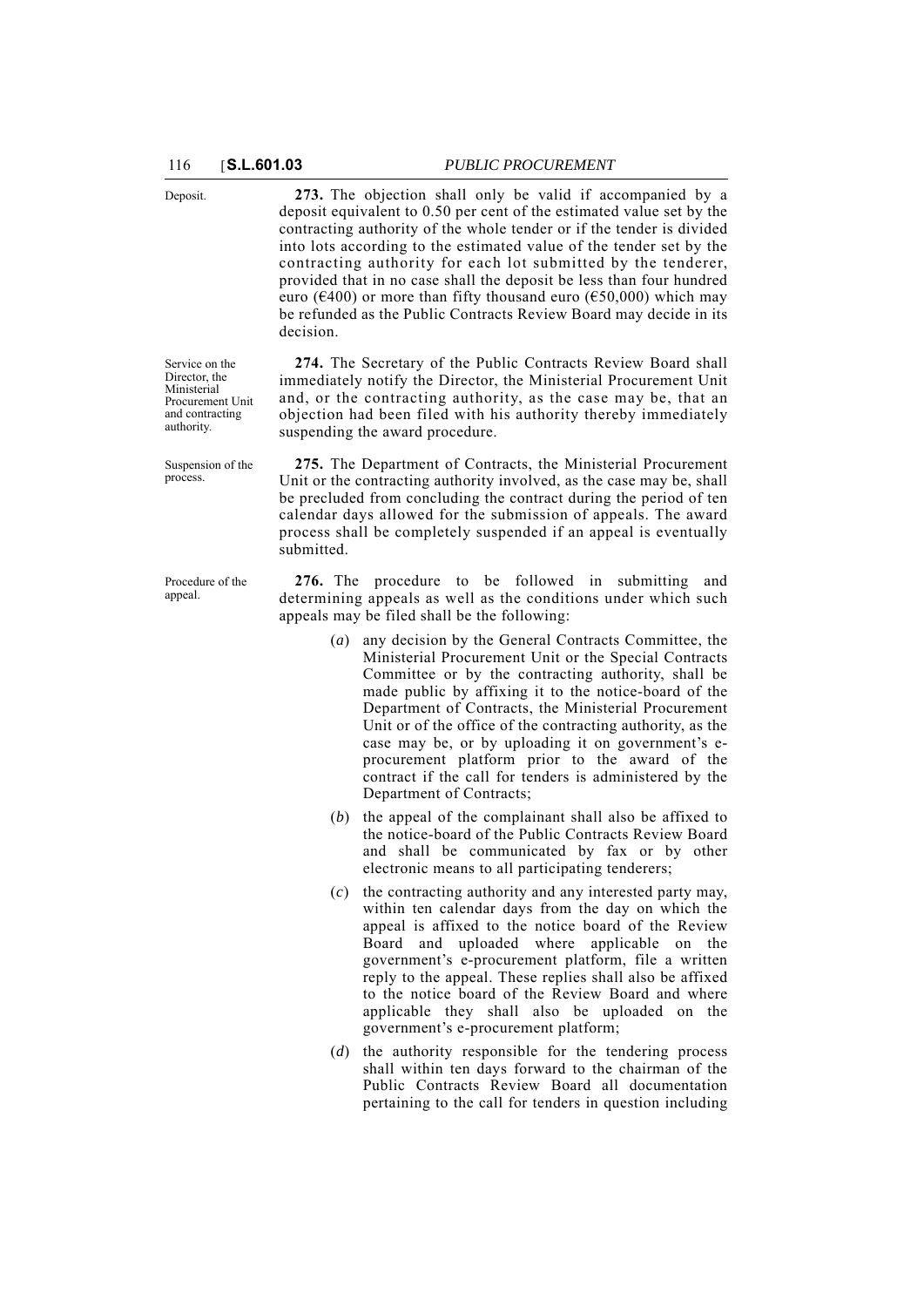files and tenders submitted;

- (*e*) the secretary of the Review Board shall inform all the participants of the call for tenders, the Department of Contracts, the Ministerial Procurement Unit and the contracting authority of the date or dates, as the case may be, when the appeal will be heard;
- (*f*) when the oral hearing is concluded, the Public Contracts Review Board, if it does not deliver the decision on the same day, shall reserve decision for the earliest possible date to be fixed for the purpose, but not later than six weeks from the day of the oral hearing:

Provided that for serious and justified reasons expressed in writing by means of an order notified to all the parties, the Public Contracts Review Board may postpone the judgment for a later period;

- (*g*) the secretary of the Review Board shall keep a record of the grounds of each adjournment and of everything done in each sitting;
- (*h*) after evaluating all the evidence and after considering all submissions put forward by the parties, the Public Contracts Review Board shall decide whether to accede or reject the appeal or even cancel the call if it appears to it that this is best in the circumstances of the case.

## Ineffectiveness of a contract

Ineffectiveness of a contract.

**277.** (1) An interested party or a tenderer may file an application before the Public Contracts Review Board to declare that a contract with an estimated value which meets or exceeds the threshold established under Schedule 5 is ineffective.

(2) An interested party may only request the Public Contracts Review Board to declare a signed contract ineffective if the authority responsible for the tendering process has awarded a contract without prior publication of a contract notice in the Official Journal of the European Union without this being permissible in accordance with Directive 2014/23/EC, Directive 2014/24/EC and Directive 2014/25/EC.

(3) Any tenderer may also request the Public Contracts Review Board to declare a contract ineffective in the following two instances:

- (*a*) when, notwithstanding an appeal is lodged before the Public Contracts Review Board, the authority responsible for the tendering process concludes the contract before a final decision is given by the Public Contracts Review Board; or
- (*b*) when the contract is concluded by a contracting authority or the authority responsible for the tendering process before the expiry of the period for the filing of an appeal as provided for in regulation 271.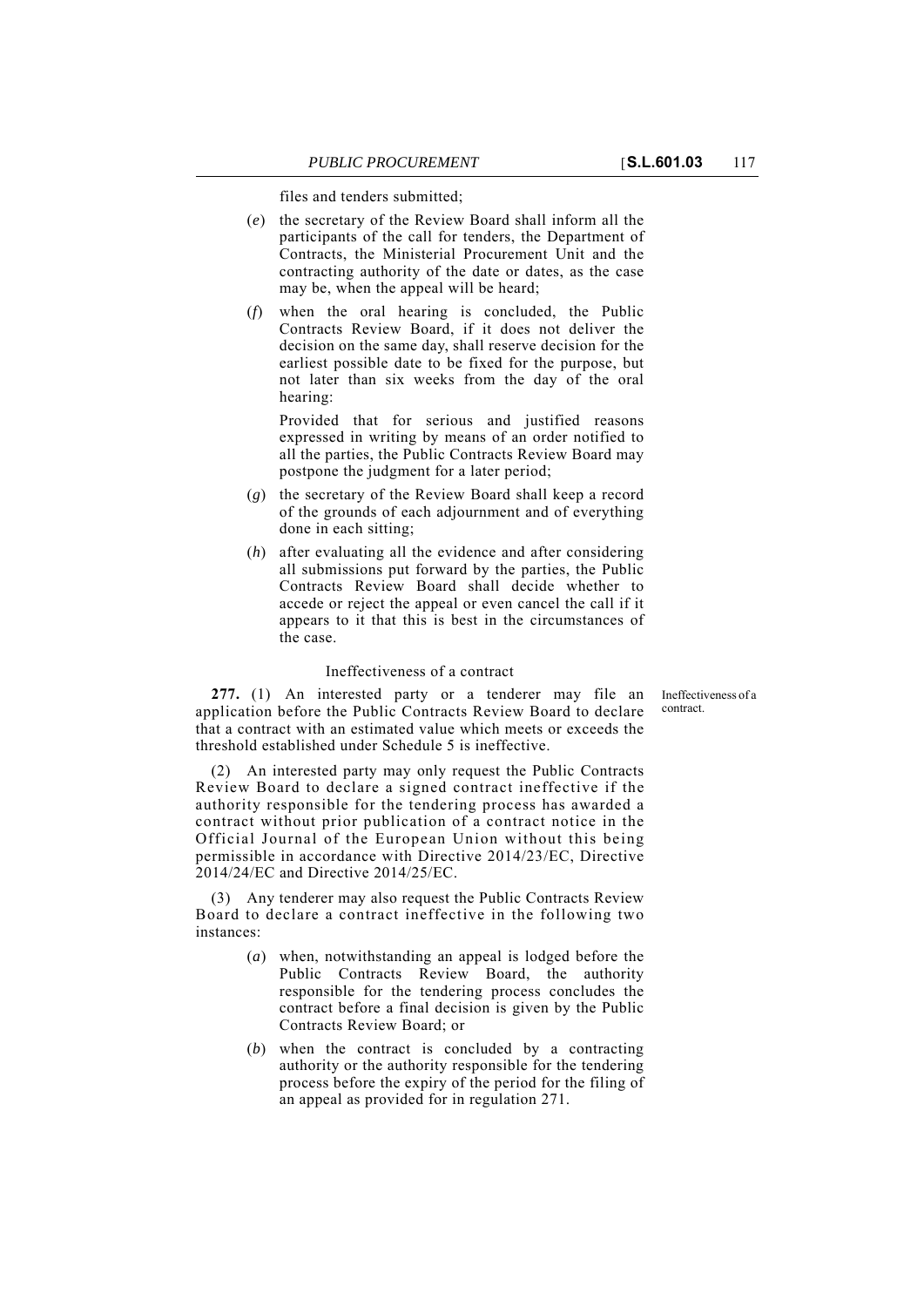- (4) The provisions of sub-regulation (2) shall not apply where:
	- (a) the authority responsible for the tendering process or the contracting authority considers that the award of a contract without prior publication of a contract notice in the Official Journal of the European Union is permissible in accordance with Directive 2014/24/EC and Directive 2014/25/EC;
	- (*b*) the authority responsible for the tendering process or the contracting authority has published in the Official Journal of the European Union a notice as described in Article 3a of Directive 89/665 or Article 3a of Directive 92/13 expressing its intention to conclude the contract, and;
	- (*c*) the contract has not been concluded before the expiry of a period of at least ten calendar days with effect from the day following the date of the publication of this notice.

(5) An interested party or a bidder cannot proceed before a court or tribunal to challenge an award or a lack of award of a call for tender processed according to these regulations and they cannot ask for damages unless they have first resorted to all the remedies afforded under these regulations.

**278.** Apart from the declaration for the ineffectiveness of a contract the applicant may request the Public Contracts Review Board to liquidate and order the authority responsible for the tendering process and the contracting authority to compensate him for actual damages suffered.

**279.** The application must be served to the authority responsible for the tendering process, the contracting authority and to all signatories of the contract sought to be declared ineffective, who shall have twenty days to file a reply.

**280.** (1) If the Public Contracts Review Board declares a contract to be ineffective, it shall impose penalties on the authority responsible for the tendering process and the contracting authority after assessing in its decision all relevant factors, including the seriousness of the infringement and the behaviour of those authorities.

(2) The Public Contracts Review Board may not consider a contract ineffective, even though it has been awarded illegally, on the grounds mentioned in regulation 277, if the Public Contracts Review Board finds, after having examined all relevant aspects, that the overriding reasons relating to a general interest require that the effects of the contract shall be maintained.

Penalties. **281.** The penalties imposed by the Public Contracts Review Board shall consist of:

> (*a*) the imposition of fines on the authority responsible for the tendering process and the contracting authority or the central government authority, as the case may be, in the amount of fifteen per cent of the tender value

Request for compensation.

Deposit and service.

Decision of the Public Contracts Review Board.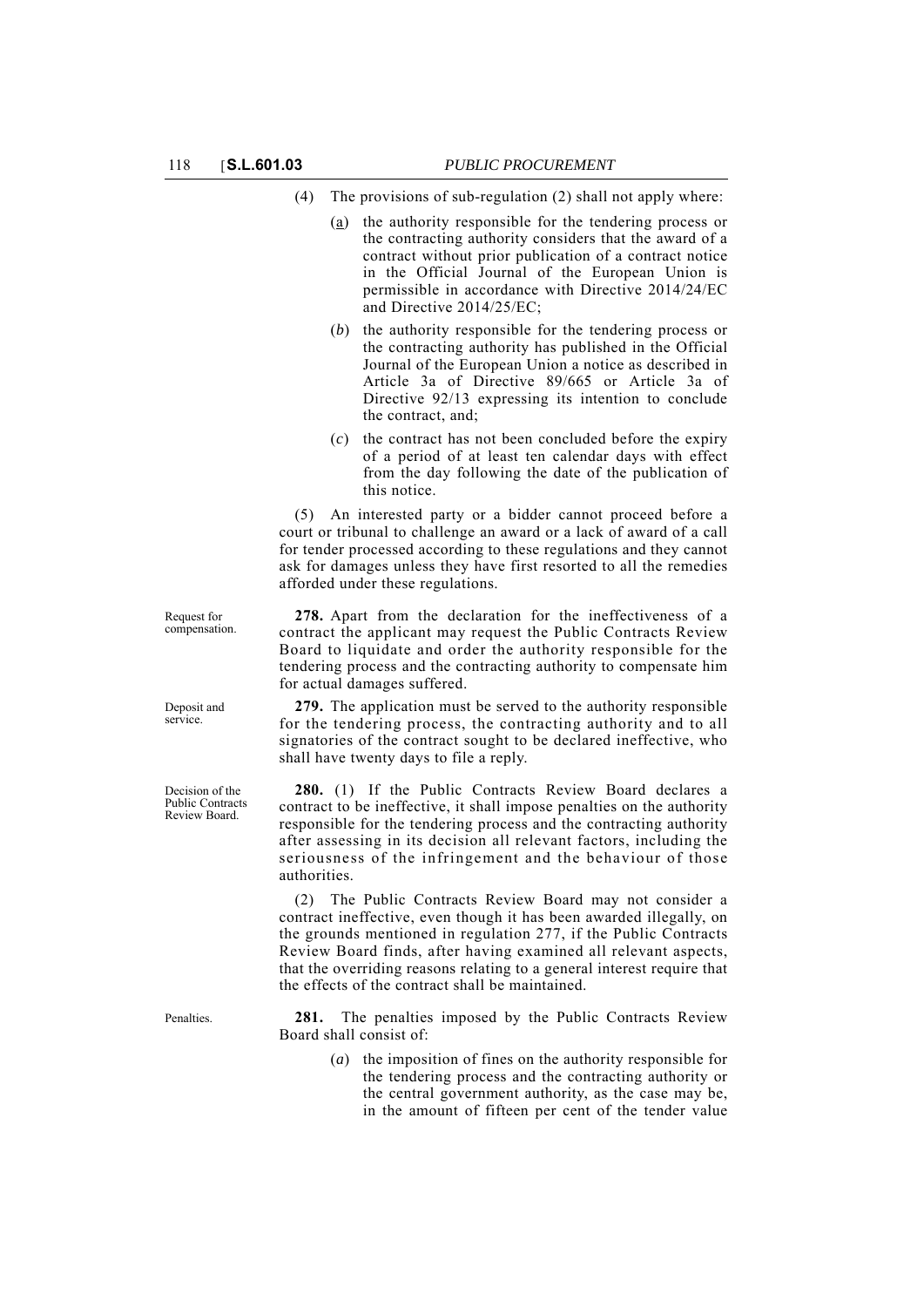but not exceeding fifty thousand euro ( $\epsilon$ 50,000); or

(*b*) the shortening of the duration of the contract:

Provided that the award of damages prescribed in regulation 278 shall not be considered as an appropriate alternative penalty for the purposes of this regulation.

**282.** Applications for the ineffectiveness of a contract shall be deemed admissible if they are made:

- (*a*) before the expiry of at least thirty calendar days with effect from the day following the date on which:
	- (i) the authority responsible for the tendering process or the contracting authority published a contract award notice, provided that this notice includes justification of the decision to award the contract without prior publication of a contract notice in the Official Journal of the European Union; or
	- (ii) the authority responsible for the tendering process or the contracting authority informed the tenderers and candidates concerned of the signing of the contract; and
- (*b*) in any other case before the expiry of a period of at least six months with effect from the day following the date of the signing of the contract.

**283.** (1) When the Director issues a decision cancelling a contract or an agreement according to regulation 261(7) he has to deliver this decision to the contractor affected by the cancellation. The contractor shall have ten days from the notification of this decision to file a motivated objection before of the Review Board.

(2) This objection is valid only if accompanied by a deposit of four hundred euro ( $\epsilon$ 400), which deposit can be forfeited or may be refunded in whole or in part according to the decision taken by the Review Board in its decision.

(3) The Secretary of the Review Board shall immediately notify the Director that an objection had been filed with his authority, thereby immediately suspending the decision cancelling the contract.

(4) The filed objection shall be affixed to the notice-board of the Review Board.

(5) The Director has the right to file a written reply to the objection within ten days from the date he is notified with a copy of the objection, which reply is also to be affixed on the notice board of the Review Board.

The secretary of the Review Board shall inform all interested parties of the date or dates, as the case may be, when the objection will be heard.

(7) When the oral hearing is concluded, the Public Contracts Review Board, if it does not deliver the decision on the same day, shall reserve decision for the earliest possible date to be fixed for Appeal from adecision cancelling a contract.

Admissibility of applications.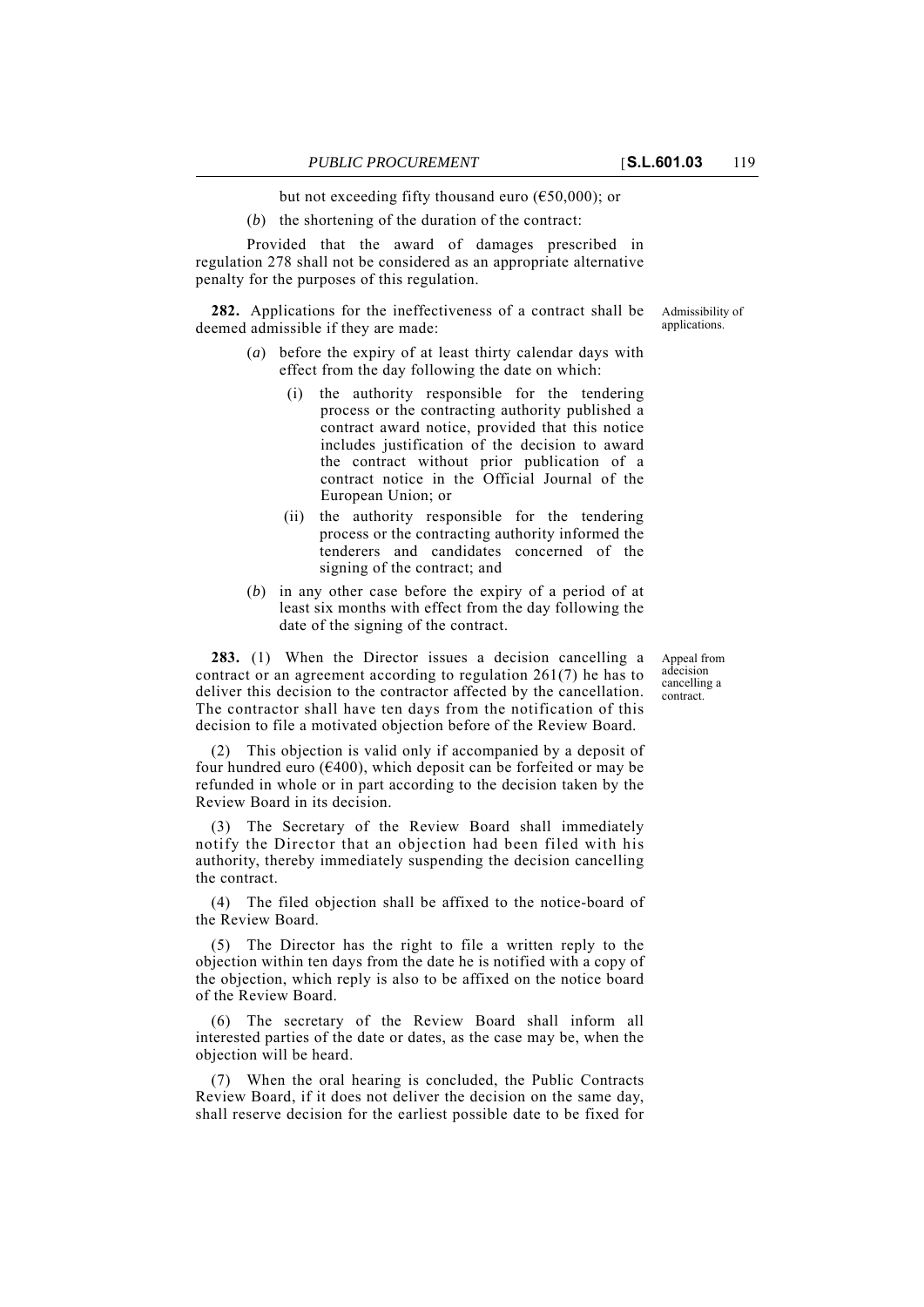the purpose, but not later than six weeks from the day of the oral hearing:

Provided that for serious and justified reasons expressed in writing by means of an order notified to all the parties, the Review Board may postpone the judgment for a later period.

(8) The Secretary of the Review Board shall keep a record of the grounds of each adjournment and of everything done in each sitting.

(9) After evaluating all the evidence and after considering all submissions put forward by the parties, the Review Board shall decide whether to accede, reject the appeal on the cancellation of the contract.

(10) Any decision taken in terms of this regulation is subject to an appeal before the Court of Appeal according to the time-frames and obligations established under these regulations.

### Court of Appeal

Appeal to the Court of Appeal.

Cap. 12.

Parties to the appeal.

**284.** Any party who feels aggrieved by a decision taken by the Review Board may appeal to the Court of Appeal as constituted in accordance with article 41(1) of the Code of Organization and Civil Procedure by means of an application filed in the registry of that court within twenty calendar days from the date on which that decision has been made public.

**285.** The appeal application shall be addressed against the authority responsible for the tendering process, the contracting authority, the recommended tenderer, if any, and any other party involved in the proceedings before the Public Contracts Review Board, who may file a written reply within twenty days from the date of service:

Provided that if the appellant fails to try to serve the appeal application on all the parties above-mentioned within two weeks of the filing of the appeal, the Court, after hearing during the first sitting of the appeal the reasons why service was not effected, may declare by means of a decree delivered in open court that the appeal is deserted with expenses to be borne by the appellant.

Hearing. **286.** (1) The Court of Appeal shall set down the cause for hearing at an early date, in no case later than two months from the date on which the appeal is brought before it and shall cause notice of such date to be given to the parties to the suit who, on their part, shall assume the responsibility to visit the court registry and be aware of the latest information regarding the appointment for the hearing of the case.

> (2) After appointing the application for hearing, and after listening to the oral submissions made by all parties, the Court shall decide the application on its merits, within the shortest time possible but not any later than four months from the day when the appeal had been filed and the parties have been duly notified. Pending the decision of the Court the process of the call for tenders shall be suspended.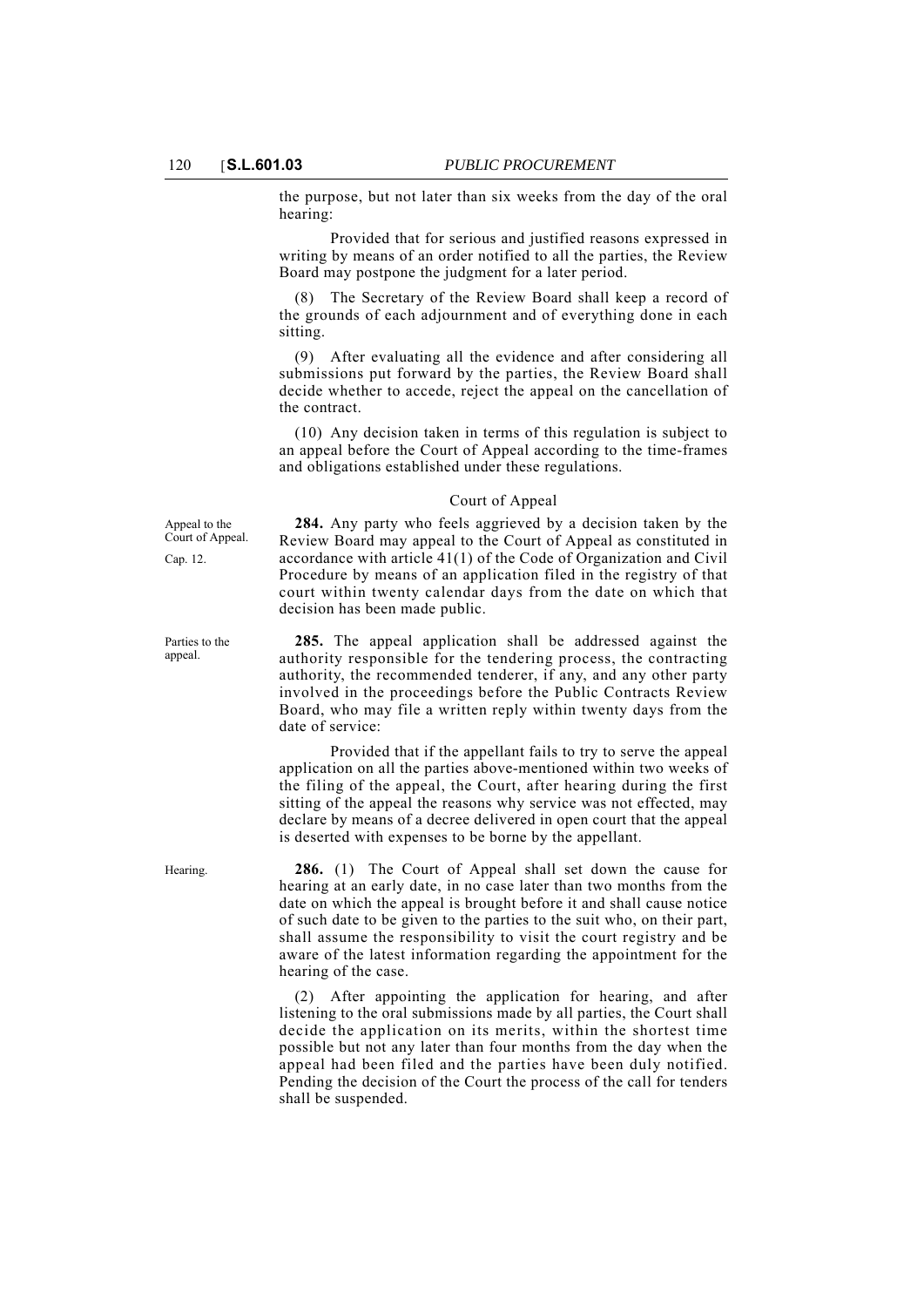(3) In its decision the court has the power to cancel the tendering process if it appears to it that this is the best solution in the circumstances of the case; in this case no party will have the right to request damages because of the decision cancelling the call.

287. The Department of Contracts and a contracting authority may only refer a matter to the Court of Appeal in relation to a decision taken by the Review Board relating to the ineffectiveness of a contract or the award of damages.

**288.** If, during the hearing of the appeal, the Court finds that the application is frivolous and vexatious, the Court may impose on the party so guilty a penalty, to be paid to the contracting authority, of between one thousand euro  $(61,000)$  and five thousand euro  $(E5,000)$ .

**289.** (1) The Court vacations mentioned in Court Practice and Procedure and Good Order Rules shall not hold back the hearing of the appeals filed under these regulations, during the court vacations.

(2) In any case the Court may, for serious and necessary reasons, by means of a decree, extend for a reasonable period the judicial time limits that are imposed on it according to these regulations.

**290.** No application for a re-trial from a decision of the Court of Re-trial. Appeal may be made if, after the final decision has been given, the public contract has been signed between the contracting authority and the recommended tenderer and no request for the suspension of the execution of the decision has been made.

Appeal by the Director or contracting authority.

Frivolous and vexatious applications.

Extension of time limits. S.L. 12.09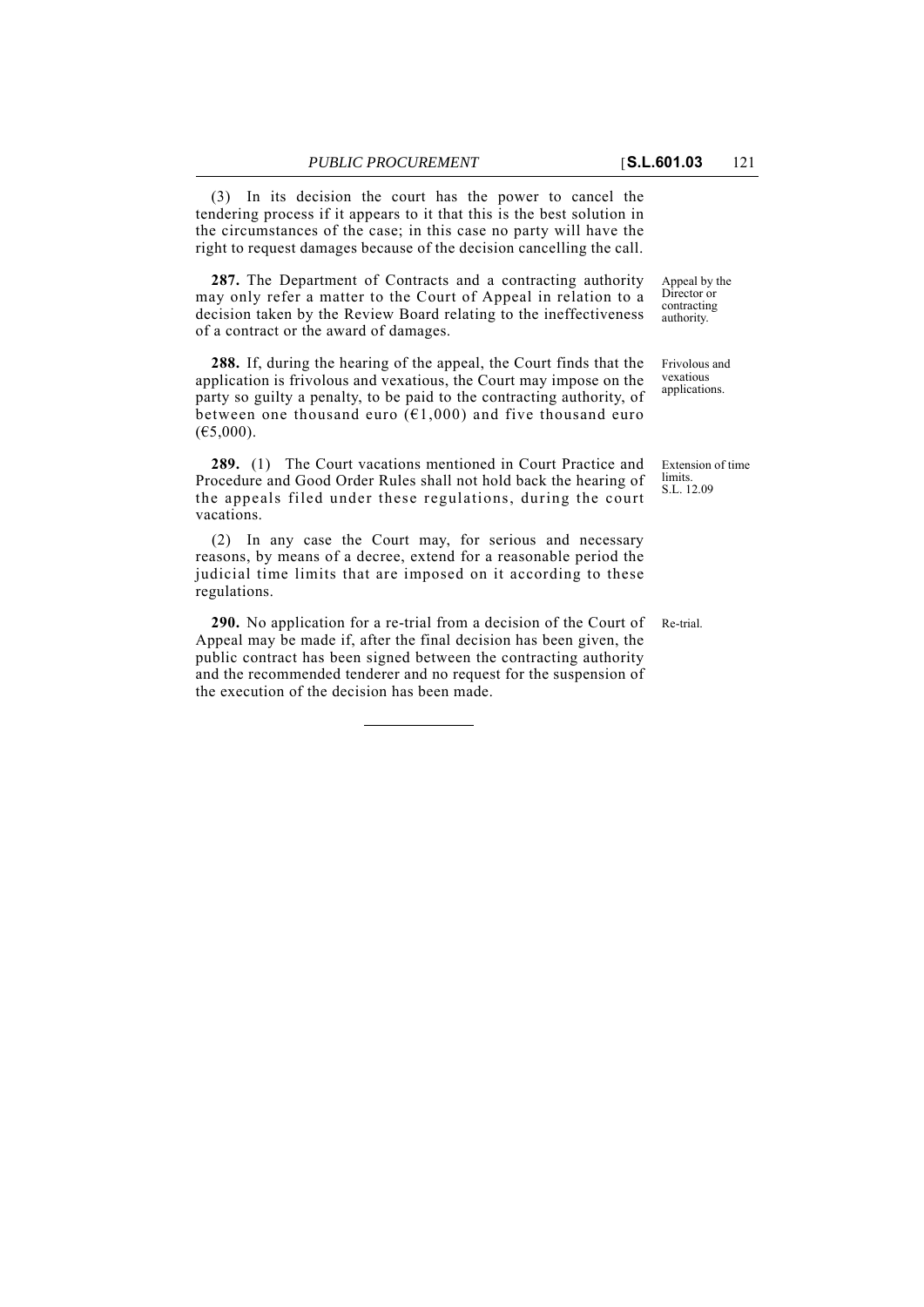## **Schedule 1** List of contracting authorities

*Amended by: L.N.155 of 2017; L.N. 233 of 2017; L.N. 26 of 2018; L.N. 263 of 2018; XXVIII.2018.43.*

- Office of the Prime Minister/Permanent Secretary's Office/Department responsible for Corporate Services
- Ministry for the Economy, Investment and Small Businesses/Permanent Secretary's Office/Department responsible for Corporate Services
- Ministry for Education and Employment/Permanent Secretary's Office/ Department responsible for Corporate Services
- Ministry for Energy and Water Management/Permanent Secretary's Office/ Department responsible for Corporate Services
- Ministry for European Affairs and Equality/Permanent Secretary's Office/ Department responsible for Corporate Services
- Ministry for Finance/Permanent Secretary's Office/Department responsible for Corporate Services
- Ministry for Tourism/Permanent Secretary's Office/Department responsible for Corporate Services
- Ministry for Home Affairs and National Security/Permanent Secretary's Office/Department responsible for Corporate Services
- Ministry for Justice, Culture and Local Government/Permanent Secretary's Office/Department responsible for Corporate Services
- Ministry for the Environment, Sustainable Development and Climate Change/Permanent Secretary's Office/Department responsible for Corporate Services
- Ministry for Health/Permanent Secretary's Office/Department responsible for Corporate Services
- Ministry for Foreign Affairs and Trade Promotion/Permanent Secretary's Office/Department responsible for Corporate Services
- Ministry for Transport, Infrastructure and Capital Projects/Permanent Secretary's Office/Department responsible for Corporate Services
- Ministry for Gozo/Permanent Secretary's Office/Department responsible for Corporate Services
- Ministry for the Family, Children's Rights and Social Solidarity/Permanent Secretary's Office/Department responsible for Corporate Services•Malta Standards Authority
- Broadcasting Authority
- Centre for Development, Research and Training
- Internal Audit and Investigations Directorate
- EuroMedITI Ltd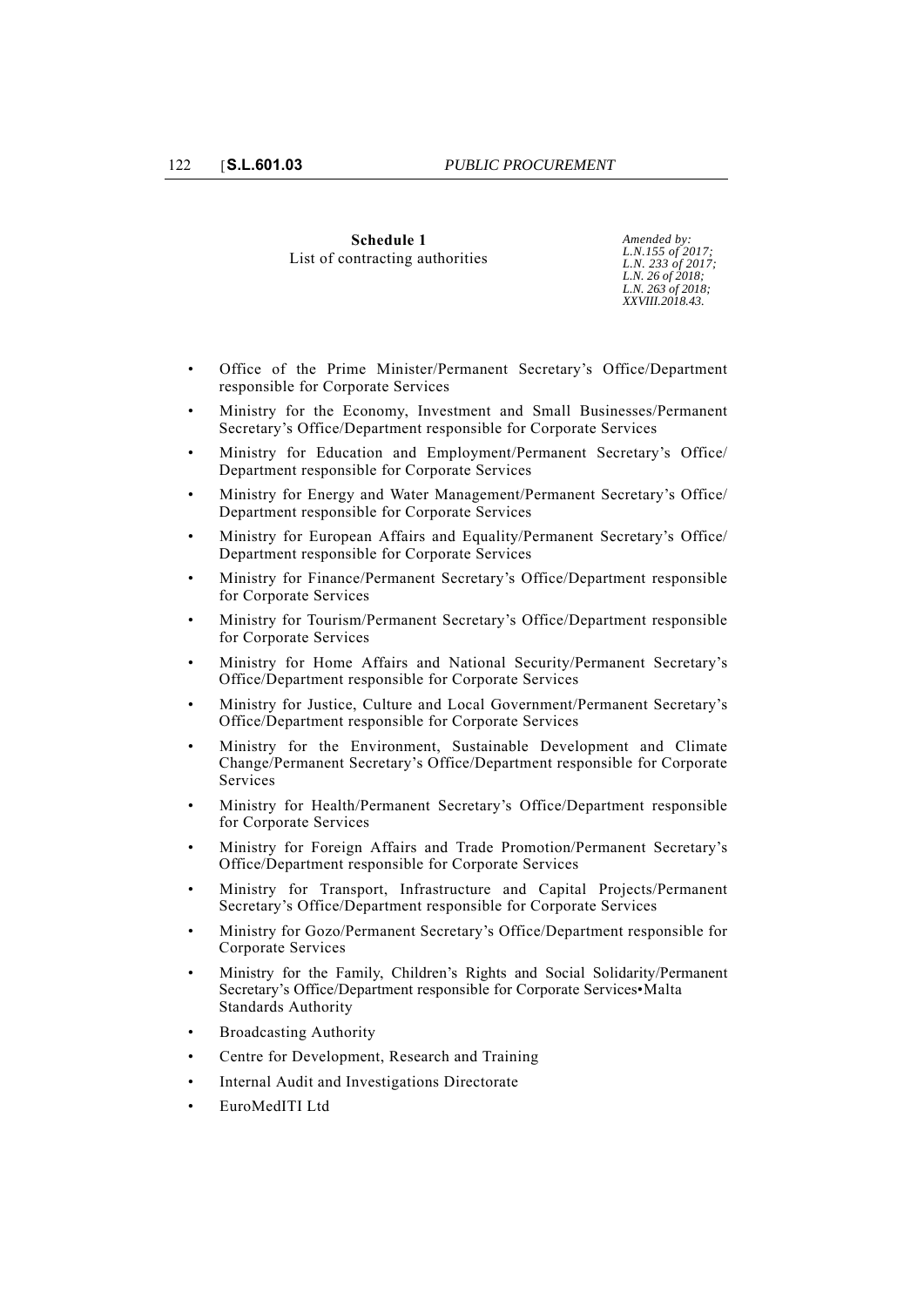- Armed Forces of Malta
- Industrial Projects and Services Ltd
- Public Service Commission
- Government Printing Press
- Electoral Office
- Mediterranean Academy for Diplomatic Studies
- International Institute on Ageing
- Planning and Priorities Co-ordination Division
- Funds and Programme Division
- Malta Information Technology Agency (MITA)
- Malta Communications Authority
- Grand Harbour Regeneration Corporation p.l.c.
- Malta Government Technology Investments Limited (MGTIL)
- Transport Malta
- Malta Resources Authority/Regulator for Energy and Water Services
- Lands Authority
- Building Regulation Board
- EU Affairs Department
- Cleansing and Maintenance Department
- Financial Management Department
- Works and Infrastructure Department
- Strategy and Support Services Division
- Property Malta Foundation
- Building Industry Consultative Council
- Office of the Chief Information Officer (MTIP)
- Oil Exploration
- WasteServ Malta Ltd.
- European Union Programmes Agency
- National Archives
- Directorate for EU and International Affairs
- **Examinations**
- Foundation for Tomorrow's Schools
- Foundation for Educational Services
- Fondazzjoni Patrimonju Malti
- Institute for Tourism Studies
- Junior College
- Jobsplus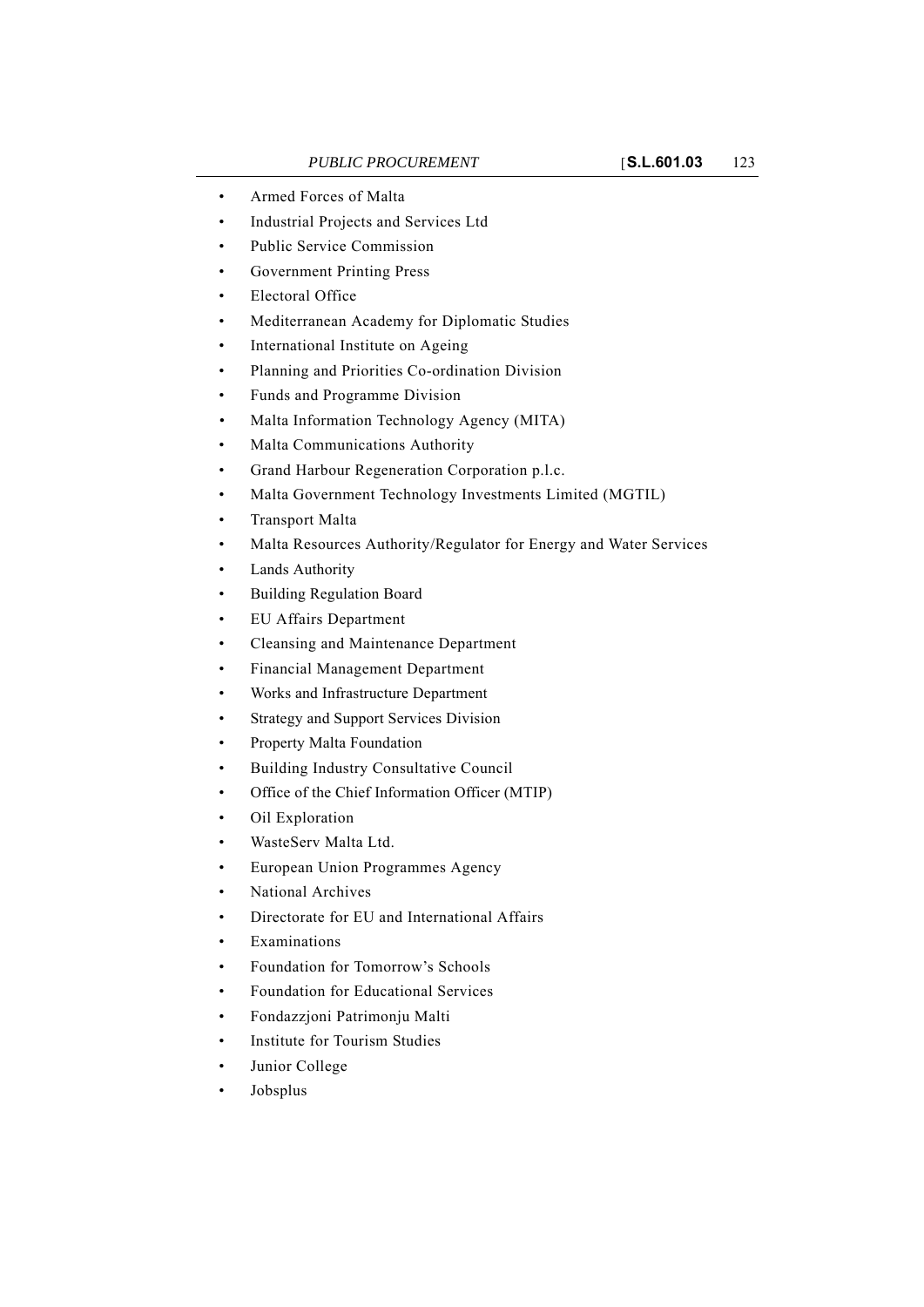- Malta College of Arts, Science and Technology
- National Commission for Higher Education
- Maltese National Commission for UNESCO
- SportMalta
- Malta Libraries
- Public Broadcasting Services Ltd.
- University of Malta
- Malta Council for Science and Technology
- Lotteries and Gaming Authority
- Malta Statistics Authority
- Malta Financial Services Authority
- Malta Stock Exchange
- Customs Department
- Contracts Department
- Lotteries Department
- Inland Revenue Department
- Treasury Department
- Economic Policy Division
- VAT Division
- Gozo Channel (Operations) Ltd.
- Financial Intelligence Analysis Unit
- Enemalta p.l.c.
- Water Services Corporation
- Malta Air Traffic Services Ltd. (MATS)
- Malta Enterprise
- Malta Industrial Parks Ltd.
- MGI/MIMCOL
- Tax Compliance Unit
- Collective Bargaining Unit
- Privatisation Unit
- Capital Transfer Duty
- Department for Local Government
- Police Department
- Local Councils
- Agency for the Welfare of Asylum Seekers (AWAS)
- Civil Protection
- Civil Registration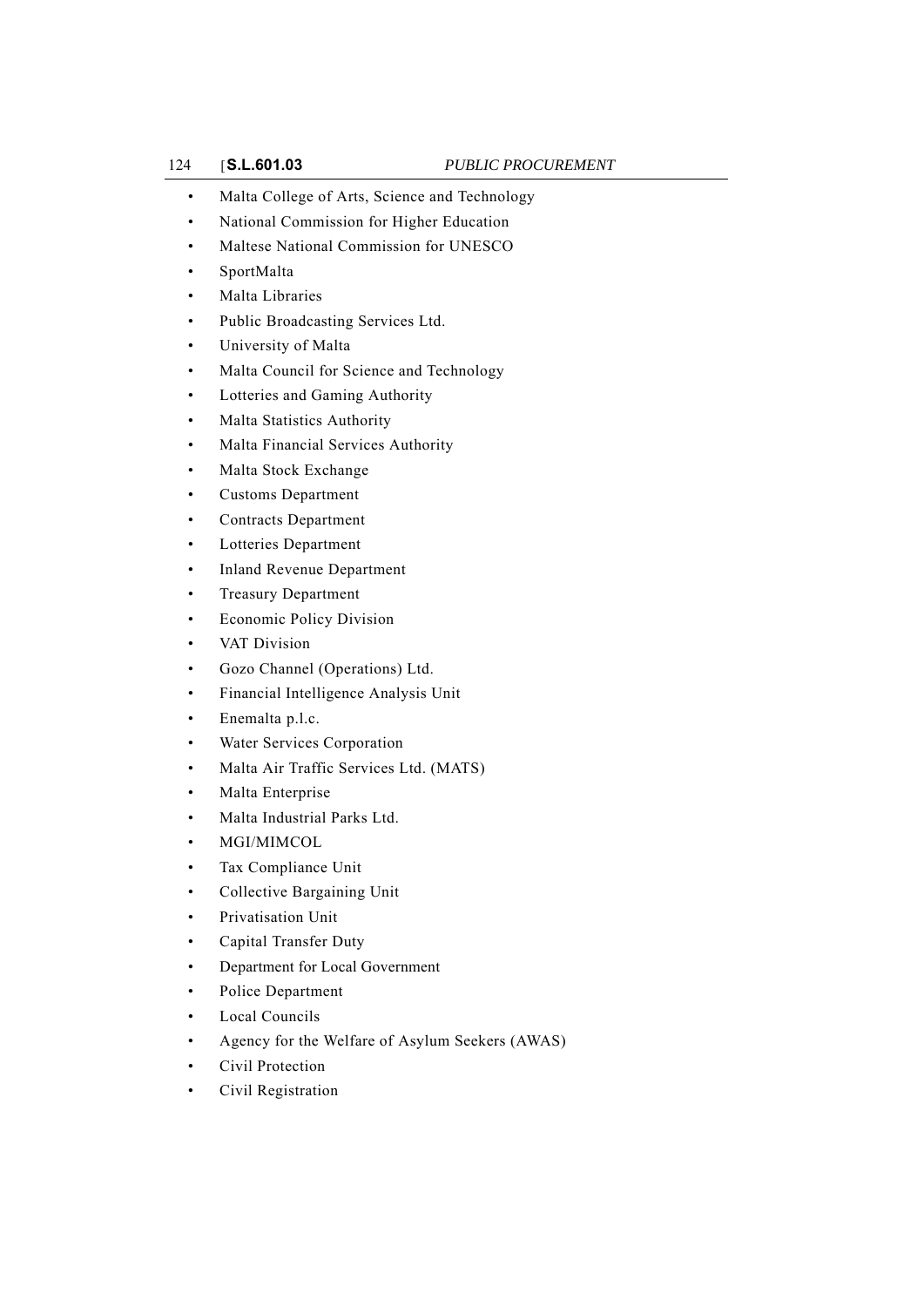- Public Registry
- Land Registry
- Correctional Services
- Department of Active Ageing and Community Care
- Occupational Health and Safety Authority
- National Blood Transfusion Centre
- Foundation for Medical Services
- Health
- Mater Dei Hospital
- Mount Carmel Hospital
- Zammit Clapp Hospital
- Malta Tourism Authority
- Environment and Resources Authority
- Planning Authority
- Mediterranean Conference Centre
- Fondazzjoni Kreattività
- Hertitage Malta
- Arts Council Malta
- National Orchestra Ltd
- Superintendence of Cultural Heritage
- Manoel Theatre
- Leap
- Appoġġ
- Attorney General
- **Identity Malta**
- National Employment Authority
- Housing Authority
- Malta Arbitration Centre
- Foundation for Social Welfare Services
- Benefit Fraud and Investigations Department
- Courts of Justice Department
- Welfare Committee
- Information and Data Protection Commissioner
- Commission on Domestic Violence
- Commission for the Promotion of Equality for Men and Women
- National Commission on the abuse of drugs, alcohol and other dependencies
- Commission for the Rights of Persons with Disability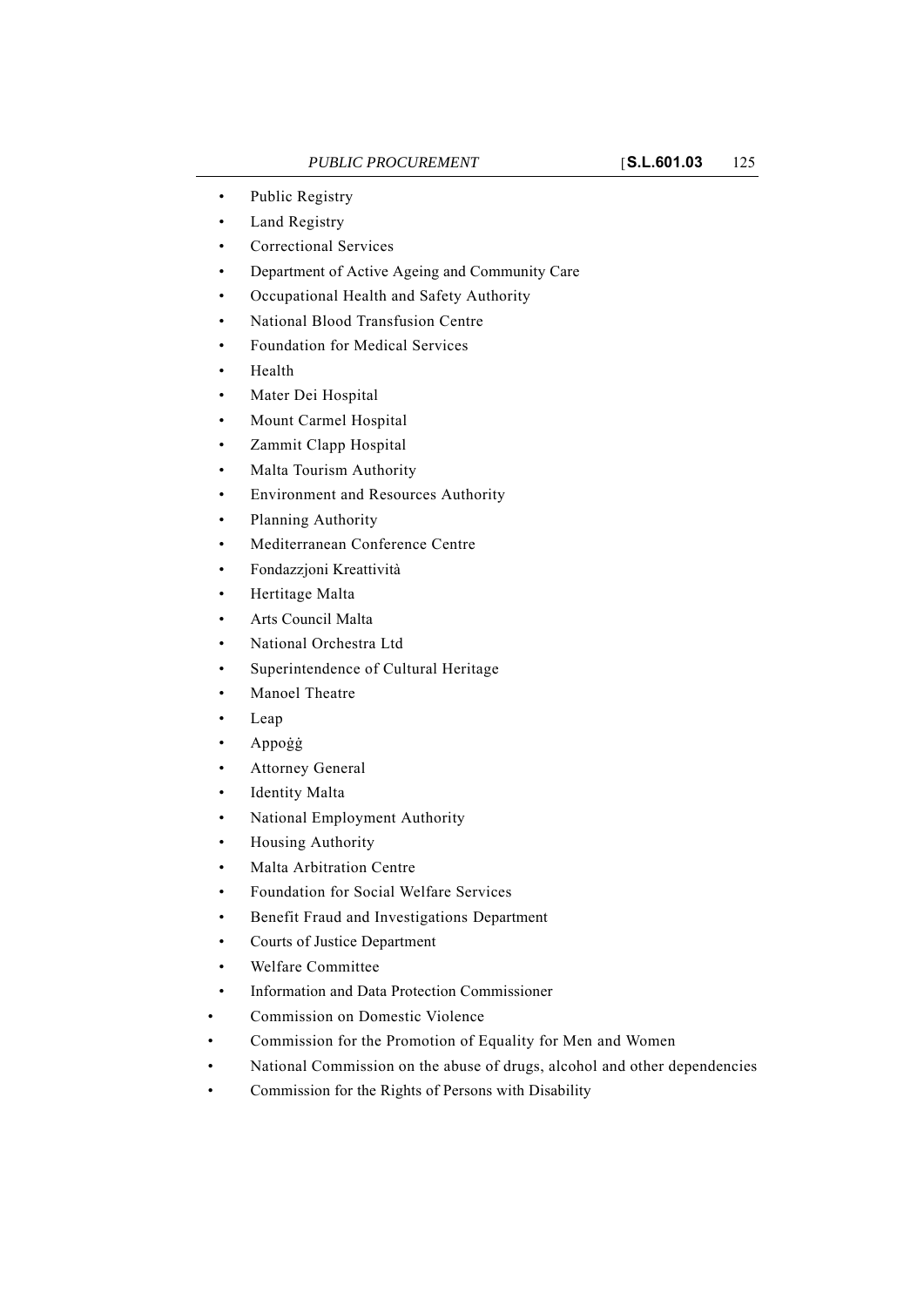- National Commission for the Family
- Malta Council for Economic and Social Development
- Industrial and Employment Relations
- Sapport
- Sedqa
- Social Security Department
- Social Welfare Standards Department
- Office of the Commissioner for Voluntary Organisations
- Office of the Commissioner for Children
- Medicines Authority
- Cooperatives Board
- Malta Competition and Consumer Affairs Authority
- Commerce Division
- Malta National Laboratory
- Notary to Government
- Joint Office
- Projects Malta Ltd
- Central Procurement Supplies Unit
- Office of the Commissioner for Mental Health
- Customer Services Directorate
- Projects and Development Directorate (Gozo)
- Tourism and Economic Development Directorate
- EcoGozo Regional Development Directorate
- Office of the Chief Information Officer (Gozo)
- **Restoration Directorate**
- Department of Information
- Building Regulation Office
- Office of the Regulator IIP
- Legal Aid Agency
- Local Enforcement System Agency
- Malta Mediation Centre
- Justice Department
- Valletta 2018 Foundation
- Heritage Malta
- Employment Commission
- Aġenzija Żgħażagħ
- National Literacy Agency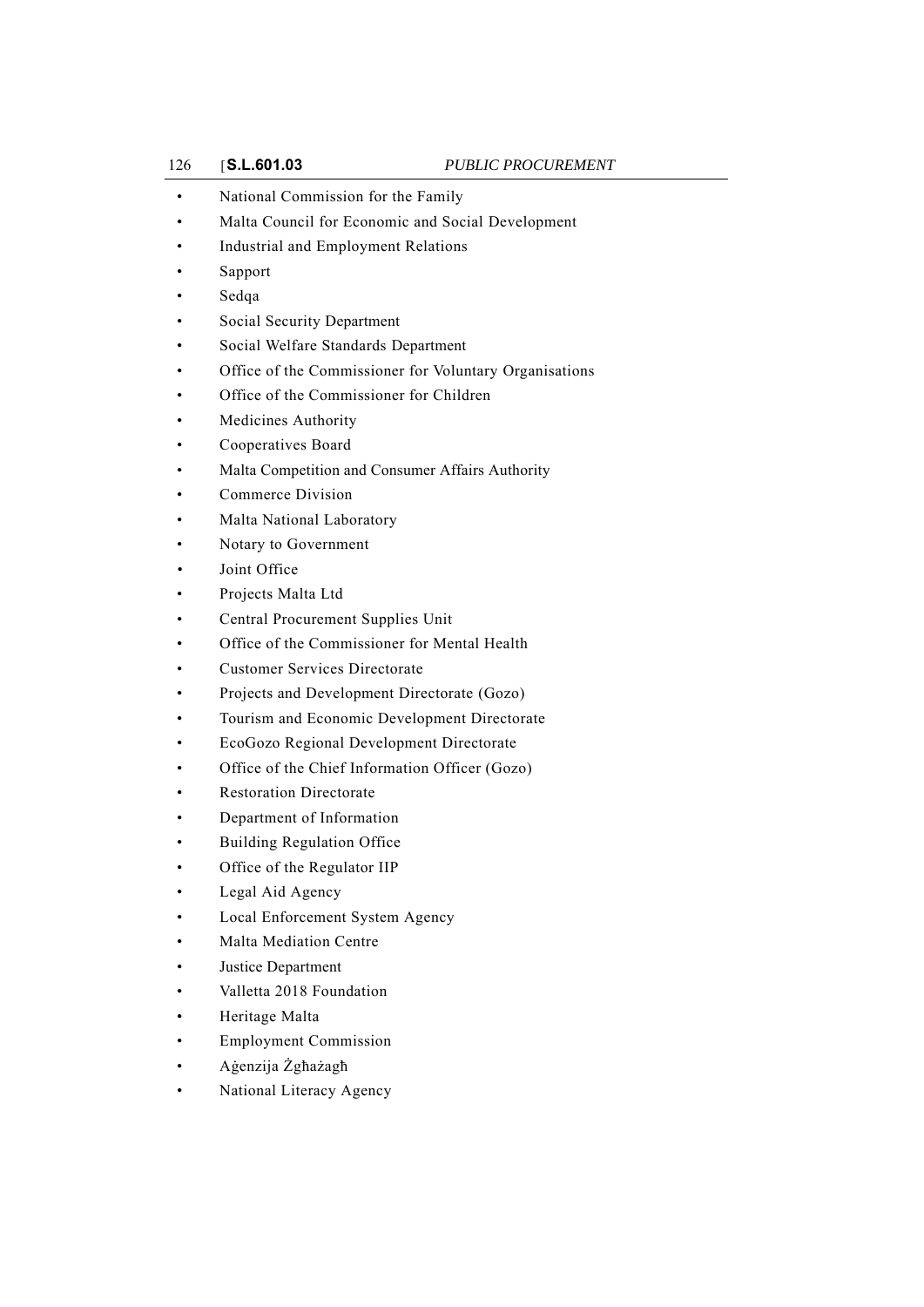- Institute for Education
- e-skills Malta Foundation
- Responsible Gaming Foundation
- National Development and Social Fund
- Rural Development Department
- Agriculture and Rural Payments Agency (ARPA)
- Veterinary and Phytosanitary Regulation Division
- Department of Fisheries and Aquaculture
- Public Abattoir
- Governance of Agricultural BioResources Agency
- Pitkalija Ltd.
- Environment and Resources Authority
- Malta Resources Authority
- **Education Malta**
- English Language Teaching Council
- National Book Council
- Gozo Heliport Limited
- Infrastructure Malta

*Amended by: L.N.155 of 2017; L.N. 233 of 2017; L.N. 26 of 2018; L.N. 263 of 2018.*

**Schedule 2** Contracting Authorities falling within the competence of the Department of Contracts

- Office of the Prime Minister/Permanent Secretary's Office/Department responsible for Corporate Services
- Ministry for the Economy, Investment and Small Businesses/Permanent Secretary's Office/Department responsible for Corporate Services
- Ministry for Energy and Water Management/Permanent Secretary's Office/ Department responsible for Corporate Services
- Ministry for European Affairs and Equality/Permanent Secretary's Office/ Department responsible for Corporate Services
- Ministry for Finance/Permanent Secretary's Office/Department responsible for Corporate Services
- Ministry for Tourism/Permanent Secretary's Office/Department responsible for Corporate Services
- Ministry for Health/Permanent Secretary's Office/Department responsible for Corporate Services
- Ministry for Foreign Affairs and Trade Promotion/Permanent Secretary's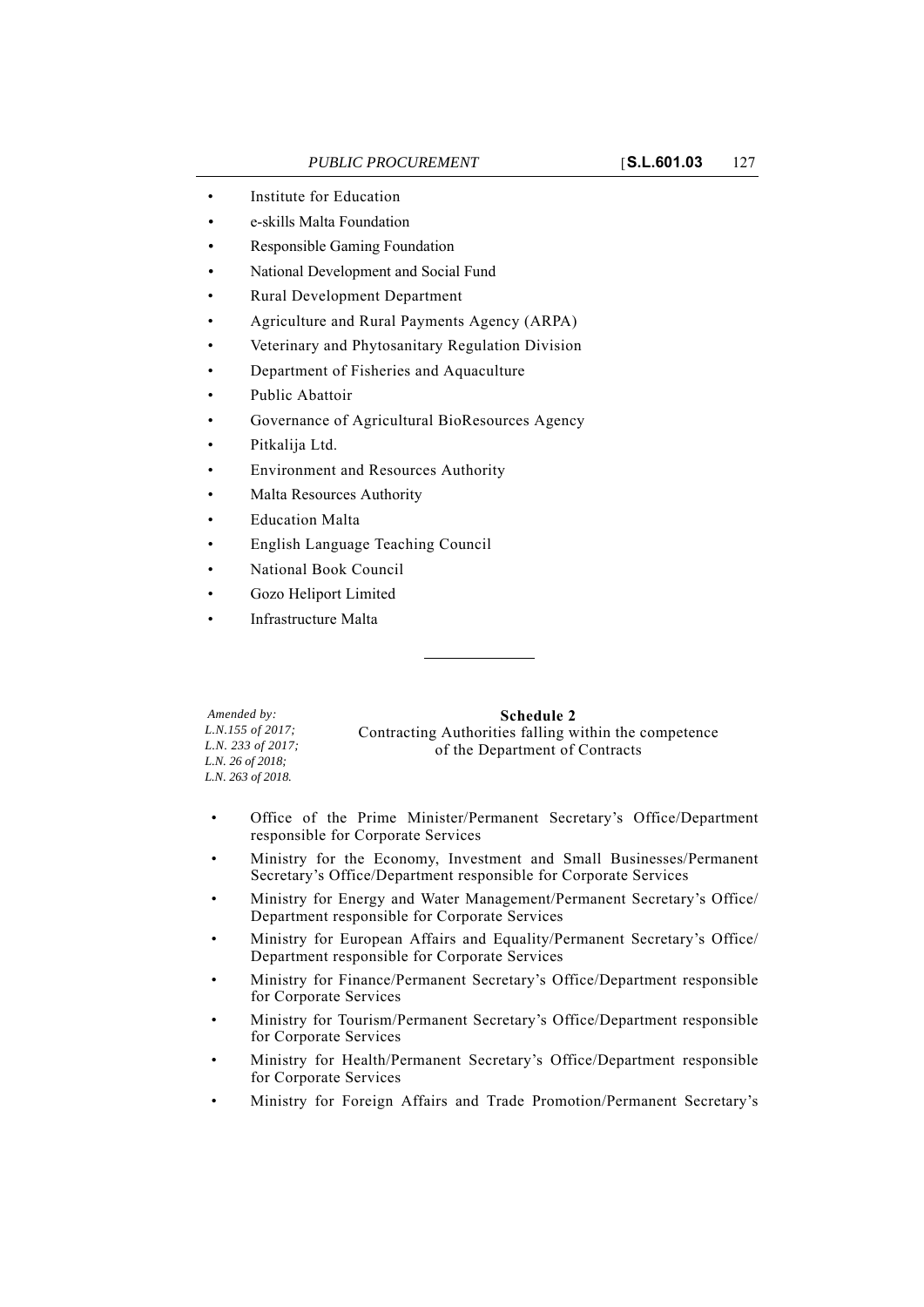Office/Department responsible for Corporate Services

- Malta Standards Authority
- Centre for Development, Research and Training
- Internal Audit and Investigations Directorate
- Industrial Projects and Services Ltd
- **Information**
- Public Service Commission
- Government Printing Press
- Electoral Office
- Mediterranean Academy for Diplomatic Studies
- International Institute on Ageing
- Planning and Priorities Co-ordination Division
- Funds and Programme Division
- Malta Communications Authority
- Transport Malta
- Malta Resources Authority
- EU Affairs Department
- Financial Management Department
- Oil Exploration
- Department of Regulatory Compliance
- Directorate for EU and International Affairs
- Fondazzjoni Patrimonju Malti
- Institute for Tourism Studies
- Lotteries and Gaming Authority
- Malta Statistics Authority
- Malta Financial Services Authority
- Malta Stock Exchange
- Customs Department
- Contracts Department
- Lotteries Department
- Inland Revenue Department
- Treasury Department
- Economic Policy Division
- VAT Division
- Financial Intelligence Analysis Unit
- Enemalta p.l.c.
- Water Services Corporation
- Malta Air Traffic Services Ltd. (MATS)
- Malta Enterprise
- Malta Industrial Parks Ltd.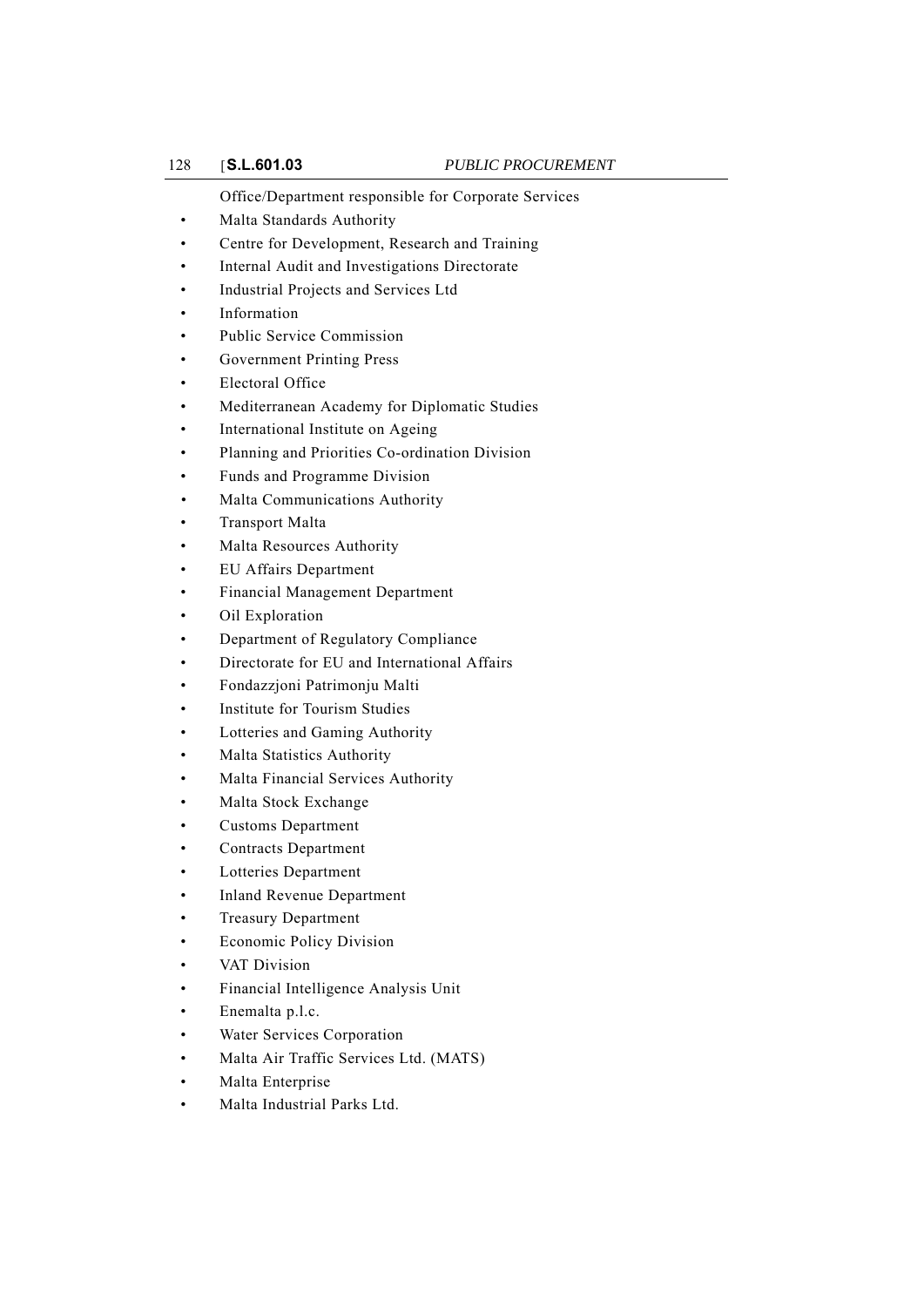- Tax Compliance Unit
- Collective Bargaining Unit
- Privatisation Unit
- Capital Transfer Duty
- Civil Registration
- Public Registry
- Occupational Health and Safety Authority
- National Blood Transfusion Centre
- Foundation for Medical Services
- Health
- Mater Dei Hospital
- Mount Carmel Hospital
- Zammit Clapp Hospital
- Malta Tourism Authority
- Environment and Resources Authority
- Mediterranean Conference Centre
- Hertitage Malta
- Commission on Domestic Violence
- Commission for the Promotion of Equality for Men and Women
- Malta Council for Economic and Social Development
- Industrial and Employment Relations
- Office of the Commissioner for Voluntary Organisations
- Cooperatives Board
- Commerce Division
- Malta National Laboratory
- Projects Malta Ltd
- Central Procurement Supplies Unit
- e-skills Malta Foundation
- Responsible Gaming Foundation
- National Development and Social Fund Agency
- Office of the Regulator IIP
- Identity Malta
- Malta Council for Science and Technology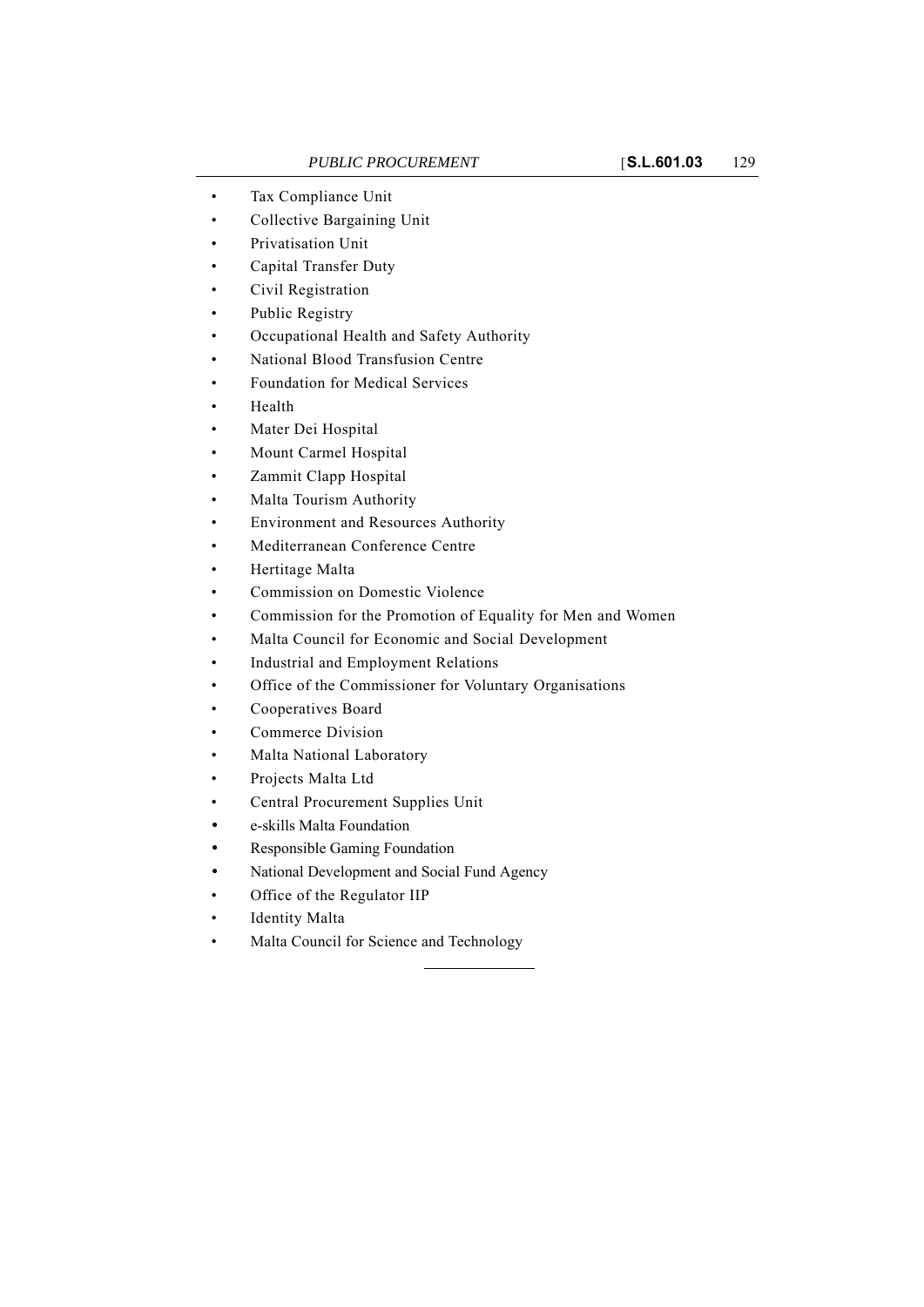#### **Schedule 3**

*Amended by: XXVIII.2018.43.*

List of Contracting Authorities who shall administer their own public procurement

- EuroMedITI Ltd.
- Grand Harbour Regeneration Corporation P.L.C.
- Malta Information Technology Agency (MITA)
- Malta Government Technology Investments Limited (MGTIL)
- MGI/MIMCOL
- Local Councils
- Infrastructure Malta

**Schedule 4** List of Central Purchasing Bodies

- Department of Contracts
- Malta Information Technology Agency (MITA)

**Schedule 5** Values of thresholds pursuant to regulation 9 *Amended by: L.N. 26 of 2018; L.N. 196 of 2020.*

The value of the thresholds, net of VAT, applicable to public contracts, is:

- (*a*) EUR 5,350,000 for public works contracts;
- (*b*) EUR 139,000 for public supply and service contracts awarded by central government authorities and design contests organised by such authorities; where public supply contracts are awarded by contracting authorities operating in the field of defence, that threshold shall apply only to contracts concerning products covered by Schedule 7;
- (*c*) EUR 214,000 for public supply and service contracts awarded by subcentral contracting authorities and design contests organised by such authorities; that threshold shall also apply to public supply contracts awarded by central government authorities that operate in the field of defence, where those contracts involve products not covered by Schedule 7;
- (*d*) EUR 750,000 for public service contracts for social and other specific services listed in Schedule 14.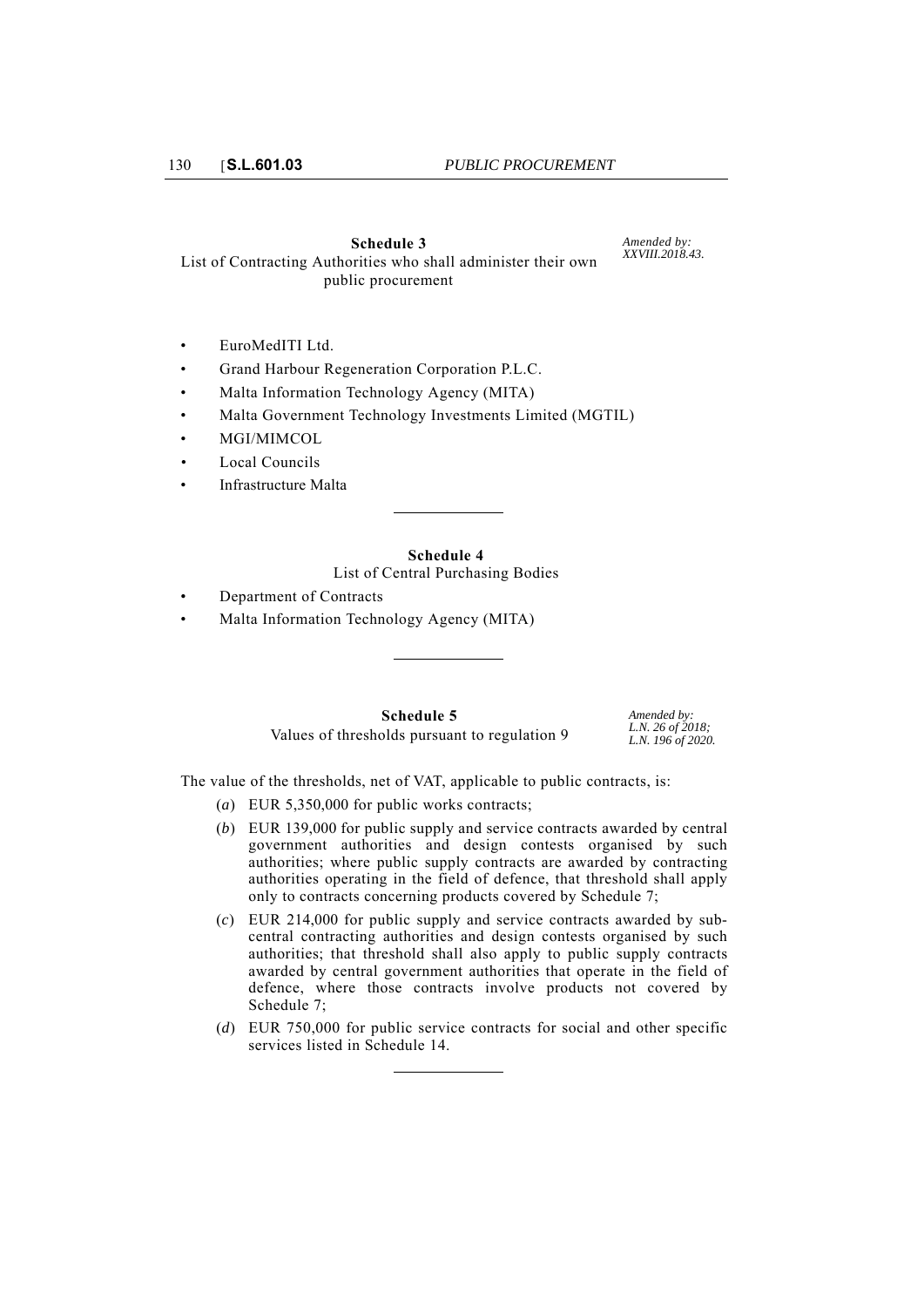## **Schedule 6**

Central Government Authorities

Department of Contracts

## **Schedule 7**

## List of Products referred to in Schedule 5 paragraph (B) with regard to Contracts awarded by Contracting Authorities in the field of Defence

This list is to reflect Annex 1 point 3 of the GPA

| Chapter 25: | Salt, sulphur, earths and stone, plastering materials, lime and cement                                                                                                                                                                                                                                                                                                                              |
|-------------|-----------------------------------------------------------------------------------------------------------------------------------------------------------------------------------------------------------------------------------------------------------------------------------------------------------------------------------------------------------------------------------------------------|
| Chapter 26: | Metallic ores, slag and ash                                                                                                                                                                                                                                                                                                                                                                         |
| Chapter 27: | Mineral fuels, mineral oils and products of their distillation,<br>bituminous substances, mineral waxes except: ex 27.10: special engine<br>fuels                                                                                                                                                                                                                                                   |
| Chapter 28: | Inorganic chemicals, organic and inorganic compounds of precious<br>metals, of rare-earth metals, of radioactive elements and of isotopes<br>except: ex 28.09: explosives ex 28.13: explosives ex 28.14: tear gas ex<br>28.28: explosives ex 28.32: explosives ex 28.39: explosives ex 28.50:<br>toxic products ex 28.51: toxic products ex 28.54: explosives                                       |
| Chapter 29: | Organic chemicals except: ex 29.03: explosives ex 29.04: explosives<br>$ex$ 29.07: explosives $ex$ 29.08: explosives ex 29.11: explosives ex<br>29.12: explosives ex 29.13: toxic products ex 29.14: toxic products ex<br>29.15: toxic products ex 29.21: toxic products ex 29.22: toxic products<br>ex 29.23: toxic products ex 29.26: explosives ex 29.27: toxic products<br>ex 29.29: explosives |
| Chapter 30: | Pharmaceutical products                                                                                                                                                                                                                                                                                                                                                                             |
| Chapter 31: | Fertilisers                                                                                                                                                                                                                                                                                                                                                                                         |
| Chapter 32: | Tanning and dyeing extracts, tannings and their derivatives, dyes,<br>colours, paints and varnishes, putty, fillers and stoppings, inks                                                                                                                                                                                                                                                             |
| Chapter 33: | Essential oils and resinoids, perfumery, cosmetic or toilet preparations                                                                                                                                                                                                                                                                                                                            |
| Chapter 34: | Soap, organic surface-active agents, washing preparations, lubricating<br>preparations, artificial waxes, prepared waxes, polishing and scouring<br>preparations, candles and similar articles, modelling pastes and 'dental<br>waxes'                                                                                                                                                              |
| Chapter 35: | Albuminoidal substances, glues, enzymes                                                                                                                                                                                                                                                                                                                                                             |
| Chapter 37: | Photographic and cinematographic goods                                                                                                                                                                                                                                                                                                                                                              |
| Chapter 38: | Miscellaneous chemical products, except: ex 38.19: toxic products                                                                                                                                                                                                                                                                                                                                   |
| Chapter 39: | Artificial resins and plastic materials, celluloses esters and ethers,<br>articles thereof, except: ex 39.03: explosives                                                                                                                                                                                                                                                                            |
| Chapter 40: | Rubber, synthetic rubber, factice, and articles thereof, except: ex<br>40.11: bullet-proof tyres                                                                                                                                                                                                                                                                                                    |
| Chapter 41: | Raw hides and skins (other than fur skins) and leather                                                                                                                                                                                                                                                                                                                                              |
| Chapter 42: | Articles of leather, saddlery and harness, travel goods, handbags and<br>similar containers, articles of animal gut (other than silk-worm gut)                                                                                                                                                                                                                                                      |
| Chapter 43: | Fur skins and artificial fur, manufactures thereof                                                                                                                                                                                                                                                                                                                                                  |
| Chapter 44: | Wood and articles of wood, wood charcoal                                                                                                                                                                                                                                                                                                                                                            |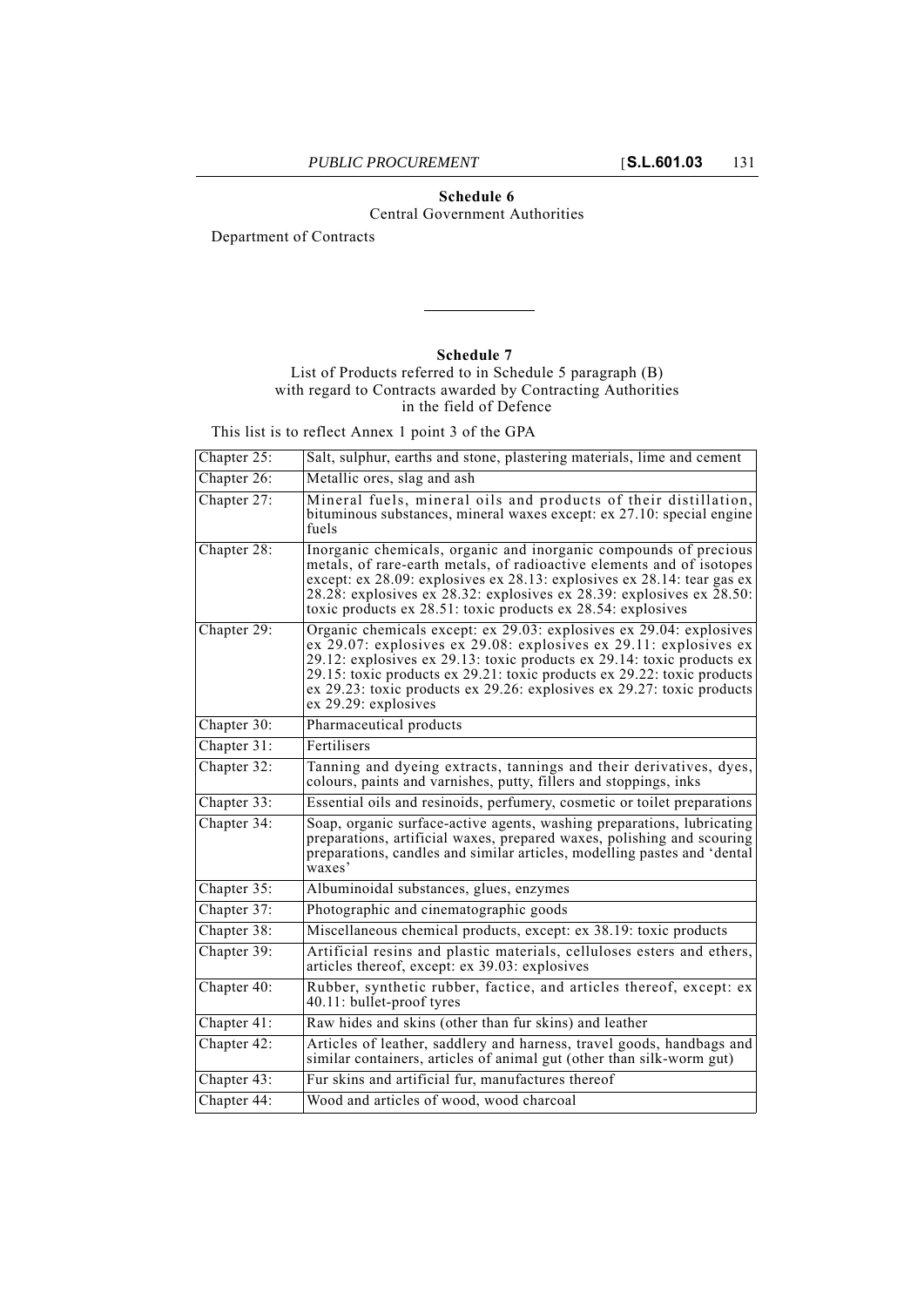# 132 [**S.L.601.03** *PUBLIC PROCUREMENT*

| Chapter 45:               | Cork and articles of cork                                                                                                                                                                                                                                                                                                                                      |
|---------------------------|----------------------------------------------------------------------------------------------------------------------------------------------------------------------------------------------------------------------------------------------------------------------------------------------------------------------------------------------------------------|
| Chapter 46:               | Manufactures of straw of esparto and of other plaiting materials,<br>basketware and wickerwork                                                                                                                                                                                                                                                                 |
| Chapter 47:               | Paper-making material                                                                                                                                                                                                                                                                                                                                          |
| Chapter 48:               | Paper and paperboard, articles of paper pulp, of paper or of paperboard                                                                                                                                                                                                                                                                                        |
| Chapter 49:               | Printed books, newspapers, pictures and other products of the printing<br>industry, manuscripts, typescripts and plans                                                                                                                                                                                                                                         |
| Chapter 65:               | Headgear and parts thereof                                                                                                                                                                                                                                                                                                                                     |
| Chapter 66:               | Umbrellas, sunshades, walking-sticks, whips, riding-crops and parts<br>thereof                                                                                                                                                                                                                                                                                 |
| Chapter $\overline{67}$ : | Prepared feathers and down and articles made of feathers or of down,<br>artificial flowers, articles of human hair                                                                                                                                                                                                                                             |
| Chapter 68:               | Articles of stone, of plaster, of cement, of asbestos, of mica and of<br>similar materials                                                                                                                                                                                                                                                                     |
| Chapter 69:               | Ceramic products                                                                                                                                                                                                                                                                                                                                               |
| Chapter 70:               | Glass and glassware                                                                                                                                                                                                                                                                                                                                            |
| Chapter 71:               | Pearls, precious and semi-precious stones, precious metals, rolled<br>precious metals, and articles thereof; imitation jewellery                                                                                                                                                                                                                               |
| Chapter 73:               | Iron and steel and articles thereof                                                                                                                                                                                                                                                                                                                            |
| Chapter 74:               | Copper and articles thereof                                                                                                                                                                                                                                                                                                                                    |
| Chapter 75:               | Nickel and articles thereof                                                                                                                                                                                                                                                                                                                                    |
| Chapter 76:               | Aluminium and articles thereof                                                                                                                                                                                                                                                                                                                                 |
| Chapter 77:               | Magnesium and beryllium and articles thereof                                                                                                                                                                                                                                                                                                                   |
| Chapter 78:               | Lead and articles thereof                                                                                                                                                                                                                                                                                                                                      |
| Chapter 79:               | Zinc and articles thereof                                                                                                                                                                                                                                                                                                                                      |
| Chapter 80:               | Tin and articles thereof                                                                                                                                                                                                                                                                                                                                       |
| Chapter 81:               | Other base metals employed in metallurgy and articles thereof                                                                                                                                                                                                                                                                                                  |
| Chapter 82:               | Tools, implements, cutlery, spoons and forks, of base metal, parts<br>thereof, except: ex 82.05: tools ex 82.07: tools, parts                                                                                                                                                                                                                                  |
| Chapter 83:               | Miscellaneous articles of base metal                                                                                                                                                                                                                                                                                                                           |
| Chapter 84:               | Boilers, machinery and mechanical appliances, parts thereof, except:<br>ex 84.06: engines ex 84.08: other engines ex $84.45$ : machinery ex<br>84.53: automatic data-processing machines ex 84.55: parts of<br>machines under heading $N_0$ 84.53 ex 84.59: nuclear reactors                                                                                   |
| Chapter 85:               | Electrical machinery and equipment, parts thereof, except: ex 85.13:<br>telecommunication equipment ex 85.15: transmission apparatus                                                                                                                                                                                                                           |
| Chapter 86:               | Railway and tramway locomotives, rolling-stock and parts thereof,<br>railway and tramway tracks fixtures and fittings, traffic signalling<br>equipment of all kinds (not electrically powered), except: ex 86.02:<br>armoured locomotives, electric ex 86.03: other armoured locomotives<br>ex 86.05: armoured wagons ex 86.06: repair wagons ex 86.07: wagons |
| Chapter 87:               | Vehicles, other than railway or tramway rolling-stock, and parts<br>thereof, except: ex $87.08$ : tanks and other armoured vehicles ex $87.01$ :<br>tractors ex 87.02: military vehicles ex 87.03: breakdown lorries ex<br>87.09: motorcycles ex 87.14: trailers                                                                                               |
| Chapter 89:               | Ships, boats and floating structures, except: ex 89.01A: warships                                                                                                                                                                                                                                                                                              |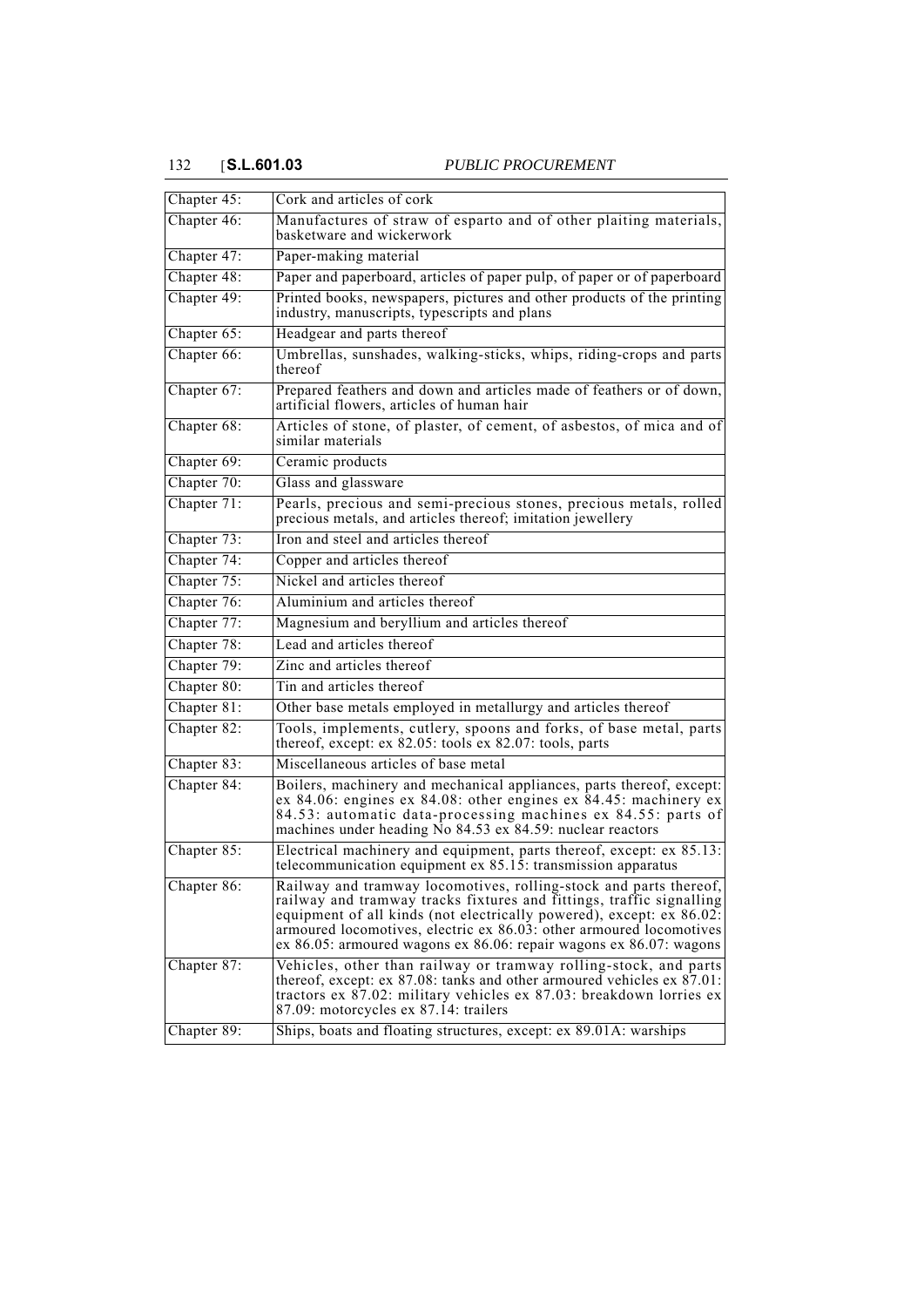*PUBLIC PROCUREMENT* [**S.L.601.03** 133

| Chapter 90: | Optical, photographic, cinematographic, measuring, checking,<br>precision, medical and surgical instruments and apparatus, parts<br>thereof, except: ex 90.05: binoculars ex 90.13: miscellaneous<br>instruments, lasers ex 90.14: telemeters ex 90.28: electrical and<br>electronic measuring instruments ex 90.11: microscopes ex 90.17:<br>medical instruments ex 90.18: mechano-therapy appliances ex 90.19:<br>orthopaedic appliances ex 90.20: X-ray apparatus |
|-------------|----------------------------------------------------------------------------------------------------------------------------------------------------------------------------------------------------------------------------------------------------------------------------------------------------------------------------------------------------------------------------------------------------------------------------------------------------------------------|
| Chapter 91: | Manufacture of watches and clocks                                                                                                                                                                                                                                                                                                                                                                                                                                    |
| Chapter 92: | Musical instruments, sound recorders or reproducers, television image<br>and sound recorders or reproducers, parts and accessories of such<br>articles                                                                                                                                                                                                                                                                                                               |
| Chapter 94: | Furniture and parts thereof, bedding, mattresses, mattress supports,<br>cushions and similar stuffed furnishings, except: ex 94.01A: aircraft<br>seats                                                                                                                                                                                                                                                                                                               |
| Chapter 95: | Articles and manufactures of carving or moulding material                                                                                                                                                                                                                                                                                                                                                                                                            |
| Chapter 96: | Brooms, brushes, powder-puffs and sieves                                                                                                                                                                                                                                                                                                                                                                                                                             |
| Chapter 98: | Miscellaneous manufactured articles                                                                                                                                                                                                                                                                                                                                                                                                                                  |

## **Schedule 8**

Requirements relating to Tools and Devices for the Electronic Receipt of Tenders, Requests for Participation as well as Plans and Projects in Design Contests

Tools and devices for the electronic receipt of tenders, requests for participation as well as plans and projects in design contests must at least guarantee, through technical means and appropriate procedures, that:

- (*a*) the exact time and date of the receipt of tenders, requests to participate and the submission of plans and projects can be determined precisely;
- (*b*) it may be reasonably ensured that, before the time limits laid down, noone can have access to data transmitted under these requirements;
- (*c*) only authorised persons may set or change the dates for opening data received;
- (*d*) during the different stages of the procurement procedure or of the design contest access to all data submitted, or to part thereof, must be possible only for authorised persons;
- (*e*) only authorised persons must give access to data transmitted and only after the prescribed date;
- (*f*) data received and opened in accordance with these requirements must remain accessible only to persons authorised to acquaint themselves therewith;
- (*g*) where the access prohibitions or conditions referred to under paragraphs (*b*), (*c*), (*d*), (*e*) and (*f*) are infringed or there is an attempt to do so, it may be reasonably ensured that the infringements or attempts are clearly detectable.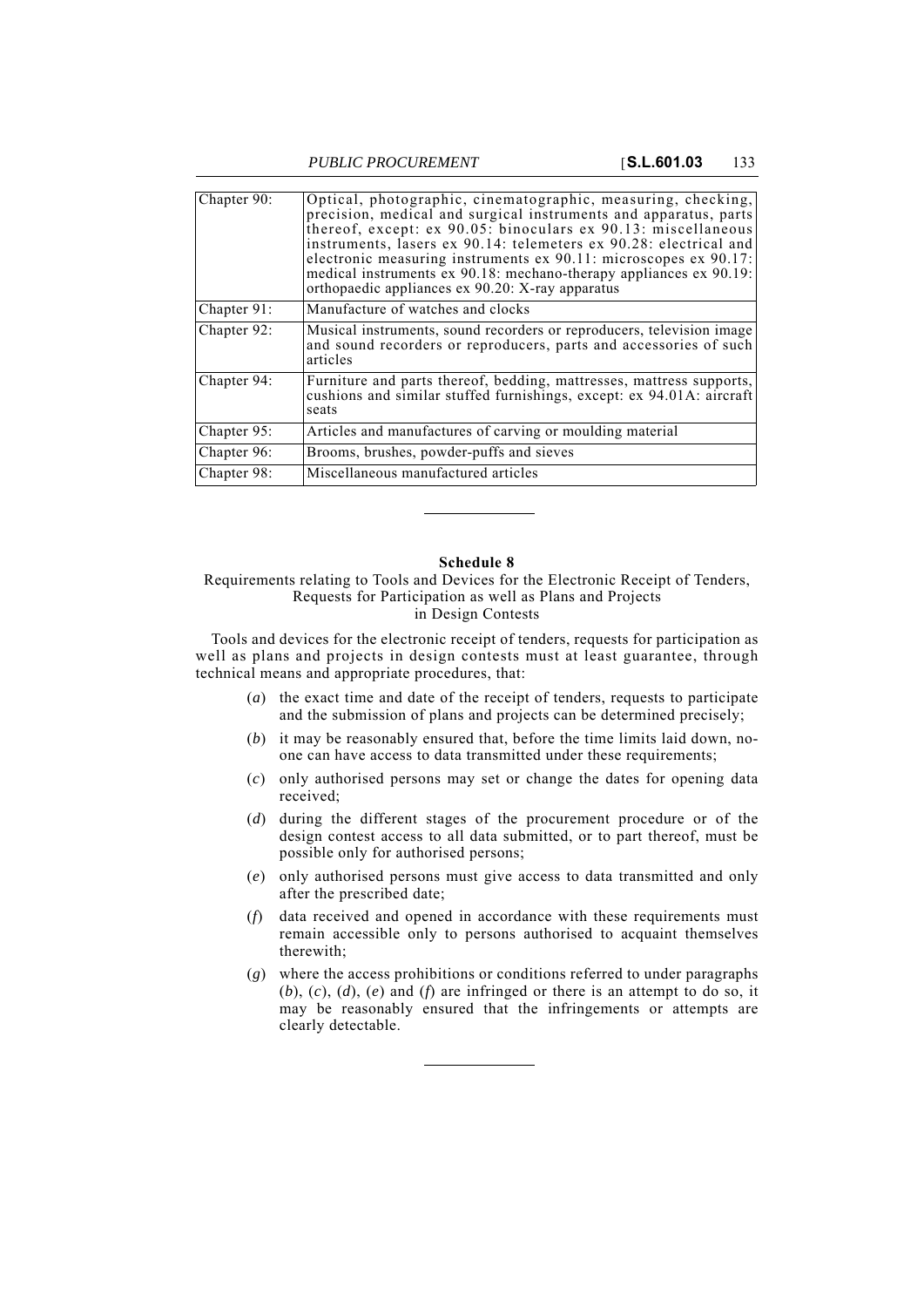### **Schedule 9**

# Information to be included in Notices

#### PART A

Information to be included in notices of the publication of a prior information notice on a buyer profile

1. Name, identification number (where provided for in national legislation), address including NUTS code, telephone, fax number, email and internet address of the contracting authority and, where different, of the service from which additional information may be obtained.

2. Type of contracting authority and main activity exercised.

3. Where appropriate, indication that the contracting authority is a centralised purchasing body; or that any other form of joint procurement is or may be involved.

4. CPV codes.

5. Internet address of the 'buyer profile' (URL).

6. Date of dispatch of the notice of the publication of the prior information notice on the buyer profile.

#### PART B

Information to be included in prior information notices (as referred to in regulation 41)

I. Information to be included in all cases

Name, identification number (where provided for in national legislation), address including NUTS code, telephone, fax number, email and internet address of the contracting authority and, where different, of the service from which additional information may be obtained.

2. E-mail or internet address at which the procurement documents will be available for unrestricted and full direct access, free of charge.

Where unrestricted and full direct access, free of charge, is not available for the reasons set out in regulation 49(1), an indication of how the procurement documents can be accessed.

3. Type of contracting authority and main activity exercised.

4. Where appropriate, indication that the contracting authority is a centralised purchasing body or that any other form of joint procurement is or may be involved.

5. CPV codes; where the contract is divided into lots, this information shall be provided for each lot.

6. NUTS code for the main location of works in case of works contracts or NUTS code for the main place of delivery or performance in supply and service contracts; where the contract is divided into lots, this information shall be provided for each lot.

7. Brief description of the procurement: nature and extent of works, nature and quantity or value of supplies, nature and extent of services.

Where this notice is not used as a means of calling for competition, estimated date(s) for publication of a contract notice or contract notices in respect of the contract(s) referred to in this prior information notice.

9. Date of dispatch of the notice.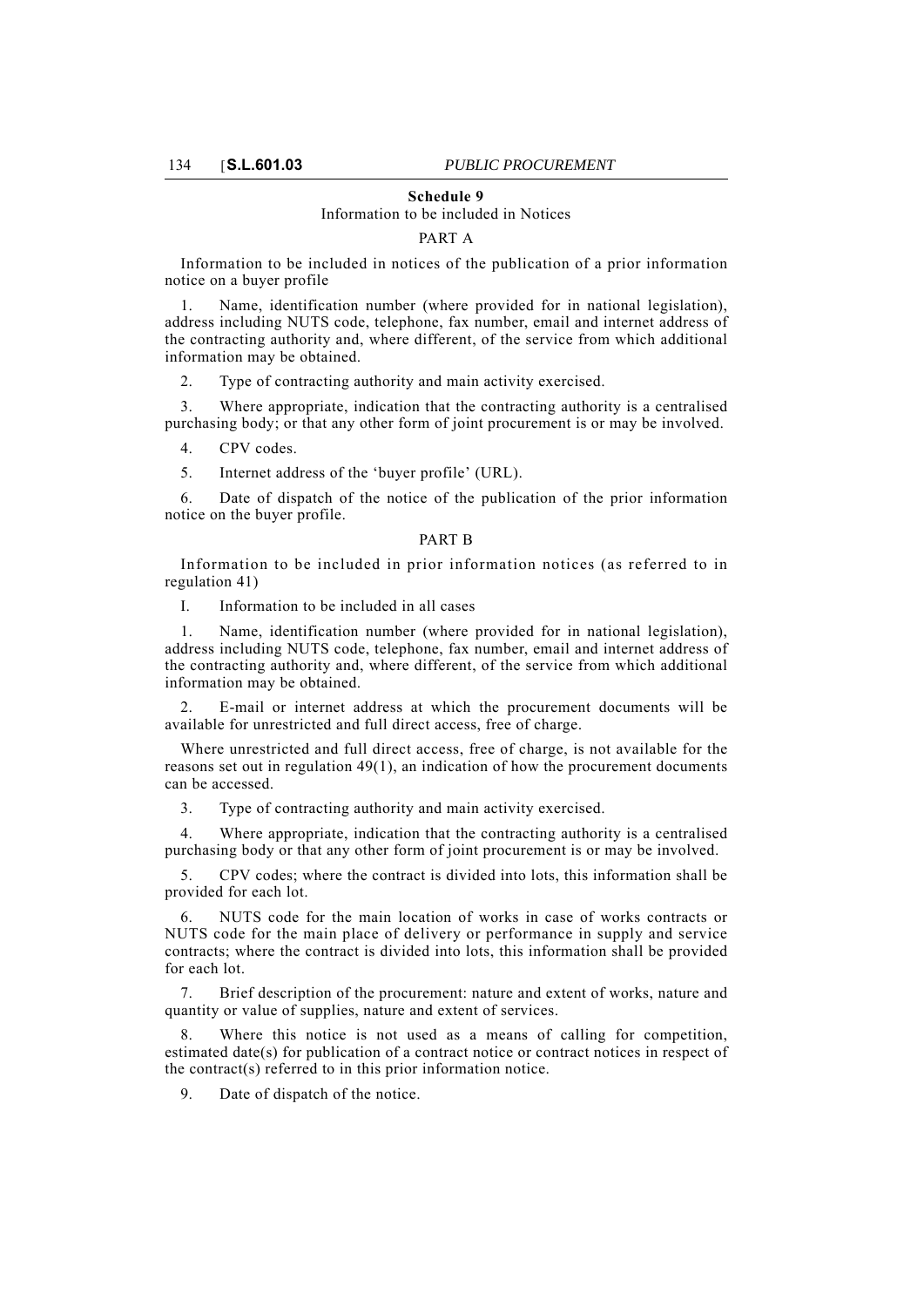10. Any other relevant information.

11. Indication whether the contract is covered by the GPA.

II. Additional information to be supplied where the notice is used as a means of calling for competition

1. A reference to the fact that interested economic operators shall advise the authority of their interest in the contract or contracts.

2. Type of award procedure (restricted procedures, whether or not involving a dynamic purchasing system, or competitive procedures with negotiation).

3. Where appropriate, indication whether a framework agreement is involved.

4. As far as already known, time-frame for delivery or provision of products, works or services and duration of the contract.

5. As far as already known, conditions for participation, including:

- (*a*) where appropriate, indication whether the public contract is restricted to sheltered workshops, or whether its execution is restricted to the framework of protected job programmes;
- (*b*) where appropriate, indication whether the provision of the service is reserved by law, regulation or administrative provision to a particular profession;
- (*c*) brief description of selection criteria.

6. As far as already known, brief description of criteria to be used for award of the contract.

7. As far as already known, estimated total magnitude for contract(s); where the contract is divided into lots, this information shall be provided for each lot.

8. Time limits for receipt of expressions of interest.

9. Address where expressions of interest shall be transmitted.

10. Language or languages authorised for the presentation of candidatures or tenders.

11. Where appropriate, indication whether:

- (*a*) electronic submission of tenders or requests to participate will be required/accepted,
- (*b*) electronic ordering will be used,
- (*c*) electronic invoicing will be used,
- (*d*) electronic payment will be accepted.

12. Information whether the contract is related to a project and /or programme financed by Union funds.

13. Name and address of the body responsible for review and, where appropriate, mediation procedures. Precise information concerning time limits for review procedures, or, if need be, the name, address, telephone number, fax number and e-mail address of the service from which this information may be obtained.

## PART C

Information to be included in contract notices (as referred to in regulation 42

1. Name, identification number (where provided for in national legislation),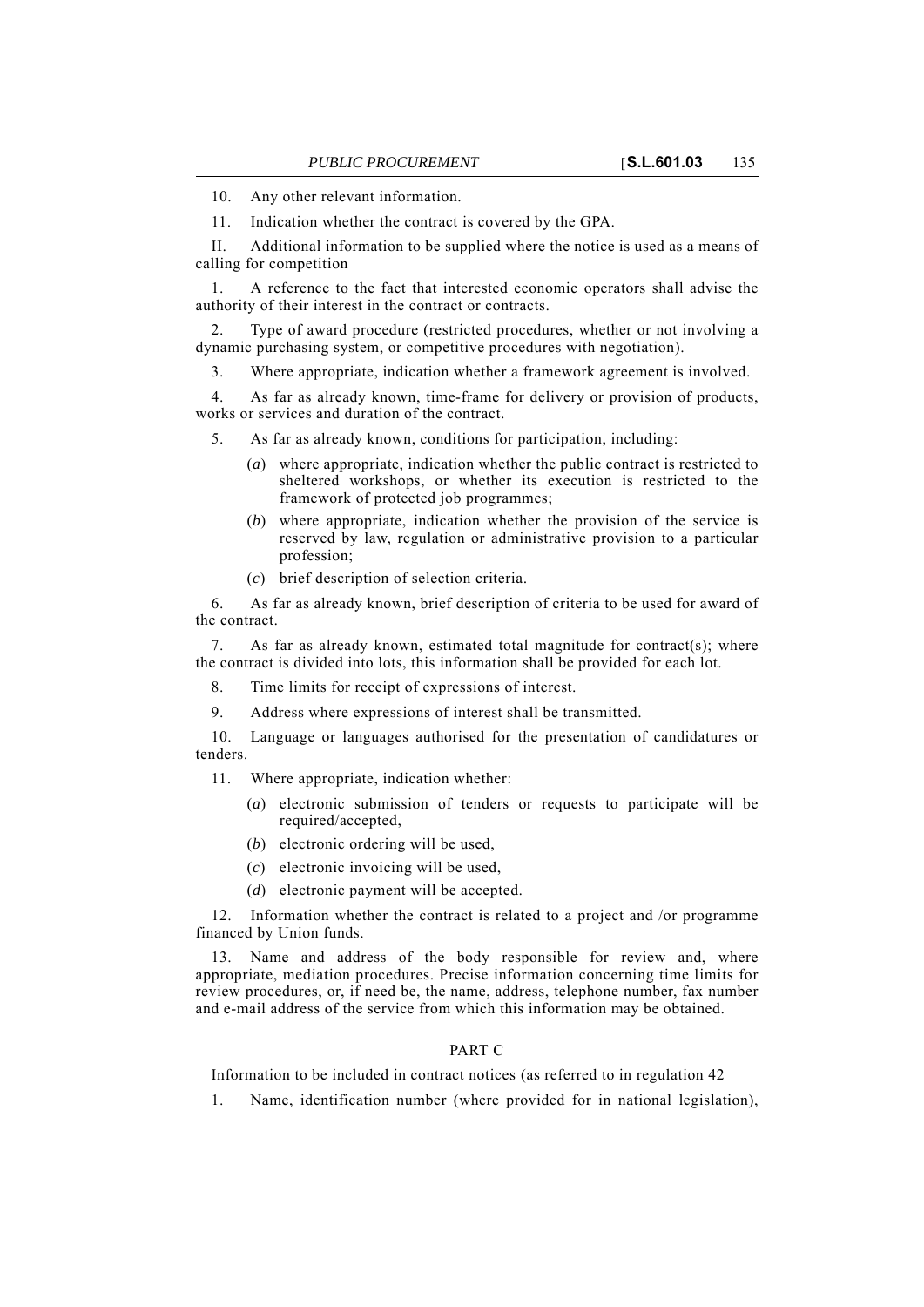address including NUTS code, telephone, fax number, email and internet address of the contracting authority and, where different, of the service from which additional information may be obtained.

2. E-mail or internet address at which the procurement documents will be available for unrestricted and full direct access, free of charge.

Where unrestricted and full direct access, free of charge, is not available for the reasons set out in regulation 49, an indication of how the procurement documents can be accessed.

3. Type of contracting authority and main activity exercised.

4. Where appropriate, indication that the contracting authority is a central purchasing body or that any other form of joint procurement is involved.

5. CPV codes; where the contract is divided into lots, this information shall be provided for each lot.

6. NUTS code for the main location of works in case of works contracts or NUTS code for the main place of delivery or performance in supply and service contracts; where the contract is divided into lots, this information shall be provided for each lot.

7. Description of the procurement: nature and extent of works, nature and quantity or value of supplies, nature and extent of services. Where the contract is divided into lots, this information shall be provided for each lot. Where appropriate, description of any options.

Estimated total order of magnitude of contract(s); where the contract is divided into lots, this information shall be provided for each lot.

9. Admission or prohibition of variants.

10. Time-frame for delivery or provision of supplies, works or services and, as far as possible, duration of the contract:

- (*a*) in the case of a framework agreement, indication of the planned duration of the framework agreement, stating, where appropriate, the reasons for any duration exceeding four years; as far as possible, indication of value or order of magnitude and frequency of contracts to be awarded, number and, where appropriate, proposed maximum number of economic operators to participate;
- (*b*) in the case of a dynamic purchasing system, indication of the planned duration of that system; as far as possible, indication of value or order of magnitude and frequency of contracts to be awarded.
- 11. Conditions for participation, including:
	- (*a*) where appropriate, indication whether the public contract is restricted to sheltered workshops, or whether its execution is restricted to the framework of protected job programmes;
	- (*b*) where appropriate, indication whether the provision of the service is reserved by law, regulation or administrative provision to a particular profession; reference to the relevant law, regulation or administrative provision;
	- (*c*) a list and brief description of criteria regarding the personal situation of economic operators that may lead to their exclusion and of selection criteria; minimum level(s) of standards possibly required; indication of required information (self-declarations, documentation).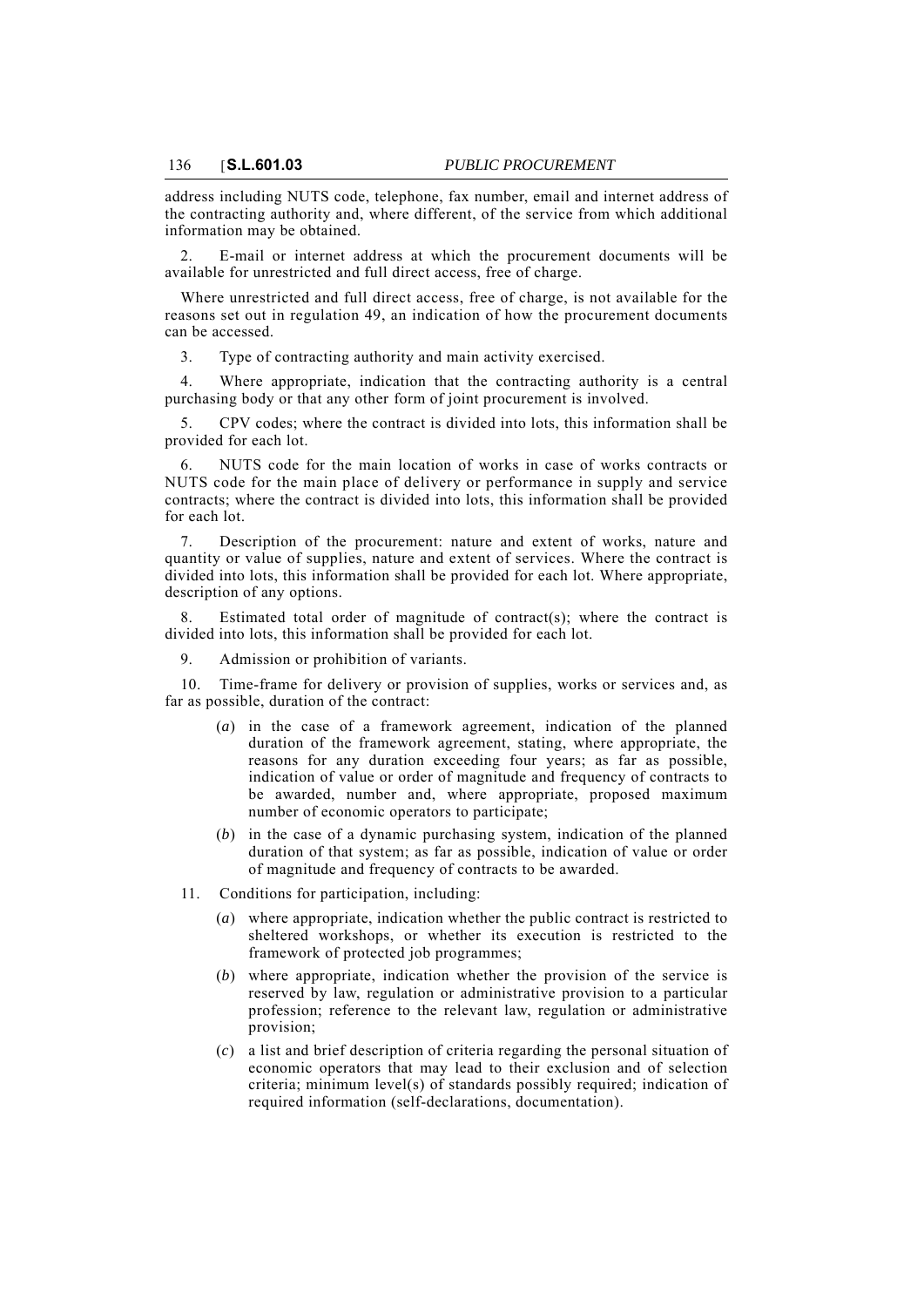12. Type of award procedure; where appropriate, reasons for use of an accelerated procedure (in open and restricted procedures and competitive procedures with negotiation).

13. Where appropriate, indication whether:

- (*a*) a framework agreement is involved,
- (*b*) a dynamic purchasing system is involved,
- (*c*) an electronic auction is involved (in the event of open or restricted procedures or competitive procedures with negotiation).

14. Where the contract is to be subdivided into lots, indication of the possibility of tendering for one, for several or for all of the lots; indication of any possible limitation of the number of lots that may be awarded to any one tenderer. Where the contract is not subdivided into lots, indication of the reasons therefor, unless this information is provided in the individual report.

15. In the case of a restricted procedure, a competitive procedure with negotiation, a competitive dialogue or an innovation partnership, where recourse is made to the option of reducing the number of candidates to be invited to submit tenders, to negotiate or to engage in dialogue: minimum and, where appropriate, proposed maximum number of candidates and objective criteria to be used to choose the candidates in question.

16. In the case of a competitive procedure with negotiation, a competitive dialogue or an innovation partnership, indication, where appropriate, of recourse to a staged procedure in order gradually to reduce the number of tenders to be negotiated or solutions to be discussed.

17. Where appropriate, particular conditions to which performance of the contract is subject.

18. Criteria to be used for award of the contract or contracts. Except where the most economically advantageous offer is identified on the basis of price alone, criteria representing the most economically advantageous tender as well as their weighting shall be indicated where they do not appear in the specifications or, in the event of a competitive dialogue, in the descriptive document.

19. Time limit for receipt of tenders (open procedures) or requests to participate (restricted procedures, competitive procedures with negotiation, dynamic purchasing systems, competitive dialogues, innovation partnerships).

20. Address to which tenders or requests to participate shall be transmitted.

21. In the case of open procedures:

- (*a*) time frame during which the tenderer must maintain its tender,
- (*b*) date, time and place for the opening of tenders,
- (*c*) persons authorised to be present at such opening.

22. Language or languages in which tenders or requests to participate must be drawn up.

23. Where appropriate, indication whether:

- (*a*) electronic submission of tenders or requests to participate will be accepted,
- (*b*) electronic ordering will be used,
- (*c*) electronic invoicing will be accepted,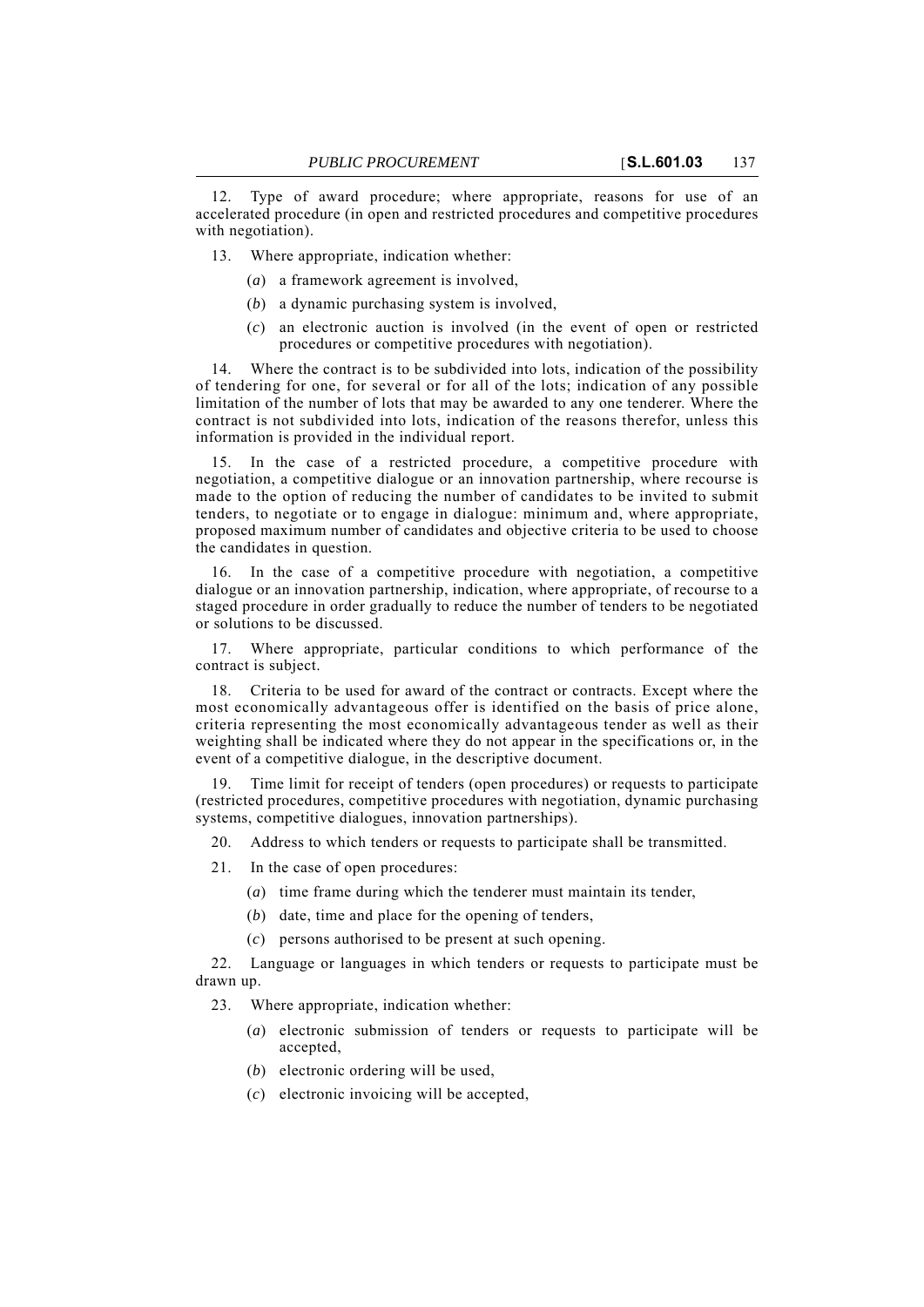(*d*) electronic payment will be used.

24. Information whether the contract is related to a project and/or programme financed by Union funds.

25. Name and address of the body responsible for review and, where appropriate, mediation procedures. Precise information concerning deadlines for review procedures, or if need be, the name, address, telephone number, fax number and email address of the service from which this information may be obtained.

 $Date(s)$  and reference $(s)$  of previous publications in the Official Journal of the European Union relevant to the contract(s) advertised in this notice.

27. In the case of recurrent procurement, estimated timing for further notices to be published.

28. Date of dispatch of the notice.

29. Indication whether the contract is covered by the GPA.

30. Any other relevant information.

### PART D

Information to be included in contract award notices (as referred to in regulation 43)

1. Name, identification number (where provided for in national legislation), address including NUTS code, telephone, fax number, email and internet address of the contracting authority and, where different, of the service from which additional information may be obtained.

2. Type of contracting authority and main activity exercised.

3. Where appropriate, indication whether the contracting authority is a central purchasing body or that any other form of joint procurement is involved.

4. CPV codes.

5. NUTS code for the main location of works in case of works contracts or NUTS code for the main place of delivery or performance in supply and service contracts.

6. Description of the procurement: nature and extent of works, nature and quantity or value of supplies, nature and extent of services. Where the contract is divided into lots, this information shall be provided for each lot. Where appropriate, description of any options.

Type of award procedure; in the case of negotiated procedure without prior publication, justification.

8. Where appropriate, indication whether:

(*a*) a framework agreement was involved,

(*b*) a dynamic purchasing system was involved.

9. Criteria referred to in regulation 239 which were used for award of the contract or contracts. Where appropriate, indication whether the holding of an electronic auction was involved (in the event of open or restricted procedures or competitive procedures with negotiation).

Date of the conclusion of the contract(s) or of the framework agreement(s) following the decision to award or conclude it/them.

11. Number of tenders received with respect of each award, including: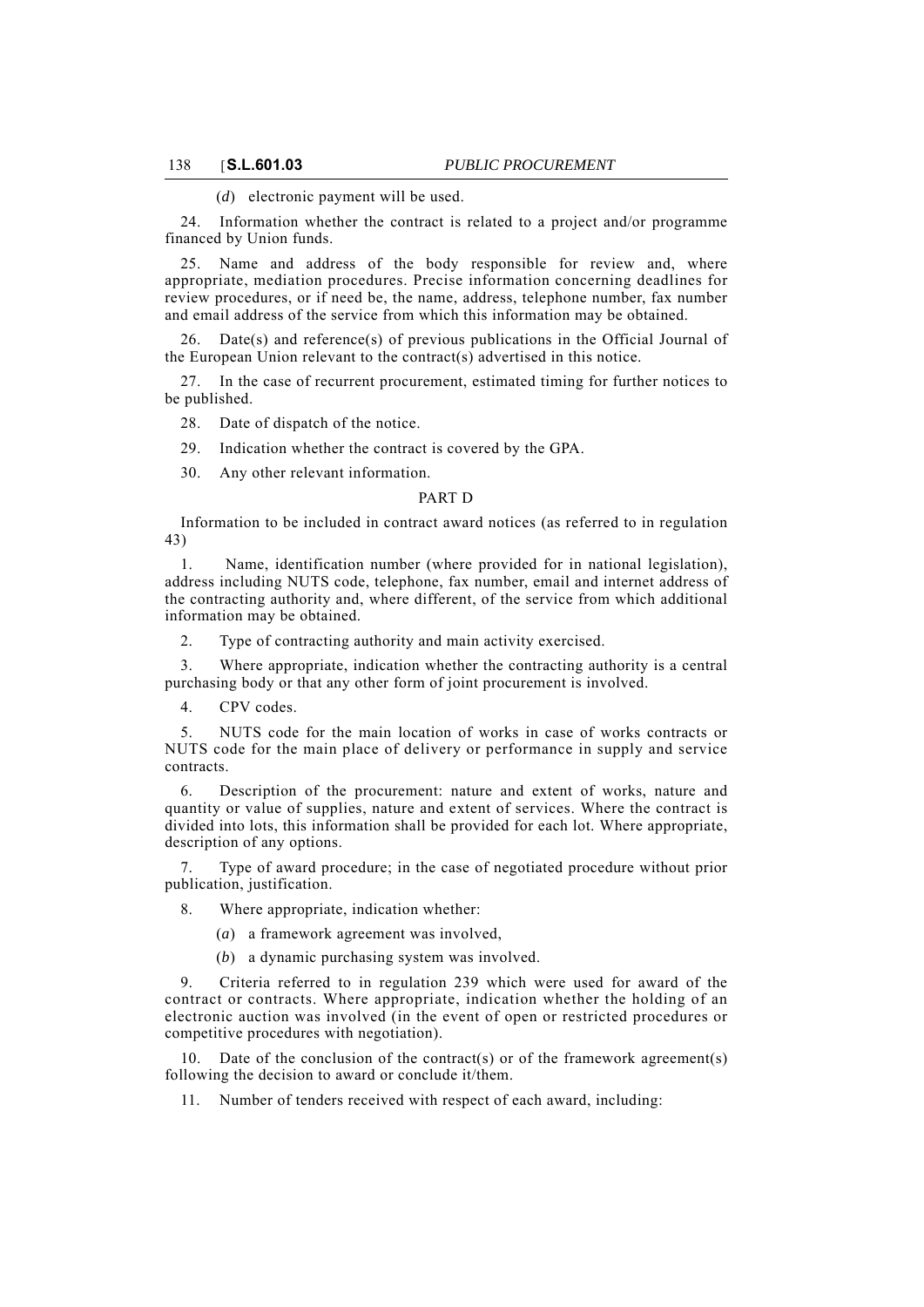- (*a*) number of tenders received from economic operators which are small and medium enterprises,
- (*b*) number of tenders received from another Member State or from a third country,
- (*c*) number of tenders received electronically.

12. For each award, name, address including NUTS code, telephone, fax number, email address and internet address of the successful tenderer(s) including:

- (*a*) information whether the successful tenderer is small and medium enterprise,
- (*b*) information whether the contract was awarded to a group of economic operators (joint venture, consortium or other).

13. Value of the successful tender (tenders) or the highest tender and lowest tender taken into consideration for the contract award or awards.

14. Where appropriate, for each award, value and proportion of contract likely to be subcontracted to third parties.

15. Information whether the contract is related to a project and /or programme financed by Union funds.

16. Name and address of the body responsible for review and, where appropriate, mediation procedures. Precise information concerning the deadline for review procedures, or if need be, the name, address, telephone number, fax number and email address of the service from which this information may be obtained.

17. Date(s) and reference(s) of previous publications in the Official Journal of the European Union relevant to the contract(s) advertised in this notice.

18. Date of dispatch of the notice.

19. Any other relevant information.

## PART E

Information to be included in design contest notices (as referred to in regulation 46)

1. Name, identification number (where provided for in national legislation), address including NUTS code, telephone, fax number, email and internet address of the contracting authority and, where different, of the service from which additional information may be obtained.

2. E-mail or internet address at which the procurement documents will be available for unrestricted and full direct access, free of charge.

Where unrestricted and full direct access, free of charge, is not available for the reasons set out in regulation 49 an indication of how the procurement documents can be accessed.

3. Type of contracting authority and main activity exercised.

4. Where appropriate, indication whether the contracting authority is a central purchasing body or that any other form of joint procurement is involved.

5. CPV codes; where the contract is divided into lots, this information shall be provided for each lot.

- 6. Description of the principal characteristics of the project.
- 7. Number and value of any prizes.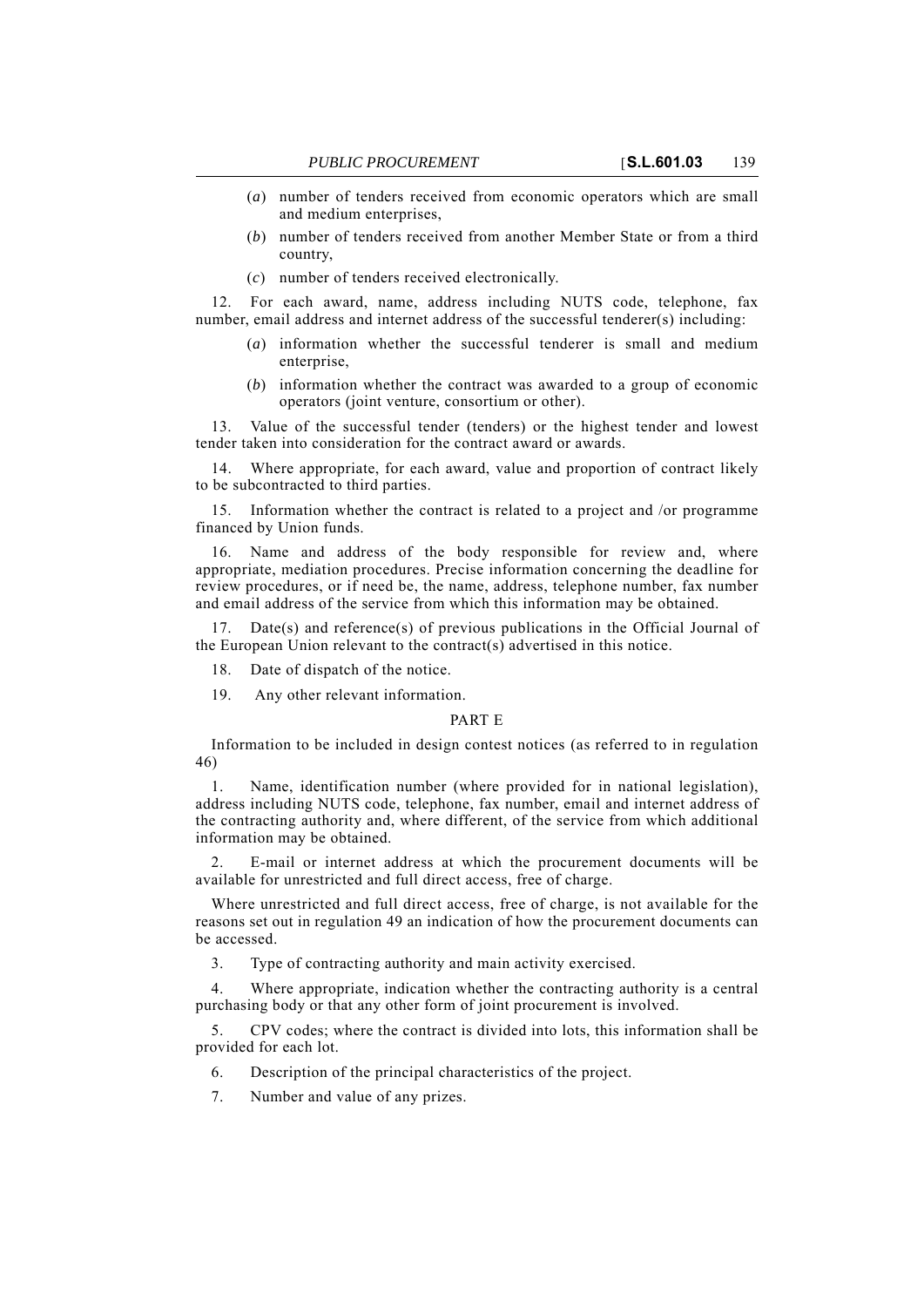8. Type of design contest (open or restricted).

9. In the event of an open design contest, time limit for the submission of projects.

10. In the event of a restricted design contest:

- (*a*) number of participants contemplated,
- (*b*) names of the participants already selected, if any,
- (*c*) criteria for the selection of participants,
- (*d*) time limit for requests to participate.

11. Where appropriate, indication that the participation is restricted to a specified profession.

12. Criteria to be applied in the evaluation of the projects.

13. Indication whether the jury's decision is binding on the contracting authority.

14. Payments to be made to all participants, if any.

15. Indication whether any contracts following the design contest will or will not be awarded to the winner or winners of the design contest.

16. Date of dispatch of the notice.

17. Any other relevant information.

## PART F

Information to be included in notices of the results of a contest (as referred to in regulation  $46(3)$  and  $(4)$ )

1. Name, identification number (where provided for in national legislation), address including NUTS code, telephone, fax number, email and internet address of the contracting authority and, where different, of the service from which additional information may be obtained.

2. Type of contracting authority and main activity exercised.

3. Where appropriate, indication whether the contracting authority is a central purchasing body or that any other form of joint procurement is involved.

- 4. CPV codes.
- 5. Description of the principal characteristics of the project.
- 6. Value of the prizes.
- 7. Type of design contest (open or restricted).
- 8. Criteria which were applied in the evaluation of the projects.
- 9. Date of the jury decision.
- 10. Number of participants.
	- (*a*) Number of participants who are SMEs.
	- (*b*) Number of participants from abroad.

11. Name, address including NUTS code, telephone, fax number, email address and internet address of the winner(s) of the contest and indication whether the winner(s) are small and medium enterprises.

12. Information whether the design contest is related to a project or programme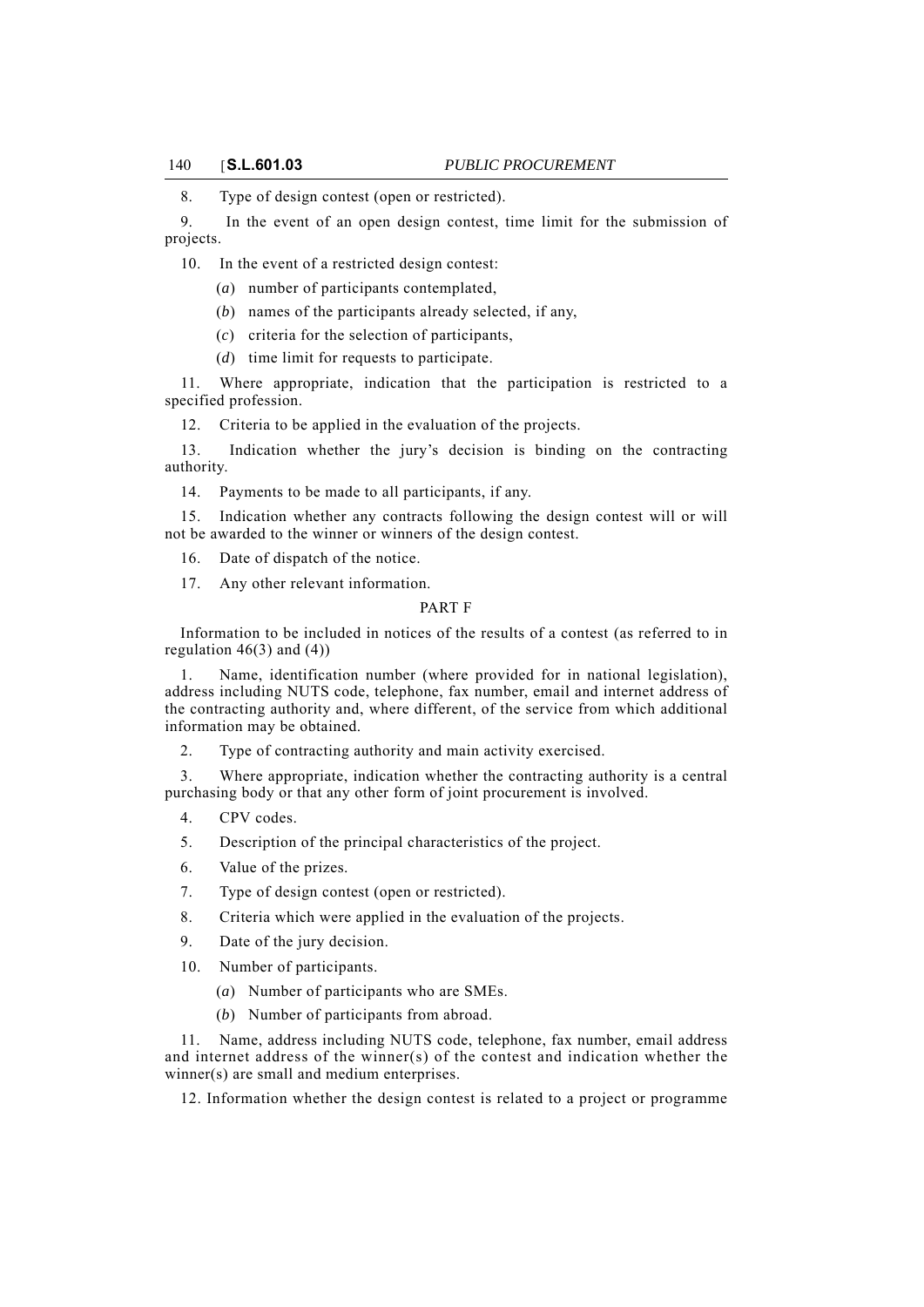financed by Union funds.

13. Date(s) and reference(s) of previous publications in the Official Journal of the European Union relevant to the project(s) concerned by this notice.

14. Date of dispatch of the notice.

15. Any other relevant information.

## PART G

Information to be included in notices of modifications of a contract during its term (as referred to in regulation 246 (1) and (2))

Name, identification number (where provided for in national legislation), address including NUTS code, telephone, fax number, email and internet address of the contracting authority and, where different, of the service from which additional information may be obtained.

2. CPV codes.

3. NUTS code for the main location of works in case of works contracts or NUTS code for the main place of delivery or performance in supply and service contracts.

4. Description of the procurement before and after the modification: nature and extent of the works, nature and quantity or value of supplies, nature and extent of services.

5. Where applicable, increase in price caused by the modification.

6. Description of the circumstances which have rendered necessary the modification.

7. Date of contract award decision.

8. Where applicable, the name, address including NUTS code, telephone, fax number, email address and internet address of the new economic operator or operators.

9. Information whether the contract is related to a project and/or programme financed by Union funds.

10. Name and address of the oversight body and the body responsible for review and, where appropriate, mediation procedures. Precise information concerning the deadline for review procedures, or if need be, the name, address, telephone number, fax number and email address of the service from which this information may be obtained.

11. Date(s) and reference(s) of previous publications in the Official Journal of the European Union relevant to the contract(s) concerned by this notice.

12. Date of dispatch of the notice.

13. Any other relevant information.

## PART H

Information to be included in contract notices concerning contracts for social and other specific services (as referred to in regulation 163(1))

1. Name, identification number (where provided for in national legislation), address including NUTS code, email and internet address of the contracting authority.

2. NUTS code for the main location of works in the case of works or NUTS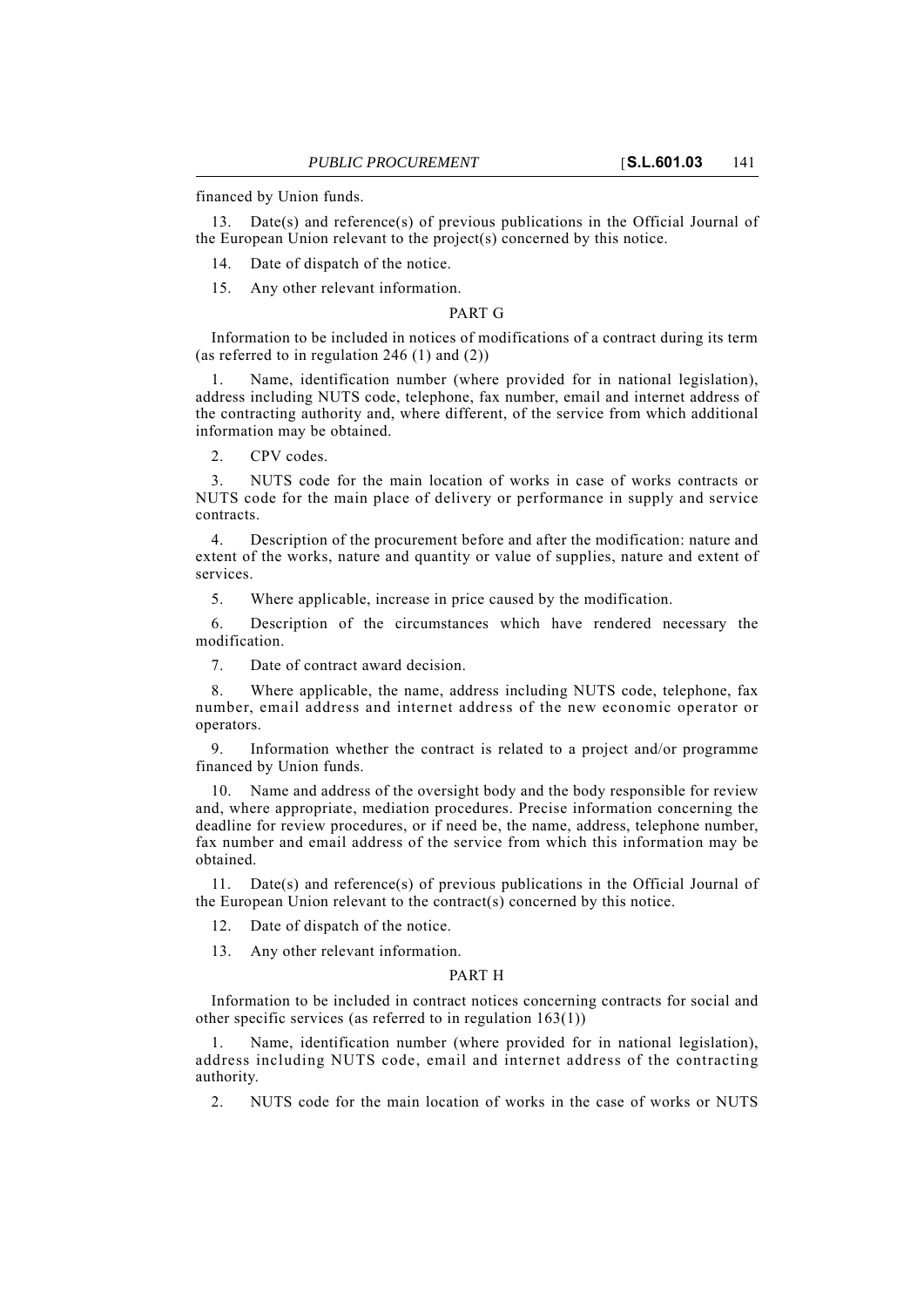code for the main place of delivery or performance in the case of supplies and services.

- 3. Brief description of the contract in question including CPV codes.
- 4. Conditions for participation, including:
	- where appropriate, indication whether the contract is restricted to sheltered workshops, or whether its execution is restricted to the framework of protected job programmes,
	- where appropriate, indication whether the execution of the service is reserved by law, regulation or administrative provision to a particular profession.

5. Time limit(s) for contacting the contracting authority in view of participation.

6. Brief description of the main features of the award procedure to be applied.

## PART I

Information to be included in prior information notices for social and other specific services (as referred to in regulation 163(1))

Name, identification number (where provided for in national legislation), address including NUTS code, email and internet address of the contracting authority.

2. Brief description of the contract in question including the estimated total value of the contract and CPV codes.

- 3. As far as already known:
	- (*a*) NUTS code for the main location of works in case of works or NUTS code for the main place of delivery or performance in case of supplies and services;
	- (*b*) time-frame for delivery or provision of supplies, works or services and duration of the contract;
	- (*c*) conditions for participation, including:
		- where appropriate, indication whether the public contract is restricted to sheltered workshops, or whether its execution is restricted to the framework of protected job programmes;
		- where appropriate, indication whether the execution of the service is reserved by law, regulation or administrative provision to a particular profession;
	- (*d*) brief description of the main features of the award procedure to be applied.

4. A reference to the fact that interested economic operators shall advise the contracting authority of their interest in the contract or contracts and time limits for receipt of expressions of interest and address to which expressions of interest shall be transmitted.

#### PART J

Information to be included in contract award notices concerning contracts for social and other specific services (as referred to in regulation  $163(2)$ )

1. Name, identification number (where provided for in national legislation),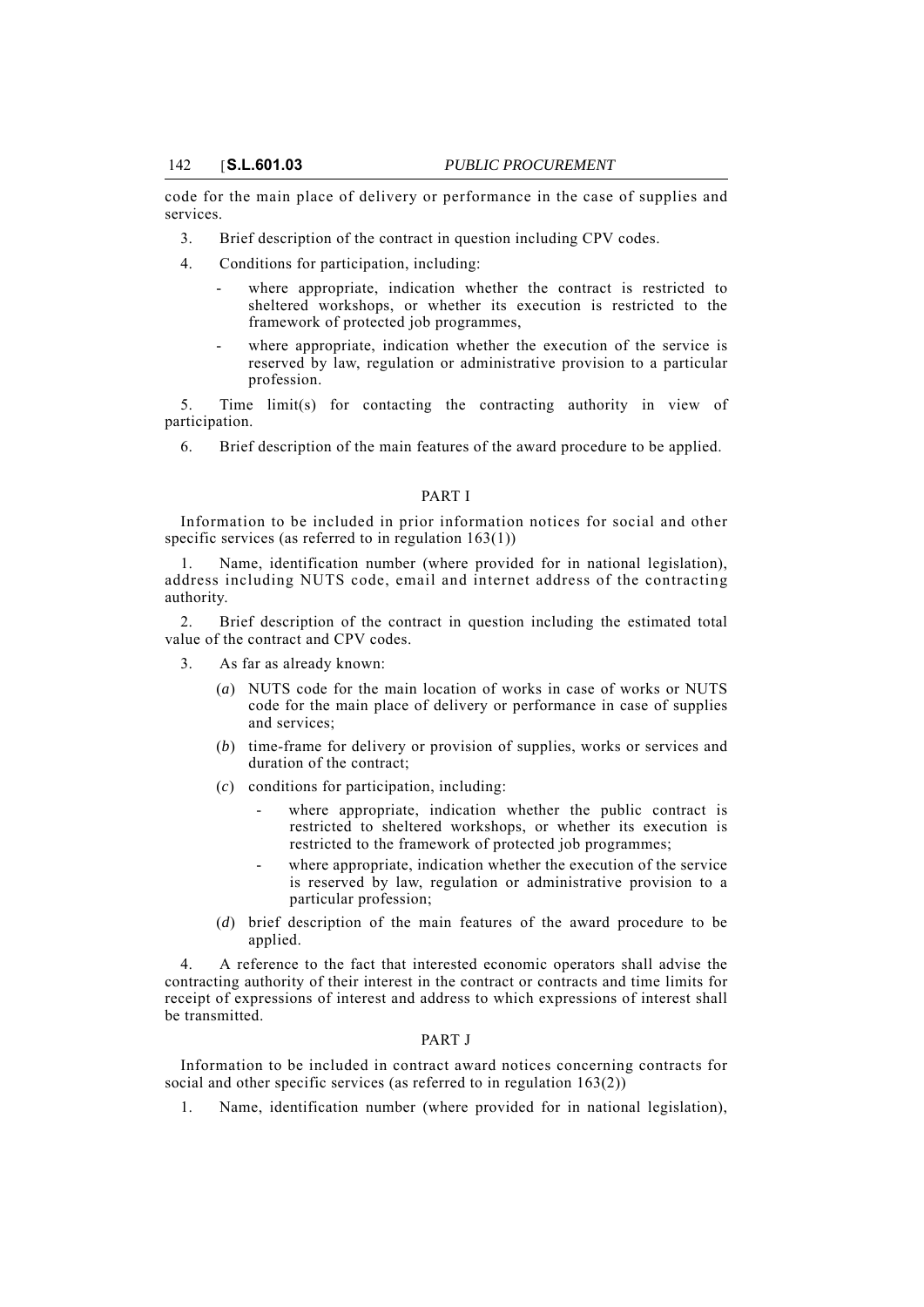address including NUTS code, email and internet address of the contracting authority.

2. Brief description of the contract in question including CPV codes.

3. NUTS code for the main location of works in case of works or NUTS code for the main place of delivery or performance in case of supplies and services.

4. Number of tenders received.

5. Price or range of prices (maximum/minimum) paid.

6. For each award, name, address including NUTS code, email address and internet address of the successful economic operator or operators.

7. Any other relevant information.

#### **Schedule 10**

Information to be included in the Procurement Documents relating to Electronic Auctions

# (Regulation 185)

Where contracting authorities have decided to hold an electronic auction, the procurement documents shall include at least the following details:

- (*a*) the features, the values for which will be the subject of electronic auction, provided that such features are quantifiable and can be expressed in figures or percentages;
- (*b*) any limits on the values which may be submitted, as they result from the specifications relating to the subject of the contract;
- (*c*) the information which will be made available to tenderers in the course of the electronic auction and, where appropriate, when it will be made available to them;
- (*d*) the relevant information concerning the electronic auction process;
- (*e*) the conditions under which the tenderers will be able to bid and, in particular, the minimum differences which will, where appropriate, be required when bidding;
- (*f*) the relevant information concerning the electronic equipment used and the arrangements and technical specifications for connection.

# **Schedule 11**

# Features concerning Publication

1. Publication of notices

The notices referred to in regulations 41, 42, 43, 46 and 169 shall be sent by the contracting authorities to the Publications Office of the European Union and published in accordance with the following rules:

Notices referred to in regulations 41, 42, 43, 46 and 169 shall be published by the Publications Office of the European Union or by the contracting authorities in the event of a prior information notice published on a buyer profile in accordance with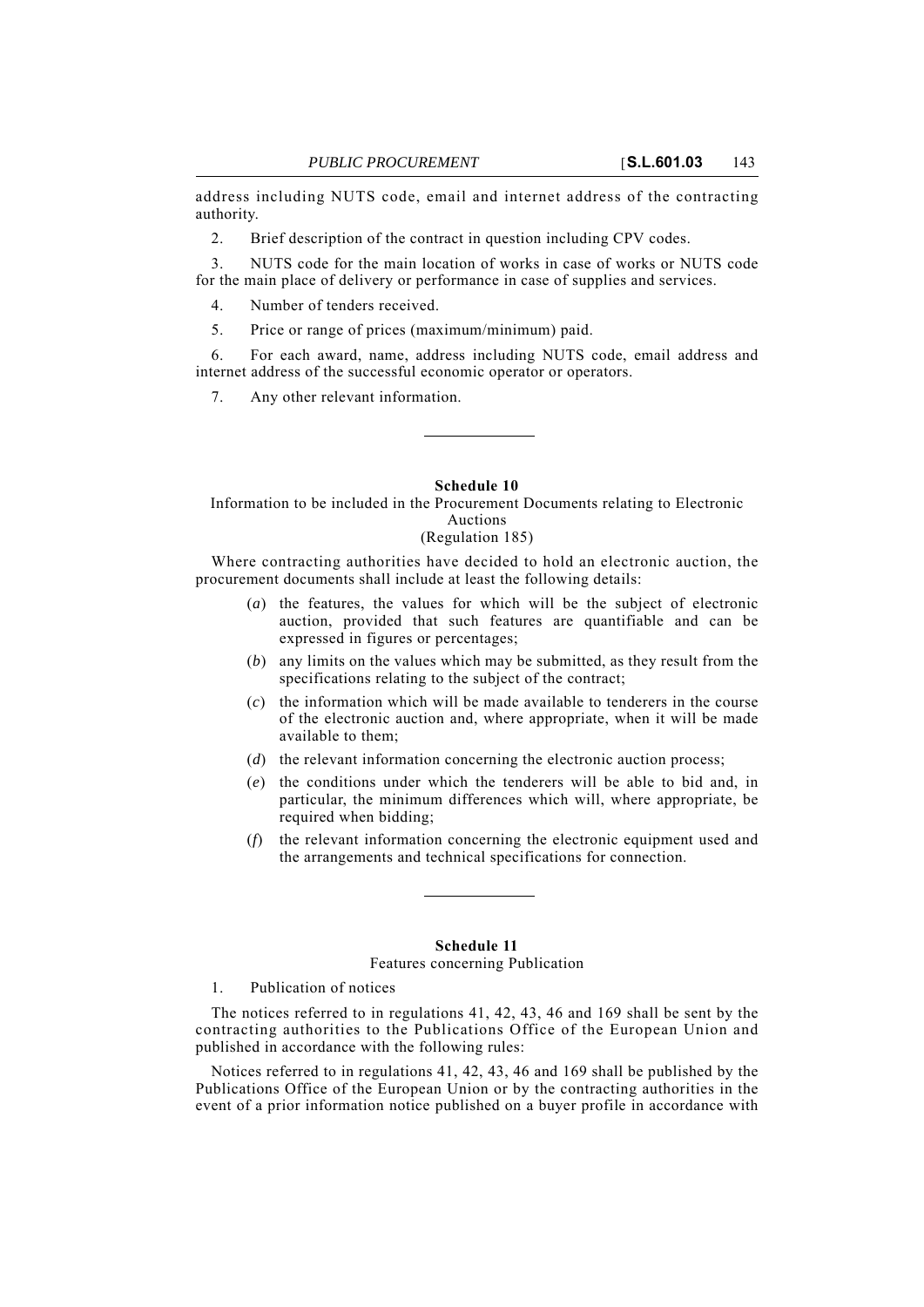regulation 41.

In addition, contracting authorities may publish this information on the Internet on a 'buyer profile' as referred to in paragraph 2(b) hereunder.

The Publications Office of the European Union shall give the contracting authority the confirmation referred to in regulation 44(4).

2. Publication of complementary or additional information

- (*a*) except where otherwise provided for in regulation 49(2) and (3), contracting authorities shall publish the procurement documents in their entirety on the internet;
- (*b*) the buyer profile may include prior information notices as referred to in regulation 41, information on ongoing invitations to tender, scheduled purchases, contracts concluded, procedures cancelled and any useful general information, such as a contact point, a telephone and a fax number, a postal address and an e-mail address. The buyer profile may also include prior information notices used as a means of calling for competition, which are published at national level pursuant to regulation 45.
- 3. Format and procedures for sending notices electronically

The format and procedure for sending notices electronically as established by the Commission are made accessible at the Internet address 'http://simap.europa.eu'.

## **Schedule 12** Contents of the Invitations to submit a Tender, to Participate in the Dialogue or to confirm Interest (Regulation 242)

1. The invitation to submit a tender or to participate in the dialogue provided for under regulation 242 must contain at least:

- (*a*) a reference to the call for competition published;
- (*b*) the deadline for the receipt of the tenders, the address to which the tenders must be sent and the language or languages in which the tenders must be drawn up;
- (*c*) in the case of competitive dialogue the date and the address set for the start of consultation and the language or languages used;
- (*d*) a reference to any possible adjoining documents to be submitted, either in support of verifiable declarations by the tenderer in accordance with regulations 225, and 230 to 232 and, where appropriate, regulation 234 or to supplement the information referred to in those regulations, and under the conditions laid down in regulations 225, and 230 to 232 and regulation 234;
- (*e*) the relative weighting of criteria for the award of the contract or, where appropriate, the descending order of importance for such criteria, where they are not given in the contract notice, in the invitation to confirm interest, in the technical specifications or the descriptive document.

However, in the case of contracts awarded through a competitive dialogue or an innovation partnership, the information referred to in paragraph (*b*) shall not appear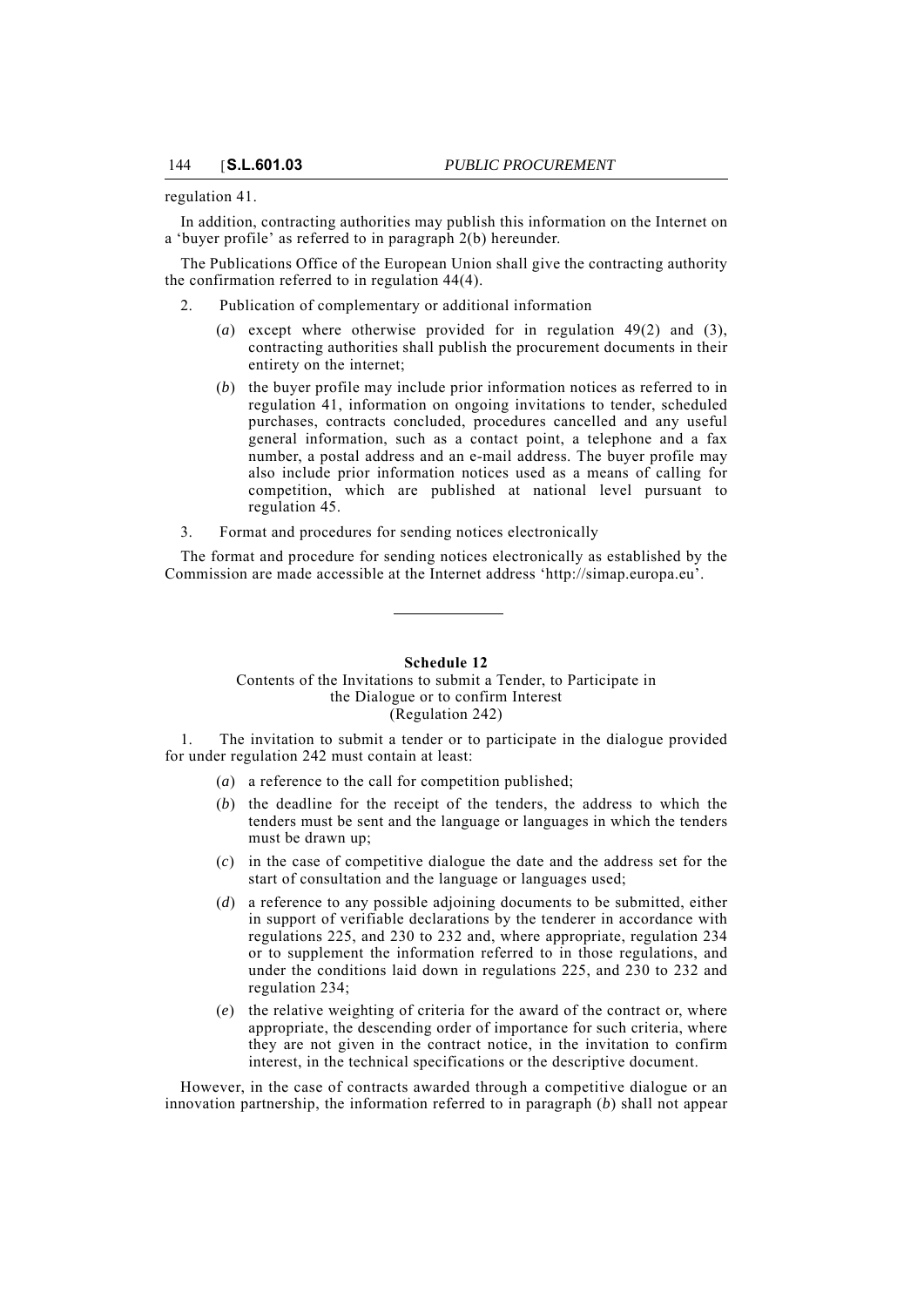in the invitation to participate in the dialogue or to negotiate but it shall appear in the invitation to submit a tender.

### **Schedule 13**

List of International Social and Environmental Conventions

- ILO Convention 87 on Freedom of Association and the Protection of the Right to Organise;
- ILO Convention 98 on the Right to Organise and Collective Bargaining;
- ILO Convention 29 on Forced Labour;
- ILO Convention 105 on the Abolition of Forced Labour;
- ILO Convention 138 on Minimum Age;
- ILO Convention 111 on Discrimination (Employment and Occupation);
- ILO Convention 100 on Equal Remuneration;
- ILO Convention 182 on Worst Forms of Child Labour:
- Vienna Convention for the protection of the Ozone Layer and its Montreal Protocol on substances that deplete the Ozone Layer;
- Basel Convention on the Control of Transboundary Movements of Hazardous Wastes and their Disposal (Basel Convention);
- Stockholm Convention on Persistent Organic Pollutants (Stockholm POPs Convention);
- Convention on the Prior Informed Consent Procedure for Certain Hazardous Chemicals and Pesticides in International Trade (UNEP/FAO) (The PIC Convention) Rotterdam, 10 September 1998, and its 3 regional Protocols.

# **Schedule 14**

### Services referred (Regulation 162)

| CPV Code                                                                                                              | Description |  |
|-----------------------------------------------------------------------------------------------------------------------|-------------|--|
| 79611000-0; 75200000-8; 75231200-6; 75231240-8; Health, social and                                                    |             |  |
| [79622000-0] [Supply services of domestic help personnel]; related services                                           |             |  |
| [79624000-4 [Supply services of nursing personnel] and<br>[79625000-1 [Supply services of medical personnel] from     |             |  |
| 85000000-9 to 85323000-9; 85143000-3,                                                                                 |             |  |
| 98133100-5, 98133000-4 and 98200000-5 and 98500000-8                                                                  |             |  |
| [Private households with employed persons] and 98513000-2                                                             |             |  |
| to 98514000-9 [Manpower services for households, Agency<br>staff services for households, Clerical staff services for |             |  |
| households, Temporary staff for households, Home-help                                                                 |             |  |
| services and Domestic services]                                                                                       |             |  |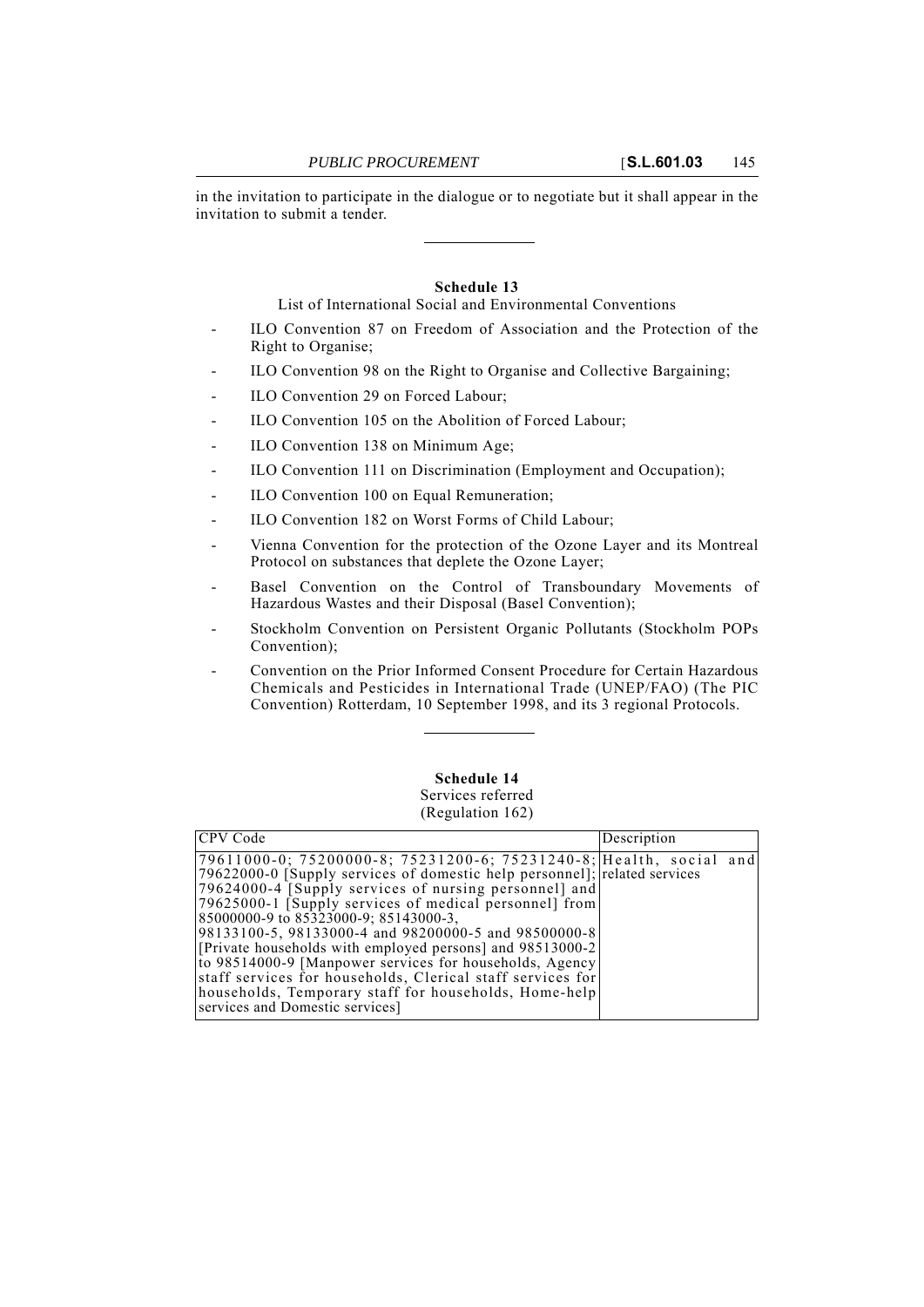| CPV Code                                                                                                                                                                                                                                                                                                                                                                                                                                                                                                                                                                                                                                                                                                                                               | Description                                                                                                                                                                                                                                                                                                                                                                                                                           |
|--------------------------------------------------------------------------------------------------------------------------------------------------------------------------------------------------------------------------------------------------------------------------------------------------------------------------------------------------------------------------------------------------------------------------------------------------------------------------------------------------------------------------------------------------------------------------------------------------------------------------------------------------------------------------------------------------------------------------------------------------------|---------------------------------------------------------------------------------------------------------------------------------------------------------------------------------------------------------------------------------------------------------------------------------------------------------------------------------------------------------------------------------------------------------------------------------------|
| 85321000-5 and 85322000-2, 75000000-6 [Administration,<br>defence and social security services], 75121000-0, 75122000-<br>7, 75124000-1; from 79995000-5 to 79995200-7; from and cultural services<br>80000000-4 Education and training services to 80660000-8;<br>from 92000000-1 to 92342200-2; from 92360000-2 to<br>92700000-8:<br>79950000-8 [Exhibition, fair and congress organisation<br>services], 79951000-5 [Seminar organisation services],<br>79952000-2 [Event services], 79952100-3 [Cultural event<br>organisation services], 79953000-9 [Festival organisation<br>services], 79954000-6 [Party organisation services],<br>79955000-3[Fashion shows organisation services], 79956000-<br>0 [Fair and exhibition organisation services] | Administrative, social,<br>educational, healthcare                                                                                                                                                                                                                                                                                                                                                                                    |
| 75300000-9                                                                                                                                                                                                                                                                                                                                                                                                                                                                                                                                                                                                                                                                                                                                             | Compulsory social<br>security services<br>provided that these<br>services are not covered<br>by these regulations<br>where they<br>are<br>organised as non-<br>economic services of<br>general interest. A<br>contracting authority is<br>free to organise the<br>provision<br>o f<br>compulsory social<br>services or of other<br>services as services of<br>general interest or as<br>non-economic services<br>of general interest. |
| 75310000-2, 75311000-9, 75312000-6, 75313000-3,<br>75313100-4, 75314000-0, 75320000-5, 75330000-8,<br>75340000-1                                                                                                                                                                                                                                                                                                                                                                                                                                                                                                                                                                                                                                       | Benefit services                                                                                                                                                                                                                                                                                                                                                                                                                      |
| 98000000-3; 98120000-0; 98132000-7; 98133110-8 and<br>98130000-3                                                                                                                                                                                                                                                                                                                                                                                                                                                                                                                                                                                                                                                                                       | Other community,<br>social and personal<br>services including<br>services furnished by<br>trade unions, political<br>organisations, youth<br>associations and other<br>membership<br>organisation services.                                                                                                                                                                                                                           |
| 98131000-0                                                                                                                                                                                                                                                                                                                                                                                                                                                                                                                                                                                                                                                                                                                                             | Religious services                                                                                                                                                                                                                                                                                                                                                                                                                    |
| 55100000-1 to 55410000-7; 55521000-8 to 55521200-0 Hotel and restaurant<br>[55521000-8 Catering services for private households,<br>55521100-9 Meals-on-wheels services, 55521200-0 Meal<br>delivery service]. 55520000-1 Catering services, 55522000-5<br>Catering services for transport enterprises, 55523000-2<br>Catering services for other enterprises or other institutions,<br>55524000-9 School catering services 55510000-8 Canteen<br>services, 55511000-5 Canteen and other restricted-clientele<br>cafeteria services, 55512000-2 Canteen management services,<br>55523100-3 School-meal services                                                                                                                                        | services                                                                                                                                                                                                                                                                                                                                                                                                                              |
| 79100000-5 to 79140000-7; 75231100-5                                                                                                                                                                                                                                                                                                                                                                                                                                                                                                                                                                                                                                                                                                                   | Legal services, to the<br>extent not excluded<br>pursuant to regulation<br>$18(1)(c)$ to (g), $21(c)$                                                                                                                                                                                                                                                                                                                                 |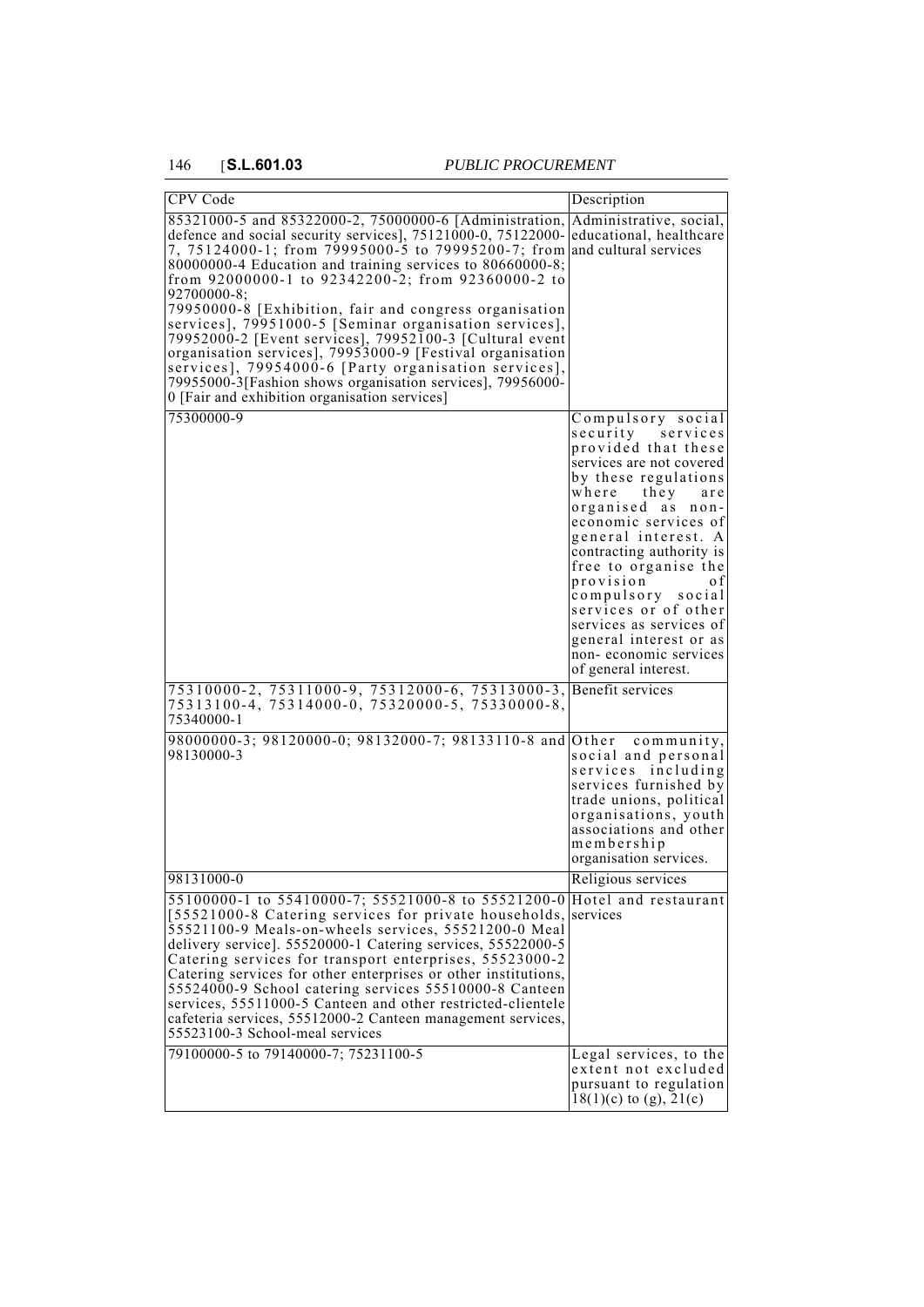| CPV Code                                                                                                                                                                                                                                                                                                                                                                                                                                                                                                       | Description                                                                                              |
|----------------------------------------------------------------------------------------------------------------------------------------------------------------------------------------------------------------------------------------------------------------------------------------------------------------------------------------------------------------------------------------------------------------------------------------------------------------------------------------------------------------|----------------------------------------------------------------------------------------------------------|
| 75200000-8 to 75231000-4                                                                                                                                                                                                                                                                                                                                                                                                                                                                                       | Provision of services to<br>the community                                                                |
| 75231210-9 to 75231230-5; 75240000-0 to 75252000-7; Prison related services,<br>794300000-7; 98113100-9                                                                                                                                                                                                                                                                                                                                                                                                        | public security and<br>rescue services, to the<br>extent not excluded<br>pursuant to regulation<br>18(1) |
| 79700000-1 to 79721000-4 [Investigation and security Investigation<br>services, Security services, Alarm- monitoring services, Guard security services<br>services, Surveillance services, Tracing system services,<br>Absconder-tracing services, Patrol services, Identification<br>badge release services, Investigation services and Detective<br>agency services] 79722000-1[Graphology services],<br>79723000-8 [Waste analysis services]                                                                | and                                                                                                      |
| 98900000-2 [Services provided by extra-territorial International services<br>organisations and bodies] and 98910000-5 [Services specific<br>to international organisations and bodies]                                                                                                                                                                                                                                                                                                                         |                                                                                                          |
| 64000000-6 [Postal and telecommunications services], Postal Services<br>64100000-7 [Post and courier services], 64110000-0 [Postal]<br>services], 64111000-7 [Postal services related to newspapers<br>and periodicals], 64112000-4 [Postal services related to<br>letters], 64113000-1 [Postal services related to parcels],<br>64114000-8 [Post office counter services], $64115000-5$<br>[Mailbox rental], 64116000-2 [Post-restante services],<br>64122000-7 [Internal office mail and messenger services] |                                                                                                          |
| 50116510-9 [Tyre-remoulding services], 71550000-8 Miscellaneous services<br>[Blacksmith services]                                                                                                                                                                                                                                                                                                                                                                                                              |                                                                                                          |

### **Schedule 15** List of the Activities

In the event of any difference of interpretation between the CPV and the NACE, the CPV nomenclature will apply

|           |       |       | NACE Rev <sup>1</sup> |                                                                                                                                |          |
|-----------|-------|-------|-----------------------|--------------------------------------------------------------------------------------------------------------------------------|----------|
| Section F |       |       | <b>CONSTRUCTION</b>   |                                                                                                                                |          |
| Division  | Group | Class | Subject               | <b>Notes</b>                                                                                                                   |          |
| 45        |       |       | Construction          | $division$ 45000000<br>This<br>includes:<br>construction of new<br>buildings and works,<br>restoring<br>and<br>common repairs. |          |
|           | 45.1  |       | Site preparation      |                                                                                                                                | 45100000 |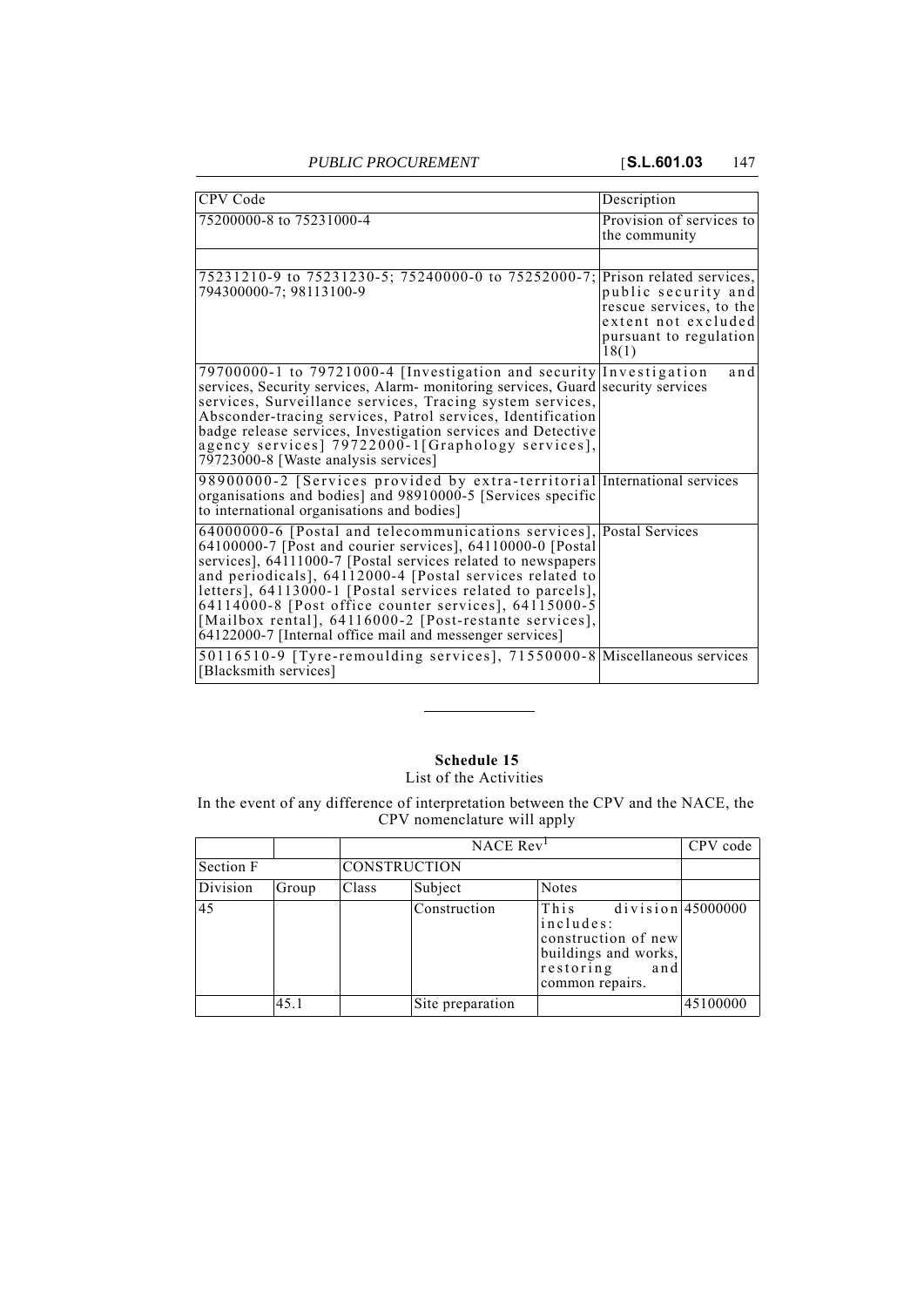|           |       |       | $NACE$ $Rev1$                                          |                                                                                                                                                                                                                                                                                                                                                                                                                                                                                      | CPV code |
|-----------|-------|-------|--------------------------------------------------------|--------------------------------------------------------------------------------------------------------------------------------------------------------------------------------------------------------------------------------------------------------------------------------------------------------------------------------------------------------------------------------------------------------------------------------------------------------------------------------------|----------|
| Section F |       |       | <b>CONSTRUCTION</b>                                    |                                                                                                                                                                                                                                                                                                                                                                                                                                                                                      |          |
| Division  | Group | Class | Subject                                                | Notes                                                                                                                                                                                                                                                                                                                                                                                                                                                                                |          |
|           |       | 45.11 | wrecking<br>of $\vert$ .<br>buildings; earth<br>moving | Demolition and This class includes:<br>demolition<br>of<br>buildings and<br>other structures,<br>clearing<br>of<br>building sites,<br>earth<br>moving:<br>excavation,<br>landfill,<br>levelling and<br>grading<br>o f<br>construction<br>sites, trench<br>digging, rock<br>removal,<br>blasting, etc.,<br>site preparation<br>for mining,<br>overburden<br>removal<br>and<br>other<br>development and<br>preparation of<br>mineral<br>properties and<br>sites.<br>This class<br>also | 45110000 |
|           |       |       |                                                        | includes:<br>building<br>site<br>drainage,                                                                                                                                                                                                                                                                                                                                                                                                                                           |          |
|           |       |       |                                                        | drainage<br>of<br>agricultural or<br>forestry land.                                                                                                                                                                                                                                                                                                                                                                                                                                  |          |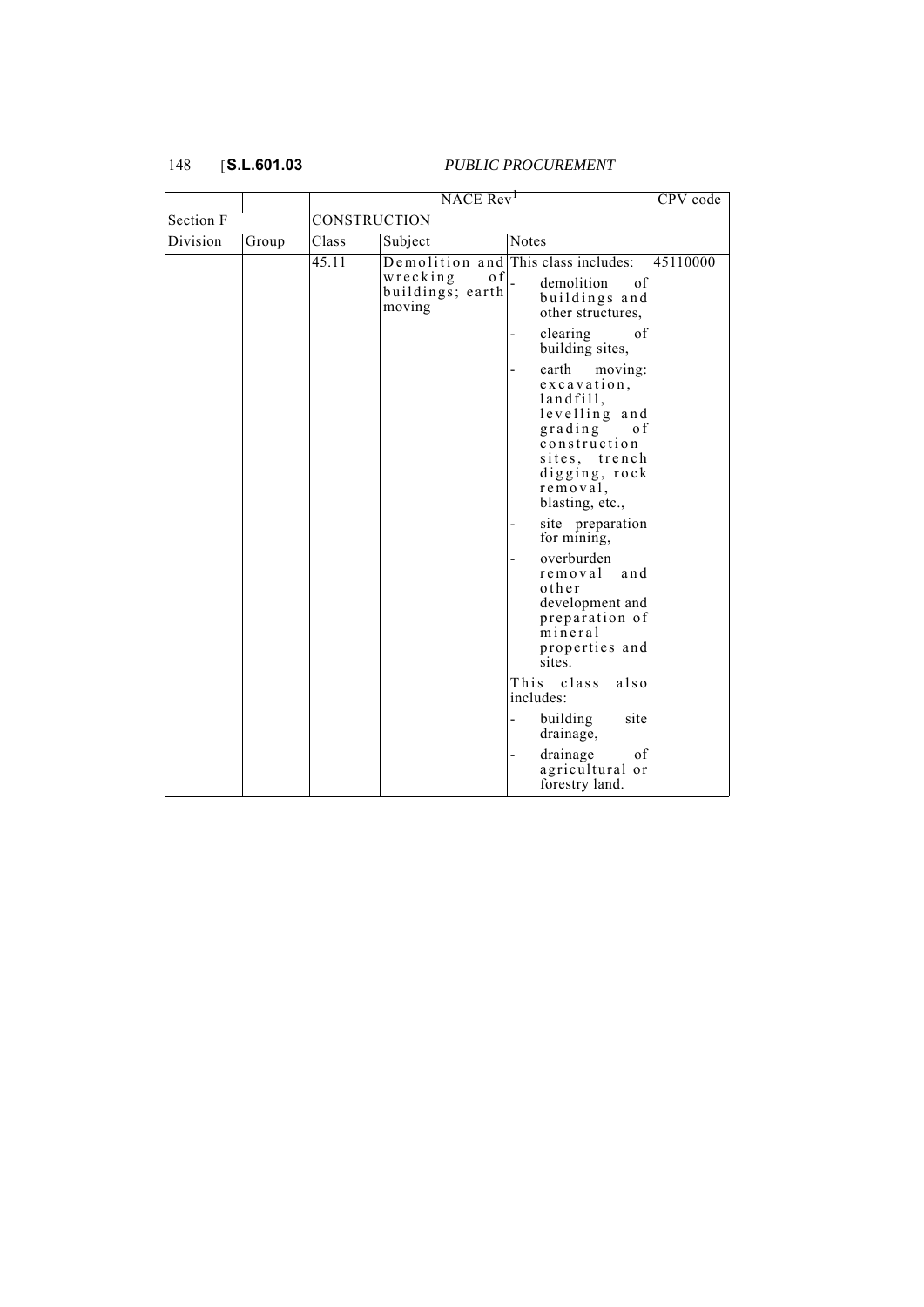|                 |       | NACE Rev <sup>1</sup> |                                                                                        |                                                                                                                                                                                                                                                                                                                                                                                                                                                             | CPV code |  |  |
|-----------------|-------|-----------------------|----------------------------------------------------------------------------------------|-------------------------------------------------------------------------------------------------------------------------------------------------------------------------------------------------------------------------------------------------------------------------------------------------------------------------------------------------------------------------------------------------------------------------------------------------------------|----------|--|--|
| Section F       |       |                       | <b>CONSTRUCTION</b>                                                                    |                                                                                                                                                                                                                                                                                                                                                                                                                                                             |          |  |  |
| <b>Division</b> | Group | Class                 | Subject                                                                                | <b>Notes</b>                                                                                                                                                                                                                                                                                                                                                                                                                                                |          |  |  |
|                 |       | 45.12                 | boring                                                                                 | Test drilling and This class includes:<br>test drilling, test<br>boring and core<br>sampling for<br>construction,<br>geophysical,<br>geological or<br>similar<br>purposes.<br>This class excludes:<br>drilling<br>οf<br>production oil or<br>gas wells, see<br>11.20,<br>well<br>water<br>drilling,<br>see<br>45.25,<br>shaft<br>sinking,<br>see 45.25,<br>oil and gas field<br>exploration,<br>geophysical,<br>geological and<br>seismic<br>surveying, see | 45120000 |  |  |
|                 | 45.2  |                       | Building<br>o f<br>complete<br>constructions or<br>parts thereof; civil<br>engineering | 74.20.                                                                                                                                                                                                                                                                                                                                                                                                                                                      | 45200000 |  |  |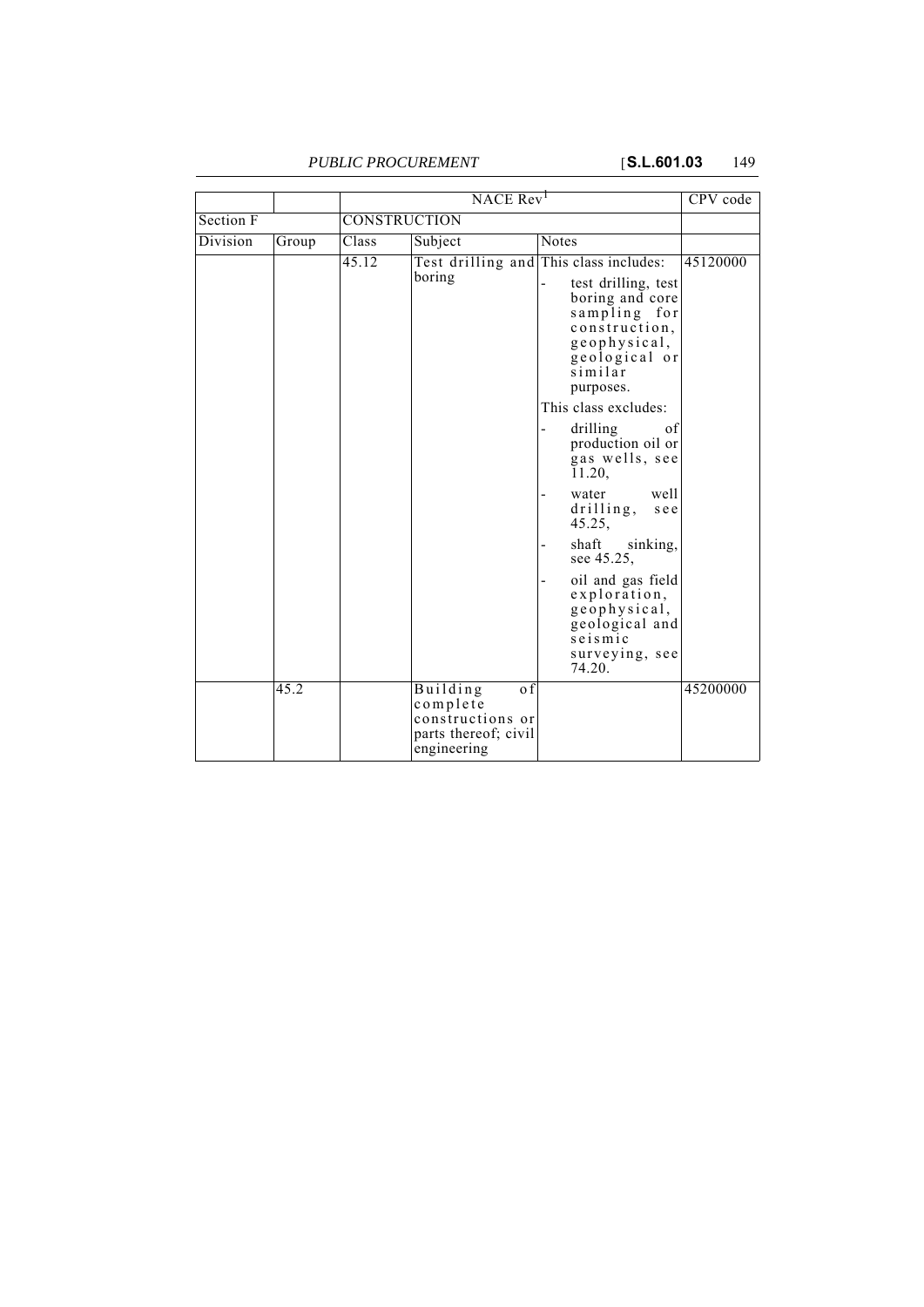|                 |       | NACE Rev <sup>1</sup> |                                                                        |                                                                                                                                                                   | CPV code                                                      |
|-----------------|-------|-----------------------|------------------------------------------------------------------------|-------------------------------------------------------------------------------------------------------------------------------------------------------------------|---------------------------------------------------------------|
| Section F       |       | <b>CONSTRUCTION</b>   |                                                                        |                                                                                                                                                                   |                                                               |
| <b>Division</b> | Group | Class                 | Subject                                                                | <b>Notes</b>                                                                                                                                                      |                                                               |
|                 |       | 45.21                 | General<br>construction of<br>buildings and civil<br>engineering works | This class includes:<br>construction<br>all types<br>o f<br>buildings<br>construction of<br>civil engineering $ 45232000$<br>constructions,                       | 45210000<br>of Except:<br>$-45213316$<br>45220000<br>45231000 |
|                 |       |                       |                                                                        | bridges,<br>including those<br>for<br>elevated<br>highways,<br>viaducts, tunnels<br>and subways,                                                                  |                                                               |
|                 |       |                       |                                                                        | long-distance<br>pipelines,<br>communication<br>and power lines,                                                                                                  |                                                               |
|                 |       |                       |                                                                        | urban pipelines,<br>urban<br>communication<br>and power lines,                                                                                                    |                                                               |
|                 |       |                       |                                                                        | ancillary<br>urban<br>works,                                                                                                                                      |                                                               |
|                 |       |                       |                                                                        | assembly<br>and<br>erection<br>o f<br>prefabricated<br>constructions on<br>the site.                                                                              |                                                               |
|                 |       |                       |                                                                        | This class excludes:                                                                                                                                              |                                                               |
|                 |       |                       |                                                                        | service activities<br>incidental to oil<br>and<br>gas<br>extraction, see<br>11.20,                                                                                |                                                               |
|                 |       |                       |                                                                        | erection<br>οf<br>complete<br>prefabricated<br>constructions<br>from<br>self-<br>manufactured<br>parts not<br>0 f<br>concrete, see<br>divisions 20, 26<br>and 28, |                                                               |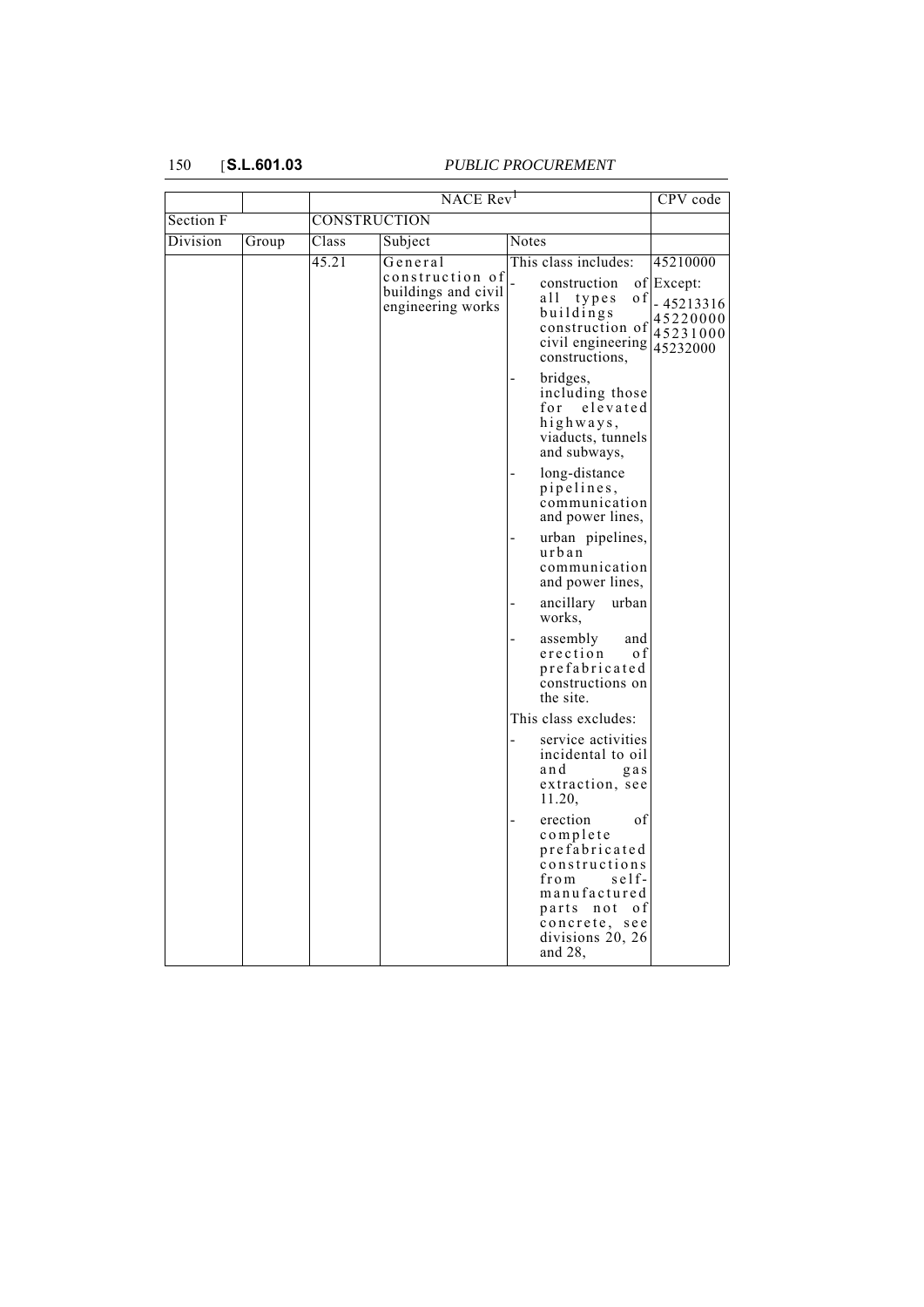|                 |       | NACE Rev <sup>1</sup> |                                |                                                                                                                                                                                                                                                                                                                  | CPV code |
|-----------------|-------|-----------------------|--------------------------------|------------------------------------------------------------------------------------------------------------------------------------------------------------------------------------------------------------------------------------------------------------------------------------------------------------------|----------|
| Section F       |       | CONSTRUCTION          |                                |                                                                                                                                                                                                                                                                                                                  |          |
| <b>Division</b> | Group | Class                 | Subject                        | <b>Notes</b>                                                                                                                                                                                                                                                                                                     |          |
|                 |       |                       |                                | construction<br>work, other than<br>buildings, for<br>stadiums,<br>swimming<br>pools,<br>gymnasiums,<br>tennis courts,<br>golf courses and<br>other sports<br>installations, see<br>45.23,<br>building<br>installation, see<br>45.3,<br>building<br>completion, see<br>45.4,<br>architectural and<br>engineering |          |
|                 |       |                       |                                | activities, see<br>74.20,<br>project<br>management for<br>construction, see<br>74.20.                                                                                                                                                                                                                            |          |
|                 |       | 45.22                 | $\cos$ vering<br>and<br>frames | Erection of roof This class includes:<br>erection<br>of<br>roofs,<br>roof covering,<br>waterproofing.                                                                                                                                                                                                            | 45261000 |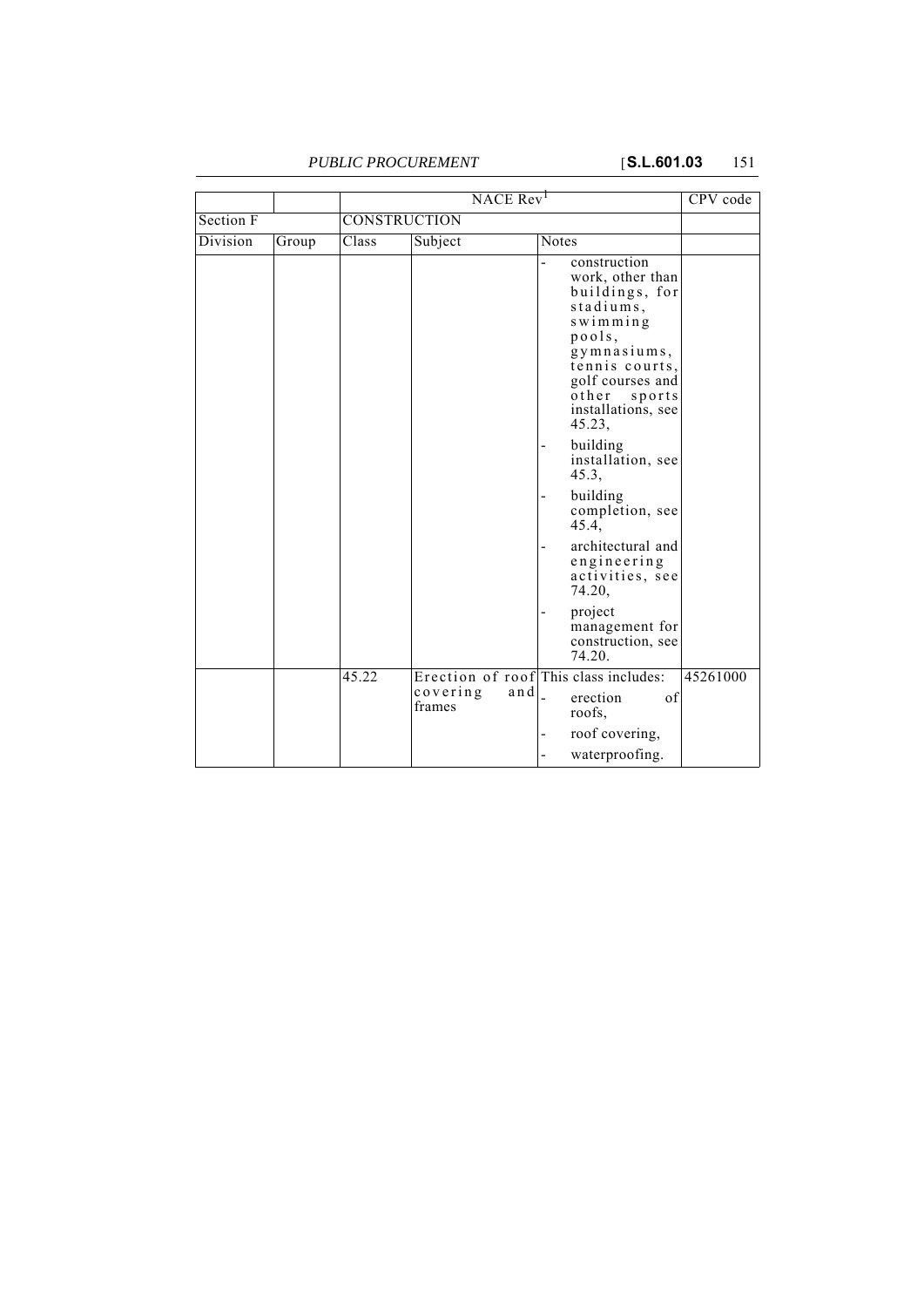|           |       | NACE Rev <sup>1</sup> |                                                                          |                                                                                                                                                                                       | CPV code                                                                                  |
|-----------|-------|-----------------------|--------------------------------------------------------------------------|---------------------------------------------------------------------------------------------------------------------------------------------------------------------------------------|-------------------------------------------------------------------------------------------|
| Section F |       |                       | <b>CONSTRUCTION</b>                                                      |                                                                                                                                                                                       |                                                                                           |
| Division  | Group | Class                 | Subject                                                                  | Notes                                                                                                                                                                                 |                                                                                           |
|           |       | 45.23                 | Construction of<br>highways, roads,<br>airfields and sport<br>facilities | This class includes:<br>of<br>construction<br>highways,<br>streets, roads,<br>other vehicular<br>and pedestrian<br>ways,<br>construction<br>railways,                                 | 45212212<br>and DA03<br>45230000<br>except:<br>$-45231000$<br>- 45232000<br>of - 45234115 |
|           |       |                       |                                                                          | construction<br>οf<br>airfield runways,                                                                                                                                               |                                                                                           |
|           |       |                       |                                                                          | construction<br>work, other than<br>buildings, for<br>stadiums,<br>$s$ wimming<br>pools,<br>gymnasiums,<br>tennis courts,<br>golf courses and<br>$o$ ther<br>sports<br>installations, |                                                                                           |
|           |       |                       |                                                                          | painting<br>οf<br>markings<br>o n<br>road surfaces<br>and car parks.                                                                                                                  |                                                                                           |
|           |       |                       |                                                                          | This class excludes:                                                                                                                                                                  |                                                                                           |
|           |       |                       |                                                                          | preliminary<br>earth moving,<br>see 45.11.                                                                                                                                            |                                                                                           |
|           |       | 45.24                 | Construction of<br>water projects                                        | This class includes 45240000<br>construction of:                                                                                                                                      |                                                                                           |
|           |       |                       |                                                                          | waterways,<br>harbour<br>and<br>river<br>works,<br>pleasure ports<br>(marinas), locks,<br>etc.,                                                                                       |                                                                                           |
|           |       |                       |                                                                          | dams and dykes,                                                                                                                                                                       |                                                                                           |
|           |       |                       |                                                                          | dredging,                                                                                                                                                                             |                                                                                           |
|           |       |                       |                                                                          | subsurface work.                                                                                                                                                                      |                                                                                           |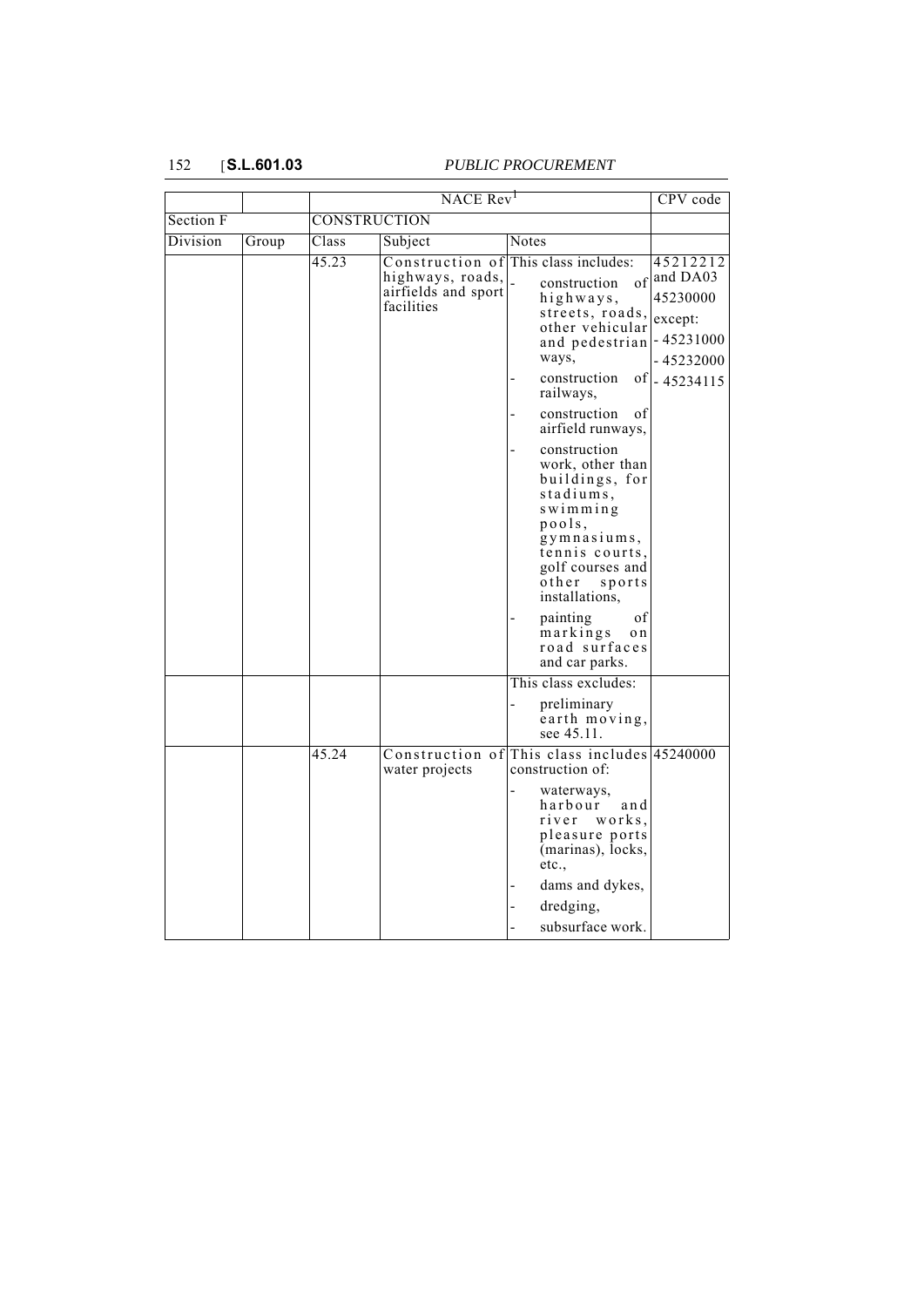|           |       | NACE Rev <sup>1</sup> |                                  |                                                                                                                                                                                                                                                                                                                                                                                                                                                                                                                                                                                                                                                                                                                                        | CPV code             |
|-----------|-------|-----------------------|----------------------------------|----------------------------------------------------------------------------------------------------------------------------------------------------------------------------------------------------------------------------------------------------------------------------------------------------------------------------------------------------------------------------------------------------------------------------------------------------------------------------------------------------------------------------------------------------------------------------------------------------------------------------------------------------------------------------------------------------------------------------------------|----------------------|
| Section F |       | <b>CONSTRUCTION</b>   |                                  |                                                                                                                                                                                                                                                                                                                                                                                                                                                                                                                                                                                                                                                                                                                                        |                      |
| Division  | Group | Class                 | Subject                          | <b>Notes</b>                                                                                                                                                                                                                                                                                                                                                                                                                                                                                                                                                                                                                                                                                                                           |                      |
|           |       | 45.25                 | work involving<br>special trades | Other construction This class includes:<br>$\overline{a}$<br>construction<br>activities<br>specialising in<br>one<br>$a$ spect<br>common<br>t o<br>different kinds<br>of structures,<br>requiring<br>specialised skill<br>or equipment,<br>construction<br>of<br>foundations,<br>including pile<br>driving,<br>water<br>well<br>drilling<br>and<br>construction,<br>shaft sinking,<br>erection of non-<br>$self-$<br>manufactured<br>steel elements,<br>steel bending,<br>bricklaying and<br>stone setting,<br>scaffolds<br>and<br>work platform<br>$\vec{r}$<br>and<br>dismantling,<br>including<br>renting<br>o f<br>scaffolds and<br>work platforms,<br>erection<br>of<br>chimneys and<br>industrial ovens.<br>This class excludes: | 45250000<br>45262000 |
|           |       |                       |                                  | of<br>renting<br>scaffolds<br>without erection<br>and dismantling,<br>see 71.32.                                                                                                                                                                                                                                                                                                                                                                                                                                                                                                                                                                                                                                                       |                      |
|           | 45.3  |                       | Building<br>installation         |                                                                                                                                                                                                                                                                                                                                                                                                                                                                                                                                                                                                                                                                                                                                        | 45300000             |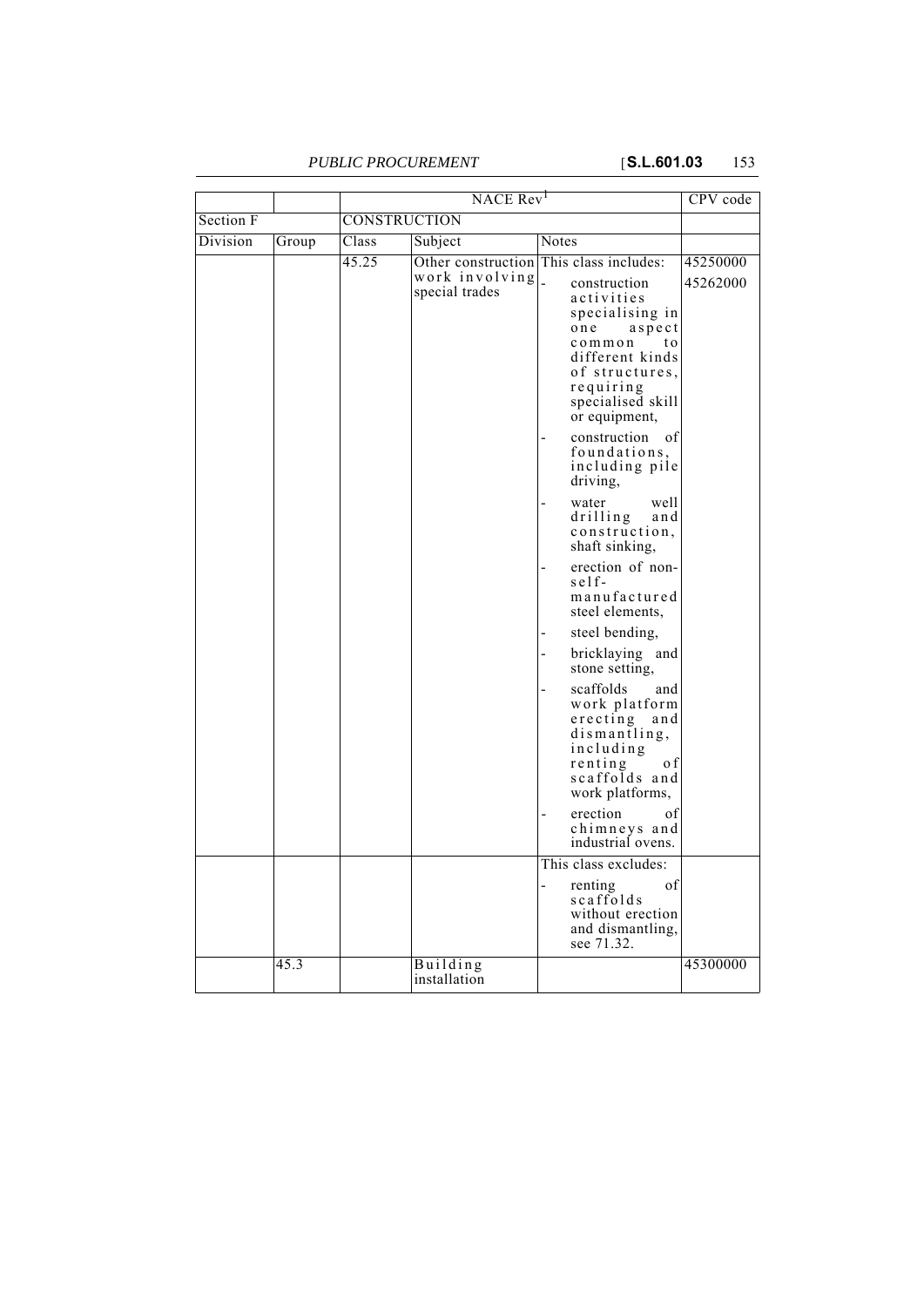|           |       | NACE Rev <sup>1</sup> |                                                          |                                                                                                                                                                                | CPV code                                       |
|-----------|-------|-----------------------|----------------------------------------------------------|--------------------------------------------------------------------------------------------------------------------------------------------------------------------------------|------------------------------------------------|
| Section F |       |                       | <b>CONSTRUCTION</b>                                      |                                                                                                                                                                                |                                                |
| Division  | Group | Class                 | Subject                                                  | Notes                                                                                                                                                                          |                                                |
|           |       | 45.31                 | Installation<br>0 f<br>electrical wiring<br>and fittings | This class includes:<br>installation<br>in<br>buildings or other<br>construction projects<br>of:                                                                               | 45213316<br>45310000<br>Except:<br>$-45316000$ |
|           |       |                       |                                                          | electrical wiring<br>and fittings,                                                                                                                                             |                                                |
|           |       |                       |                                                          | telecommunicati<br>ons systems,                                                                                                                                                |                                                |
|           |       |                       |                                                          | electrical<br>heating systems,                                                                                                                                                 |                                                |
|           |       |                       |                                                          | residential<br>antennas and<br>aerials,                                                                                                                                        |                                                |
|           |       |                       |                                                          | fire alarms,                                                                                                                                                                   |                                                |
|           |       |                       |                                                          | burglar<br>alarm<br>systems,                                                                                                                                                   |                                                |
|           |       |                       |                                                          | lifts<br>and<br>escalators,                                                                                                                                                    |                                                |
|           |       |                       |                                                          | lightning<br>conductors, etc.                                                                                                                                                  |                                                |
|           |       | 45.32                 | activities                                               | Insulation work This class includes:<br>installation<br>in<br>buildings<br>o r<br>other<br>construction<br>projects<br>o f<br>thermal, sound<br>vibration<br>0r<br>insulation. | 45320000                                       |
|           |       |                       |                                                          | This class excludes:                                                                                                                                                           |                                                |
|           |       |                       |                                                          | waterproofing,<br>see $4\bar{5}$ .22.                                                                                                                                          |                                                |
|           |       | 45.33                 | Plumbing                                                 | This class includes:<br>in<br>installation<br>buildings<br>o r<br>other<br>construction<br>projects of:                                                                        | 45330000                                       |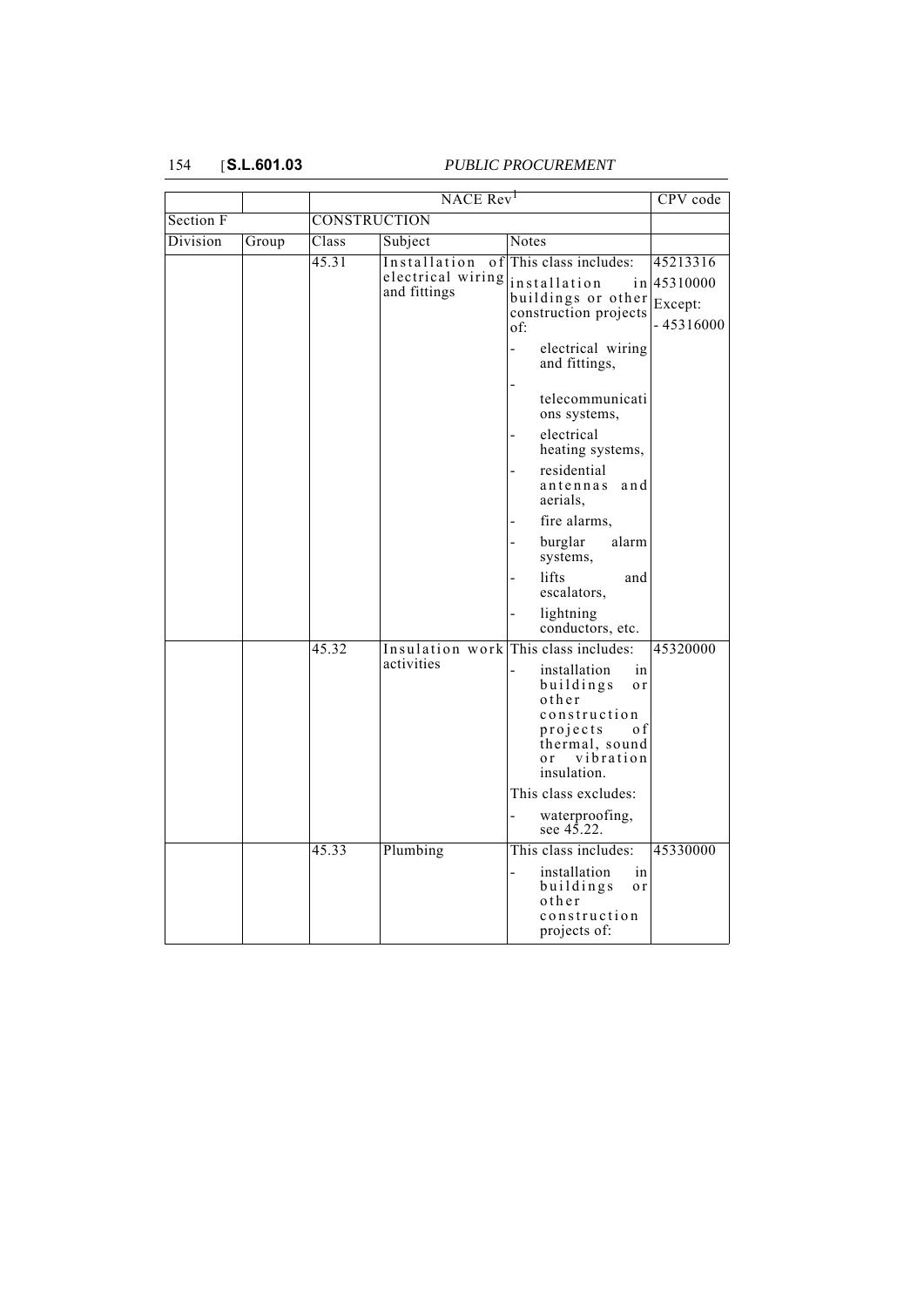|           |       |       | NACE Rev <sup>1</sup>  |                                                                                                                                                                                                                  | CPV code                |
|-----------|-------|-------|------------------------|------------------------------------------------------------------------------------------------------------------------------------------------------------------------------------------------------------------|-------------------------|
| Section F |       |       | <b>CONSTRUCTION</b>    |                                                                                                                                                                                                                  |                         |
| Division  | Group | Class | Subject                | Notes                                                                                                                                                                                                            |                         |
|           |       |       |                        | plumbing<br>and<br>sanitary<br>equipment,<br>gas fittings,                                                                                                                                                       |                         |
|           |       |       |                        | heating,<br>ventilation,<br>refrigeration or<br>air-conditioning<br>equipment and<br>ducts,                                                                                                                      |                         |
|           |       |       |                        | sprinkler<br>systems.                                                                                                                                                                                            |                         |
|           |       |       |                        | This class excludes:                                                                                                                                                                                             |                         |
|           |       |       |                        | installation<br>of<br>electrical<br>heating systems,<br>see 45.31.                                                                                                                                               |                         |
|           |       | 45.34 |                        | Other building This class includes:                                                                                                                                                                              | 45234115                |
|           |       |       | installation           | installation<br>illumination and<br>signalling<br>for<br>systems<br>roads, railways,<br>airports<br>and<br>harbours,                                                                                             | of 45316000<br>45340000 |
|           |       |       |                        | installation<br>in<br>buildings<br>o r<br>other<br>construction<br>projects<br>0 f<br>fittings<br>and<br>fixtures n.e.c.                                                                                         |                         |
|           | 45.4  |       | Building<br>completion |                                                                                                                                                                                                                  | 45400000                |
|           |       | 45.41 | Plastering             | This class includes:<br>application<br>in<br>buildings<br>o r<br>other<br>construction<br>projects<br>o f<br>interior<br>and<br>exterior plaster<br>stucco,<br>o r<br>including related<br>lathing<br>materials. | 45410000                |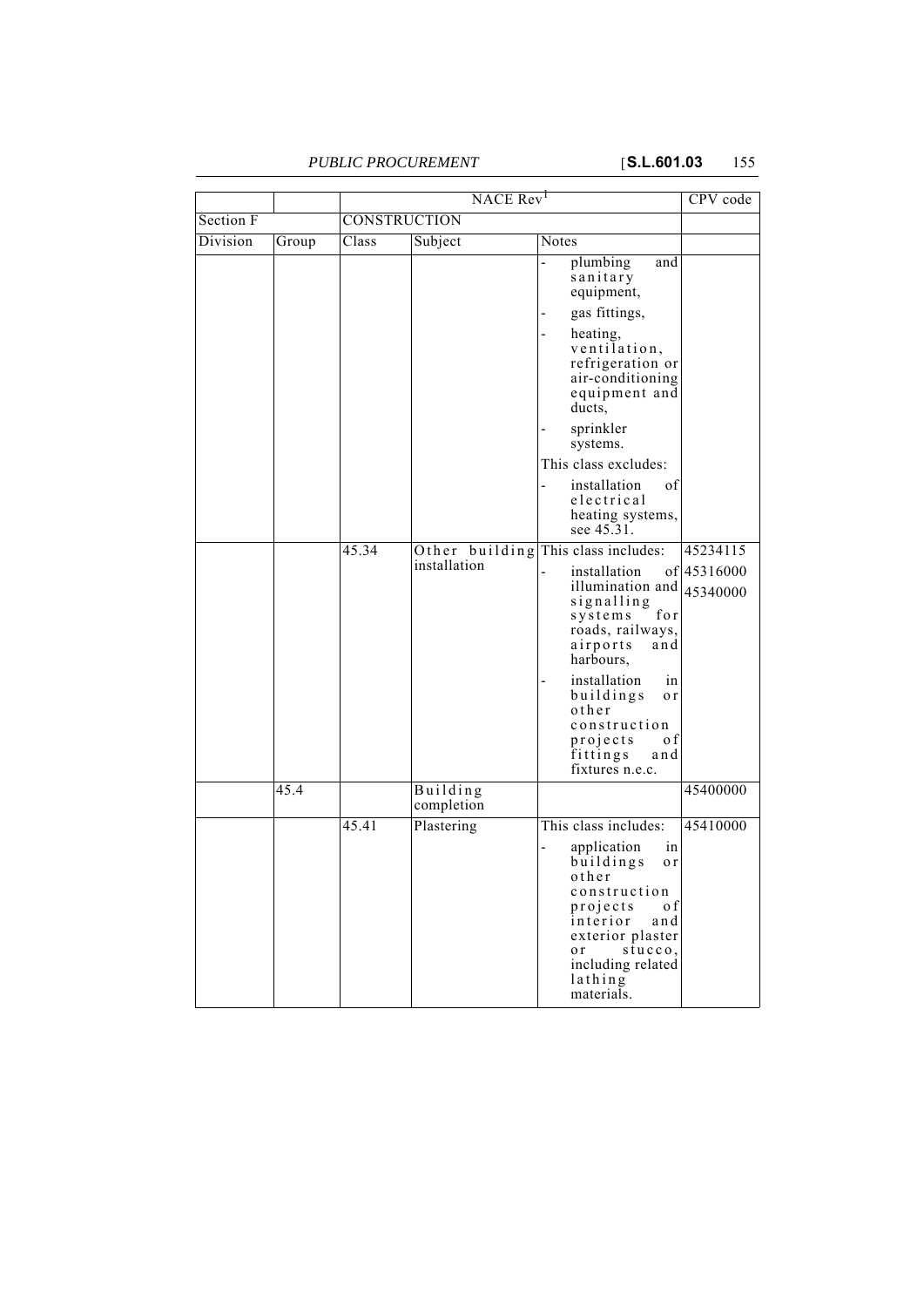| Section F<br>CONSTRUCTION<br>Class<br>Notes<br>Division<br>Subject<br>Group<br>This class includes:<br>45.42<br>Joinery<br>installation<br>installation<br>of<br>$self-$<br>not<br>manufactured<br>doors, windows,<br>door<br>and<br>window frames,<br>fitted kitchens,<br>staircases, shop<br>fittings and the<br>like, of wood or<br>other materials,<br>interior<br>÷,<br>completion such<br>ceilings,<br>a s<br>wooden wall<br>coverings,<br>movable<br>partitions, etc.<br>This class excludes:<br>laying of parquet |          |
|---------------------------------------------------------------------------------------------------------------------------------------------------------------------------------------------------------------------------------------------------------------------------------------------------------------------------------------------------------------------------------------------------------------------------------------------------------------------------------------------------------------------------|----------|
|                                                                                                                                                                                                                                                                                                                                                                                                                                                                                                                           |          |
|                                                                                                                                                                                                                                                                                                                                                                                                                                                                                                                           |          |
|                                                                                                                                                                                                                                                                                                                                                                                                                                                                                                                           | 45420000 |
| and other wood<br>floor coverings,<br>see 45.43.                                                                                                                                                                                                                                                                                                                                                                                                                                                                          |          |
| 45.43<br>Floor and wall<br>This class includes:<br>covering<br>laying,<br>tiling,<br>hanging<br>o r<br>fitting<br>i n<br>buildings<br>o r<br>other<br>construction<br>projects of:<br>ceramic,<br>concrete or cut<br>stone wall or<br>floor tiles,<br>and<br>parquet<br>other wood floor<br>coverings<br>and<br>carpets<br>linoleum floor<br>coverings,<br>including<br>of<br>rubber or plastic,<br>terrazzo, marble,<br>granite or slate<br>floor or wall                                                                | 45430000 |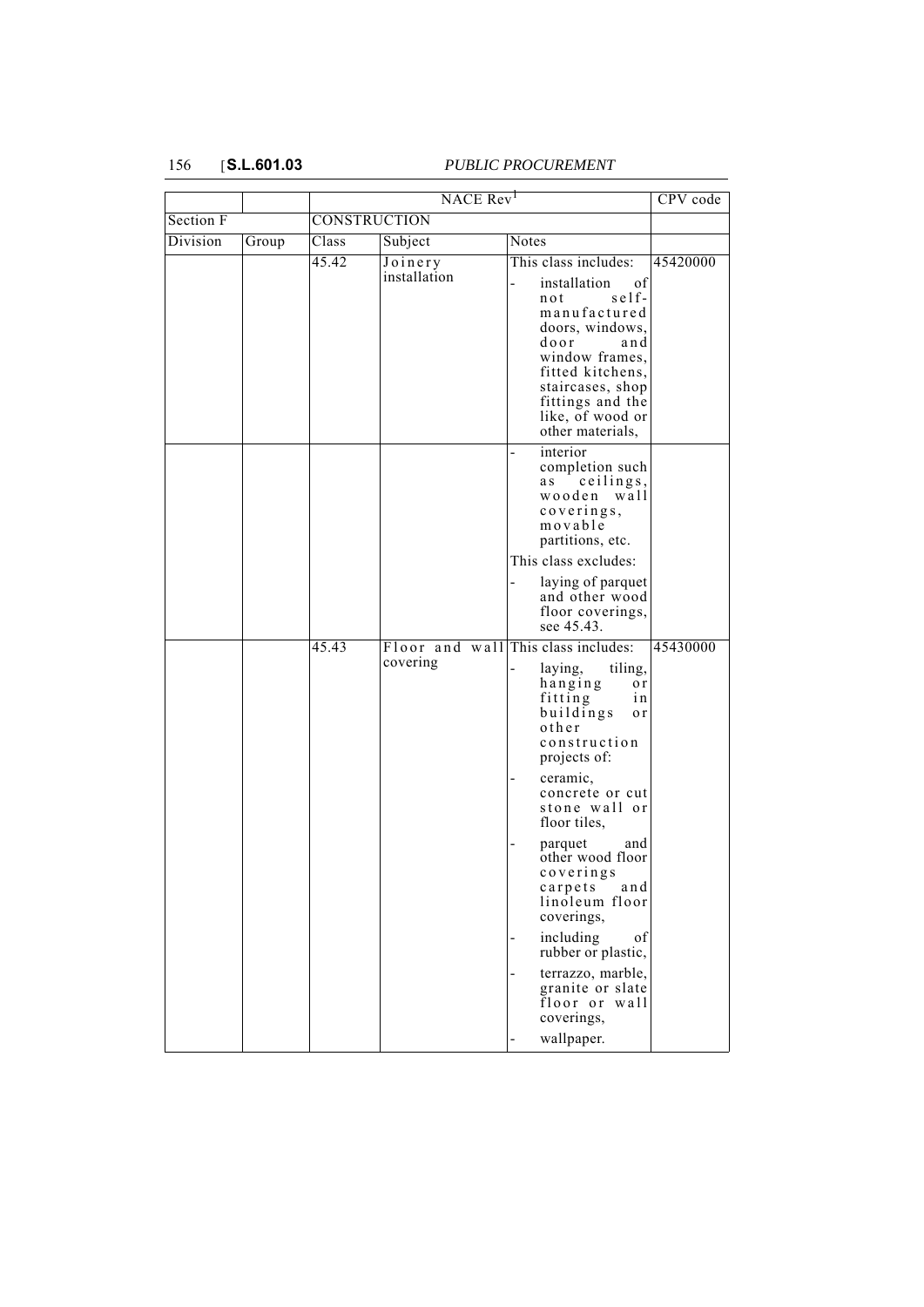|           |       | NACE Rev <sup>1</sup> |                                                                               |                                                                                                                                                             | CPV code                         |
|-----------|-------|-----------------------|-------------------------------------------------------------------------------|-------------------------------------------------------------------------------------------------------------------------------------------------------------|----------------------------------|
| Section F |       | CONSTRUCTION          |                                                                               |                                                                                                                                                             |                                  |
| Division  | Group | Class                 | Subject                                                                       | Notes                                                                                                                                                       |                                  |
|           |       | 45.44                 | Painting<br>glazing                                                           | and This class includes:<br>interior<br>and<br>exterior painting<br>of buildings,                                                                           | 45440000                         |
|           |       |                       |                                                                               | painting of civil<br>engineering<br>structures,                                                                                                             |                                  |
|           |       |                       |                                                                               | installation<br>of<br>glass, mirrors,<br>etc.                                                                                                               |                                  |
|           |       |                       |                                                                               | This class excludes:                                                                                                                                        |                                  |
|           |       |                       |                                                                               | installation<br>οf<br>windows, see<br>45.42.                                                                                                                |                                  |
|           |       | 45.45                 | completion                                                                    | Other building This class includes:<br>of<br>installation<br>private<br>swimming<br>pools,                                                                  | 45212212<br>and DA04<br>45450000 |
|           |       |                       |                                                                               | steam cleaning,<br>sand blasting<br>similar<br>and<br>activities for<br>building<br>exteriors,                                                              |                                  |
|           |       |                       |                                                                               | other<br>building<br>completion and<br>finishing work<br>n.e.c.                                                                                             |                                  |
|           |       |                       |                                                                               | This class excludes:                                                                                                                                        |                                  |
|           |       |                       |                                                                               | interior cleaning<br>of buildings and<br>other structures,<br>see 74.70.                                                                                    |                                  |
|           | 45.5  |                       | Renting<br>o f<br>construction or<br>demolition<br>equipment with<br>operator |                                                                                                                                                             | 45500000                         |
|           |       | 45.50                 | Renting<br>construction or<br>demolition<br>equipment with<br>operator        | of This class excludes:<br>renting<br>οf<br>construction or<br>demolition<br>machinery and<br>equipment<br>without<br>operators, see<br>$7\overline{1}.32.$ | 45500000                         |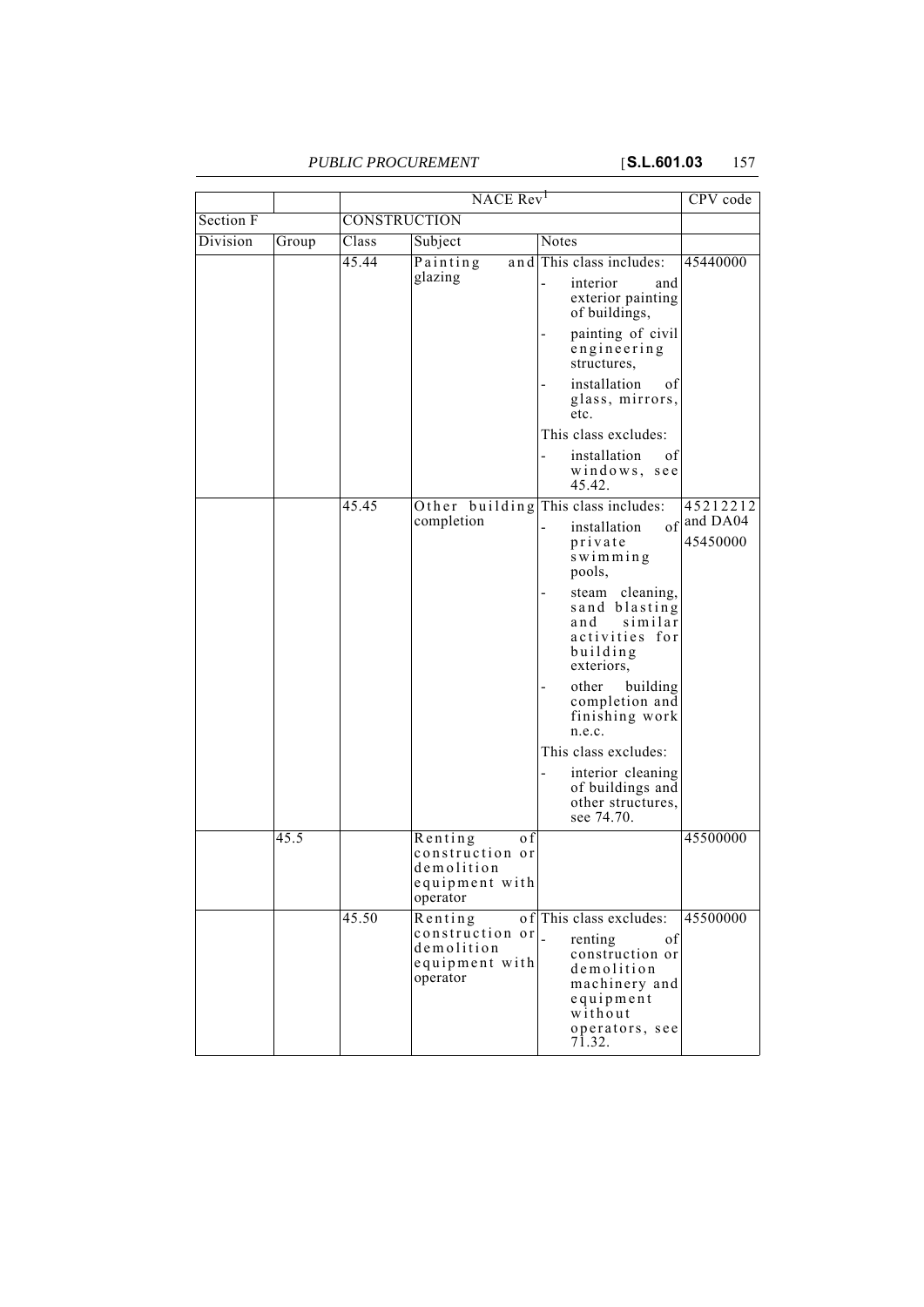### **Schedule 16**

*Amended by: L.N.155 of 2017; L.N.233 of 2017; L.N. 26 of 2018; L.N. 263 of 2018.* List of Contracting Authorities who shall administer their own public procurement in accordance with the provisions of these regulations up to the value of two hundred and fifty thousand euro ( $\epsilon$ 250,000)

- Ministry for Home Affairs and National Security/Permanent Secretary's Office/ Department responsible for Corporate Services
- Armed Forces of Malta
- Police Department
- Agency for the Welfare of Asylum Seekers (AWAS)
- Civil Protection Department
- Department for Correctional Services
- Ministry for Education and Employment/Permanent Secretary's Office/ Department responsible for Corporate Services
- European Union Programmes Agency
- National Archives
- **Examinations**
- Foundation for Tomorrow's Schools
- Foundation for Educational Services
- Junior College
- Jobsplus
- Malta College of Arts, Science and Technology
- National Commission for Higher Education
- Maltese National Commission for UNESCO
- SportMalta
- Malta Libraries
- University of Malta
- **Education Malta**
- National Employment Authority
- Employment Commission
- Aġenzija Żgħażagħ
- National Literacy Agency
- Institute for Education
- English Language Teaching Council
- National Book Council
- Ministry for Justice Culture and Local Government/Permanent Secretary's Office/Department responsible for Corporate Services
- Courts of Justice Department
- Department for Local Government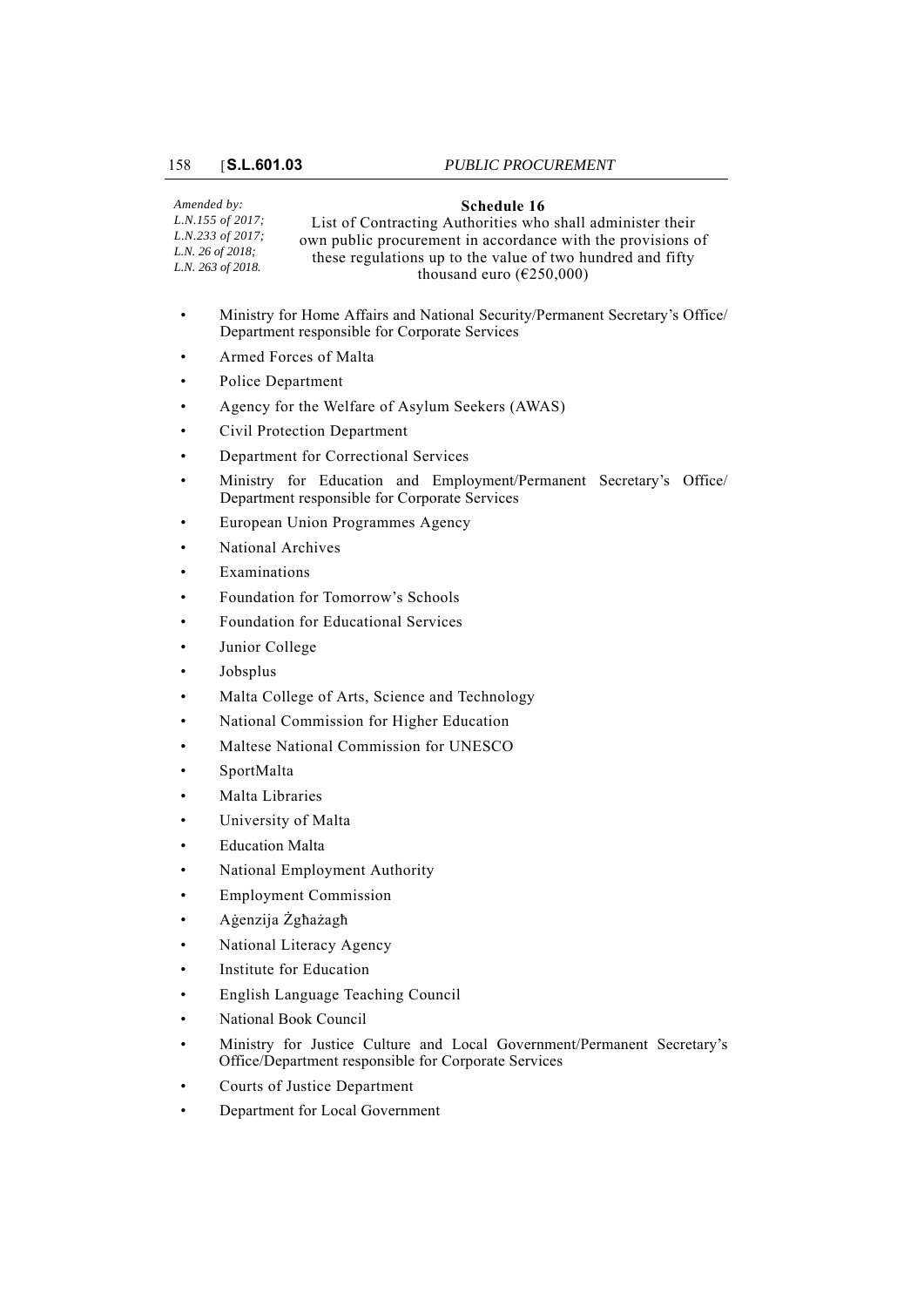- Notary to Government
- Restoration Directorate
- Arts Council Malta
- Attorney General
- Broadcasting Authority
- Heritage Malta
- Fondazzjoni Kreattività
- Legal Aid Agency
- Local Enforcement System Agency
- Malta Arbitration Centre
- Malta Mediation Centre
- National Orchestra Ltd.
- Justice Department
- Public Broadcasting Services Ltd.
- Superintendence of Cultural Heritage
- Information and Data Protection Commissioner
- Teatru Manoel
- Valletta 2018 Foundation
- Malta Competition and Consumer Affairs Authority
- Cleansing and Maintenance Department
- Medicines Authority
- Ministry for the Family, Children's Rights and Social Solidarity/Permanent Secretary's Office/Department responsible for Corporate Services
- Department of Active Ageing and Community Care
- Appoġġ
- Housing Authority
- Foundation for Social Welfare Services
- Benefit Fraud and Investigations Department
- Welfare Committee
- National Commission on the abuse of drugs, alcohol and other dependencies
- National Commission for the Family
- **Sapport**
- Sedqa
- Social Security Department
- Social Welfare Standards Department
- Office of the Commissioner for Children
- Leap
- Commission for the Rights of Persons with Disability